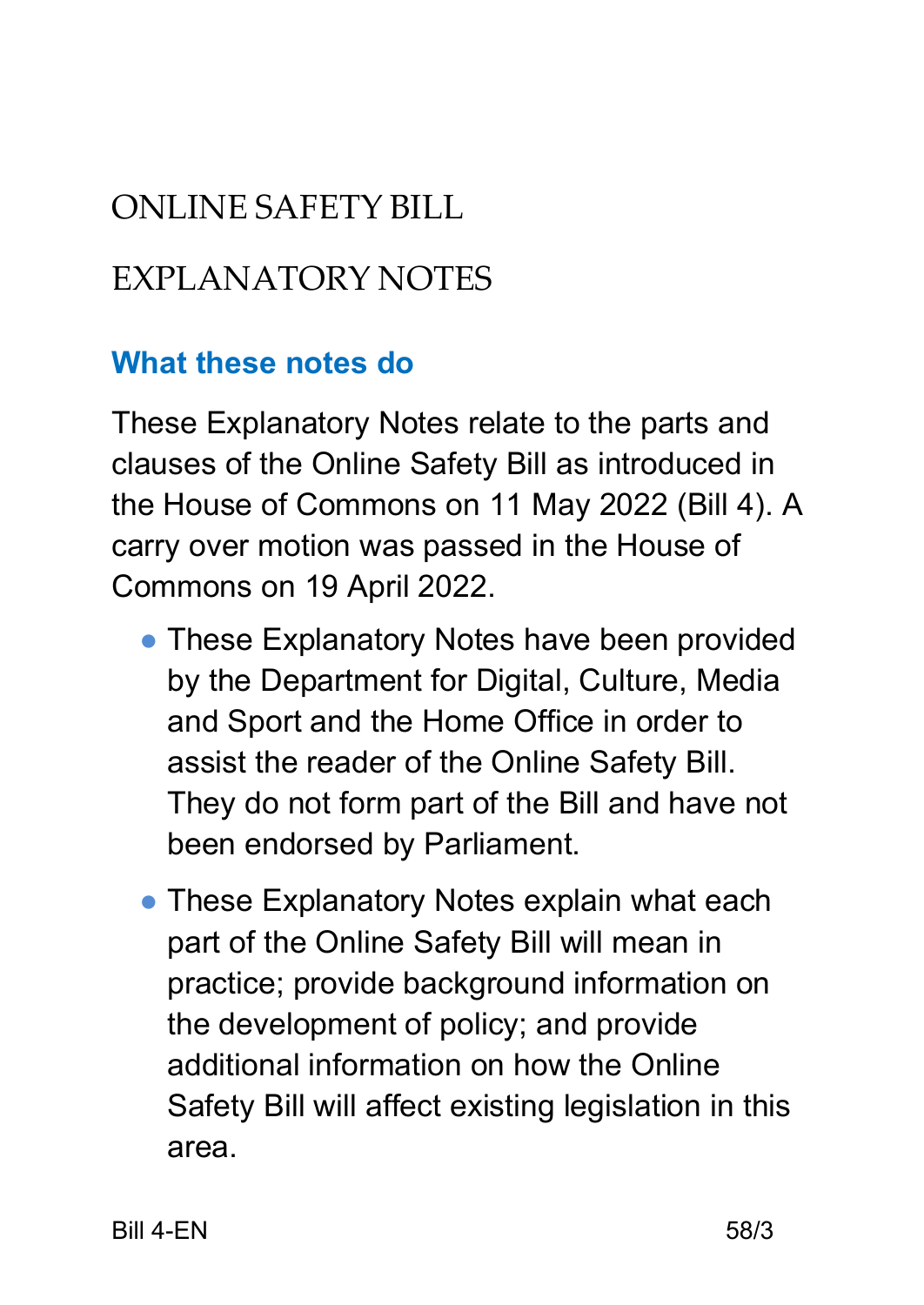• These Explanatory Notes might be best read alongside the Online Safety Bill. They are not, and are not intended to be, a comprehensive description of the Online Safety Bill.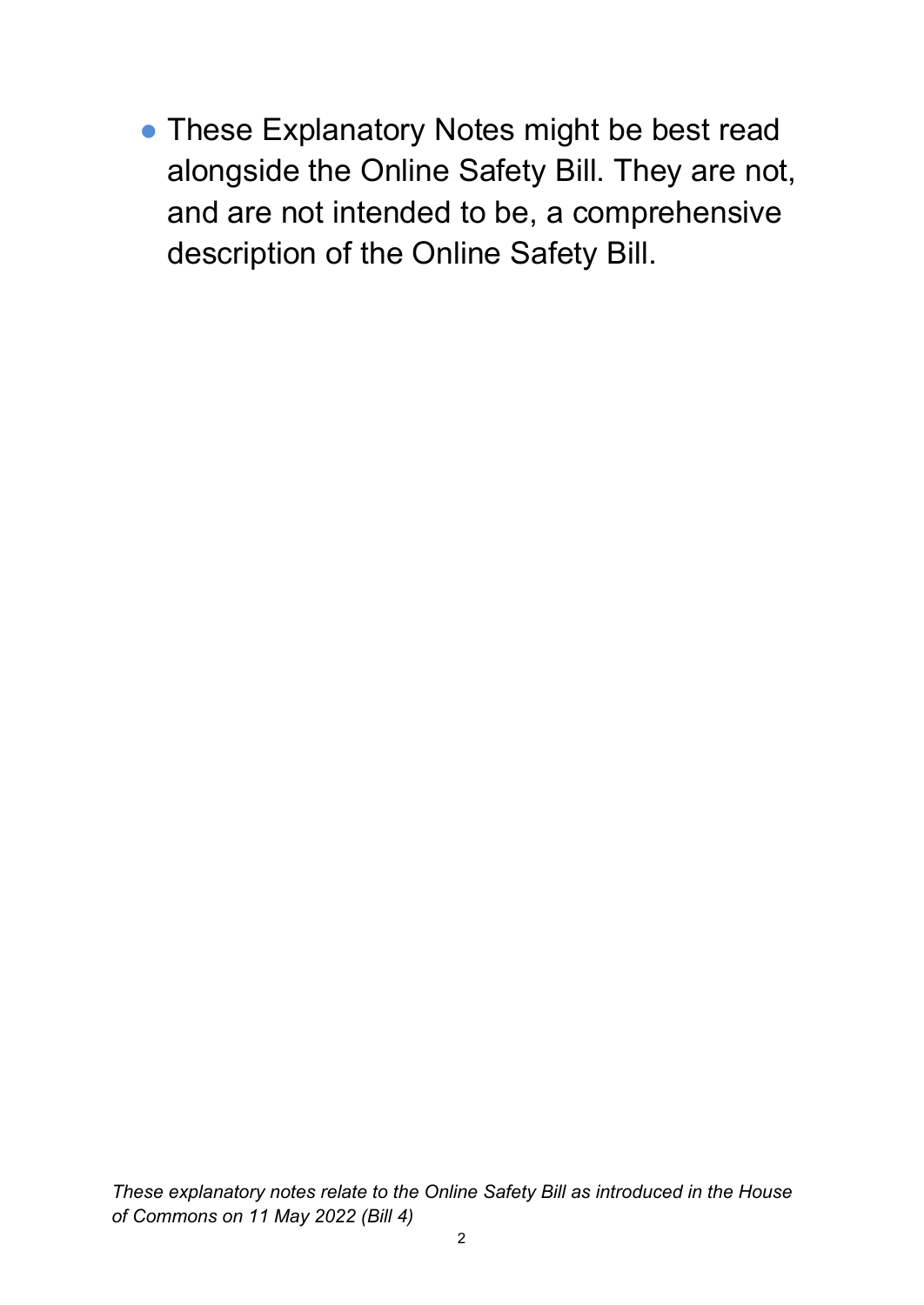#### **Table of Contents**

| <b>Overview of the Bill</b>                                                | 6   |
|----------------------------------------------------------------------------|-----|
| Policy background                                                          | 8   |
| <b>Existing Regulation of Online Services</b>                              | 8   |
| The Online Harms White Paper                                               | 11  |
| <b>Interim Codes of Practice</b>                                           | 15  |
| Government Report on Transparency Reporting                                | 15  |
| <b>Pre-legislative Scrutiny</b>                                            | 16  |
| The Online Safety Bill                                                     | 18  |
| Legal background                                                           | 24  |
| <b>Territorial extent and application</b>                                  | 30  |
| <b>Commentary on provisions of Bill</b>                                    | 32  |
| Part 1: Introduction                                                       | 34  |
| Part 2: Key definitions                                                    | 34  |
| Part 3: Providers of regulated user-to-user services and regulated         |     |
| search services: Duties of care                                            | 43  |
| Chapter 1: Introduction                                                    | 43  |
| Chapter 2: Providers of user-to-user services: duties of care              |     |
| Chapter 3: Providers of search services: duties of care                    |     |
| Chapter 4: Children's Access Assessments                                   |     |
| Chapter 5: Duties about fraudulent advertising                             | 87  |
| Chapter 6: Codes of practice and guidance                                  | 91  |
| Chapter 7: Interpretation of Part 3                                        | 110 |
| Part 4: Other duties of providers of regulated user-to-user services and   |     |
| regulated search services                                                  | 128 |
| Chapter 1: Providers of Category 1 services: User identity<br>verification | 128 |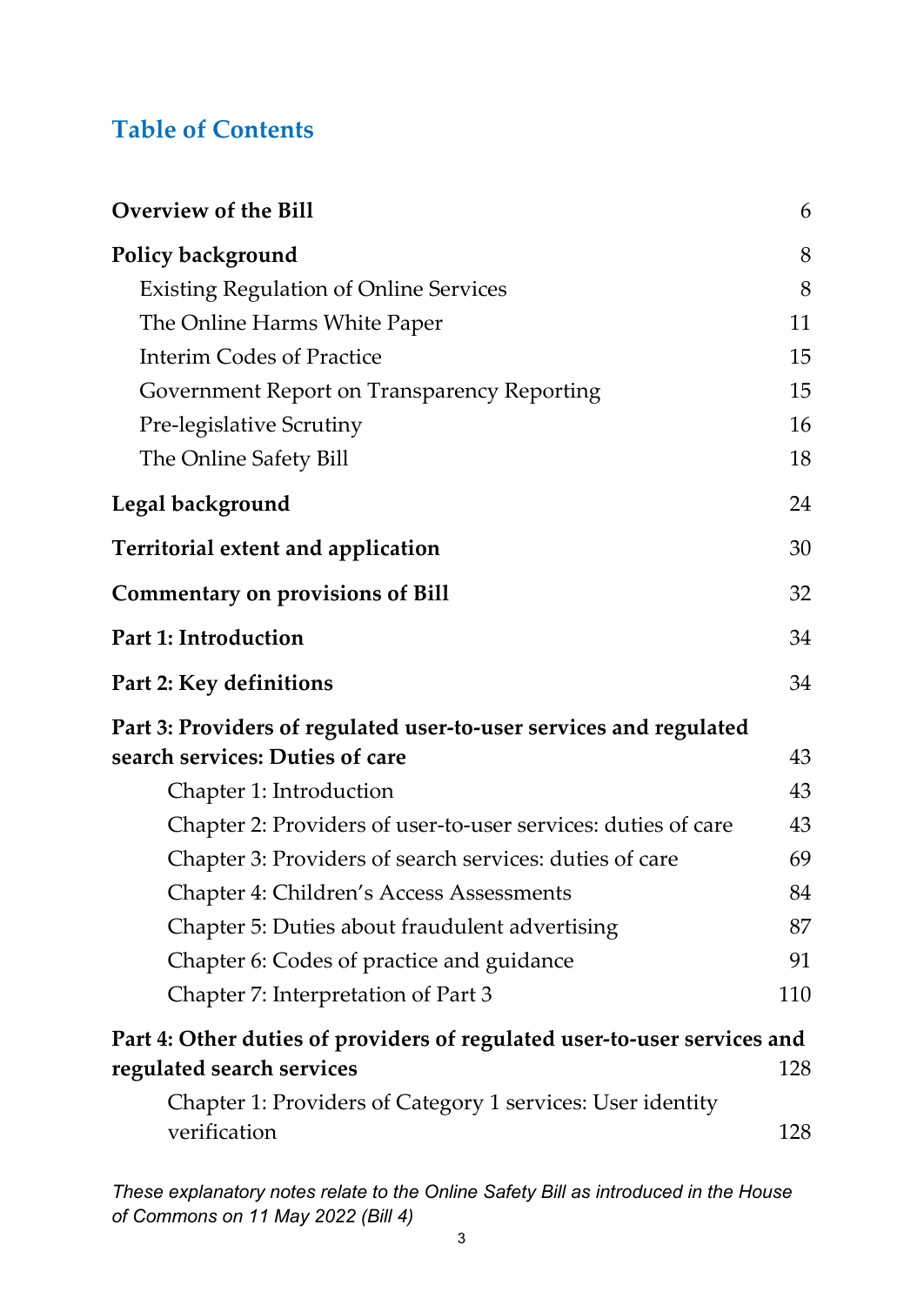| Chapter 2: Reporting Child Sexual Exploitation and Abuse<br>Content                                   | 129 |
|-------------------------------------------------------------------------------------------------------|-----|
| <b>Chapter 3: Transparency Reporting</b>                                                              | 136 |
| Part 5: Duties of providers of regulated services: Certain pornographic<br>content                    | 139 |
| Part 6: Duties of providers of regulated services: fees                                               | 147 |
| Part 7: OFCOM's powers and duties in relation to regulated services                                   |     |
|                                                                                                       | 152 |
| <b>Chapter 1: General Duties</b>                                                                      | 152 |
| Chapter 2: Register of categories of regulated user-to-user services<br>and regulated search services | 155 |
| Chapter 3: Risk assessments of regulated user-to-user services and                                    |     |
| regulated search services                                                                             | 163 |
| Chapter 4: Information                                                                                | 165 |
| <b>Chapter 6: Enforcement Powers</b>                                                                  | 191 |
| Chapter 7: Committees, research and reports                                                           | 211 |
| Part 8: Appeals and super-complaints                                                                  | 215 |
| Chapter 1: Appeals                                                                                    | 215 |
| Chapter 2: Super-complaints                                                                           | 217 |
| Part 9: Secretary of State's functions in relation to regulated services                              |     |
|                                                                                                       | 219 |
| Part 10: Communications offences                                                                      | 226 |
| Part 11: Supplementary and General                                                                    | 240 |
| Commencement                                                                                          | 266 |
| <b>Financial implications of the Bill</b>                                                             | 267 |
| Parliamentary approval for financial costs or for charges imposed                                     | 268 |
| <b>Compatibility with the European Convention on Human Rights</b>                                     | 270 |
| Compatibility with the Environment Act 2021                                                           | 270 |
|                                                                                                       |     |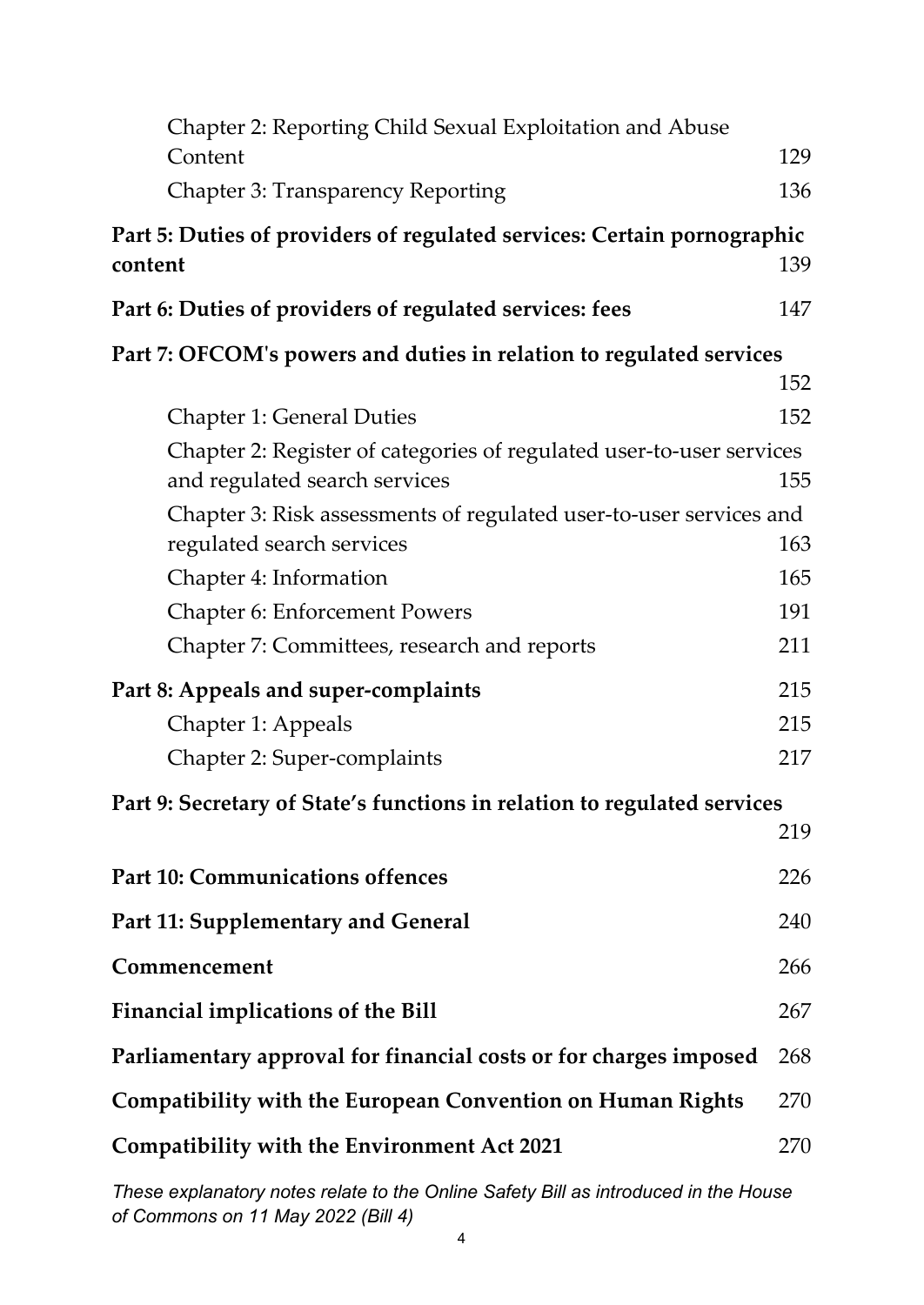| <b>Related documents</b>                                               | 271 |
|------------------------------------------------------------------------|-----|
| Annex A – Glossary                                                     | 272 |
| Annex B - Territorial extent and application in the United Kingdom     |     |
|                                                                        | 274 |
| Subject matter and legislative competence of devolved legislatures 279 |     |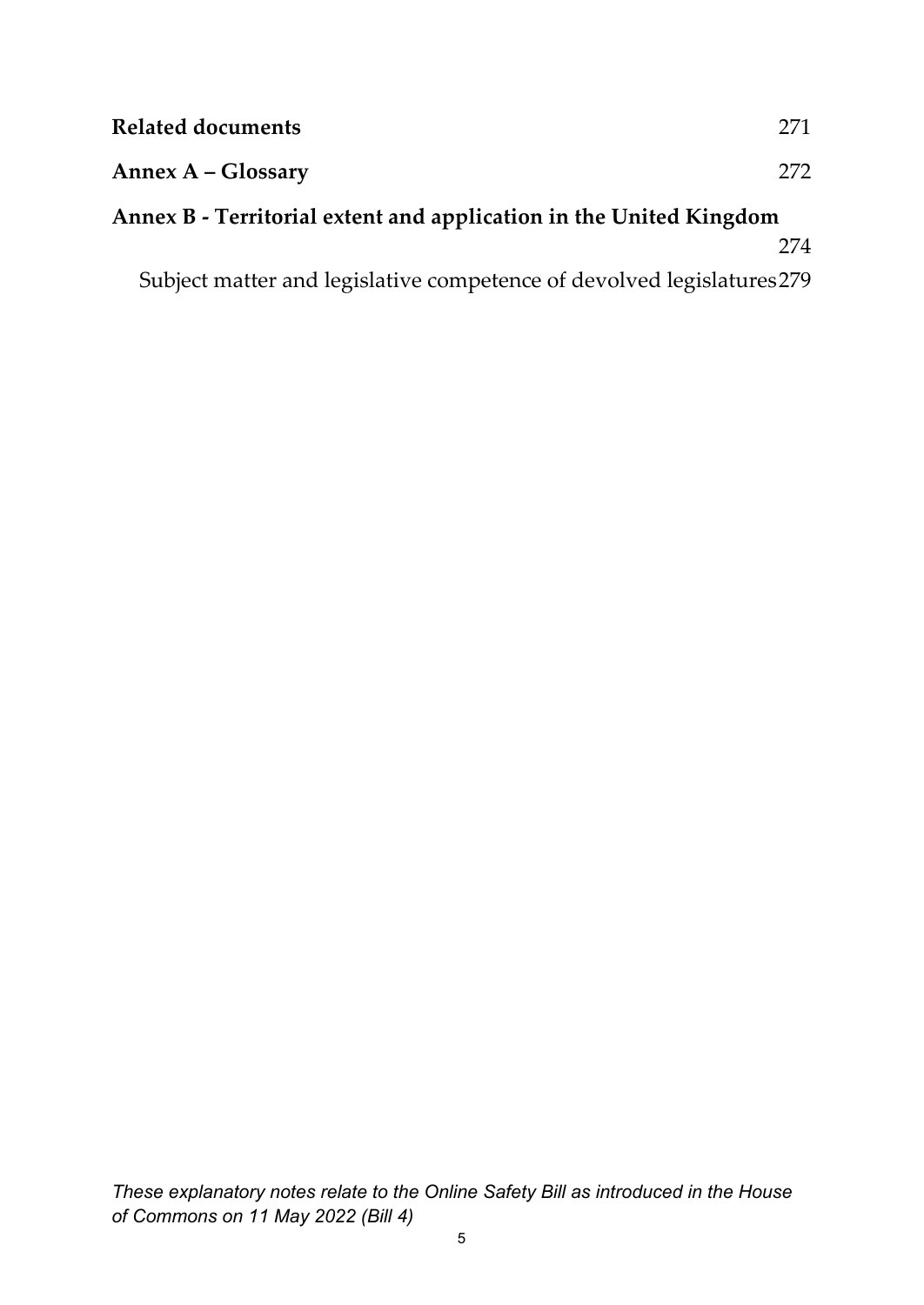#### <span id="page-5-0"></span>**Overview of the Bill**

- 1.The Online Safety Bill establishes a new regulatory regime to address illegal and harmful content online. It imposes legal requirements on:
	- a.Providers of internet services which allow users to encounter content generated, uploaded or shared by other users ("userto-user services");
	- b.Providers of search engines which enable users to search multiple websites and databases ("search services");
	- c.Providers of internet services on which provider pornographic content (pornographic content that is published by a provider and is not user generated) is published or displayed.
- 2.The Bill confers new powers on the Office of Communications (OFCOM) enabling them to act as the online safety regulator. This role will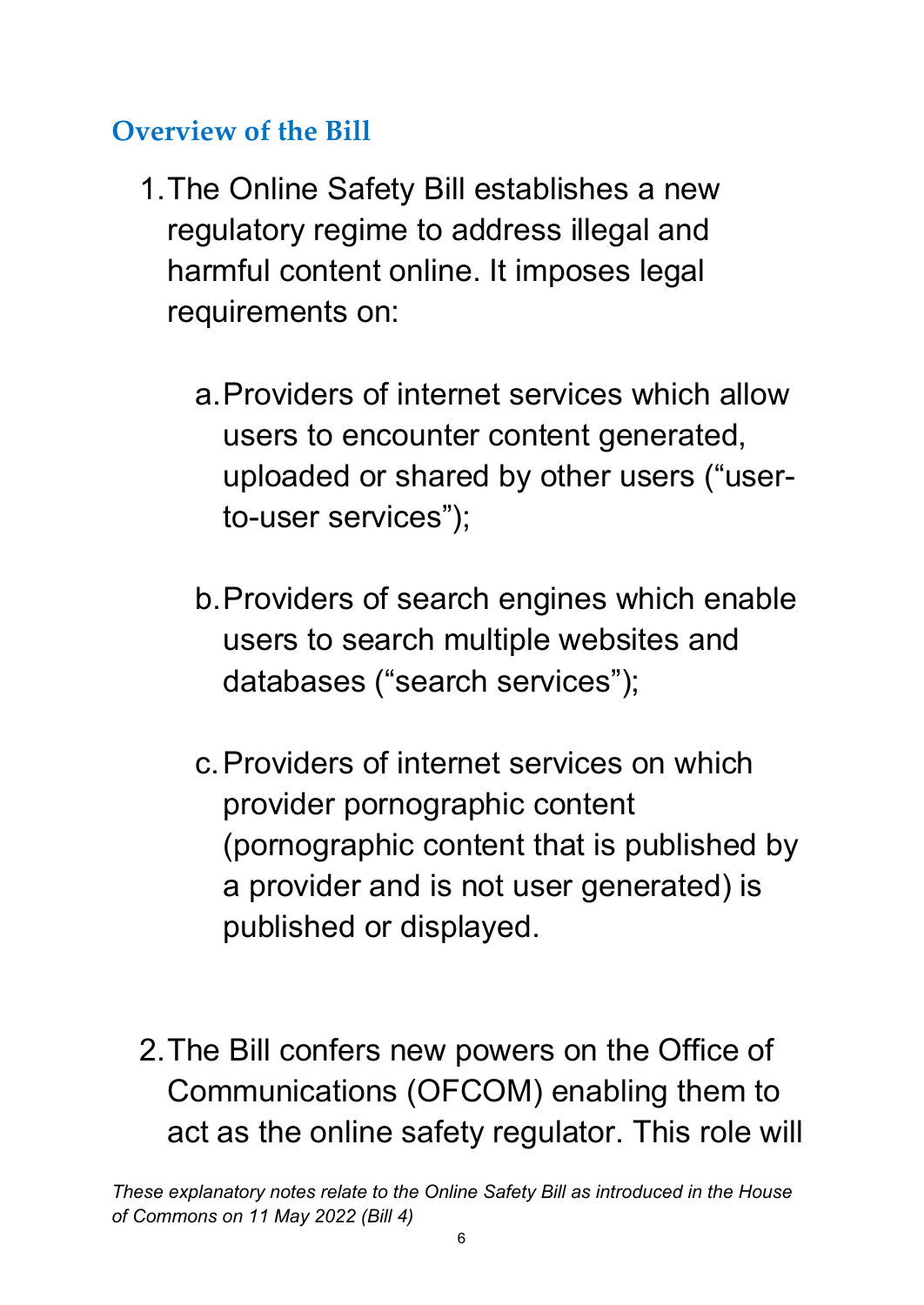include overseeing and enforcing the new regulatory regime.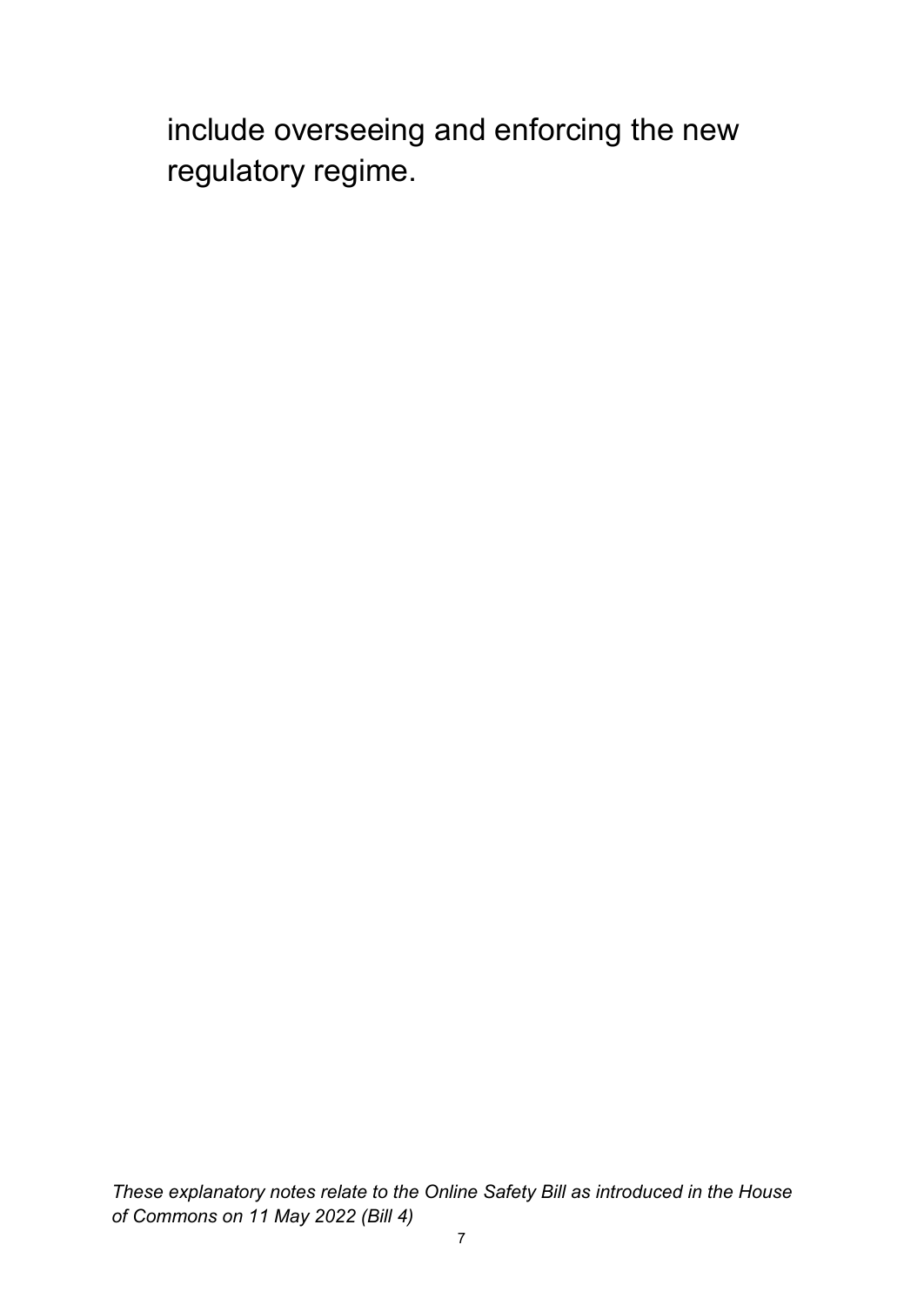### <span id="page-7-0"></span>**Policy background**

3.As use of the internet has expanded there has been an increasing awareness that online content and activity can cause serious harm to users. There are growing levels of public concern about online content and activity that is lawful but potentially harmful. Whilst harmful content may fall short of amounting to a criminal offence, it can have damaging effects on individuals - creating toxic online environments and negatively impacting a user's ability to express themself online.

### <span id="page-7-1"></span>*Existing Regulation of Online Services*

- 4.At present, most user-to-user and search services operating in the United Kingdom are not subject to any regulation concerning user safety.
- 5.A limited number of user-to-user services which are used in the United Kingdom are subject to the video sharing platform regime set out in Part 4B of the Communications Act 2003 (the "VSP Regime"). Only services which meet the legal definition of a video sharing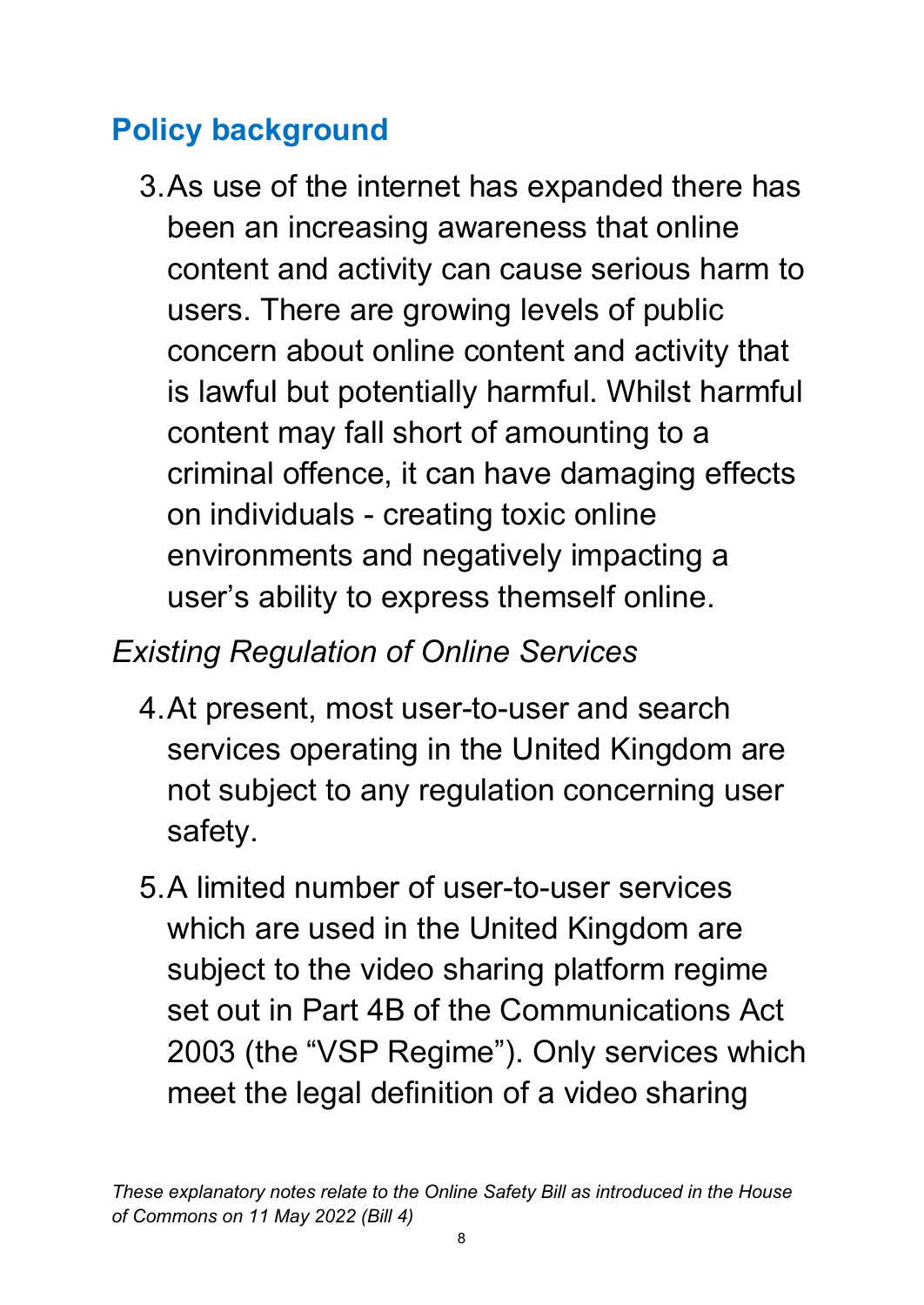platform $0F<sup>1</sup>$  $0F<sup>1</sup>$  $0F<sup>1</sup>$  and are established in the United Kingdom1F[2](#page-8-1) are in scope.

- 6.Services subject to the VSP Regime are required to take measures to:
	- a.Protect the public from videos and adverts likely to incite violence or hatred against a person on specified grounds including sex, race, colour, ethnic or social origin, genetic features, language, religion or belief, political opinion, membership of a national minority, disability, age and sexual orientation;
	- b.Protect the public from material in videos or adverts where the inclusion of that material would be a criminal offence under laws relating to terrorism, child sexual abuse material, and racism and xenophobia;

<span id="page-8-0"></span><sup>1</sup> The legal test is set out in section 368S of the Communications Act 2003. OFCOM have produced guidance on the definition of a video sharing platform which is available on the **OFCOM website**.<br><sup>2</sup> Sections 368S(3)-(5) of the Communications Act 2003 sets out when a video

<span id="page-8-1"></span>sharing platform will be regarded as established in the United Kingdom for the purposes of the VSP Regime. OFCOM have produced guidance in relation to when a video sharing platform will be regarded as established in the United Kingdom, which is available on the [OFCOM website.](https://www.ofcom.org.uk/__data/assets/pdf_file/0015/226302/vsp-harms-guidance.pdf)

*These explanatory notes relate to the Online Safety Bill as introduced in the House of Commons on 11 May 2022 (Bill 4)*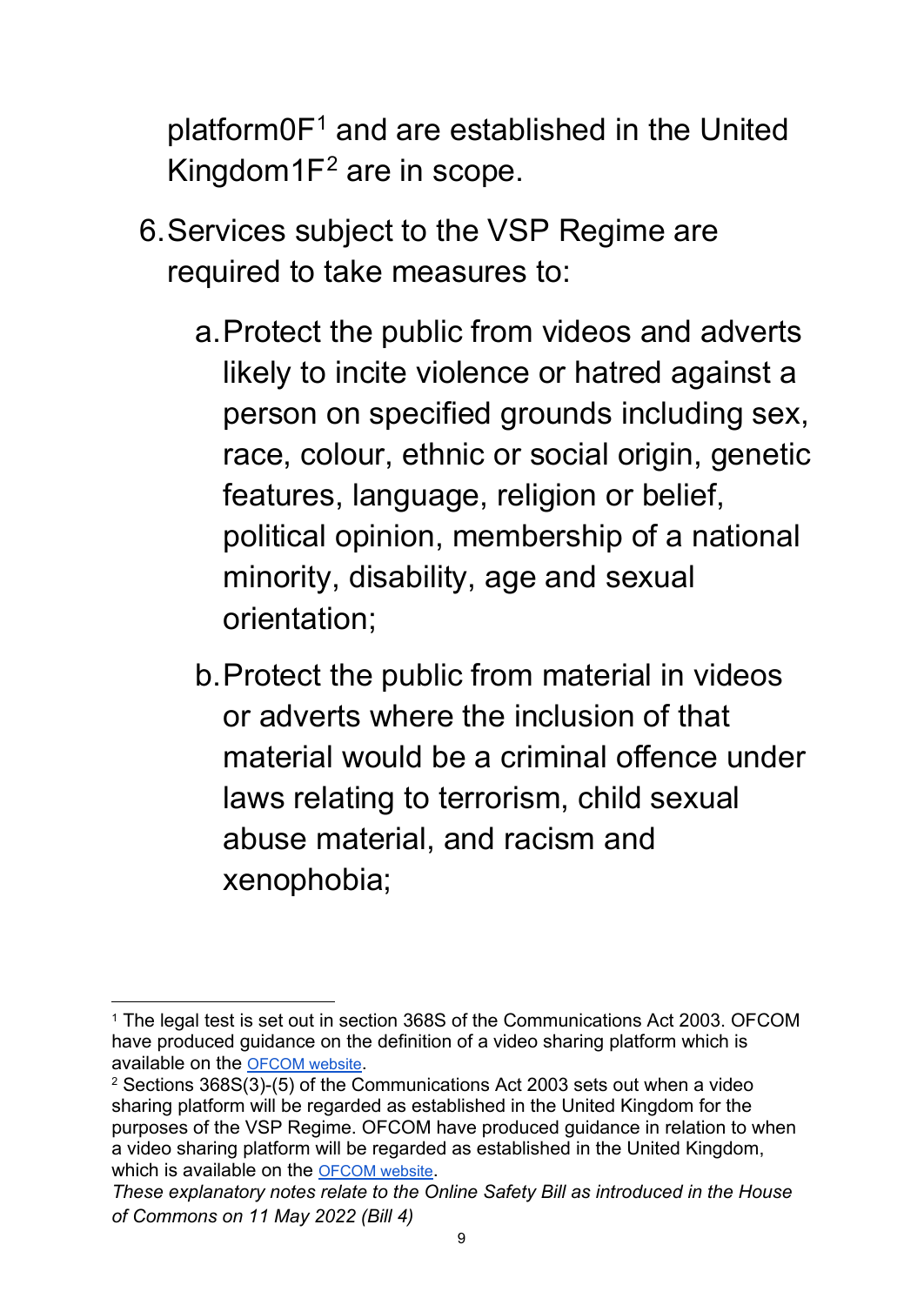- c.Protect under 18s from videos and adverts which have or would be likely to be given an R18 certificate,  $2F<sup>3</sup>$  $2F<sup>3</sup>$  $2F<sup>3</sup>$  or which have been or would likely be refused a certificate by the British Board of Film Classification;3F[4](#page-9-1) and
- d.Protect under 18s from videos and adverts containing material that might impair their physical, mental or moral development.
- 7.The VSP Regime does not set standards for the content of individual videos.
- 8.OFCOM are responsible for enforcing video sharing platform providers' compliance with their obligations under the VSP Regime. OFCOM have the power to give enforcement notifications (which may set out the steps required to remedy a contravention) $4F<sup>5</sup>$  $4F<sup>5</sup>$  $4F<sup>5</sup>$  and to impose financial penalties of up to £250,000 or

<span id="page-9-0"></span><sup>&</sup>lt;sup>3</sup> The R18 category is a special and legally-restricted classification, primarily for explicit videos of consenting sex or strong fetish material involving adults, and where the primary purpose of the material is sexual arousal or stimulation.

<span id="page-9-1"></span><sup>4</sup> The [BBFC's current guidelines](https://www.bbfc.co.uk/about-classification/classification-guidelines) outline that material likely to be unsuitable for classification could include: material which is in breach of criminal law (or created through the commission of a criminal offence); material that appears to risk harm to individuals or to society such as, for example, the detailed portrayal of violence or dangerous acts, illegal drug use; and the portrayal or invitations to conduct sadistic violence, rape or other non-consensual sexual violent behaviour or other harmful violent activities.

<span id="page-9-2"></span>*These explanatory notes relate to the Online Safety Bill as introduced in the House of Commons on 11 May 2022 (Bill 4)* <sup>5</sup> Sections 368Z2 and 368Z3 of the Communications Act 2003.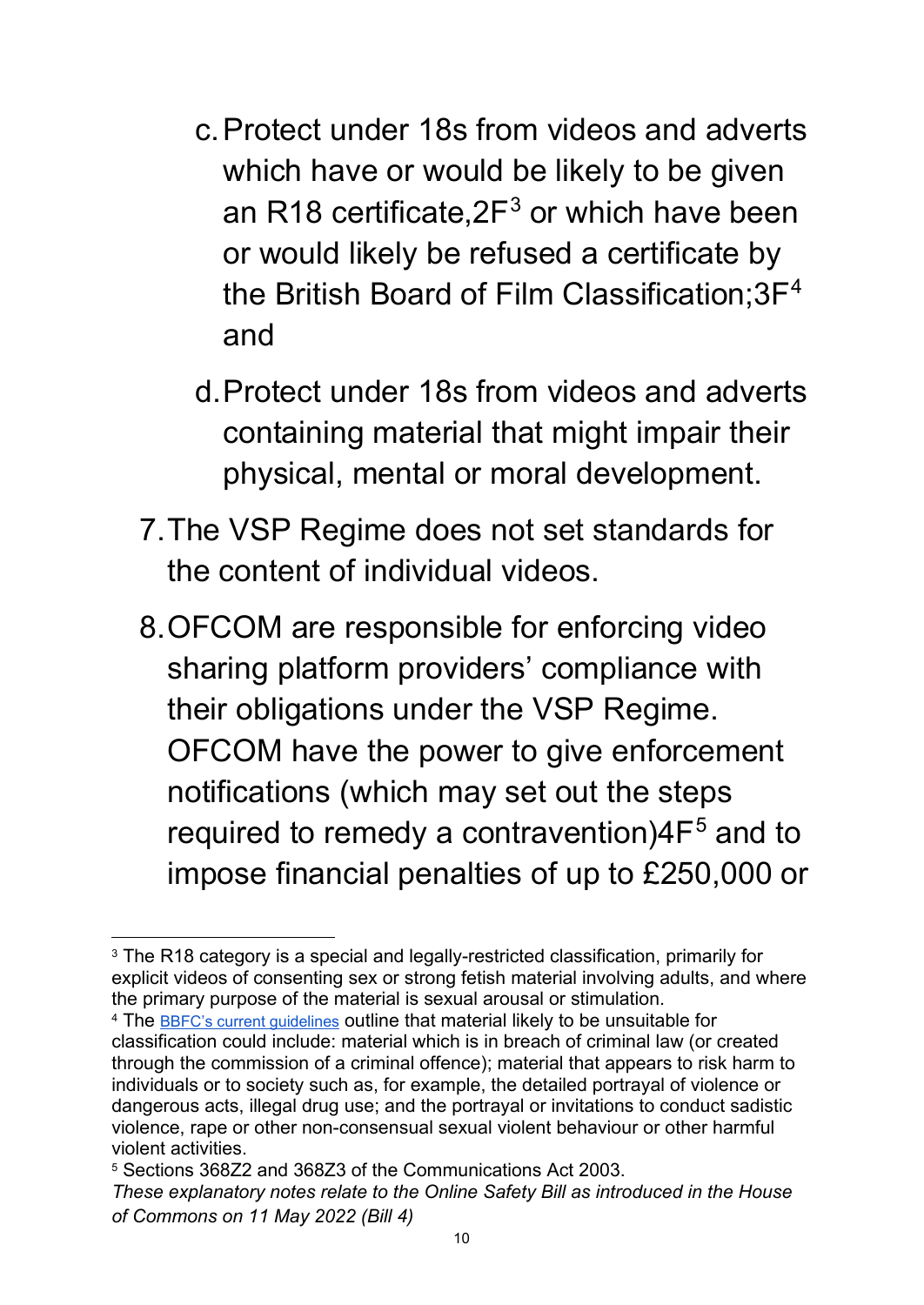5% of qualifying revenue, whichever is greater.5F<sup>[6](#page-10-1)</sup> In certain circumstances, OFCOM may also suspend and/or restrict a service.6F[7](#page-10-2)

9.The government is of the view that, in light of the serious harm that content online can cause to users, more wide reaching and comprehensive regulation of online services should be introduced. The Bill is intended to make the services it regulates safer by placing responsibilities on the providers of those services in relation to content which is illegal, or which, although legal, is harmful to children or adults.

#### <span id="page-10-0"></span>*The Online Harms White Paper*

10. The [Online Harms White Paper,](https://www.gov.uk/government/consultations/online-harms-white-paper/online-harms-white-paper) published in April 2019, set out the government's intention to introduce a new regulatory framework to improve protections for users online. It was proposed that this objective would be achieved via a new duty of care on companies, and an independent regulator responsible for overseeing the online safety framework. The White Paper proposed that

<span id="page-10-1"></span><sup>6</sup> Section 368Z4 of the Communications Act 2003.

<span id="page-10-2"></span>*These explanatory notes relate to the Online Safety Bill as introduced in the House of Commons on 11 May 2022 (Bill 4)* <sup>7</sup> Sections 368Z5 and 368Z6 of the Communications Act 2003.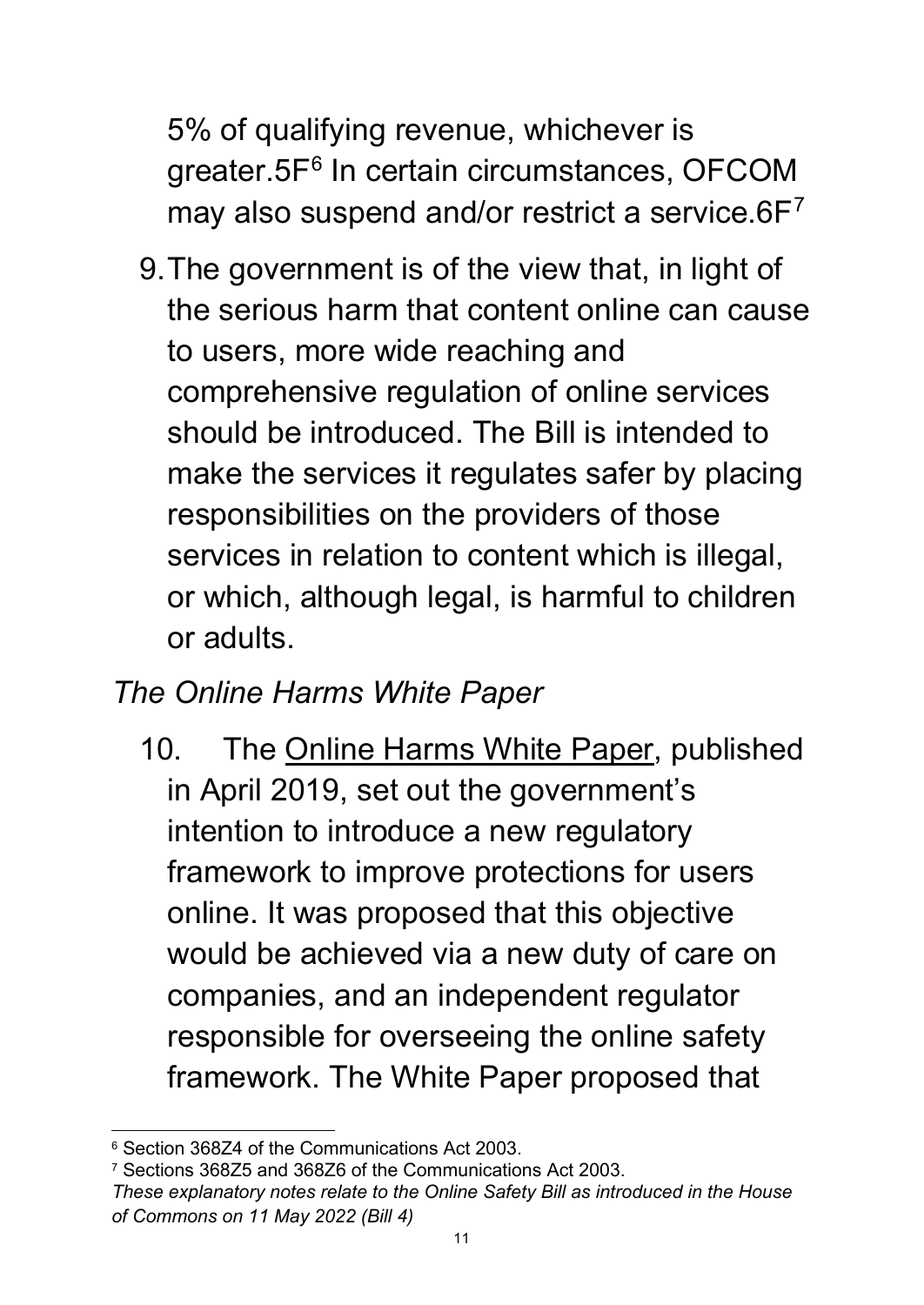the regulatory framework should follow a proportionate and risk-based approach, and that the duty of care should be designed to ensure that all in-scope companies had appropriate systems and processes in place to address harmful content and improve the safety of their users.

- 11. A public consultation on the White Paper proposals ran from 8 April 2019 to 1 July 2019. It received over 2,400 responses ranging from companies in the technology industry (including large tech giants and small and medium sized enterprises), academics, think tanks, children's charities, rights groups, publishers, governmental organisations, and individuals.
- 12. In February 2020, the government published an [initial response to the](https://www.gov.uk/government/consultations/online-harms-white-paper/public-feedback/online-harms-white-paper-initial-consultation-response)  [consultation,](https://www.gov.uk/government/consultations/online-harms-white-paper/public-feedback/online-harms-white-paper-initial-consultation-response) providing an in-depth breakdown of the responses to each of the 18 consultation questions asked in relation to the White Paper proposals. The response also set out the government's direction of travel in a number of key areas, including: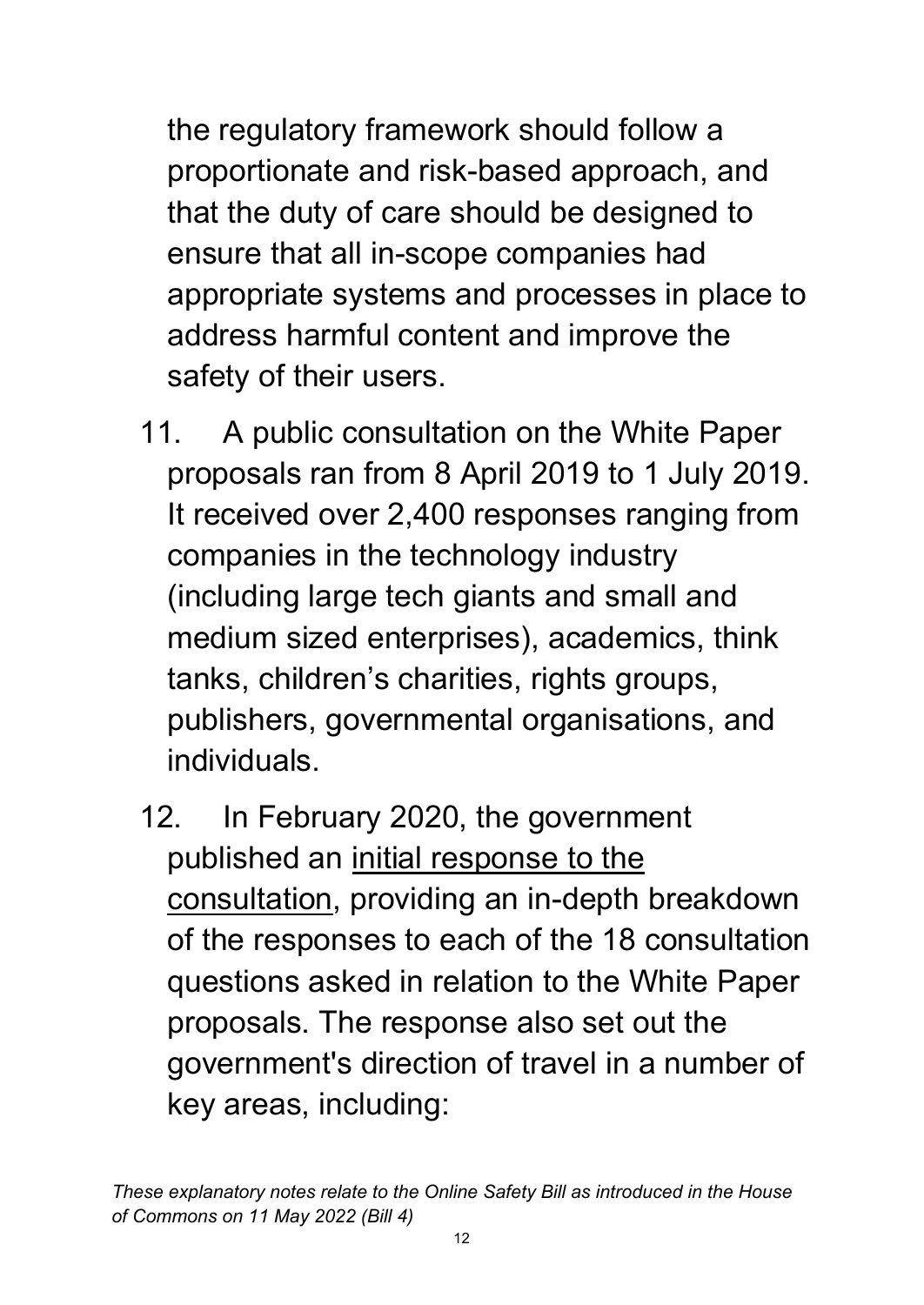- a.How the new regulatory framework would ensure protections for users' rights by including safeguards in the legislation;
- b.The differentiated approach to illegal and legal but harmful material;
- c.How the new requirements would be proportionate and risk-based, including clarifying who would not be captured by the proposed scope;
- d. A commitment to delivering a higher level of protection for children; and
- e.That the government was minded to appoint OFCOM as the new regulator.
- 13. In December 2020, the <u>full government</u> [response to the consultation](https://www.gov.uk/government/consultations/online-harms-white-paper/outcome/online-harms-white-paper-full-government-response) was published, outlining the final policy position for the online safety regulatory framework, and the government's intention to enshrine it in law through the Online Safety Bill. The response was split into seven parts:
	- a.Part 1 stated that the regulatory framework would apply to companies whose services host user-generated content or facilitate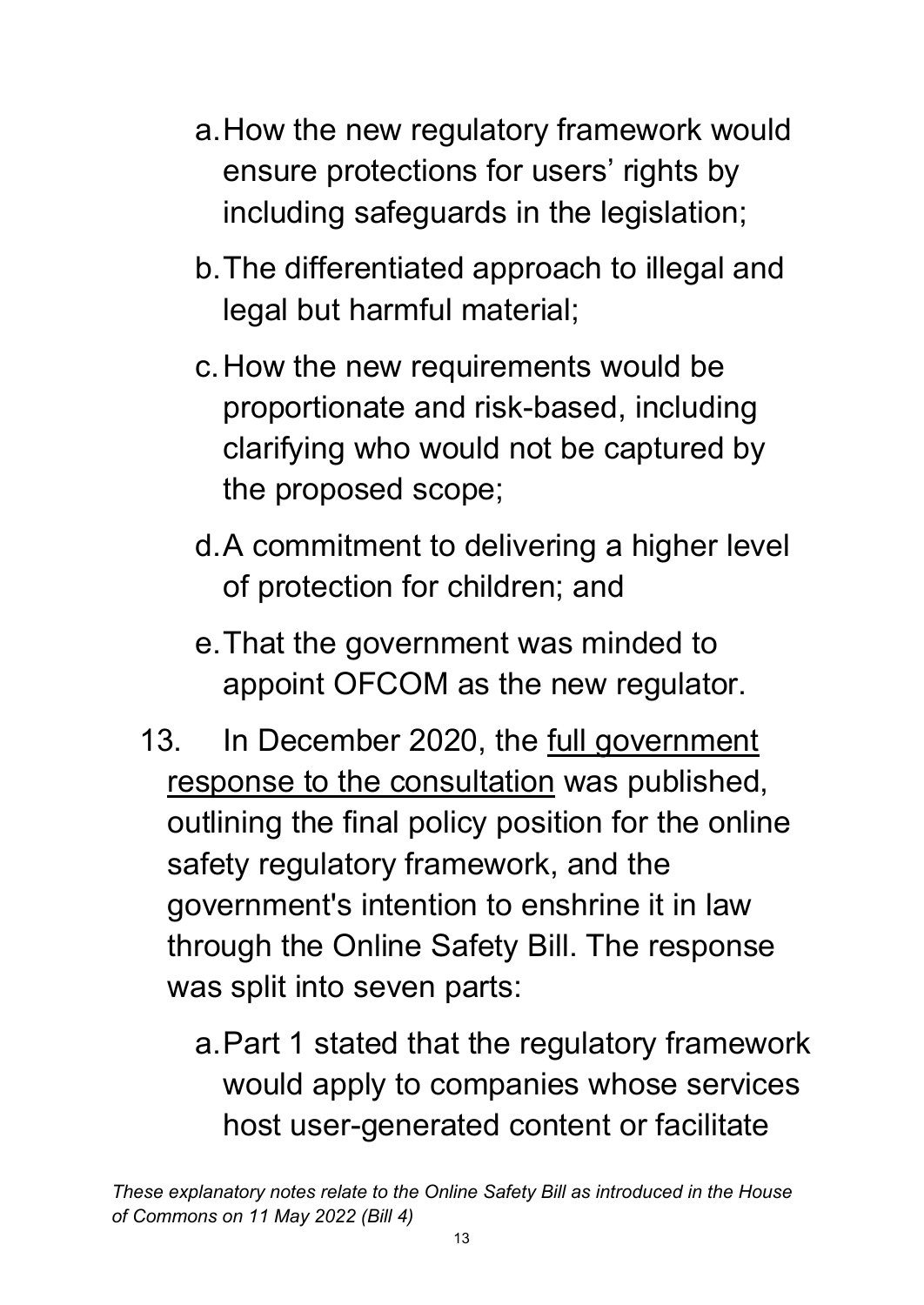interaction between users, one or more of whom is based in the United Kingdom, as well as to search engines.

- b.Part 2 outlined that the legislation would set out a general definition of the harmful content and activity covered by the duty of care. It also set out how all companies in scope would be required to understand the risk of harm to individuals on their services, and to put in place appropriate systems and processes to improve user safety and monitor their effectiveness.
- c.Part 3 confirmed that OFCOM would be appointed as the regulator, and outlined their regulatory functions and funding.
- d.Part 4 explained the proposed functions of the regulator, including their duty to set out codes of practice, enforcement powers, and user redress mechanisms.
- e.Part 5 outlined the role of technology, education, and awareness in tackling online harms.
- f. Part 6 explained how the new regulatory framework would fit into the wider digital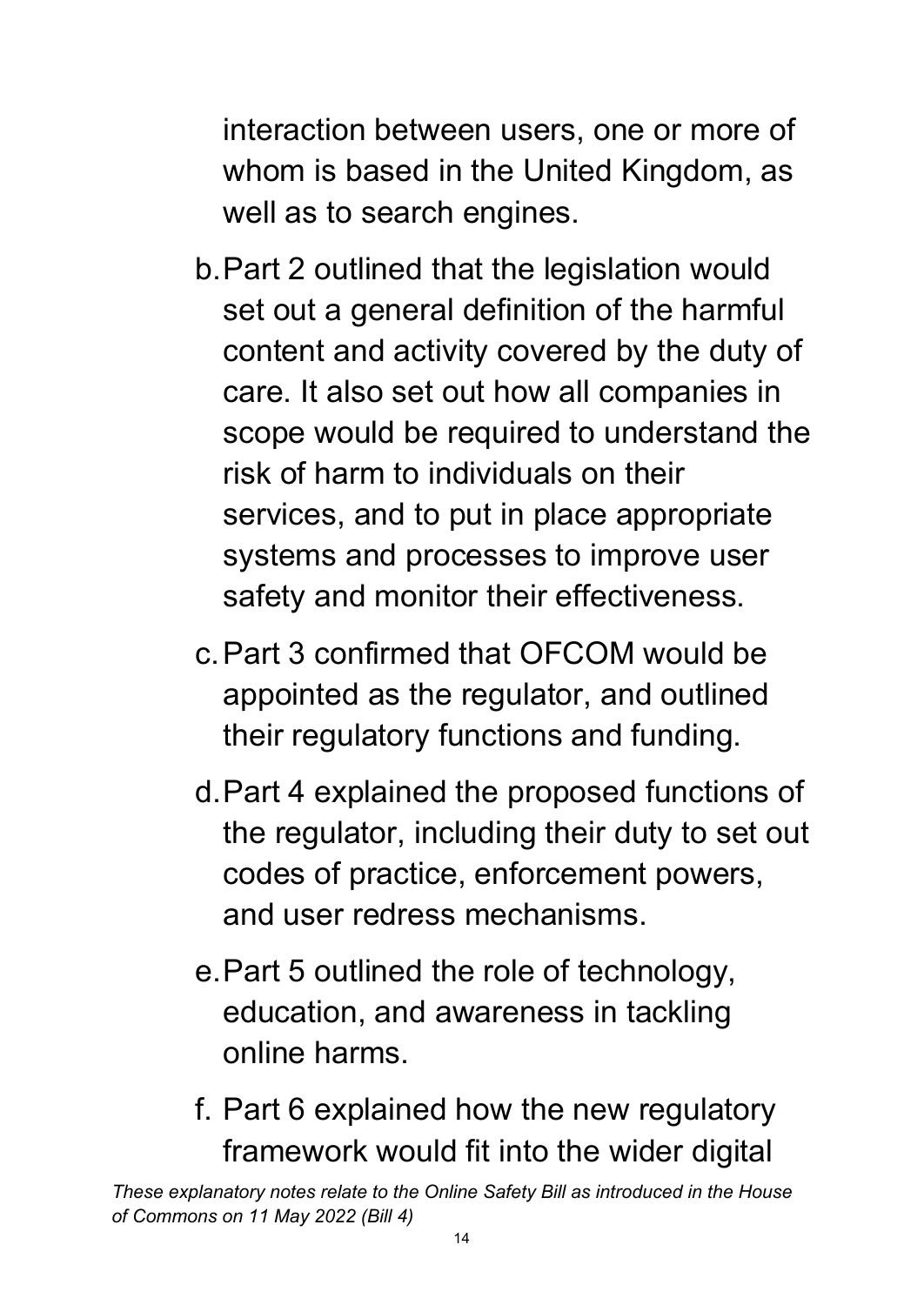landscape, including as part of the government's Digital Strategy.

g.Part 7 provided the next steps for the regime, including the expected timings for the Online Safety Bill.

### <span id="page-14-0"></span>*Interim Codes of Practice*

14. The government published two interim codes of practice covering terrorist content and child sexual exploitation and abuse (CSEA) content online alongside the full government response. These interim codes set out the voluntary action the government expects providers to take to tackle the most serious categories of harmful content online before the online harms regulator issues codes of practice using the powers conferred by the Bill.

### <span id="page-14-1"></span>*Government Report on Transparency Reporting*

15. The first government report on transparency reporting in relation to online harms was published alongside the full government response. This presented the recommendations of the multi-stakeholder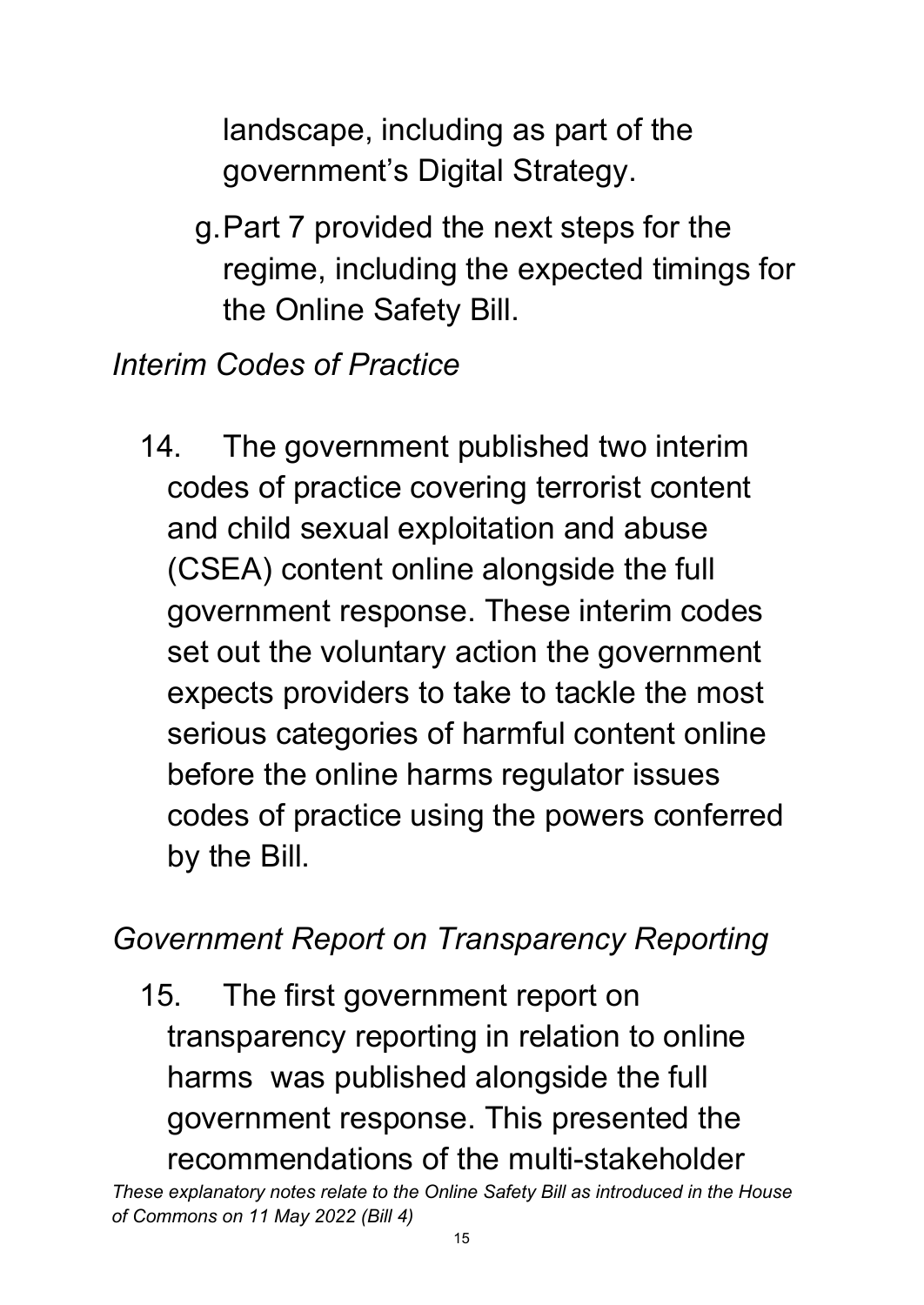transparency working group, set up in October 2019, about how the transparency framework could work in practice within the new online harms regulatory framework.

# <span id="page-15-0"></span>*Pre-legislative Scrutiny*

- 16. In May 2021 the Online Safety Bill was published in draft. A Joint Committee of MPs and Peers, chaired by Damian Collins MP, was established on 23 July 2021 to carry out pre-legislative scrutiny. The Joint Committee took evidence from over 50 witnesses and received over 200 pieces of written evidence. The Committee published its report and recommendations on 10 December 2021.
- 17. The government responded to the report on 17 March confirming a number of substantive changes that have been made to the Bill, including, but not limited to:
	- a.Including priority offences in primary, rather than secondary legislation;
	- b.Including a new standalone provision for non-user generated pornography, meaning all providers of online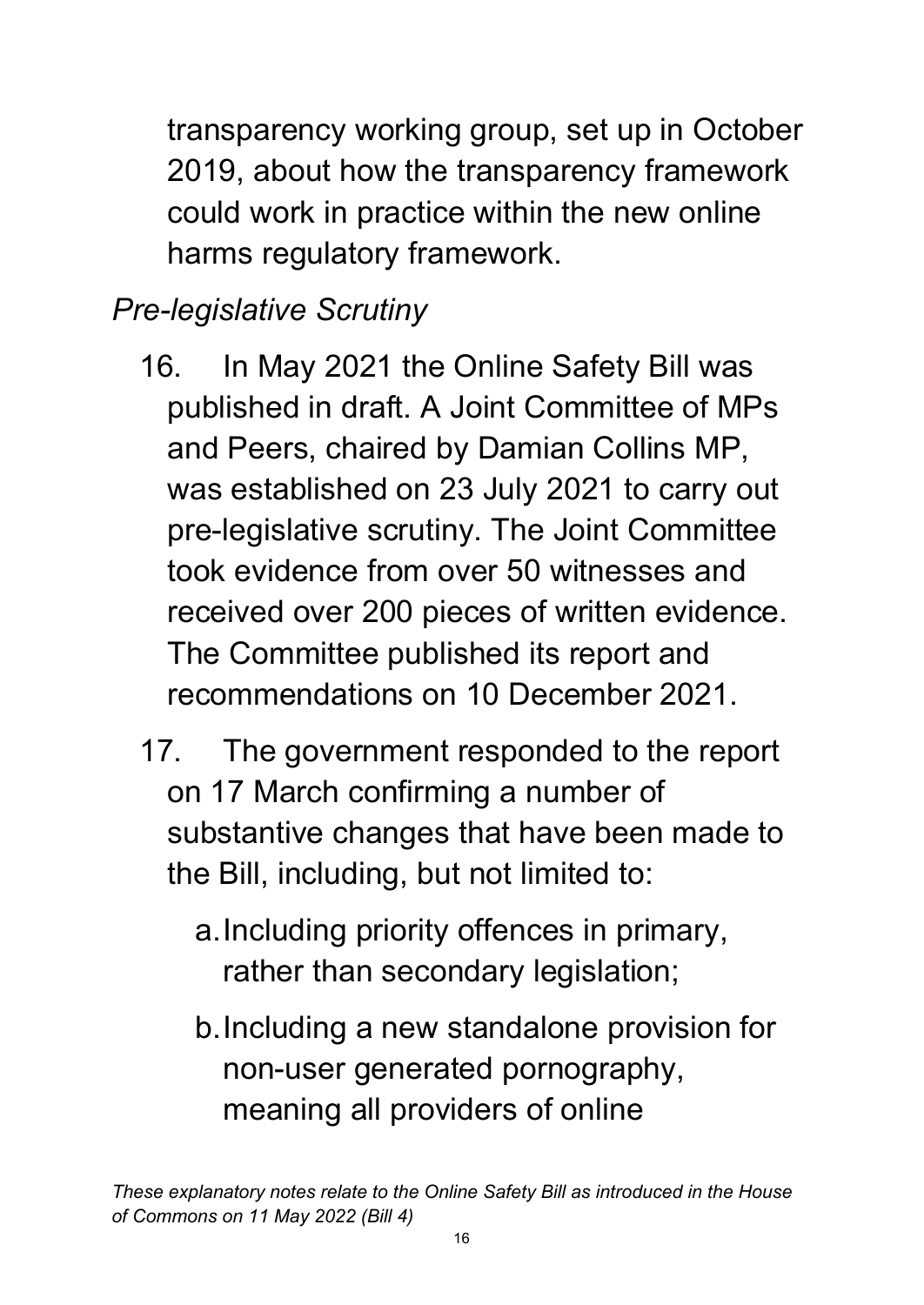pornography will be within scope of the legislation;

- c.Including three of the Law Commission's recommendations for new harmful online communications offences;
- d.Amending the senior manager liability offence so that it is no longer deferred, and will instead be commenced three months after Royal Assent;
- e. Including a new duty on Category 17F<sup>[8](#page-16-0)</sup> providers to offer optional user verification and user empowerment tools on their sites;
- f. Including a new duty on Category 1 and Category 2A providers to protect users from fraudulent advertising online; and
- g.Simplifying the definition of nondesignated harmful content, and requiring Category 1 providers only to address categories of content that are legal but harmful to adults, which are designated in secondary legislation.

<span id="page-16-0"></span><sup>&</sup>lt;sup>8</sup> Category 1 services will be a subset of user-to-user services that will have additional duties placed on them.

*These explanatory notes relate to the Online Safety Bill as introduced in the House of Commons on 11 May 2022 (Bill 4)*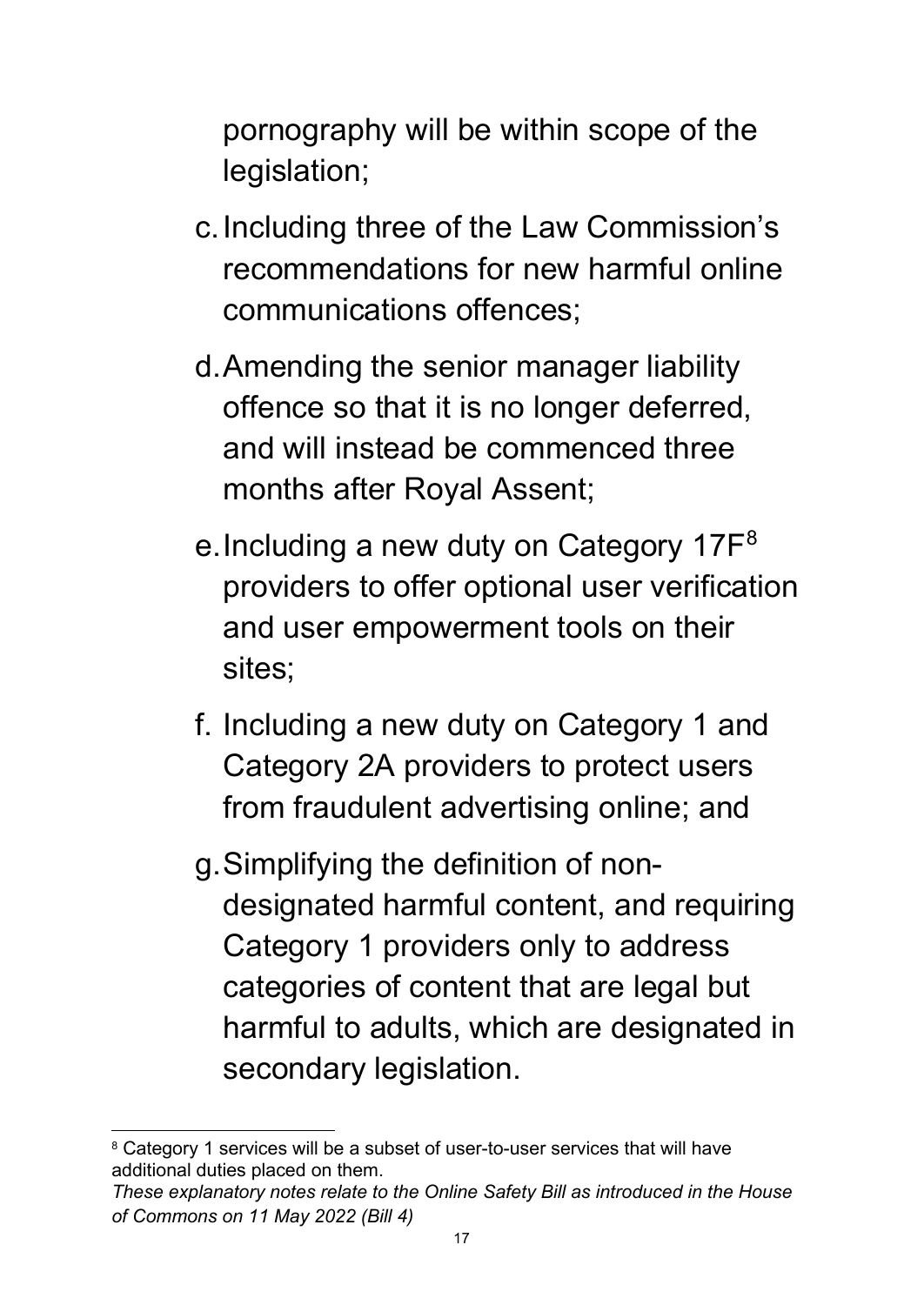### <span id="page-17-0"></span>*The Online Safety Bill*

- 18. The new legislation will impose legal requirements on:
	- a.Providers of internet services which allow users to encounter content generated, uploaded or shared by other users, i.e. user-generated content ("user-to-user services");
	- b.Providers of search engines which enable users to search multiple websites and databases ("search services");
	- c.Providers of internet services on which provider pornographic content is published or displayed.
- 19. The legislation will require providers of user-to-user and search services to:
	- a.Assess their user base and the risks of harm to those users present on the service;
	- b.Take steps to mitigate and manage the risks of harm to individuals arising from illegal content and activity, and (for services likely to be accessed by children)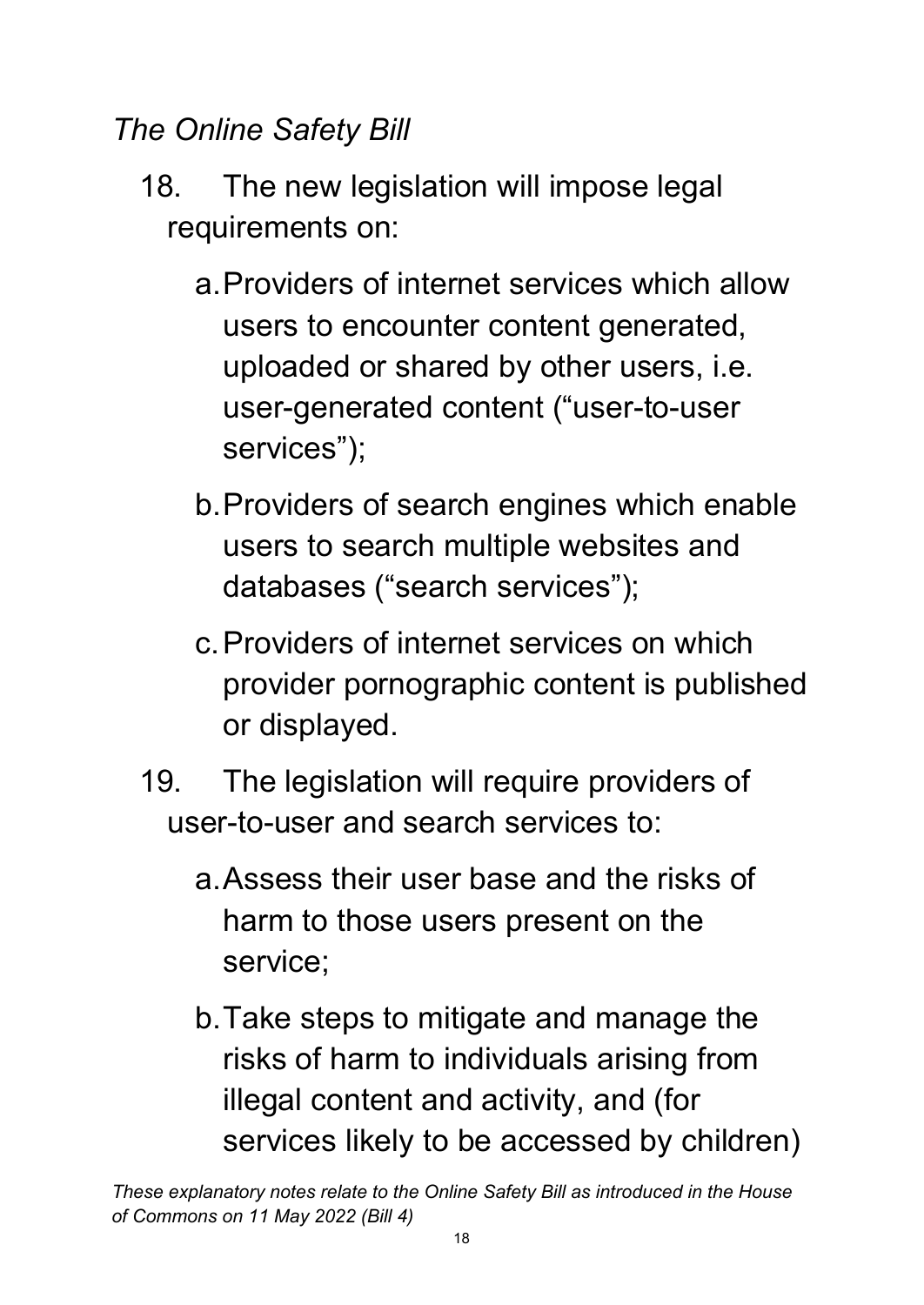content and activity that is harmful to children;

- c.Put in place systems and processes which allow users and affected persons to report specified types of content and activity to the service provider;
- d.Establish a transparent and easy to use complaints procedure which allows for complaints of specified types to be made;
- e.Have regard to the importance of protecting users' legal rights to freedom of expression and protecting users from a breach of a legal right to privacy when implementing safety policies and procedures; and
- f. Put in place systems and processes designed to ensure that detected but unreported CSEA content is reported to the NCA.
- 20. Those user-to-user services which meet the Category 1 threshold conditions, specified by the Secretary of State, will be subject to additional legal requirements, including to: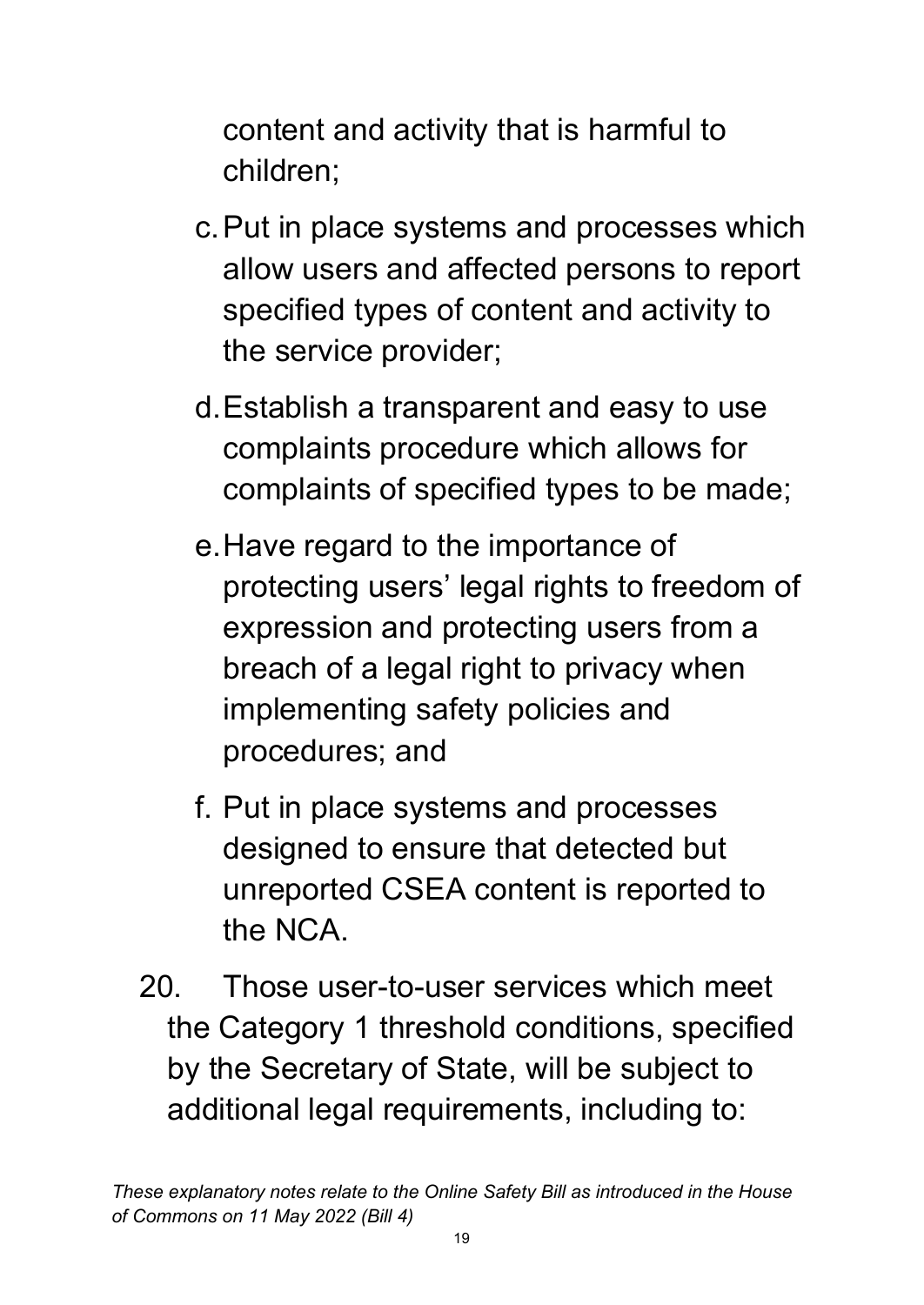- a.Set clear and accessible provisions in terms of service explaining how content that is legal but harmful to adults will be treated, and apply those provisions consistently;
- b.Carry out an assessment of the impact that safety policies and procedures will have on users' legal rights to freedom of expression and users' privacy;
- c.Specify in a public statement the steps taken to protect users' legal rights to freedom of expression and users' privacy;
- d.Put in place systems and processes designed to ensure that the importance of the free expression of content of democratic importance is taken into account when making decisions about how to treat such content;
- e.Put in place systems and processes designed to ensure that the importance of the free expression of journalistic content is taken into account when making decisions about how to treat such content;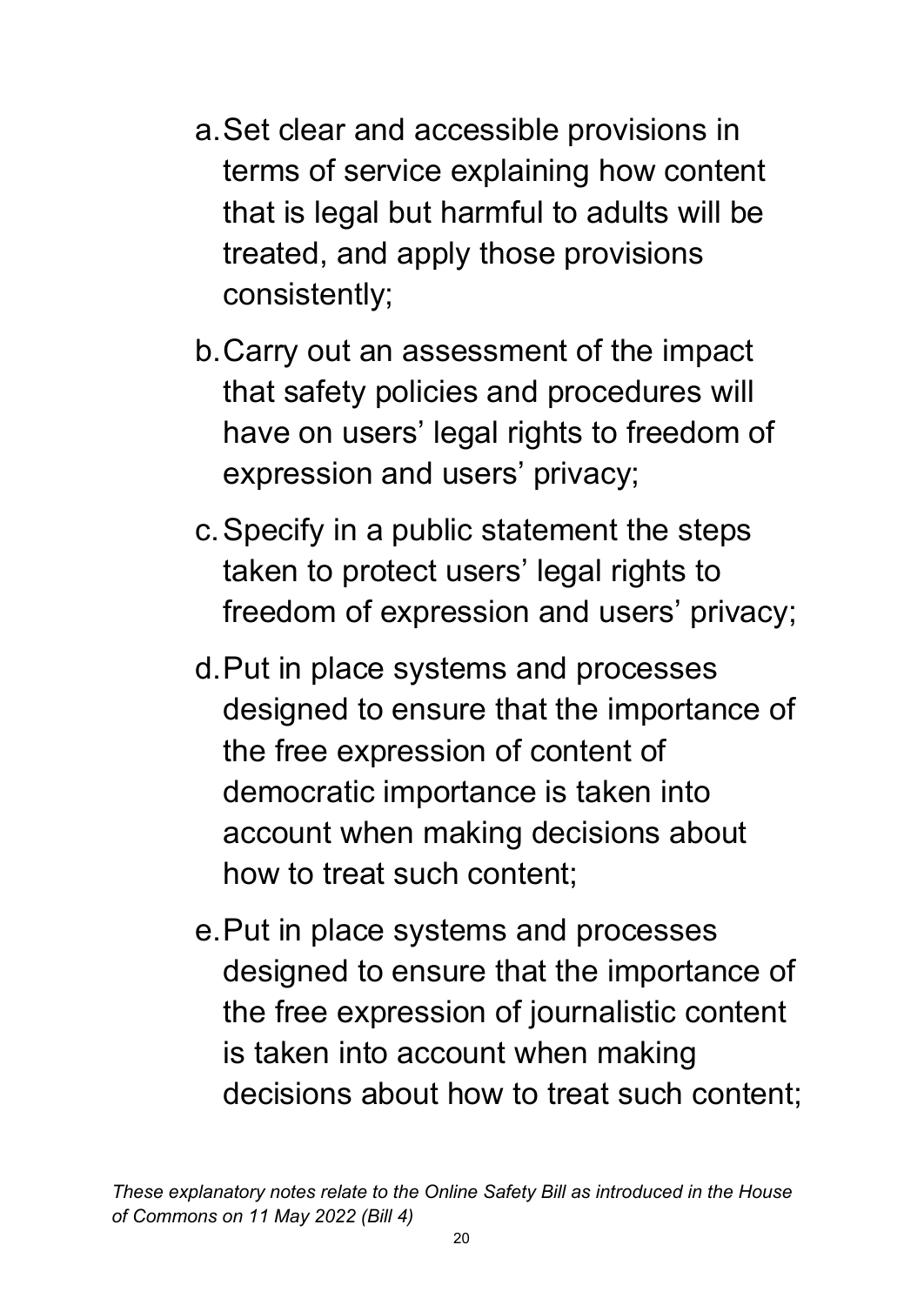- f. Put in place a dedicated and expedited complaints procedure that ensures that the decisions of the service provider to take action against a user because of a particular piece of journalistic content can be challenged;
- g.Offer optional user verification and user empowerment tools on their sites; and
- h.Put in place proportionate systems and processes to prevent the risk of users encountering fraudulent adverts.
- 21. Those search services which meet the Category 2A threshold conditions will be under a duty to produce annual transparency reports and to put in place proportionate systems and processes to prevent the risk of users encountering fraudulent adverts.
- 22. The Bill confers new powers on OFCOM enabling them to act as the online safety regulator. OFCOM will be responsible for enforcing the legal requirements imposed on service providers. The Bill gives OFCOM the power to compel in scope providers to provide information and to require an individual from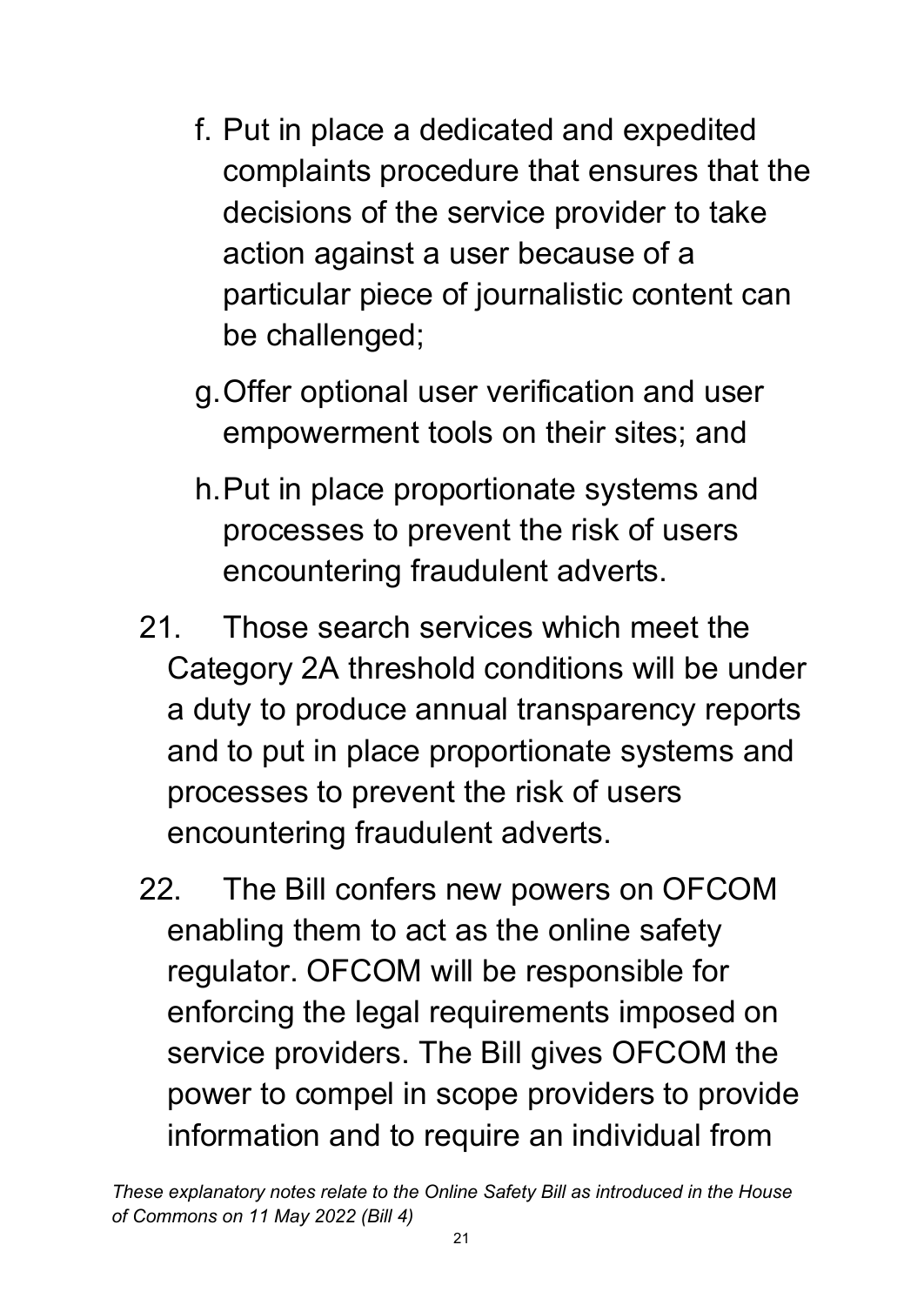an in scope provider to attend an interview; powers of entry and inspection; and the power to require a service provider to undertake, and pay for, a report from a skilled person.

- 23. The new powers conferred on OFCOM also include the power to give enforcement notifications (which may set out the steps required to remedy a contravention) and the power to impose financial penalties of up to £18 million or 10% of qualifying worldwide revenue, whichever is greater. If a service provider fails to comply with a confirmation decision, OFCOM can, in certain circumstances, apply to the Courts for an order imposing business disruption measures on that provider.
- 24. The Bill requires OFCOM to produce codes of practice for service providers, setting out the recommended steps that providers can take in order to comply with the legal requirements described at paragraphs 19 and 20 above. A provider may take different measures to those recommended in the codes of practice. A provider will be treated as having complied with the relevant legal obligation if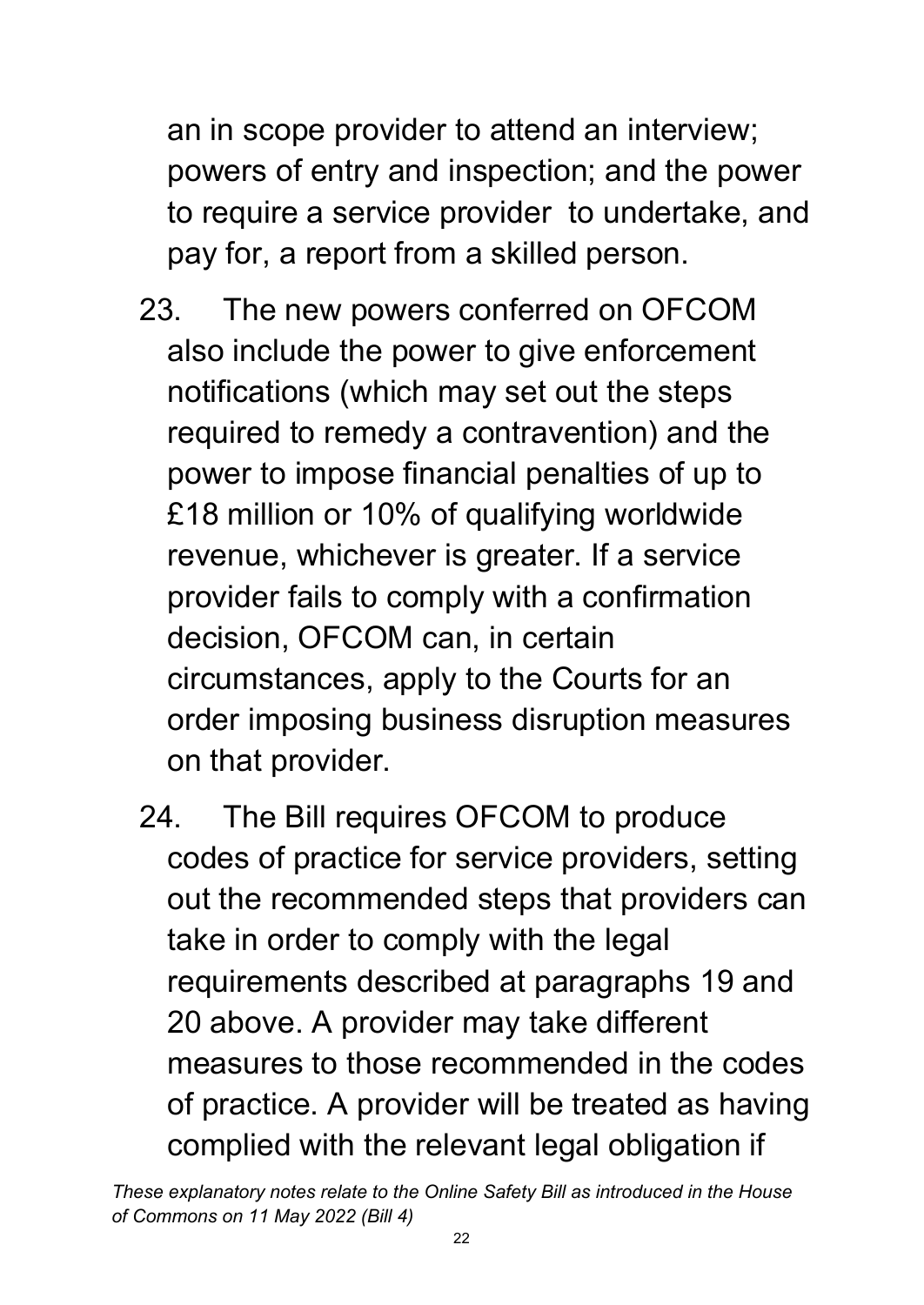the provider takes the steps recommended in the relevant code of practice for complying with that obligation.

- 25. The Bill also requires providers of internet services which make pornographic material available by way of the service (as opposed to enabling users to generate or share such content) to ensure that children are not normally able to encounter that pornographic content.
- 26. The Bill also replaces existing communications offences with three new communications offences: a harmful communications offence, a false communications offence and a threatening communications offence, as well as the creation of a new "cyberflashing" offence.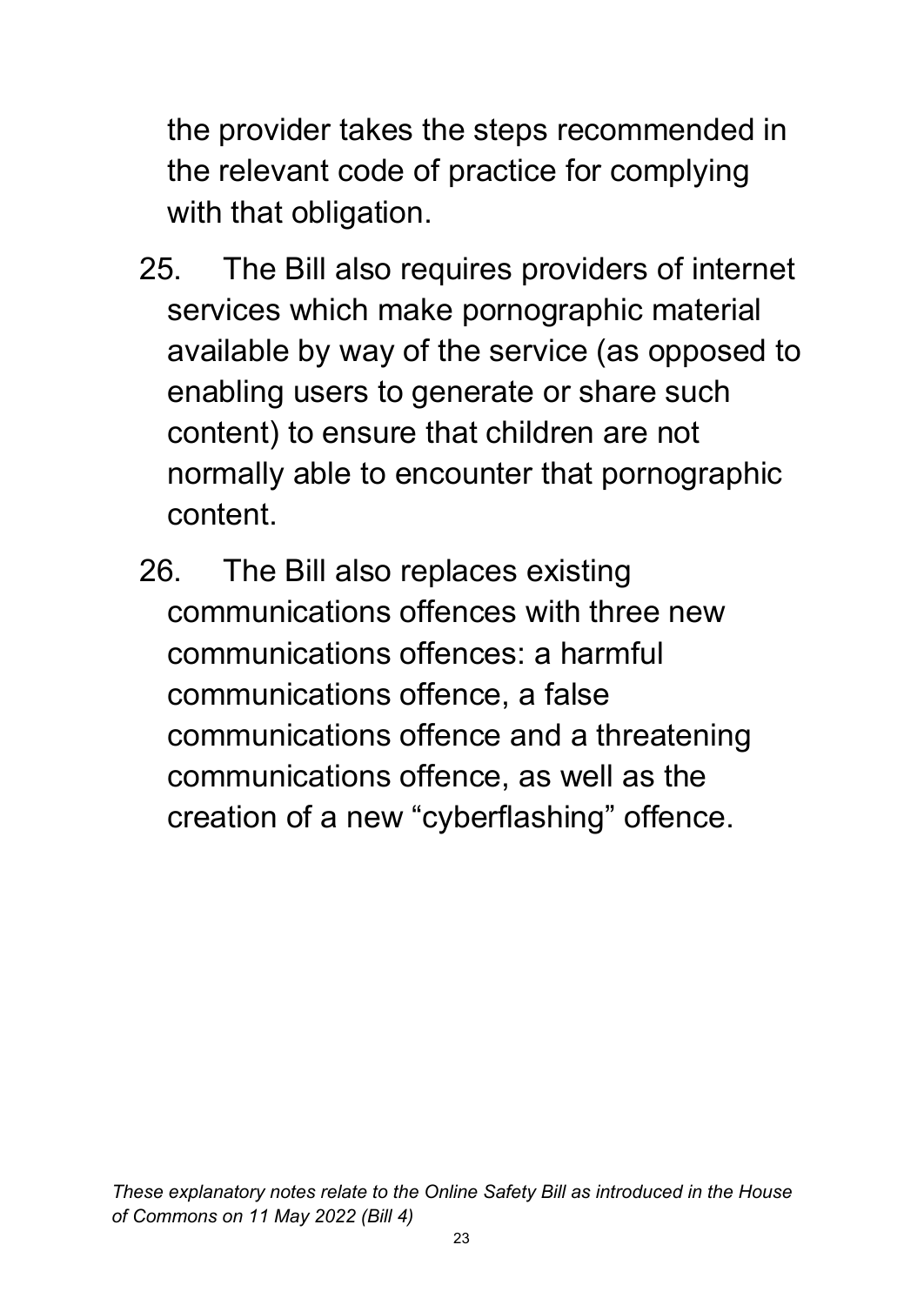### <span id="page-23-0"></span>**Legal background**

- 27. Prior to the United Kingdom's exit from the European Union, the legal framework for the regulation of online services was primarily set out in the EU e-Commerce Directive  $(eCD)8F<sup>9</sup>$  $(eCD)8F<sup>9</sup>$  $(eCD)8F<sup>9</sup>$ . The eCD detailed the rules for online service providers in respect of transparency and information requirements, rules for cooperation between member states, and, most importantly for the Bill's purposes, a framework limiting the liability of online intermediaries for the content they host on their services.
- 28. The eCD prevented member states from imposing liability on service providers who provide a service that '*consists of the storage of information provided by the recipient of the service*' for content created by users, so long as '*the provider does not have actual knowledge of illegal activity or information and ... is not aware of facts or circumstances from which the illegal activity or information is apparent'.* This limitation was contingent on

<span id="page-23-1"></span><sup>9</sup> Directive 2000/31/EC on certain legal aspects of information society services, in particular electronic commerce, in the Internal Market.

*These explanatory notes relate to the Online Safety Bill as introduced in the House of Commons on 11 May 2022 (Bill 4)*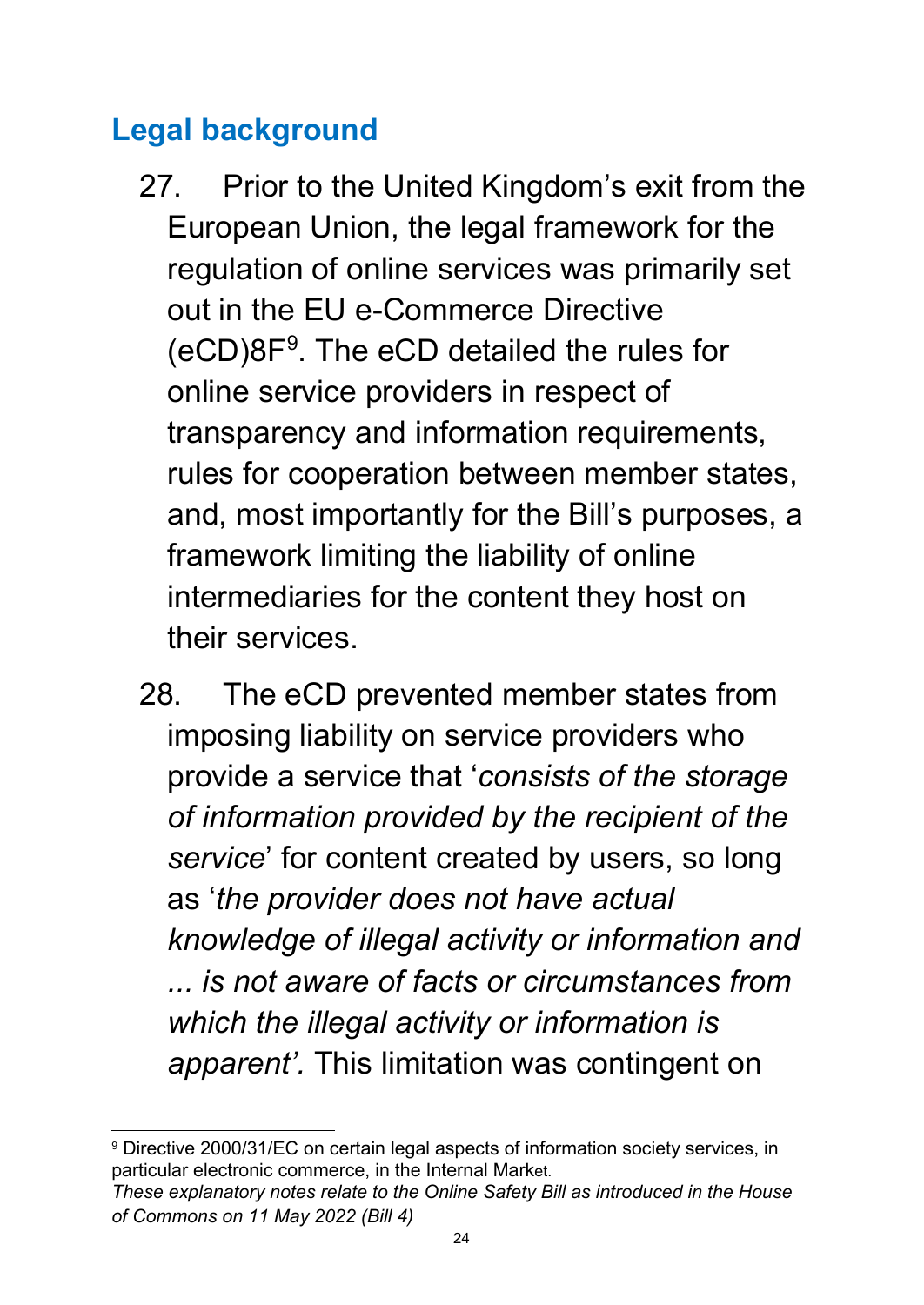the host, upon gaining knowledge of such content, removing it expeditiously. Article 15 of the eCD also contained a prohibition on the imposition of requirements on service providers to generally monitor content they transmit or store, or to actively seek facts or circumstances indicating illegal activity.

- 29. The status of the eCD following the United Kingdom's exit from the EU is governed by the European Union Withdrawal Act 2018 (EUWA), which contains some provision for the continued operation of EU law. Section 5 of the EUWA holds that the supremacy of EU law ceased following the end of the transition period. This means there is no longer a legal obligation on the United Kingdom to legislate in line with the provisions of the eCD following the end of the transition period on 31 December 2020.
- 30. The Audiovisual Media Services Regulations 2020 transposed the EU's revised Audiovisual Media Services Directive  $(AVMSD)9F<sup>10</sup>$  $(AVMSD)9F<sup>10</sup>$  $(AVMSD)9F<sup>10</sup>$  into United Kingdom law. The

<span id="page-24-0"></span>*These explanatory notes relate to the Online Safety Bill as introduced in the House of Commons on 11 May 2022 (Bill 4)* <sup>10</sup> Directive 2010/13/EU on the coordination of certain provisions laid down by law, regulation or administrative action in Member States concerning the provision of audiovisual media services.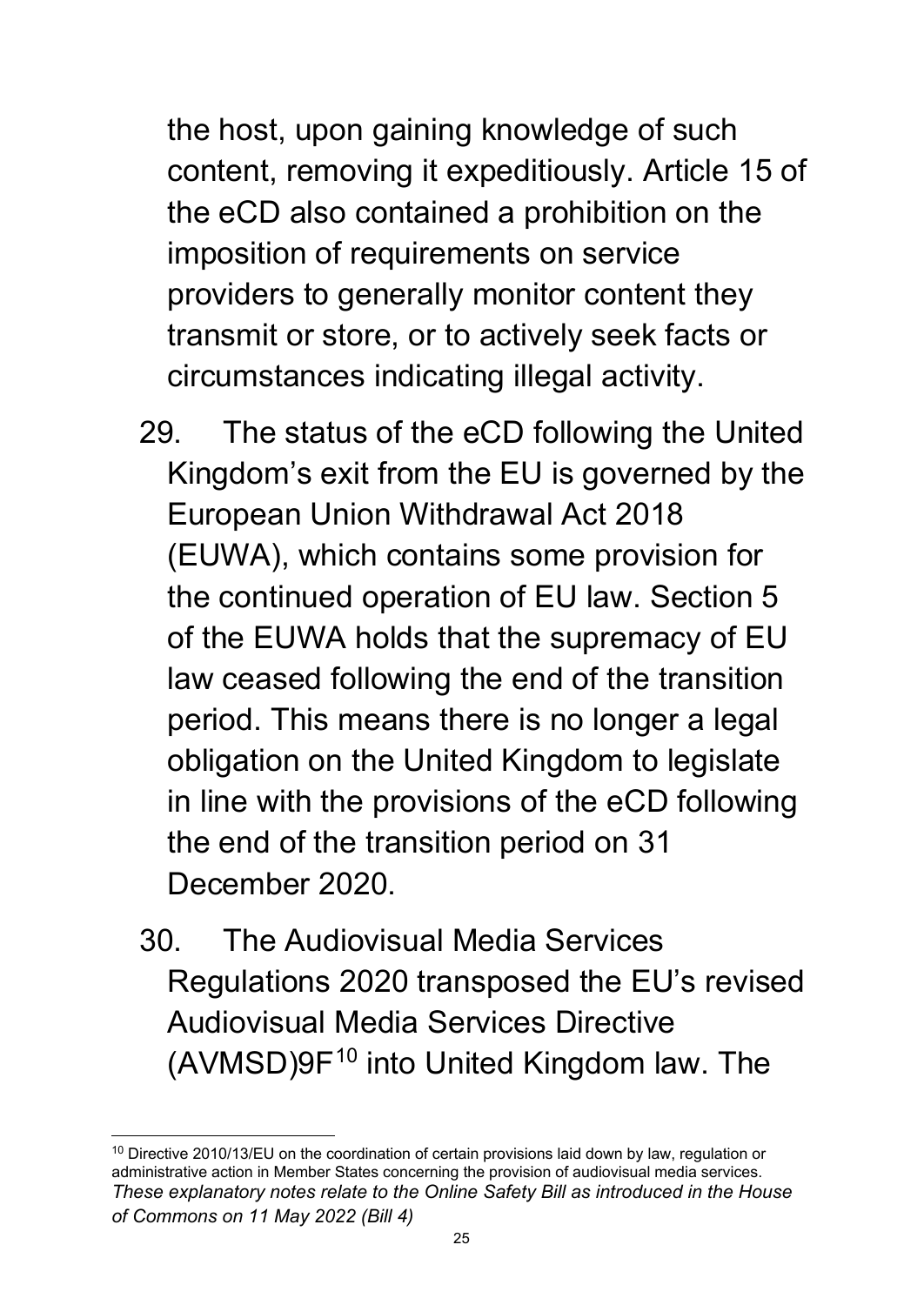AVMSD introduced a new regulatory framework for video sharing platforms. A principal feature of a video sharing platform is that it enables users to upload and share videos with members of the public (with the platform having no editorial control over the content of the video). The government transposed the VSP framework into Part 4B of the Communications Act 2003, which came into force on 1 November 2021. Further detail on the current regulation of video sharing platforms is set out above.

31. Other related legislation includes the Digital Economy Act 2017 ("DEA"). Section 103 of the DEA obliges the Secretary of State to issue a Code of Practice for providers of online social media platforms setting out guidance on action it might be appropriate for social media providers to take to prevent bullying, insulting, intimidating and humiliating behaviours on their sites. The [Code of](https://www.gov.uk/government/publications/code-of-practice-for-providers-of-online-social-media-platforms)  [Practice](https://www.gov.uk/government/publications/code-of-practice-for-providers-of-online-social-media-platforms) was published on 8 April 2019. Part 3 of the DEA put forward a statutory requirement for all commercial pornographic websites to prevent children's access. The Act received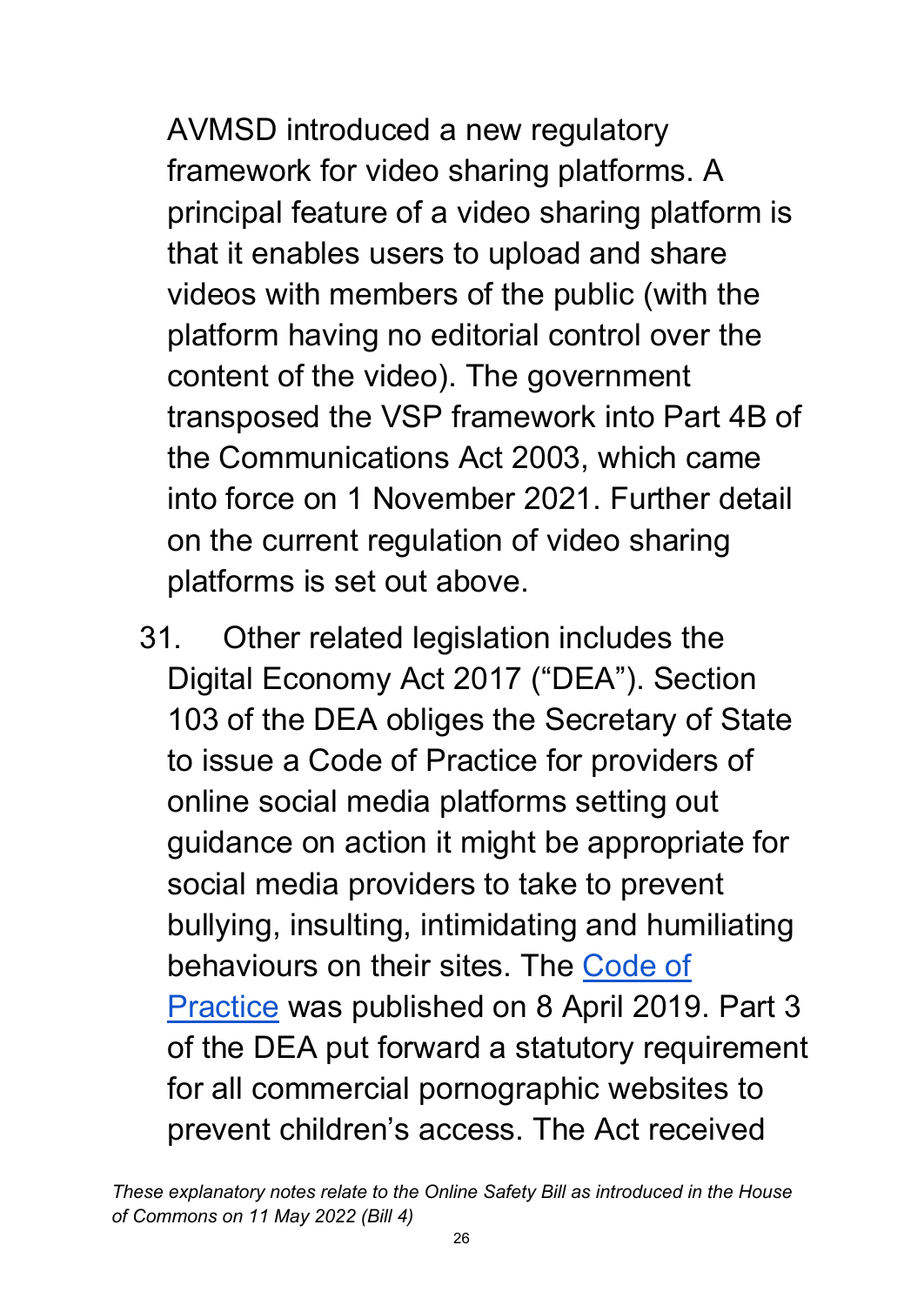Royal Assent in April 2017 but Part 3 was not fully commenced. The government announced in October 2019 that it would not commence Part 3 of the 2017 Act, and would instead repeal Part 3 and deliver its objectives through the online harms regulatory framework.

- 32. OFCOM are the independent regulator for communications in the United Kingdom. Their remit covers the regulation of broadband and telecoms, TV, radio, video-on-demand services and postal services. They are also responsible for managing the effective use of the radio spectrum.
- 33. OFCOM was established under the Office of Communications Act 2002. OFCOM are a statutory corporation, and their governance arrangements are set out in the Office of Communications Act 2002. As a public authority, OFCOM are also subject to other legal duties, including requirements to ensure they act in a way that is compatible with human rights (under the Human Rights Act 1998) and comply with data protection legislation.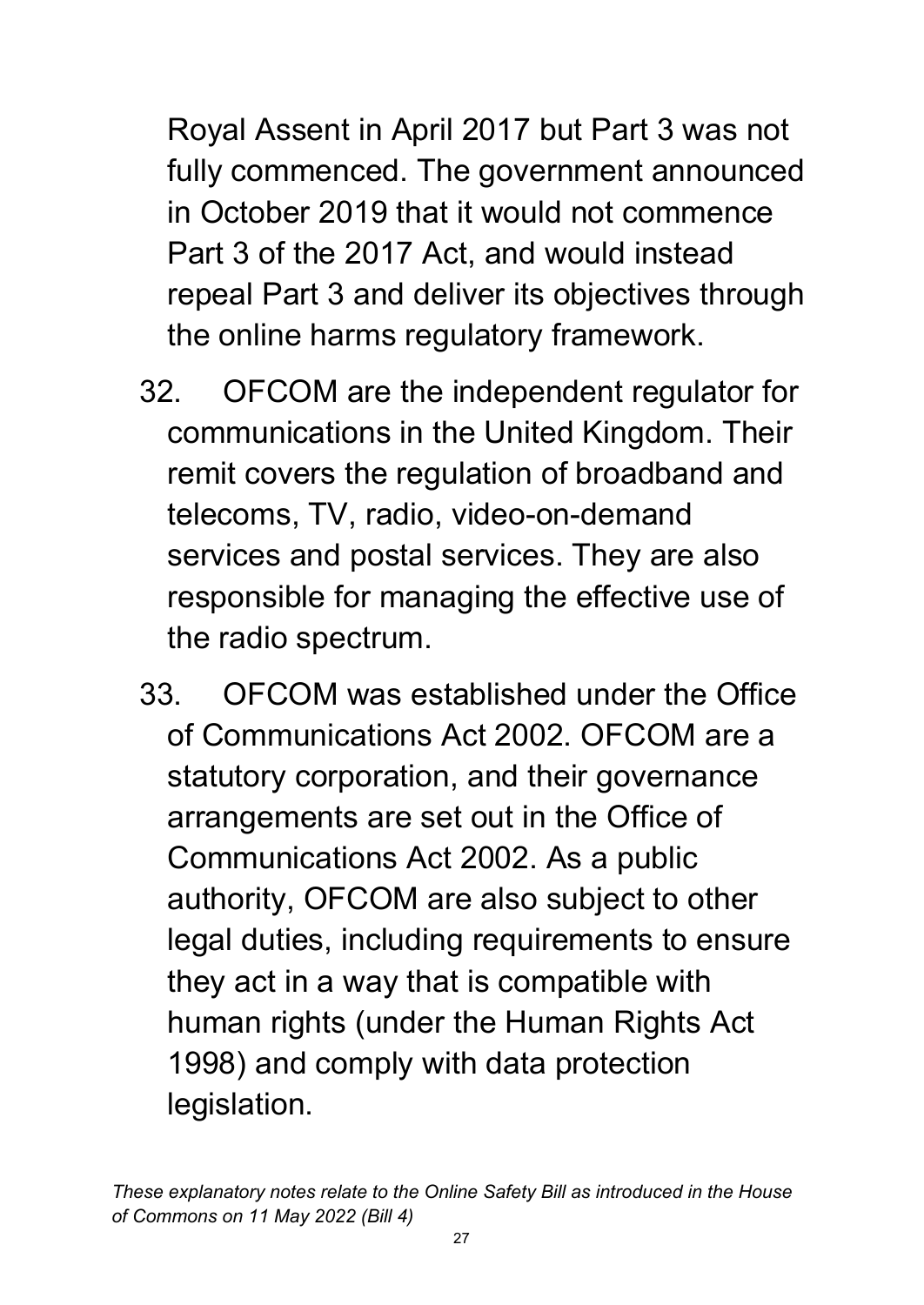- 34. OFCOM's powers are found in the Communications Act 2003 and the Wireless Telegraphy Act 2006, as well as other enactments including the Broadcasting Acts 1990 and 1996, and the Postal Services Act 2011. The Bill amends OFCOM's general duties, as set out in section 3 of the Communications Act 2003, to extend them in relation to online safety matters.
- 35. The Online Safety Bill repeals the following existing legislative provisions which relate to the regulation of internet services:
	- a.Part 3 of the Digital Economy Act 2017 (online pornography);
	- b.Section 103 of the Digital Economy Act 2017 (code of practice for providers of online social media platforms); and
	- c.Part 4B of the Communications Act 2003 (video-sharing platform services) and Part 4 of the Audiovisual Media Services Regulations 2020 (S.I. 2020/1062) (which inserts Part 4B into the Communications Act 2003).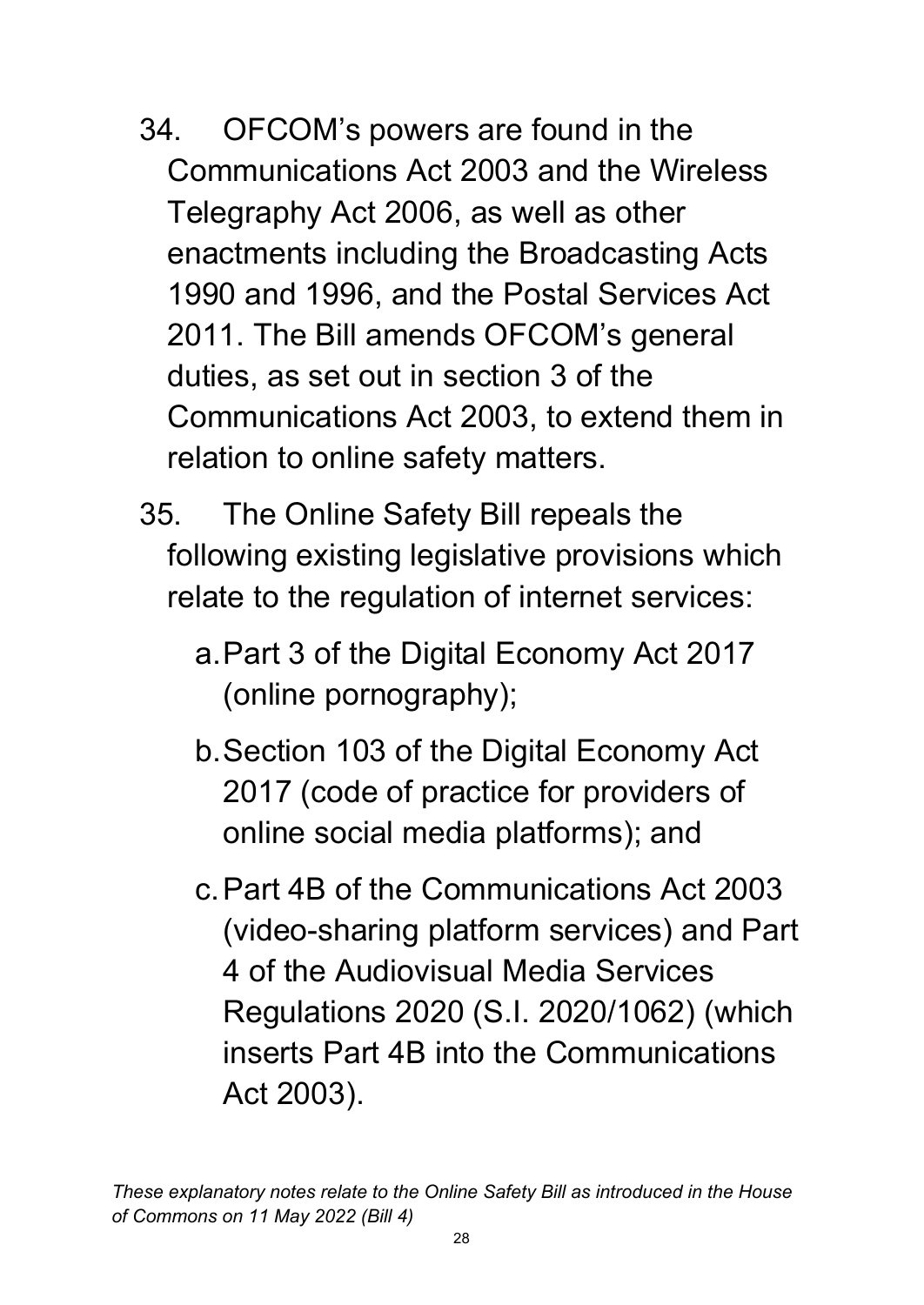- 36. The Online Safety Bill repeals the following existing legislative provisions which relate to communications offences:
	- a.Subsections (1) and (2)(a) and (b) of section 127 of the Communications Act 2003 (improper use of electronic communications network), in so far as they extend to England and Wales.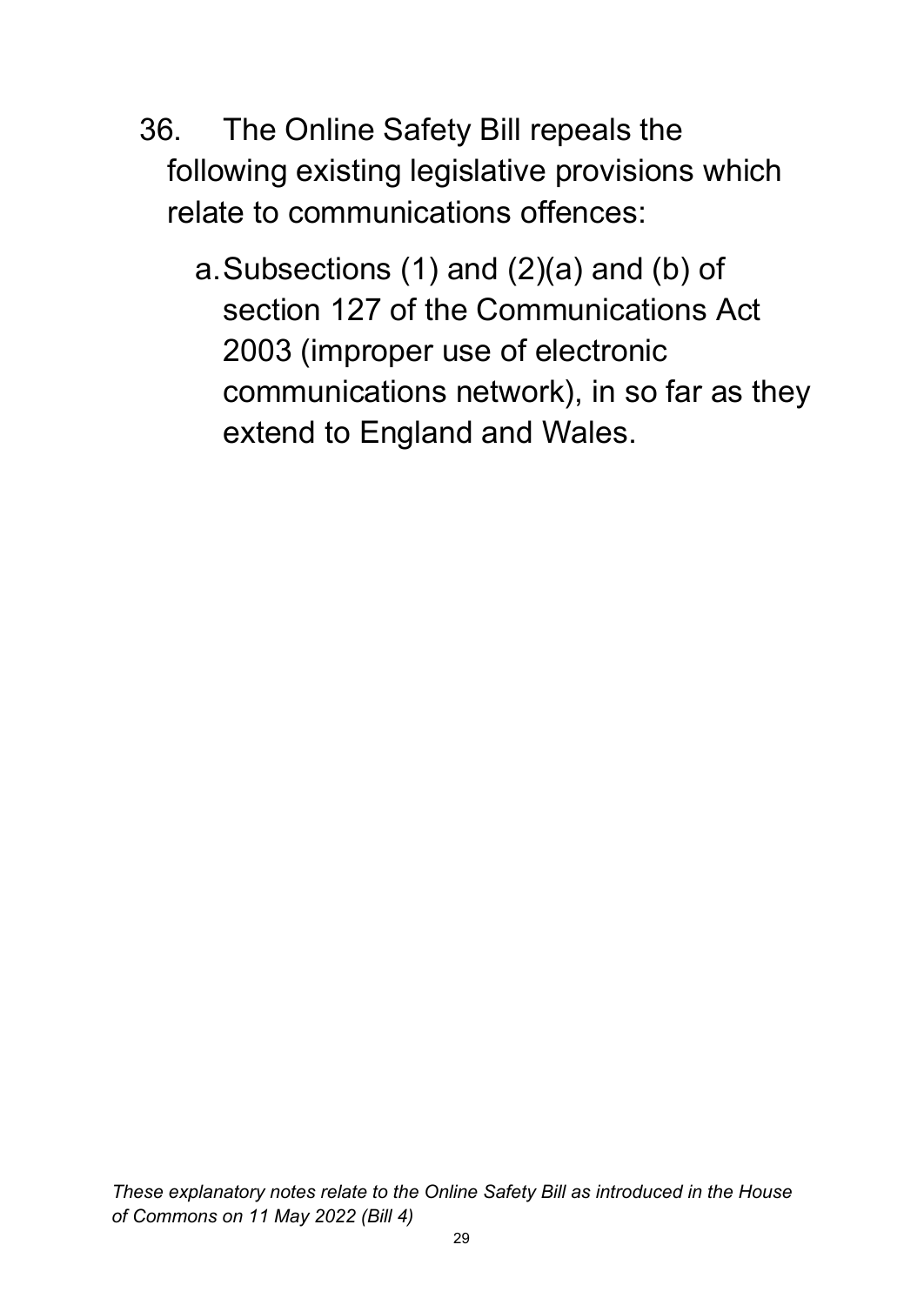### <span id="page-29-0"></span>**Territorial extent and application**

- 37. Clause 192 sets out the extra-territorial application and jurisdiction of the Online Safety Bill. The extent of a Bill can be different from its application. Application is about where a Bill produces a practical effect rather than where it forms part of the law. The Online Safety Bill extends and applies to the whole of the United Kingdom (except for the communications offences in Part 10 which extend to England and Wales only). Repeals and amendments made by the Bill have the same territorial extent as the legislation that they are repealing or amending.
- 38. The Bill also applies to providers of regulated services (as defined in clause 3(4)) which are based outside the United Kingdom. Extraterritorial application is necessary in order to fulfil the Bill's aim of protecting United Kingdom users online. Clauses 166 and 167 make provision in relation to the extraterritorial application of the Bill.

39. Internet services policy is reserved across the United Kingdom, and as such the government assesses that the Online Safety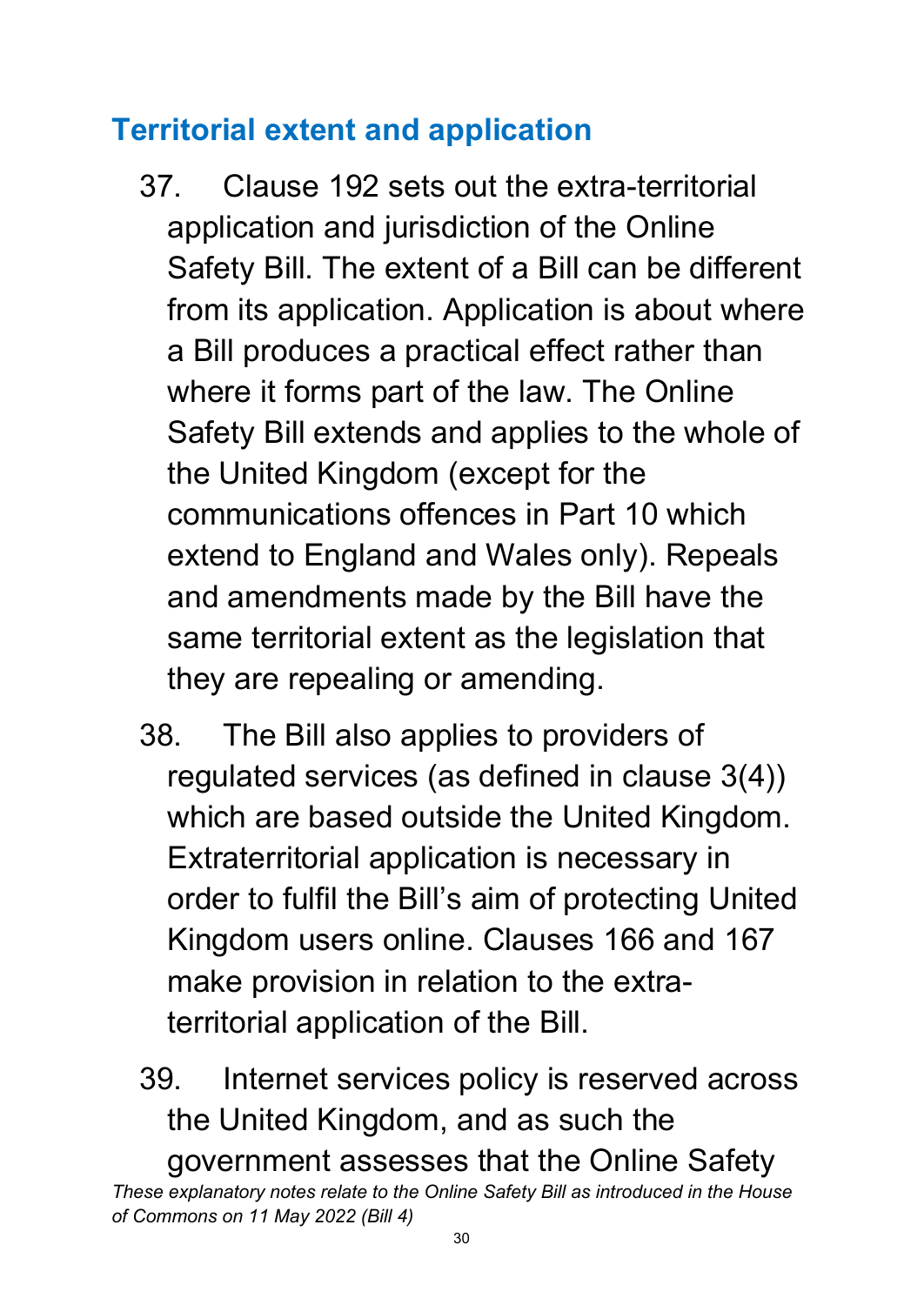Bill is broadly reserved. Elements of the legislation interact with devolved competencies, and for a small number of provisions we will need to seek legislative consent motions (LCMs) from the Devolved Administrations (DAs).

- 40. The Bill confers a power on Ministers in Scotland, Wales, and Northern Ireland to amend the list of exempt educational institutions included at Schedule 1. The Bill also confers a power on Scottish Government Ministers to amend the list of CSEA offences included at Schedule 6. The government will seek legislative consent where these powers have been conferred.
- 41. The Bill contains criminal offences in relation to failures to comply with information requests from OFCOM. These offences apply and extend to the whole of the United Kingdom. These offences also apply where the entity or individual provides a regulated service under the Bill from overseas (and commits the offence overseas). The Bill also includes new communications offences on Part 10 relating to harmful communications.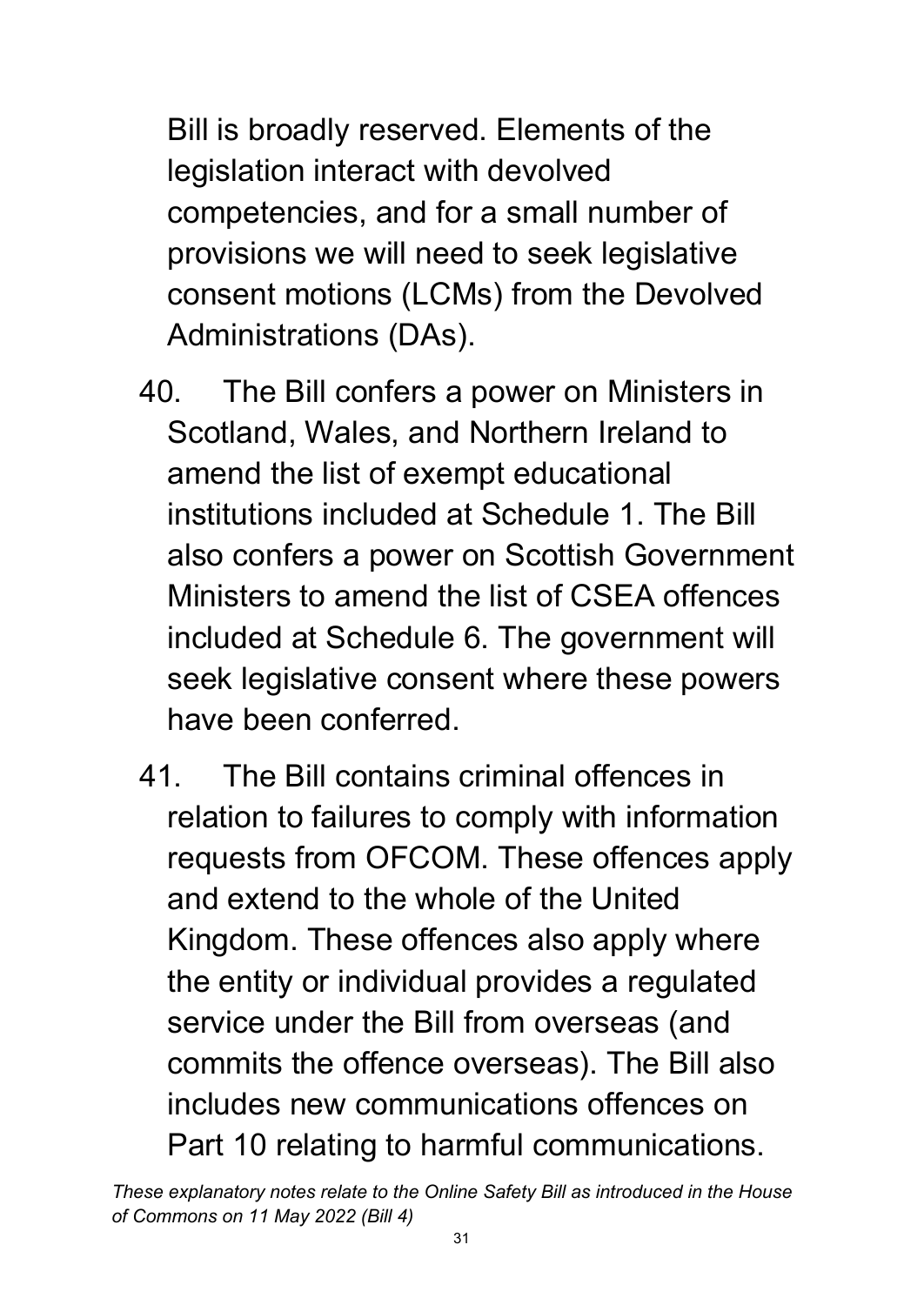These will apply to England and Wales. The government will extend the offences at clauses 150 and 151 to Scotland and Northern Ireland via government amendment, and will seek legislative consent from Scotland to do so.

42. See the table in Annex B for a summary of the position regarding territorial extent and application in the United Kingdom.

## <span id="page-31-0"></span>**Commentary on provisions of Bill**

- 43. The Bill is divided into eleven parts:
	- a.**Part 1** contains an overview clause, setting out what is included in this Bill.
	- b.**Part 2** contains definitions of the services to which the Bill applies.
	- c.**Part 3** imposes duties of care that apply to providers of regulated user-to-user and search services. It requires OFCOM to issue codes of practice relating to those duties.

### d.**Part 4** imposes further duties on providers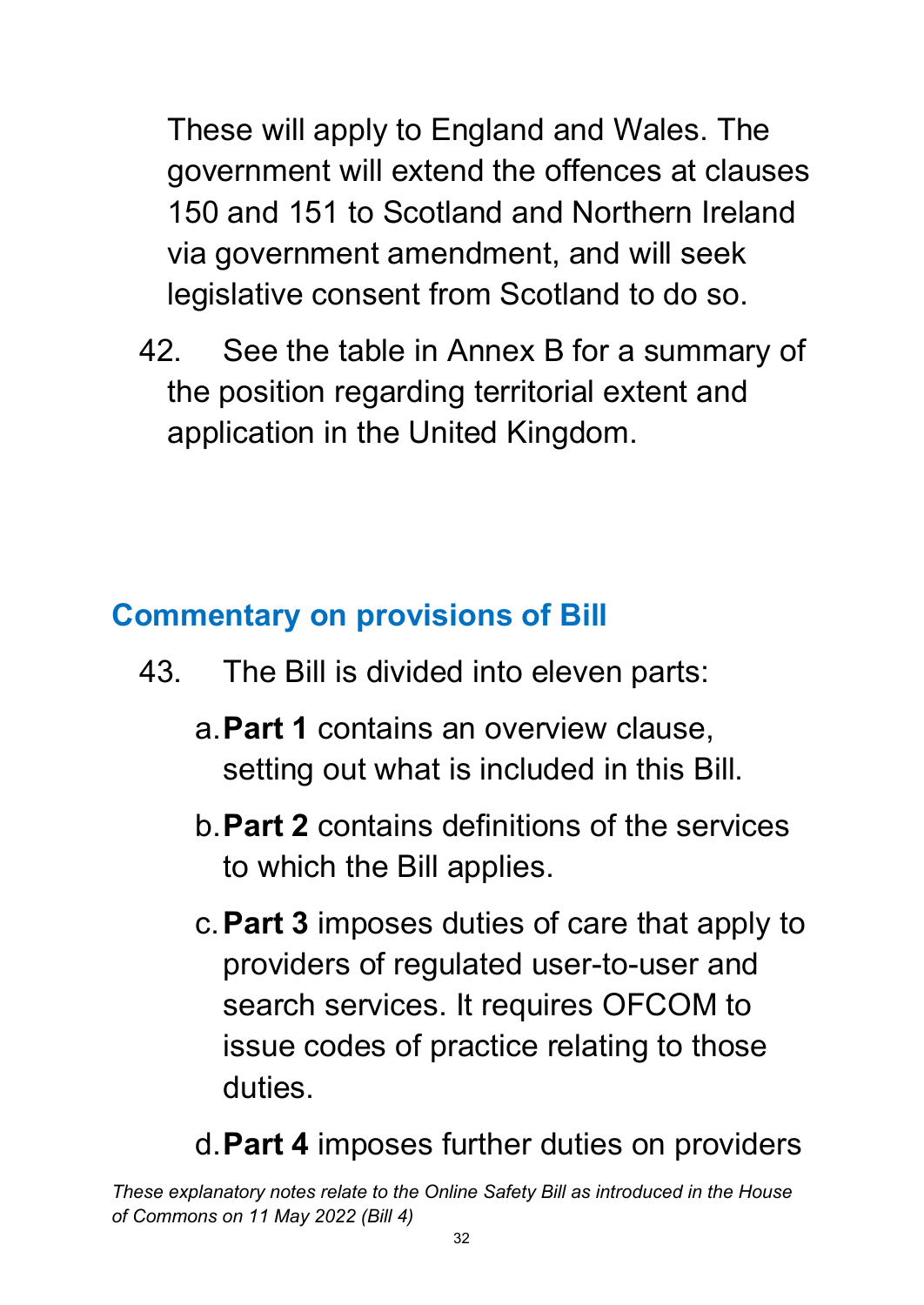of regulated user-to-user and search services, including relating to user identity verification, CSEA content, and transparency reporting.

- e.**Part 5** imposes duties on providers of regulated services that publish or display provider pornographic content.
- f. **Part 6** imposes requirements on providers of regulated services to pay fees.
- g.**Part 7** sets out OFCOM's powers and duties.
- h.**Part 8** sets out appeals and complaints procedures relating to regulated services.
- i. **Part 9** sets out the Secretary of State's functions in relation to regulated services.
- j. **Part 10** sets out the communications offences, as recommended by the Law Commission.
- k.**Parts 11 and 12** contain miscellaneous and general provisions. In particular, it defines key concepts such as providers of regulated services, users, and internet services.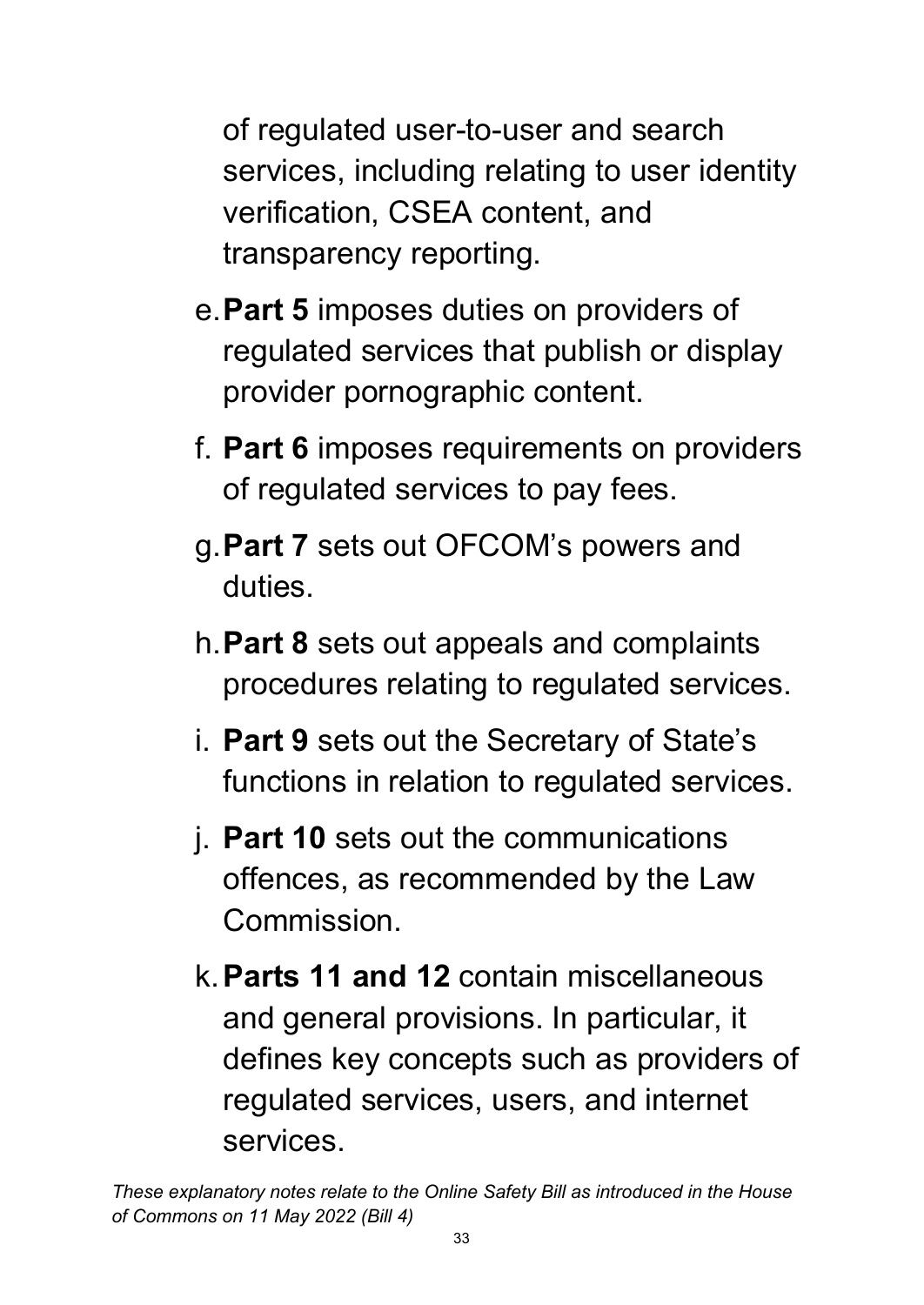### <span id="page-33-0"></span>**Part 1: Introduction**

## Clause 1: Overview of Act

44. The first clause sets out the subject matter of the various parts of the Bill.

# <span id="page-33-1"></span>**Part 2: Key definitions**

Clause 2: Meaning of "user-to-user service" and "search service"

- 45. This clause provides definitions for the terms "user-to-user service" and "search service".
- 46. Subsection (1) defines a user-to-user service as an internet service which allows users to generate, upload or share content which may be encountered by others on that service. Subsection (2) sets out that it does not matter if content is shared with another user as long as a service has the functionality that allows such sharing. It also does not matter what proportion of content on a service is user-generated content.
- 47. Subsection (4) provides that a search service is an internet service which is, or includes a search engine. "Search engine" is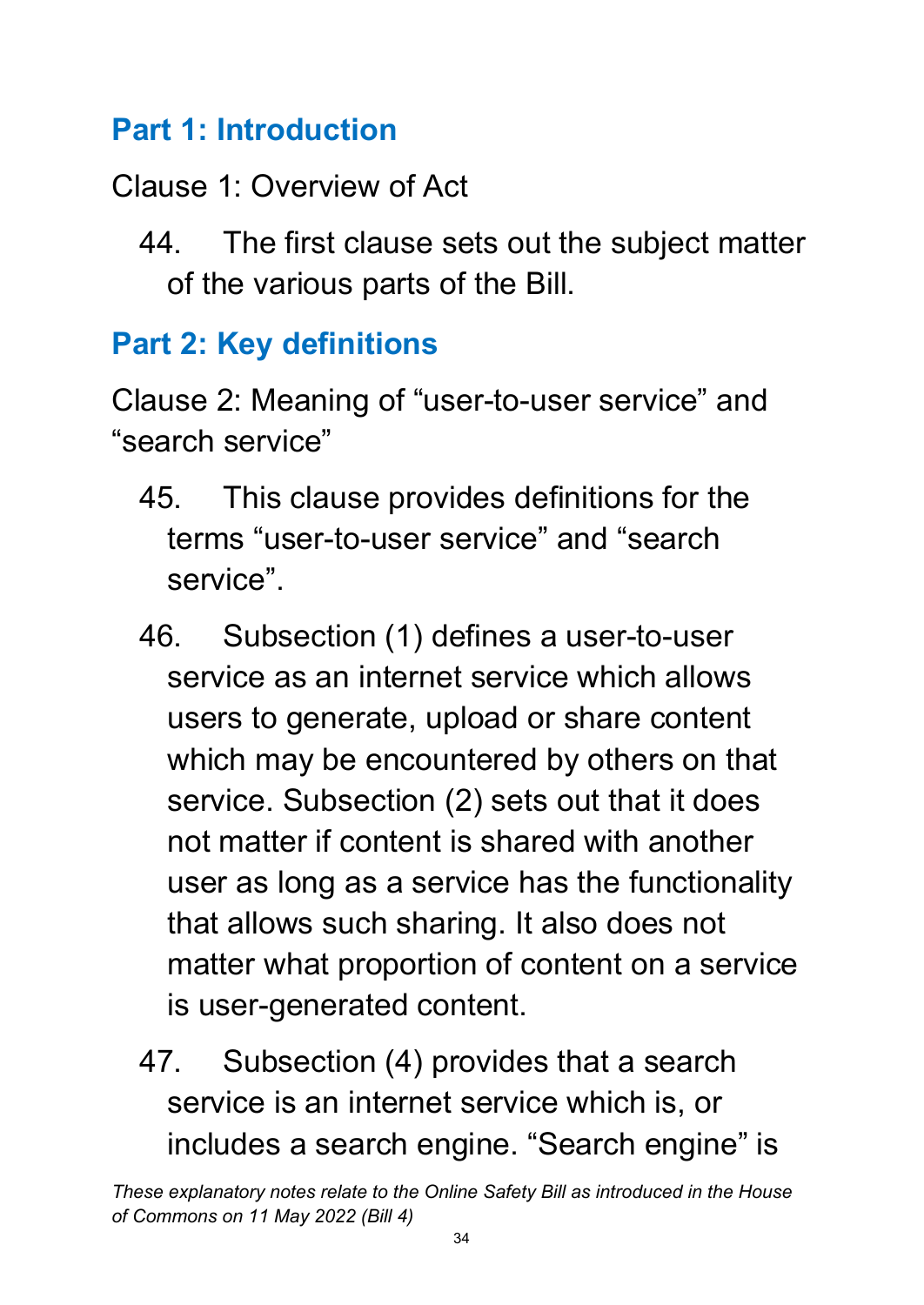defined in clause 183 as a service or functionality which enables a person to search more than one website or database.

48. Subsections (5) to (7) explain whether an internet service that both enables usergenerated content and includes a search engine will be a user-to-user service or a search service. If the only user-generated content enabled by the service is of a kind exempted under the specified provisions of Schedule 1 of the Bill, then it will be a search service. If a search service enables other forms of user-generated content, then it will be a user-to-user service.

Clause 3: Meaning of "regulated service", "Part 3 service" etc

- 49. This clause defines the term "regulated service" and other related terms used in the Bill.
- 50. Subsection (2) sets out when user-to-user services and search services will be regulated user-to-user services and regulated search services. To be regulated, such services must have links with the United Kingdom and not be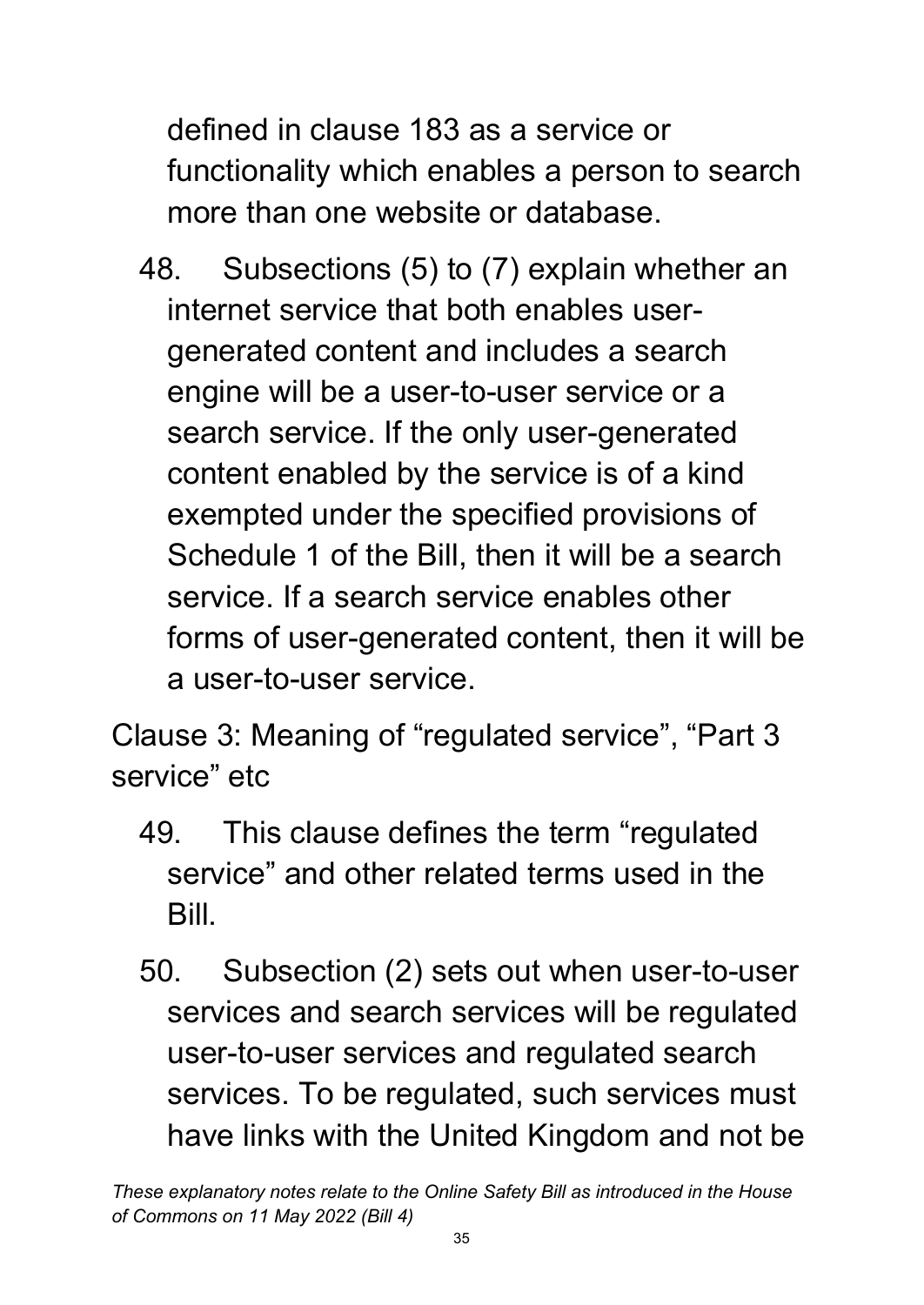listed as exempt in Schedule 1 or Schedule 2. Subsection (3) states that these regulated user-to-user services and search services are referred to as Part 3 services in the Bill.

- 51. Subsection (4) defines "regulated service" as meaning a regulated user-to-user service, a regulated search service, and a service with links to the United Kingdom that publishes or displays provider pornographic content.
- 52. Subsections (5) and (6) clarify the circumstances under which a user-to-user or search service has links with the United Kingdom. A service will be in scope if it has a significant number of users in the United Kingdom or if the United Kingdom is a target market. A service will also be in scope if it can be used in the United Kingdom by individuals and there are reasonable grounds to believe that there is a material risk of significant harm to individuals in the United Kingdom. (Subsections (3) and (4) in Clause 67 apply an

equivalent test to other internet services which publish or display provider pornographic content.)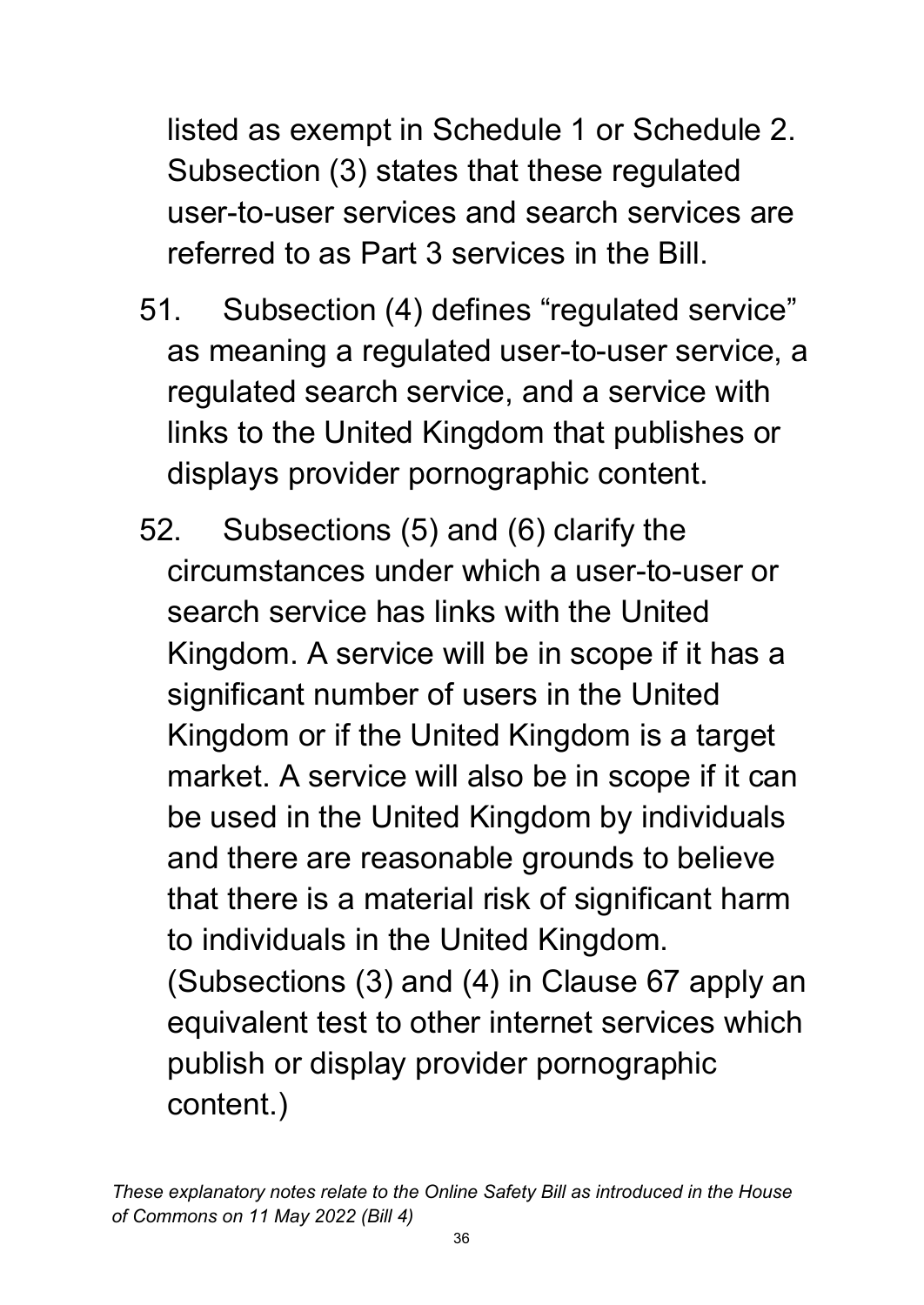- 53. As the regulatory framework established by the Bill is focused on protecting UK users, these subsections ensure that services which do not have links to the United Kingdom are not in scope of regulation.
- 54. Subsection (7) provides that a regulated user-to-user service that includes a public search engine (i.e. one which is not an internal business service) is referred to as a "combined service".

*Schedule 1: Exempt user-to-user and search services* 

- 55. Schedule 1 sets out which user-to-user and search services are exempt from regulatory duties. Subsection (2)(b)(i) of clause 3 ("meaning of 'regulated service'", "Part 3 service" etc) states that services of the descriptions set out in this Schedule are not regulated user-to-user services or regulated search services.
- 56. Paragraphs 1 to 3 provide that services will be exempt if the only type of usergenerated content enabled by the service is, respectively, email, SMS and/or MMS

*These explanatory notes relate to the Online Safety Bill as introduced in the House of Commons on 11 May 2022 (Bill 4)*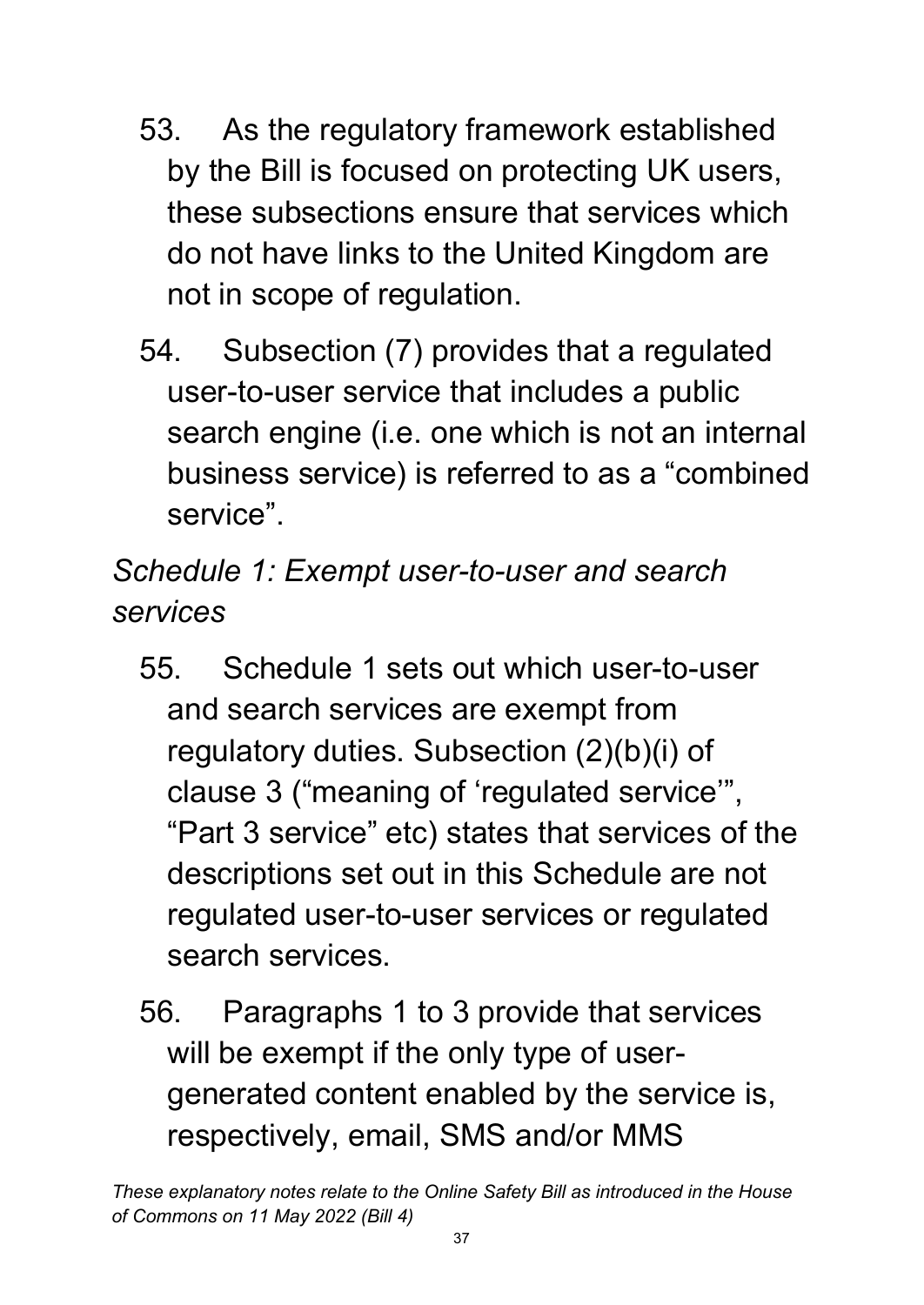messages (as defined in clause 49(12), or one-to-one live aural communications (as defined in clause 49(5)).

- 57. Under the limited functionality services exemption in paragraph 4, a user-to-user service is exempt if the only ways users can communicate on the service are the following:
	- a.The posting of comments or reviews on provider content (content published on the service by or on behalf of the service provider).
	- b.The sharing of these comments or reviews on other internet services.
	- c.Expressing views on provider content or on comments and reviews on provider content through: (i) a "like or dislike" button, (ii) applying an emoji or symbol of any kind, (iii) engaging in yes/no voting or (iv) rating or scoring content.
	- d.Displaying or producing identifying content (e.g. usernames or avatars) in connection with any of these activities.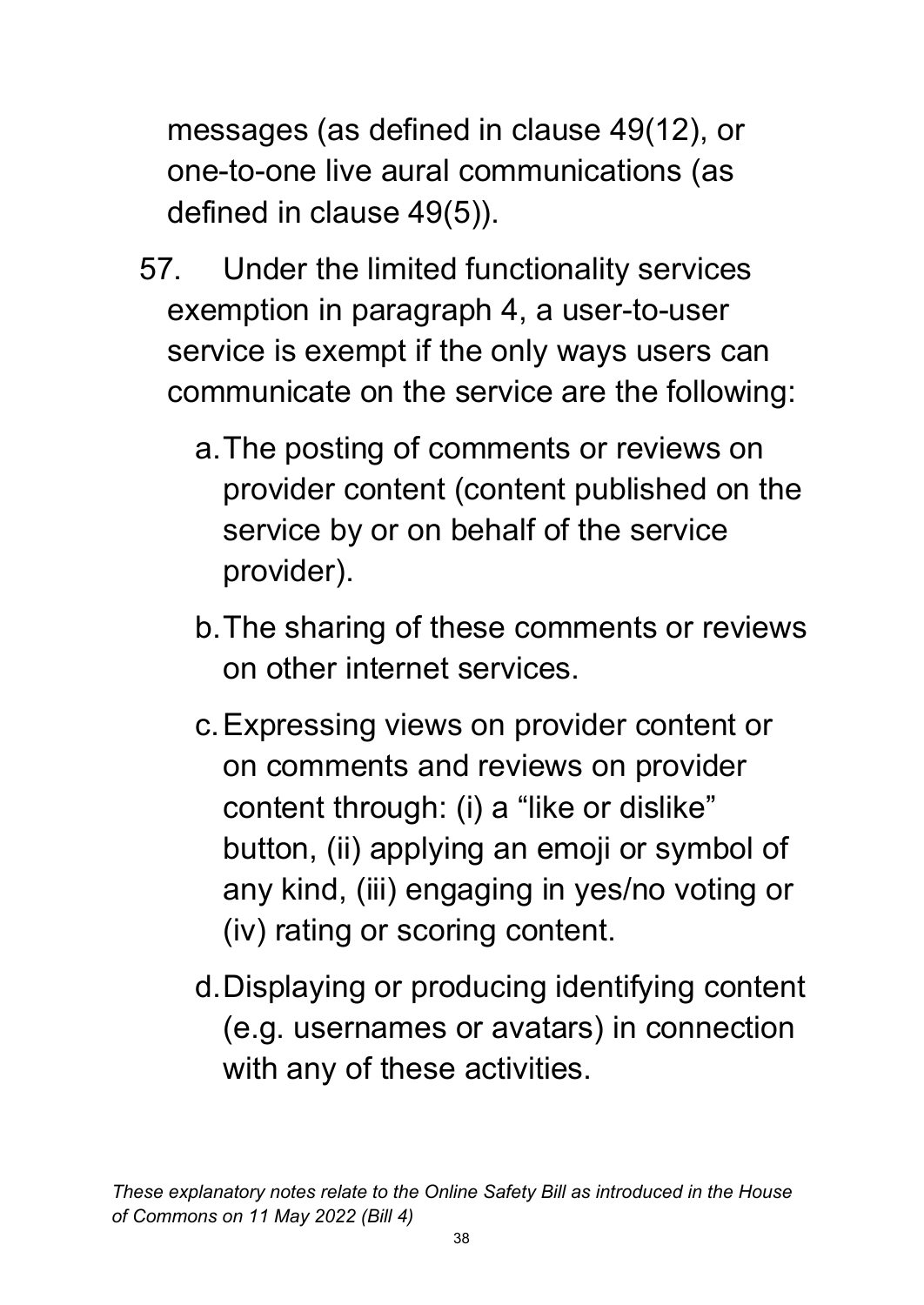- 58. This will exempt services where the only user interaction is, for example, 'below the line' content on media articles, or user reviews of directly provided goods and services. Any services that also have additional user-to-user functionalities will remain in regulatory scope.
- 59. However, paragraph 6 of Schedule 1 sets out that a service which would otherwise benefit from this exemption is not exempt if it has links with the UK and pornographic content is published or displayed on the service. If paragraph 6 applies to a service, paragraph 1 of Schedule 2 may exempt the service from the user-to-user service duties while keeping it in scope of the Part 5 duties.
- 60. Paragraph 7 exempts "internal business services". This exemption encompasses services such as business intranets, productivity and collaboration tools, content management systems, customer relationship management systems and database management software. To qualify as an internal business service, the service must meet the conditions set out in paragraph 7(2). Paragraph 8 provides details on internal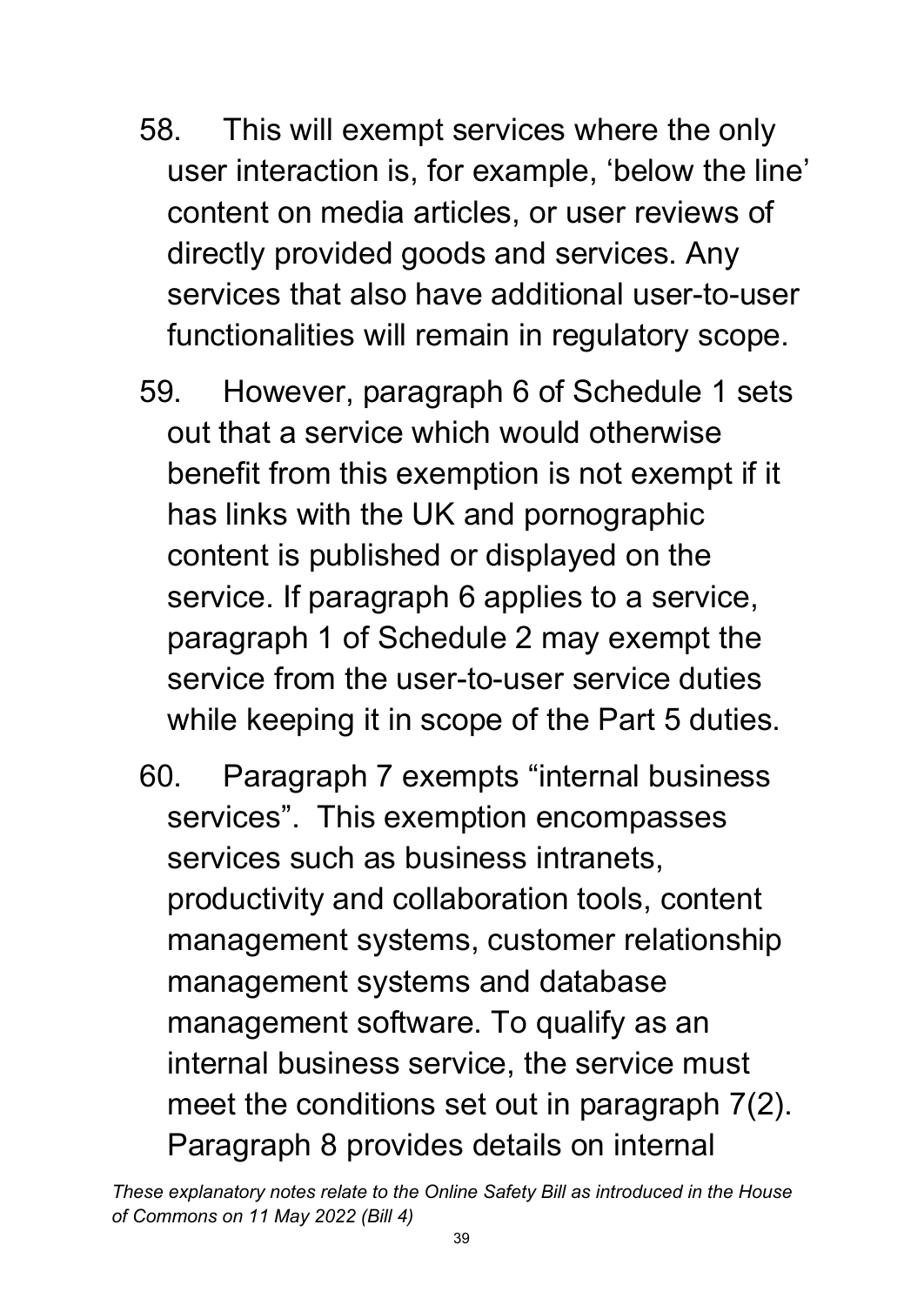business services where they make up only part of the user-to-user service or search service.

- 61. Paragraph 9 provides that some user-touser and search services provided by certain public bodies are exempt from regulatory duties. This exemption covers services provided by Parliament and foreign governments, as well as services provided by public authorities in the United Kingdom and bodies outside the United Kingdom where those services are provided in the exercise of functions of a public nature only.
- 62. Paragraph 10 provides an exemption for user-to-user or search services that are provided by education or childcare providers as described in Part 2, where those services are provided for the purpose of education and childcare.
- *These explanatory notes relate to the Online Safety Bill as introduced in the House*  63. Many education and childcare providers are subject to existing safeguarding duties which require them to protect children online. This exemption ensures that those education and childcare providers listed are not subject to oversight by both OFCOM and the relevant

*of Commons on 11 May 2022 (Bill 4)*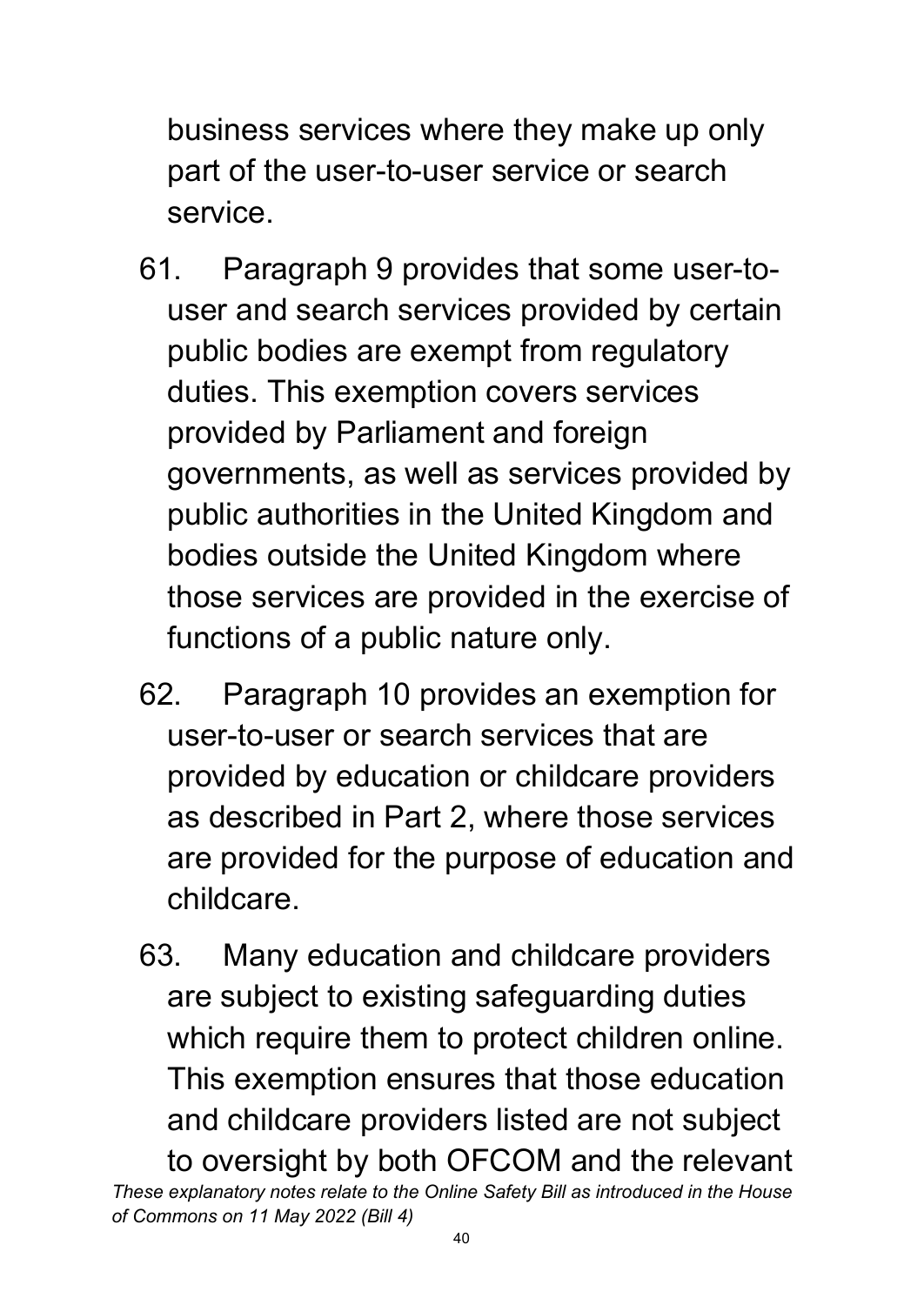oversight bodies for education across the United Kingdom.

- 64. Paragraph 10 (1) specifies a user-to-user service or a search service is exempt if the provider of the service is:
	- a.The responsible person for that education or childcare for e.g. a governing body of a maintained school in England.
	- b.A person employed or engaged to provide that education or childcare who is subject to safeguarding duties as defined in subsection 2, e.g. a teacher employed to work in an independent school in England.
- 65. Sub-paragraph 3 specifies that the responsible person must be a person who has day-to-day responsibility for the relevant education or childcare provision, for e.g. a governing body, rather than a person who may have a high-level duty to ensure education or child care is provided e.g a Minister of a government department. A "person" includes (in addition to an individual and a body of persons corporate or unincorporate) any organisation or association of persons.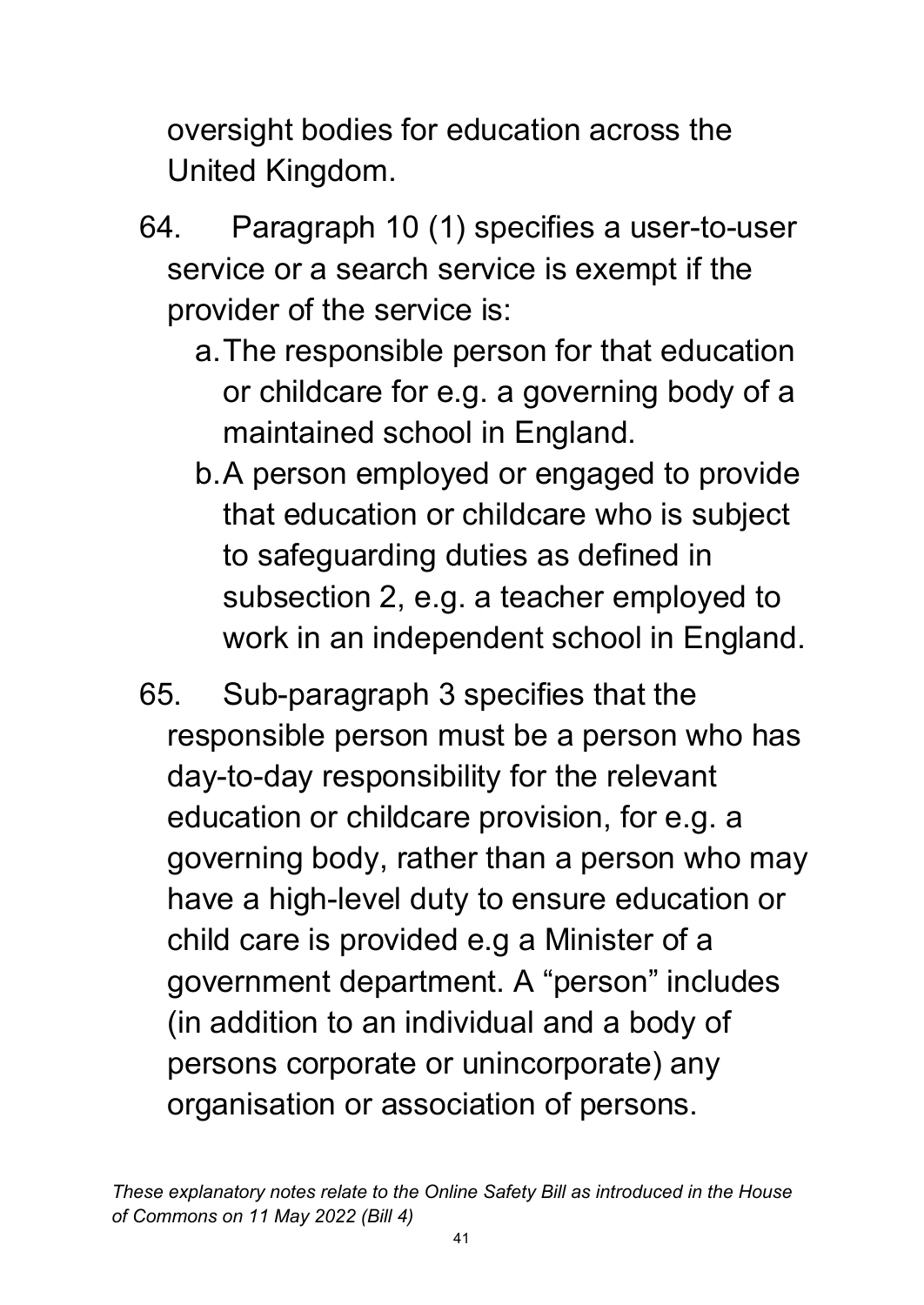- 66. Schedule 1 Part 2 provides a list of descriptions of education and childcare provided in the United Kingdom that will be exempt under subsection 10. Any education or childcare providers not described in Part 2 will not be exempt under subsection 10.
- 67. Schedule 1 Part 3 provides a set of definitions for childcare, education, further education, higher education, primary education, and secondary education for each nation in the United Kingdom.

## *Schedule 2: User-to-user services and search services that include regulated provider pornographic content*

68. Clause 3 (2)(b)(ii) outlines the effect of Schedule 2. The effect of Schedule 2 is that certain user-to-user and search services which publish or display regulated provider pornographic content and which would otherwise be exempt under Schedule 1, are instead exempt from only the user-to-user and search services duties. Services which fall within Schedule 2 will still be in scope of Part 5 as set out in clause 67.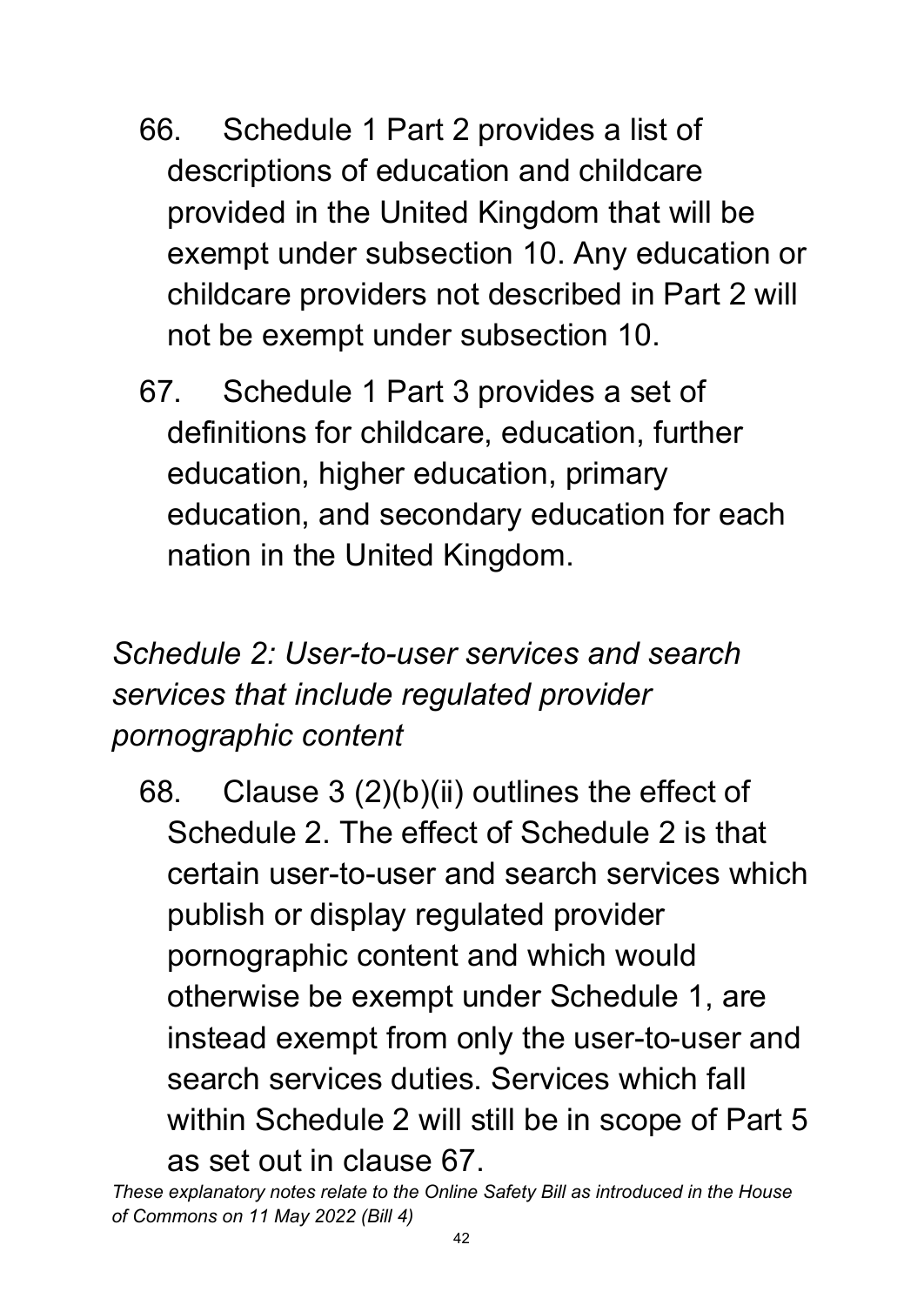Clause 4: Disapplication of Act to certain parts of services

69. This clause sets out the circumstances in which this Bill does not apply to certain parts of regulated services because of the low risk of harm associated with them.

# **Part 3: Providers of regulated user-to-user services and regulated search services: Duties of care**

## **Chapter 1: Introduction**

Clause 5: Overview of Part 3

70. The overview provides an outline of each of the Chapters contained within Part 3 of the **Bill** 

# **Chapter 2: Providers of user-to-user services: duties of care**

*User-to-user services: which duties apply, and scope of duties*

Clause 6: Providers of user-to-user services: duties of care

71. This clause determines which of the duties set out in Part 3 apply to which regulated user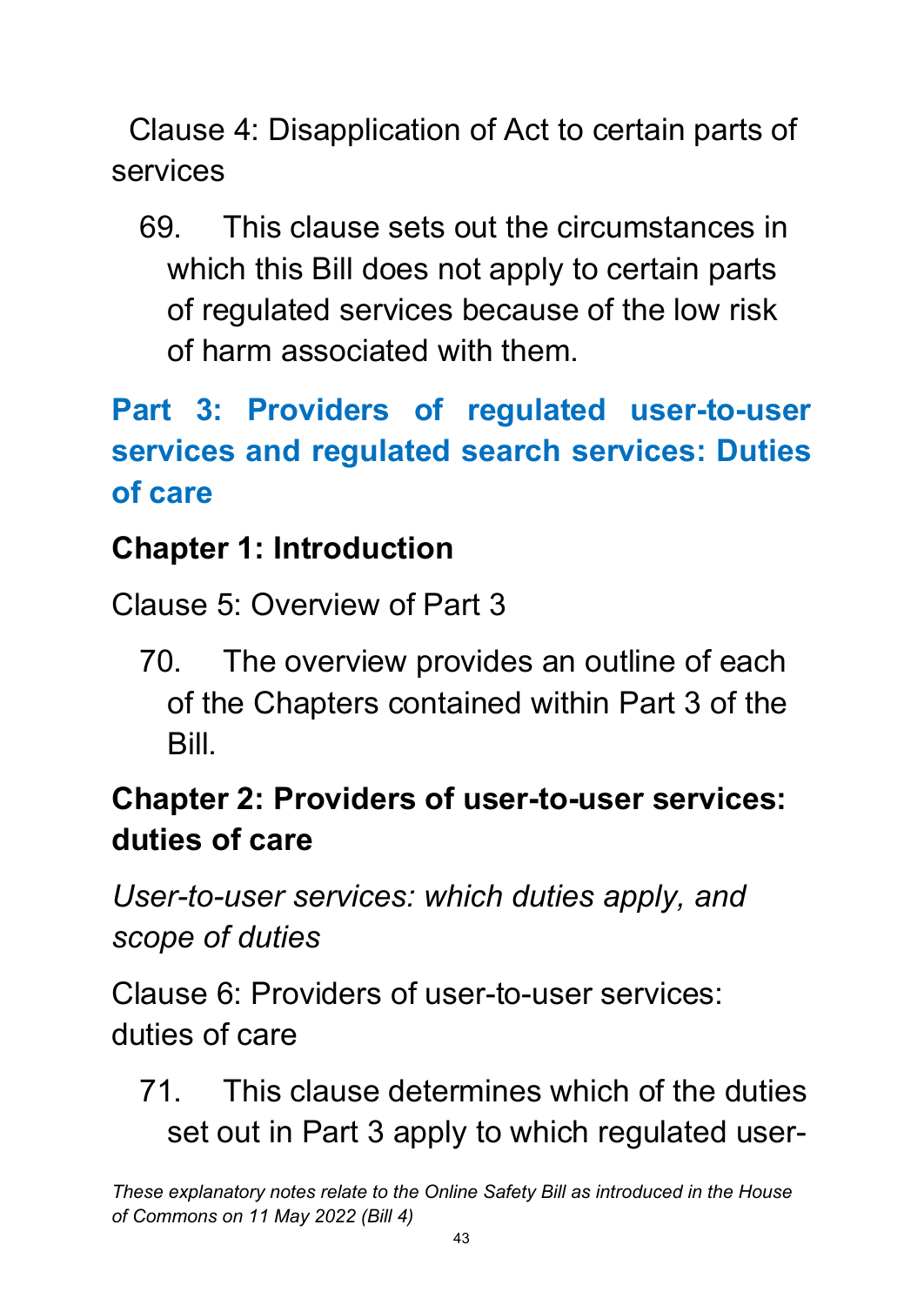to-user services. The duties on search services are set out in the following chapter.

- 72. Subsection (2) lists the duties that all regulated user-to-user service providers must comply with.
- 73. Subsection (3) provides that providers of particular kinds of regulated user-to-user services will be required to comply with additional duties, as detailed in subsections (4) to (6).
- 74. Subsection (4) lists the additional duties that providers of regulated user-to-user services that are likely to be accessed by children must comply with. Whether or not a service is likely to be accessed by children is determined in accordance with clause 33.
- 75. Subsection (5) lists the additional duties that Category 1 services must comply with. The designation as a Category 1 service is determined by OFCOM's assessment under the provisions in clause 80.
- 76. Subsection (6) lists the additional duties that providers of combined services must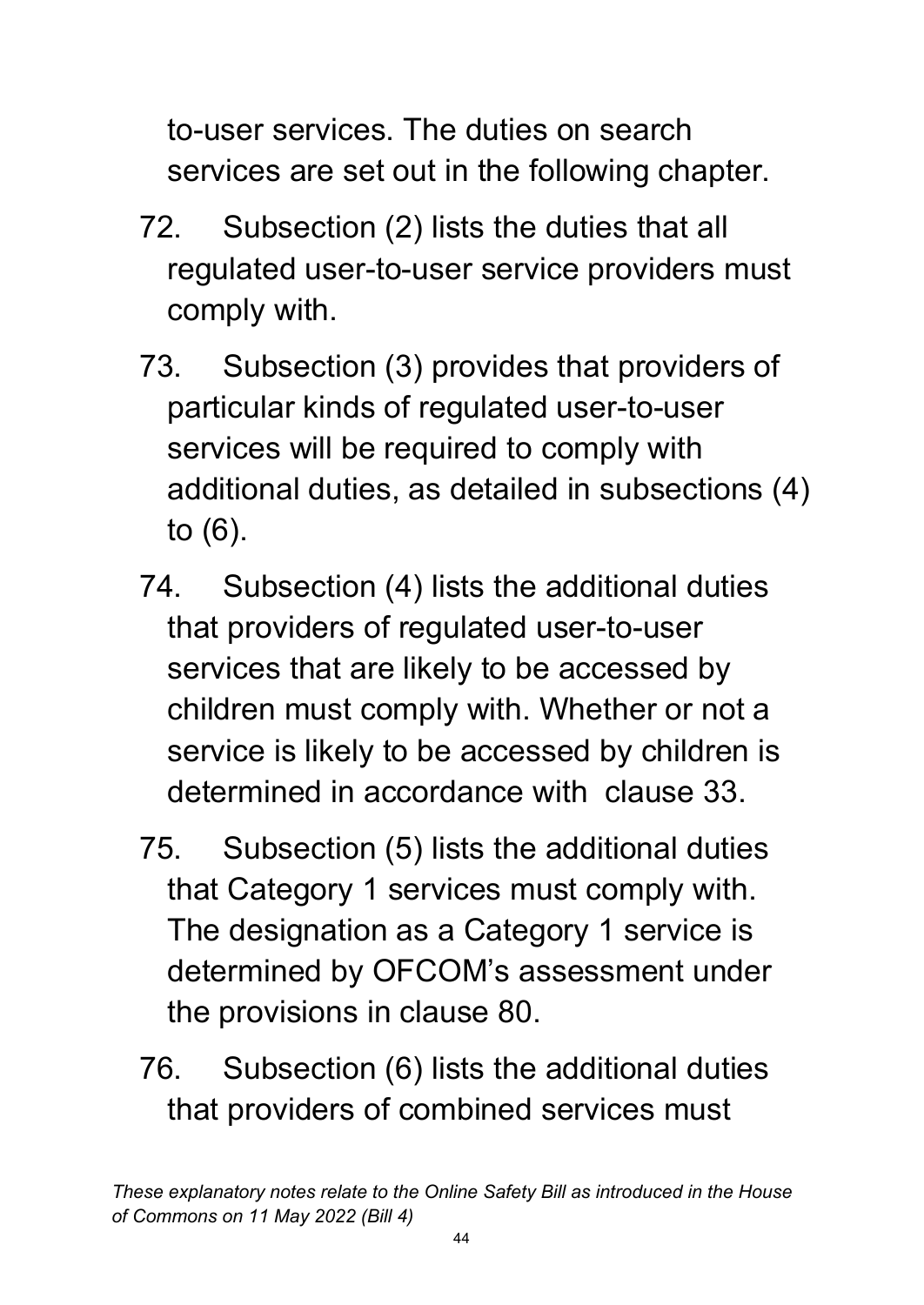comply with in relation to the search engine component of their service.

Clause 7: Scope of duties of care

- 77. Subsection (1) provides that the duties in this Chapter only apply to regulated usergenerated content on user-to-user services that also include regulated provider pornographic content. Subsection (2) provides that the duties in this Chapter also do not apply to search content on combined services.
- 78. Subsection (3) provides that the duties in this Chapter only relate to the design, operation and use of the service in the United Kingdom and how it affects users in the United Kingdom.

## *Illegal content duties for all user-to-user services*

Clause 8: Illegal content risk assessment duties

79. This clause sets out the risk assessment duties on all providers of regulated user to user services in relation to illegal content. Providers must carry out a suitable and sufficient risk assessment by the relevant deadline specified in Schedule 3.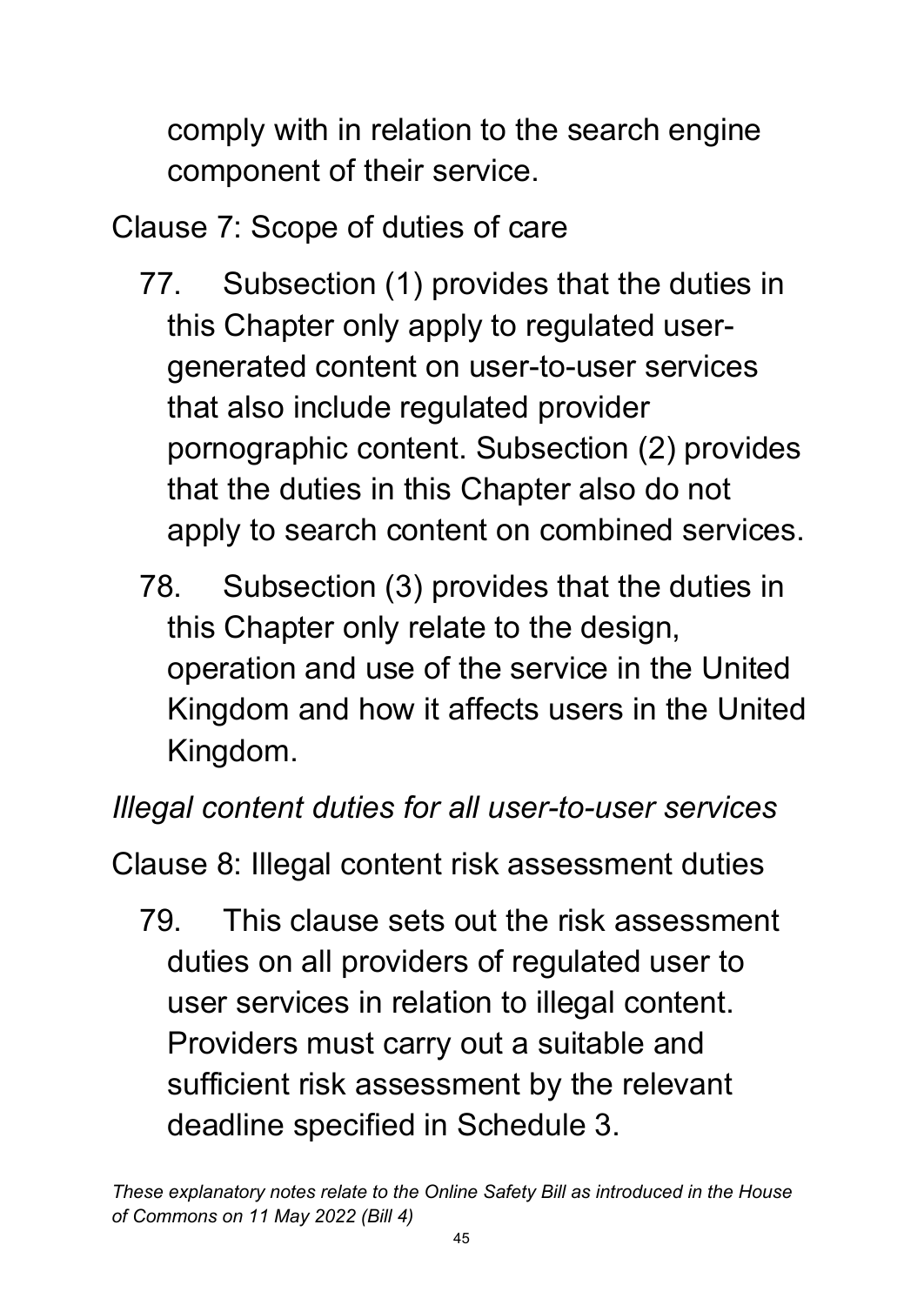- 80. Subsection (5) lists the factors that the service provider must assess, including several factors relating to the likelihood of users encountering illegal content and the severity of the impact this would have on users. It requires the provider to take into account Ofcom's risk profiles (published under clause 83) relating to the kind of service it provides.
- 81. To carry out a suitable and sufficient risk assessment of the risks associated with illegal content, service providers will therefore need to assess how likely content is to be illegal, and therefore how likely it is that illegal content is present on their service, on the basis of the best information available to them.
- 82. The findings of the provider's risk assessment, including its conclusions about the levels of risk, inform the steps it must take to comply with its safety duties to protect individuals from illegal content under clause 9.
- 83. OFCOM will have a duty under clause 84 to issue guidance to assist service providers to carry out their risk assessments.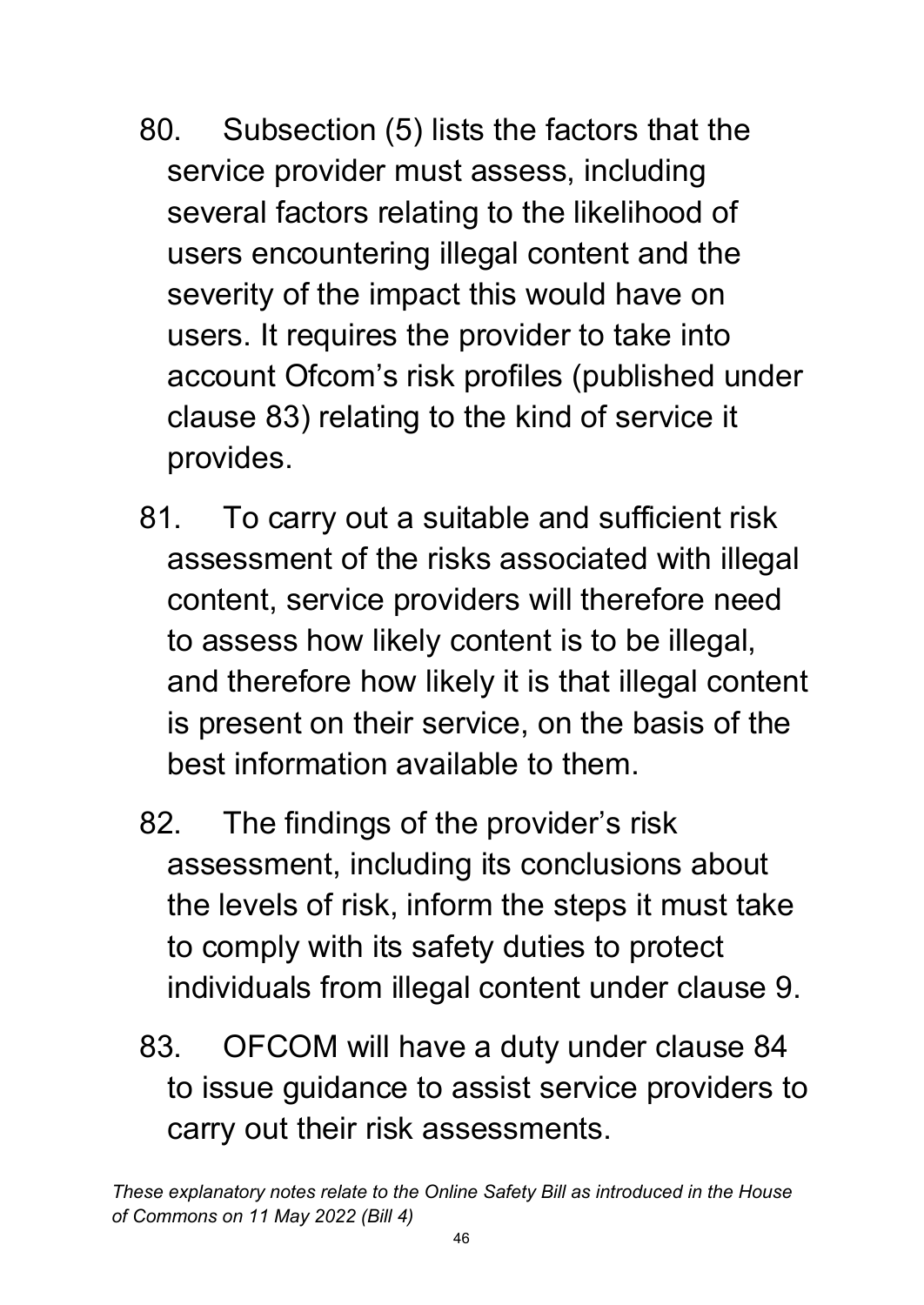- 84. Subsection (3) requires the service provider to keep the risk assessment up to date, including when OFCOM significantly changes a risk profile which applies to it.
- 85. Subsection (4) requires the service provider to carry out a further risk assessment before significantly changing the design or operation of the service.

*Schedule 3: Timing of providers' assessments*

- 86. Schedule 3 specifies the deadlines by which service providers must complete their risk assessments and childrens' access assessments.
- 87. The general approach is that service providers will have three months from the publication of the guidance relating to a particular assessment (or, once guidance has been published, from the date on which they become a service that needs to complete a particular assessment) to complete the relevant assessment. Ofcom may extend this for individual or groups of service providers. The schedule also specifies how deadlines for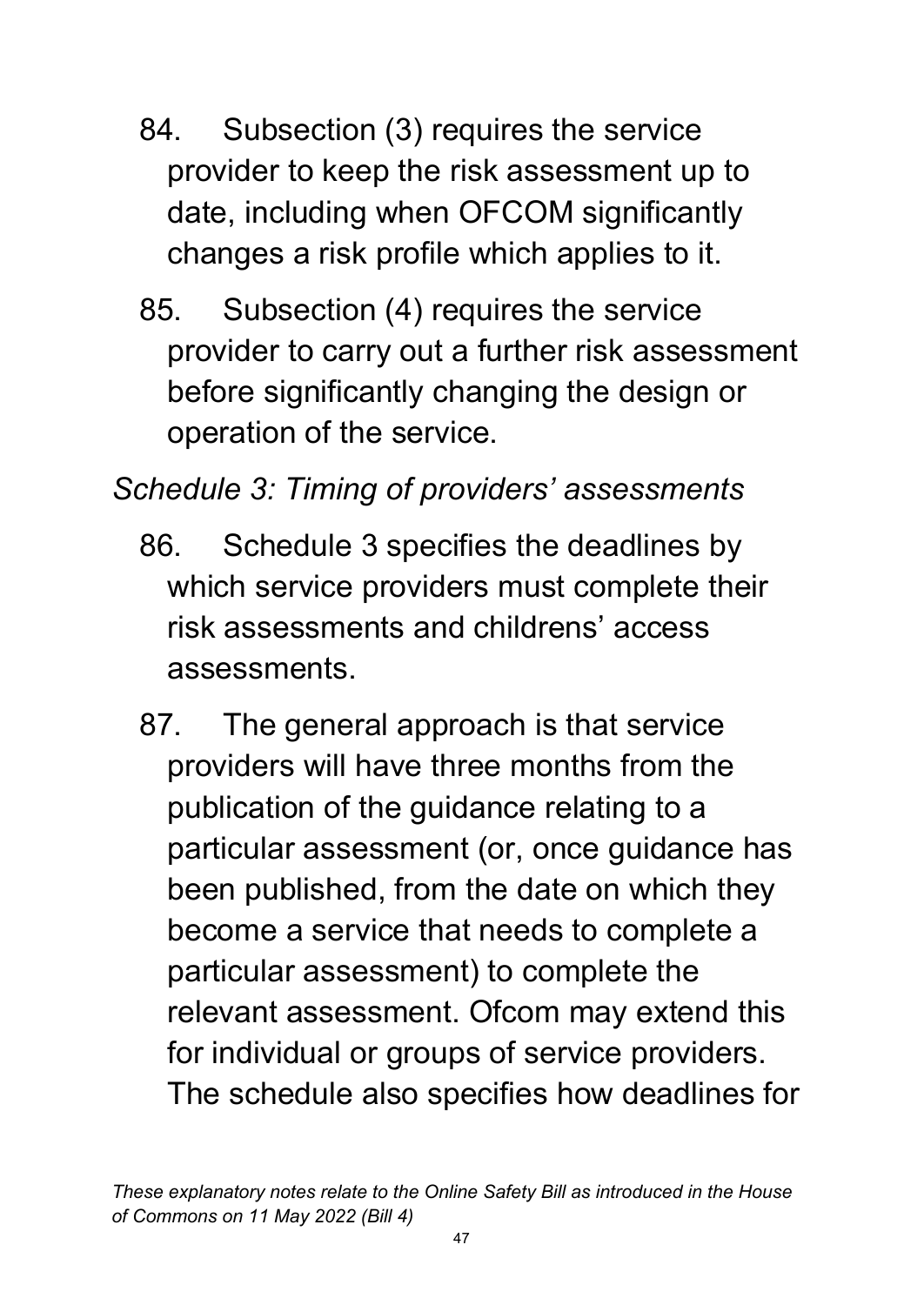childrens' access assessments and childrens risk assessments interact.

Clause 9: Safety duties about illegal content

- 88. This clause sets out the duties on all providers of user-to-user services with regard to illegal content on their service.
- 89. Subsection (2) provides for a duty to take or use proportionate measures to reduce and manage the risk of harm to individuals as identified in the illegal content risk assessment carried out under clause 8.
- 90. Subsection (3) requires service providers to use proportionate systems and processes designed to:
	- a.Prevent users from coming across priority illegal content on the service.
	- b.Where priority illegal content is present on the service, to minimise the length of time for which it is present.
	- c.Swiftly remove illegal content on being alerted to it by a person, or on becoming aware of it through any other means.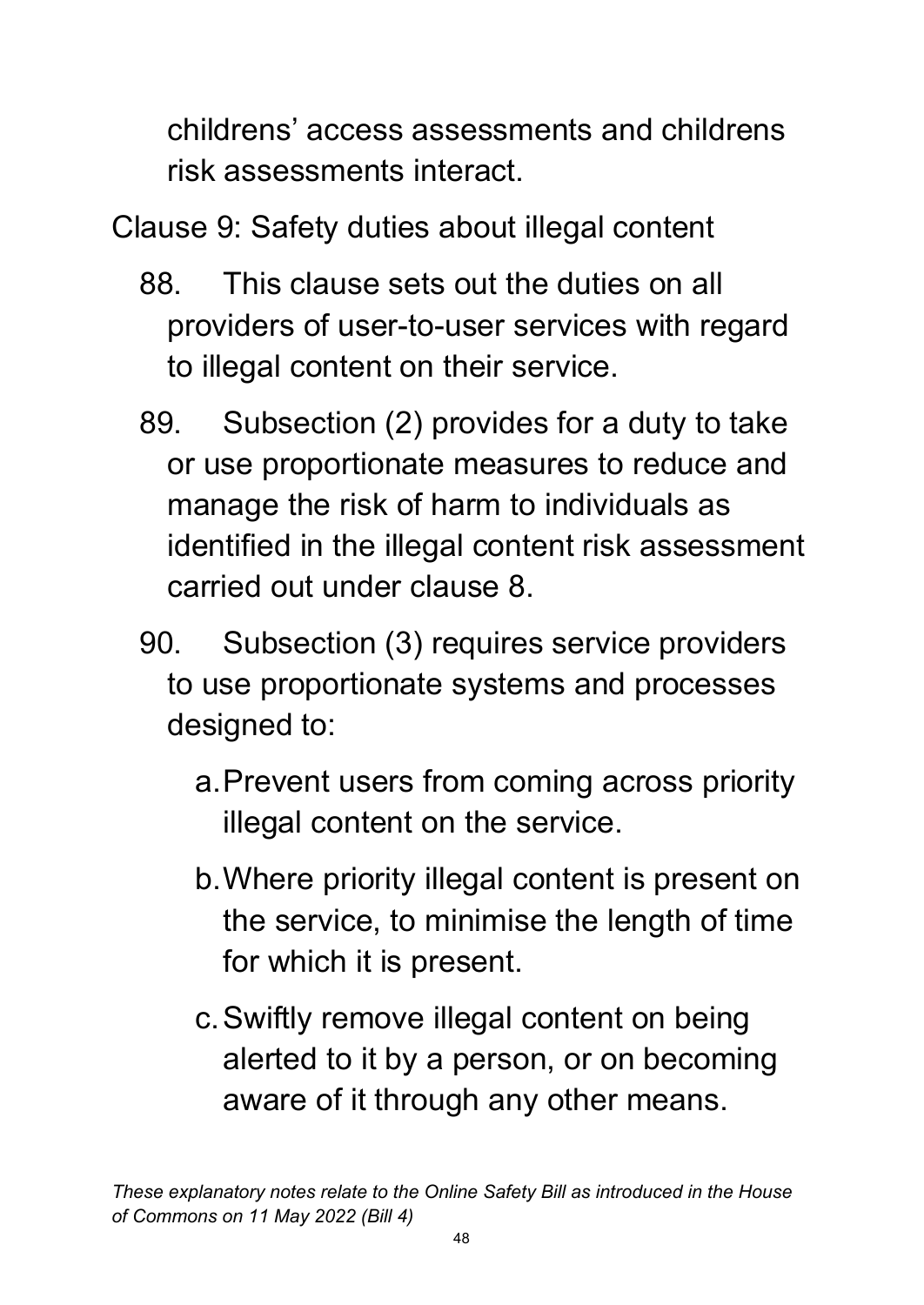- 91. Subsection (4) provides that these duties apply to the way the service is operated and used, as well as to the content present on it. This subsection also lists areas within which the service provider may be required to take or use measures, if proportionate, to comply with their illegal content safety duties. These areas include arrangements for compliance and risk management, service design, policies on access and use (e.g. preventing repeat offenders using their services), content moderation (for example content removal), user empowerment and support measures and staff policies.
- 92. Subsections (5) and (6) impose obligations on providers to state in their terms of service how individuals are to be protected from illegal content and to apply these consistently to content they reasonably consider to be illegal.
- 93. Subsection (7) specifies that the service provider must include information in its terms of service about any proactive technology that it will use to comply with its duties in respect of illegal content.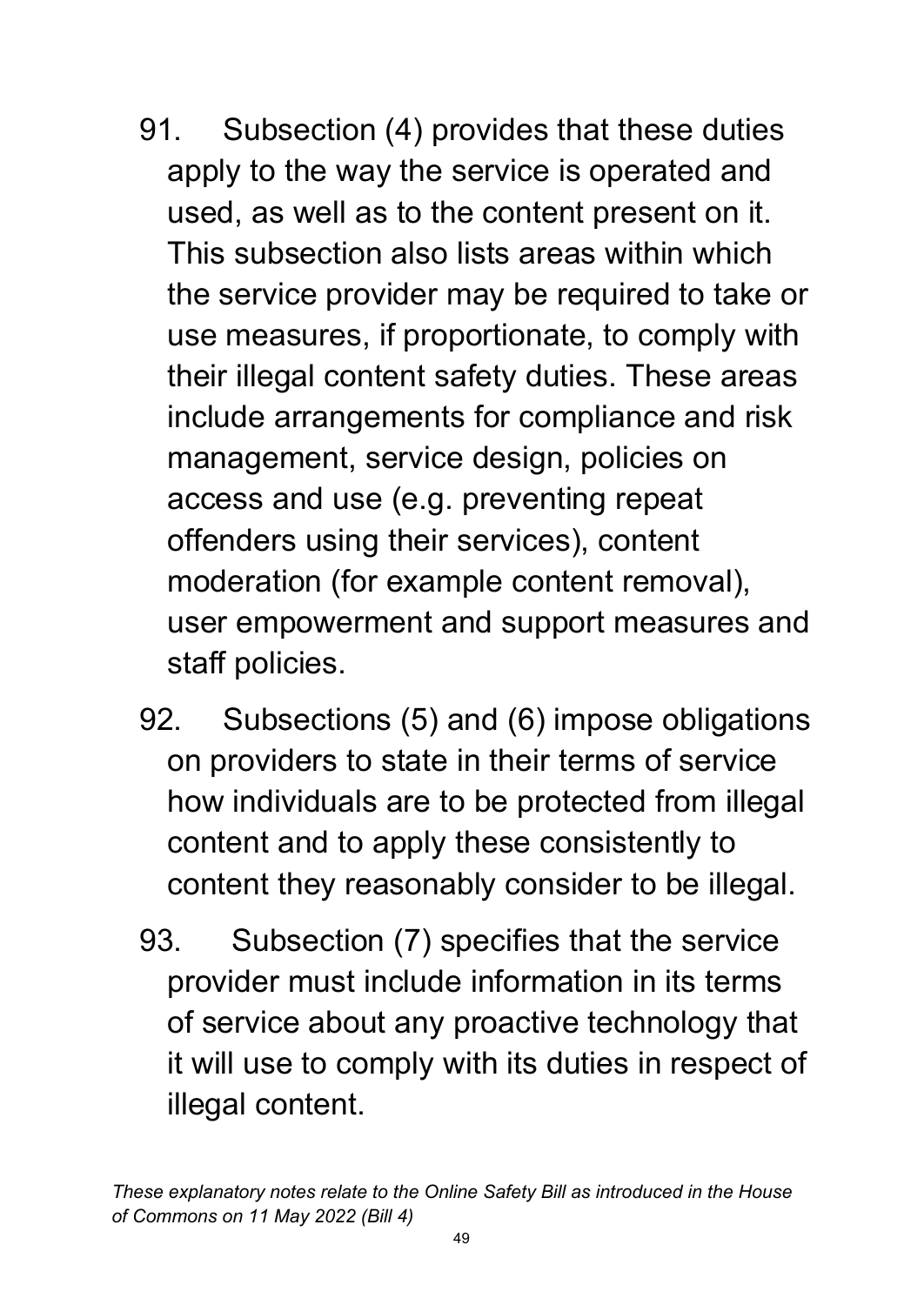- 94. Subsection (8) sets out that the terms of service must be clear and accessible.
- 95. Subsection (9) specifies the factors which are particularly relevant for determining whether measures, systems and processes to comply with illegal content duties are proportionate. The factors are the levels of risk identified in the risk assessment and the service provider's size and capacity. In practice, this means that requirements will be different for a large, high risk service compared to a small, low risk service. It also means that service providers need to design their systems in a way that reflects the risk of illegal content being present on their service.
- 96. Subsection (11) links the duties about users' rights to freedom of expression and privacy in clause 19 to the illegal content safety duty in this clause.

*User-to-user services likely to be accessed by children* 

Clause 10: Children's risk assessment duties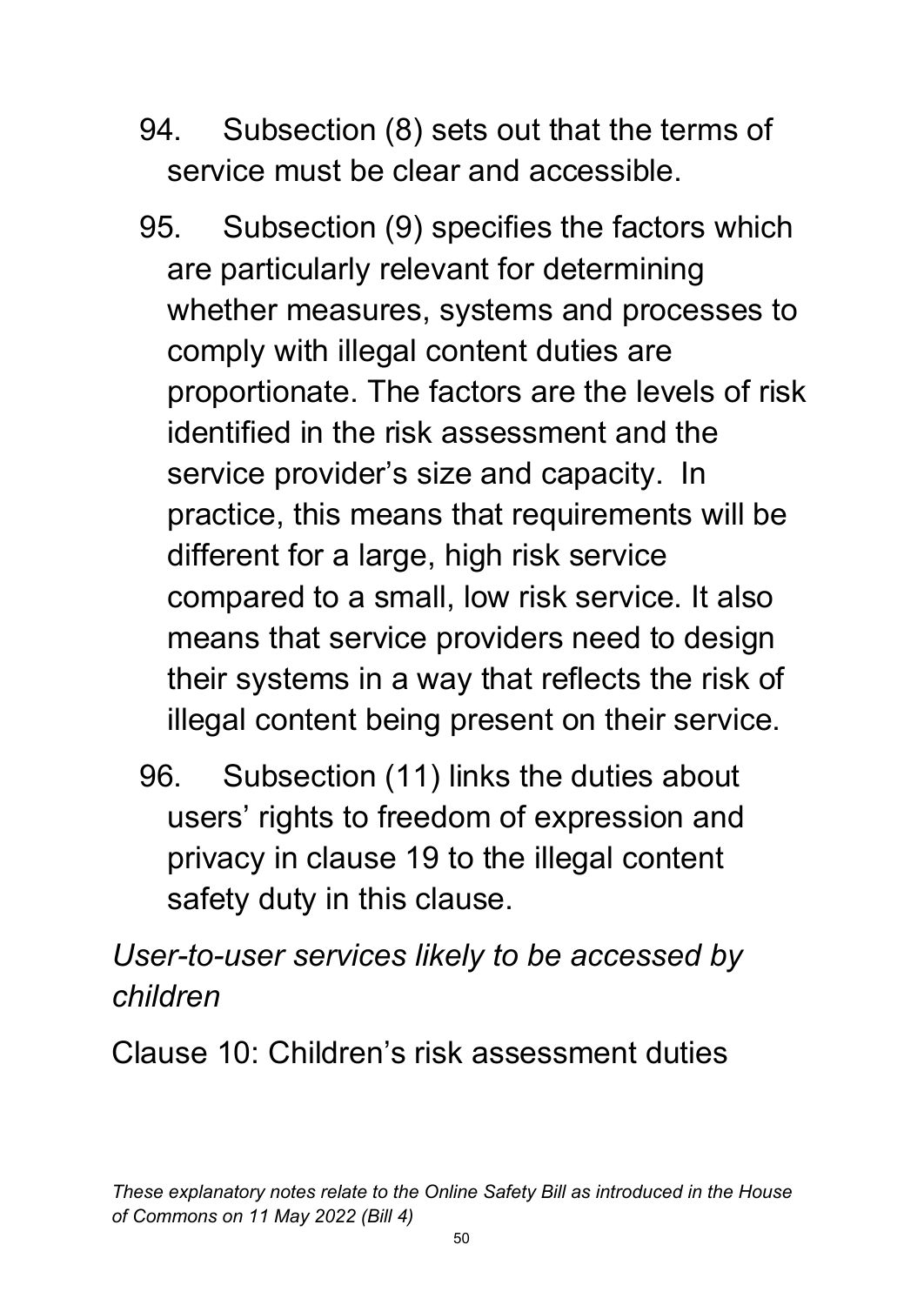- 97. This clause sets out the children's risk assessment duties for user-to-user services that are likely to be accessed by children.
- 98. Subsection (5) requires service providers to notify OFCOM about content they identify that is harmful to children that is not specified in secondary legislation as primary priority or priority content that is harmful to children, as well as the incidence of such content on the service.
- 99. Subsection (6) lists the factors that the service provider must assess, for example risks created by algorithms and how easily and quickly content can be shared - such as auto playing content. This subsection requires the provider to take into account the risk profile that relates to the kind of service it provides.
- 100. OFCOM will have a duty under clause 84 to issue guidance to assist service providers to carry out their children's risk assessments.

Clause 11: Safety duties protecting children

101. This clause sets out the duties on providers of user-to-user services with regard to content that is harmful to children but is not

*These explanatory notes relate to the Online Safety Bill as introduced in the House of Commons on 11 May 2022 (Bill 4)*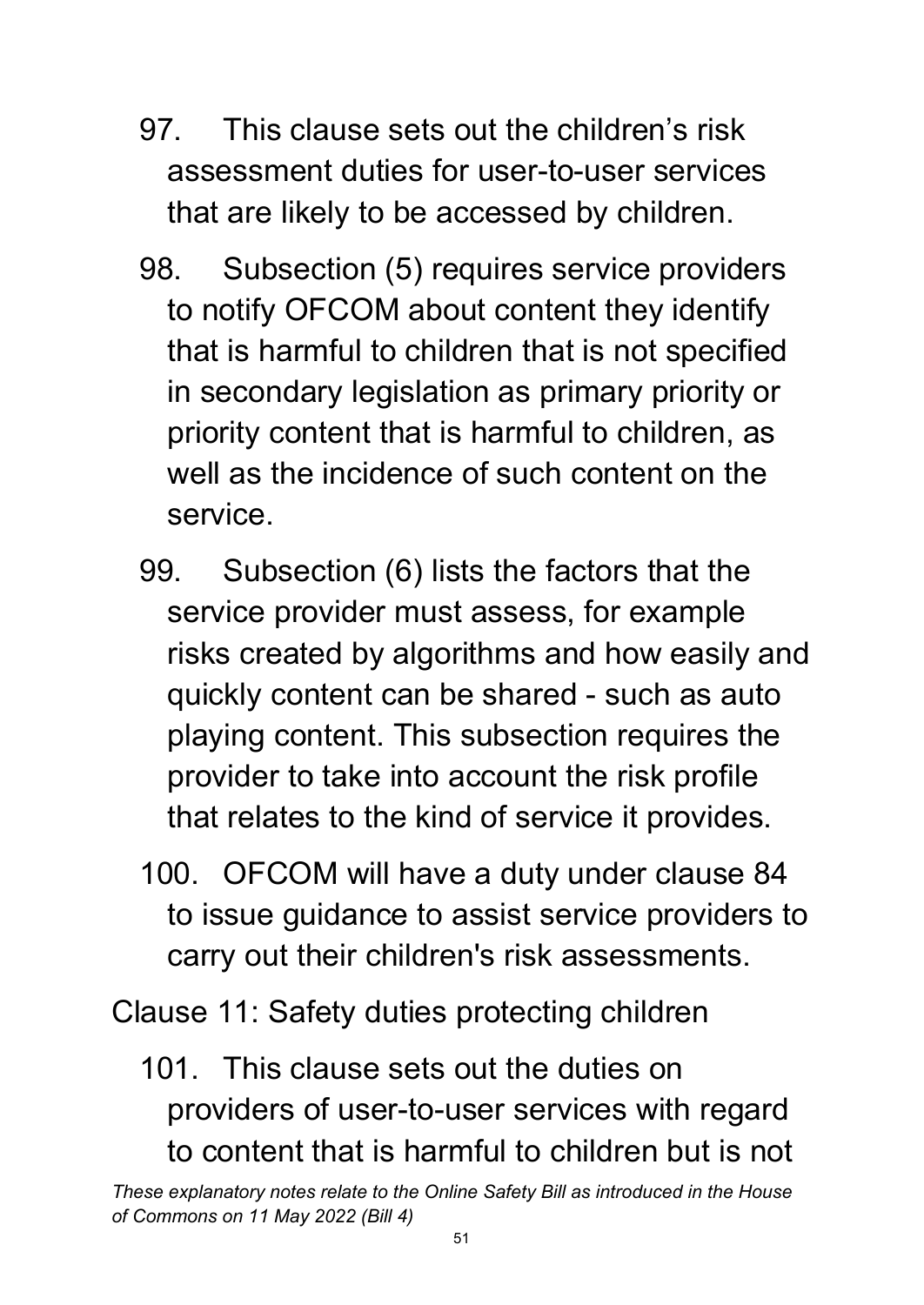illegal. User-to-user services that are likely to be accessed by children must comply with these duties.

- 102. Subsection (2) provides for a duty on services to take proportionate steps:
	- a.to manage the risk of harm to children in different age groups from risks identified in the children's risk assessment carried out under clause 10.
	- b.to mitigate the impact of harm to children in different age groups from content that is harmful to children.
- 103. Subsection (3) requires service providers to use proportionate systems and processes, which are designed to:
	- a.Prevent children of any age from accessing primary priority content on their service, as defined in regulations to be made under clause 53, which could be achieved by using age verification or another form of age assurance.
	- b.Protect children in age groups which are judged to be at risk from other content that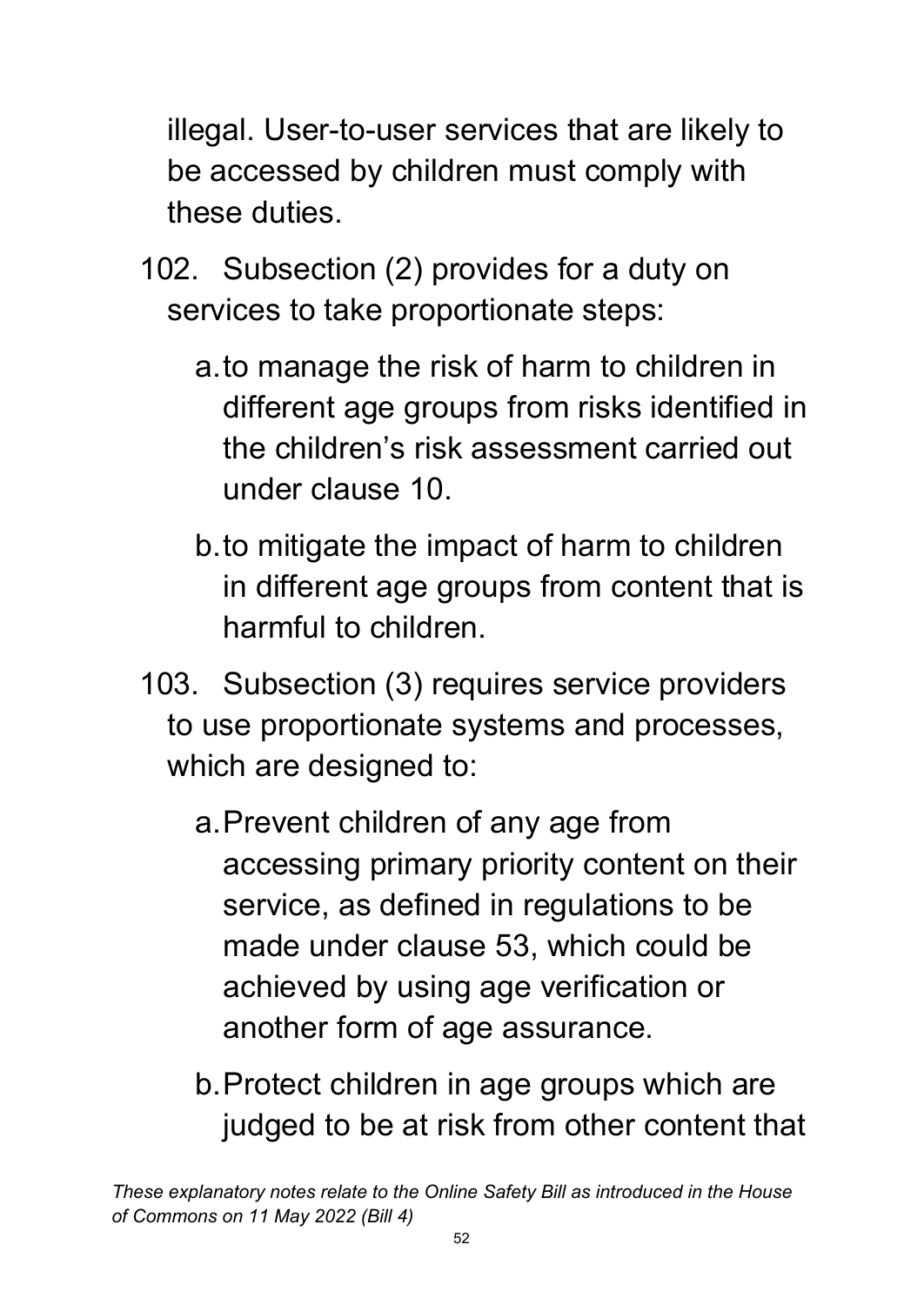is harmful to children (either priority content as defined in regulations made under clause 53 or other content that satisfies the definition of content that is harmful to children) on their service.

- 104. The duties described in subsections (2) and (3) apply to all areas of the service, including the way the service is operated and used, as well as to the content present on it. Subsection (4) also lists areas within which the service provider may be required to use measures, if proportionate, to comply with the safety duties for protecting children.
- 105. Subsection (5) requires providers to state in their terms of service how children are being prevented from encountering primary priority content and protected from encountering priority content on their service. It also requires providers to set out how children are protected from encountering other content that would satisfy the definition of harmful to children. These terms should be applied consistently and must be clear and accessible (subsections (6) and (8)).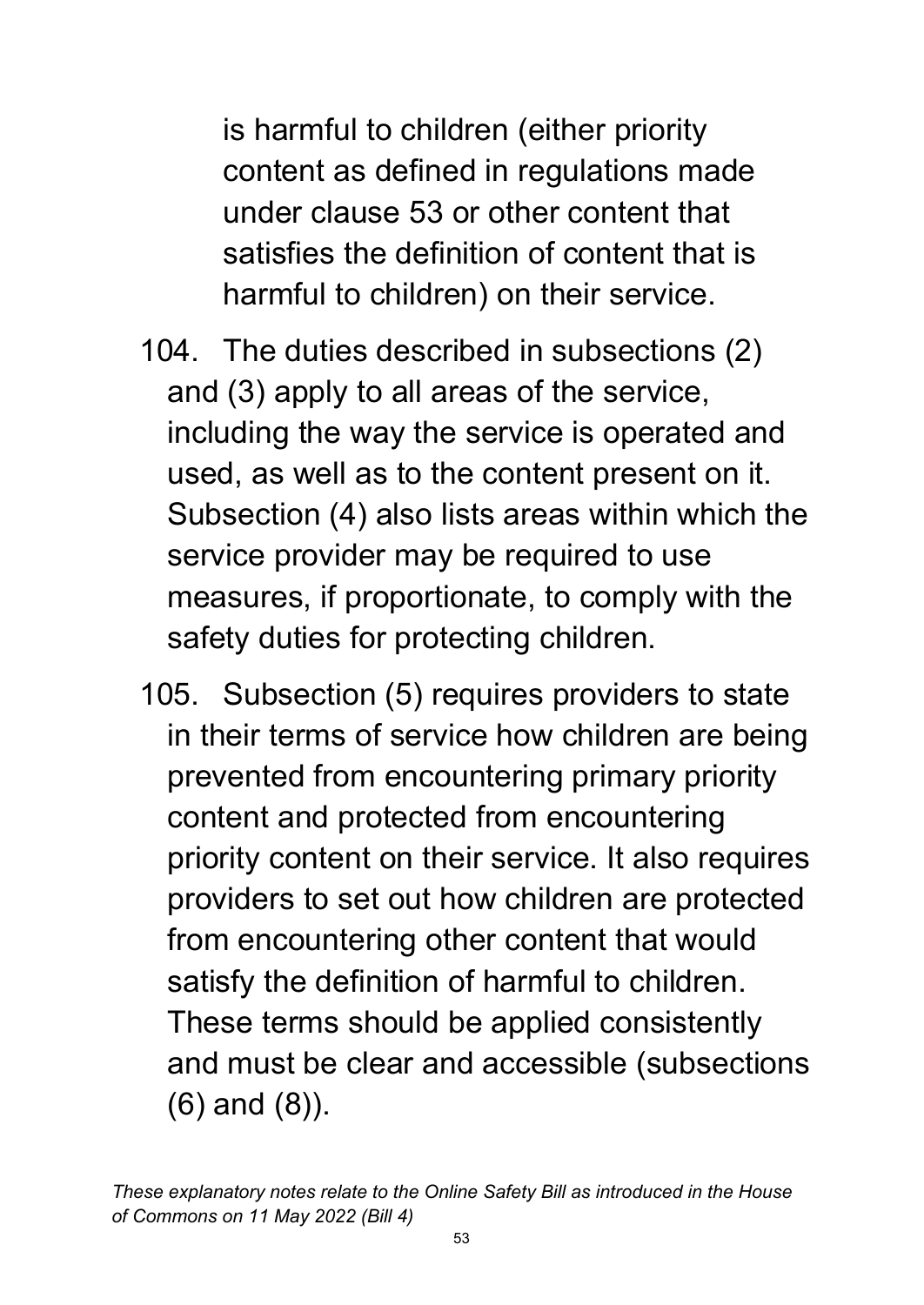- 106. Subsection (7) specifies that information about any proactive technology the service provider will use to comply with its duties under subsections (2) and (3) must be included in the terms of service.
- 107. Subsection (9) specifies that the factors (in particular) which determine whether steps, systems and processes are proportionate are the levels of risk identified in the children's risk assessment and the service provider's size and capacity.
- 108. Subsection (10) makes clear that services are only required to fulfil the duty in this section in relation to non-designated content (i.e. neither primary priority content nor priority content, but content that would satisfy the definition of being harmful to children) if risks from non-designated content have been identified in the most recent children's risk assessment.
- 109. Subsection (11) explains that references in this clause to children judged to be in age groups at risk of harm from content that is harmful to children, are to be read as being those who have been assessed as such by the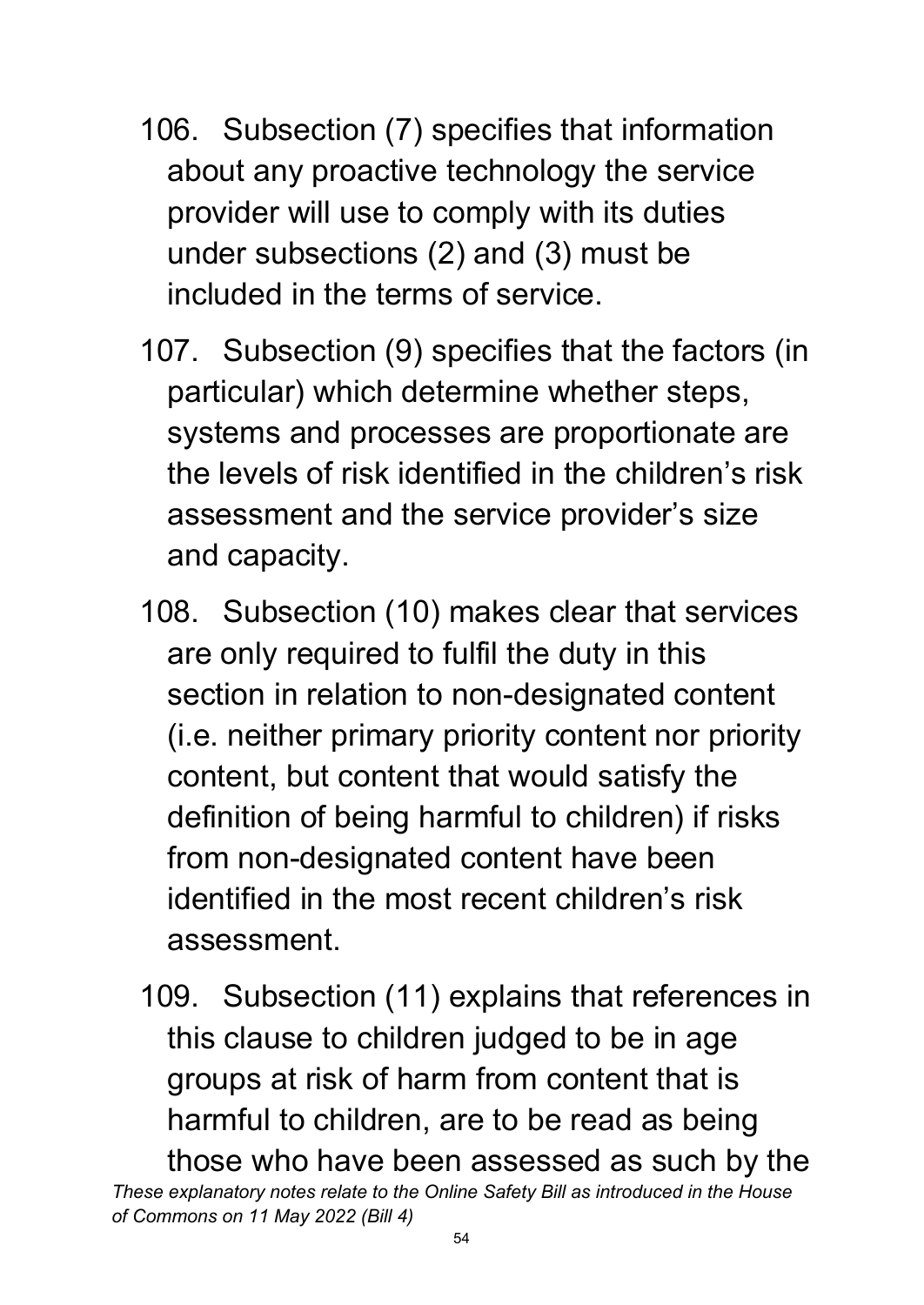provider in its most recent children's risk assessment.

- 110. Subsection (13) clarifies that the duties in this section to protect children only extend to those parts of the service which it is possible for children to access, in line with the assessment on children's access set out in clause 31. For example, a service could have robust systems and processes, such as effective age verification measures, that ensure children are not normally able to access a part of the service.
- 111. Subsection (15) links the duties about users' rights to freedom of expression and privacy in clause 19 to the safety duties for services likely to be accessed by children.

### *Category 1 services*

### Clause 12: Adults' risk assessment duties

112. This clause sets out the adults' risk assessment duties which apply to Category 1 services.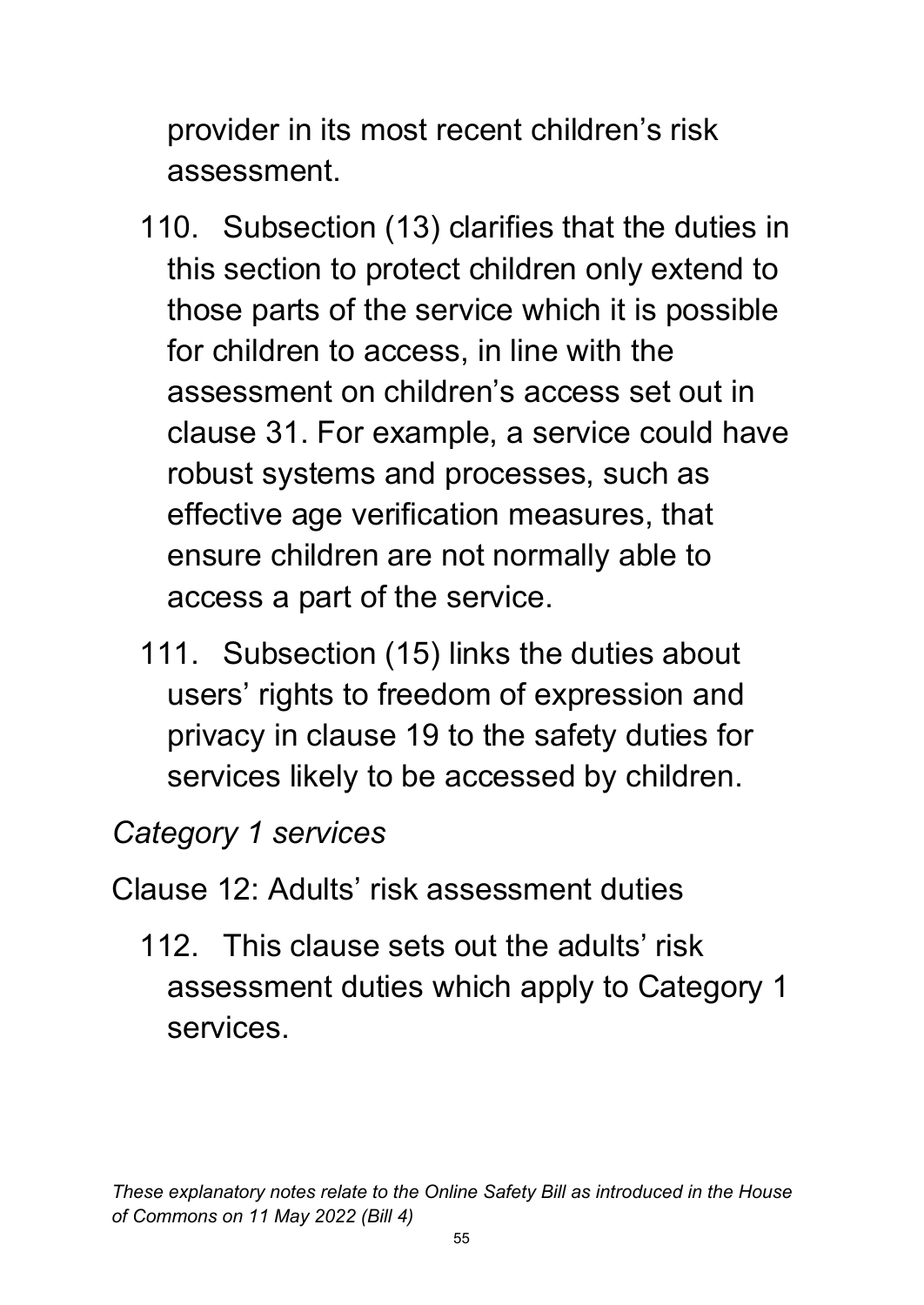113. OFCOM will have a duty under clause 84 to issue guidance to assist service providers to carry out their adults' risk assessments.

Clause 13: Safety duties protecting adults

- 114. This clause sets out the safety duties on Category 1 service providers with regards to content that is harmful to adults. Subsection (2) requires a provider to summarise the findings of its latest adults' risk assessment in its terms of service.
- 115. Subsection (3) requires a service provider to state in its terms of service how it will treat each kind of priority content that is harmful to adults (as defined in clause 53) if it is to be treated in one of the ways described in subsection (4).
- 116. Subsection (4) lists different ways in which a service provider could treat content that is harmful to adults. These are to take it down, restrict access to it, limit its promotion or recommendation or recommend or promote it.
- 117. Subsection (5) obliges a service provider to set out in its terms of service its response to the findings of its adults' risk assessment,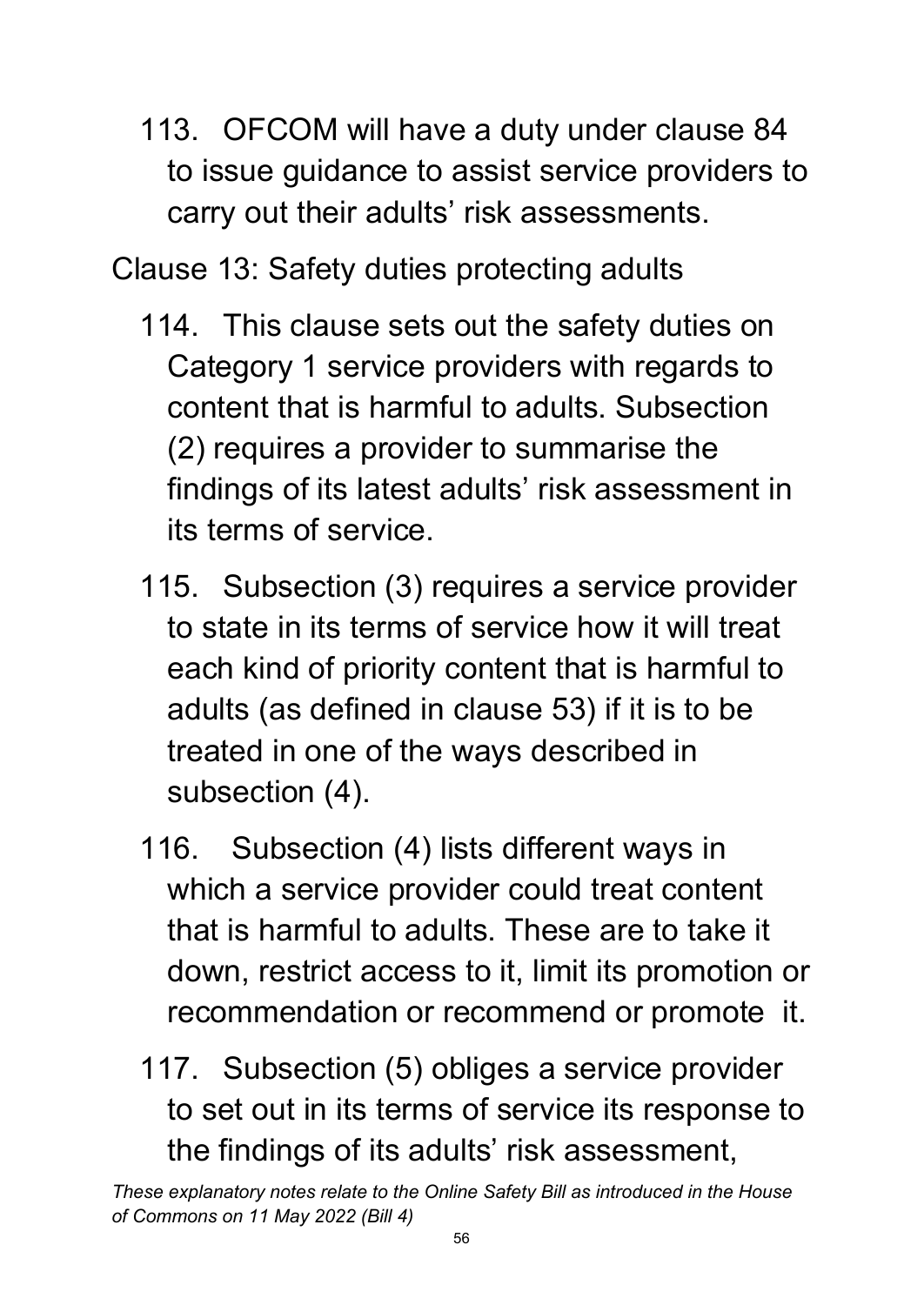referring to what the terms of service say about how each kind of priority harm is to be treated and any other provisions in the terms of service designed to mitigate or manage the identified risks.

- 118. Subsection (6) requires that terms of service included to comply with the requirement in subsection (3) must be both clear and accessible, and applied consistently in relation to content that the service provider reasonably considers to be priority content that is harmful to adults, or a particular kind of it.
- 119. Subsection (7) requires service providers to notify OFCOM about the kinds and incidence of any non-designated content that is harmful to adults on its service of which it becomes aware.
- 120. Subsection (8) explains the meaning of adult's risk assessment and non-designated content that is harmful to adults.
- 121. Subsection (9) refers to the duties about users' rights to freedom of expression and privacy in clause 19.

#### Clause 14: User empowerment duties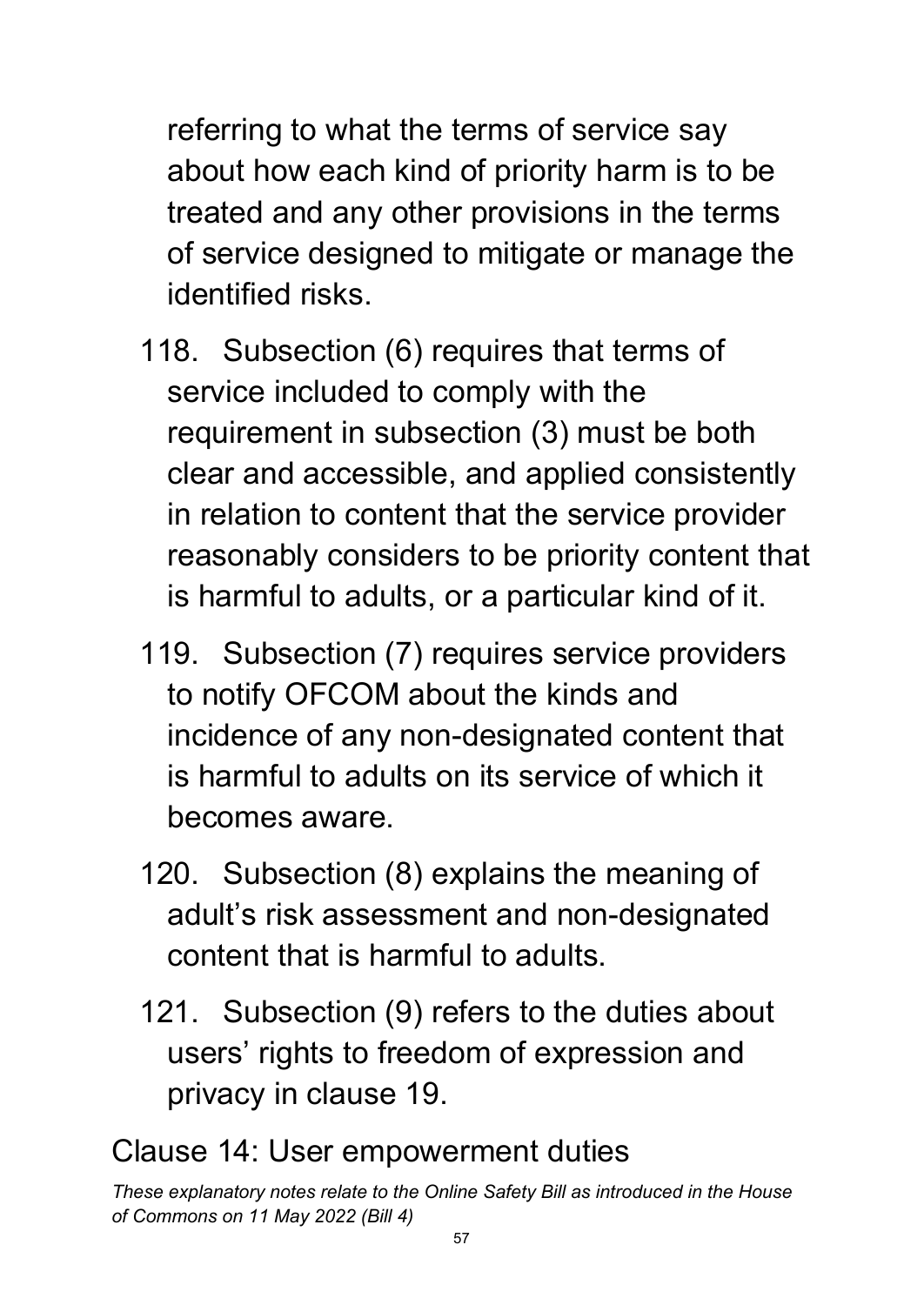- 122. This clause sets out the duty on Category 1 services to provide adult users with the tools to increase their control over what legal but harmful content they see and who they interact with
- 123. Under subsection (2) and (3), Category 1 services will need to have tools in place to allow adult users to control what priority legal but harmful content they see on a service. These tools, when used, should result in the application of systems and processes designed to have the effect that adults are less likely to encounter this content or are alerted to the harmful nature of this content before viewing it.
- 124. Under subsection (6) and (7) Category 1 services will also need to provide users the tools to filter content from non-verified users. This includes ensuring that a user is able to set a preference preventing non-verified users from interacting with their content, and reducing the likelihood of them encountering content from a non-verified user.

Clause 15: Duties to protect content of democratic importance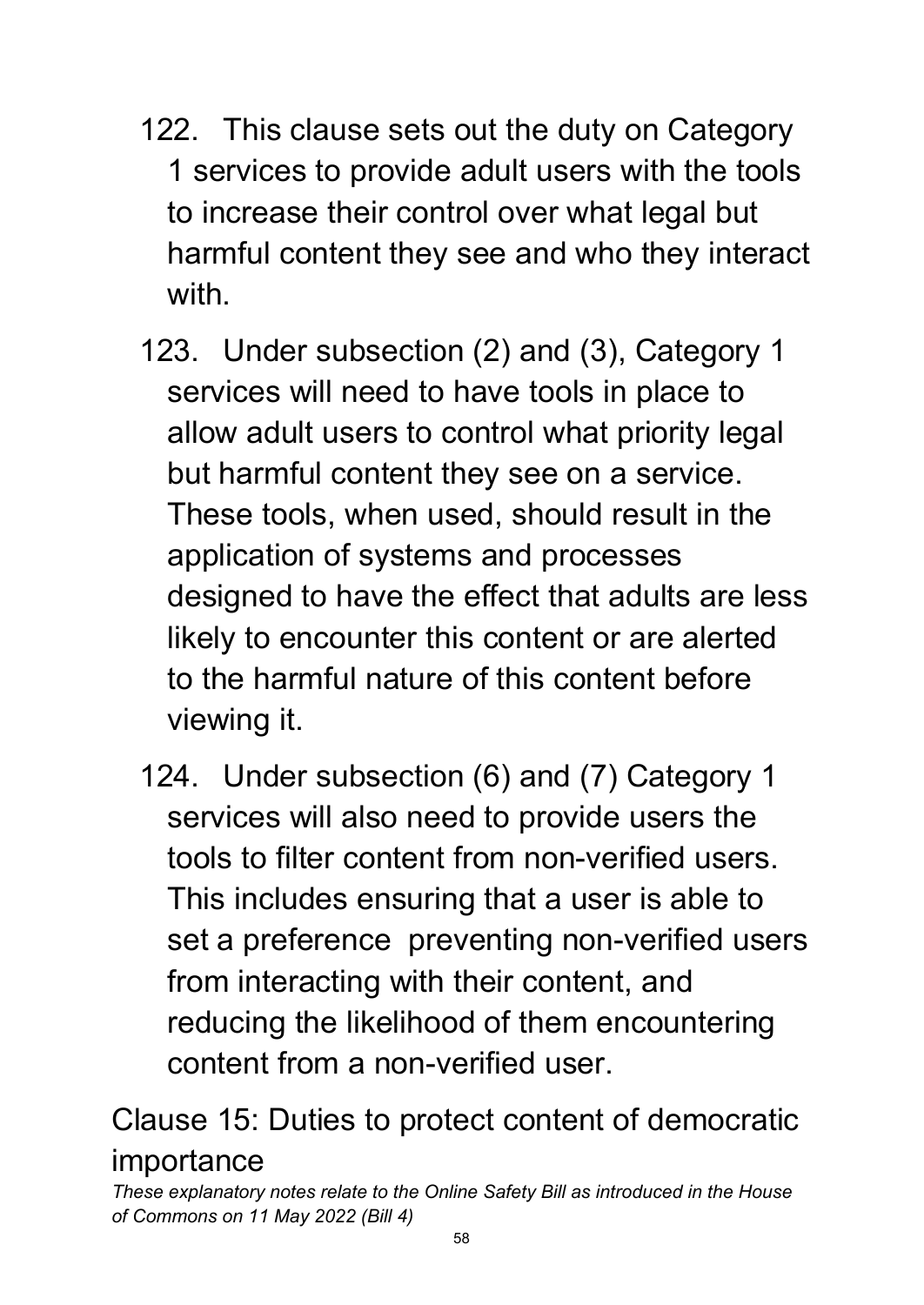- 125. This clause sets out the duties on providers of Category 1 services to protect content of democratic importance on their services.
- 126. Subsection (2) places a duty on Category 1 services to take into account the importance of freedom of expression when designing proportionate systems and processes for taking decisions about content of democratic importance or about users who post such content. This includes decisions about whether to take the content down, to restrict access to it or to take action against a user of the service. For example, Category 1 services could adopt processes to identify democratically important content and ensure users have access to this, even where it might otherwise be removed.
- 127. Subsection (3) requires service providers to apply these systems and processes in the same way to a wide diversity of political opinion. This is to ensure that Category 1 services do not privilege some political opinions over others when deciding how to protect content of democratic importance.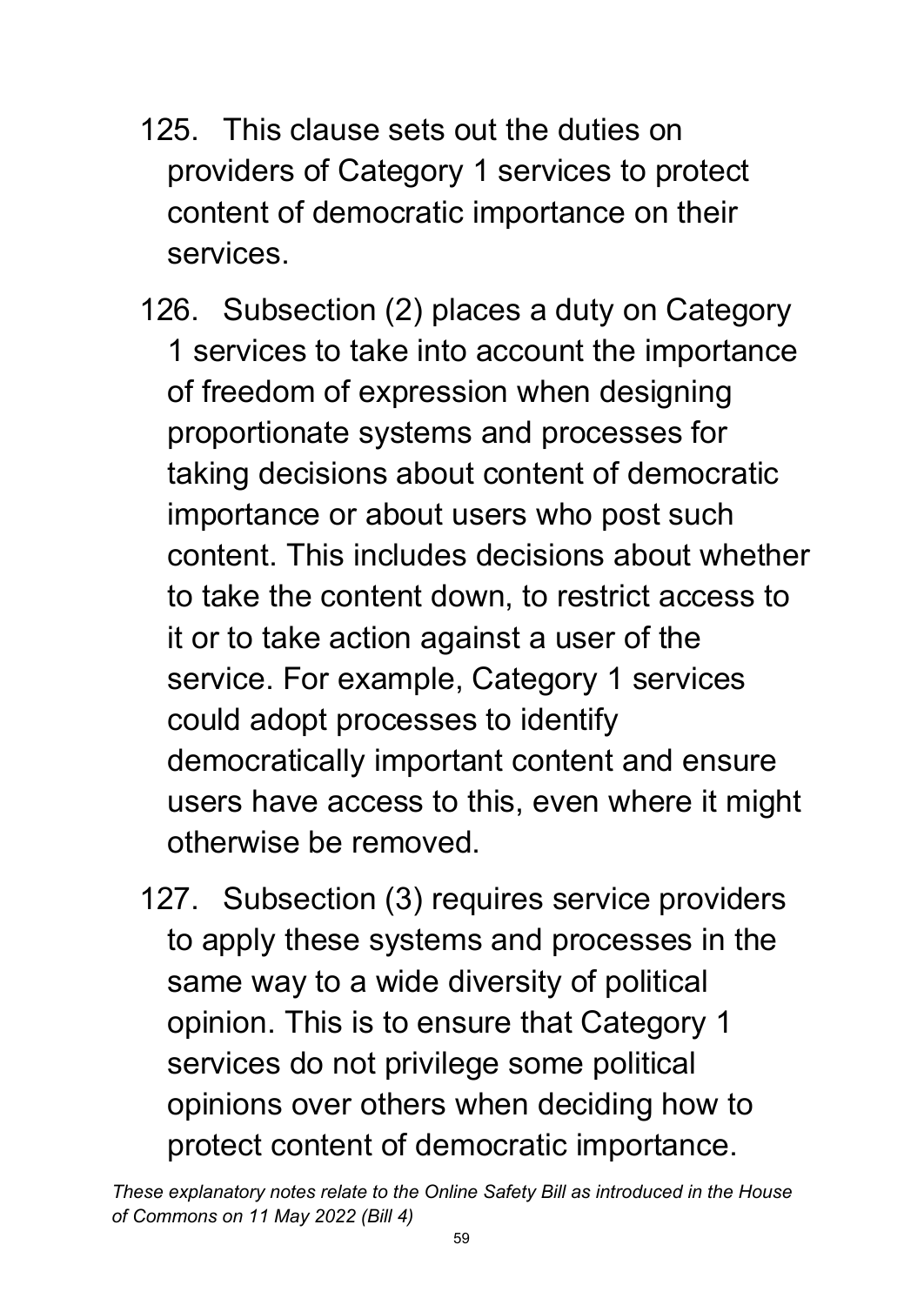128. Subsection (6) defines "content of democratic importance" as news publisher content or regulated content, both defined under clause 48, which is, or appears to be, specifically intended to contribute to democratic political debate in the United Kingdom or in any part or area of the United Kingdom. Examples of such content would be content promoting or opposing government policy and content promoting or opposing a political party.

Clause 16: Duties to protect journalistic content

- 129. This clause sets out the duties on providers of Category 1 services with regard to protecting journalistic content on those services.
- 130. Subsection (2) places a duty on Category 1 services to take into account the importance of free expression when designing proportionate systems and processes for taking decisions about journalistic content, or about users who post such content. This includes decisions about whether to take the content down, to restrict access to the content or to take action against a user of the service.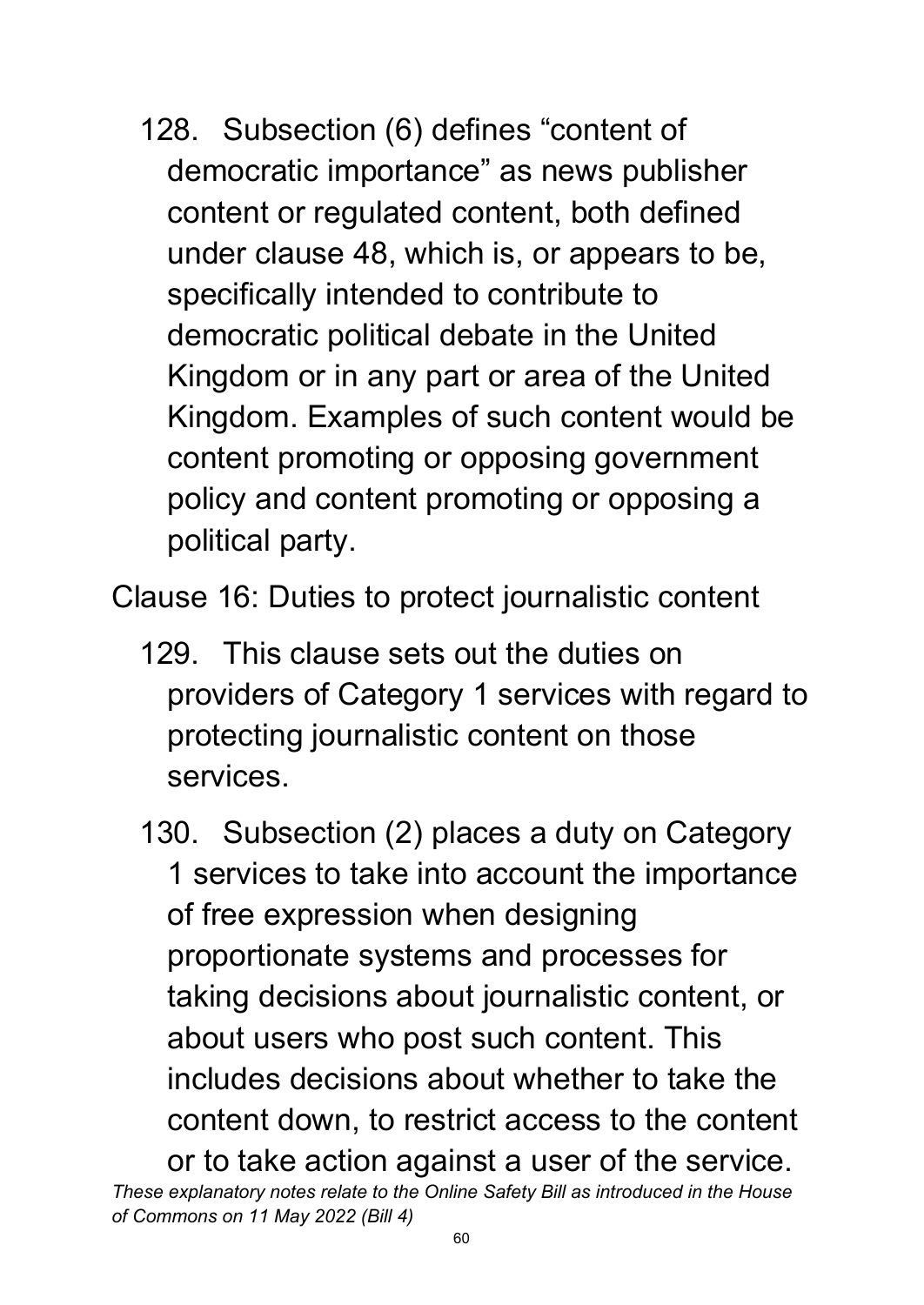For example, Category 1 services could adopt procedures to identify journalistic content and ensure users have access to this, even where it might otherwise be removed.

- 131. Subsection (3) and (4) require a provider of Category 1 services to create a dedicated complaints procedure decisions relating to journalistic content, in relation to decisions by that provider to take down or restrict access to such content to take action against a user because of content shared, uploaded or generated by the user which the user considers to be journalistic content. This should be available to users who generate, upload or share what they consider to be journalistic content on the service and to creators of journalistic content. This complaints procedure must be expedited, i.e. complaints should be prioritised so that they are resolved as quickly as possible.
- 132. Subsection (8) defines "journalistic content" as news publisher content or regulated content, defined in clause 48, that is generated for the purposes of journalism, and which is 'UK-linked'. This includes, but is not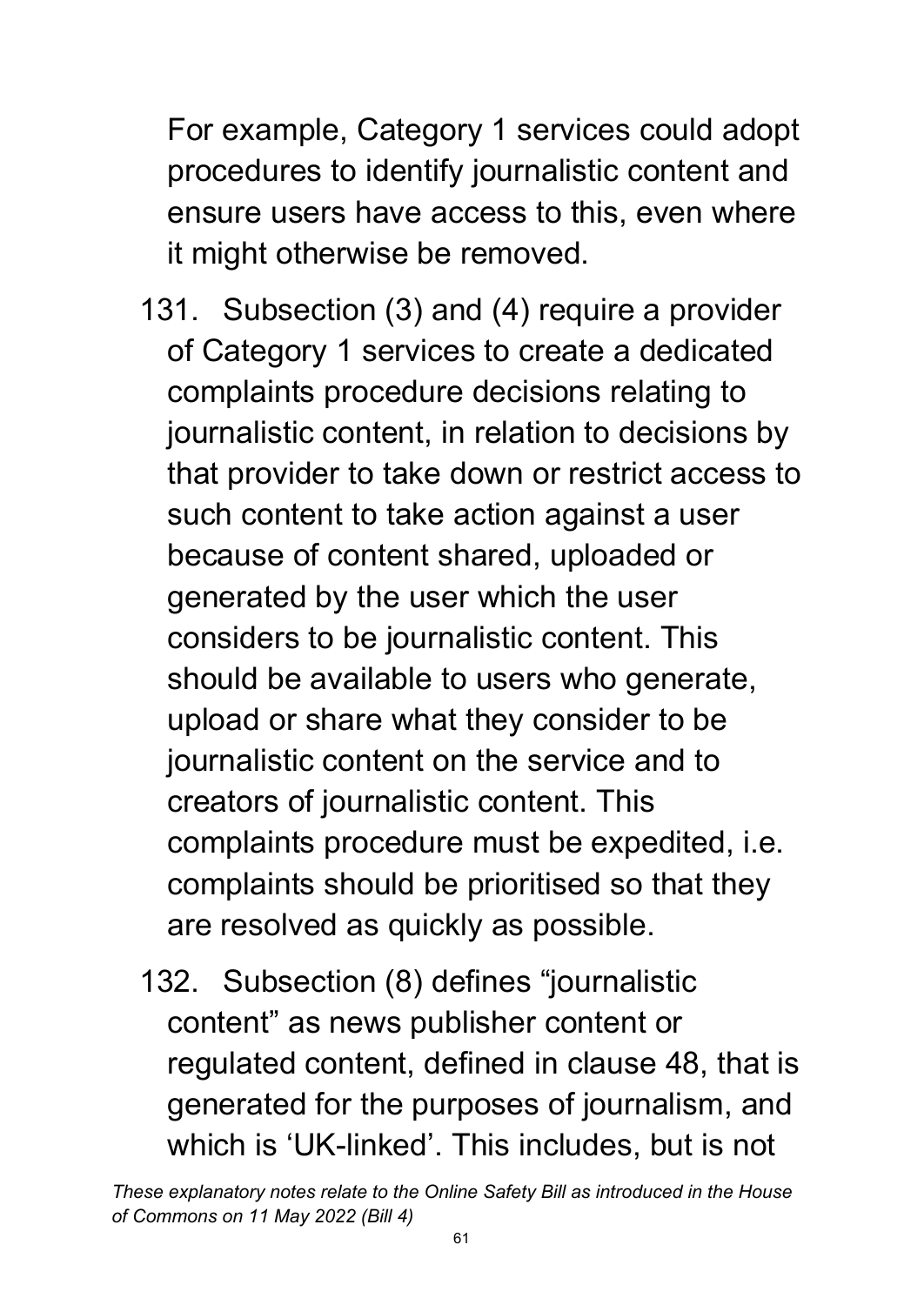limited to, content generated by news publishers, freelance journalists and citizen journalists. Subsection (9) defines the term "UK-linked".

# *Duties about content reporting and complaints procedure*

Clause 17: Duty about content reporting

- 133. This clause sets out the content reporting mechanisms which regulated user-to-user services must have in place. (Clause 27 contains similar provisions relating to search services.)
- 134. All user-to-user services must enable reporting of illegal content, services likely to be accessed by children must enable reporting of content that is harmful to children where they are able to access such content, and Category 1 services must enable reporting of content that is harmful to adults. The types of content that users and affected persons must be able to report correspond to the types of content that the regulatory framework requires them to address.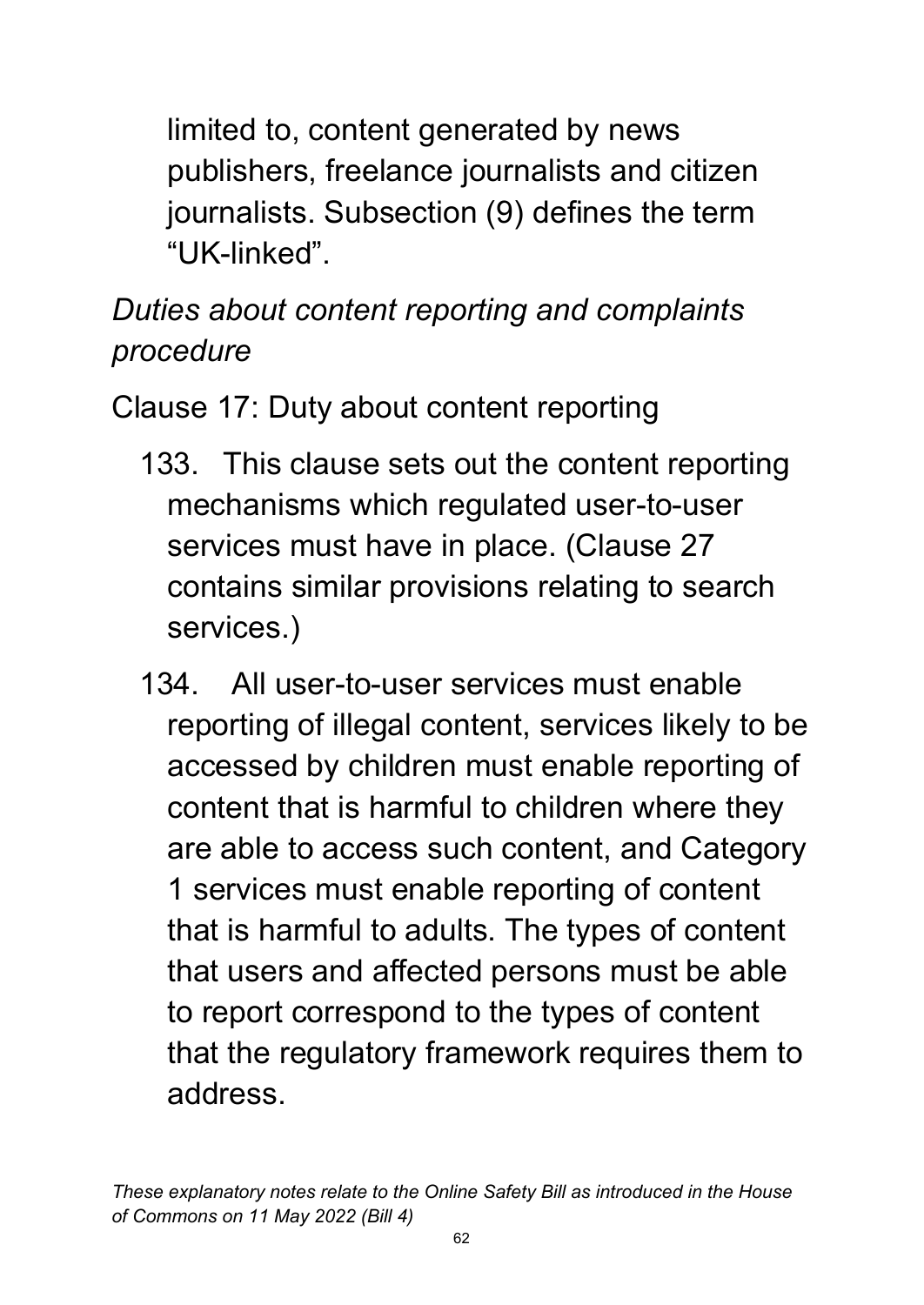135. Subsection (6) lists the types of people who might be affected by content, or who may need to assist other users with making a complaint, but who might not be users of the service themselves. These people must also be able to access the content reporting mechanisms.

Clause 18: Duties about complaints procedures

- 136. This clause sets out the duties regarding complaint and redress mechanisms which apply in relation to regulated user-to-user services. (Clause 28 contains similar provisions relating to search services.)
- 137. Subsection (2) sets out that services must have a complaints procedure that:
	- a.allows for complaints to be made relevant to the type of content and the duties on the service.
	- b.provides for appropriate action to be taken when a complaint is upheld. Examples of appropriate action might include removal of illegal content if flagged, or reinstating content unfairly removed.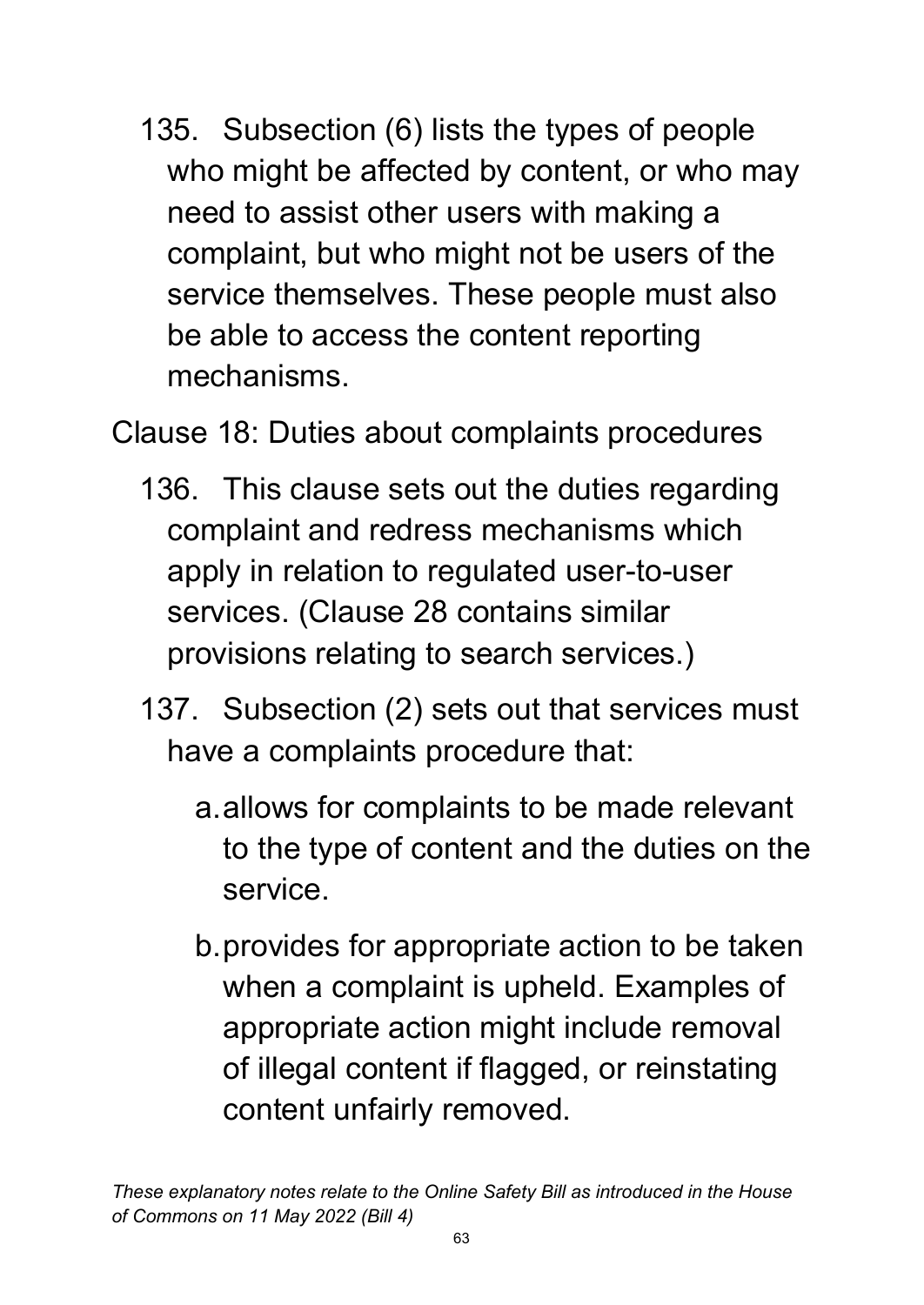- c.is easy to access and use for all users, including for children, and that the process is transparent. For example, each step of the complaints procedure should be set out clearly, including the types of complaints that can be made and what a user can expect to happen from the point at which they make the complaint.
- 138. Subsection (3) sets out that the policies and procedures that govern handling of complaints must be set out in a service provider's terms of service, and these must be accessible for all users, including children. This is to ensure that users and affected persons can easily find and use the complaints policies and procedures.
- 139. Subsections (4) to (6) set out the types of complaints for which the different categories of service provider must have a complaints procedure. The types of complaint correspond to the types of content that the regulatory framework requires them to address.
- 140. Subsection (7) provides that affected persons are people who might be affected by content, or who may need to assist other users

*These explanatory notes relate to the Online Safety Bill as introduced in the House of Commons on 11 May 2022 (Bill 4)*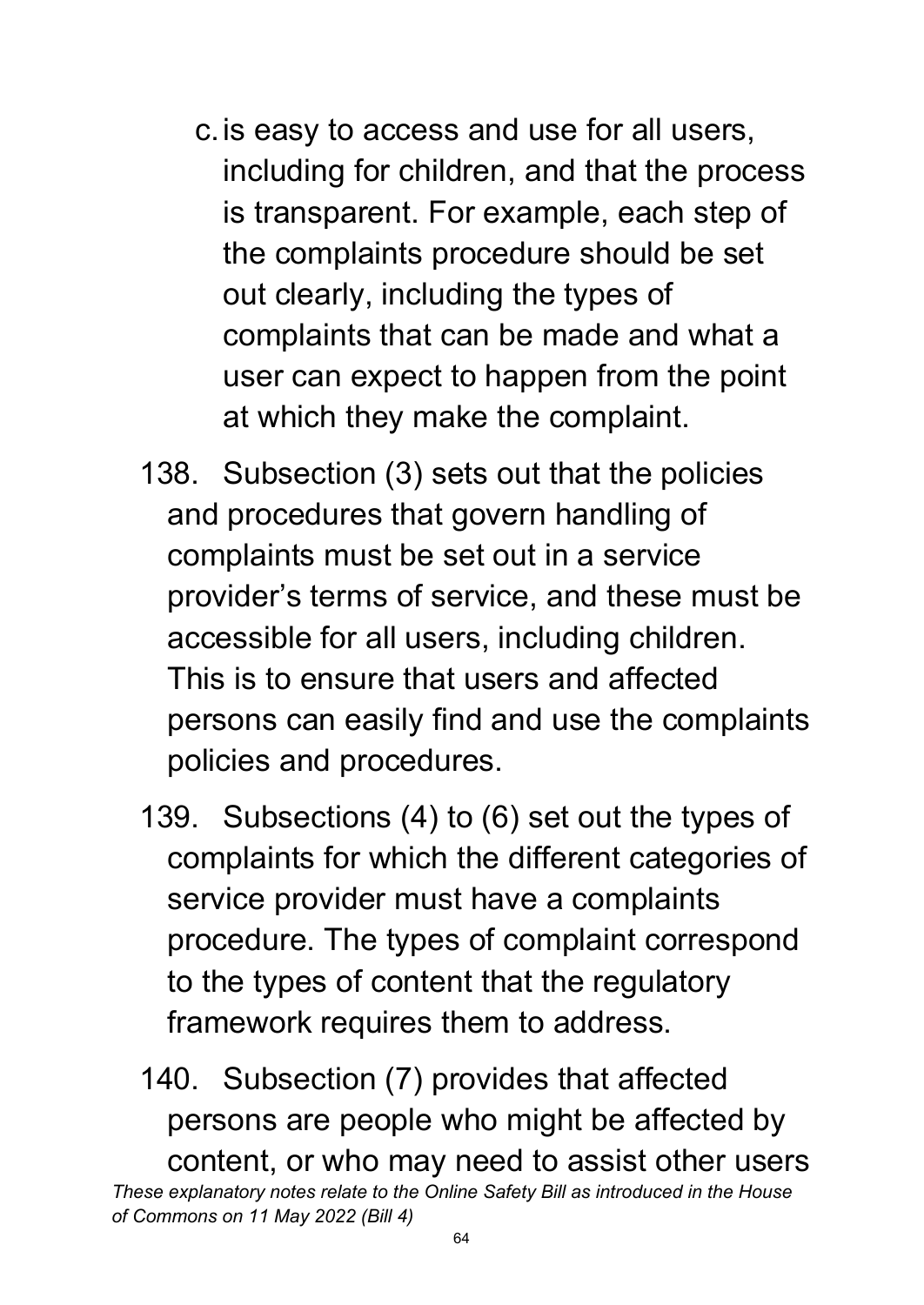with making a complaint, but who might not be users of the service themselves. These people must also be able to access the content reporting mechanisms.

## *Cross-cutting duties*

Clause 19: Duties about freedom of expression and privacy

141. This clause sets out the freedom of expression and privacy duties. This clause applies in relation to user-to-user services. (Clause 29 contains similar provisions relating to search services.)

### *All services*

142. Subsection (2) places a duty on providers of all regulated user-to-user services to have regard to the importance of protecting users' legal rights to freedom of expression when deciding on and implementing safety measures to comply with their duties. Examples of measures that services could take to comply with this duty could include ensuring human moderators are adequately trained to assess contextual and linguistic nuance to prevent over-removal of content.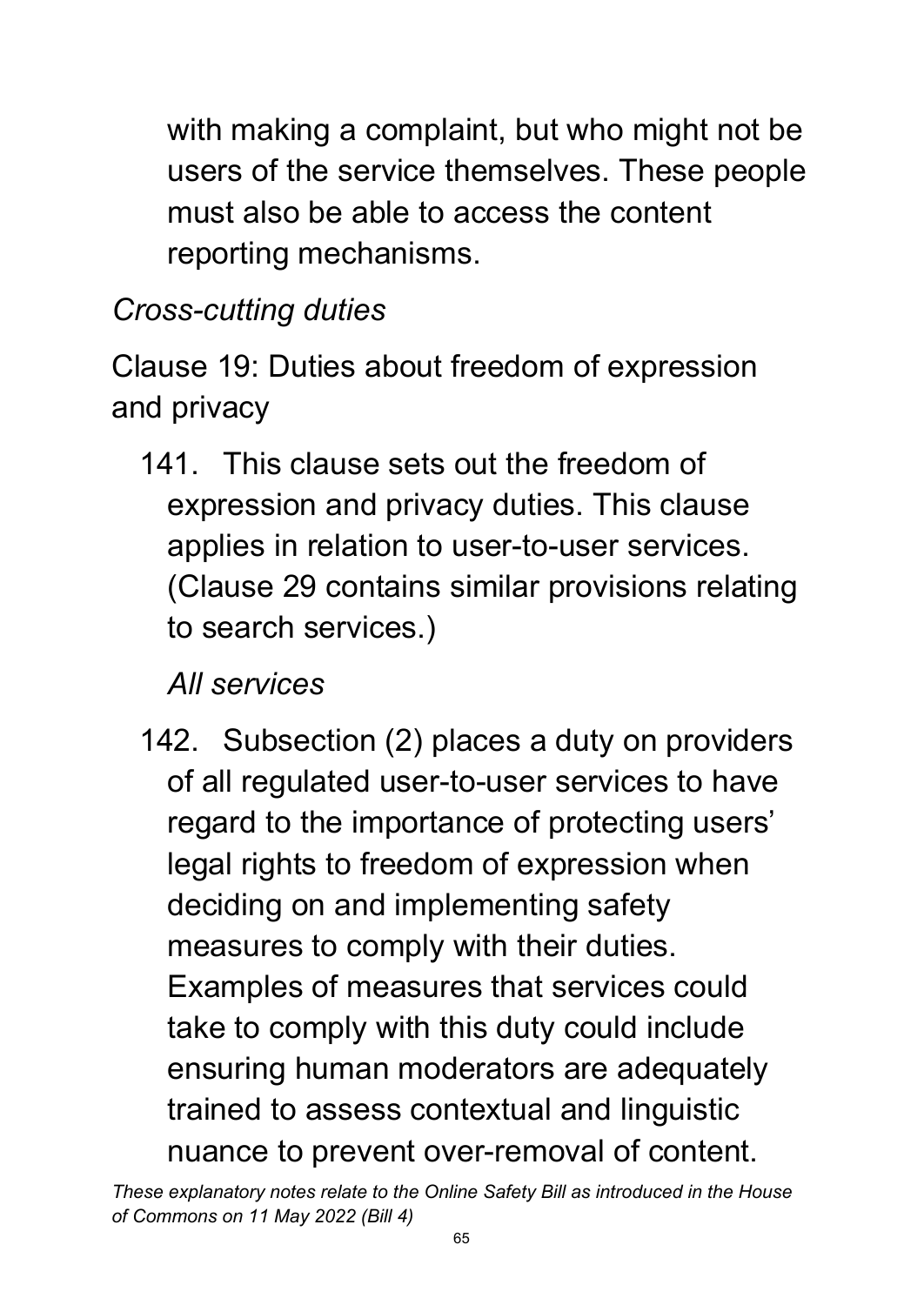- 143. Subsection (3) places a duty on providers of all regulated user-to-user services to have regard to the importance of protecting users from breaches of law concerning privacy when deciding on and implementing safety measures to comply with their duties. This is intended to encompass breaches of existing statutory provisions in data protection legislation such as the Data Protection Act 2018 and the Privacy and Electronic Communications Regulations 2003, as well as common law rights such as those relating to private and confidential information. The regulator which enforces obligations which arise under data protection law is the Information Commissioner's Office.
- 144. Service providers can comply with their duties in subsections (2) and (3) by following measures in OFCOM's codes of practice. Under Schedule 4 paragraph 10, OFCOM are required to design recommended measures in light of the importance of protecting users' rights to freedom of expression and protecting users' privacy, and where appropriate, it should incorporate protections for the same.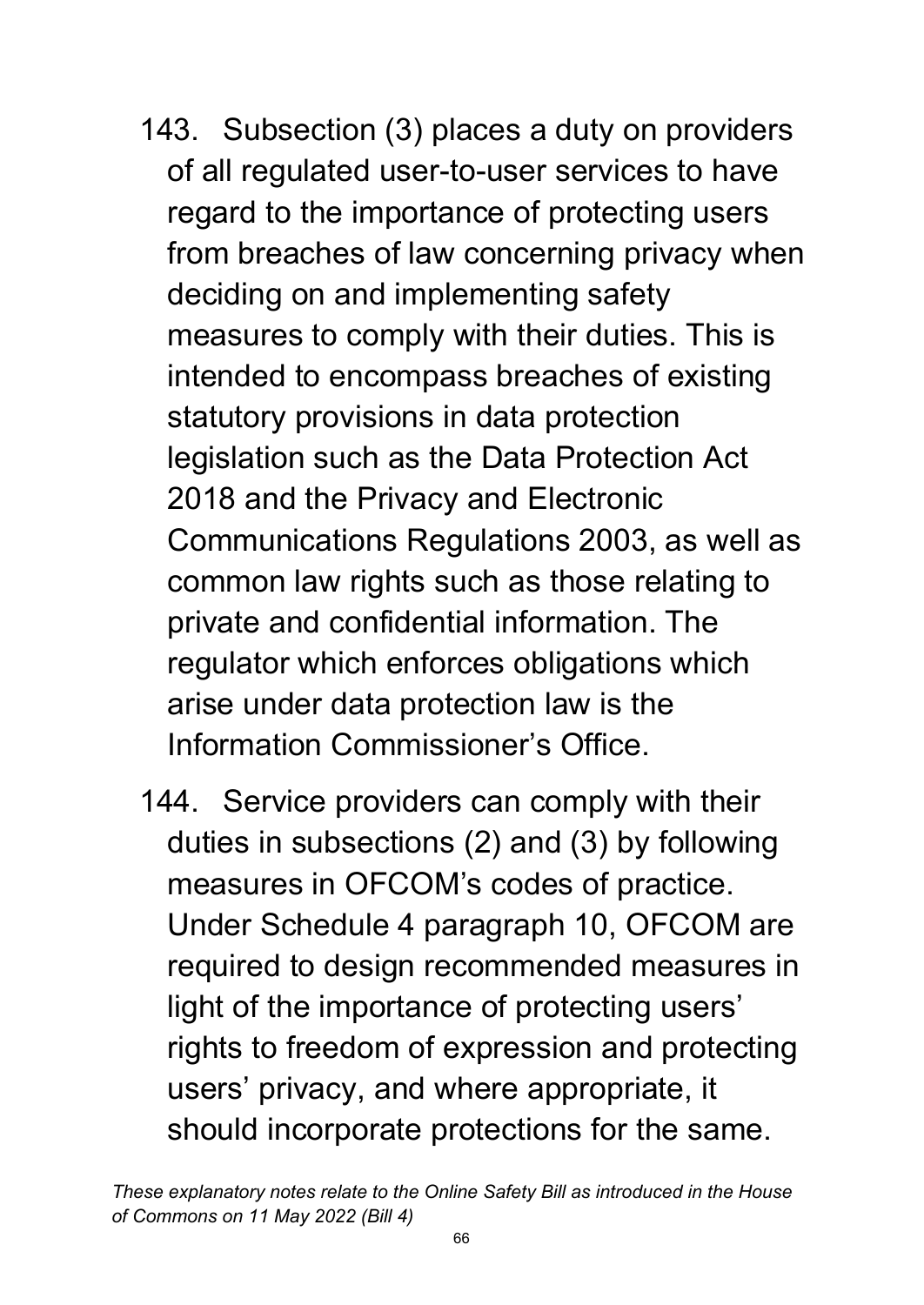Where service providers take measures alternative to those set out in the codes of practice, they are also under an obligation to ensure that they have regard to the importance of freedom of expression and user privacy. OFCOM are obliged to consult with the Information Commissioner's Office when preparing the codes of practice (see clause 37(6)(g)).

145. Subsection (4) requires service providers to set out clearly, in their terms of service, that users have a right of action in court for breach of contract where a service provider removes content in violation of its terms of service.

### *Category 1 services*

146. Subsections (5), (6) and (7) require providers of Category 1 services to carry out and publish an impact assessment on the impact any steps which they have taken, or plan to take, to comply with their safety duties have, or will have, on users' rights to freedom of expression and users' privacy. They must also publish a statement specifying any positive steps they have taken in response to this impact assessment.

*These explanatory notes relate to the Online Safety Bill as introduced in the House of Commons on 11 May 2022 (Bill 4)*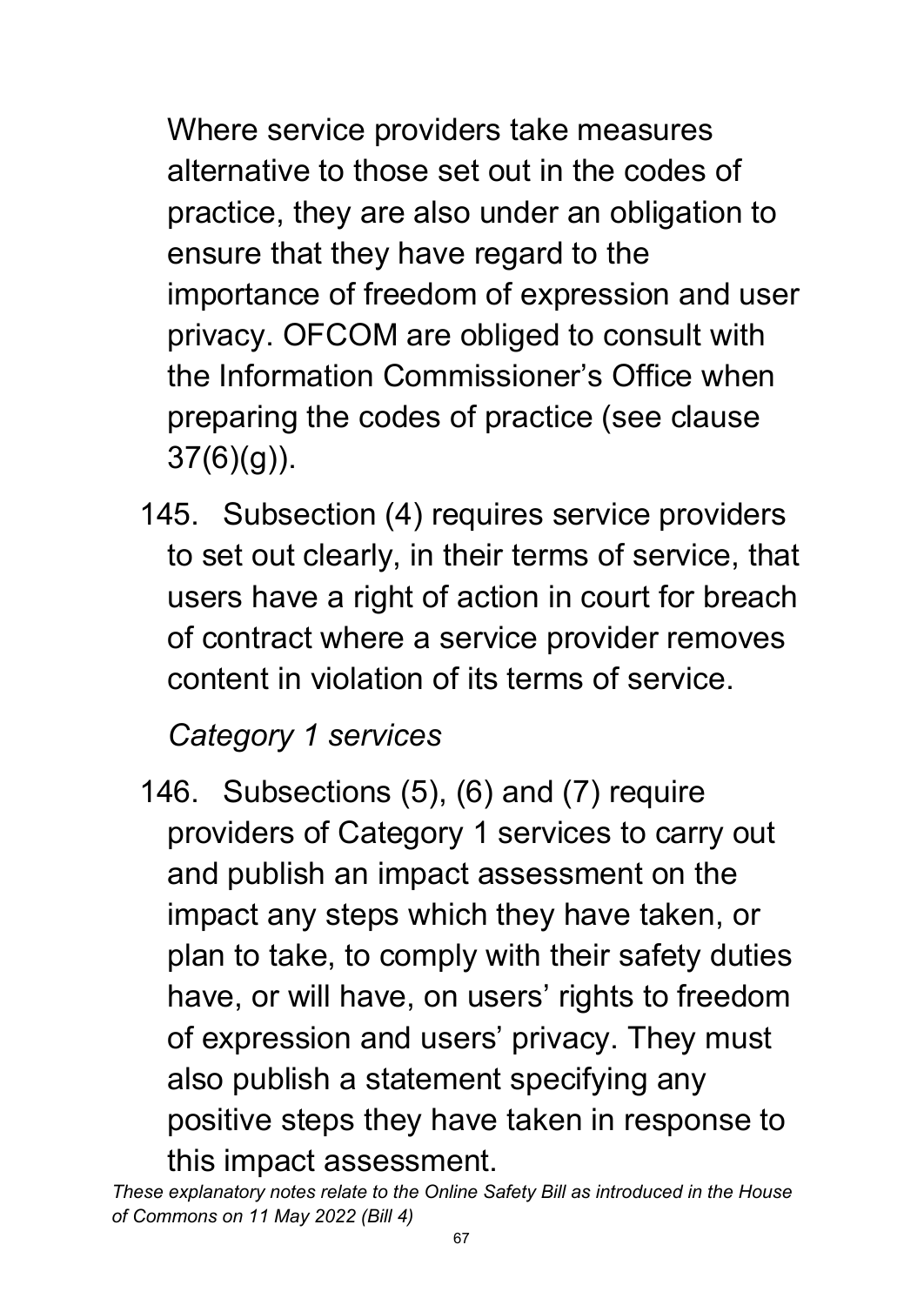Clause 20: Record-keeping and review duties

- 147. This clause sets out the record-keeping and review obligations that apply to regulated user-to-user services.
- 148. User-to-user services are obliged to keep a written record of the risk assessments that they carry out. They must also keep written records explaining which of the measures recommended in a code of practice for the purposes of complying with the duties listed in subsection (9) they are taking. Where a provider is taking an alternative approach to that recommended in a code of practice, it must keep a written record explaining what it is doing instead and how that amounts to compliance with the relevant duties.
- 149. Subsection (6) requires providers to review compliance with the relevant duties regularly and after making any significant change to their service.
- 150. Subsection (7) provides OFCOM with the ability to exempt categories of providers from the need to keep written records and carry out reviews. It is anticipated that this power could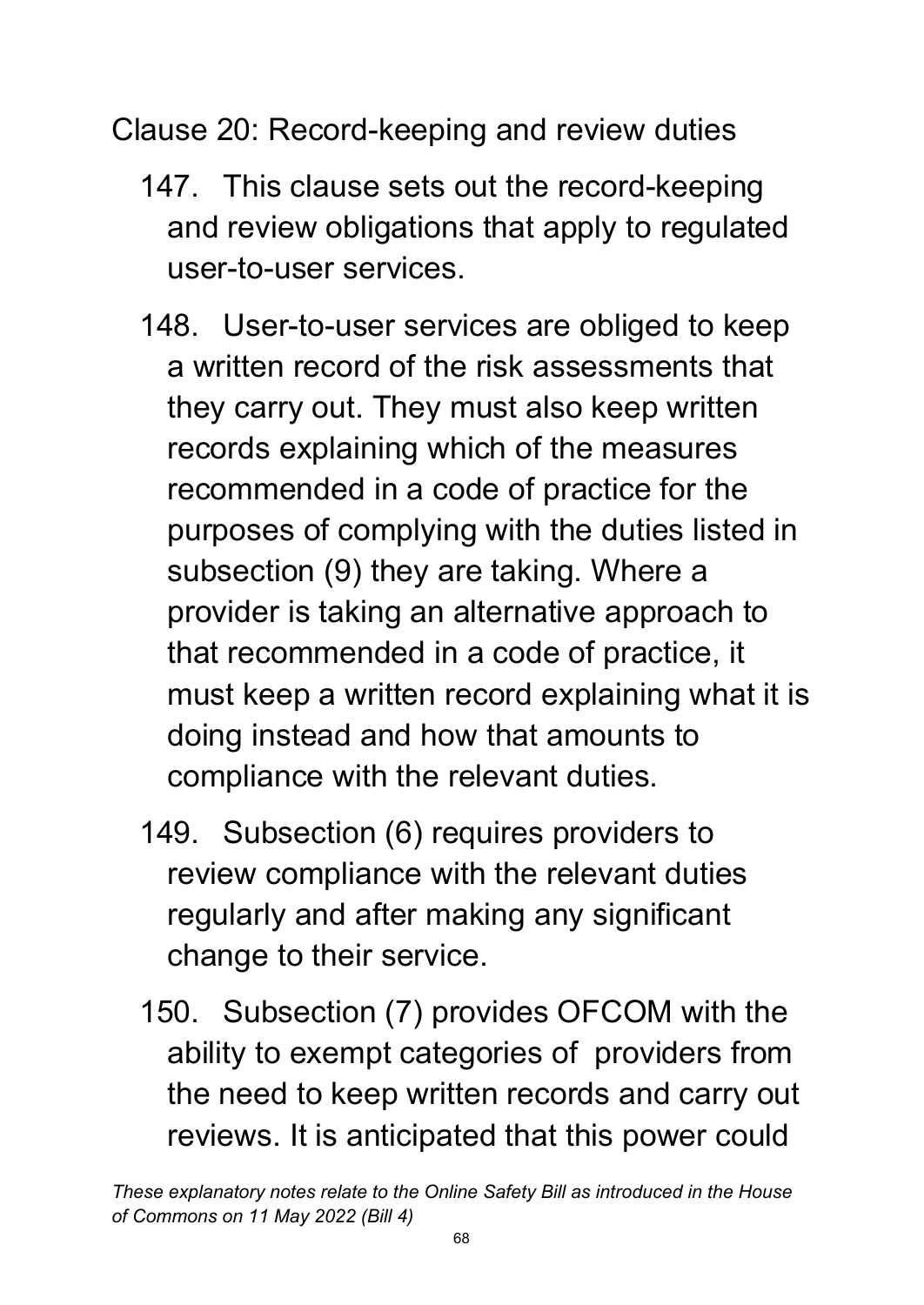be used for small, low risk services to ensure these service providers do not face an unnecessary regulatory burden. Where OFCOM considers an exemption is no longer appropriate, they may revoke that exemption. Under subsection (8), OFCOM must publish the details of any such exemptions or revocation of exemptions with reasons.

# **Chapter 3: Providers of search services: duties of care**

*Search services: which duties apply, and scope of duties*

Clause 21: Providers of search services: duties of care

151. This clause lists (in subsection (2)) the duties which apply to all regulated search services and (in subsection (3)) the additional duties that providers of search services that are likely to be accessed by children must comply with. Whether or not a service is likely to be accessed by children is determined by the service provider in accordance with clause 33.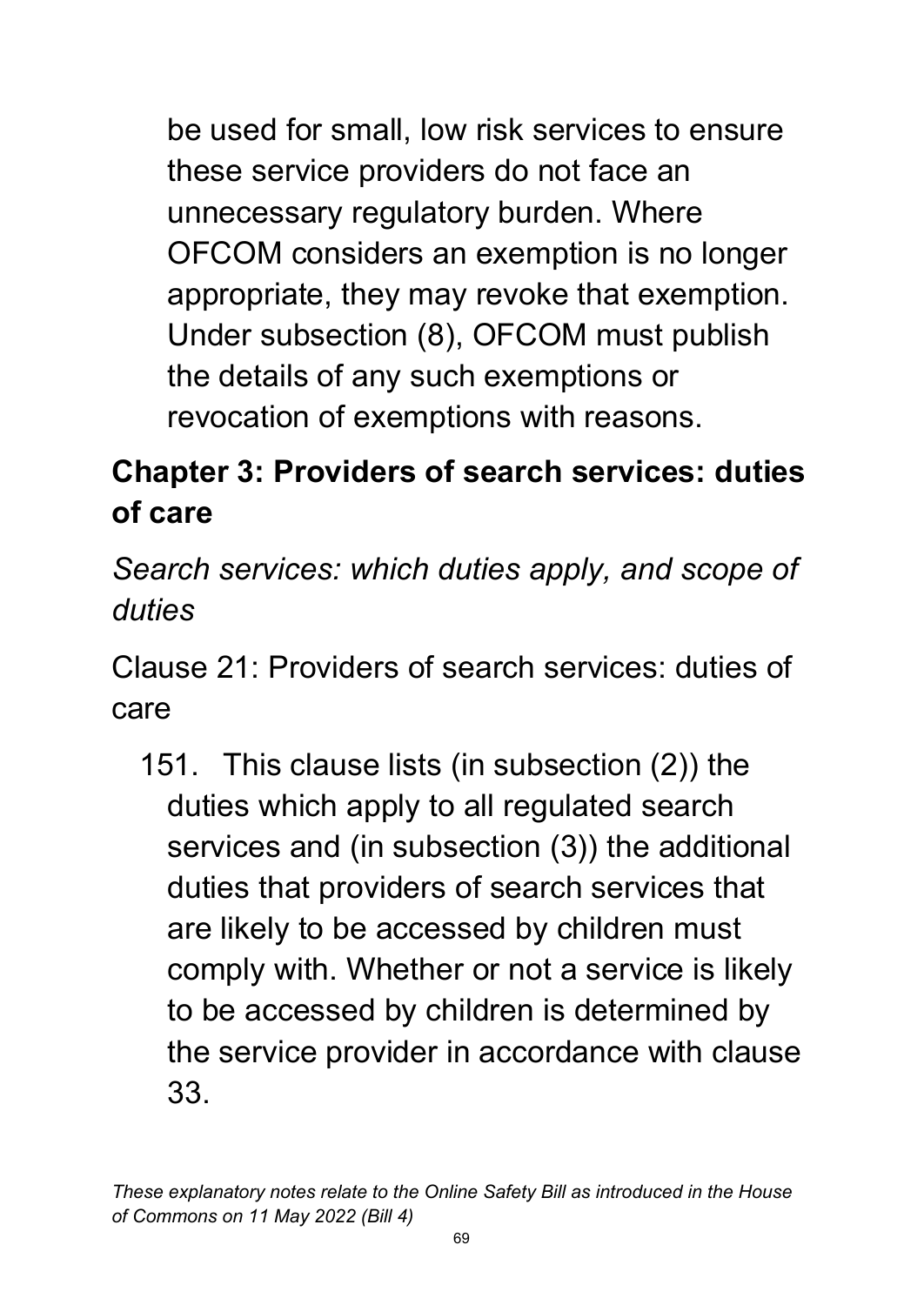Clause 22: Scope of duties of care

- 152. Subsection (1) of this clause sets out how the duties in Part 3, Chapter 3 apply to a search engine. The duties for a search service only extend to the design, operation and use of the service in the United Kingdom or how the service affects users and others (such as individuals affected by content on services they do not themselves use) in the United Kingdom.
- 153. Subsection (2) sets out how the duties in the Chapter apply to the search engine of a combined service. Firstly, where duties in this Chapter require a service to include something in a publicly available statement, the provider of a combined service may set this out in terms of service. Unlike a search service, a combined service has a user-to-user part which will have such terms. Secondly, since the duties in this chapter refer to a "search service" and a "provider of a search service", this provision makes clear that these references are also to the search engine of a combined service (which does not fulfil the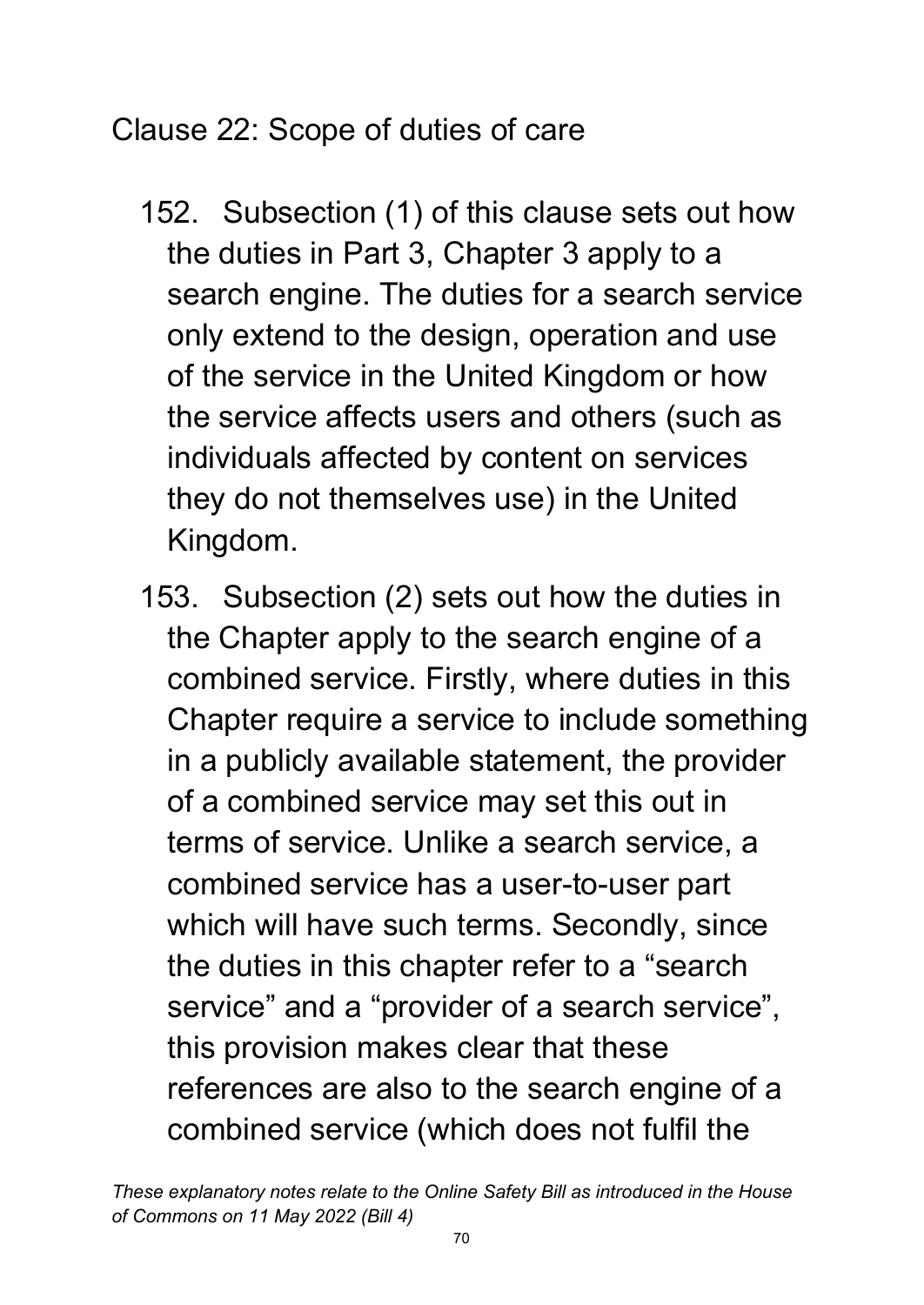definition of a search service). The intention is that duties apply to the search engine of a combined service, and to the provider of that service, in the same way that they apply to a search service and its provider. The references in clause 21 are excepted from this provision because the duties on the provider of a combined service in relation to its search engine are set out at clause 6(6).

*Illegal content duties for all search services*

Clause 23: Illegal content risk assessment duties

- 154. This clause sets out the risk assessment duties on all providers of regulated search services in relation to illegal content. Providers must carry out a suitable and sufficient risk assessment by the relevant deadline specified in Schedule 3.
- 155. Subsection (5) lists the factors that the service provider must assess, including several factors relating to the likelihood of users encountering illegal content and the severity of the impact this would have on users. It requires the provider to take into account Ofcom's risk profiles (published under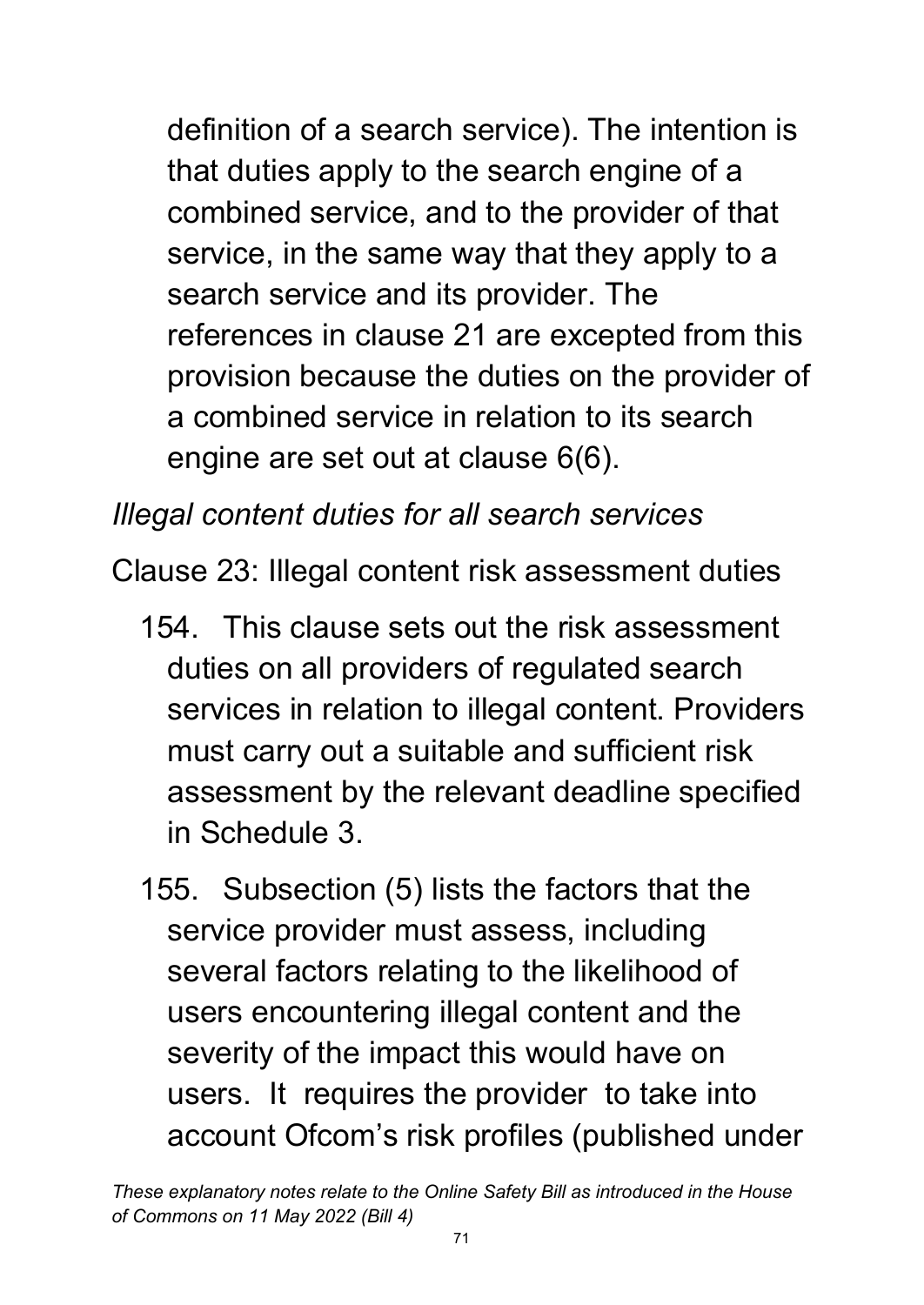clause 83) relating to the kind of service it provides when doing so.

- 156. To carry out a suitable and sufficient risk assessment of the risks associated with illegal content, service providers will therefore need to assess how likely content is to be illegal, and therefore how likely it is that their search content contains illegal content, on the basis of the best information available to them.
- 157. The findings of the provider's risk assessment, including its conclusions about the levels of risk, inform the steps it must take to comply with its safety duties to protect individuals from illegal content under clause 24.
- 158. OFCOM will have a duty under clause 84 to issue guidance to assist service providers to carry out their risk assessments.
- 159. Subsection (3) requires the provider of a service to keep the risk assessment up to date, including when OFCOM significantly changes a risk profile which applies to that kind of service.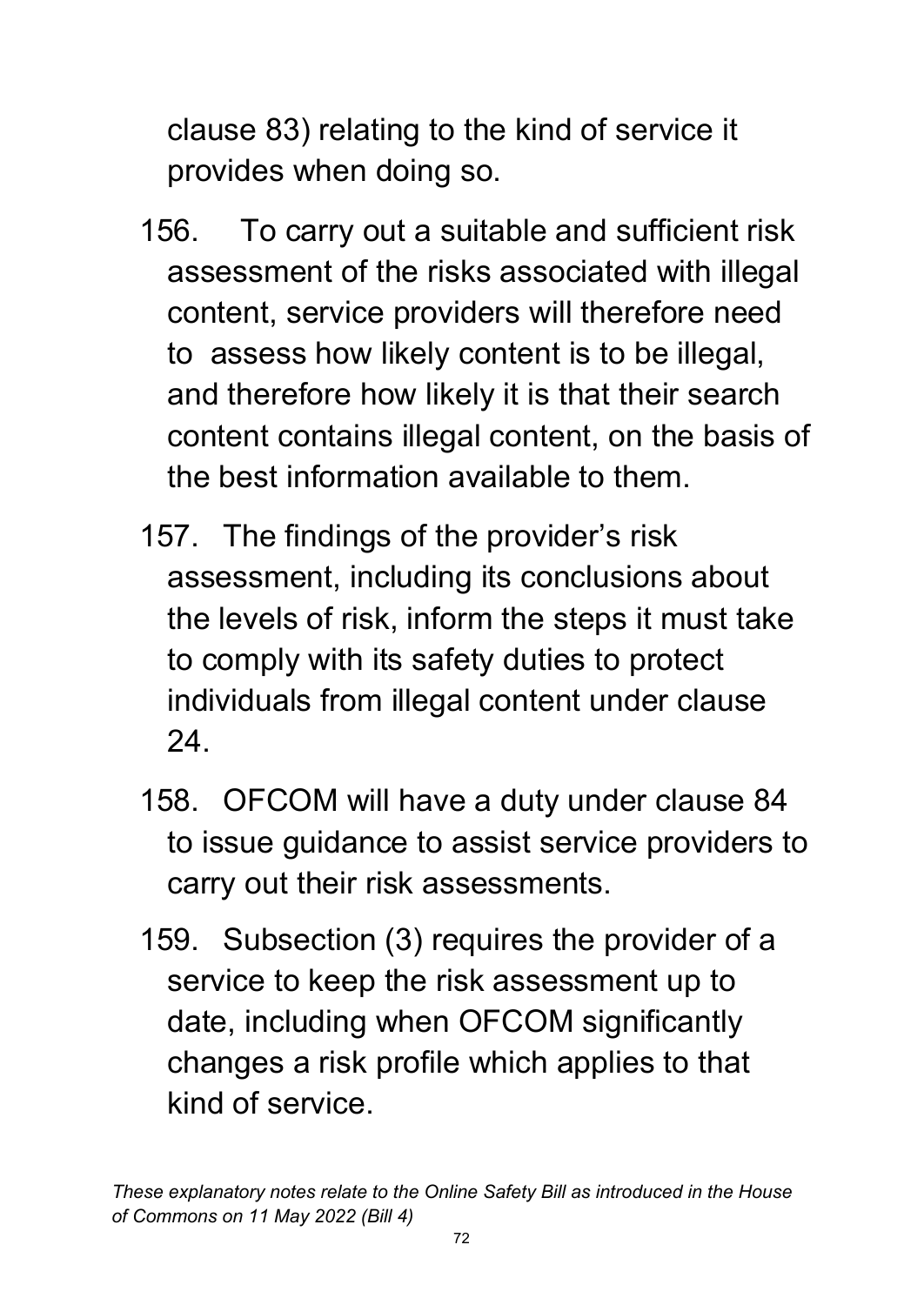160. Subsection (4) requires the service provider to carry out a further risk assessment before significantly changing the design or operation of the service such that the impact of the proposed change is assessed.

Clause 24: Safety duties about illegal content

- 161. This clause imposes duties on providers of regulated search services with regards to illegal content. Subsection (2) requires service providers to take proportionate steps to mitigate and manage the risks of harm to individuals, as identified in the most recent illegal content risk assessment of the service, set out in clause 23.
- 162. Subsection (3) requires service providers to ensure they have proportionate systems and processes to minimise the risk of users encountering either priority illegal content or other illegal content that the provider knows about.
- 163. Subsection (4) provides that these duties apply to the way the service is operated and used, as well as to the content present on it. This subsection also lists areas in which the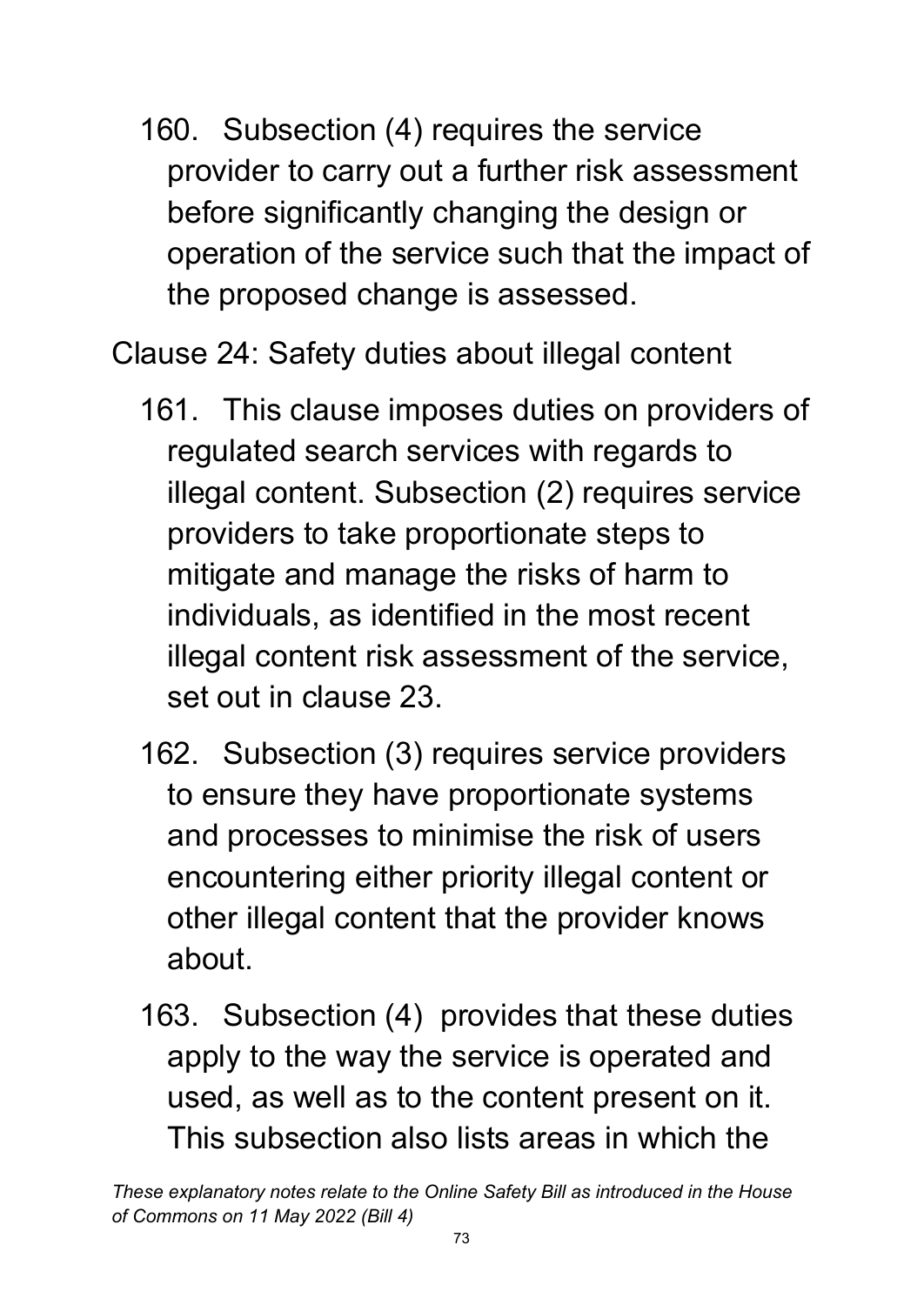service provider is required to use measures, if proportionate, to comply with their illegal safety duties.

- 164. Subsections (5), (6) and (8) require service providers to set out their policies and procedures for protecting users from illegal content in a clear and accessible publicly available statement and apply them consistently to content that they reasonably consider to be illegal.
- 165. Subsection (7) specifies that the service provider must include information in a publicly available statement about any proactive technology that it will use to comply with its duties in respect of illegal content.
- 166. Subsection (9) specifies the factors which are particularly relevant for determining whether measures, systems and processes to comply with illegal content duties are proportionate. These factors are the levels of risk identified in the risk assessment and the service provider's size and capacity. In practice, this means that the requirements will be different for a large, high risk service compared to a small, low risk service. It also

*These explanatory notes relate to the Online Safety Bill as introduced in the House of Commons on 11 May 2022 (Bill 4)*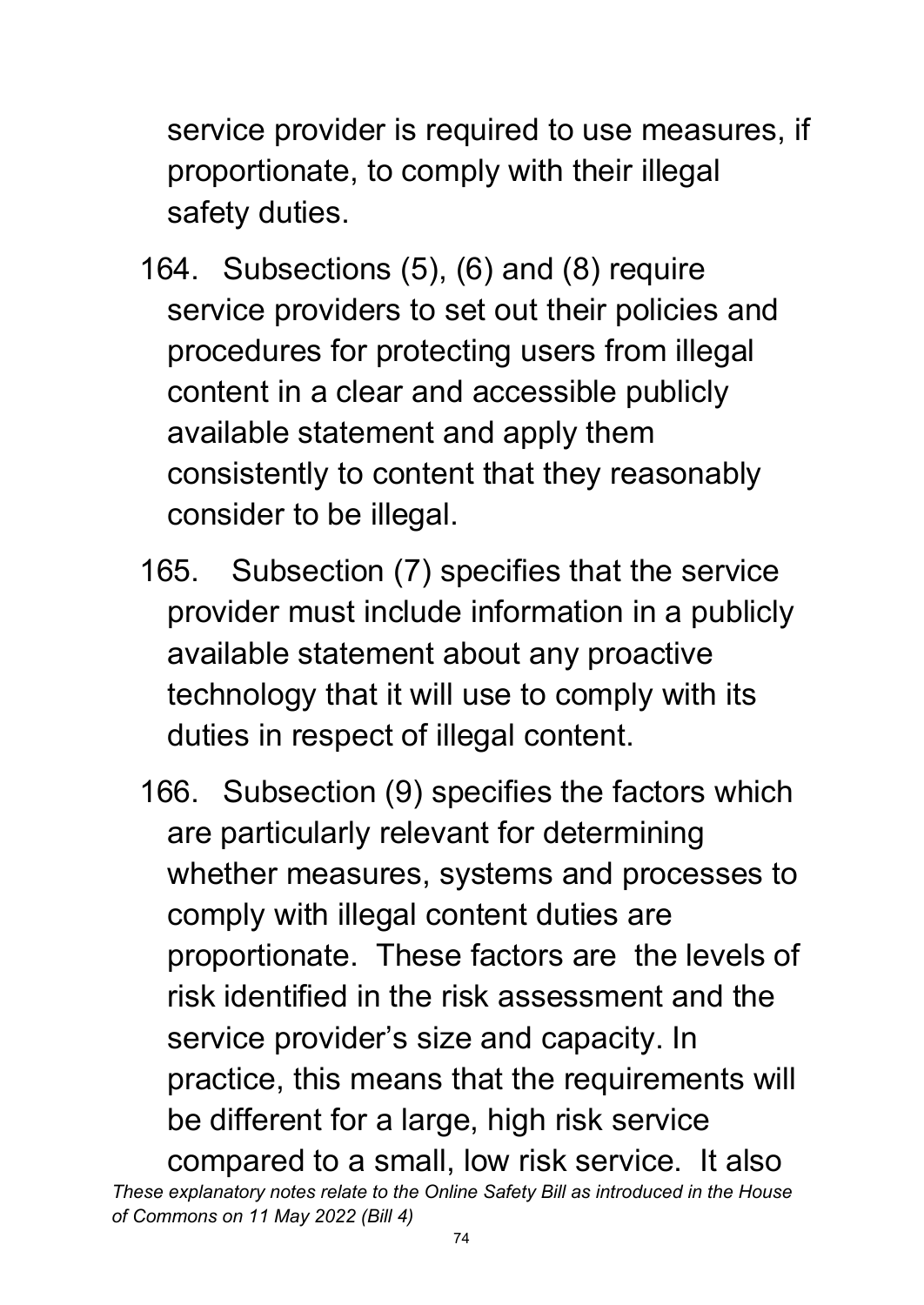means that service providers need to design their systems in a way that reflects the risk of their search content containing illegal content.

*Search services likely to be accessed by children*

Clause 25: Children's risk assessment duties

- 167. This clause sets out the children's risk assessment duties for search services that are likely to be accessed by children. Service providers must carry out a suitable and sufficient children's risk assessment by the relevant deadline specified in Schedule 3.
- 168. Subsection (3) requires the provider of a service to keep its children's risk assessment up-to-date, including when OFCOM significantly changes the risk profile which applies to that kind of service.
- 169. Subsection (4) requires the service provider to carry out a further risk assessment before significantly changing the design or operation of their service such that the impact of the proposed change is assessed.
- 170. Subsection (5) lists the factors that the service provider must assess in the children's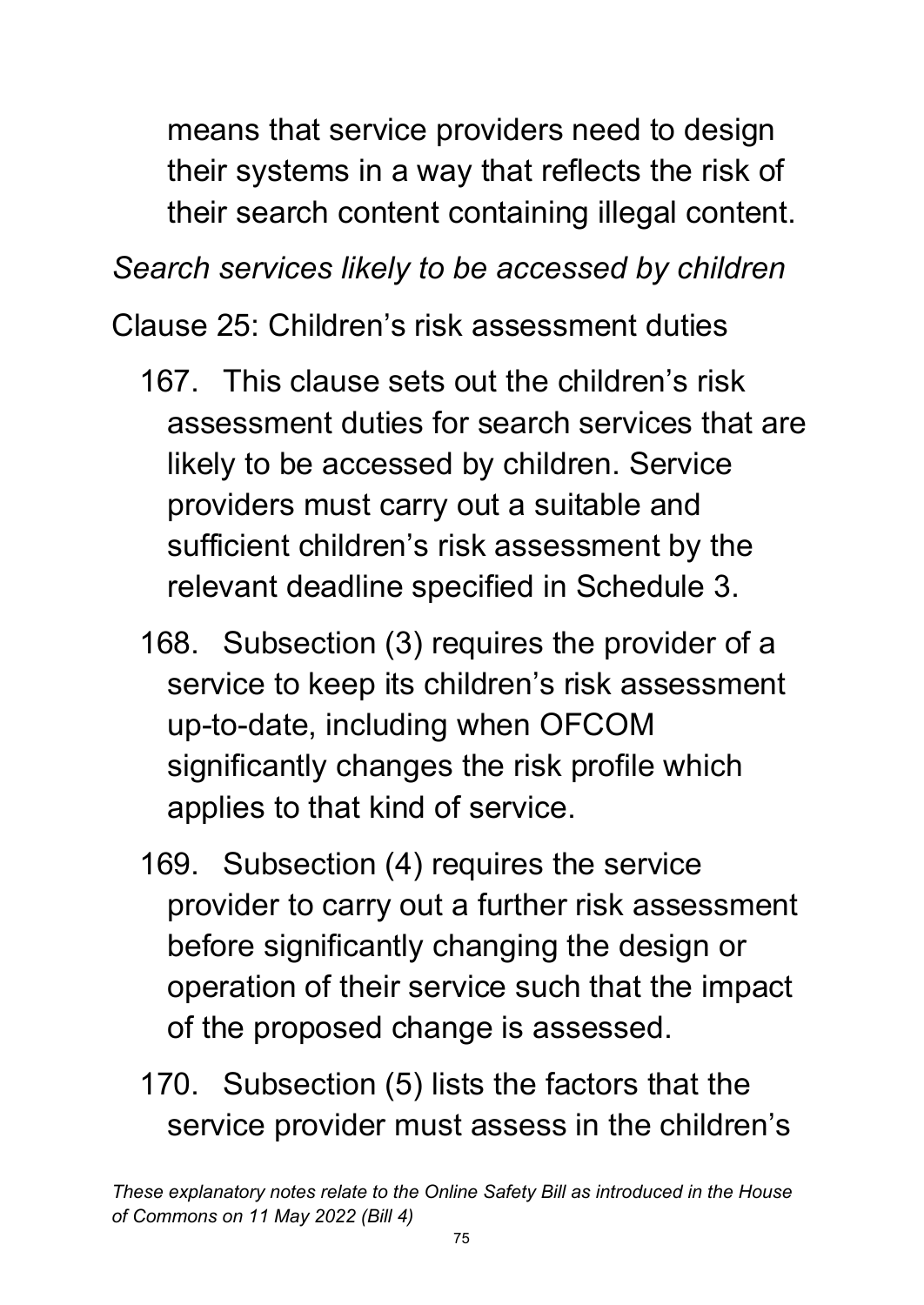risk assessment and requires it to take into account the risk profile that relates to the kind of service it provides.

171. OFCOM will have a duty under clause 84 to issue guidance to assist service providers to carry out their children's risk assessments.

Clause 26: Safety duties protecting children

- 172. This clause sets out the duties on providers of regulated search services with regards to content that is harmful to children but is not illegal. As established in clause 21, regulated search services that are likely to be accessed by children must comply with these duties.
- 173. Subsection (2) provides for a duty on services to take proportionate steps:
	- a.to manage the risks of harm to children in different age groups which have been identified in the children's risk assessment as carried out under clause 25; and
	- b.to mitigate the impact of harm to children in different age groups from search content that is harmful to children.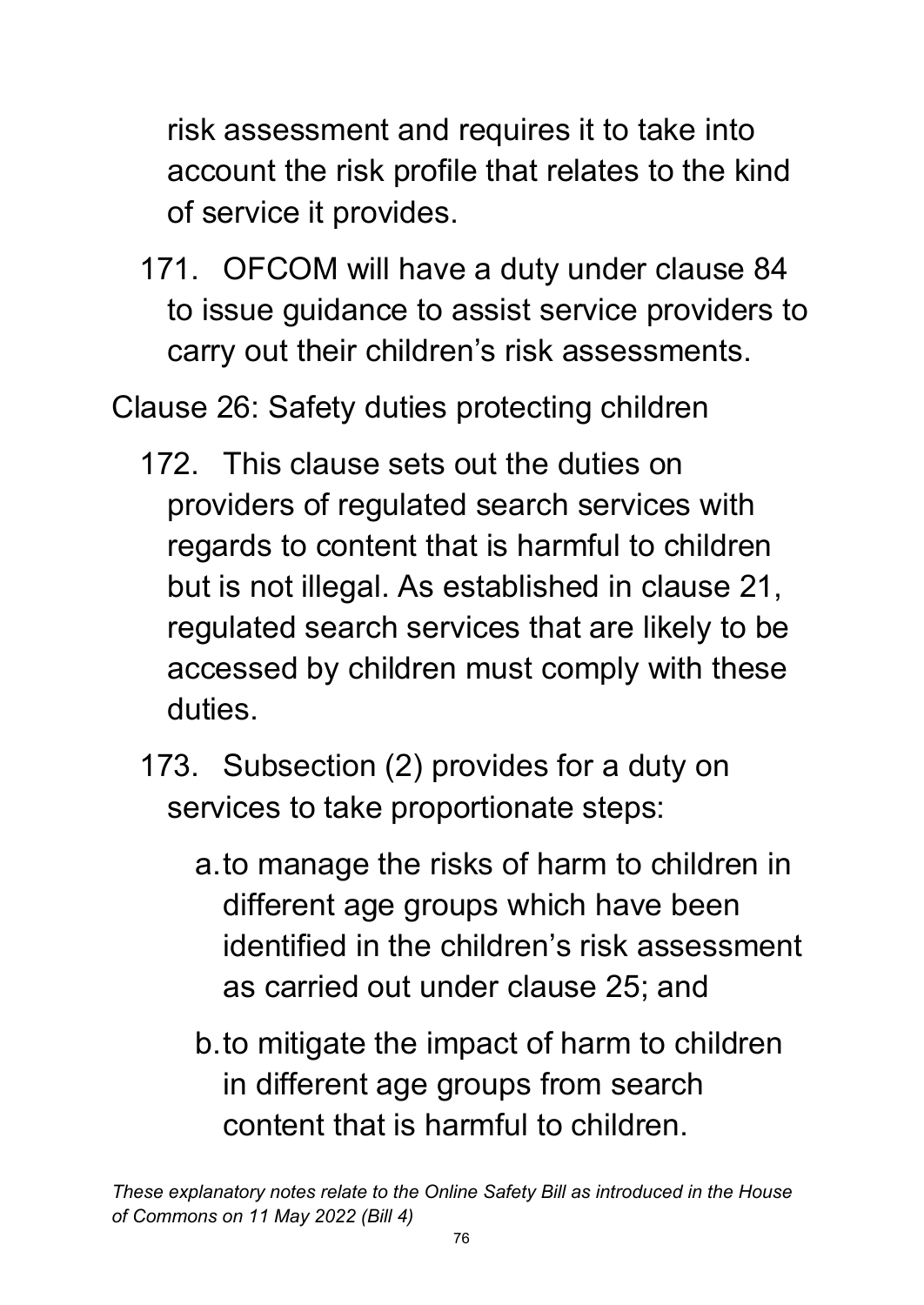- 174. Subsection (3) requires service providers to use proportionate systems and processes:
	- a.to minimise the risk of children of any age from encountering search content which is primary priority content that is harmful to children, as defined in regulations made under clause 53.
	- b.to minimise the risk of children in certain age groups encountering other search content that is harmful to children, where those age groups have been judged to be at risk of content of that kind.
- 175. Subsection (4) sets out that the duties described in subsections (2) and (3) apply to all areas of the service, including the way the search engine is operated and used, as well as to the search content present on it. This subsection also lists areas in which the service provider is required to use measures, if proportionate, to comply with the safety duties for protecting children.
- 176. Subsection (5) requires service providers to specify clearly in a publicly available statement how children will be protected from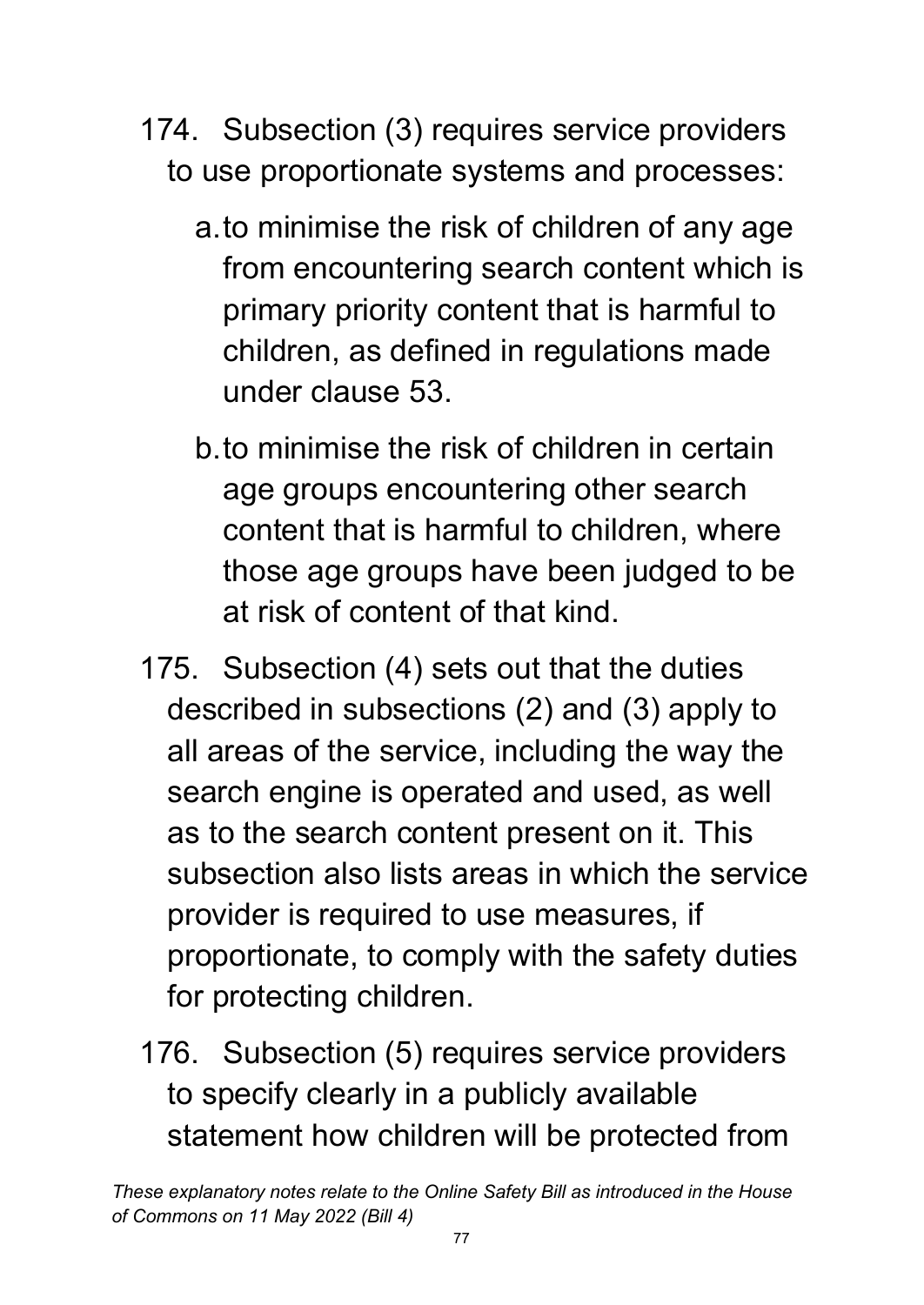different types of search content that is harmful for children on their service. Service providers must then apply the provisions in the publicly available statement consistently (subsection (6)).

- 177. Subsection (7) specifies that information about any proactive technology the service provider will use to comply with its duties under subsections (2) and (3) must be included in the publicly available statement.
- 178. Subsection (9) specifies that the factors which determine whether steps, systems and processes are proportionate particularly include the levels of risk identified in the children's risk assessment and the service provider's size and capacity.
- 179. Subsection (10) clarifies that services are only required to fulfil the duty in this clause in relation to content that is harmful to children but neither primary priority content nor priority content if risks from such content have been identified in the most recent children's risk assessment.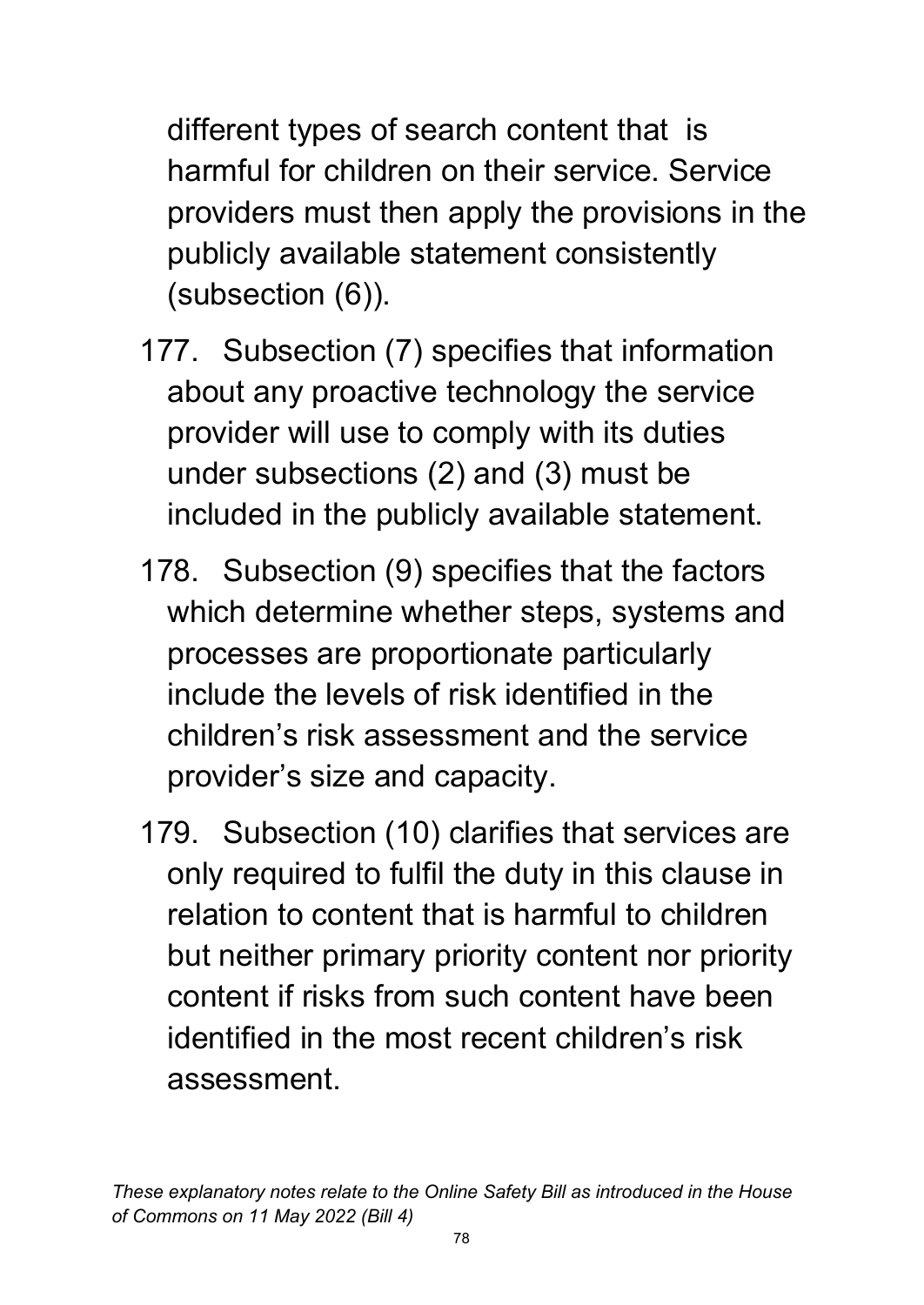180. Subsections (12) and (13) clarify that the duties in this clause to protect children only extend to those parts of the service which it is possible for children to access, in line with the assessment on children's access set out in clause 31. For example, a service could have robust systems and processes, such as effective age verification measures, that ensure children are not normally able to access a part of the service.

*Duties about content reporting and complaints procedures*

Clause 27: Duty about content reporting

- 181. This clause sets out the content reporting mechanisms which apply in relation to all regulated search services (see clause 17 for the provisions relating to user-to-user services).
- 182. Subsection (2) places a duty on providers of services to have systems and processes in place that allow users and affected persons (as defined in subsection (5)) to report content of the kinds listed which are relevant to the service in question.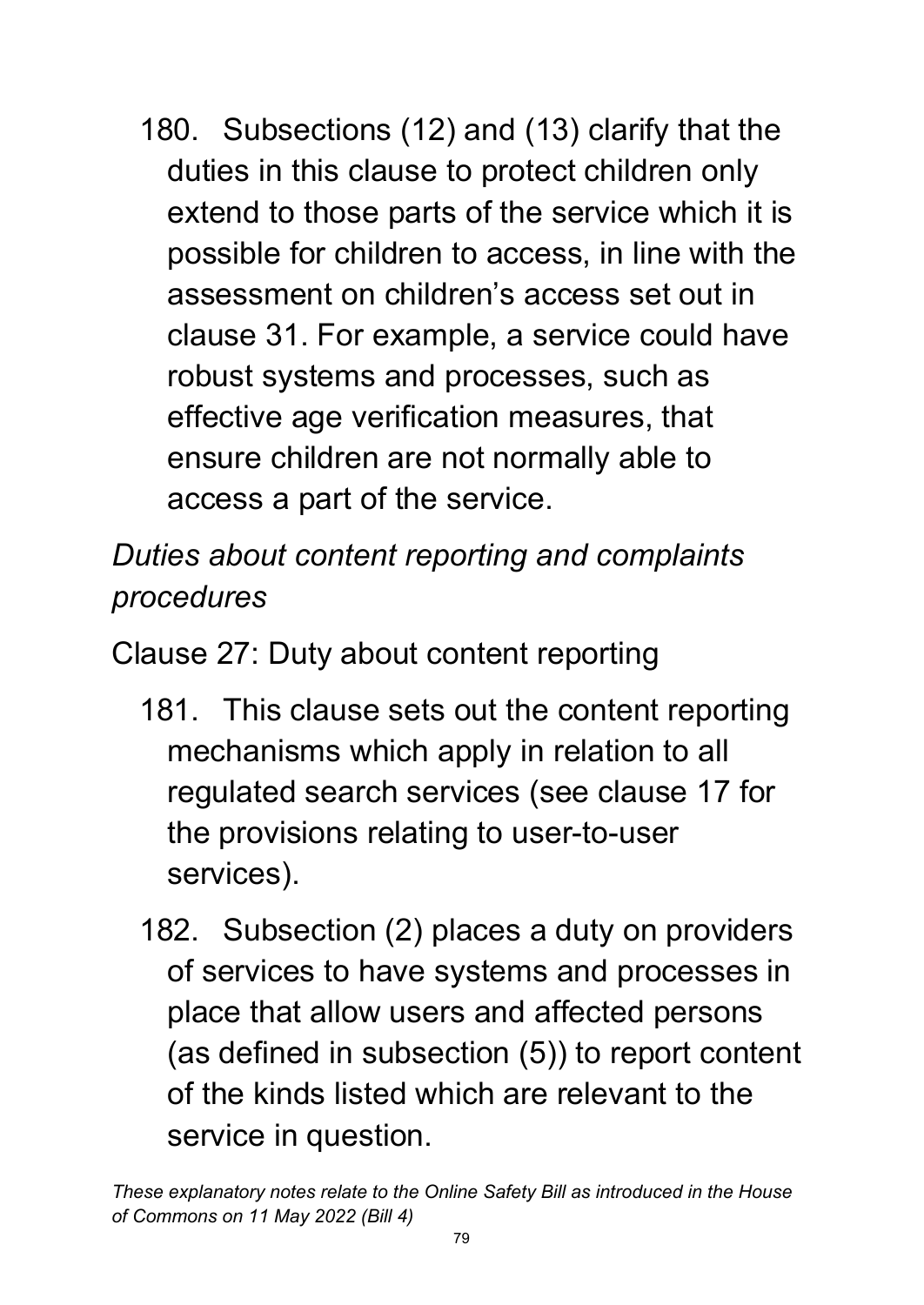Clause 28: Duties about complaints procedures

- 183. This clause sets out the duties regarding complaint and redress mechanisms which apply in relation to all regulated search services as set out in clause 21 (see clause 6 for the provisions relating to user-to-user services).
- 184. Subsection (2) sets out the requirements on services' complaints procedures. Subsection (3) sets out that the policies and procedures that govern handling of complaints must be set out in a service provider's terms of service, and these must be accessible for all users, including children. This is to ensure that users and affected persons can easily find and use the complaints policies and procedures.
- 185. Subsection (4) sets out the types of complaints that can be made to all search services.
- 186. Subsection (5) sets out the types of complaints that can be made to search services likely to be accessed by a child.

*Cross-cutting duties*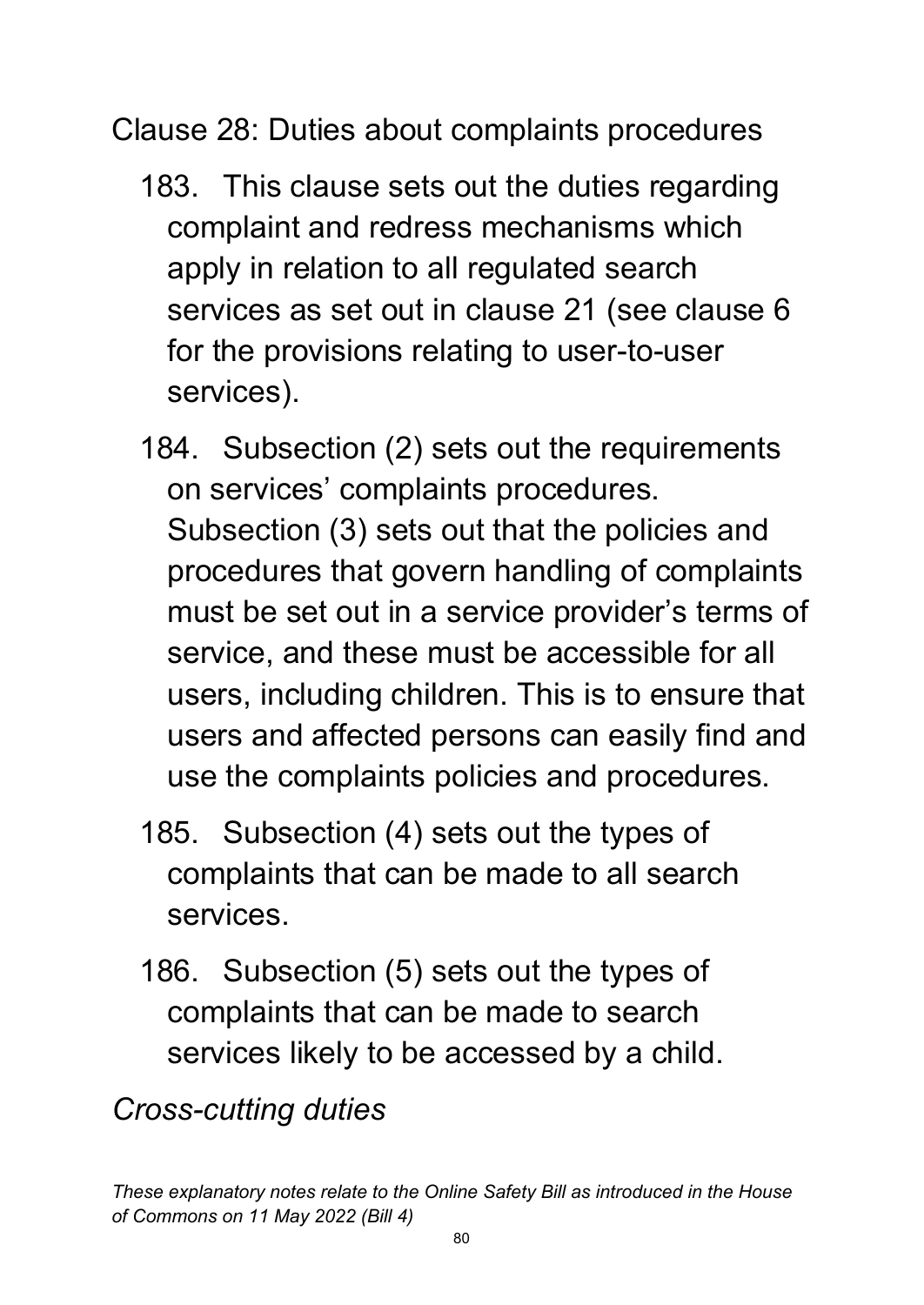Clause 29: Duties about freedom of expression and privacy

- 187. This clause sets out the freedom of expression and privacy duties that apply in relation to all search services (see clause 19 for the provisions relating to user-to-user services).
- 188. Subsection (2) places a duty on all search services to have regard to the importance of protecting users' and interested persons' legal rights to freedom of expression when deciding on and implementing steps to comply with their safety duties.
- 189. Subsection (3) places a duty on providers of all regulated search services subject to the safety duties to have regard to the importance of protecting users from breaches of law concerning their privacy when deciding on and implementing safety measures to comply with their duties. This is intended to encompass existing obligations on service providers regarding users' privacy under data protection law, in particular the Data Protection Act 2018 and the Privacy and Electronic

*These explanatory notes relate to the Online Safety Bill as introduced in the House of Commons on 11 May 2022 (Bill 4)* Communications Regulations 2003, as well as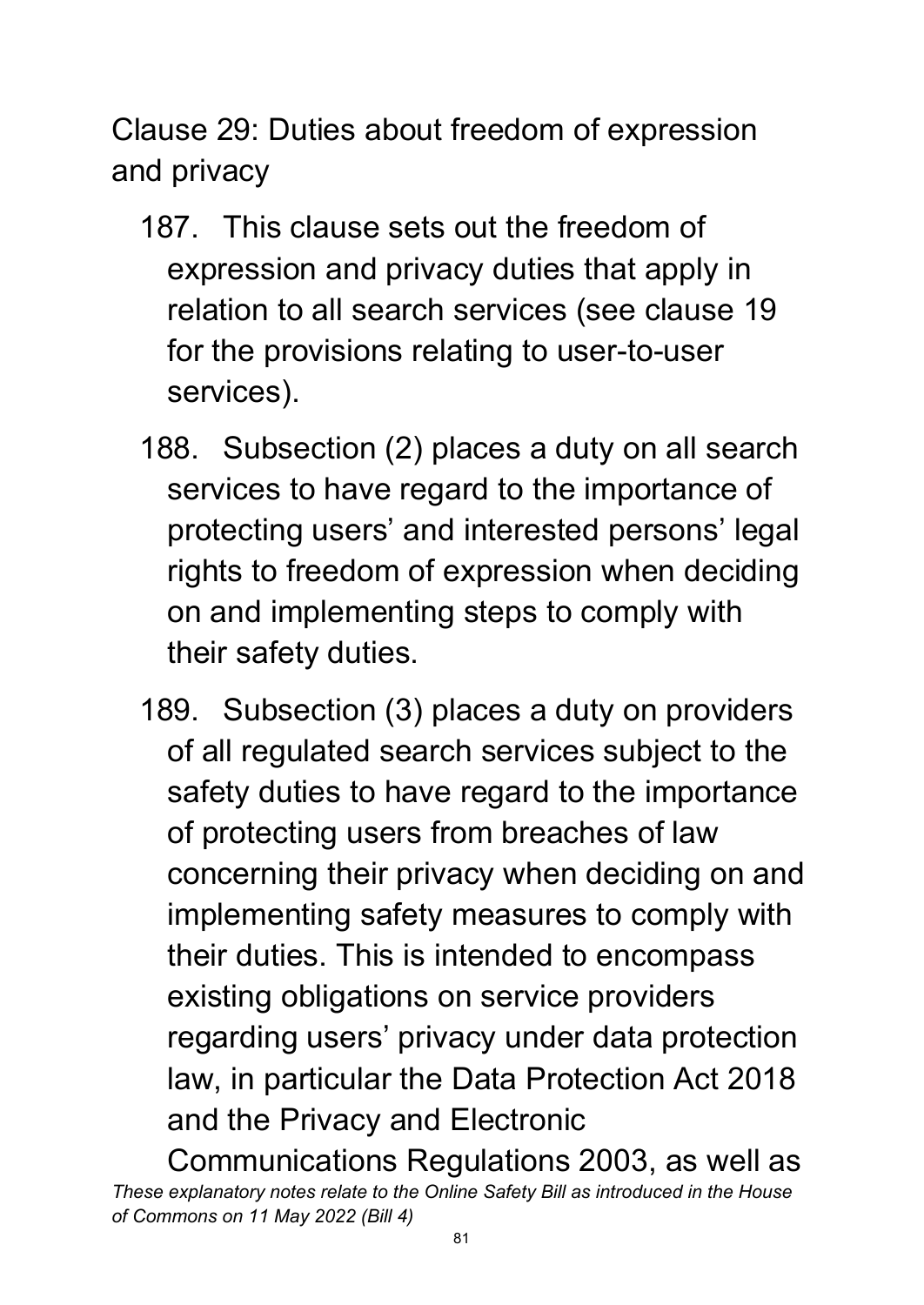common law rights such as those relating to private and confidential information. The regulator which enforces obligations which arise under data protection law is the Information Commissioner's Office.

190. Service providers can comply with duties in subsections (2) and (3) by following steps in OFCOM's codes of practice. Under Schedule 4 paragraph 10, OFCOM are required to design recommended steps to be included in codes of practice in light of the importance of protecting users' legal rights to freedom of expression and protecting users' privacy, and, where appropriate, it should incorporate protections for the same. Where service providers take alternative measures to those set out in the codes of practice, they are also under an obligation to ensure that they have regard to the importance of freedom of expression and user privacy. OFCOM are obliged to consult with the Information Commissioner's Office when preparing the codes of practice (see clause 37(6)(g)).

Clause 30: Record-keeping and review duties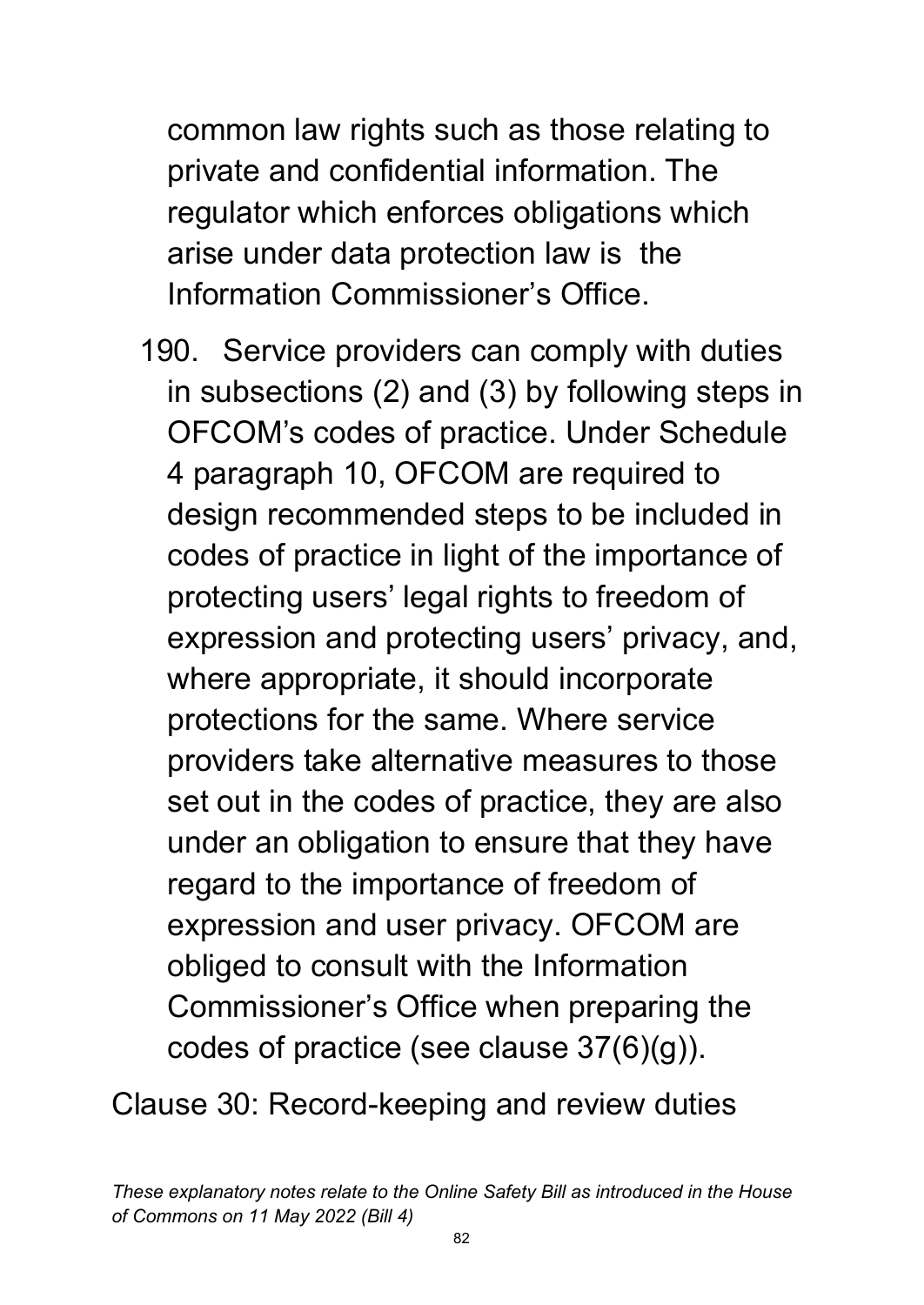- 191. This clause sets out the record-keeping and review obligations that apply to search services.
- 192. Search services are obliged to keep a written record of the risk assessments that they carry out. They must also keep written records explaining which of the measures recommended in a code of practice for the purposes of complying with the duties listed in subsection (9) they are taking. Where a provider is taking an alternative approach to that recommended in a code of practice, it must keep a written record explaining what it is doing instead and how that amounts to compliance with the relevant duties.
- 193. Subsection (6) requires providers to review compliance with the relevant duties regularly and after making any significant change to their service.
- 194. Subsection (7) provides OFCOM with the ability to exempt categories of providers from the need to keep written records and carry out reviews. It is anticipated that this power could be used for small, low risk services to ensure these service providers do not face an

*These explanatory notes relate to the Online Safety Bill as introduced in the House of Commons on 11 May 2022 (Bill 4)*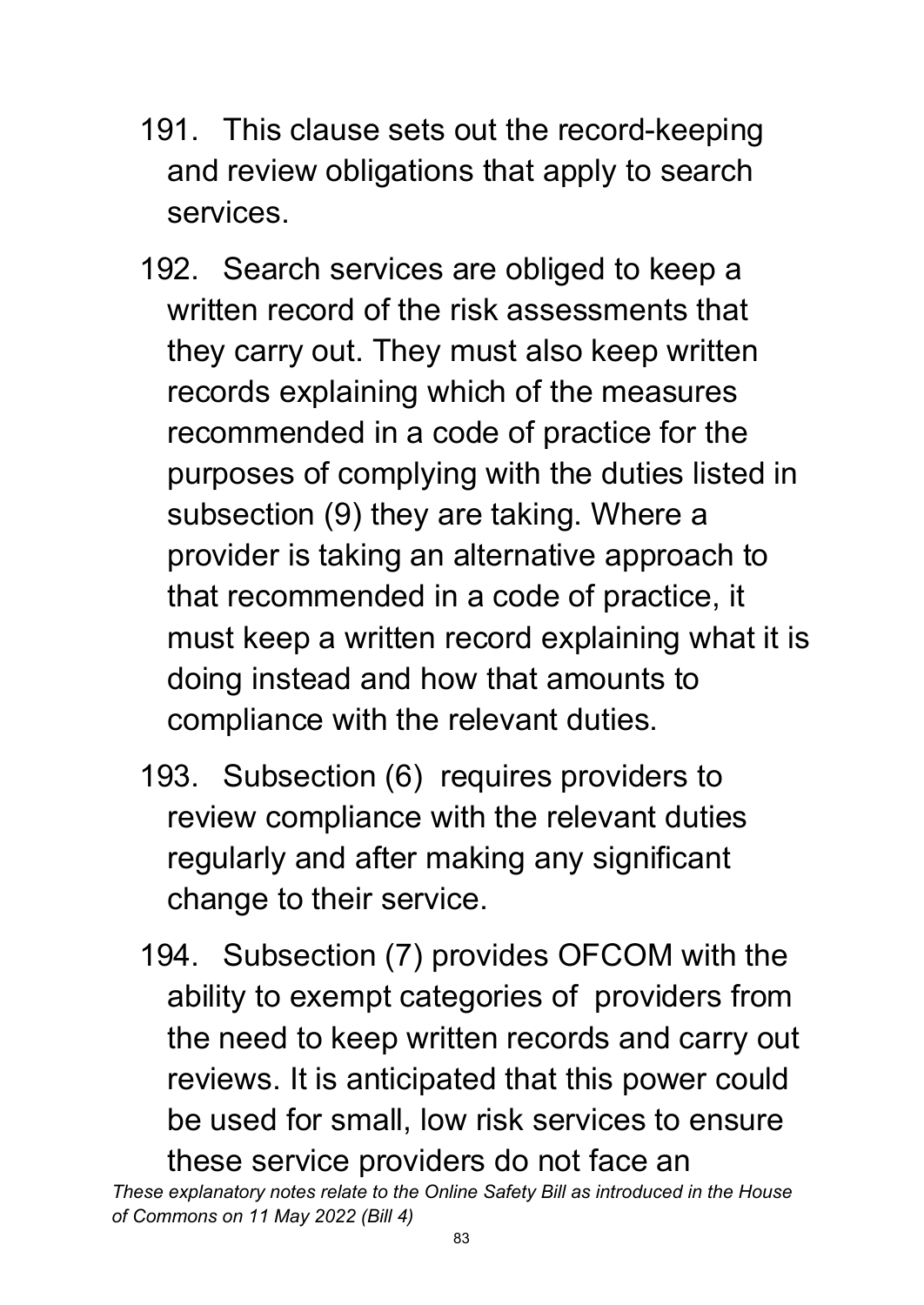unnecessary regulatory burden. Where OFCOM considers an exemption is no longer appropriate, they may revoke that exemption. Under subsection (8), OFCOM must publish the details of any such exemptions or revocation of exemptions with reasons.

#### **Chapter 4: Children's Access Assessments**

Clause 31: Children's Access Assessments

195. This clause establishes a requirement for providers of regulated services to assess whether it is possible for children to access the service (or part of it) and, if so whether a significant number of children use the service (or the relevant part) and/or whether the service (or relevant part) is likely to attract a significant number of users who are children. Where either of the latter two conditions is satisfied, the service provider will be obliged to conduct a children's risk assessment (see clauses 10 and 25) and will be subject to the safety duties protecting children (see clauses 11 and 26).

### 196. Subsection (2) provides that a provider is only able to conclude that it is not possible for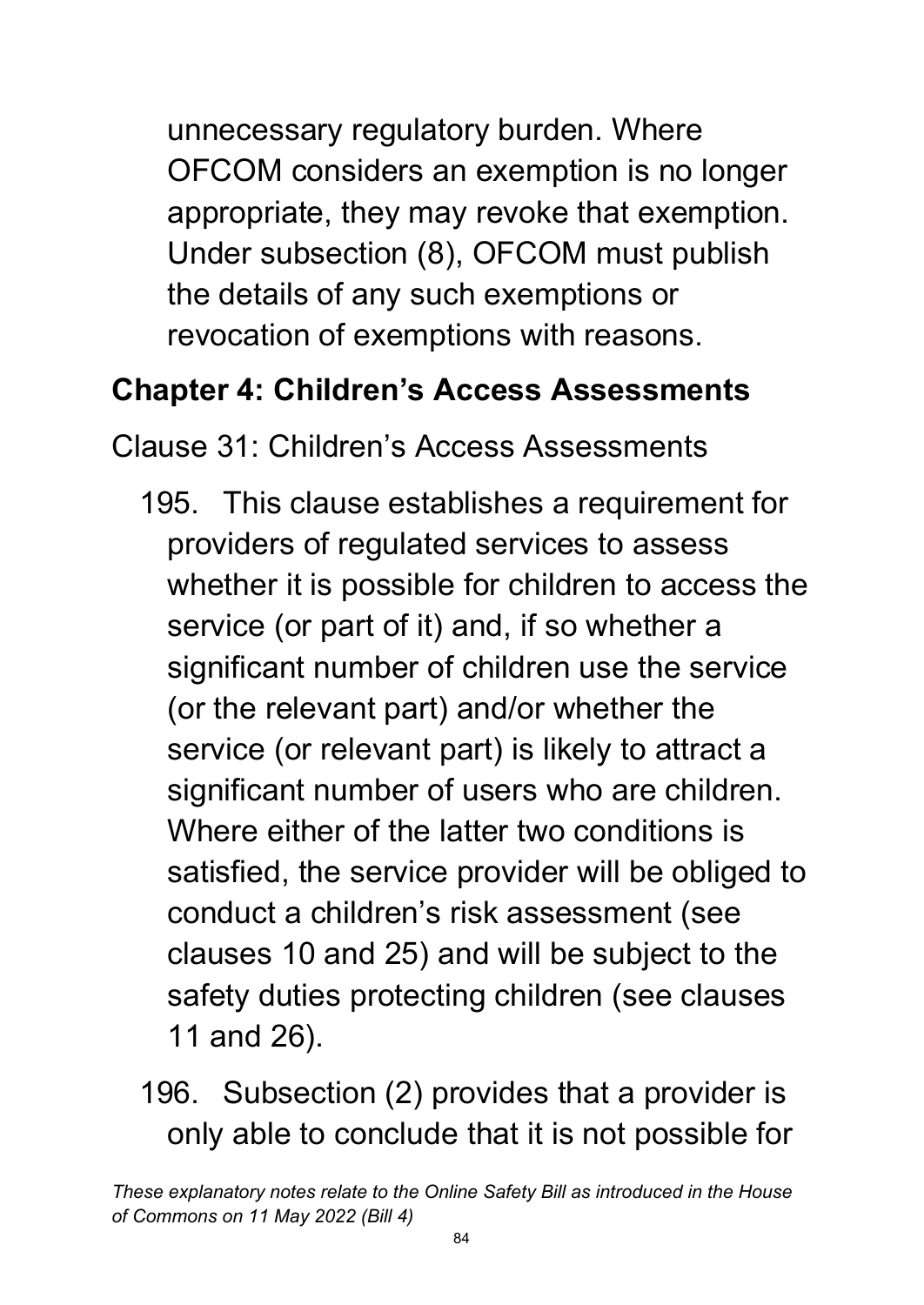a child to access a service (or part of it), if there are systems and processes, such as effective age verification measures, in place that ensure that children are not normally able to access the service. Age verification is intended to refer to the age assurance measures that provide the highest level of confidence about a user's age.

197. A provider is only required to consider parts of its service that are user-to-user services or search services when assessing the likelihood of children's access.

Clause 32: Duties about children's access assessments

- 198. This clause explains when children's access assessments must be carried out. It also explains that children's access assessments must be suitable and sufficient and that providers must make and keep a written record of each assessment.
- 199. For example, if a platform provides services which can be publicly accessible (e.g. public profiles) but also private (e.g. private messaging), the likelihood of children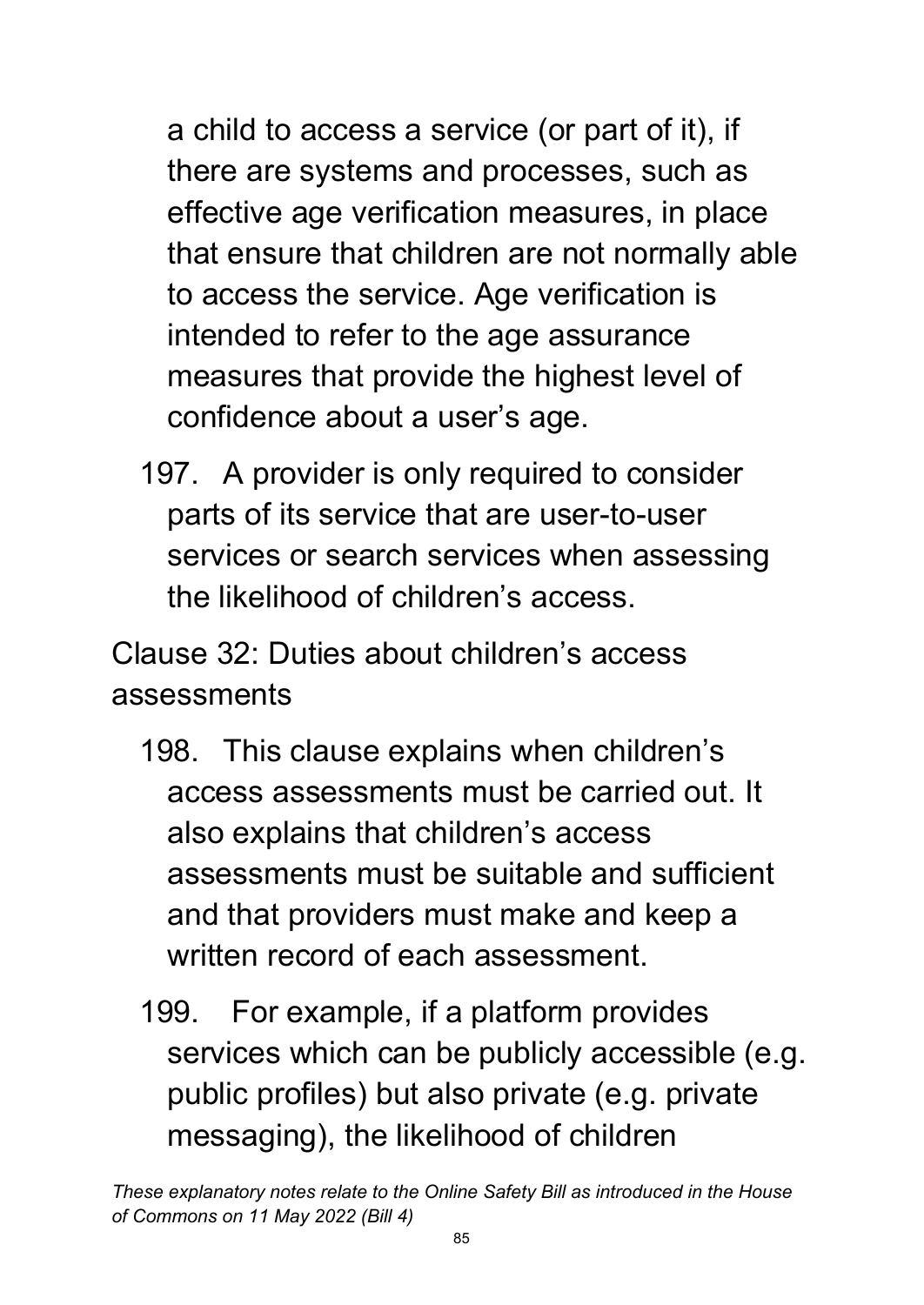accessing each part of the service will need to be accessed separately.

Clause 33: Meaning of "likely to be accessed by children"

- 200. This clause sets out three cases in which a regulated Part 3 service is to be considered likely to be accessed by children and therefore subject to the children's risk assessment and child safety duties at either clauses 10 and 11 for regulated user-to-user services or 25 and 26 for regulated search services.
- 201. The first case at subsection (2) is when it is both possible for children to access the service and when the "child user condition" (referred to in clause 31(3)) is met in relation to the service as a whole, or any part of the service which it is possible for children to access.
- 202. The second case at subsection (3) is when the service provider has failed to complete the first children's access assessment required under clause 32(1).
- 203. The third case at subsection (5) is when following an investigation into a failure to

*These explanatory notes relate to the Online Safety Bill as introduced in the House of Commons on 11 May 2022 (Bill 4)*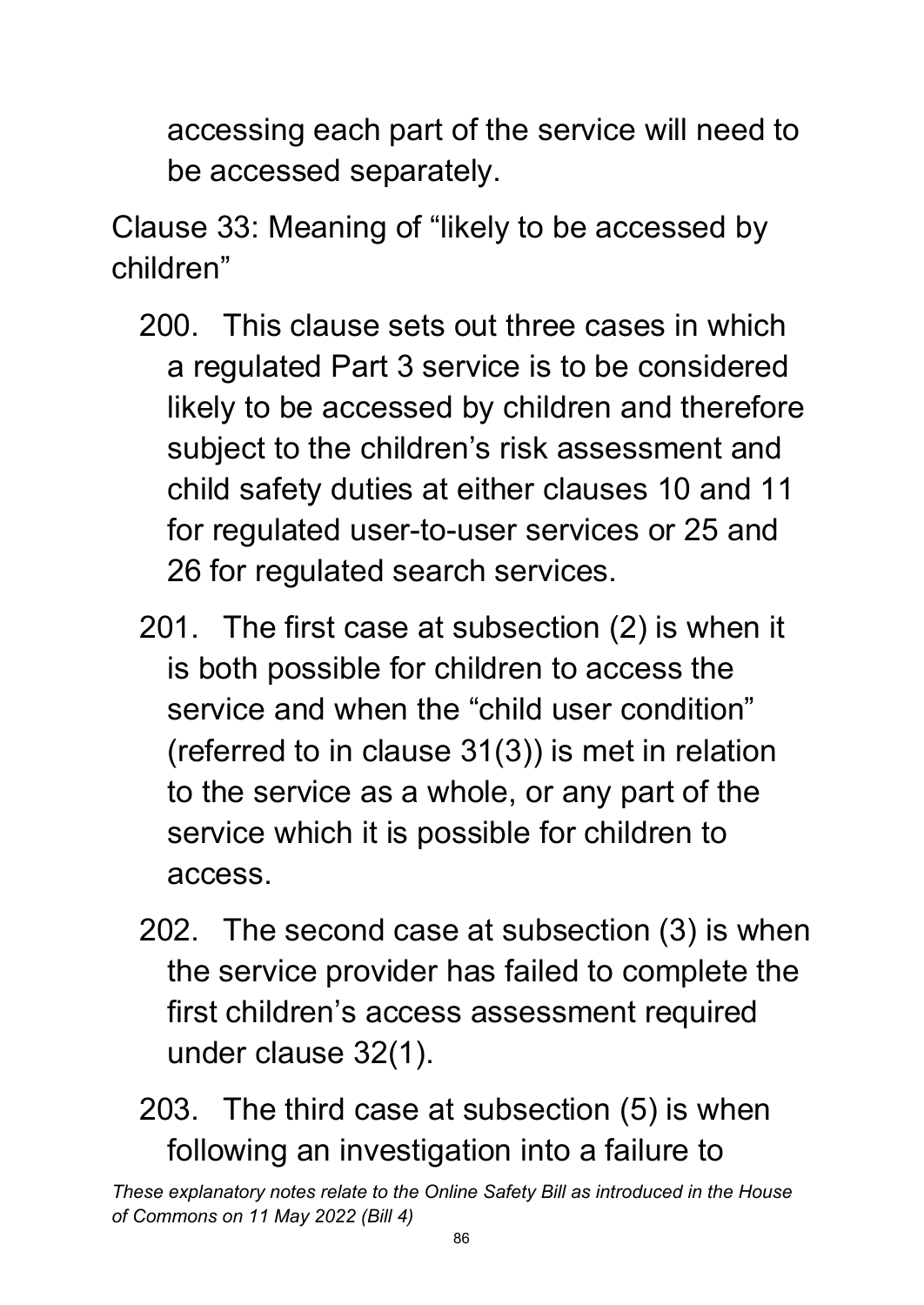comply with the duty set out in clause 32, OFCOM concludes that a service should be considered "likely to be accessed" by children in accordance with the provisions under clause 115(4) and (5) relating to confirmation decisions made by OFCOM on children's access assessments.

## **Chapter 5: Duties about fraudulent advertising**

Clause 34: Duties about fraudulent advertising: Category 1 services

204. This clause sets out duties about fraudulent advertising for Category 1 services. Category 1 service providers must operate their services using proportionate systems and processes designed to prevent individuals from encountering fraudulent advertisements, minimise the amount of time that fraudulent advertising is present, and swiftly remove fraudulent advertising once they are made aware of it through any means. The definition of a fraudulent advertisement to which the duties on providers apply is at subsection (3).

# 205. Subsection (2) specifies that a Category 1 provider must include information in its terms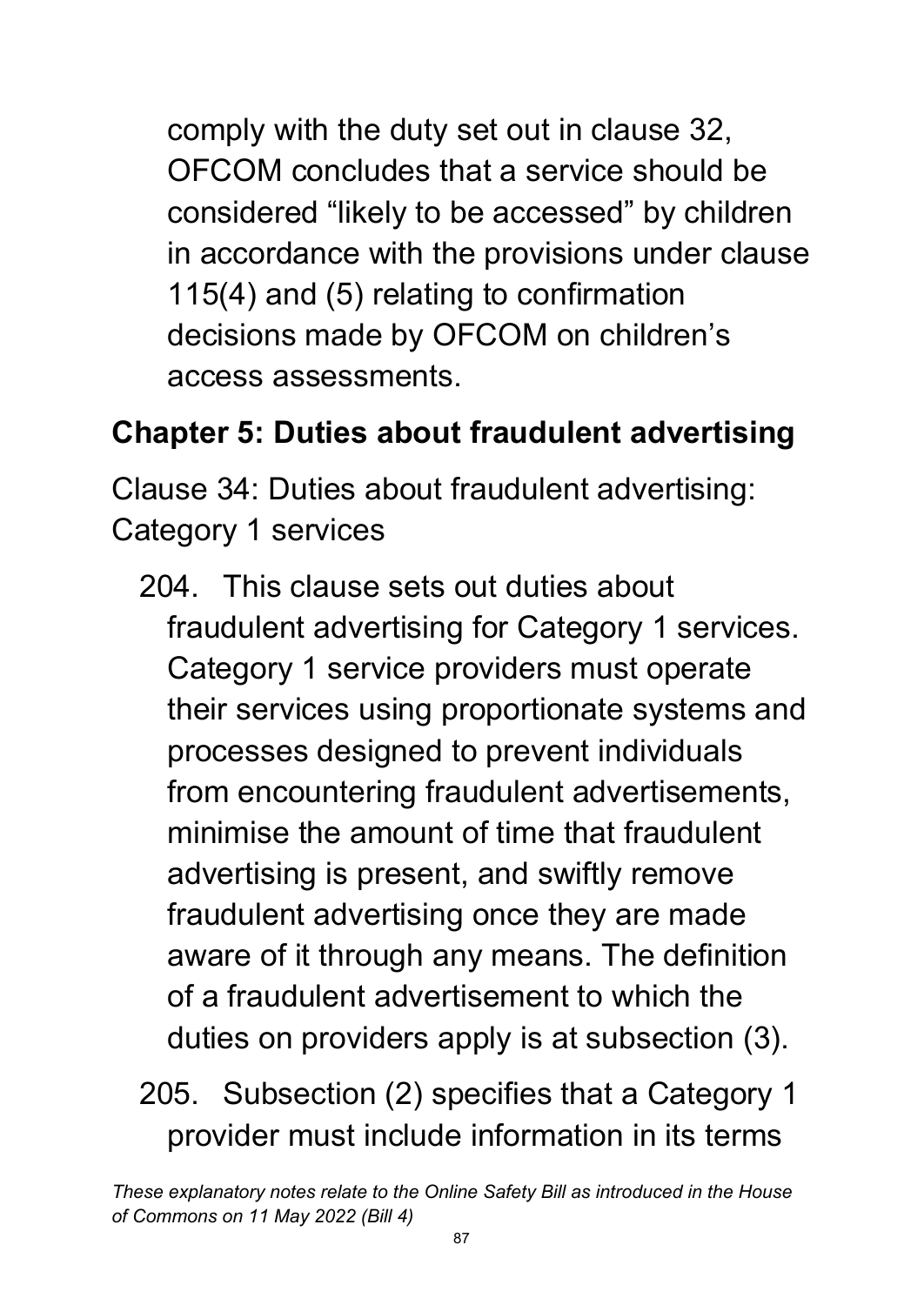of service about any proactive technology that it will use to comply with its duties in respect of fraudulent advertising.

- 206. Subsection (4) specifies that if a person is the provider of more than one Category 1 service, the duties set out in this clause apply in relation to each such service.
- 207. Subsection (5) sets out factors for determining proportionality regarding service providers' systems and processes to comply with the duty about fraudulent advertising. These are a) the nature and severity of potential harm from fraudulent advertisement and b) the degree of control a provider has over the placement of advertisements on the service. This recognises that a Category 1 service may rely on third party intermediaries to display paid advertisements on its service, and will therefore have less control over measures to prevent posting of fraudulent adverts.

Clause 35: Duties about fraudulent advertising: Category 2A services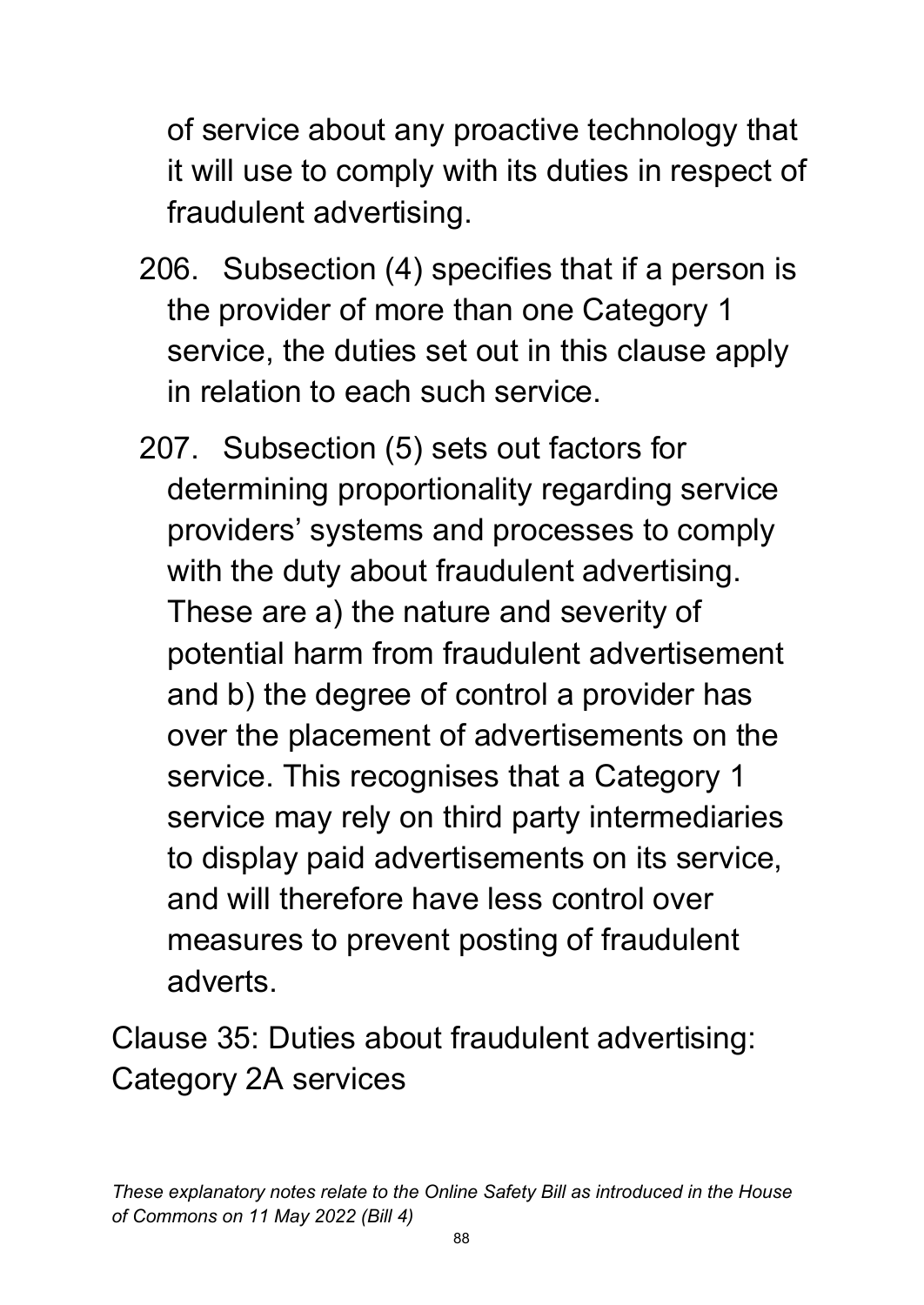- 208. This clause sets out the fraudulent advertising duties for Category 2A services. Category 2A services must operate their services using proportionate systems and processes designed to minimise the risk of individuals encountering fraudulent advertisements in or via search results of the service. A fraudulent advertisement to which the duties on providers apply is defined in subsection (3).
- 209. Subsection (2) specifies that a Category 2A provider must include information in a publicly available statement about any proactive technology that it will use to comply with its duties in respect of fraudulent advertising.
- 210. Subsection (4) defines what is meant by references to encountering fraudulent advertisements in or via search results of a search service. This includes interacting with a paid-for advertisement in search results, for example by clicking on the fraudulent advertisement in a search result and then being redirected to a web page which was linked to the original fraudulent advertisement.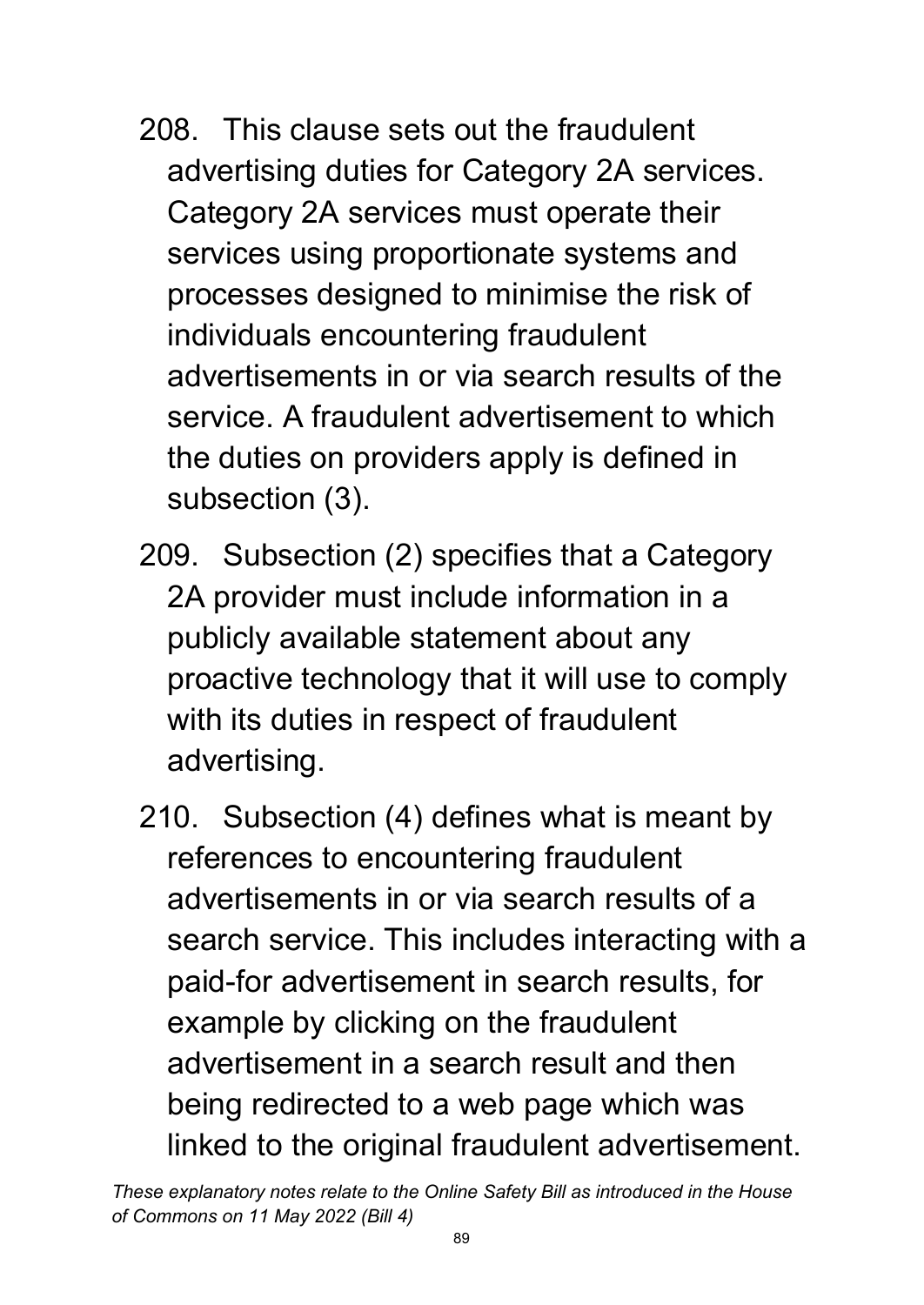Encountering does not include any subsequent interactions with a website, for example leaving the original fraudulent advertisement web page.

- 211. Subsection (5) specifies that if a person is the provider of more than one Category 2A service, the duties set out in this clause apply in relation to each such service.
- 212. Subsection (6) sets out factors for determining proportionality regarding service providers' systems and processes to comply with the duty about fraudulent advertising. These are a) the nature and severity of potential harm from fraudulent advertisement and b) the degree of control a provider has over the placement of advertisements on the service. This recognises that a Category 2A service may rely on third party intermediaries to display paid advertisements on its service, and will therefore have less control over measures to prevent posting of fraudulent adverts.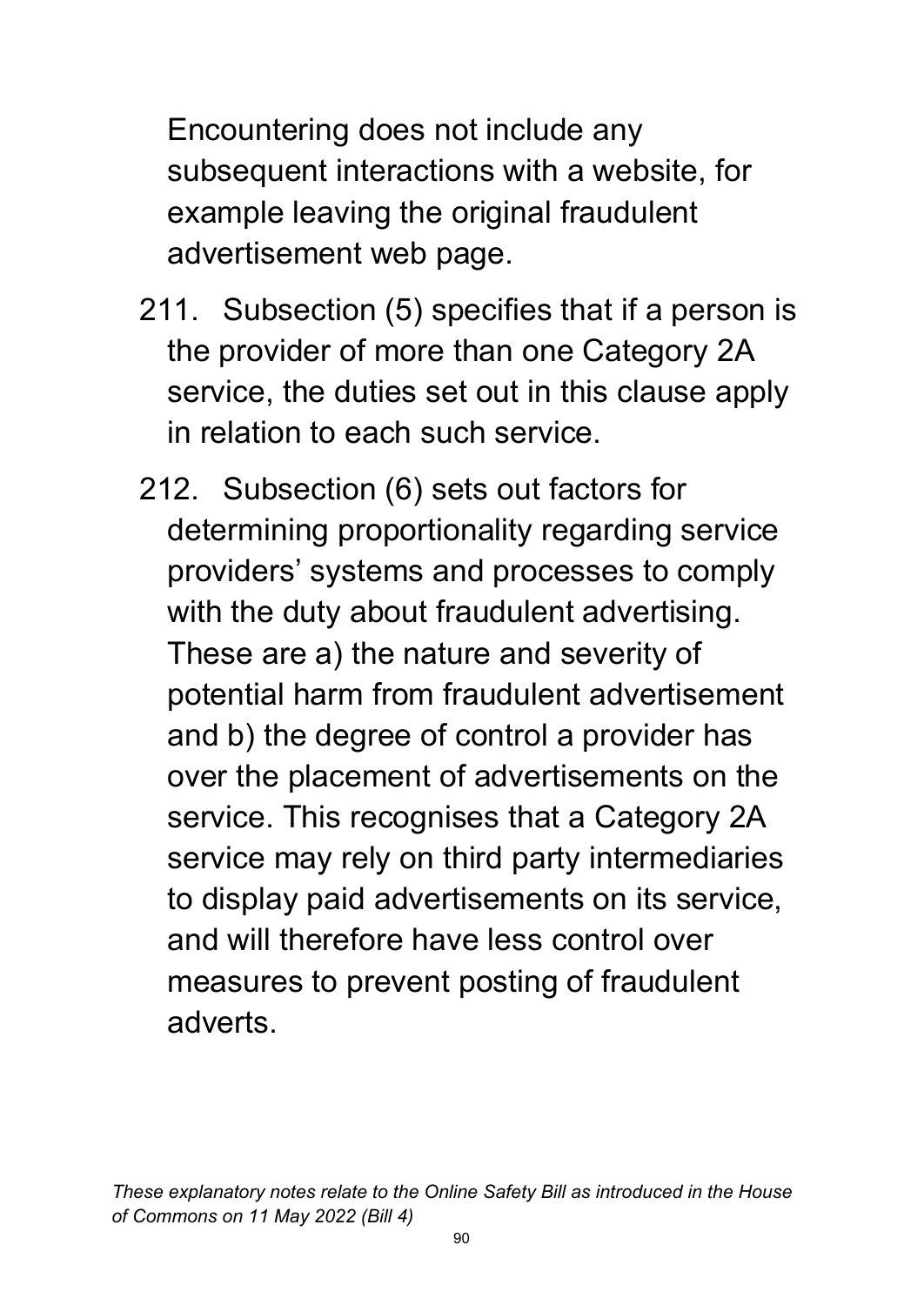Clause 36: Fraud etc offences

- 213. This clause sets out a list of offences that will constitute fraud offences in relation to the duties about fraudulent advertising.
- 214. Subsection (5) states that the relevant inchoate offences also apply to the definition of fraud offences i.e. attempting or conspiring to commit an offence specified in subsection (2), (3) or (4).

# **Chapter 6: Codes of practice and guidance**

*Codes of practice*

Clause 37: Codes of practice about duties

- 215. OFCOM are required to produce specific codes of practice in relation to the illegal content duties (set out in clauses 9 and 24) covering terrorist content (subsection (1)) and child sexual exploitation and abuse content (subsection (2)).
- 216. Subsection (3) requires OFCOM to prepare one or more codes of practice in relation to the relevant safety duties beyond those set out in subsections (1) and (2). How these codes should be structured and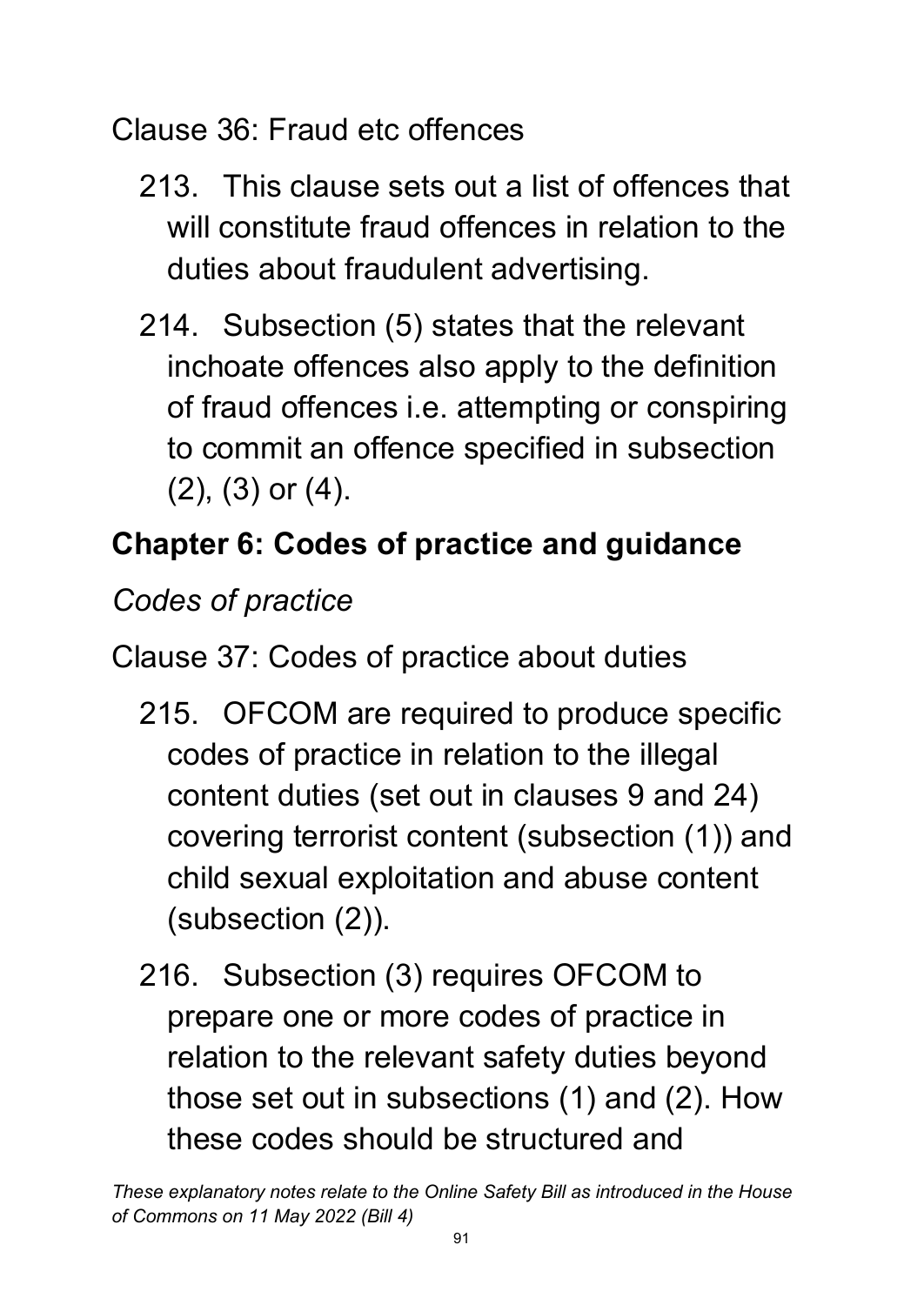organised will be a matter for OFCOM to decide as appropriate. The codes of practice will set out the recommended steps that service providers can take to comply with the relevant duties. The relevant duties are set out in subsection (10).

- 217. Subsection (4) sets out that OFCOM must prepare a code of practice for providers of Category 1 and Category 2A services in relation to the duties set out in Chapter 5 (duties about fraudulent advertising).
- 218. Subsection (5) allows OFCOM to prepare amendments and replacements to the codes of practice or to withdraw a code of practice.
- 219. When preparing draft codes of practice or amendments to them, subsection (6) sets out the parties whom OFCOM must consult. OFCOM must also consult those with expertise in national security or the enforcement of criminal law which is relevant to online safety matters dealing with illegal content (subsection (7)). Subsection (8) sets out the circumstances in which this consultation requirement applies.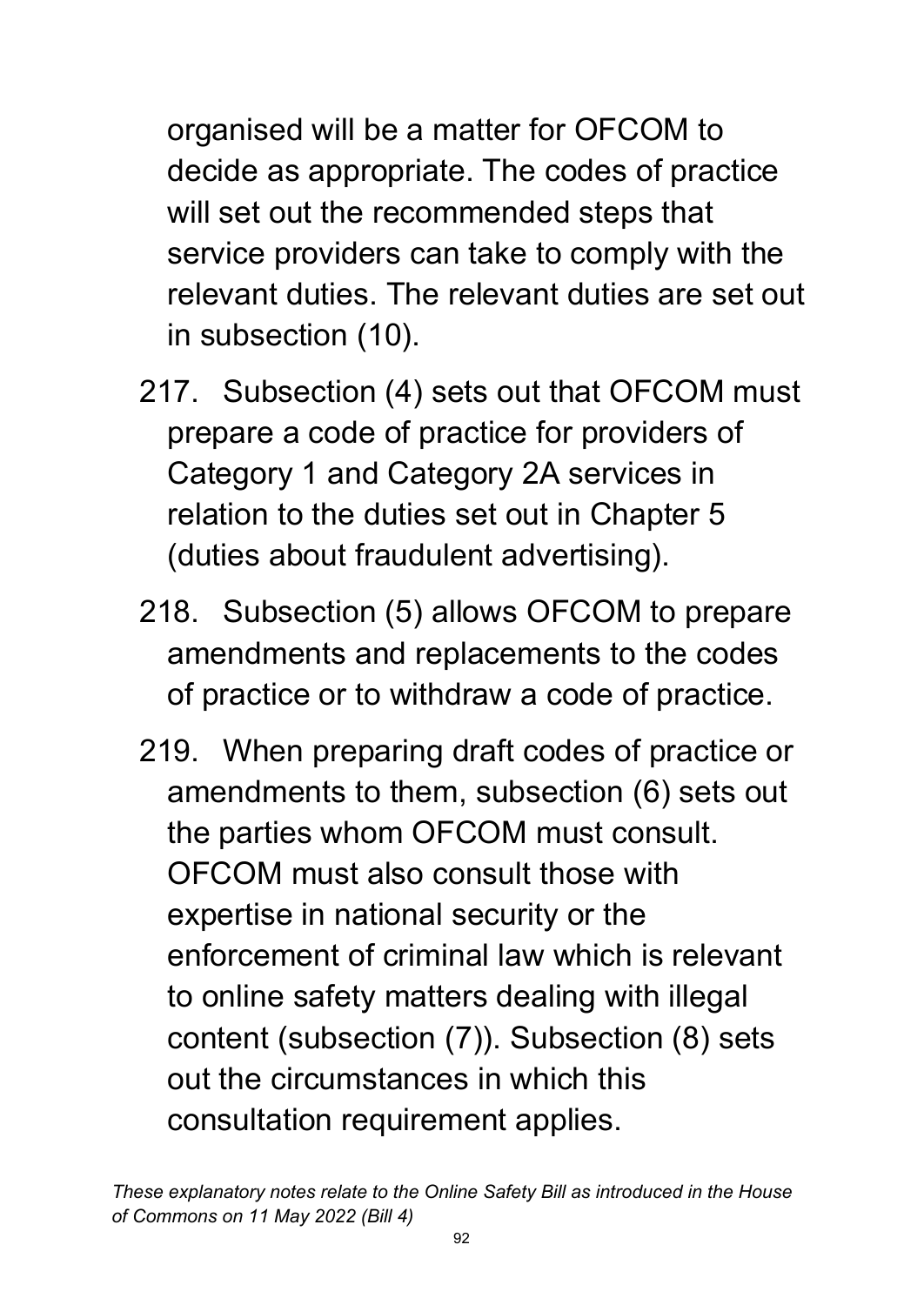220. Subsection (9) sets out that the consultation requirements in subsections (6) and (7) are subject to exceptions where minor amendments are made to the codes of practice (as set out in clause 44).

Clause 38: Codes of practice: principles, objectives, content

221. This clause introduces Schedule 4 which establishes the principles OFCOM must consider when preparing codes of practice, the online safety objectives and the measures that may be recommended by codes of practice. It also contains other provisions related to codes of practice.

### *Schedule 4: Codes of practice under section 37: principles, objectives, content*

222. Paragraph 1 requires OFCOM to consider how appropriate the provisions of codes of practice are for the different kinds of regulated user-to-user and search services and to the differing sizes and capacities of the providers of those services.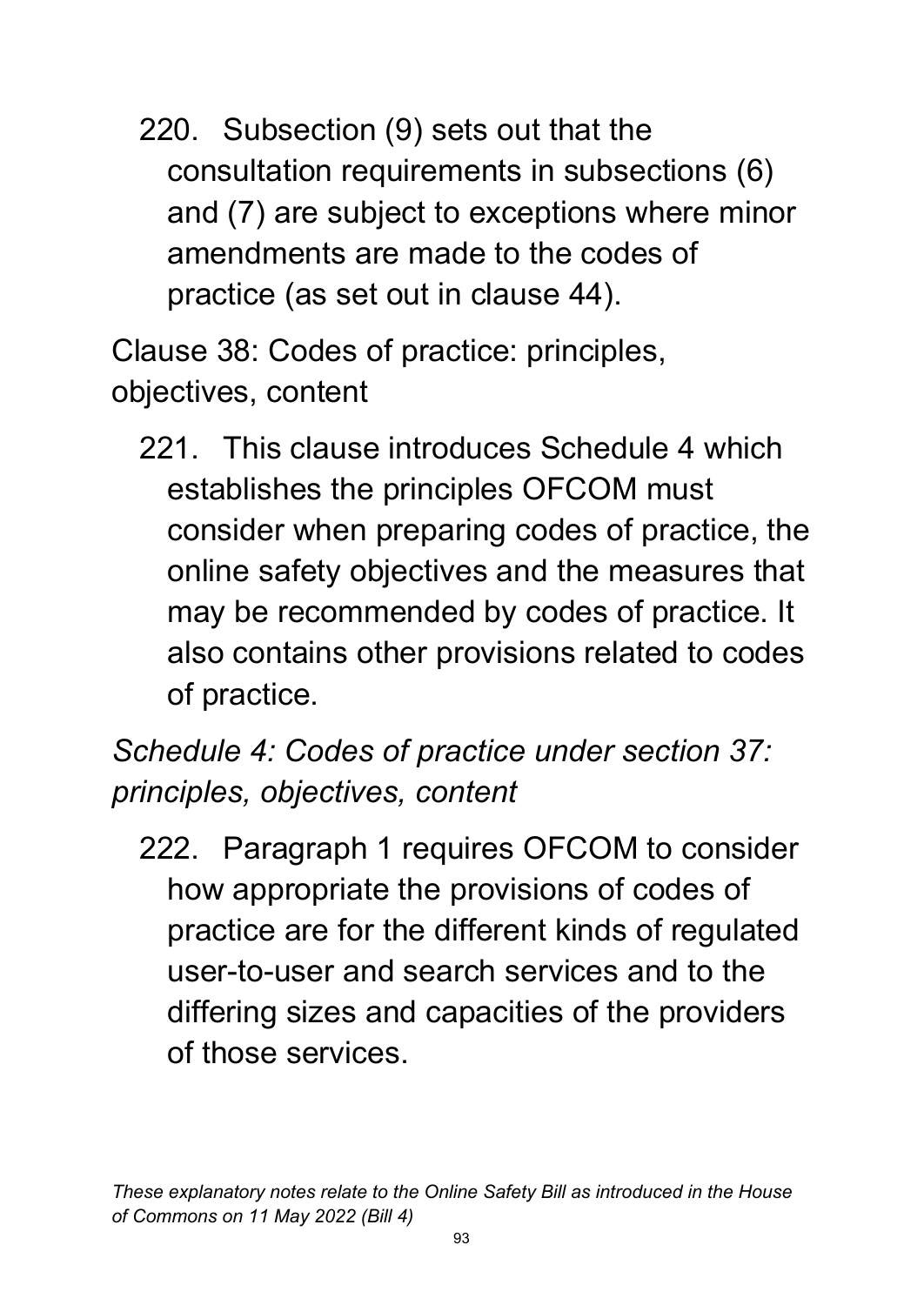- 223. Paragraph 2 sets out various principles OFCOM must have regard to when preparing or amending a code of practice.
- 224. Paragraph 3 requires OFCOM to ensure that the measures set out in its codes of practice are compatible with the online safety objectives, which are set out at paragraph 4 for regulated user-to-user services and paragraph 5 for regulated search services.
- 225. Paragraph 6 clarifies how the objectives for user to user services and search services apply to combined services.
- 226. Paragraph 7 gives the Secretary of State power to make changes to the online safety objectives by regulations subject to the affirmative resolution procedure. Paragraph 8 obliges OFCOM to consider as soon as is reasonably practicable whether they should review and subsequently amend the codes of practice following changes to the online safety objectives.
- 227. Paragraph 9 contains obligations on OFCOM relating to the content of their codes of practice. These are that codes of practice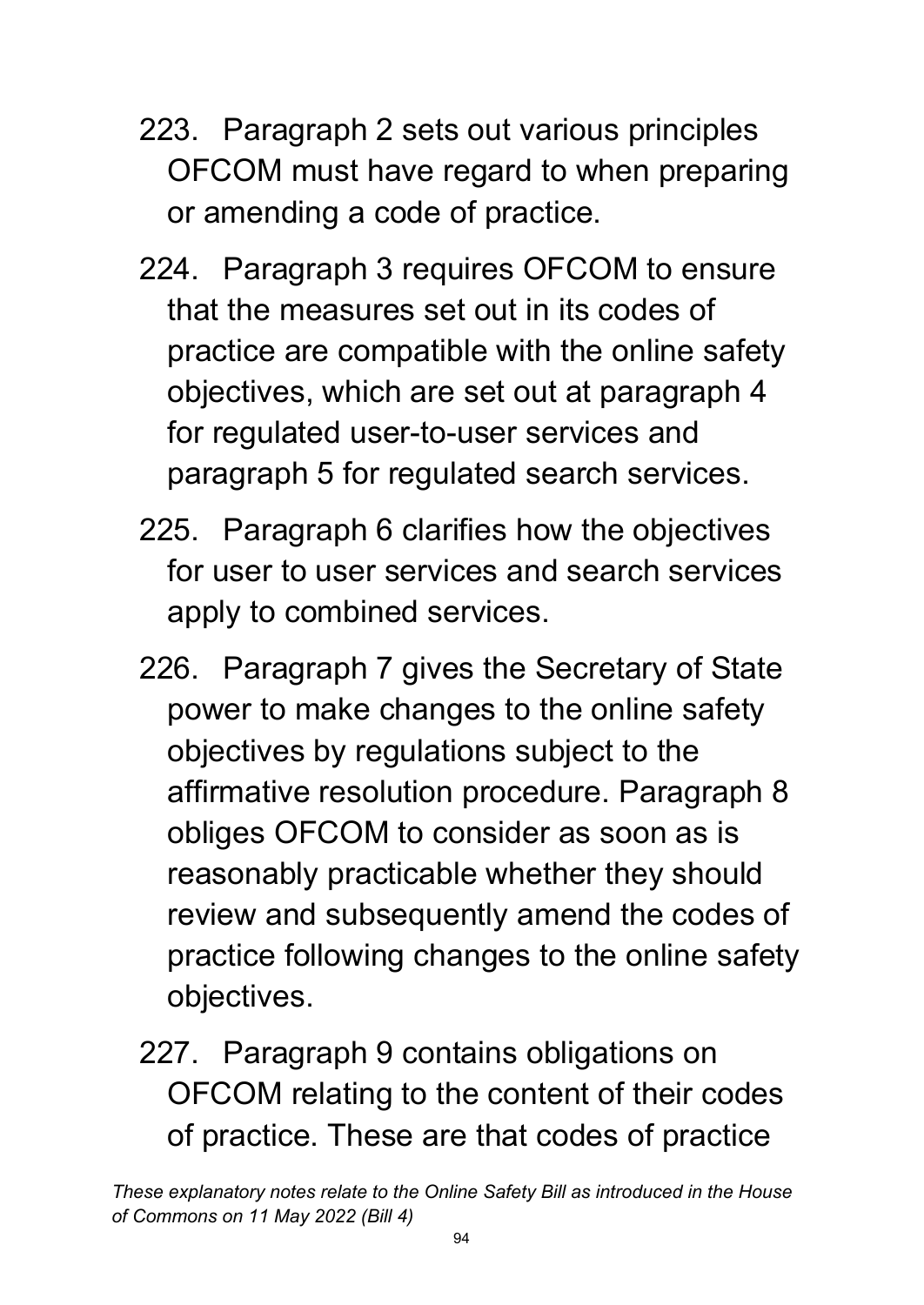for illegal content and children's online safety must include measures in the areas set out in those duties where this is proportionate to the type and size of service providers and to risk (sub-paragraph (5)). Sub-paragraphs (1) and (2) cover user-to-user services and (3) and (4) cover search services.

- 228. Paragraph 10 requires OFCOM to design measures in the codes of practice with the importance of protecting users' rights to freedom of expression and privacy and incorporate safeguards for these rights where appropriate.
- 229. Paragraph 11 provides that measures set out in a code of practice may only apply to services that are in the United Kingdom or affect users in the United Kingdom. This means that OFCOM could not set out measures in codes of practice that apply to services that do not operate in the United Kingdom or have UK users.
- 230. Paragraph 12 sets constraints on how OFCOM may recommend proactive technologies in the codes of practice (relating to illegal content, child online safety and

*These explanatory notes relate to the Online Safety Bill as introduced in the House of Commons on 11 May 2022 (Bill 4)*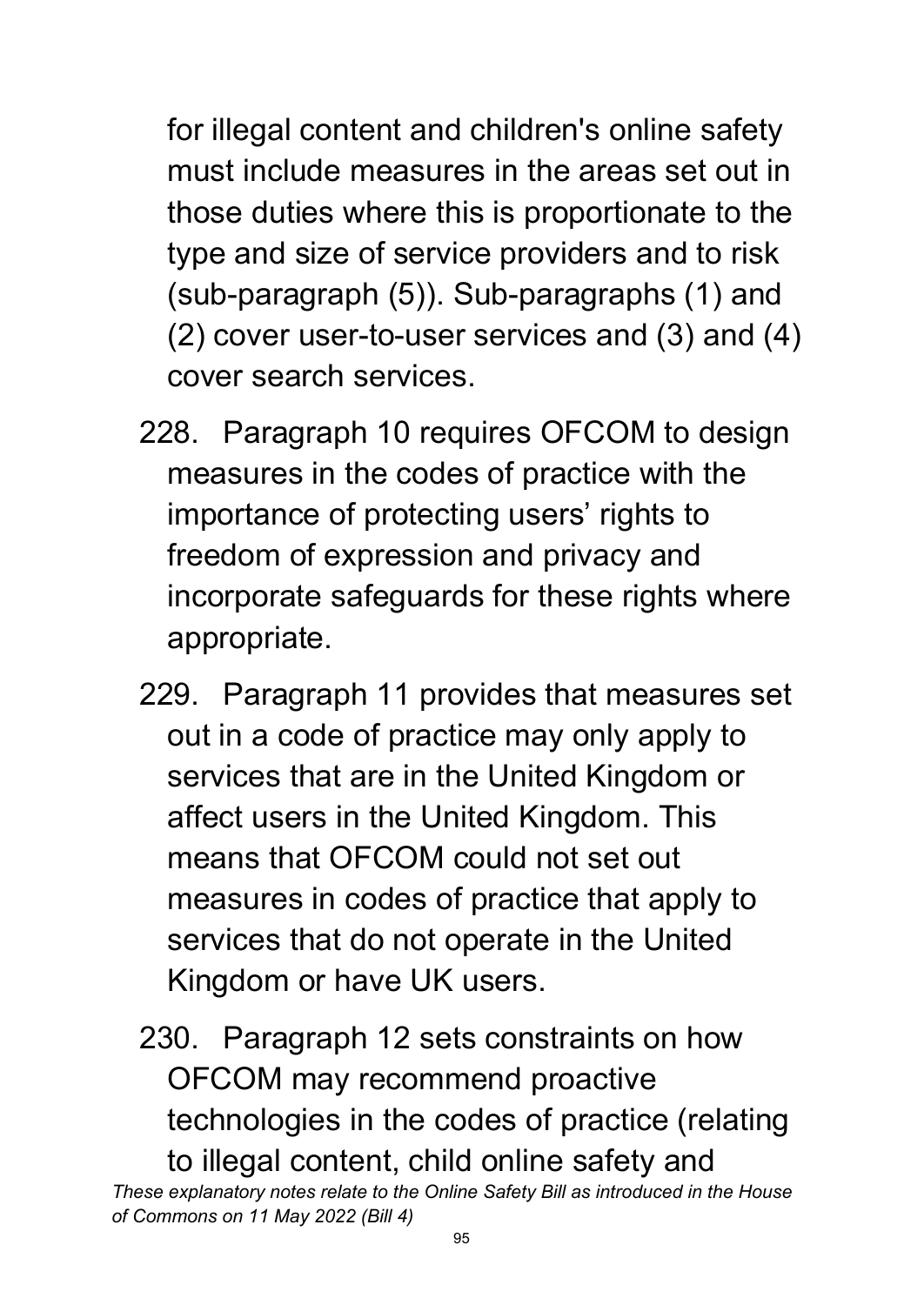fraudulent advertising). Any such recommendation must be a proportionate response to the risk. In relation to the accuracy and effectiveness of tools, OFCOM may refer to industry standards or set principles through the codes. A proactive technology measure may not be recommended to analyse usergenerated content, or metadata thereof, which has been communicated privately.

- 231. Paragraph 13 allows codes of practice to make provisions that are different for user to user and search services and to make different provisions for different kinds of service. It also allows OFCOM to differentiate between services and service providers as appropriate.
- 232. Paragraph 14 provides that codes of practice can apply to service providers based outside of the United Kingdom.
- 233. Paragraph 15 specifies that a code of practice for the purposes of this schedule means a code of practice about duties issued by OFCOM under clause 37.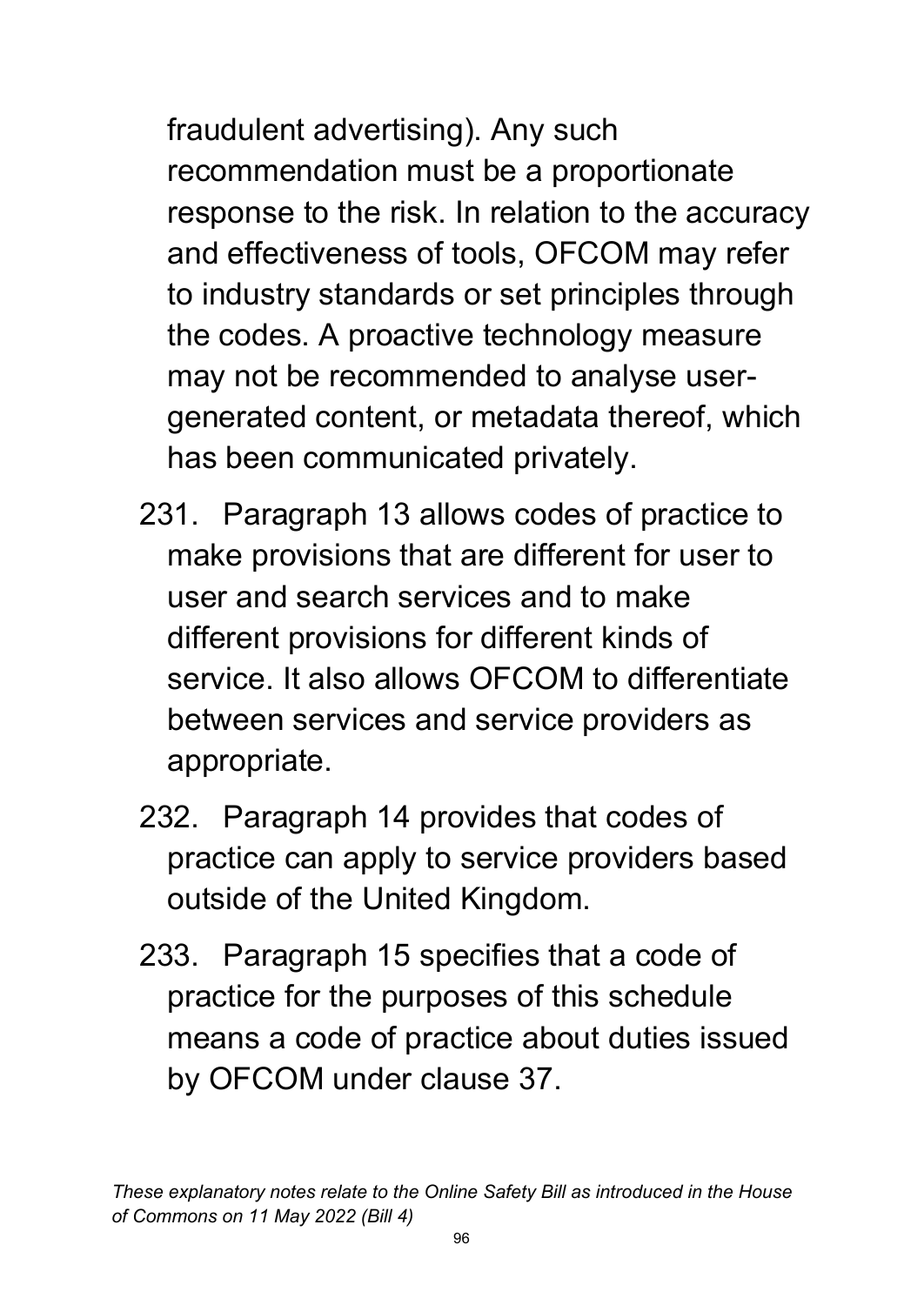Clause 39: Procedure for issuing codes of practice

- 234. This clause sets out the procedural requirements for approval of the draft codes of practice.
- 235. Subsections (1) and (2) set out that OFCOM must submit a draft code of practice to the Secretary of State and, provided the Secretary of State does not intend to issue a direction to OFCOM (see clause 40), the Secretary of State must lay the draft code before Parliament.
- 236. Subsection (3) provides that, once the draft code of practice has been laid before Parliament, Parliament has 40 days within which it may resolve not to approve it. If either House of Parliament makes such a resolution, OFCOM must not issue the draft code and instead must prepare another version of it under clause 37.
- 237. If neither House of Parliament makes such a resolution, OFCOM must issue the code of practice and it will come into force after 21 days.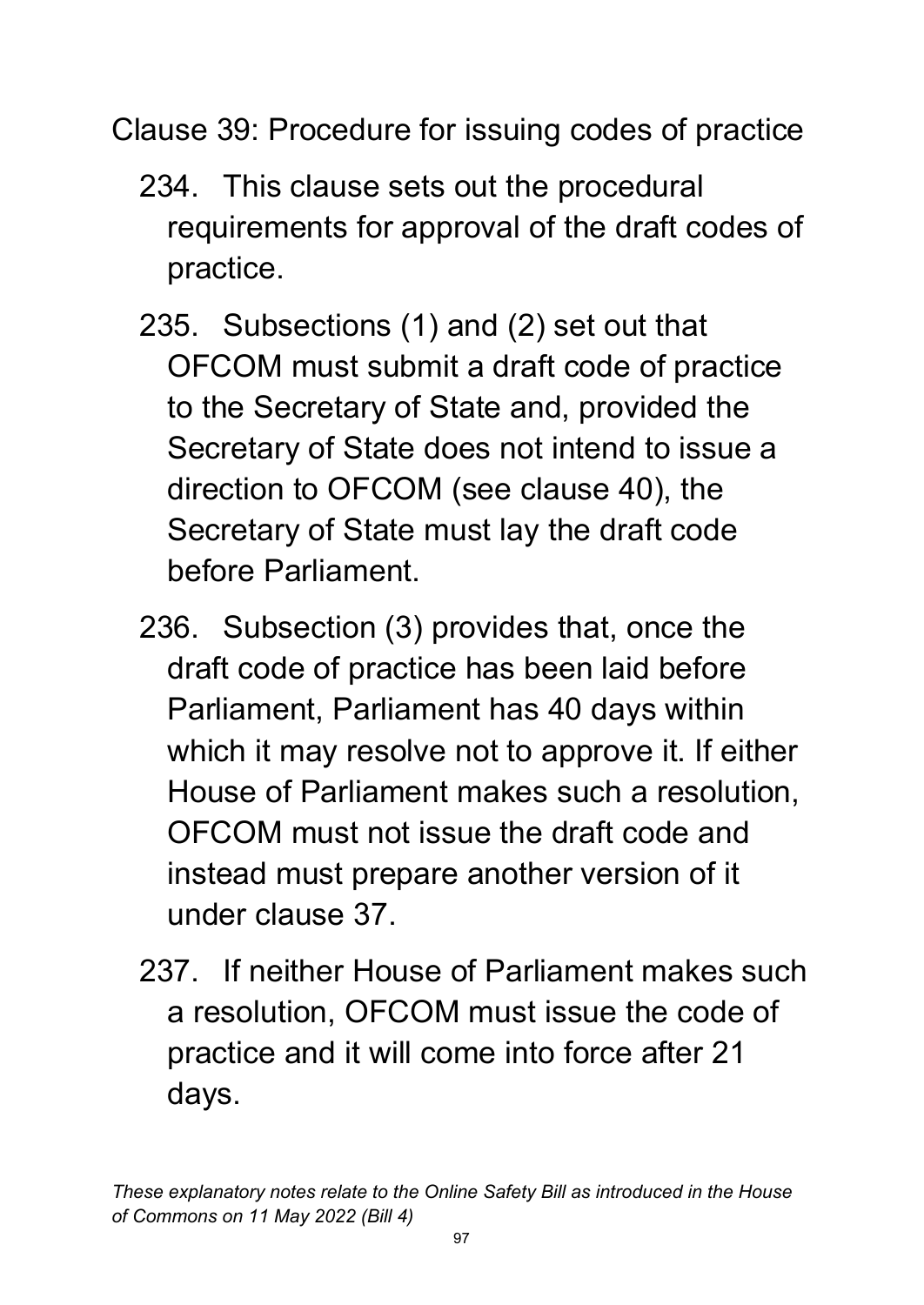238. This clause applies in the same way to amendments to a code of practice prepared under clause 37 as it does to a new code of practice, but not to minor amendments made under clause 44.

Clause 40: Secretary of State's powers of direction

- 239. Subsection (1) confers a power on the Secretary of State to direct OFCOM to modify a draft code of practice submitted to the Secretary of State under clause 39(1), if the Secretary of State believes that modifications are required for reasons of public policy; or, in respect of the CSEA and terrorism codes only, for reasons of national security or public safety.
- 240. Subsection (2) qualifies this power by providing that, where the Secretary of State has required OFCOM to review a draft code of practice under clause 43(2), a direction may not be made under this clause requiring OFCOM to modify a draft code of practice unless the Secretary of State believes modifications are required for reasons of national security or public safety.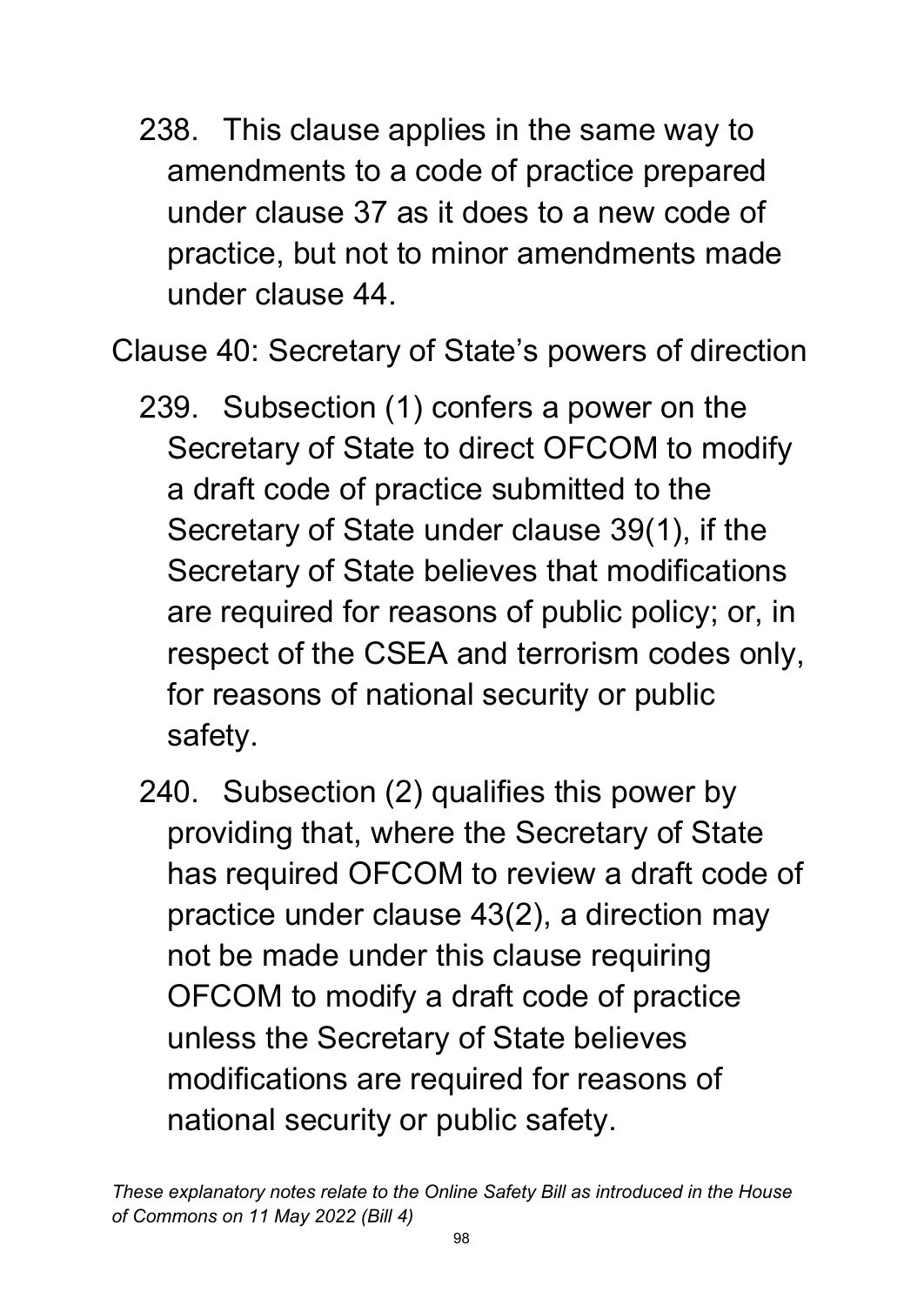- 241. Subsection (3) allows the Secretary of State to direct OFCOM to modify a code of practice, following a review under clause 43(2) where OFCOM have decided no change is required and have submitted a statement under 43(3)(b), should the Secretary of State still believe that modifications are required for reasons of national security or public safety.
- 242. Subsection (4) requires that any direction to OFCOM under subsection (3) must be given within a period of 45 days from the day on which OFCOM's review statement is submitted to the Secretary of State, and must make particular reference to OFCOM's review statement.
- 243. Under subsection (5), a direction made under this clause cannot require OFCOM to include a particular step to be recommended to providers of regulated user-to-user or search services in a code of practice. The Secretary of State must give reasons for requiring modifications, except where setting out those reasons would be against the interests of national security, public safety, or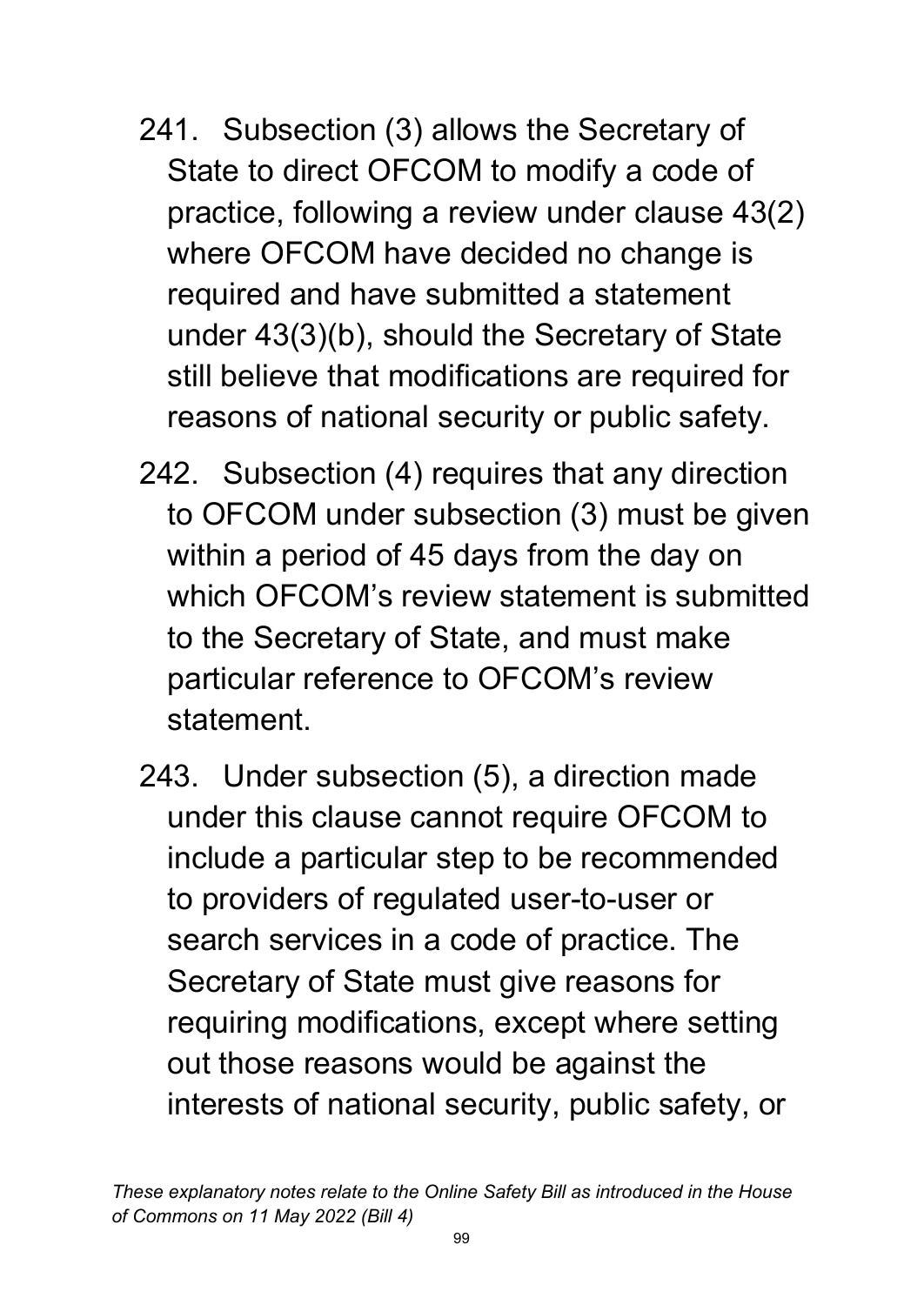the relations with the government of a country outside the United Kingdom.

- 244. Subsection (6) provides that OFCOM must as soon as reasonably practicable comply with a direction made under this clause, and sets out what OFCOM must do when sending the modified draft code back to the Secretary of **State**
- 245. Subsections (7) and (8) provide that the Secretary of State may direct OFCOM to make further modifications. Subsections (1) to (6) of this clause apply to any further directions.
- 246. Under subsection (9), once the Secretary of State is content that no further modifications are necessary, they must as soon as reasonably practicable lay the revised draft code of practice before Parliament, along with any document submitted by OFCOM that details what changes have been made to the draft code of practice, as mentioned in subsection (6)(c).
- 247. Subsection (10) allows the Secretary of State, with OFCOM's agreement, to remove or obscure information in OFCOM's review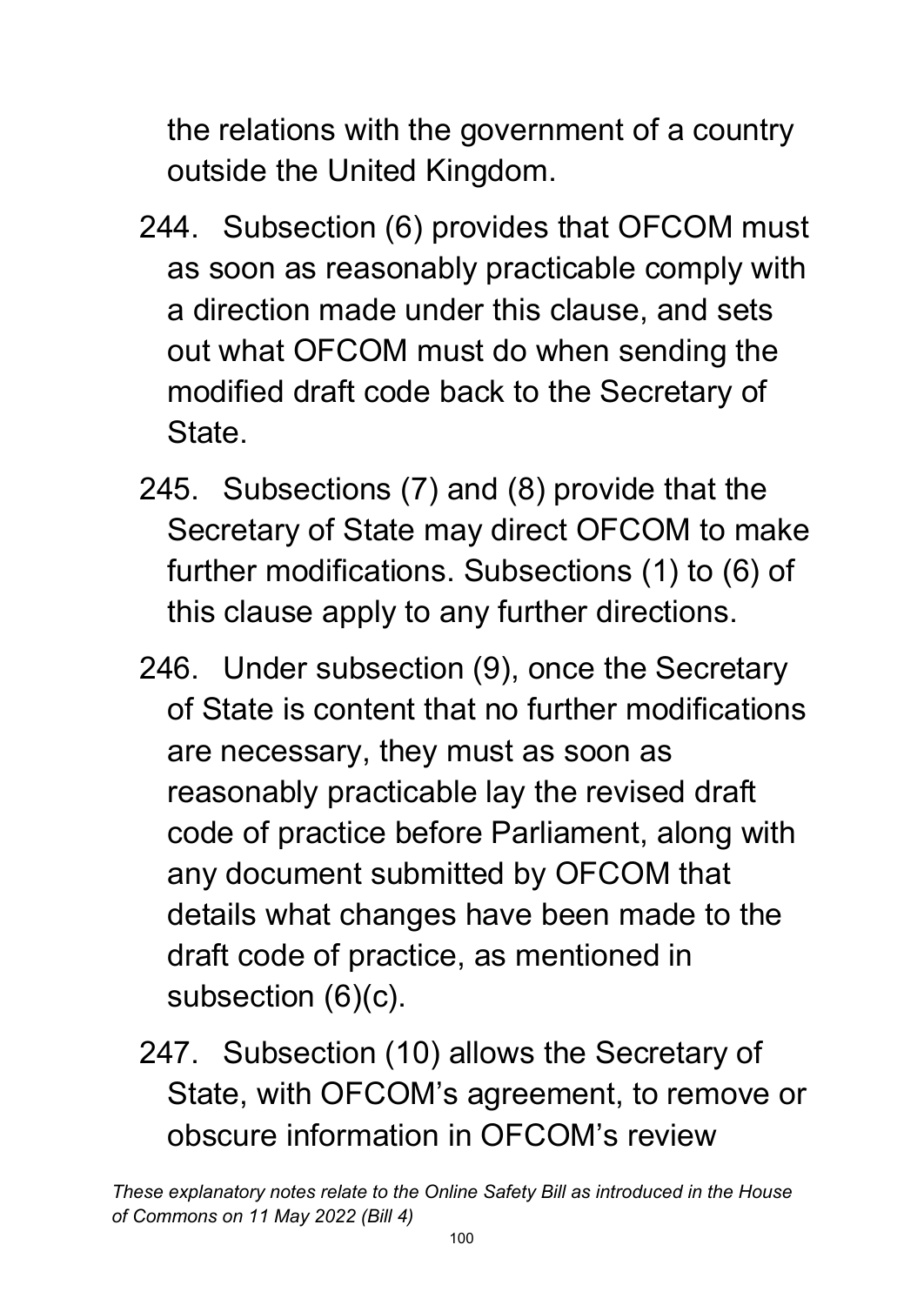statement, prior to laying it before Parliament, where the Secretary of State considers that its disclosure would be against the interests of national security, public safety, or relations with the government of a country outside the United Kingdom.

- 248. Subsection (11) provides that the process set out in this clause also applies to amendments to a code of practice submitted to the Secretary of State under clause 39(1).
- 249. Subsection (12) defines "terrorism or CSEA code of practice" in this clause as a code of practice under clause 37(1) or (2).

Clause 41: Procedure for issuing codes of practice following direction under section 40

- 250. This clause explains the affirmative and negative procedures for parliamentary approval of the draft codes of practice and sets out when each of the procedures will be applied.
- 251. Subsection (1) sets out that this clause applies where a draft of a code of practice is laid before Parliament under clause 40(9).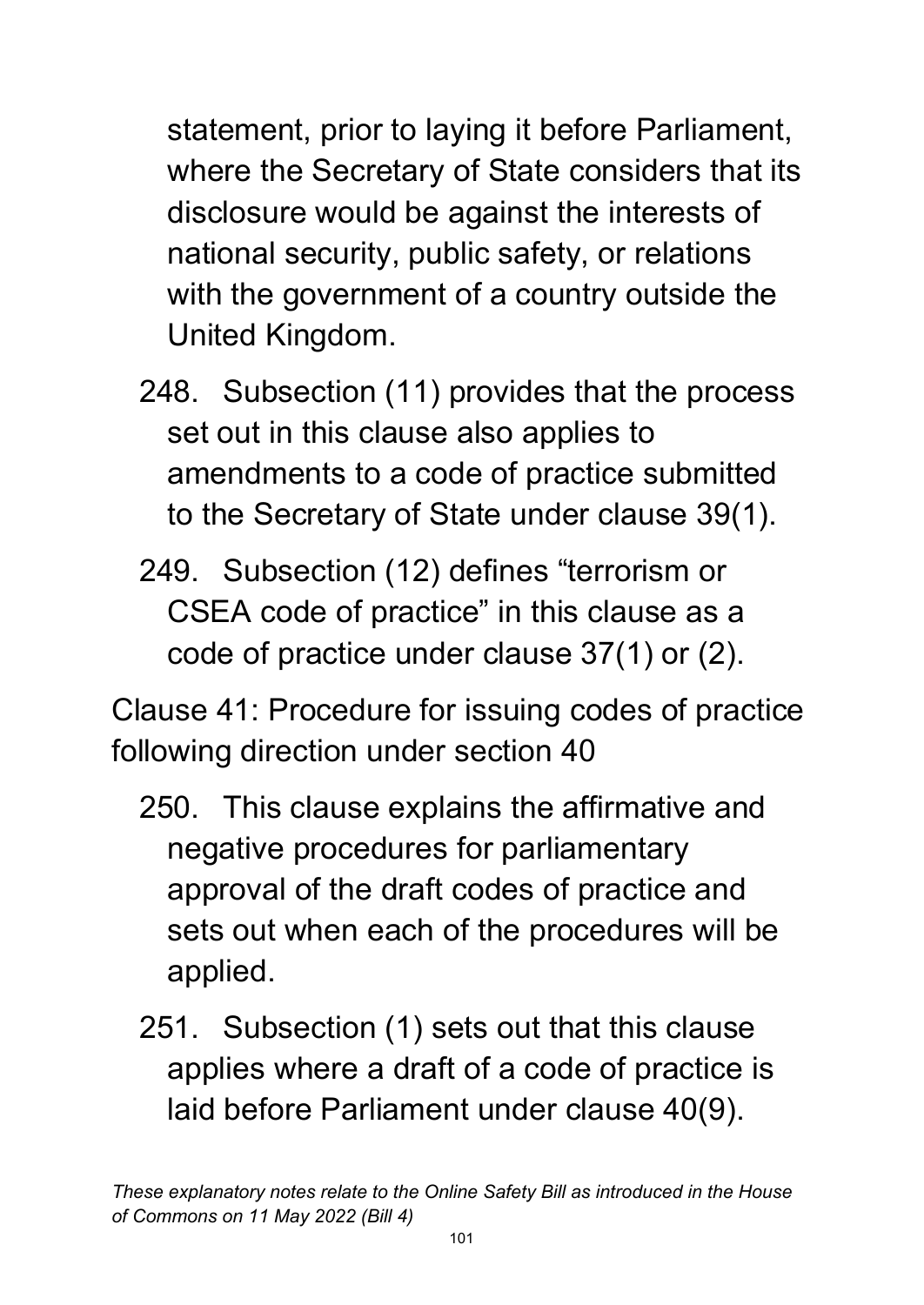- 252. Subsection (2) sets out that if the draft contains modifications made following a direction from the Secretary of State for reasons of public policy under clause 40(1)(a) then the affirmative procedure applies.
- 253. Subsection (3) sets out that if the draft terrorism or CSEA code of practice contains modifications made following a direction from the Secretary of State for reasons of national security or public safety under clause 40(1)(b), (2), or (3) then the negative procedure applies.
- 254. Subsection (4) sets out the affirmative procedure, which stipulates that a draft code of practice laid before Parliament under this procedure must not be issued by OFCOM unless the draft has been approved by each House of Parliament.

If the draft is approved, then it comes into force 21 days from the day on which it was issued. If the draft is not approved, OFCOM must prepare another draft under clause 37.

255. Subsection (5) sets out the negative procedure, which stipulates that a code of practice laid before Parliament under this procedure will be issued by OFCOM after a 40

*These explanatory notes relate to the Online Safety Bill as introduced in the House of Commons on 11 May 2022 (Bill 4)*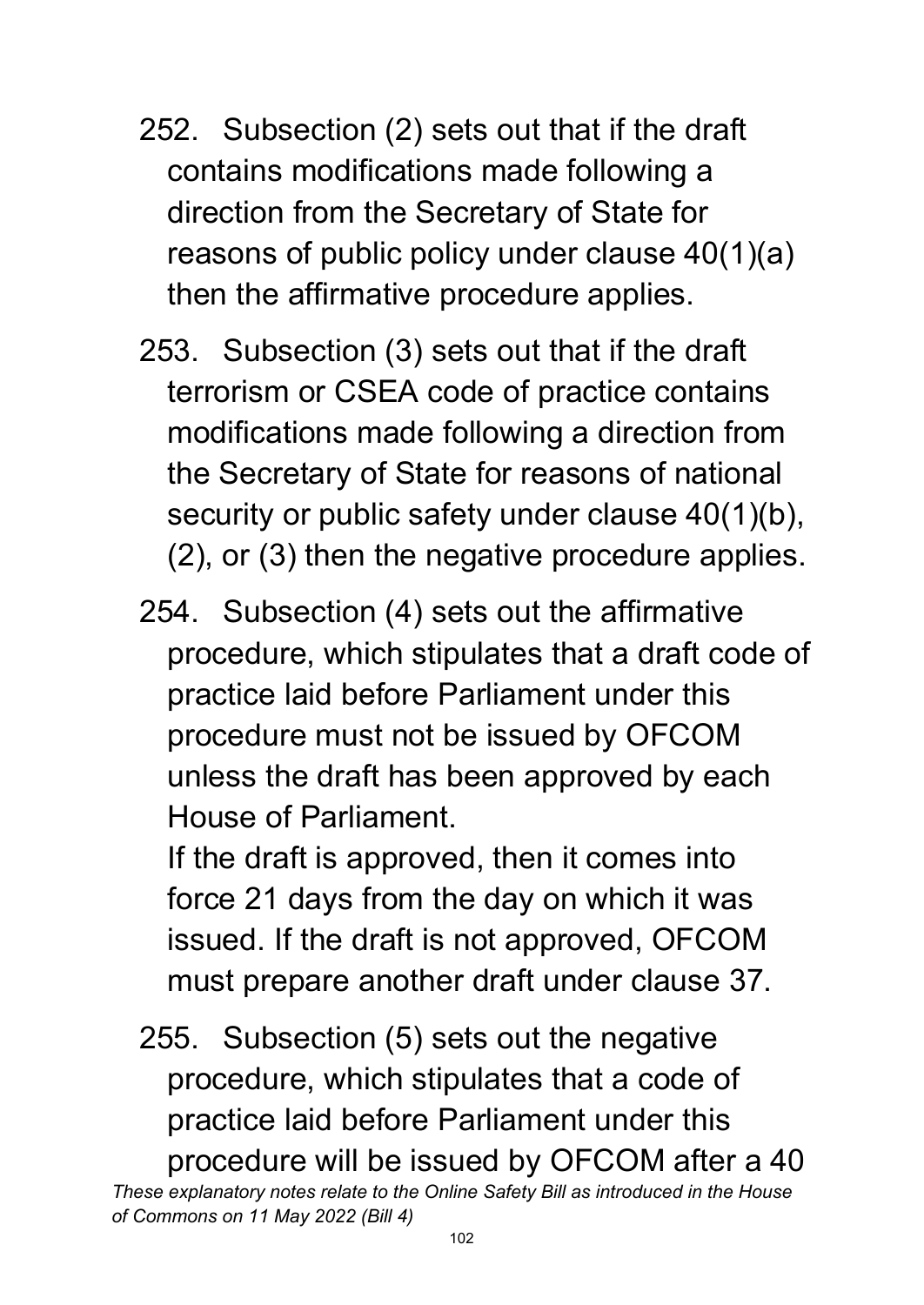day period unless Parliament resolves not to approve it.If Parliament resolves not to approve the draft codes then OFCOM must prepare another draft under clause 37.

- 256. Subsection (6) defines "40 day period" as the same as is set out in clause 39.
- 257. Subsection (7) sets out that this clause also applies to drafts of amendments of a code of practice laid before Parliament under clause 40(9).

Clause 42: Publication of codes of practice

- 258. This clause sets out what OFCOM must do once a code is ready for publication. Subsections (1) and (2) state that OFCOM must publish a code of practice or amendments to a code of practice within 3 days of the code or amendments being issued under clause 39 or 41.
- 259. Subsection (3) requires OFCOM to publish a notice where a code has been withdrawn.

Clause 43: Review of codes of practice

260. This clause makes provision for review of codes of practice by OFCOM. Subsection (1)

*These explanatory notes relate to the Online Safety Bill as introduced in the House of Commons on 11 May 2022 (Bill 4)*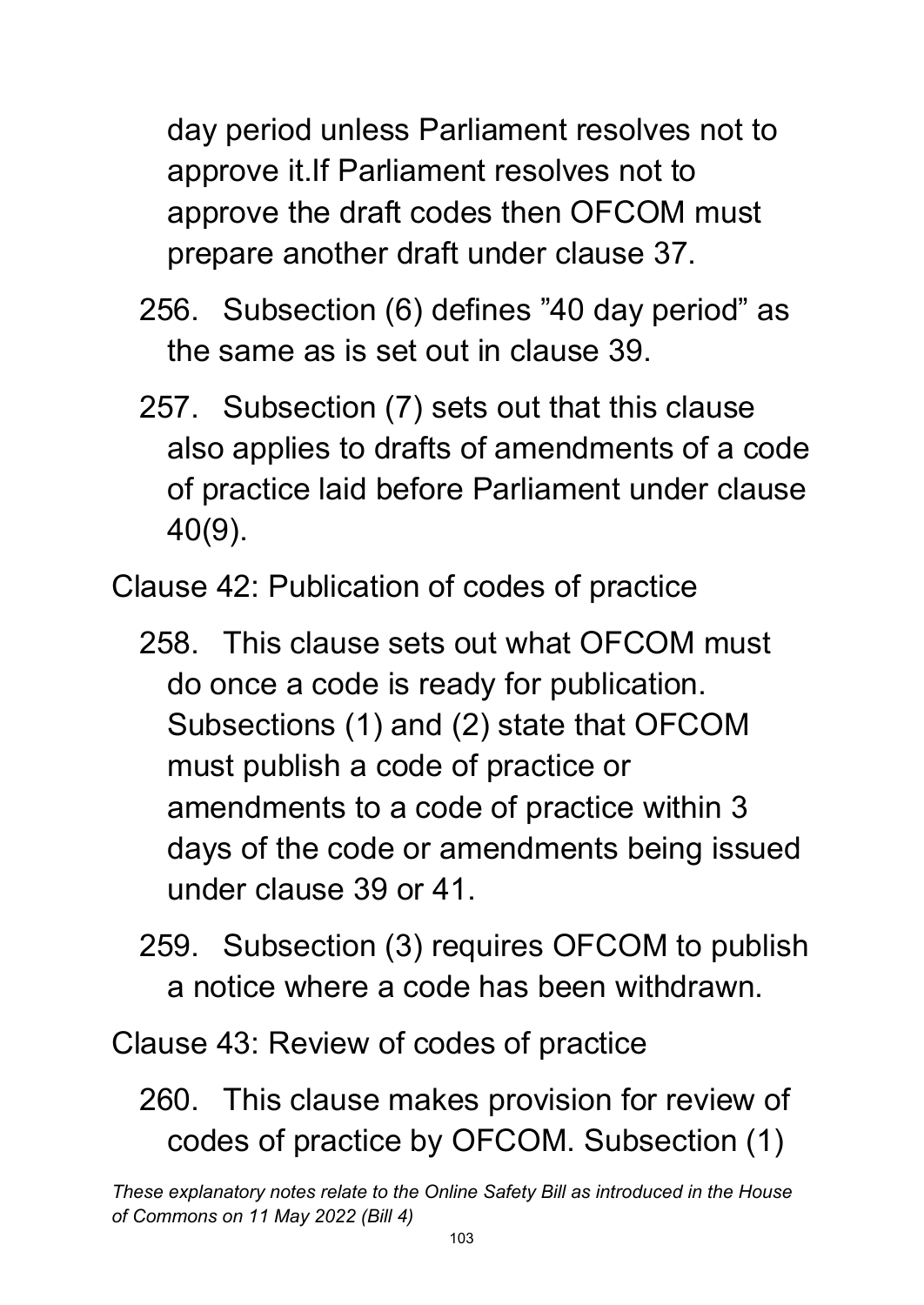requires OFCOM to keep all codes of practice published under review.

- 261. Subsection (2) gives the Secretary of State the power to require OFCOM to review a code of practice on CSEA or terrorism if the Secretary of State deems it necessary for reasons of national security or public safety; and requires the Secretary of State to notify OFCOM of which category the reasons fall into. OFCOM must then carry out a review and either prepare a draft of amendments to the code of practice if they consider that changes are required or, if not, submit a statement to the Secretary of State explaining the reasons for that conclusion.
- 262. OFCOM must publish the statement submitted to the Secretary of State as soon as is reasonably practicable after a period of 45 days has elapsed, if the Secretary of State has not given a direction to make modifications under clause 40(3).

## 263. Subsection (6) allows the Secretary of State to make representations to OFCOM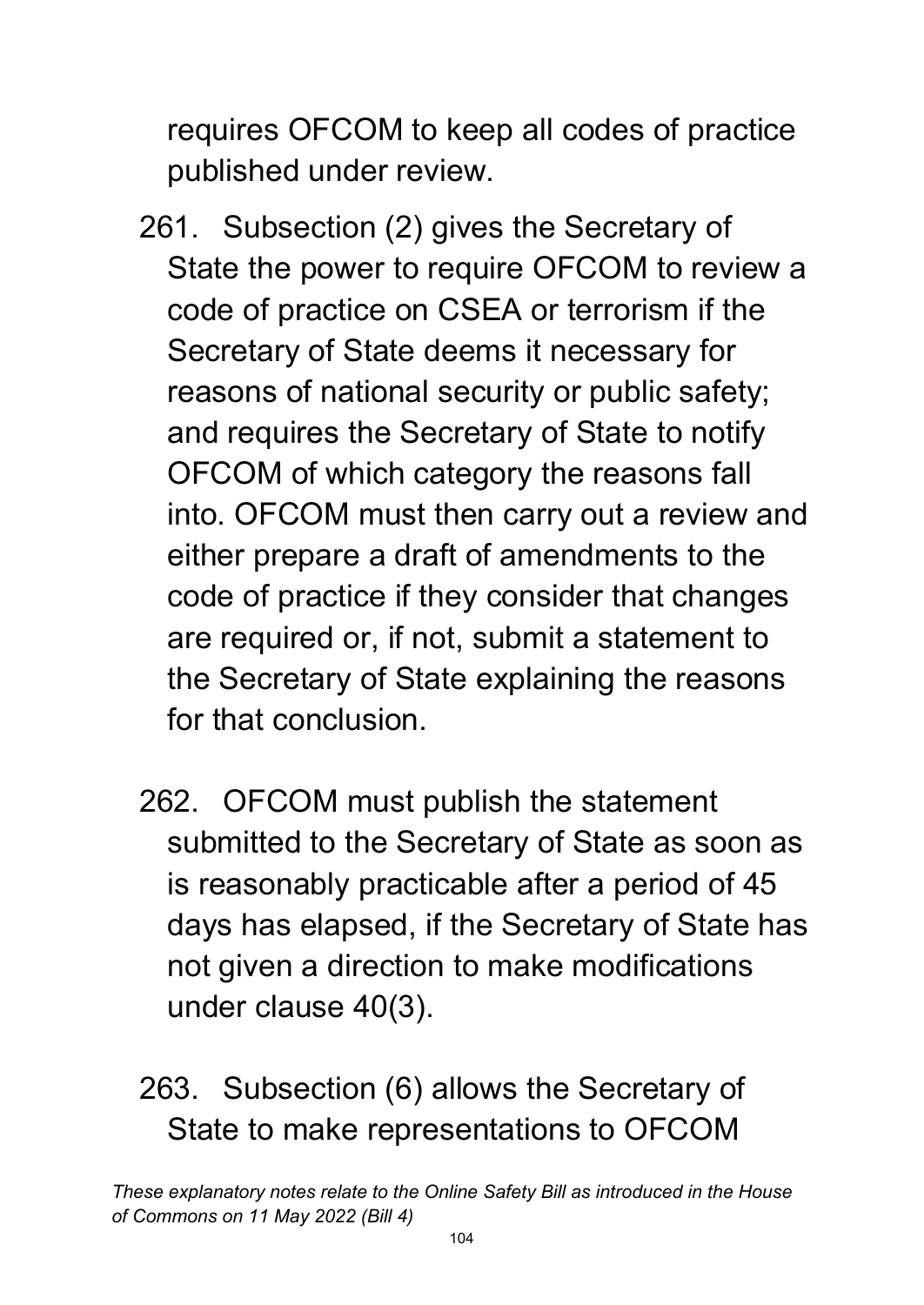regarding the removal or obscuring of information in the statement in the interests of national security, public safety, or relations with the government of a country outside the United Kingdom

Clause 44: Minor amendments of codes of practice

- 264. This clause allows OFCOM to make minor amendments to the codes of practice (for example to reflect the changes of the name of a relevant organisation) without needing to comply with the requirements for consultation and parliamentary scrutiny. This flexibility should allow the codes to remain up-to-date.
- 265. Subsection (1) explains that this clause applies when OFCOM proposes amendments to a code of practice and OFCOM considers that the minor nature of the amendments means that consultation is unnecessary and the amendments should not be required to be laid before Parliament.
- 266. Subsection (2) provides that OFCOM must notify the Secretary of State of these proposed amendments.

*These explanatory notes relate to the Online Safety Bill as introduced in the House of Commons on 11 May 2022 (Bill 4)*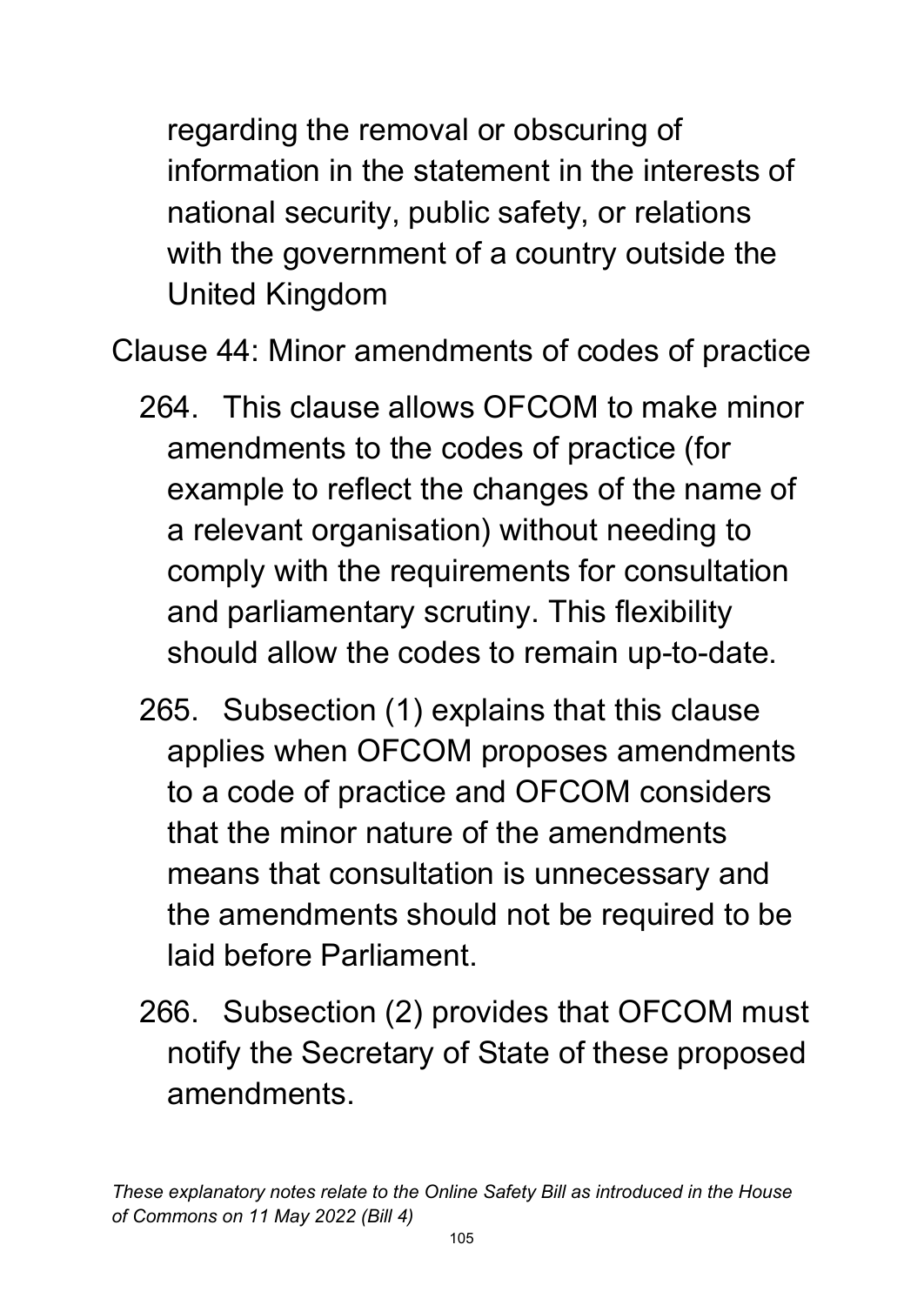- 267. Subsection (3) provides that, if the Secretary of State agrees that it is appropriate, the amendments may be made and issued without complying with the requirements of clause 37(6) and (7) or clause 39. This means that OFCOM does not have to consult on the proposed changes and the amended codes do not need to be laid before Parliament.
- 268. Subsection (4) provides that if the Secretary of State agrees with OFCOM that the changes are minor and do not require consultation or to be laid before Parliament, OFCOM may prepare and issue the amendments of the code of practice.
- 269. Subsection (5) provides that amendments issued under this clause come into force at the end of 21 days, beginning with the day on which the amendments are issued.
- 270. Subsection (6) provides that amendments of a code of practice issued under this clause must be published within three days of issue.

Clause 45: Relationship between duties and codes of practice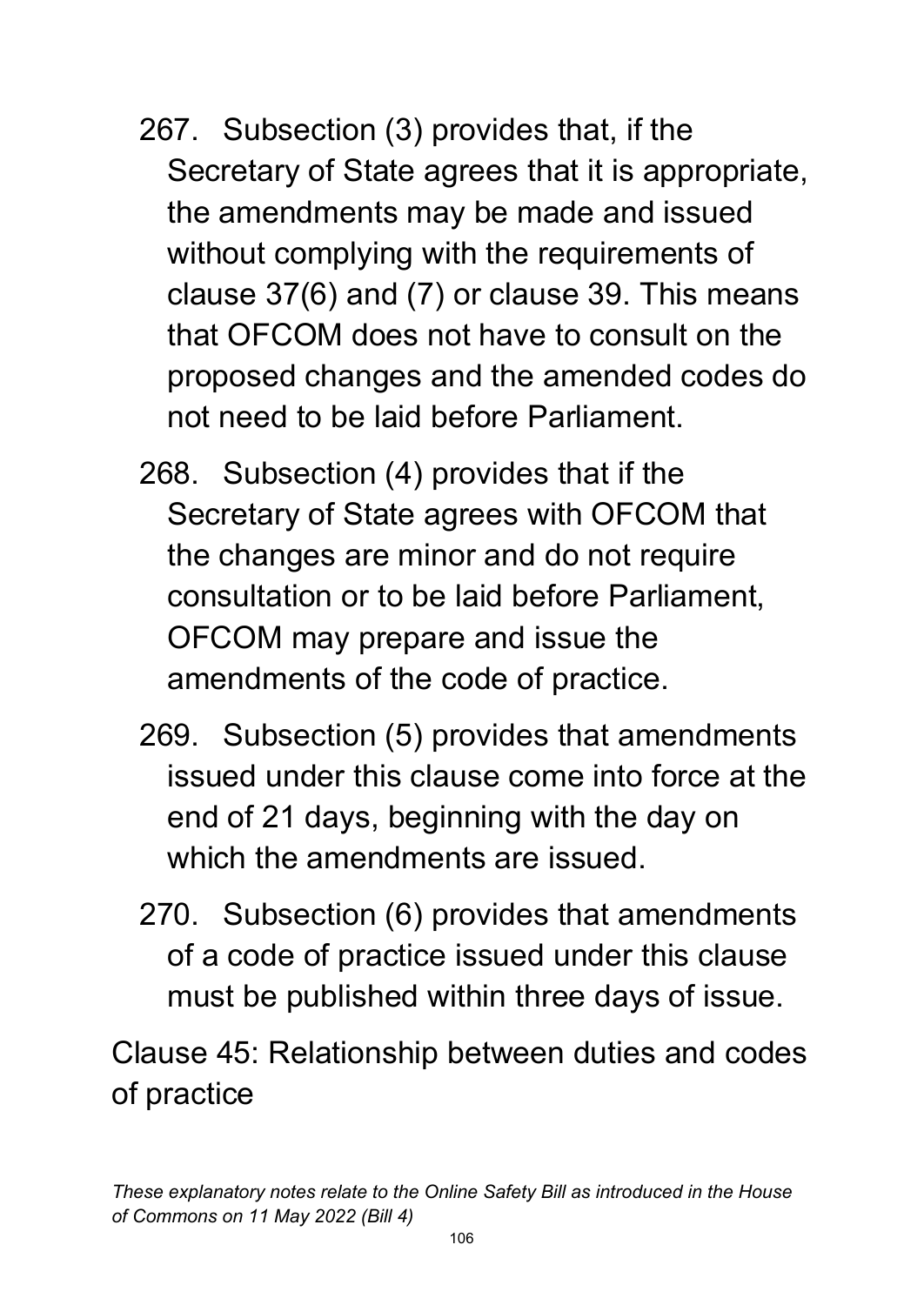- 271. This clause sets out how providers of Part 3 services can comply with their relevant duties under this Bill.
- 272. Subsection (1) states that providers will be treated as complying with their duties if they follow the recommended measures set out in the relevant codes of practice. Subsections (2) and (3) provide that user-to-user service and search service providers are to be treated as complying with their duties to protect users' rights to freedom of expression and privacy if they follow the measures in the codes incorporating safeguards for the protection of freedom of expression and privacy. Separately, subsection (4) makes this provision for providers of Category 1 or Category 2A services in relation to a fraudulent advertising code.
- 273. A provider is not obliged to follow a code of practice, they may instead take alternative measures to comply with the relevant duties in the legislation.
- 274. Where a regulated provider seeks to comply with a relevant duty by taking alternative measures to those set out in the

*These explanatory notes relate to the Online Safety Bill as introduced in the House of Commons on 11 May 2022 (Bill 4)*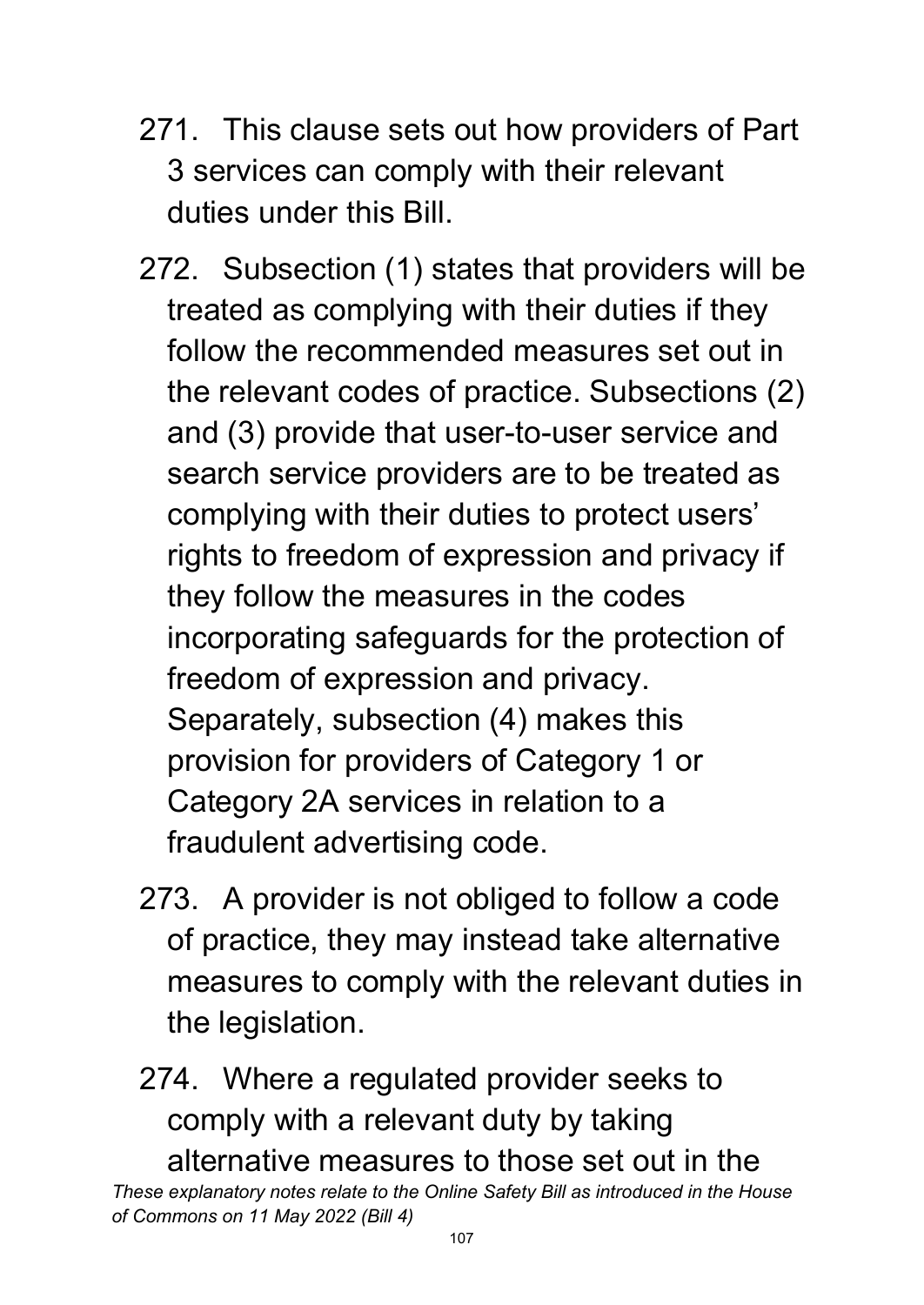codes, they must have regard to protecting users' rights to freedom of expression and privacy (subsection (5)). When OFCOM assess compliance when a regulated provider has taken alternative measures to those set out in the codes of practice, they must also consider the extent to which users' rights have been safeguarded (where relevant) (subsection (6)).

Clause 46: Effect of codes of practice

- 275. Subsection (1) provides that not taking or using a measure in a code of practice does not of itself make the provider liable to legal proceedings.
- 276. Subsection (2) confirms that codes of practice can be used as evidence in legal proceedings. Subsection (3) requires a court or tribunal, when determining a question in legal proceedings, to take into account a provision of a code of practice that was in force at the time relating to the question and appears to the court to be relevant.

# 277. Subsection (4) puts an equivalent requirement on OFCOM when they determine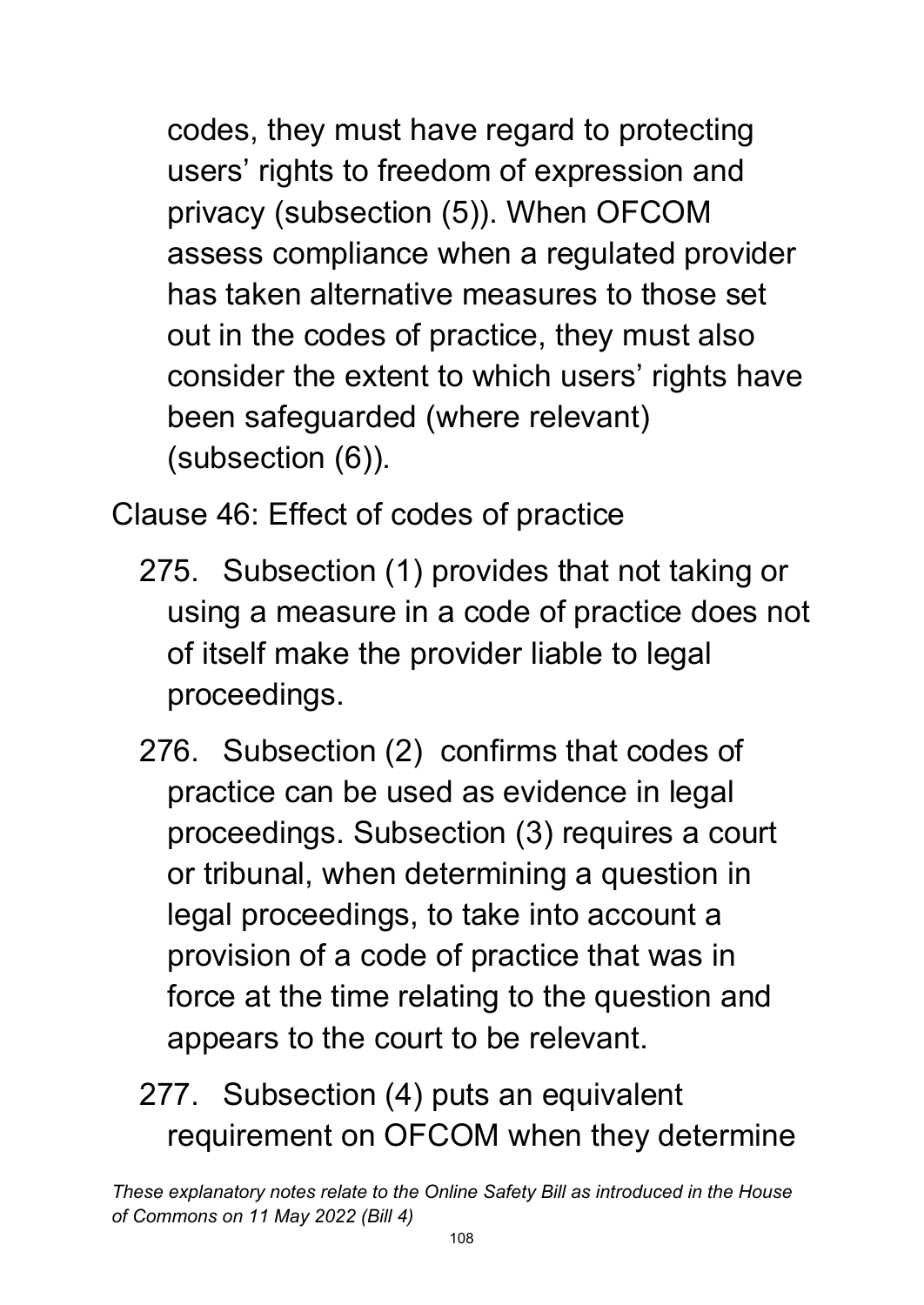a question which arises in connection with their exercise of a relevant function.

Clause 47: Duties and the first codes of practice

278. This clause establishes that duties in respect of which OFCOM must issue a code of practice (under clause 37) will only apply once the first code of practice for that duty has come into force. This could mean that different duties will apply at different times, depending on when the relevant code for a particular duty comes into force. This clause specifies the relevant duties and the corresponding codes under clause 37.

#### *Guidance*

Clause 48: OFCOM's guidance: record-keeping duties and children's access assessments

279. Subsection (1) requires OFCOM to produce guidance for providers of services on how to carry out their record-keeping and review duties at clauses 20 and 30 and the children's access assessment duties at clause 32.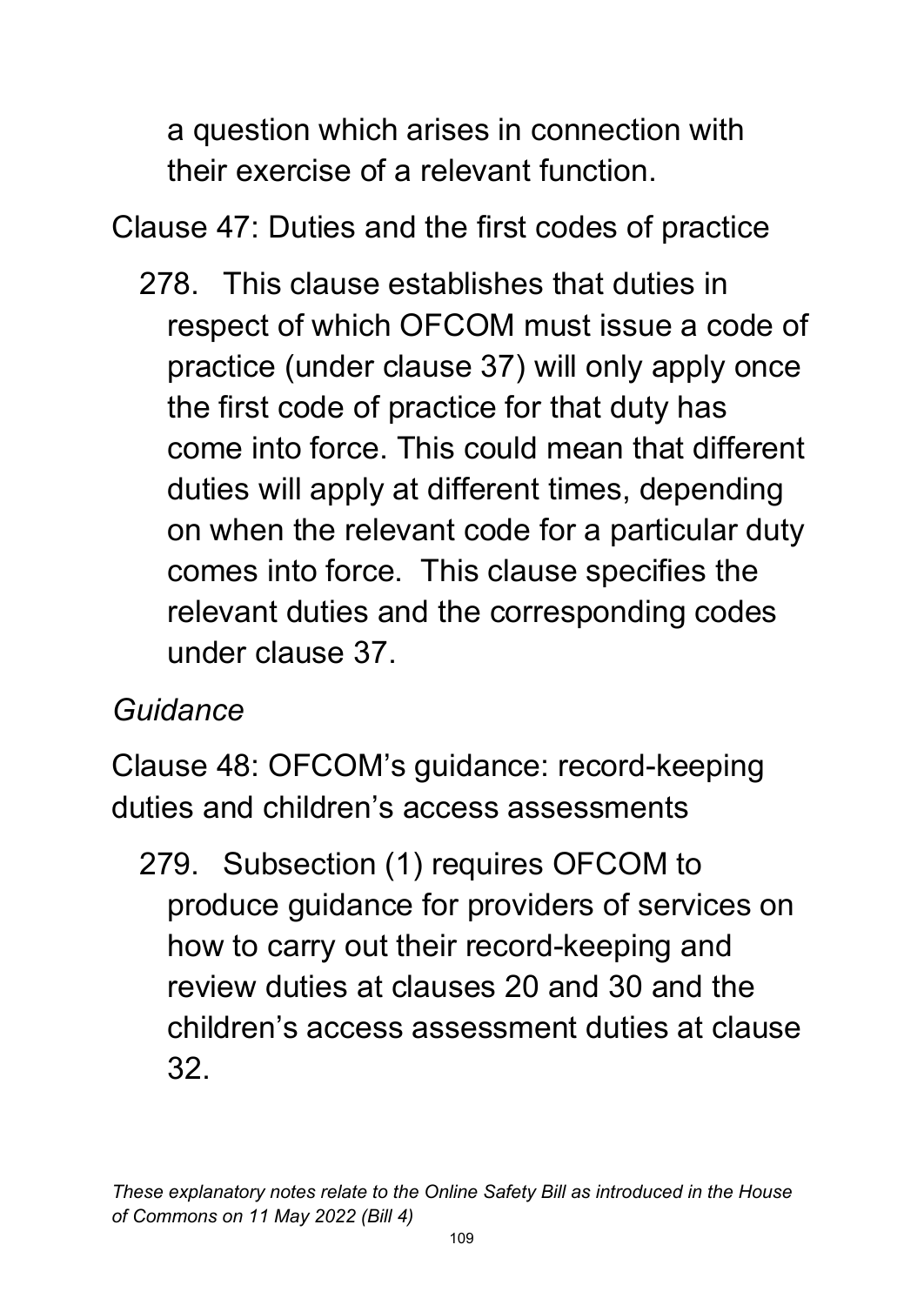280. Subsection (2) requires OFCOM to consult the Information Commissioner before preparing, revising or replacing this guidance. OFCOM must publish this guidance, including any revised guidance (subsection (3)).

## **Chapter 7: Interpretation of Part 3**

Clause 49: Meaning of "regulated user-generated content" and "news publisher content"

- 281. This clause defines "regulated usergenerated content" and describes the types of user-generated content that are exempt from this definition, including "news publisher content". Part 3 duties on regulated user-touser services apply with regard to "regulated user-generated content".
- 282. Subsections (3) and (4) define "usergenerated content". This is content that is generated by a user of the service, or uploaded to or shared on the service by a user of the service, and which may be encountered by another user (or users) by means of the service. This means that content shared only between a user and the service provider (such as through a customer service chat function)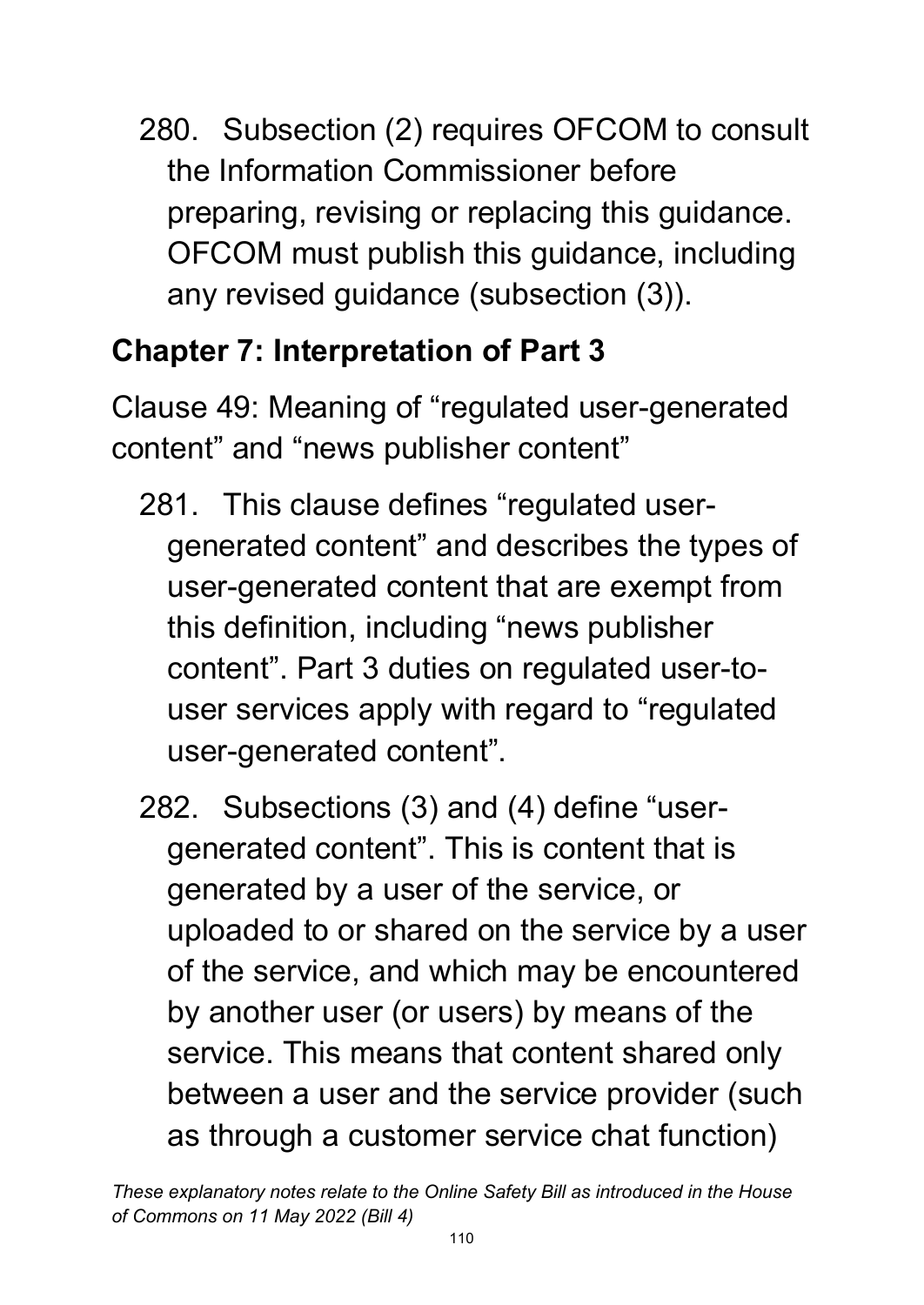would not fall under the definition of usergenerated content.

- 283. Subsection (5) defines "one-to-one live aural communications". It states that only aural communications between two users which are not accompanied by written messages, videos or other visual images (other than identifying content, such as a user name or profile picture) and which are not recordings of such content, are exempt from the definition of "regulated content". For example, a one-to-one live voice call over an internet service would not count as "regulated content", but a one-toone video call or a recording of a call shared on a regulated service would.
- 284. Subsections (6) and (7) define "comments and reviews on provider content" in respect of user-to-user services. This definition encompasses user comments and reviews in relation to all content that is published on a service by the service provider or someone acting on their behalf.

285. Subsections (8) to (10) define "news publisher content". This includes any content on a service directly generated by a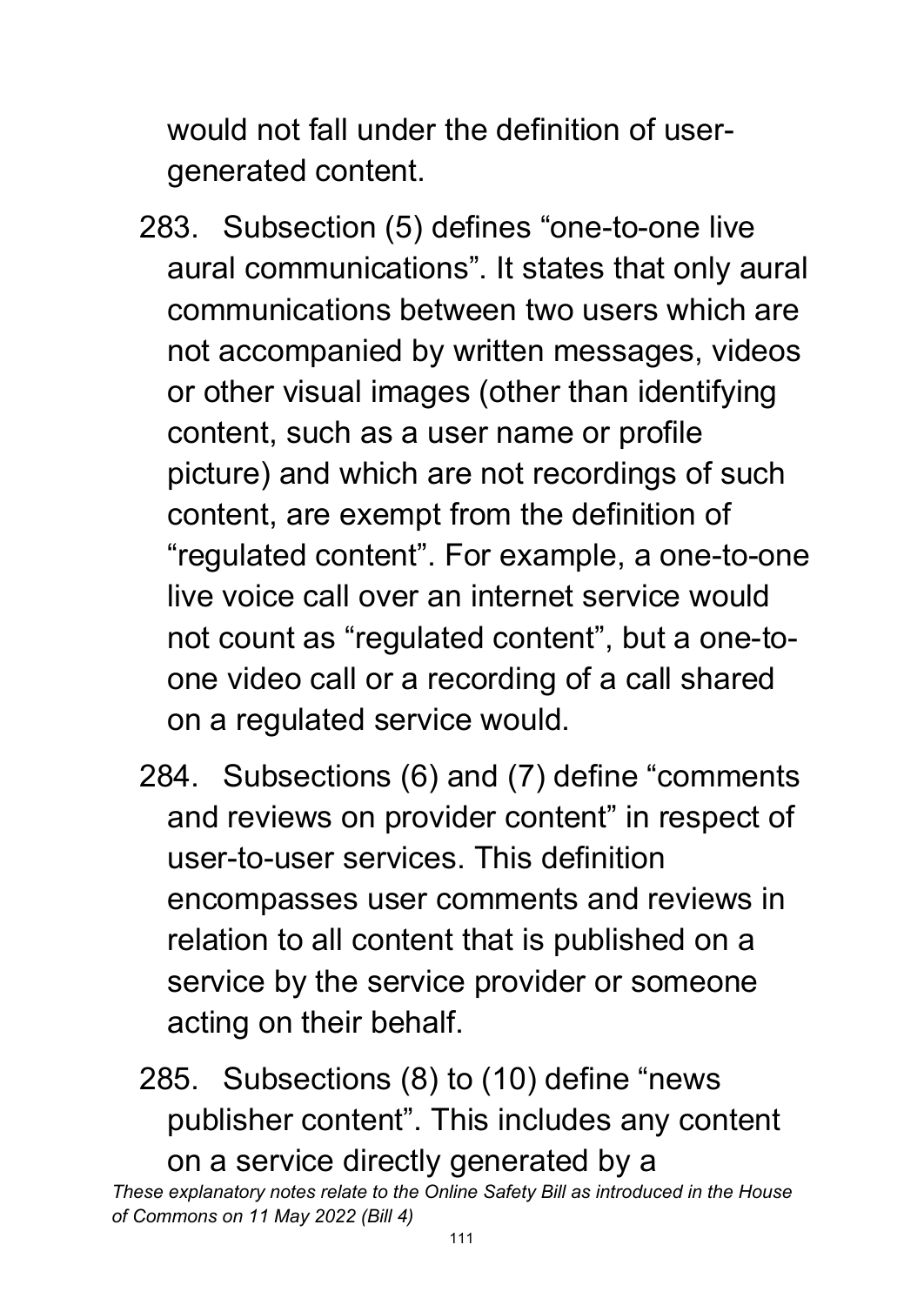recognised news publisher (as defined in clause 50). In addition, it includes content originally published by a recognised news publisher but uploaded to or shared on a service by a user of that service, either in its entirety or by way of a link to the entirety of the material. For example, if a user shares the text of an article copied from a recognised news publisher's website, with no additions or amendments, that text will not count as usergenerated content. If a user amends content generated by a recognised news publisher that content will count as user-generated content, as will any user-generated text or images accompanying the news publisher content.

Clause 50: Meaning of "recognised news publisher"

286. This clause defines the term "recognised news publisher". Subsection (1) states that the British Broadcasting Corporation, Sianel Pedwar Cymru, and any entity that holds a licence under the Broadcasting Act 1990 or 1996 and which publishes news-related content under that licence will qualify as a recognised news publisher.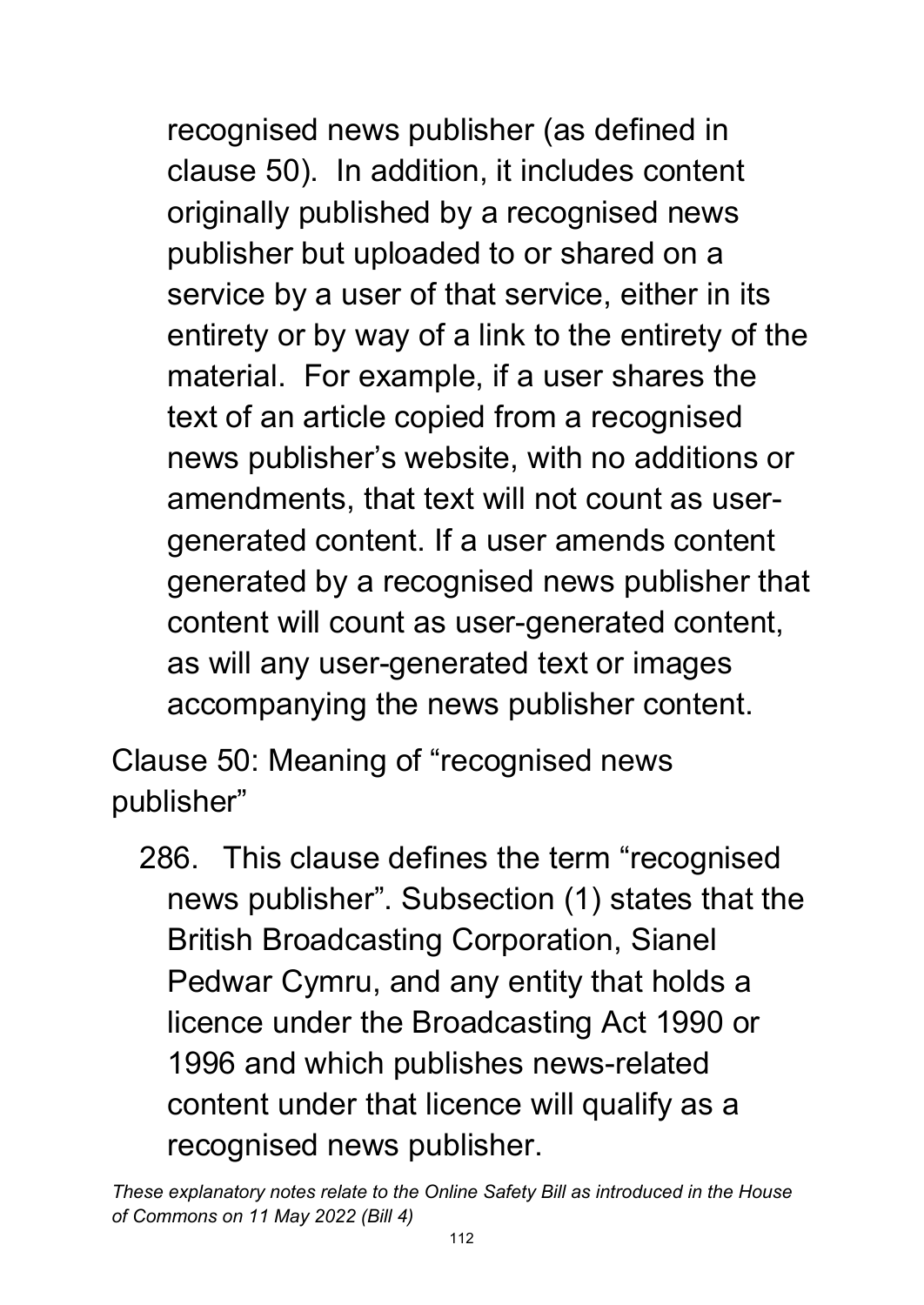- 287. Subsection (1)(d) adds that any entity that meets the conditions listed in subsection (2) will also be considered a "recognised news publisher", providing it is not excluded under subsection (3).
- 288. Subsection (2) then sets out the conditions that other entities have to meet in order to be considered a "recognised news publisher" under subsection (1)(d).
- 289. Subsection (3) sets out the conditions in which an entity is excluded from the definition of "recognised news publisher", even where it otherwise meets the criteria set out in subsection (2). These are that the entity is a proscribed organisation under the Terrorism Act 2000 or is an entity which supports such an organisation.
- 290. Subsection (4)(a) defines the conditions in which news-related material can be said to be "subject to editorial control". This relates to the conditions for a "recognised news publisher" in subsection (2).
- Clause 51: Meaning of "search content" etc.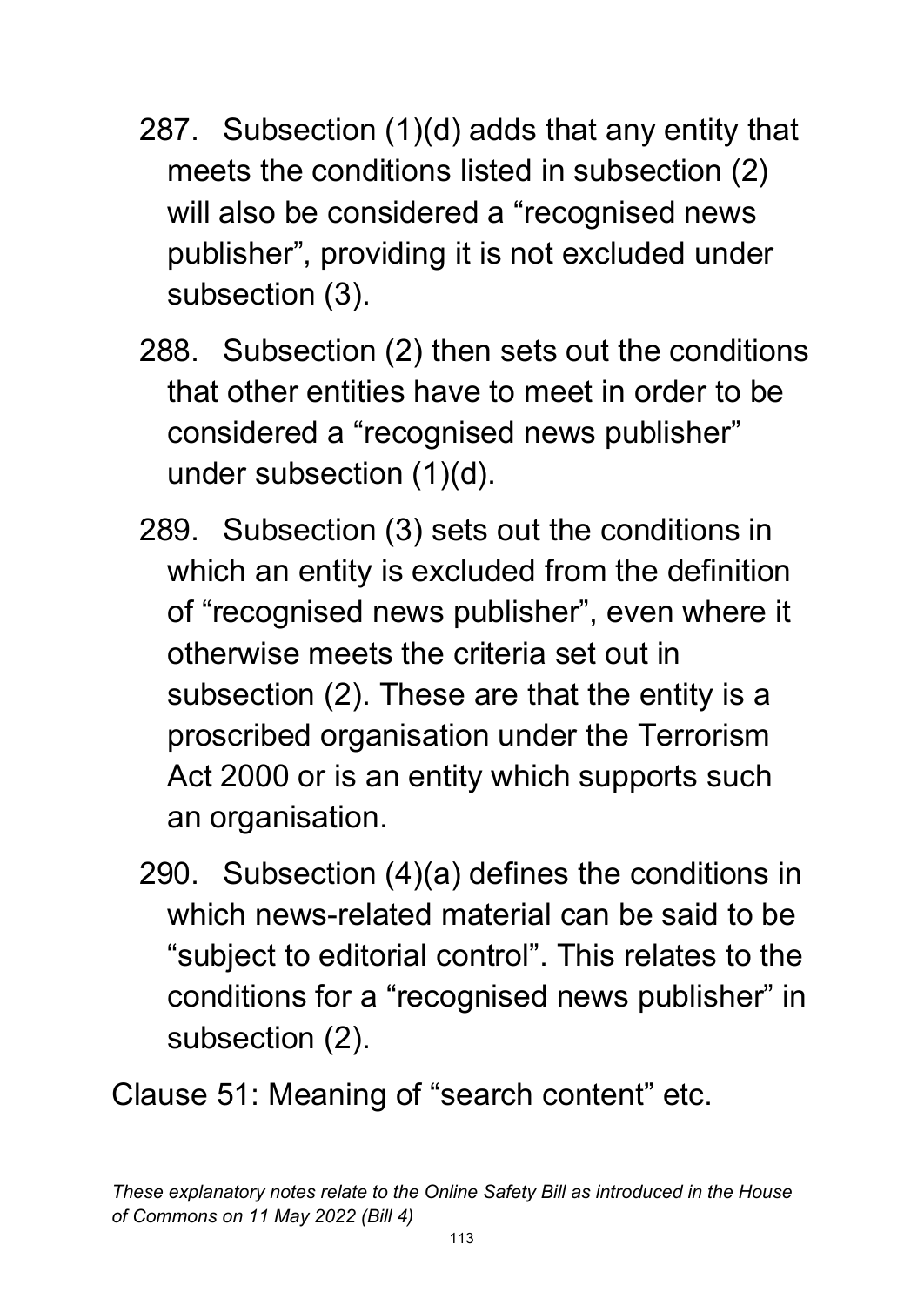- 291. This clause defines "search content" and describes the types of content that are exempt from this definition, including content on the website of a recognised news publisher and paid-for advertisements.
- 292. Search content is content that may be encountered in or via search results of a search service or search engine. Search results are the content which is presented to a user of the service by the search engine when they make a search request. Typical examples would be a link to a website or an image on an image search results page. Search results may also include short pieces of text from a website, media in other forms, links which are icons or anything else provided it is presented by the operation of the search engine when a search request is made. Content encountered "via search results" is content which is presented to a user when they interact with a search result itself, for example by clicking on it. It does not include content which a user comes across as a result of any subsequent interaction (that is, interaction with anything other than a search result). This means that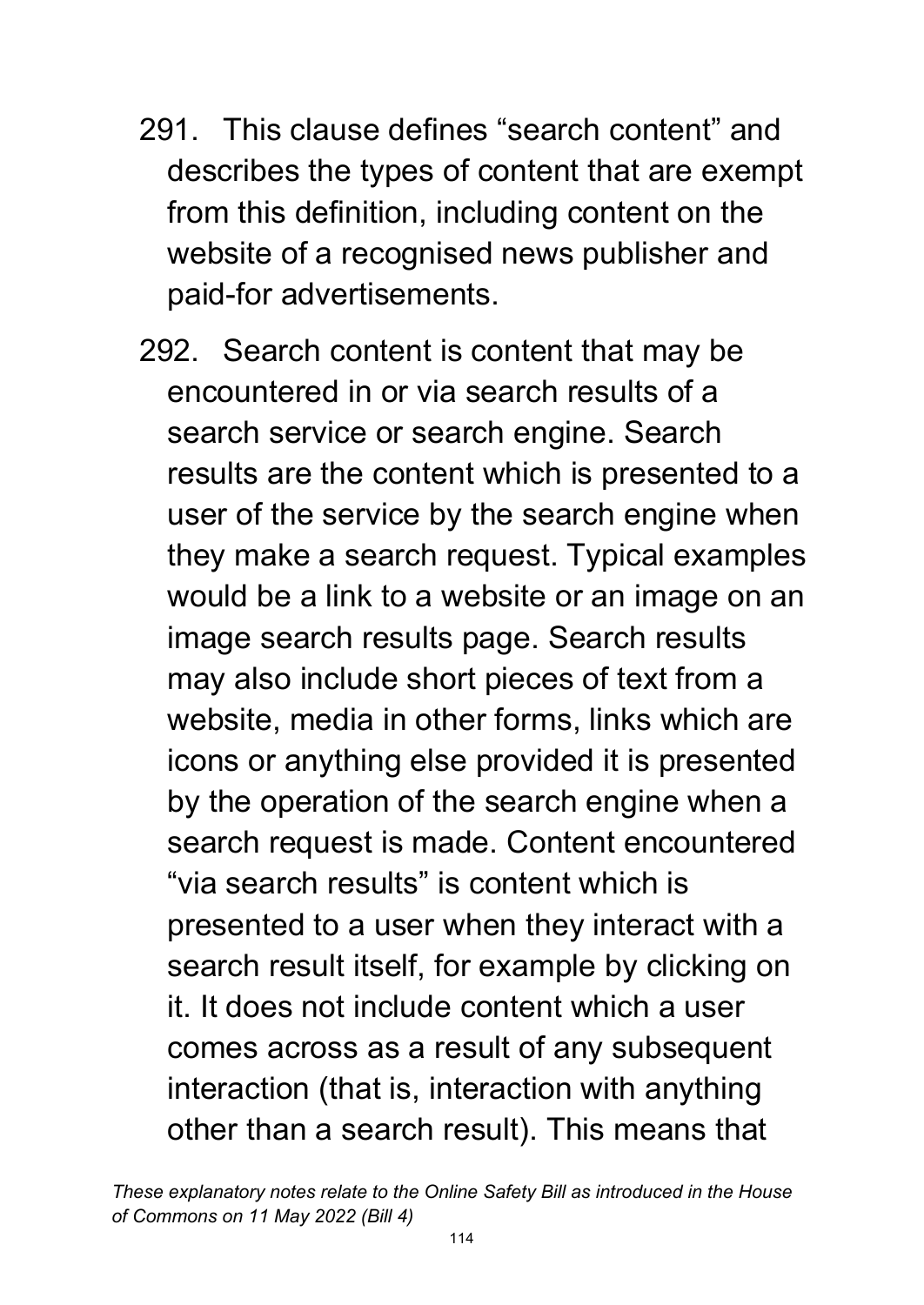search content includes content on a webpage that is accessed by interacting search results but would not include all content on that internet service, such as if a user clicked a link on that webpage.

- 293. "Search" includes by input of images, speech or any other means, as well as by inputting text. This is designed to capture the variety of different ways in which search engines can be operated, including speech based virtual assistants.
- Clause 52: "Illegal content" etc
	- 294. This clause defines illegal content as content which amounts to a relevant offence.
	- 295. Subsection (4) defines a "relevant offence" as a terrorism offence specified in Schedule 4, a child sexual exploitation and abuse (CSEA) offence specified in Schedule 5, an offence specified in Schedule 6, or another offence which has or is intended to have one or more victim who is an individual. Subsection (8) excludes from this definition certain categories of offence.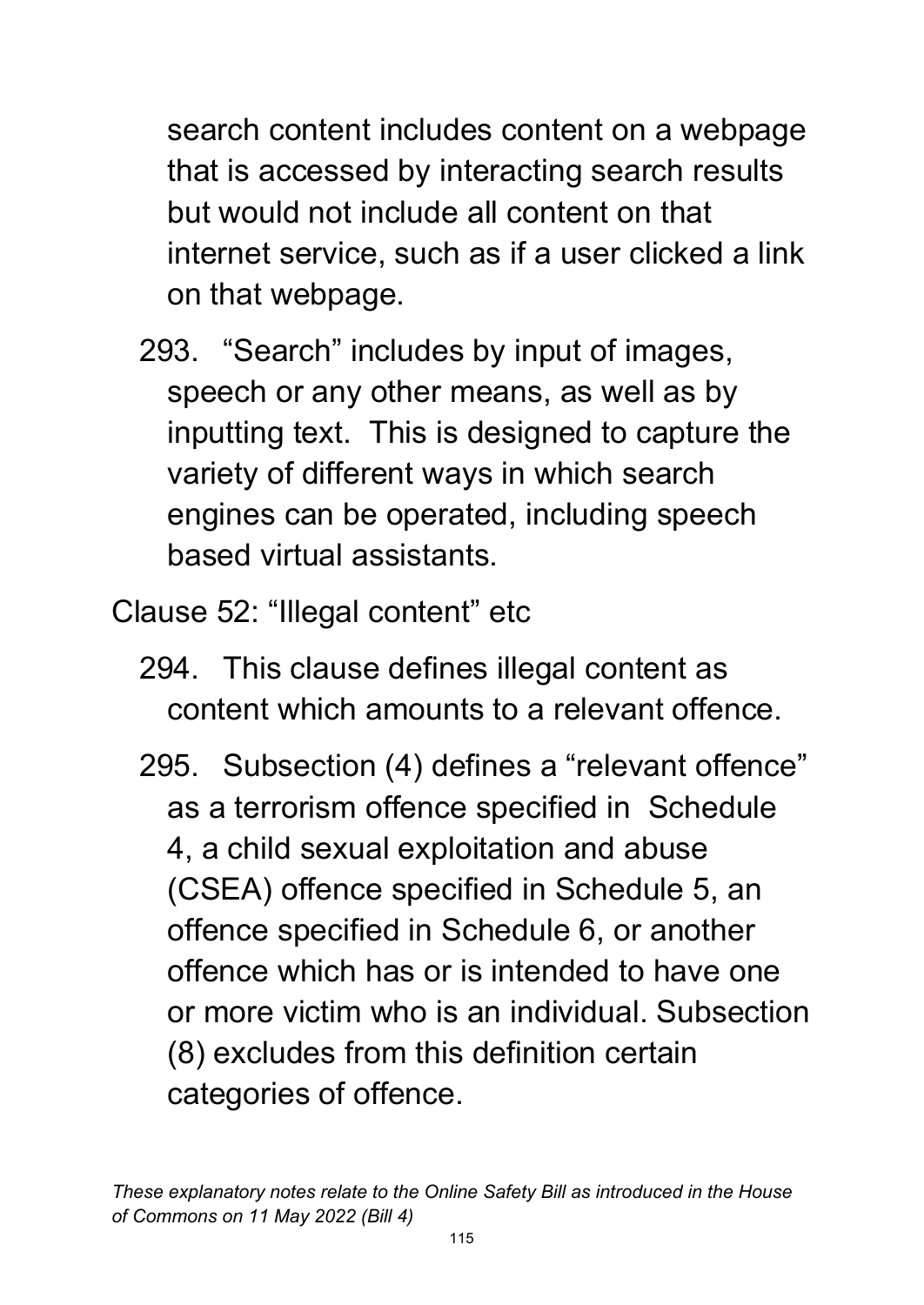- 296. Subsection (7) defines priority illegal content as terrorism content, CSEA content or content that amounts to an offence listed in Schedule 6.
- 297. Under subsection (9), content does not need to be generated, uploaded or accessed (or have anything else done in relation to it) in any part of the United Kingdom to amount to an offence under this provision. This is the case regardless of whether the criminal law would require the offence, or any element of it, to take place in the United Kingdom (or a particular part of it).
- 298. Subsections (10) and (11) clarify that for user-to-user services and the user-to-user part only of combined services, illegal content, terrorism content, CSEA content and priority illegal content does not have to be present on a regulated service to meet the relevant definitions for these types of content. This provision is necessary to allow service providers to take steps in relation to content which would not otherwise meet the definitions because it has not yet been uploaded to or shared on their services. In relation to such a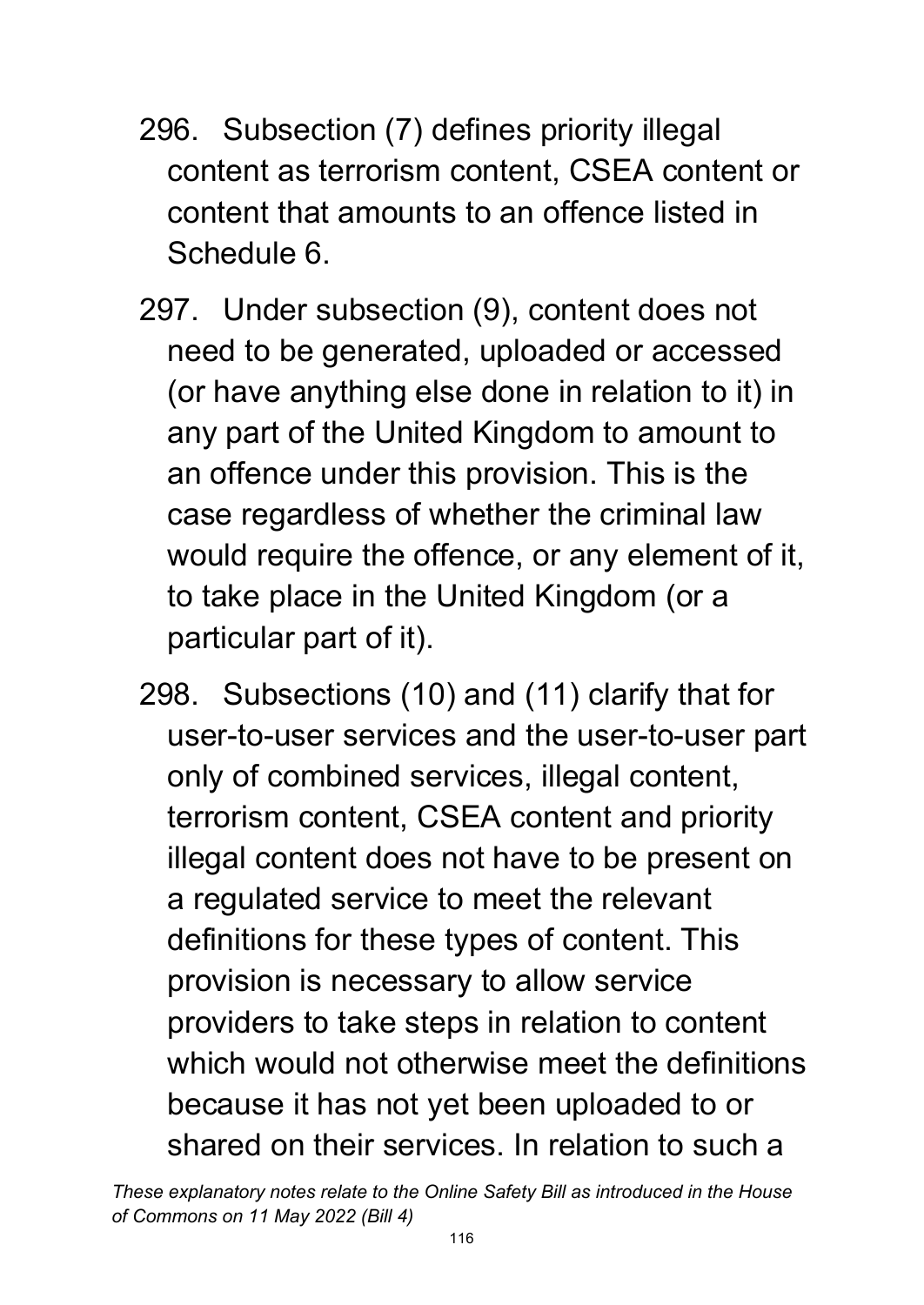service (or part of a service), content of these types must nevertheless be, or be capable of being were it present on the service, regulated user-generated content.

- 299. Content amounting to any offence under the law of England and Wales, Scotland or Northern Ireland which meets the definition under subsection (4) is illegal content (or, as appropriate, priority illegal content, CSEA content etc.) in all parts of the United Kingdom for the purposes of regulation under this Bill.
- *Schedule 5: Terrorism offences* 
	- 300. Schedule 5 defines the offences that constitute "terrorism content". They are based in existing domestic legislation, including from the Terrorism Act 2000 and 2006, and the Anti-terrorism, Crime and Security Act 2001. The Bill does not introduce any new terrorism offences.
	- 301. Paragraph 1 lists the relevant provisions that apply from the Terrorism Act 2000.
	- 302. Paragraph 2 sets out the relevant section from the Anti-terrorism, Crime and Security Act 2001.

*These explanatory notes relate to the Online Safety Bill as introduced in the House of Commons on 11 May 2022 (Bill 4)*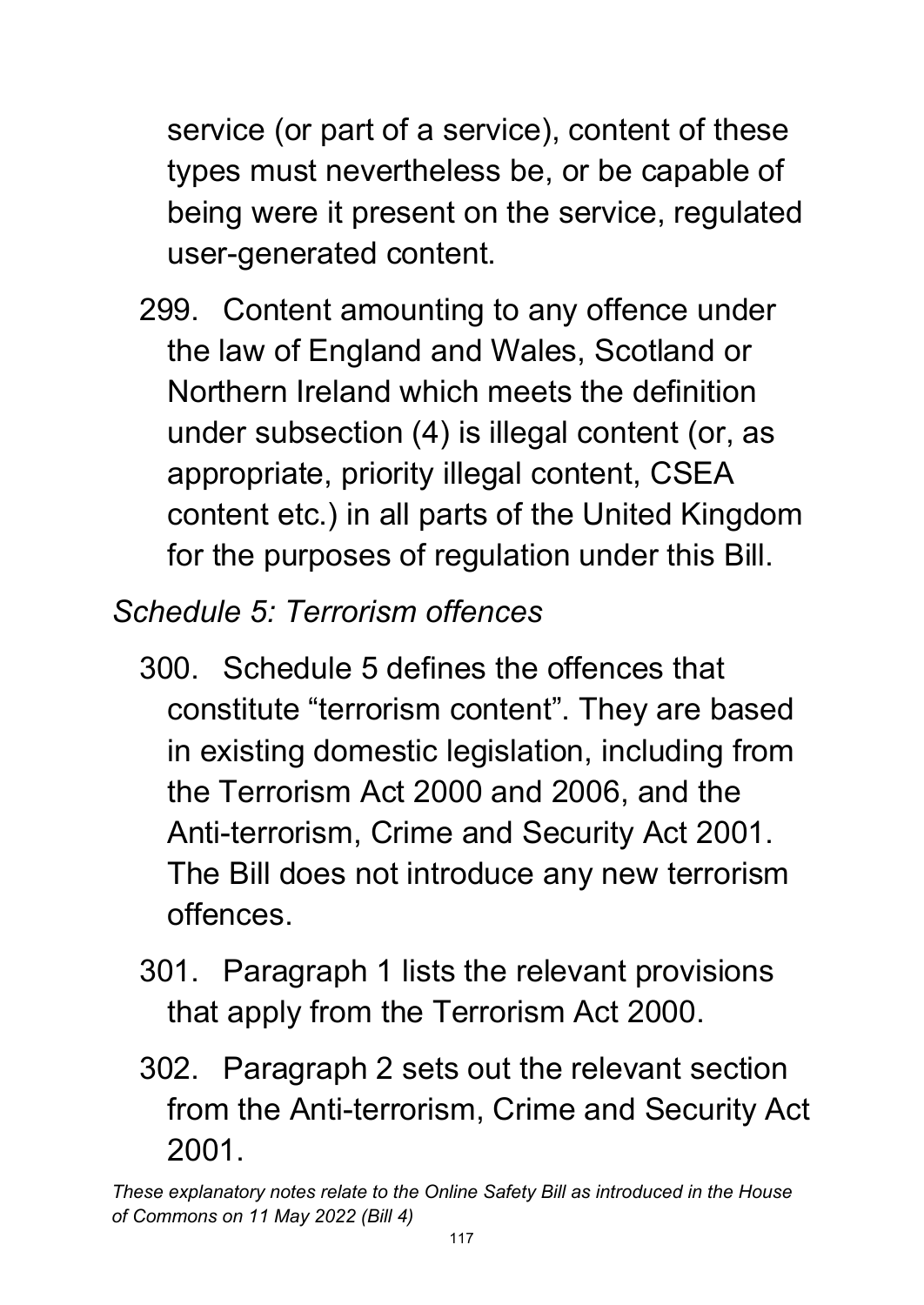- 303. Paragraph 3 lists the relevant provisions that apply from the Terrorism Act 2006.
- 304. Paragraph 4 sets out the offences that constitute an inchoate offence. These offences include attempting or conspiring to commit an offence in the Schedule, or encouraging or assisting, aiding, abetting, counselling or procuring the commission of one of those offences (or in Scotland being involved in the commission of such an offence).

*Schedule 6: Child sexual exploitation and abuse (CSEA) offences* 

- 305. Schedule 6 defines the offences, in the component jurisdictions of the United Kingdom, that constitute "CSEA content". The Bill does not introduce any new CSEA offences.
- 306. Schedule 6, Part 1 lists the relevant CSEA offences in England, Wales and Northern Ireland.
- 307. Paragraph (1) sets out the offence under the Obscene Publications Act 1959, relating to an obscene article tending to deprave and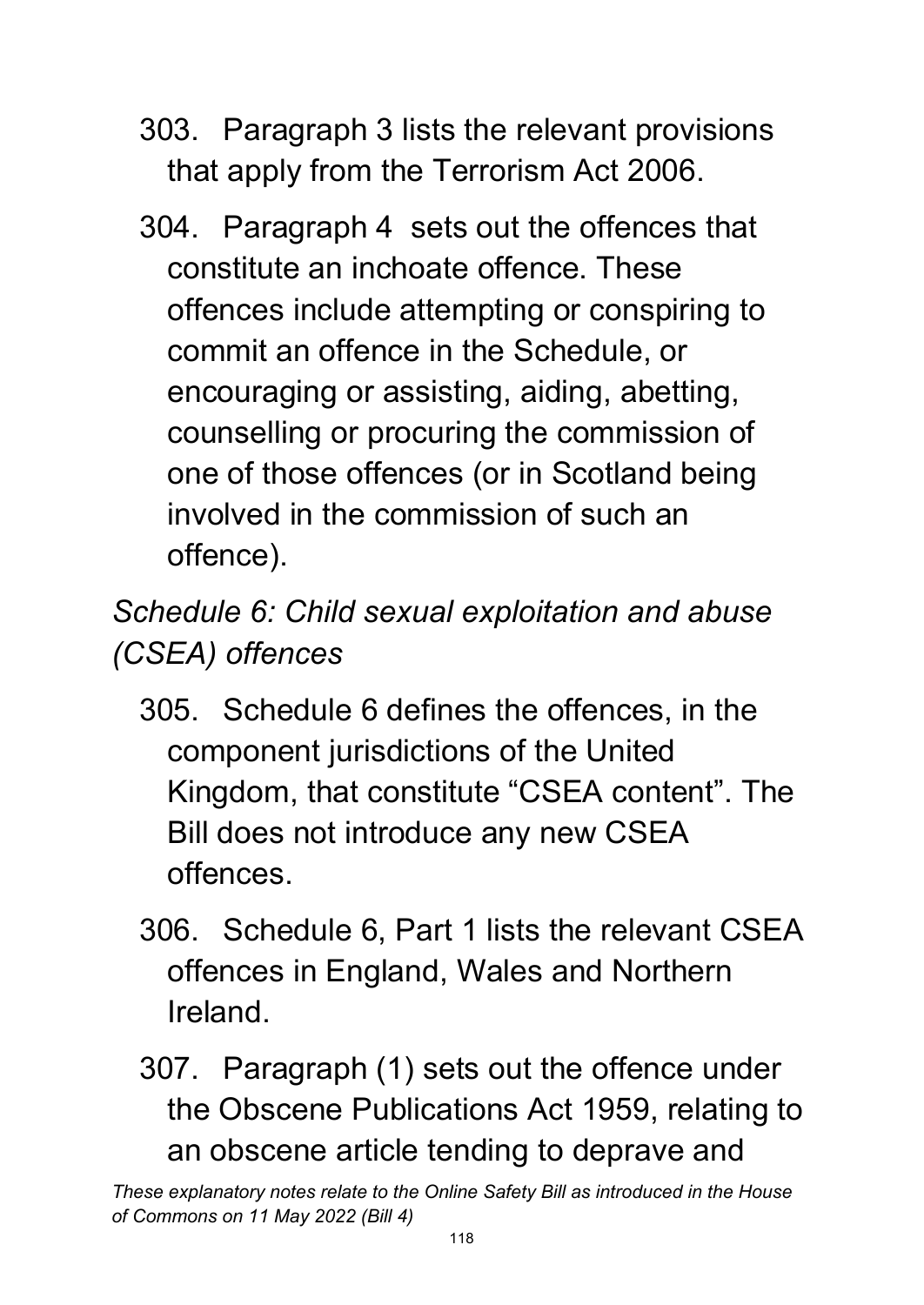corrupt others. The inclusion of this offence is for instances in which the article would encourage an individual to commit a CSEA offence, as listed in paragraphs 2, 4, 5, 7 or 8.

- 308. Paragraph (2) sets out offences with regard to indecent photographs, and pseudophotographs of children: taking; permitting to be taken; making, distributing or showing, possessing with a view to their being distributed or shown by himself or others; and publishing, or causing to be published, any advertisement likely to be understood as conveying that the advertiser distributes or shows such indecent photographs.
- 309. Paragraph (3) sets out equivalent offences in Northern Ireland regarding indecent photographs, or pseudo-photographs, of children, as set out in the Protection of Children (Northern Ireland) Order 1978.
- 310. Paragraph (4) lists the offence of possession of any indecent photograph, or pseudo-photograph of a child, as set out in Section 160 of the Criminal Justice Act 1988.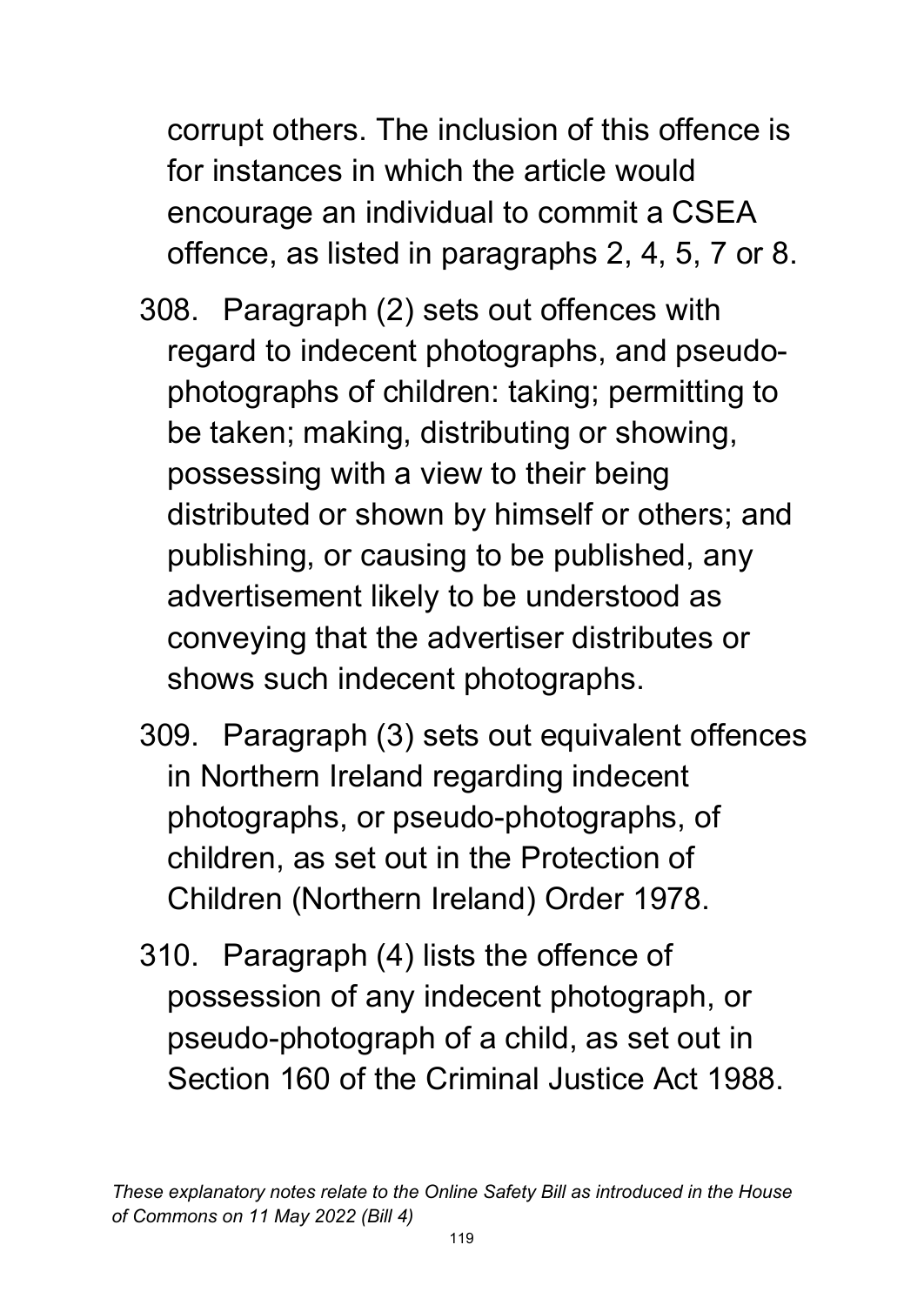- 311. Paragraph (5) lists relevant CSEA related offences from the Sexual Offences Act 2003 which can be committed online.
- 312. Paragraph (6) lists equivalent relevant CSEA related offences in Northern Ireland from the Sexual Offences (Northern Ireland) Order 2008.
- 313. Paragraph (7) lists the offence under Section 62 of the Coroners and Justice Act 2009 (possession of a prohibited image of a child).
- 314. Paragraph (8) lists the offence under Section 69 of the Serious Crime Act 2015 (possession of a paedophile manual)
- 315. Paragraph (9) lists CSEA-related inchoate offences: the offence of attempting or conspiring to commit an offence specified in this Part (Schedule 6, Part 1); an offence under Part 2 of the Serious Crime Act 2007 (encouraging or assisting) in relation to an offence specified in this Part; and an offence of aiding, abetting, counselling or procuring the commission of an offence specified in this Part.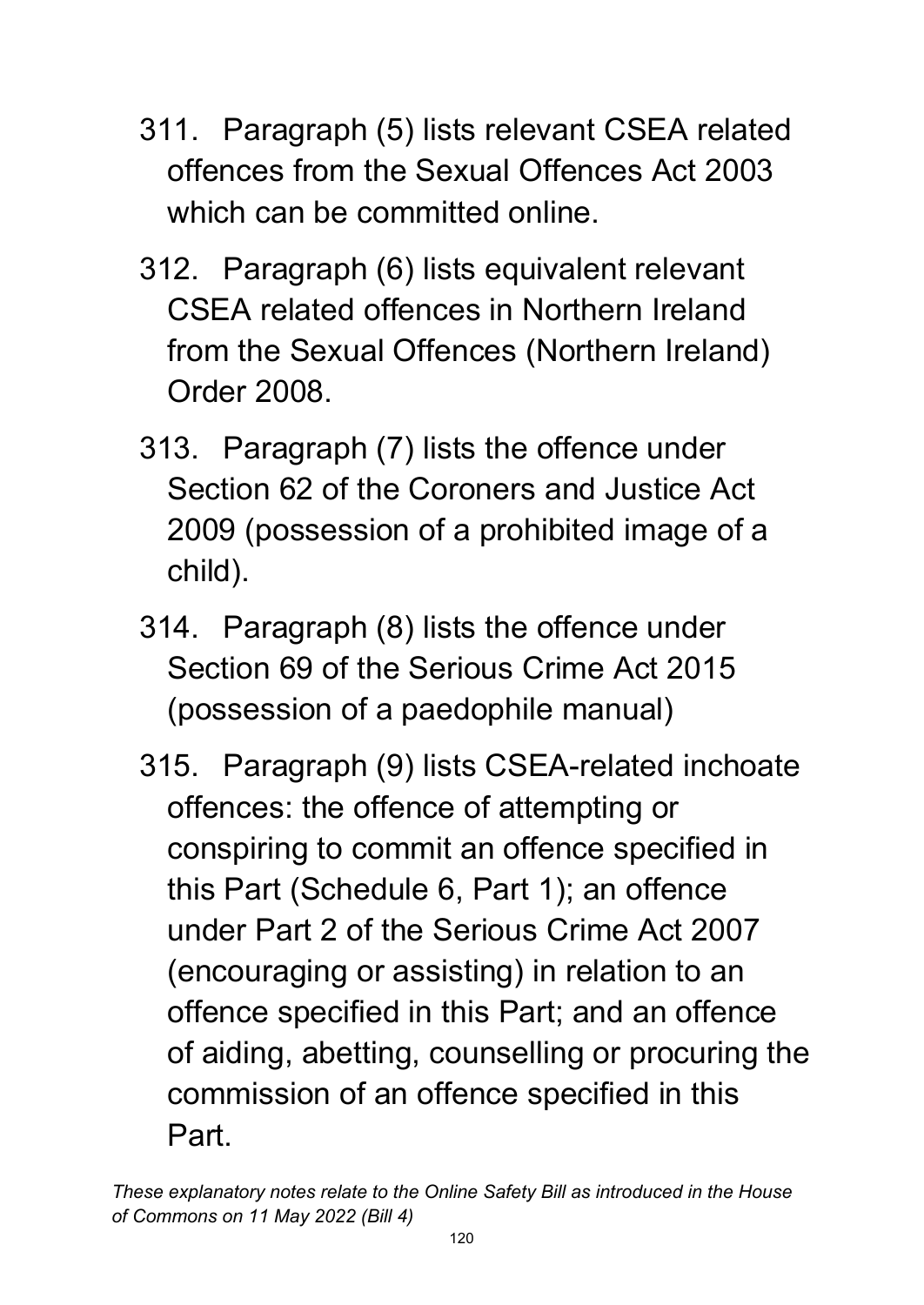- 316. Schedule 6, Part 2 lists the relevant CSEA offences in Scotland. Paragraph (10) sets out the relevant offences under the Civic Government (Scotland) Act 1982: Section 52 (indecent photographs etc of children) and Section 52A (possession of indecent photographs of children).
- 317. Paragraph (11) lists relevant CSEA offences from the Protection of Children and Prevention of Sexual Offences (Scotland) Act 2005.
- 318. Paragraph (12) lists relevant CSEA offences from the Sexual Offences (Scotland) Act 2009.
- 319. Paragraph (13) lists CSEA-related inchoate offences: attempting or conspiring to commit an offence specified in this Part; inciting a person to commit an offence specified in this Part; and aiding, abetting, counselling or procuring the commission of an offence specified in this Part, or being involved art and part in the commission of such an offence.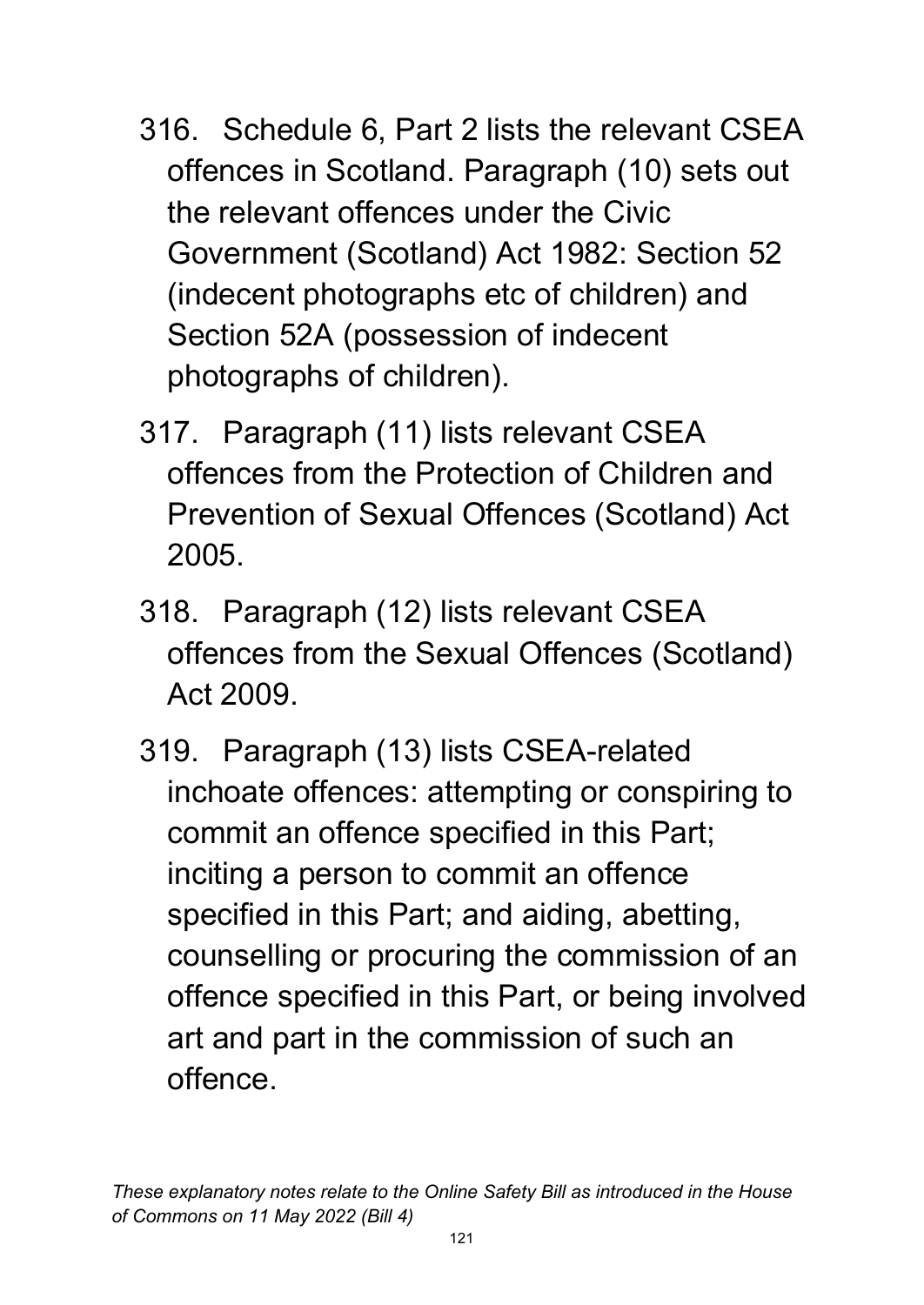#### *Schedule 7: Priority offences*

- 320. Content which amounts to the criminal offences which are set out in Schedule 7 is priority illegal content. We intend to amend Schedule 7 via government amendment to list corresponding offences which extend only to Scotland or Northern Ireland ("devolved offences"), alongside the offences extending to England and Wales (and, in some cases, also to Scotland, Northern Ireland, or both) included for introduction. Terrorism and CSEA offences are set out in Schedules 5 and 6 respectively.
- Clause 53: "Content that is harmful to children" etc 321. This clause defines "content that is harmful to children".
	- 322. Subsections (2) and (3) define "primary priority content that is harmful to children" and "priority content that is harmful to children". This is content which the Secretary of State has designated in regulations (see clause 55).

323. Subsection (4) defines "content that is harmful to children" as primary priority or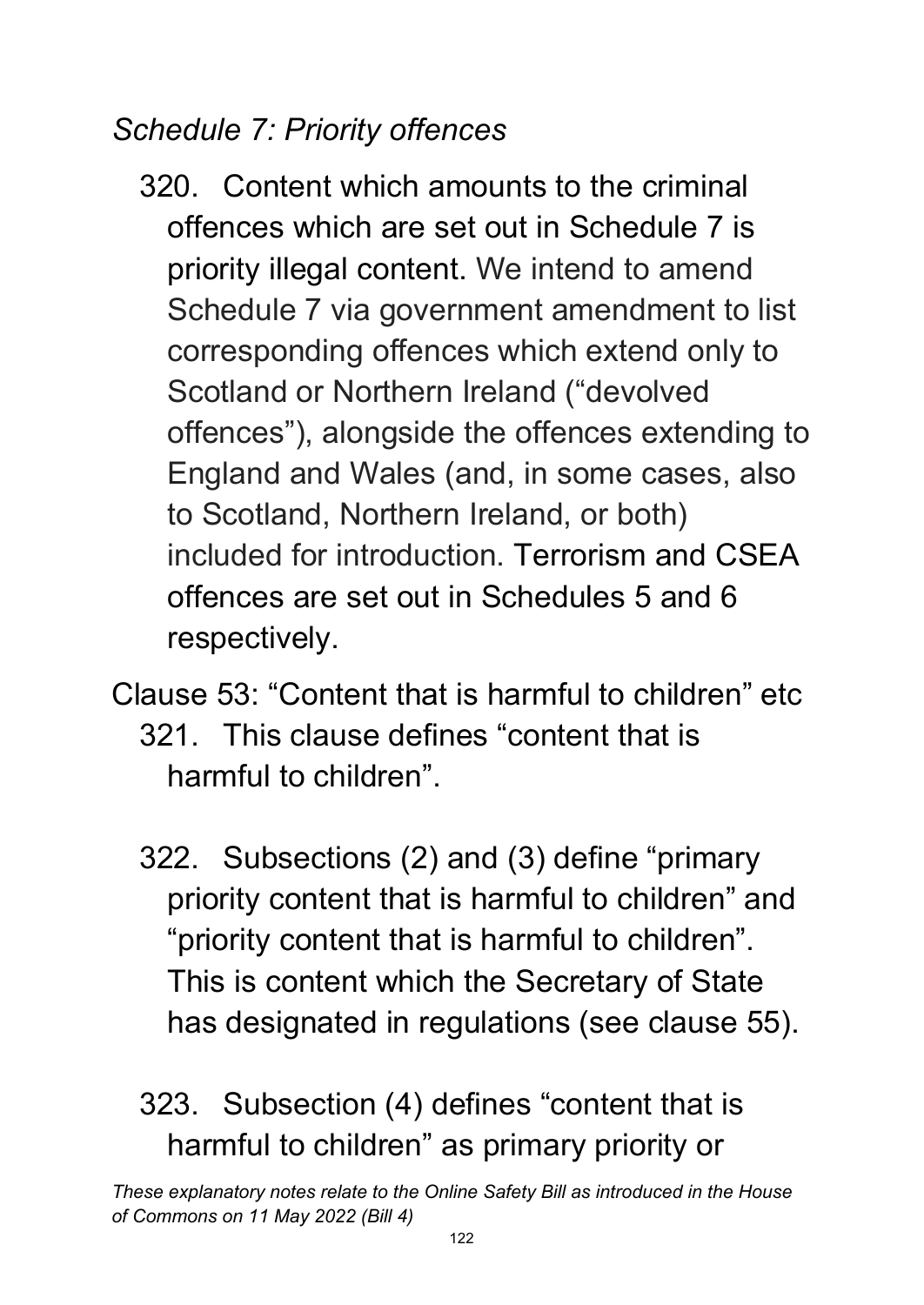priority content that is harmful to children or a third category of "non-designated content that is harmful to children" - another kind of content which presents a material risk of significant harm to an appreciable number of children in the UK.

324. The definition of "non-designated content that is harmful to children" means that content need not affect a very large number of children to be considered harmful, but kinds of content which affect only one child or very few children are not in scope. Harm is itself defined in clause 187. The effect of these two clauses together is that service providers will need to consider all the information available to them when deciding if content is harmful to children. Such information includes knowledge that the content particularly affects children with certain characteristics or belonging to a certain group, for example disabled people or people of a certain religion. It also includes any knowledge they have about particular users at whom the content is directed.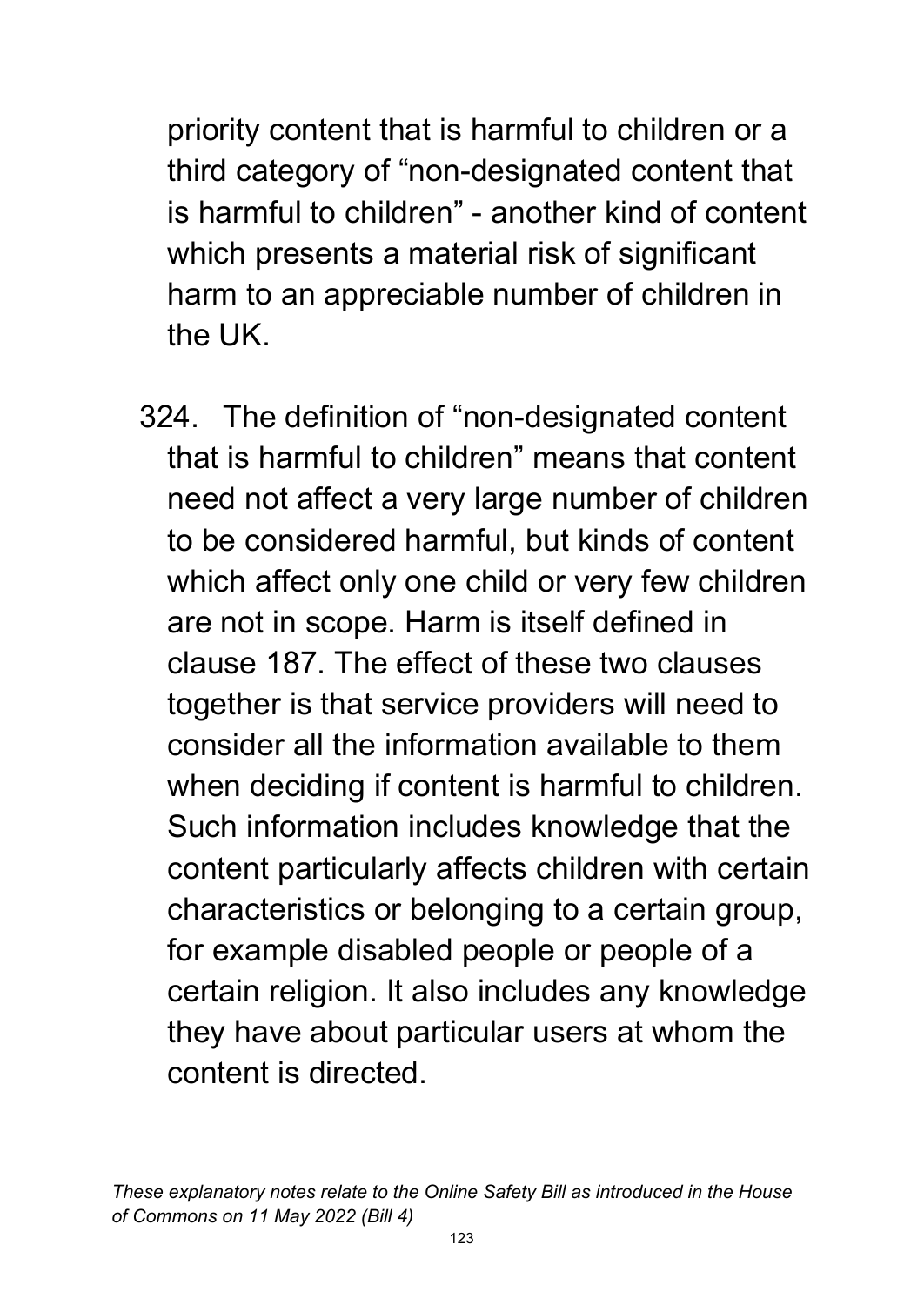- 325. Subsection (5) specifies that certain types of content should not be regarded as content that is harmful to children. These types of content are illegal content (which is dealt with separately by other clauses of the Bill) and content where the risk of harm comes from the content's potential financial impact, the safety or quality of goods featured in the content or a way in which a service featured in the content may be performed.
- 326. Subsection (8) provides that only regulated user-generated content present or potentially present on a regulated user-to-user service can be content that is harmful to children. Subsection (7) clarifies that for a combined service, this would only apply to the regulated user-generated content but not any search content on the service.

Clause 54: "Content that is harmful to adults" etc

327. This clause defines "content that is harmful to adults". Subsection (2) defines "priority content that is harmful to adults". This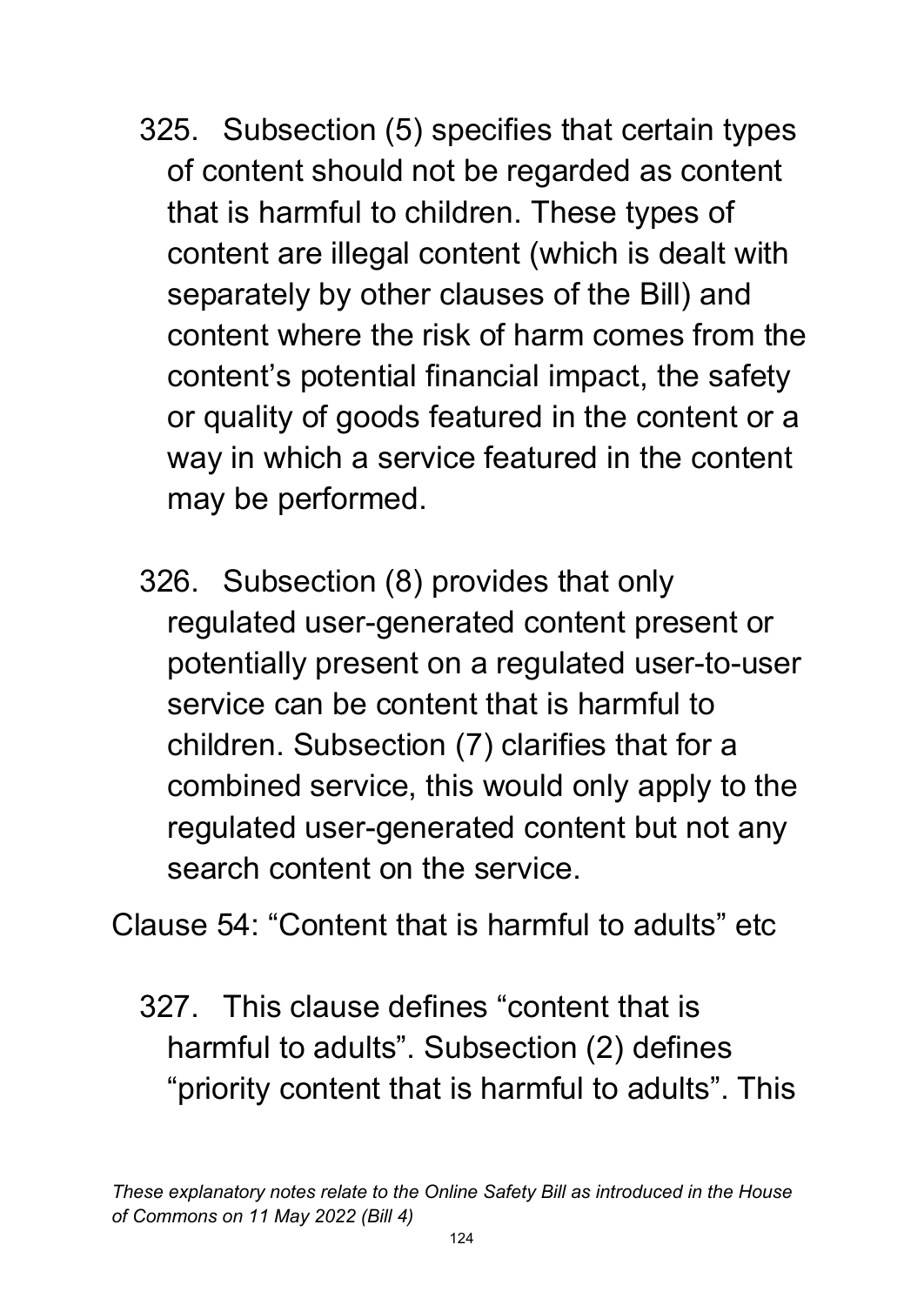is content which the Secretary of State has designated in regulations (see clause 55).

- 328. Subsection (3) defines "content that is harmful to adults" as priority content that is harmful to adults or another kind of content which presents a material risk of significant harm to an appreciable number of adults in the UK.
- 329. This definition means that content need not affect very large numbers of people to be considered harmful, but kinds of content which affect only one person or very few people are not in scope. Harm is itself defined in clause 187. The effect of these two clauses together is that service providers will need to consider all the information available to them when deciding if content is harmful to adults. Such information includes knowledge that the content particularly affects people with certain characteristics or belonging to a certain group, for example disabled people or people of a certain religion. It also includes any knowledge they have about particular users at whom the content is directed.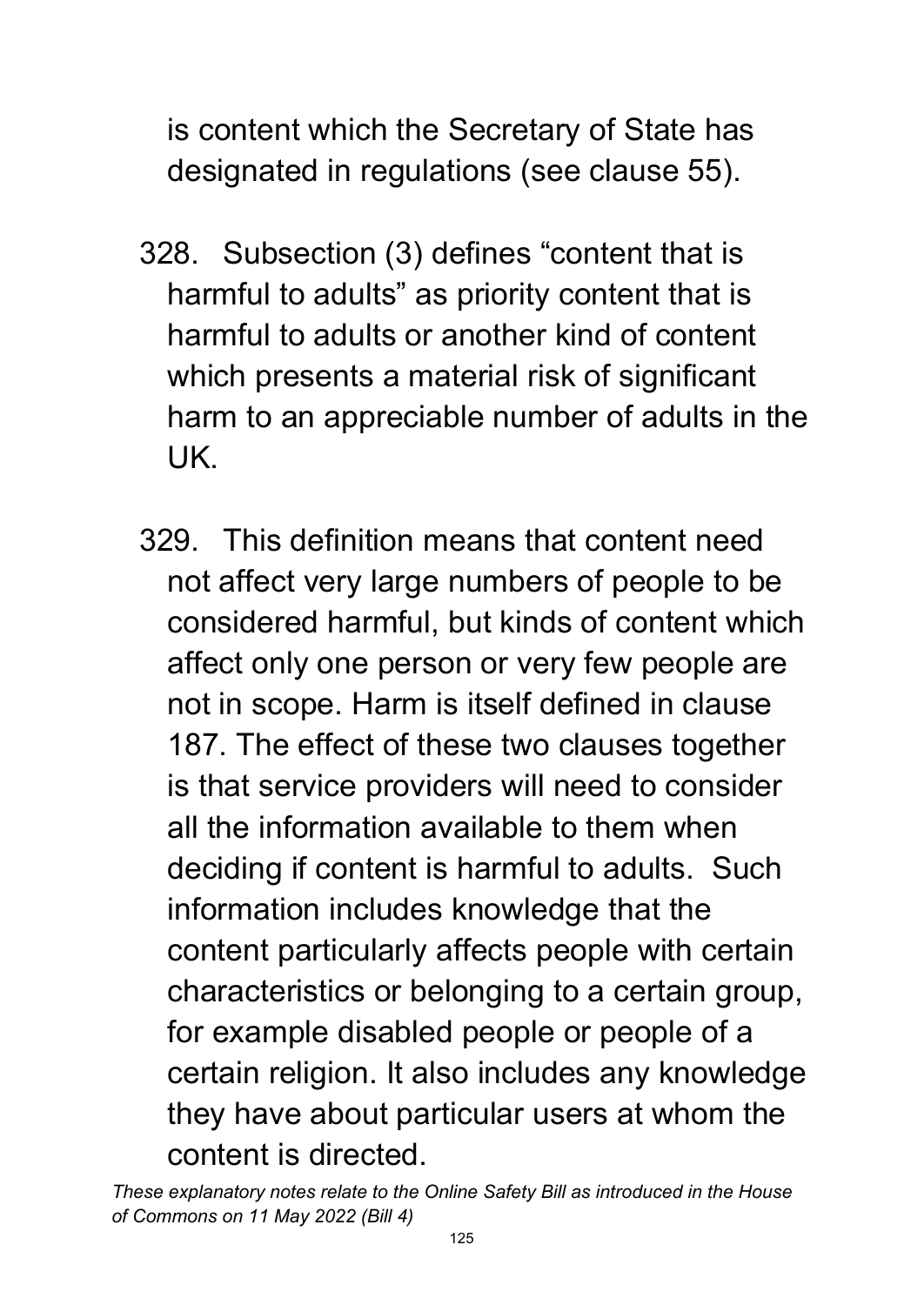- 330. Subsection (4) specifies that certain types of content should not be regarded as content that is harmful to adults. These types of content are illegal content (which is dealt with separately by other clauses of the Bill) and content where the risk of harm comes from the content's potential financial impact, the safety or quality of goods featured in the content or a way in which a service featured in the content may be performed.
- 331. Subsection (5) provides that only regulated user-generated content present or potentially present on a regulated user-to-user service can be content that is harmful to adults.

Clause 55: Regulations under sections 53 and 54

332. This clause makes provision in relation to the making of regulations under clauses 53 and 54 designating primary priority and priority content that is harmful to children, and priority content that is harmful to adults. The Secretary of State may only specify a description of content in regulations if the Secretary of State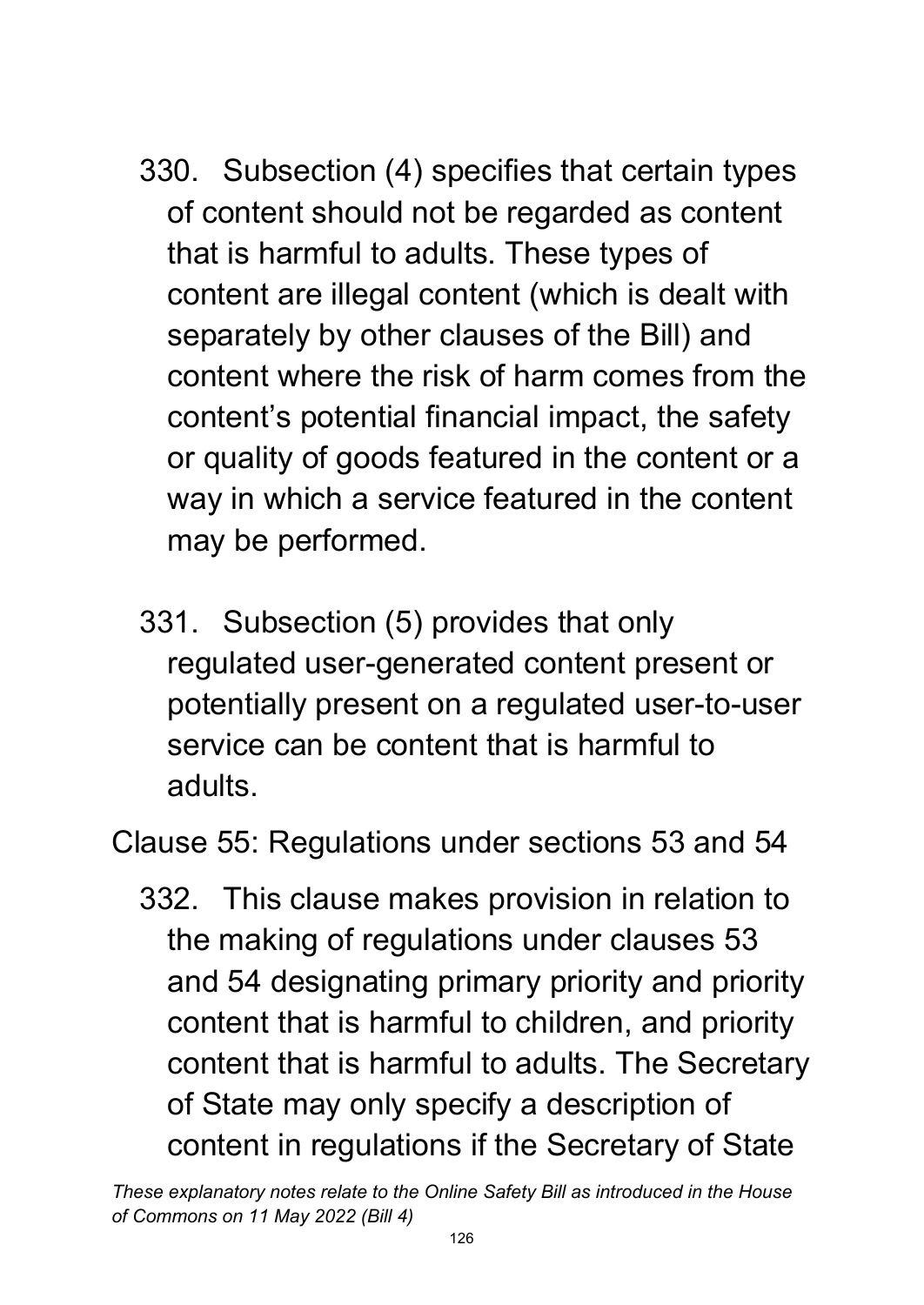considers that there is a material risk of significant harm to an appreciable number of children or adults in the United Kingdom presented by user-generated or search content of that description, and must consult OFCOM before making such regulations.

Clause 56: Regulations under sections 53 and 54: OFCOM's review and report

333. This clause relates to OFCOM's ongoing review of the prevalence and severity of content that is harmful to children and to adults on user-to-user services and content that is harmful to children on search services. It requires OFCOM to prepare and publish reports on this at least every three years, and include advice as to whether it is appropriate for the Secretary of State to make changes to the regulations setting out priority content that is harmful to adults and children in clauses 53 and 54. Subsection (7) requires Ofcom to send a copy of each report to the Secretary of State.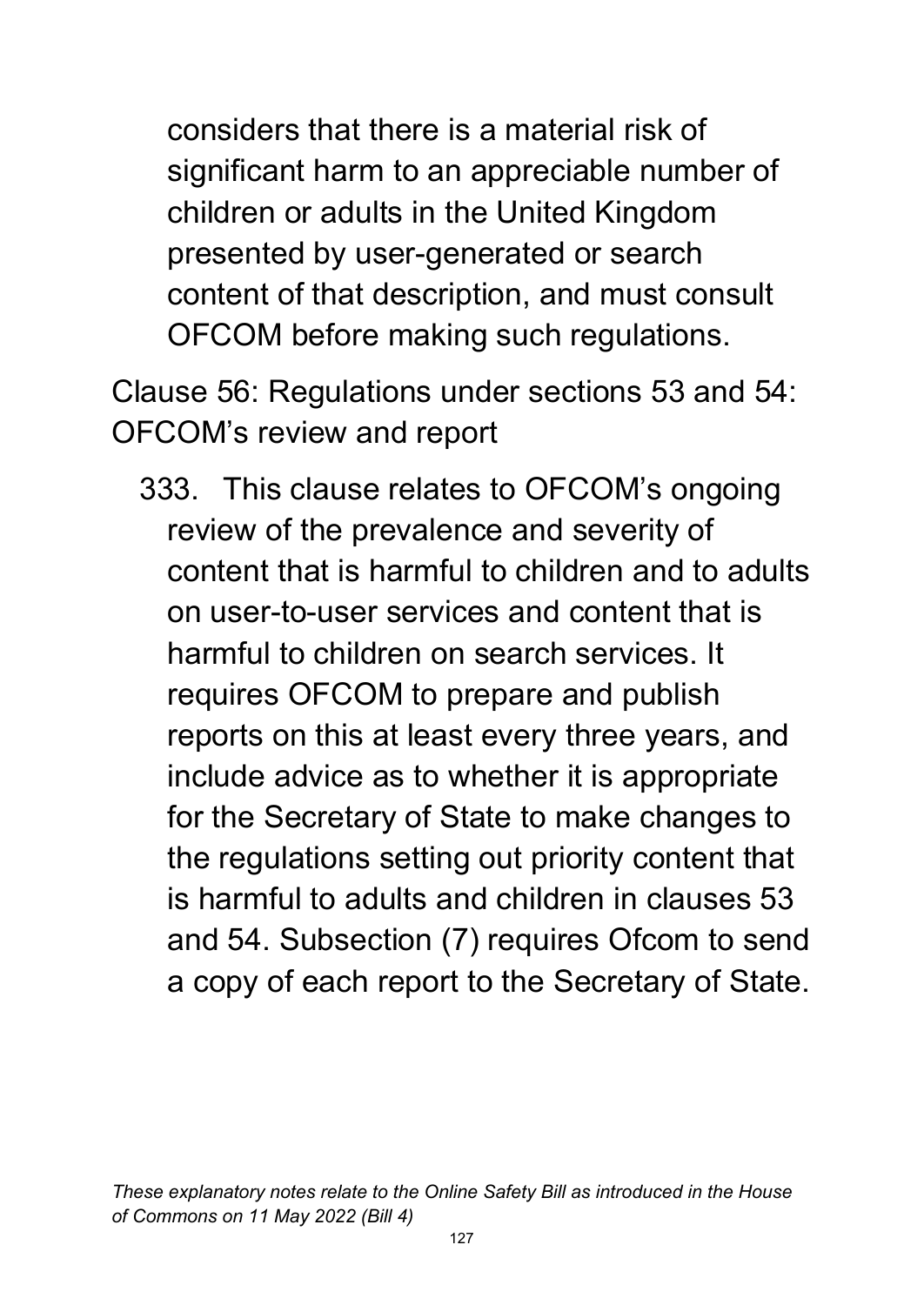### **Part 4: Other duties of providers of regulated user-to-user services and regulated search services**

# **Chapter 1: Providers of Category 1 services: User identity verification**

Clause 57: User identity verification

- 334. This clause places a duty on all Category 1 services to offer adult users the option to verify their identity. Services will have discretion as to which form of identity verification they offer.
- 335. They will need to make it clear to users in their terms of service what form of identity verification is available and how the process works.

Clause 58: OFCOM's guidance about user identity verification

336. This clause places a requirement on OFCOM to publish guidance for providers of Category 1 services to assist them in complying with the user identity verification duty.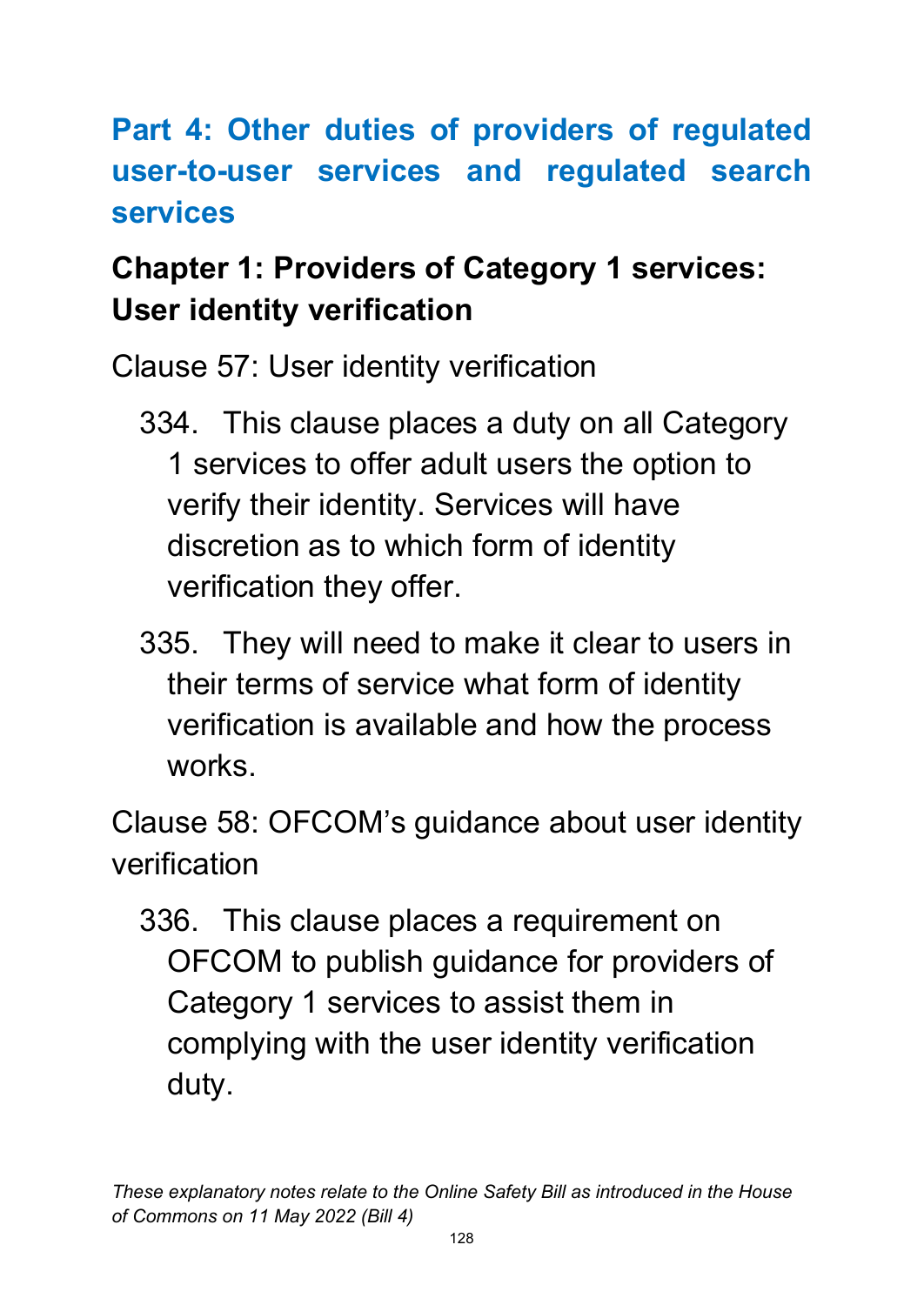337. As part of preparing the guidance, OFCOM must have particular regard to the desirability of ensuring that the recommended identity verification measures are accessible to vulnerable users. In preparing the guidance OFCOM must consult the Information Commissioner, persons with technical expertise, persons representing the interests of vulnerable adult users and anyone else they consider appropriate.

### **Chapter 2: Reporting Child Sexual Exploitation and Abuse Content**

Clause 59: Requirement to report CSEA content to the NCA

338. This clause sets out the requirement on relevant services to report CSEA content to the National Crime Agency (NCA). The NCA will be the organisation responsible for receiving reports from services via secure transmission, processing reports including triaging and disseminating reports to law enforcement and other appropriate agencies in the United Kingdom and internationally.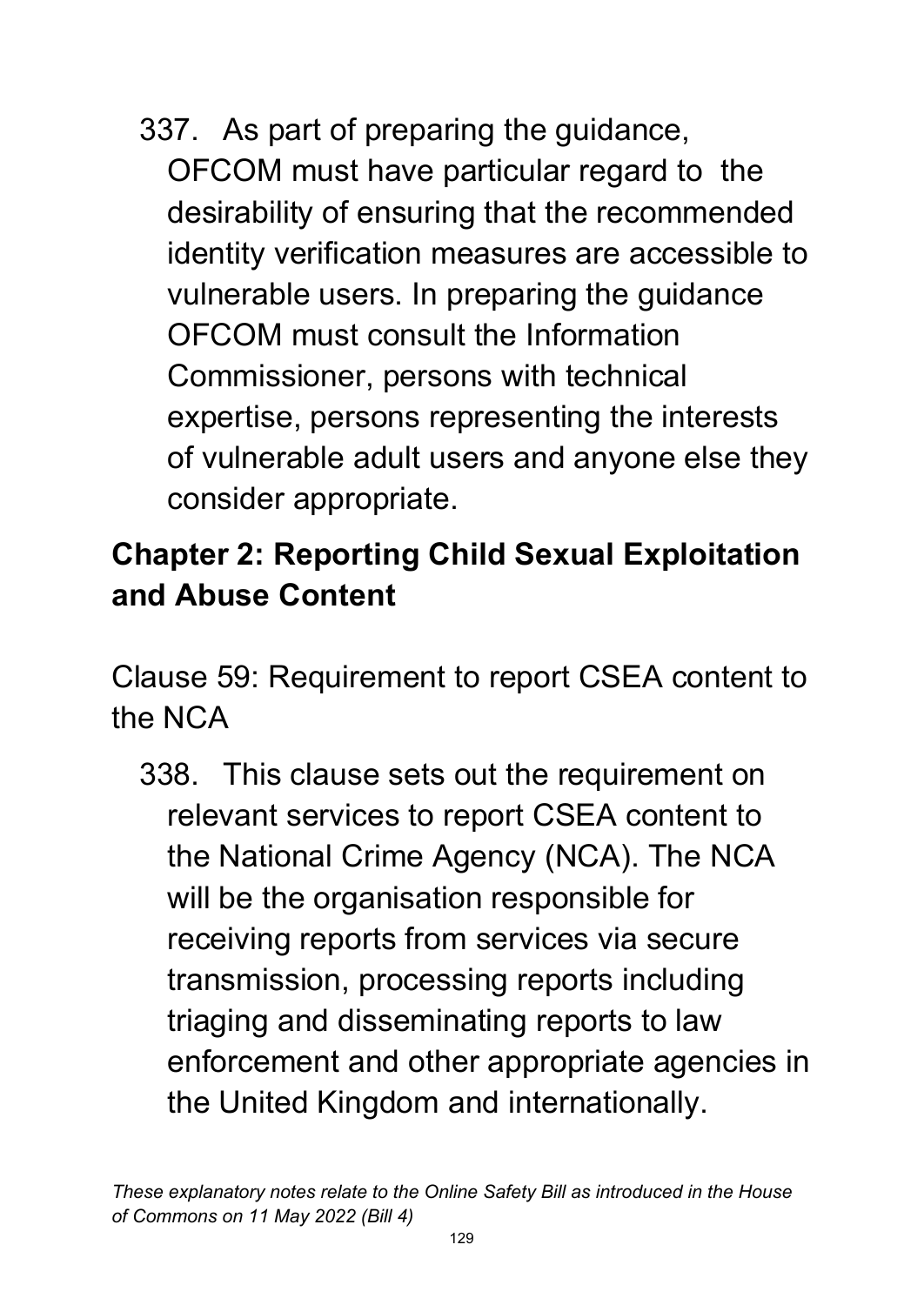- 339. Subsection (1) states that a UK provider of a regulated user-to-user service must have systems and processes in place which are capable of making all detected, but unreported CSEA content into a report that meets the requirements set out in regulations and that these reports are submitted to the NCA.
- 340. Subsection (2) places the same requirement on non-UK providers of regulated user-to-user services. Non-UK services will only be required to report CSEA content to the NCA where they can establish a UK link, unless that provider is already reporting all CSEA content, including UK CSEA content to overseas law enforcement or an alternative reporting body outside the UK – whether on a mandatory or voluntary basis.
- 341. It is a service's responsibility to ensure all relevant UK offences are reported to the NCA or reported to another body under an alternative reporting regime, regardless of whether the content constitutes an offence in the country the service is based. If the service starts to voluntarily report these additional offences to the relevant reporting body in their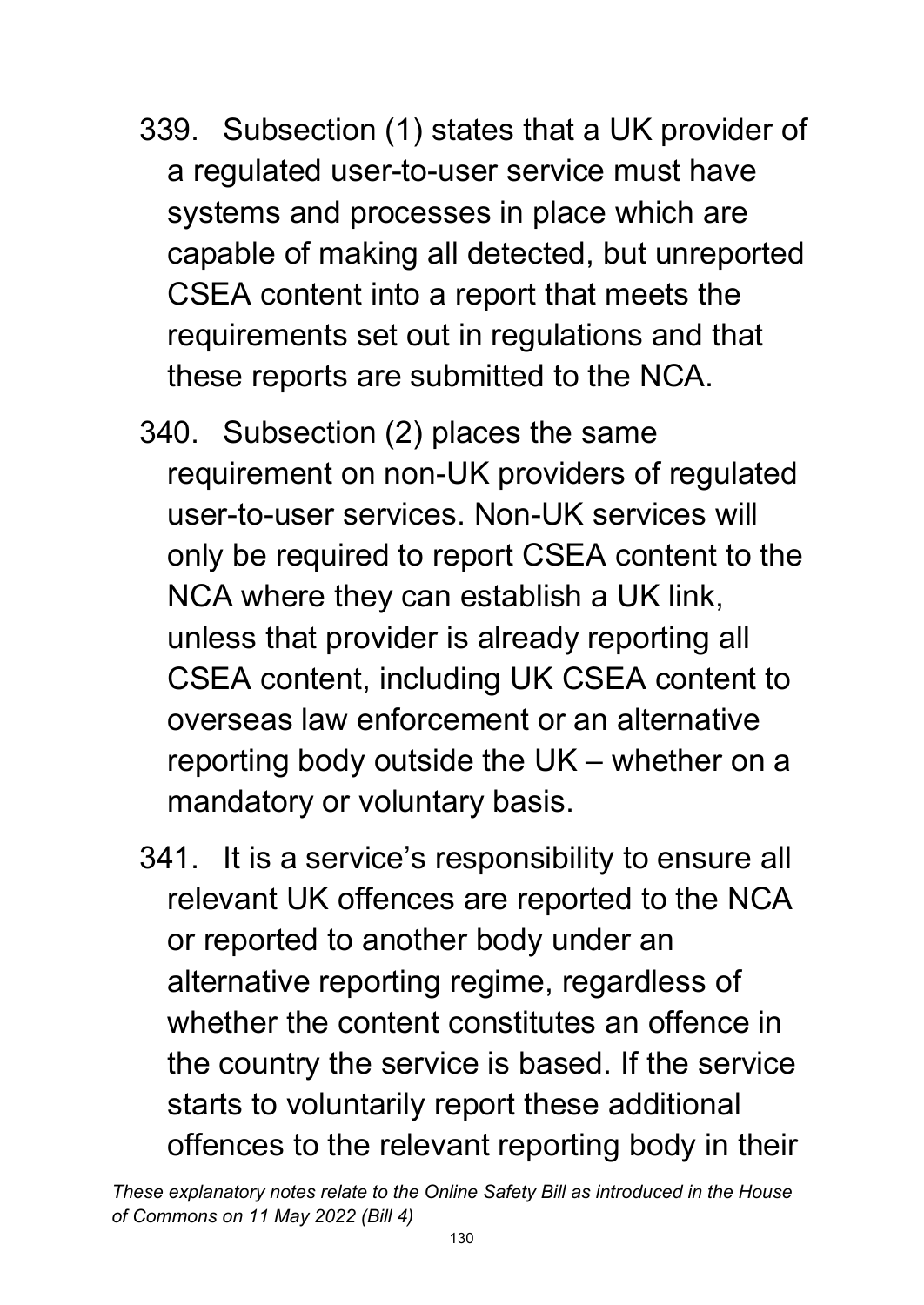country they will remain exempt from this requirement.

- 342. Subsection (3) sets out the reporting requirement for UK providers of regulated search services. Search services will be required to report CSEA content which they detect during routine web crawling which those services already carry out for business purposes. This element of the reporting duty is separate from safety duties under the Bill.
- 343. Subsection (4) places the same requirement on non-UK providers of regulated search services where there exists a UK link to the CSEA content.
- 344. Subsection (7) sets out that reports must meet requirements set out in regulations and must be sent to the NCA in the manner, and within timeframes set out in regulations.
- 345. Subsection (10) states that the requirement to report CSEA content will be based on when it is detected, not when the offence occurred. An offence may have occurred before the commencement of this requirement, but if it is detected on or after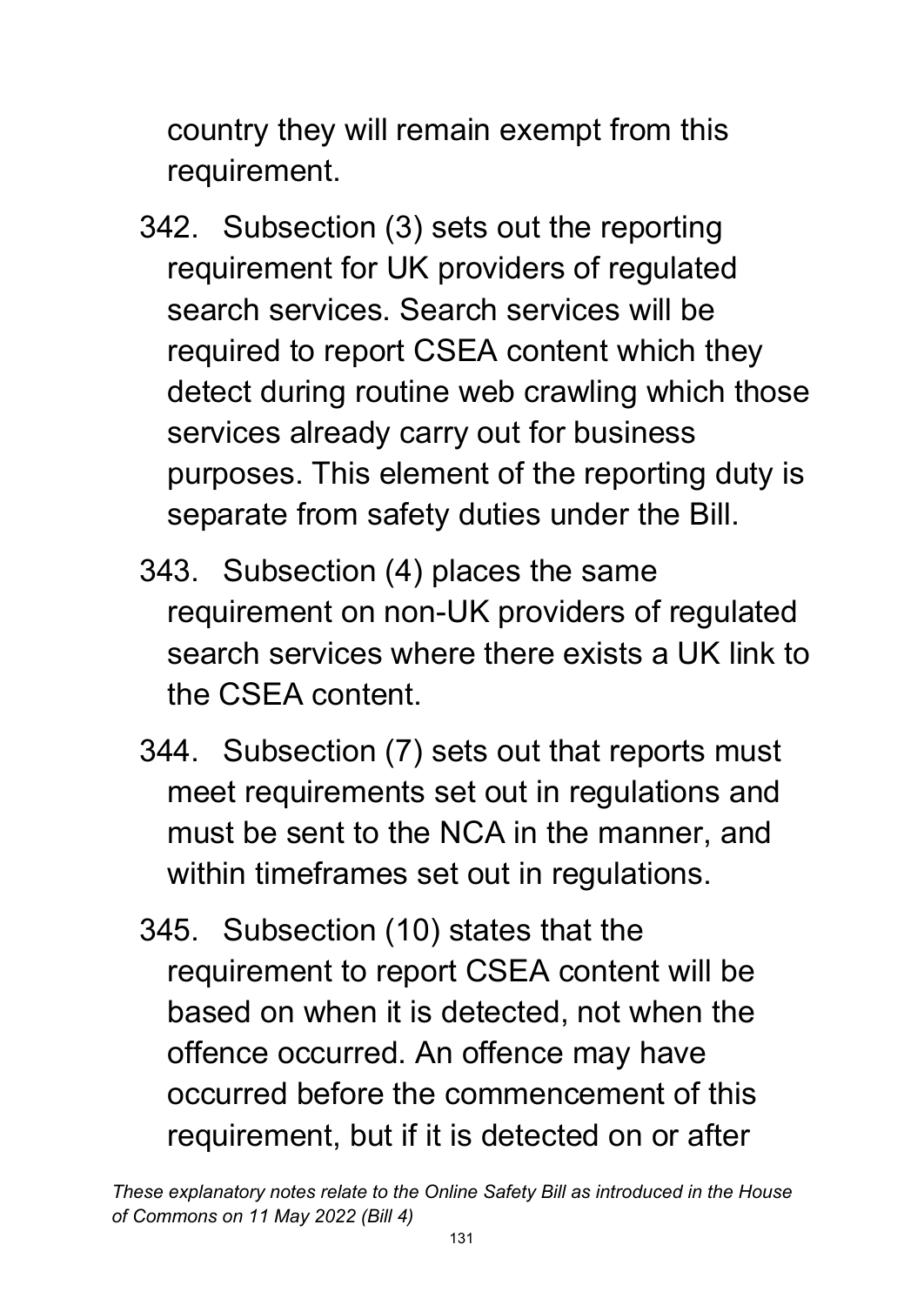commencement, the service would need to report it.

Clause 60: Regulations about reports to the NCA

- 346. This clause places a duty on the Secretary of State to produce regulations about the reports being made to the NCA.
- 347. Subsection (2) lists the provisions which may be covered in regulations but is not exhaustive. The information that can or should be reported will vary depending on the nature of the service and the offence that has occurred. Services will be required to report all and any available information relating to instances of CSEA, including any that help identify a perpetrator or victim.
- 348. Services will need to include information relating to the identity of any individual who is suspected of committing a CSEA offence; information relating to the geographic location of the involved individual or website, which may include the Internet Protocol address or verified address; evidence of the CSEA offence itself, such as indecent images or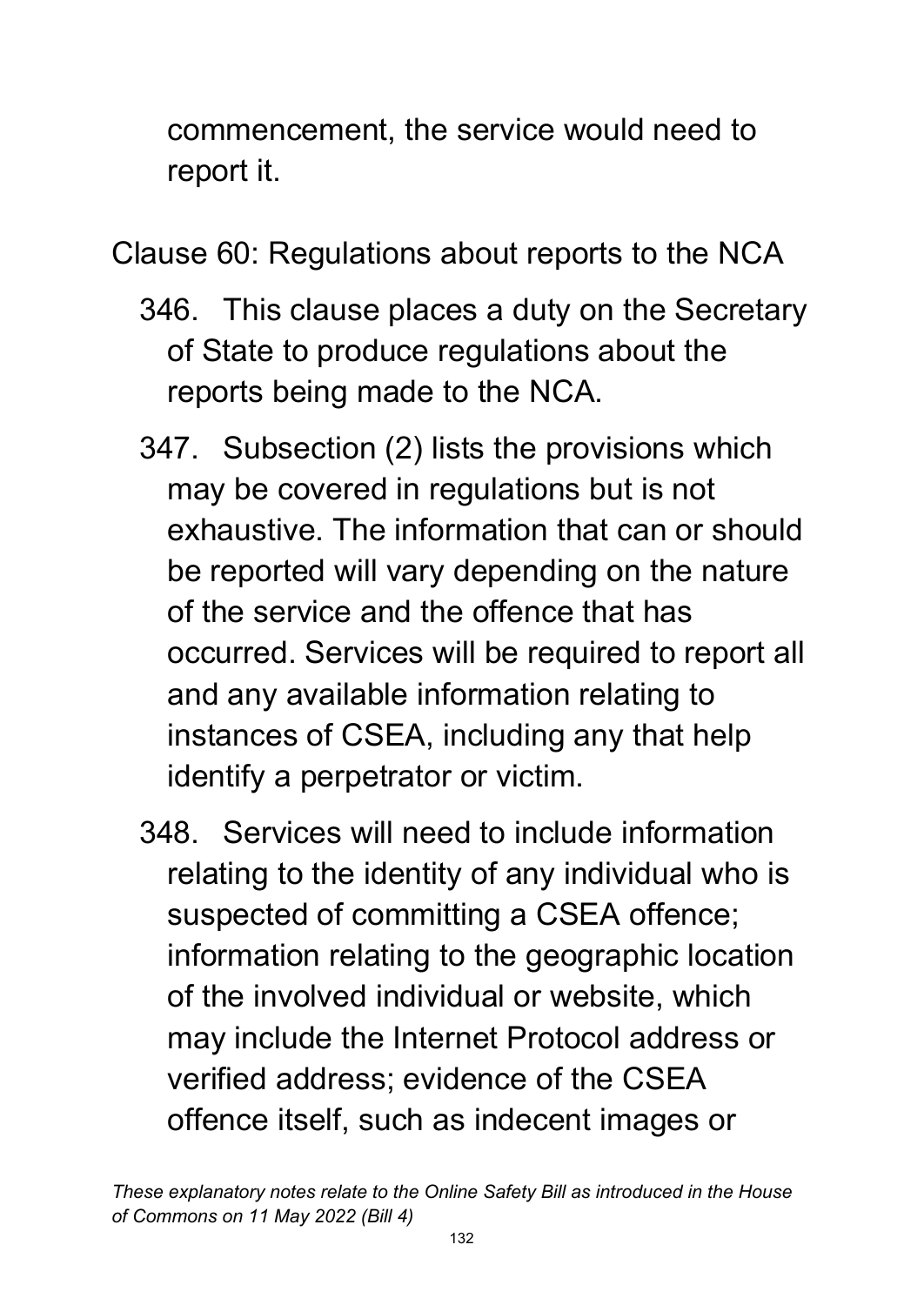sexual communications between an adult and a child; and any information relating to a child.

349. Subsection (3) requires that before making (including revising), regulations, the Secretary of State must consult the NCA, OFCOM and any other appropriate persons. Regulations will be adaptable to allow for ongoing technological and industry developments and can be revised as necessary.

Clause 61: NCA: information sharing

350. This clause amends the definition of 'permitted purpose' in section 16(1) of the Crime and Courts Act 2013 to allow the NCA to disclose information to OFCOM for the purpose of its functions under the Online Safety Bill.

Clause 62: Offence in relation to CSEA reporting

- 351. This clause sets out the offence of providing false information in relation to the reporting requirement.
- 352. Subsection (1) states that an offence has been committed where a person provides false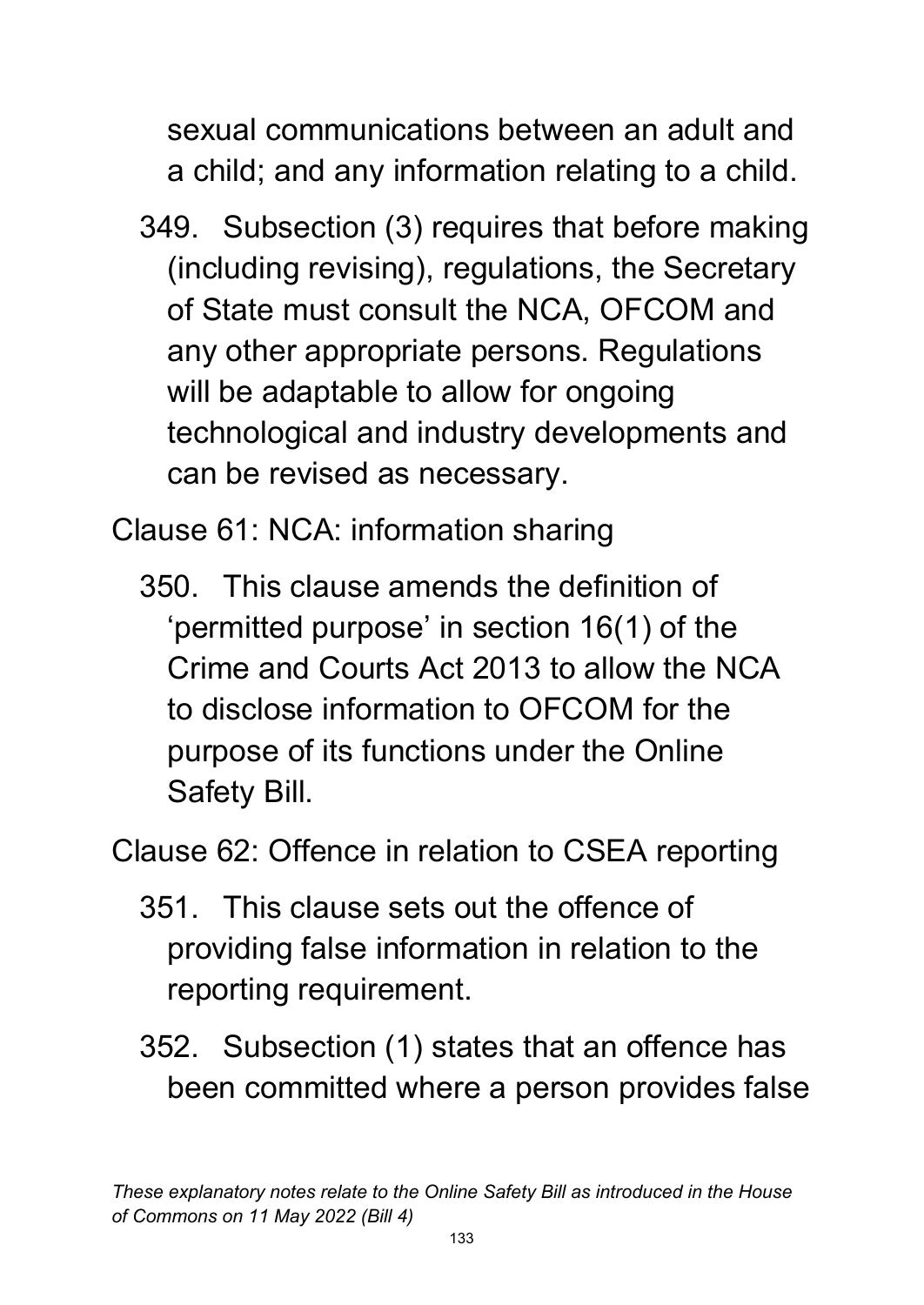information either knowingly or without regard to its accuracy.

353. Subsections (2) sets out the sentencing for a person who is convicted of this offence in England and Wales, Scotland and Northern Ireland.

Clause 63: Interpretation of this Chapter

- 354. This clause provides clarification of terms used in this chapter.
- 355. Subsection (4) provides clarification of when content is considered detected. This content may be detected by the service provider through a number of means, including automated monitoring systems (such as hash matching), human moderators or user reports. The requirement to report CSEA content will be based on when content is detected, not when the offence occurred.
- 356. Subsection (5) sets out that content is considered 'unreported' by the service if that service does not meet exemptions listed at subsection (5)(a) and (5)(b) by reporting on to a foreign agency or to the NCA. The reporting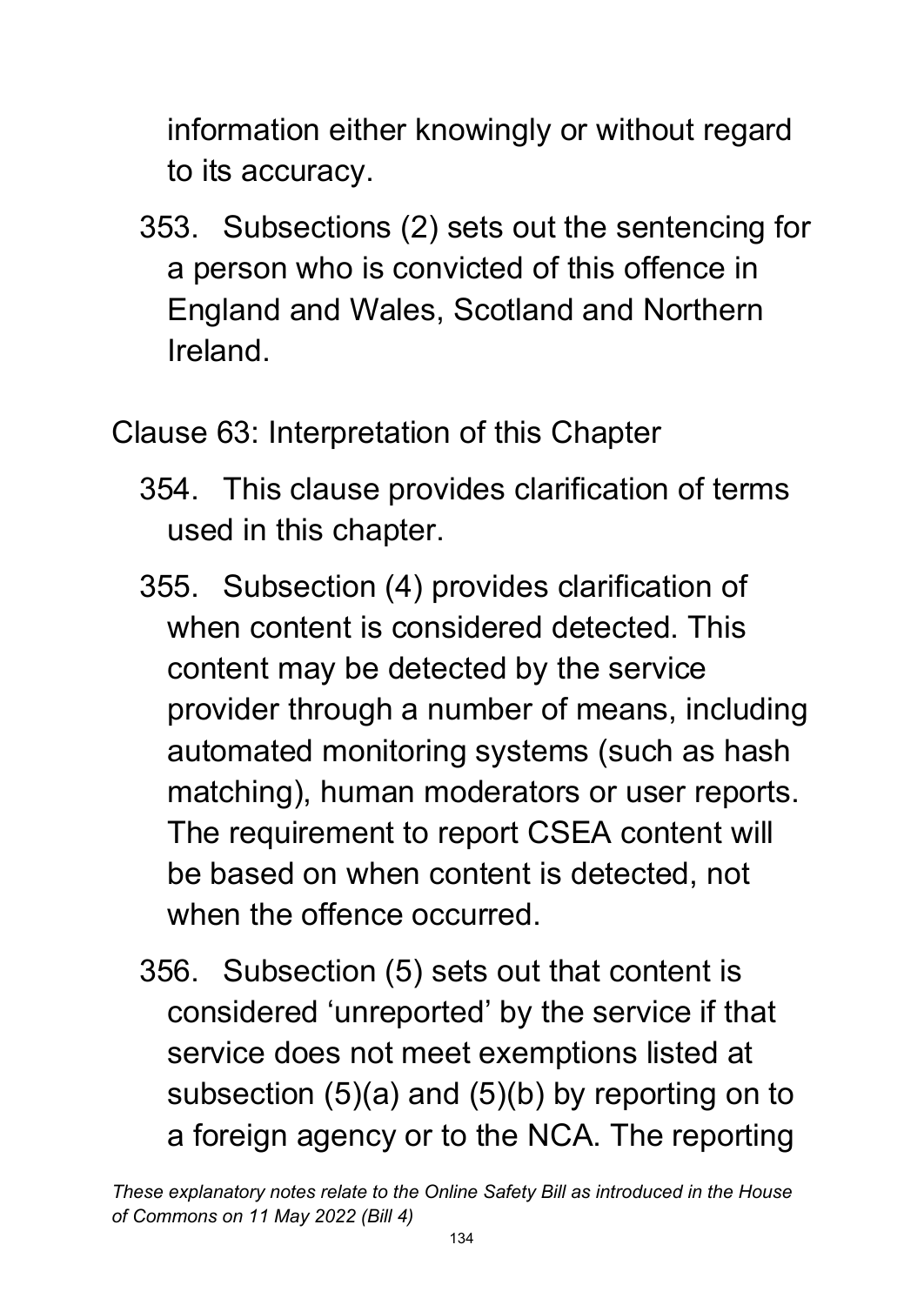to the foreign agency may be on a mandatory or voluntary basis.

357. Subsection (6) describes the term 'UK linked' for the purpose of the reporting requirement. The content may be UK-linked based on the place where content is published, generated, uploaded or shared in the UK; the nationality of the person suspected of committing the related offence; or where the person suspected of committing the related offence is located in the UK or where the child who is the suspected victim of the related offence is located in the UK. Where a non-UK service is able to establish a UK link as described in subsection (6), this content must be reported to the NCA if it has not already been reported under alternative voluntary or mandatory reporting regimes. The information that a service provider has available to them to determine whether CSEA content is linked to the UK will vary depending on the nature of that service and the information they collect on their users. The legislation does not specify how services could determine location, but this can be determined through multiple indicators,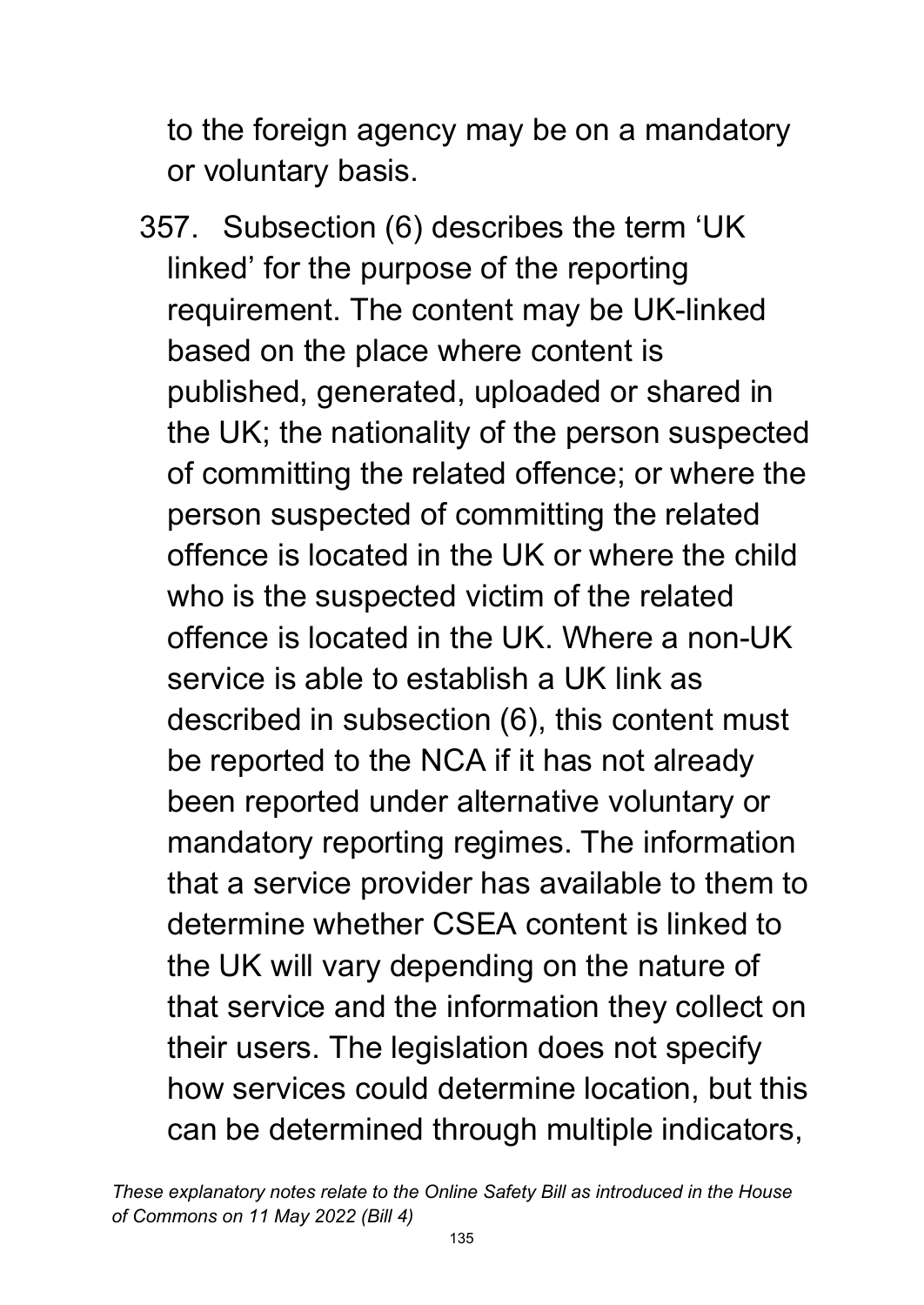which may include Internet Protocol (IP) addresses, Media Access Control (MAC) addresses, information provided by users on their profiles, etc.

- 358. There will not be a consequence if the provider reports CSEA content to the NCA which the provider thinks might have a UK link, but does not.
- 359. The term 'foreign agency' noted at subsection (7) denotes the exemption for services who report under alternative voluntary or mandatory reporting outside of the UK.

## **Chapter 3: Transparency Reporting**

Clause 64: Transparency reports about certain Part 3 Services

360. This clause requires providers of relevant services to publish annual transparency reports and sets out OFCOM's powers in relation to these reports. The information set out in transparency reports is intended to help users understand the steps providers are taking to keep them safe, and provide OFCOM with the information required to hold them to account.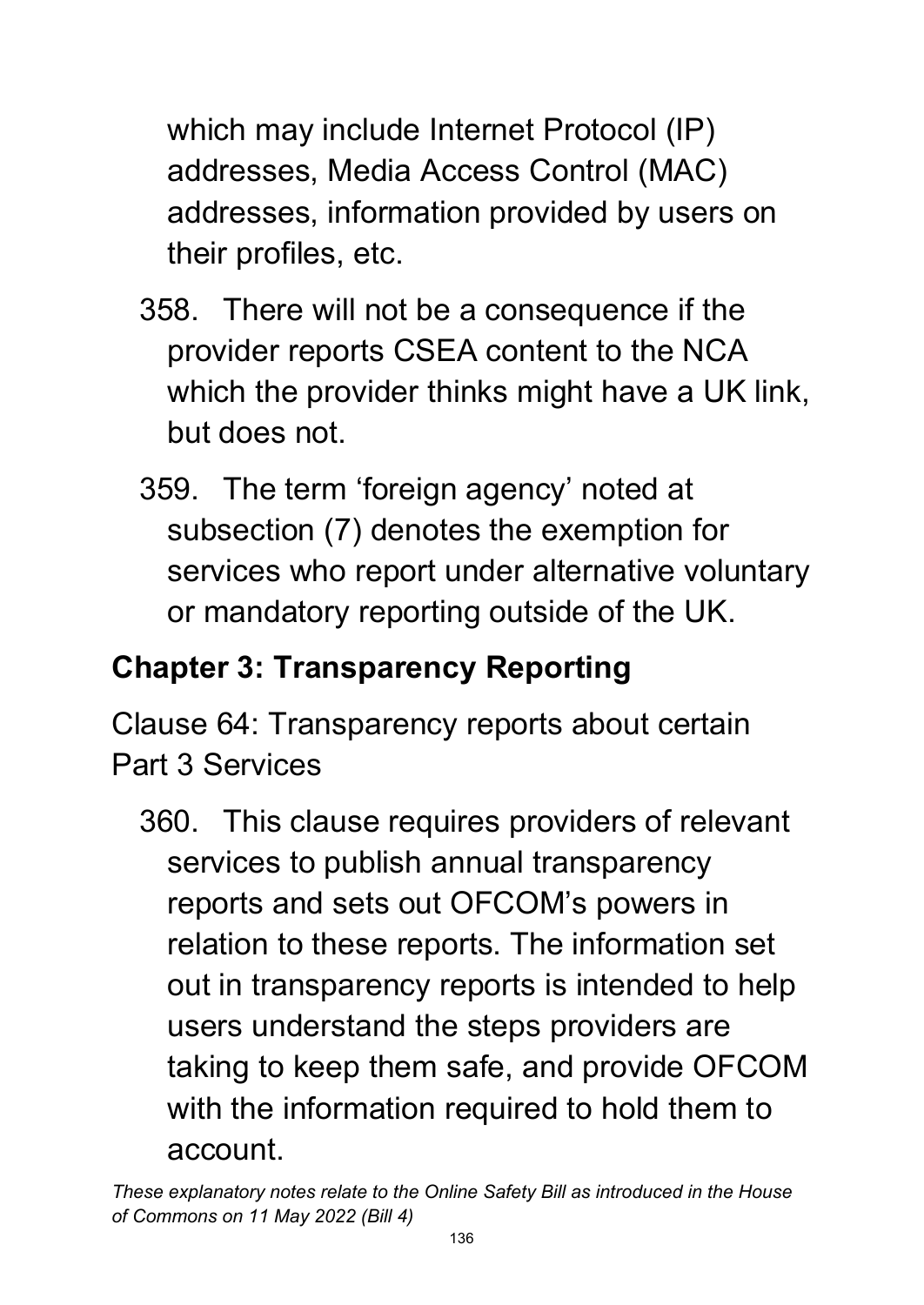361. Transparency reports are required from Category 1, Category 2A and Category 2B services, as included in the register of categories of certain Part 3 Services (established under clause 81). OFCOM may request different types of information depending on which category a particular service meets the conditions for. The Secretary of State may change by regulations the frequency of production of transparency reports, and must consult OFCOM before doing so.

Schedule 8: *Transparency reports by providers of Category 1 services, Category 2A services and Category 2B services*

362. Schedule 8 lists matters about which information may be required from Category 1 and Category 2B services (Part 1) and Category 2A services (Part 2) in their transparency reports under clause 64. It describes high-level types of information that OFCOM will be able to require a service provider to report on. OFCOM will then set out the specific information within these categories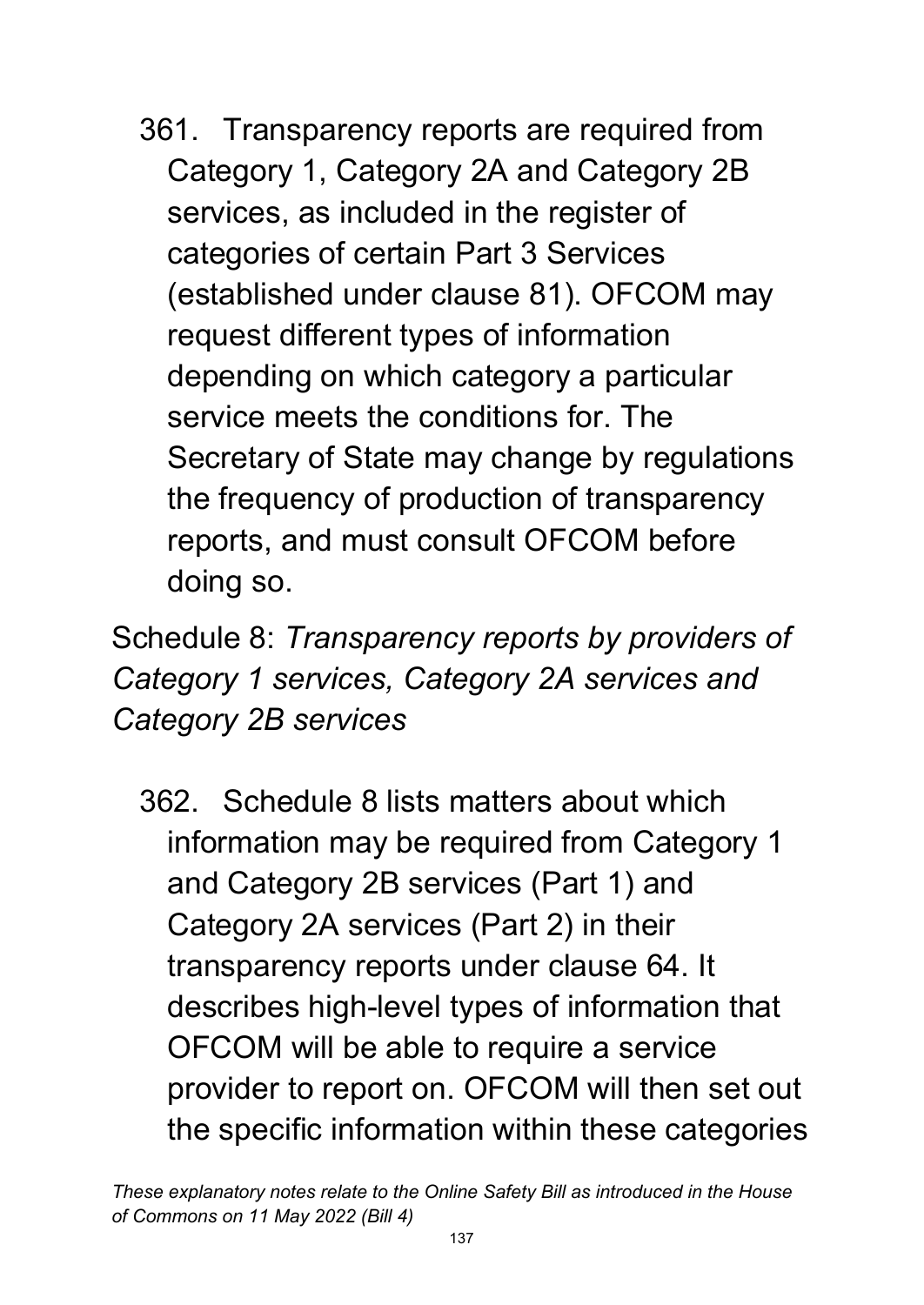that service providers will need to report on in a notice. This will give OFCOM the flexibility to tailor the reporting requirements so the information sought is as useful as possible. It will also allow OFCOM to account for differences between services in setting the transparency requirements and will allow the requirements to evolve over time.

363. This schedule also sets out various factors that OFCOM must take into account when deciding which types of information to require under clause 64. These include the service provider's capacity, the type of service and the functionalities the service offers, the number of users of the service and the proportion of users who are children. This will help ensure that the reporting requirements account for the differences between services and are proportionate. These factors are designed to help ensure the information that OFCOM selects is the most appropriate and proportionate type of information to require from the service provider in question.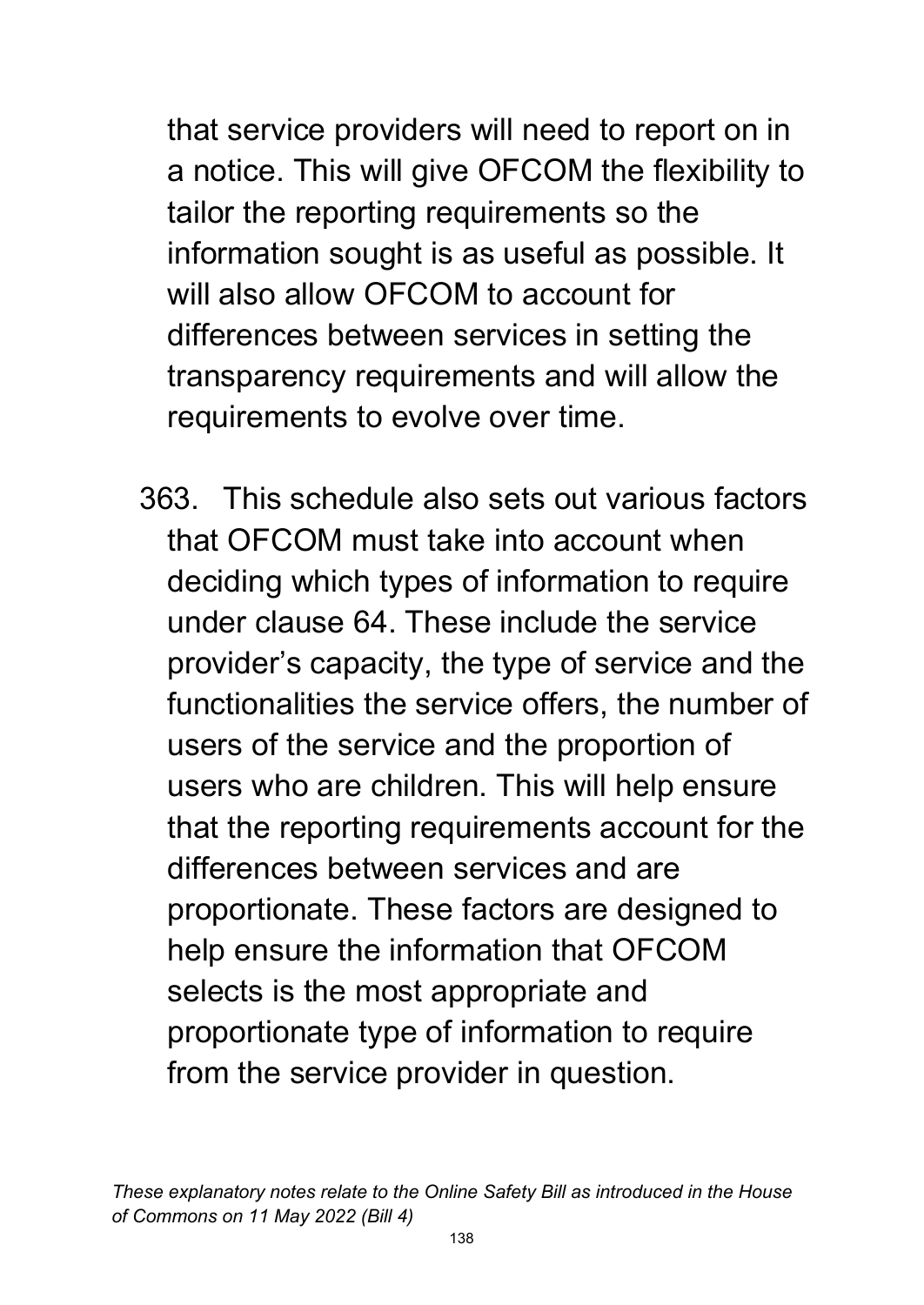Clause 65: OFCOM's guidance about transparency reports

364. This clause places a requirement on OFCOM to prepare and publish guidance on how they will exercise their power relating to transparency reports. Subsection (1) sets out the matters which must be included in guidance and subsection (2) lists expert bodies and interested parties which must be consulted before preparing this guidance, if OFCOM consider them appropriate consultees. OFCOM must have regard to this guidance when preparing or giving a notice to a provider to produce a transparency report (under clause 64) or producing their own transparency reports (under clause 135).

## **Part 5: Duties of providers of regulated services: Certain pornographic content**

Clause 66: Meaning of "pornographic content", "provider pornographic content" and "regulated provider pornographic content"

#### 365. This clause sets out what content the duties in clause 68 apply to.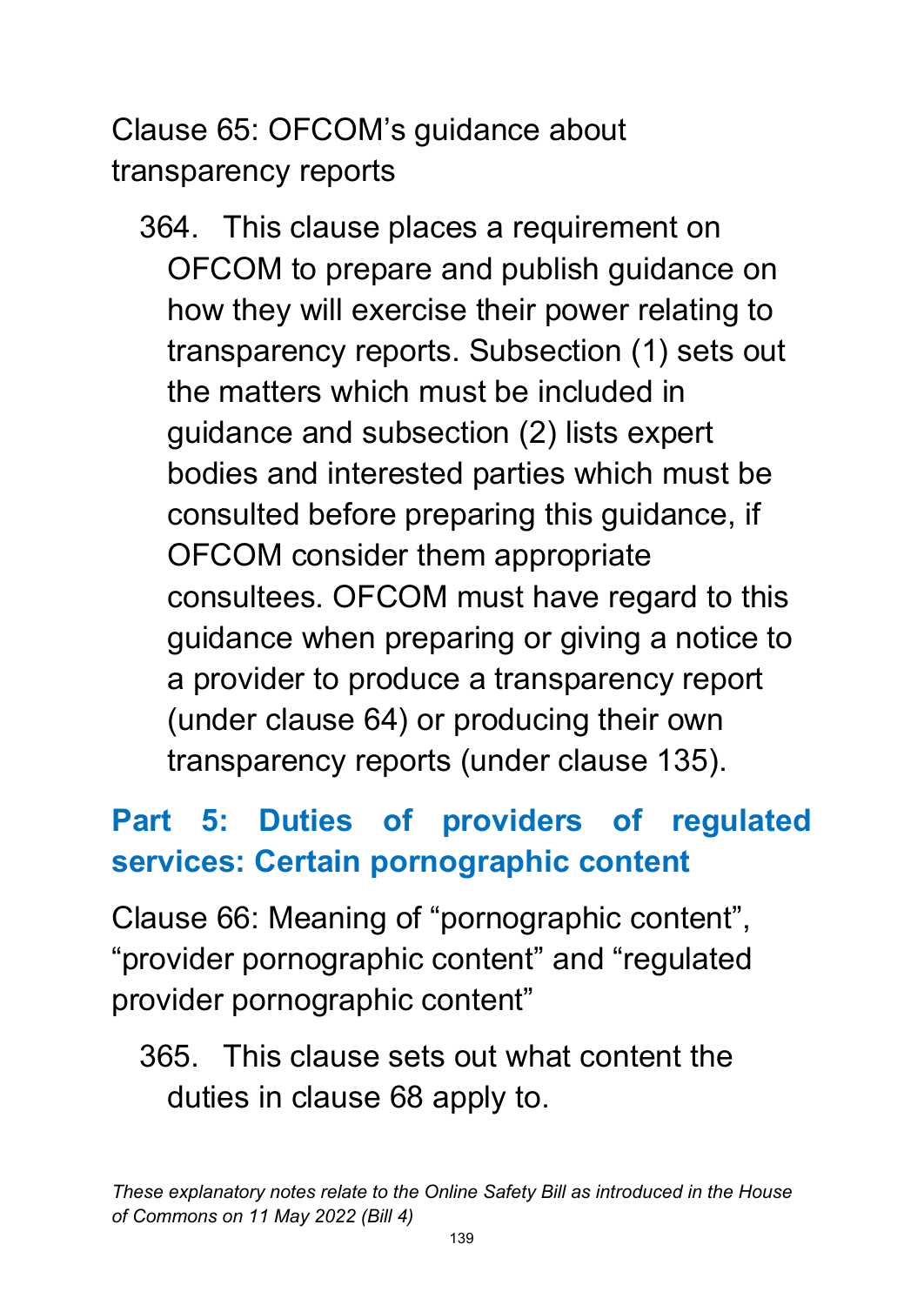- 366. Subsection (2) defines what content (see clause 189 for the definition of content) is considered to be pornographic for the purposes of Part 5.
- 367. Subsection (3) sets out what is meant by "provider pornographic content". This is pornographic content which is published or displayed on a service by the service provider itself, or an individual acting on behalf of the service provider. It does not include usergenerated content (as set out in subsection (6)). Provider pornographic content also includes pornographic content which is published or displayed on the service by means of software, automated tools or algorithms. This may include instances where the provider displays on the service thumbnails of images or videos which are hosted on the server of a third party.
- 368. Subsection (4) sets out that "regulated provider pornographic content" includes any content which meets the definition of "provider pornographic content" but does not include text-only content or paid-for advertisements.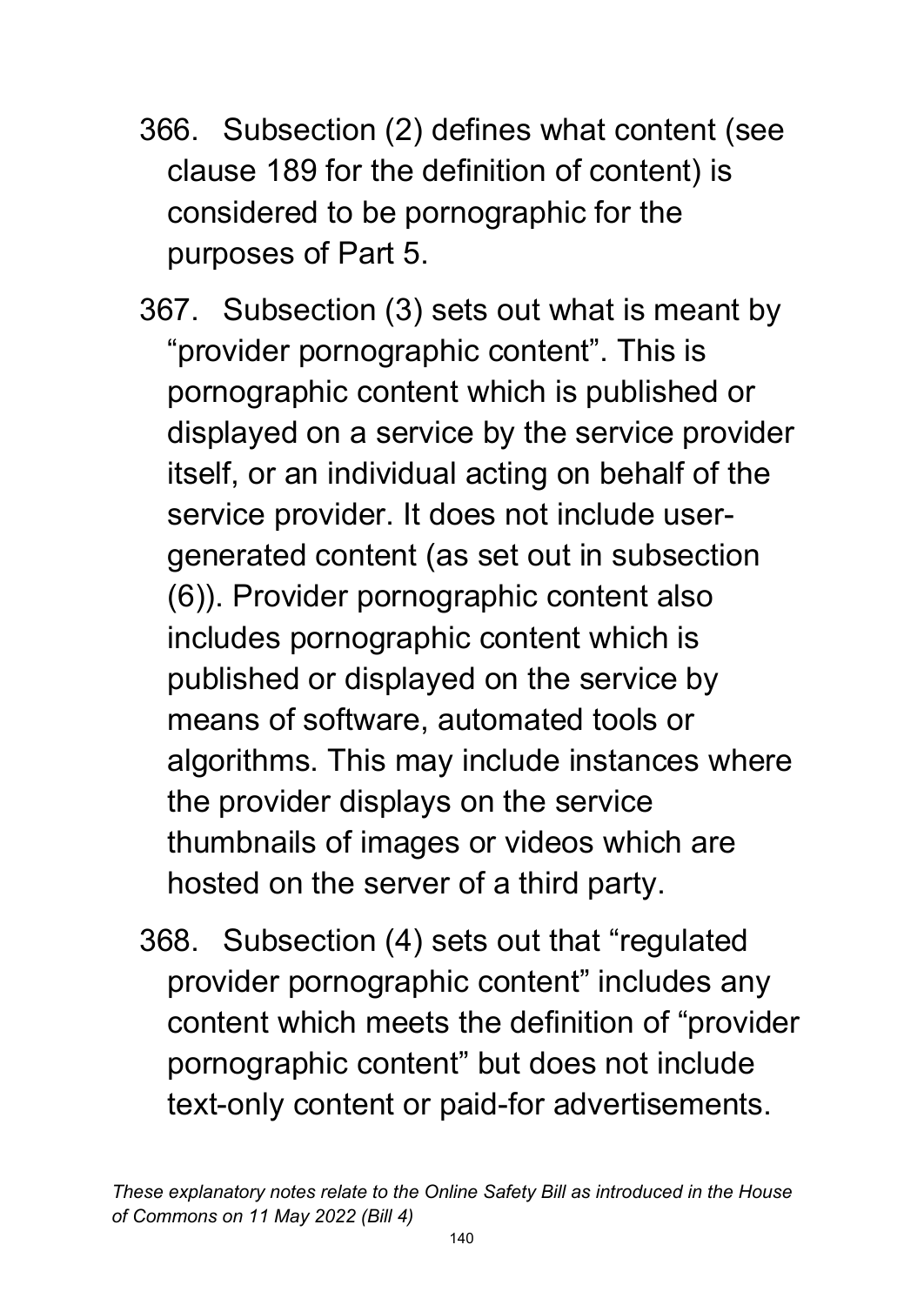- 369. Subsection (5) clarifies that pornographic content that is "published or displayed" on a service includes content that may require user interaction in order to be visible or audible (for example, by clicking on content that is blurred, distorted or obscured) and present on the service but not such content that is in the search results of a search service or a combined service. It clarifies that pornographic content that is "published or displayed" on a service includes content that is embedded on the service.
- 370. Subsection (6) provides that usergenerated content, as defined in clause 49 is not to be considered provider pornographic content for the purposes of subsection (3). This subsection keeps the categories of usergenerated content and provider pornographic content mutually exclusive.

Clause 67: Scope of duties about regulated provider pornographic content

371. Subsections (1) and (2) set out the providers of internet services which are required to comply with the duties under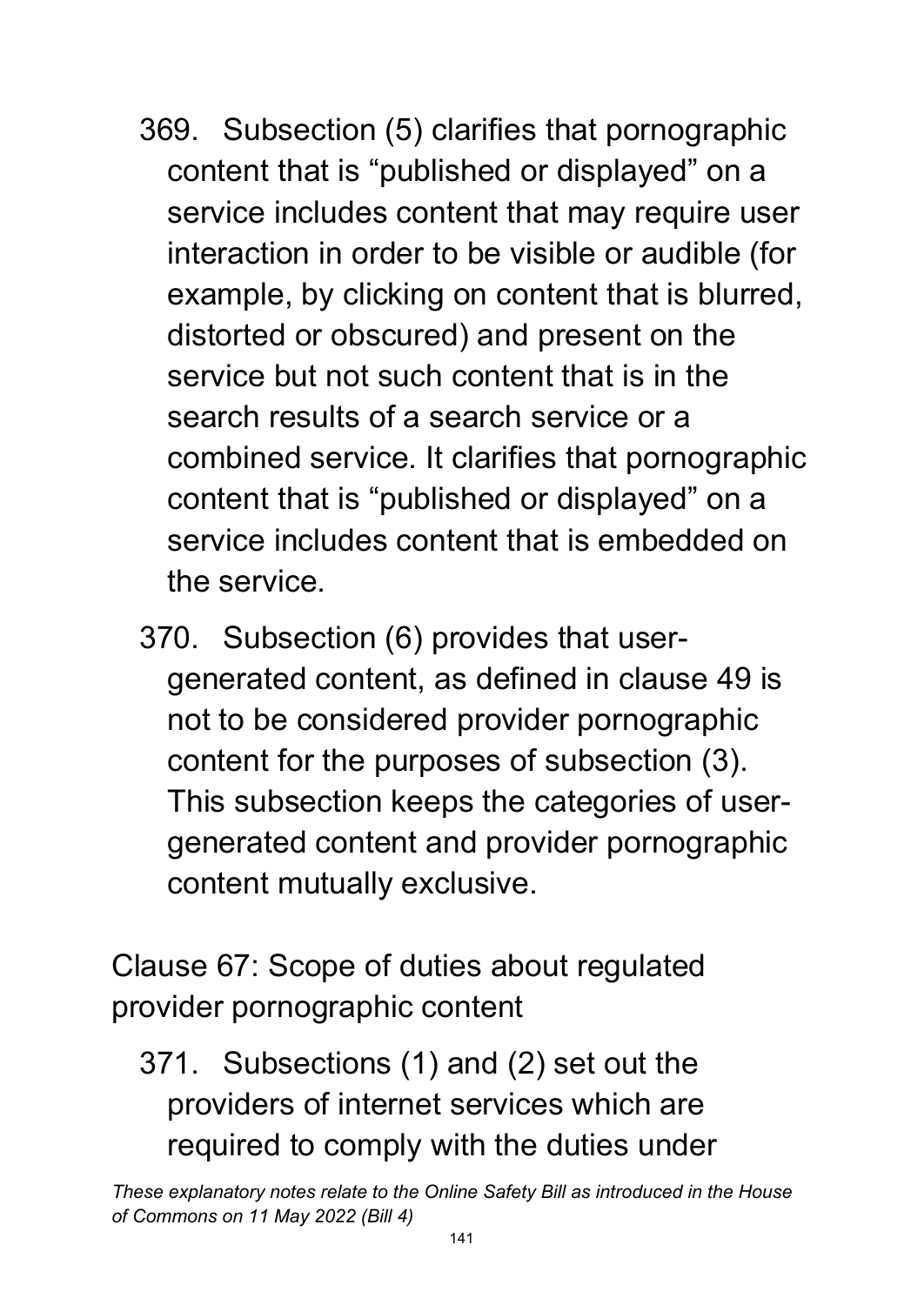clause 68. Providers are required to comply i) where they have regulated provider pornographic content published or displayed on their service, ii) they are not exempt as set out in subsection (3) and iii) have links with the United Kingdom for the purposes of this Part as set out in subsection (4).

- 372. Subsection (3) sets out that a service is exempt if it is a user-to-user or search service that is exempt as provided for by Schedule 1 or any internet service described in Schedule 9.
- 373. Subsection (4) sets out that a service "has links to the United Kingdom" if it has a significant number of users in the United Kingdom or if the service is targeted partially or solely at users in the United Kingdom.
- 374. Subsection (5) states that Part 5 does not apply to a part of a regulated service if that part meets the definition of an internal business service in either: (a) paragraph 7(2) of Schedule 1 if it is a Part 3 service, or (b) in paragraph 1(2) of Schedule 9 if it is an internet service which is not a Part 3 service. Part 5 may still apply to the non-internal business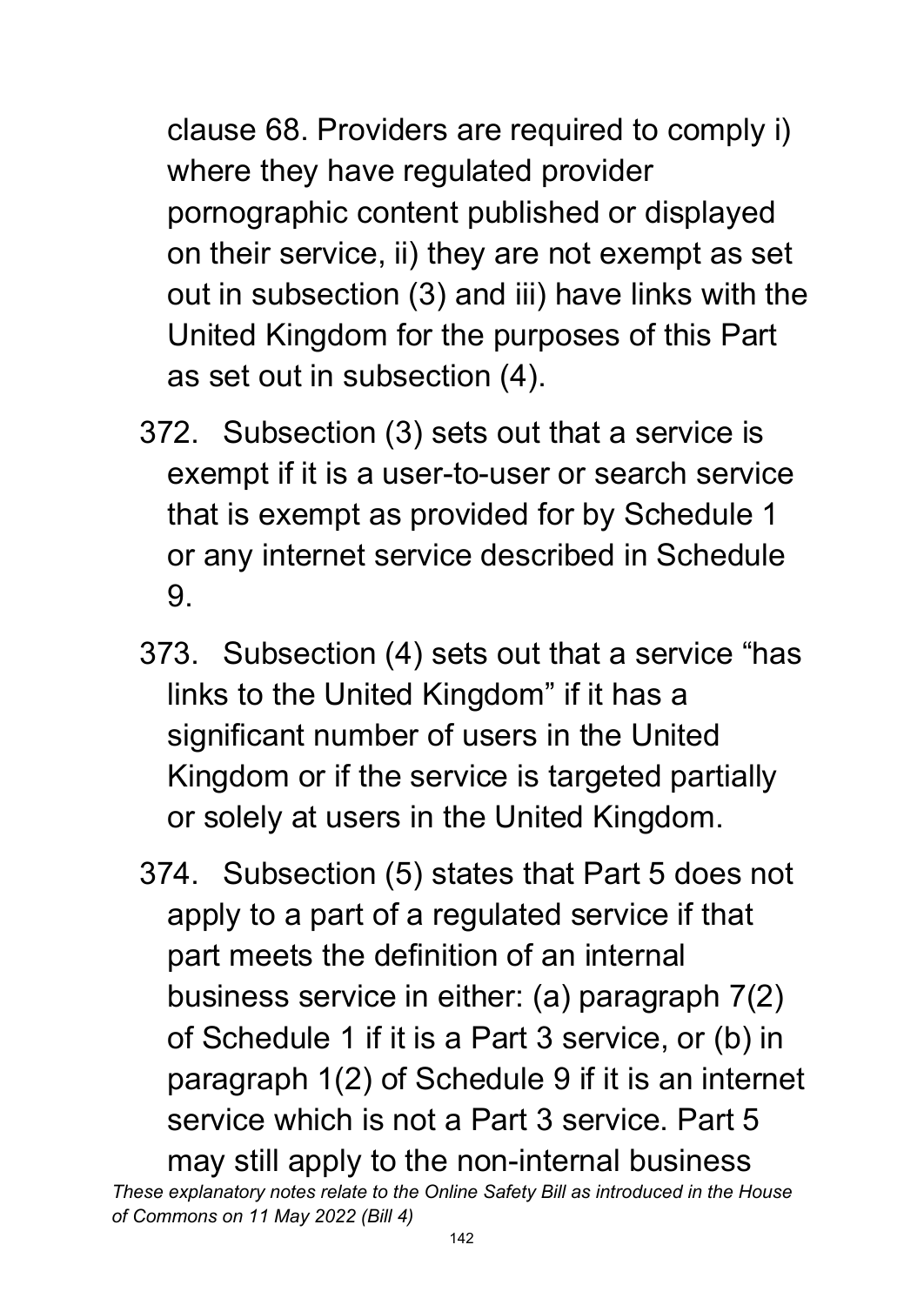service part of the service if that part has regulated provider pornographic content. Further exemptions for internal business services are contained in Schedule 9.

- 375. The effect of subsection (6) is that the duties of Part 5 do not apply to the part of a regulated service which is an on-demand programme service (ODPS) as defined by section 368A of the Communications Act 2003. Part 5 may still apply to the non-ODPS part of the service if that part has regulated provider pornographic content. Further exemptions for ODPS are contained in Schedule 9.
- 376. The purpose of the combination of exemptions contained in subsections (5), (6), and paragraphs 2 and 6 of Schedule 9 is to provide for where only part of a service is exempt and the remainder of the service remains in scope of Part 5.
- 377. Subsection (7) clarifies that a service provider's compliance with the duties in clause 68 only applies to the design, operation and use of the service in the United Kingdom or as it affects United Kingdom users of the service.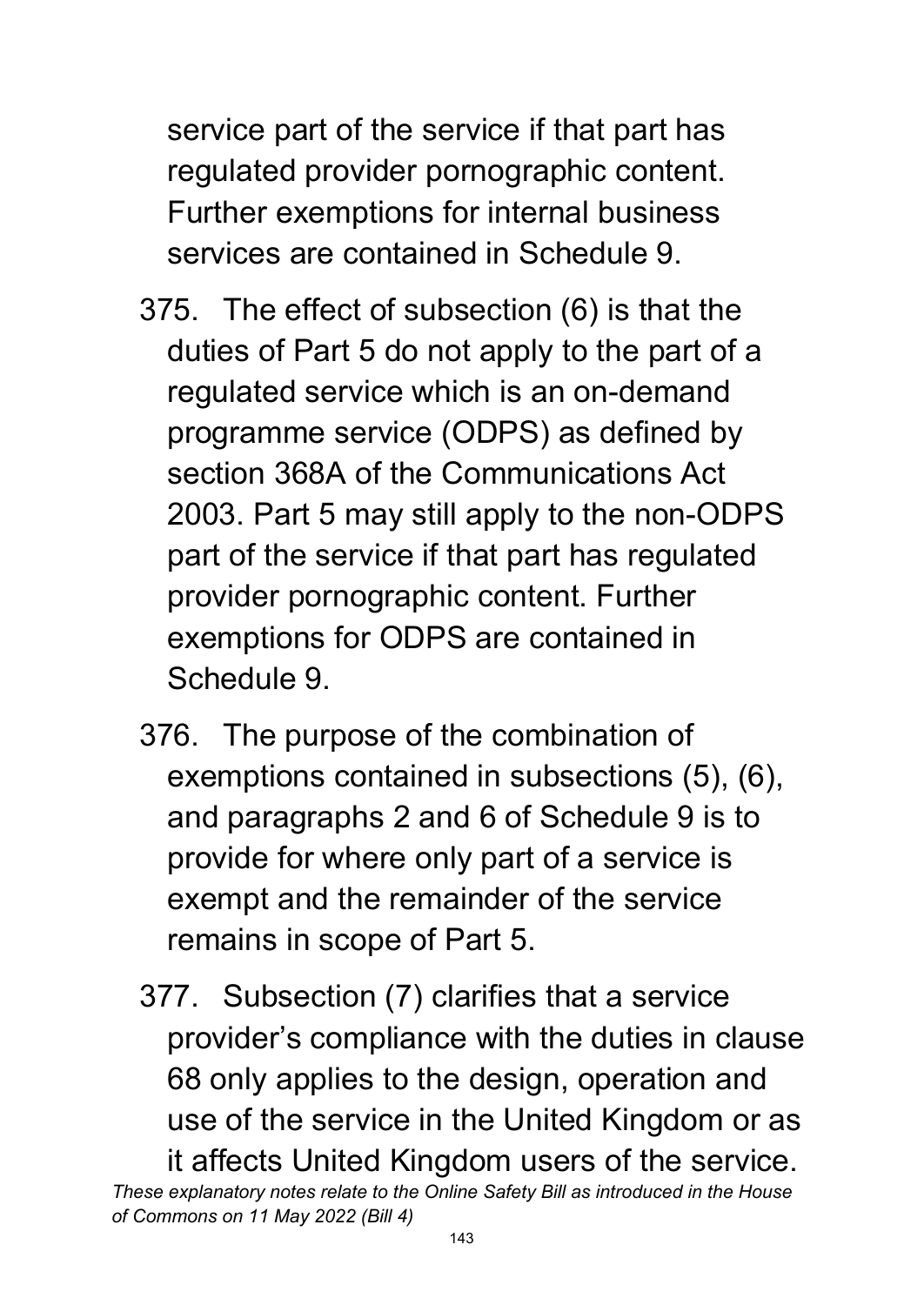Schedule 9: *Certain internet services not subject to duties relating to regulated provider pornographic content* 

- 378. Schedule 9 sets out the providers of internet services which are not subject to the duties on regulated provider pornographic content.
- 379. This includes services which meet the definition of internal business services (either as a whole or for part of the service) and which are not user-to-user or search services. It also includes services provided by public bodies or services provided for by persons providing education or childcare. It also includes internet services which are an on-demand programme service as defined by section 368A of the Communications Act 2003 (either as a whole or for part of the service).

Clause 68: Duties about regulated provider pornographic content

380. Clause 68 establishes the duties which apply to providers of services with regulated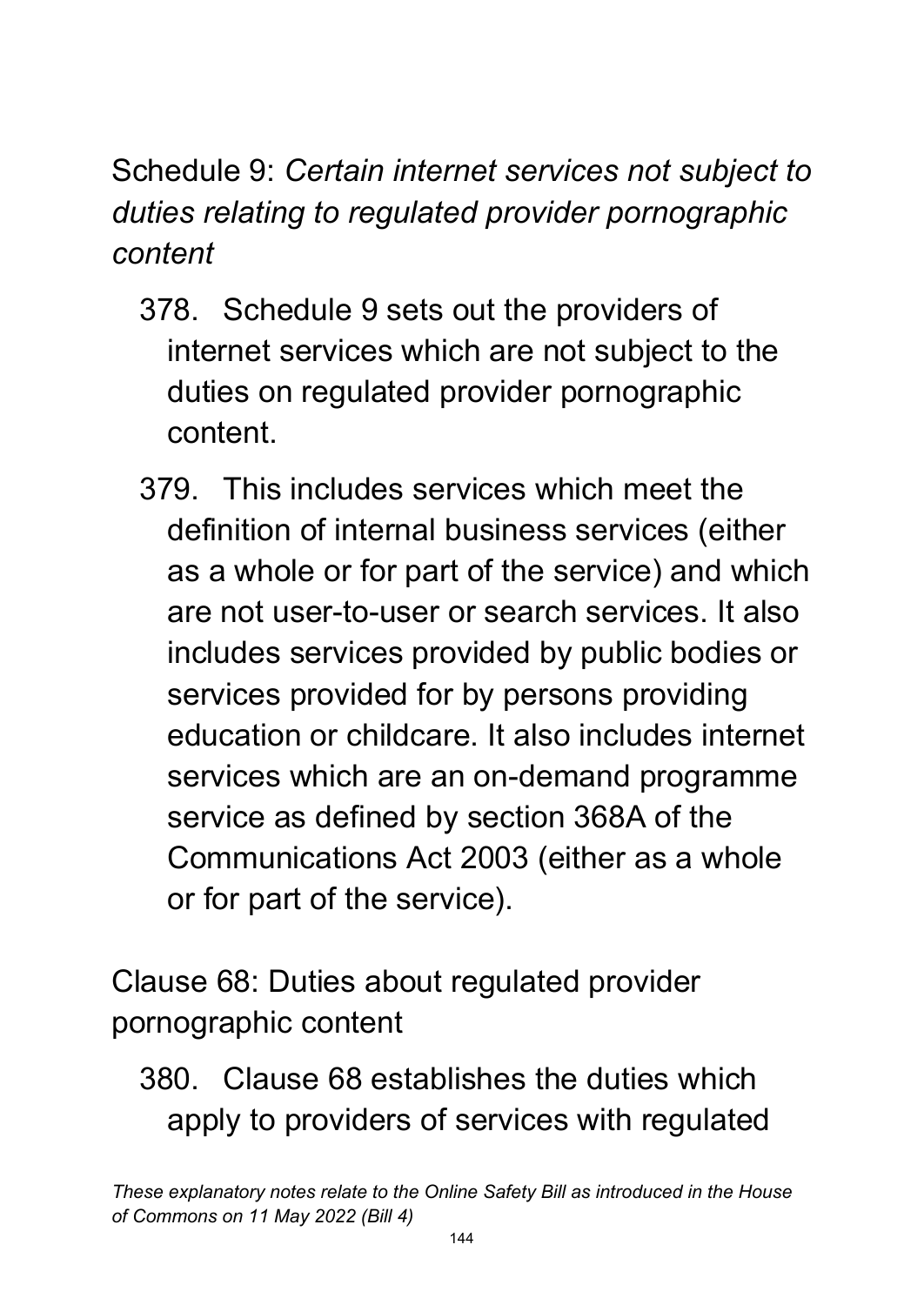provider pornographic content as set out in clause 67(2).

- 381. Subsection (2) requires service providers to restrict those under the age of 18 from being able to view regulated provider pornographic content on their service. One example of a measure which service providers could use to prevent children from accessing this content is age verification. Age verification refers to the age assurance measures that provide the highest level of confidence about a user's age.
- 382. Subsection (3)(a) requires service providers to keep an easily understood, written record of the measures they have taken or which are in use, and any policies they have implemented, to comply with the duty in subsection (2). Subsection (3)(b) requires service providers to keep such a record of the ways they have protected users from a breach of any statutory provision or rule of law concerning privacy (including, but not limited to, any such provision or rule concerning the processing of personal data).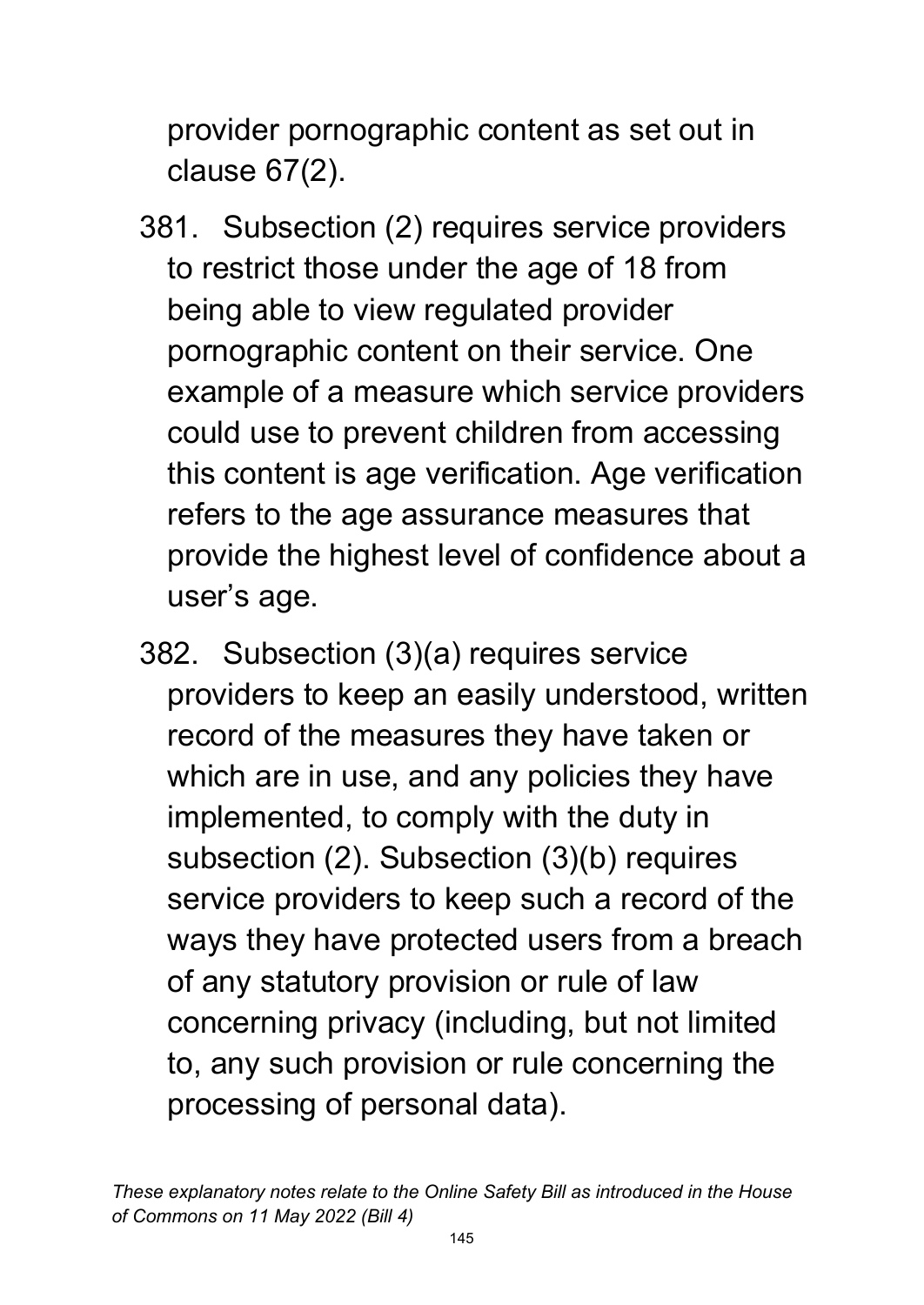Clause 69: OFCOM's guidance about duties under section 68

- 383. This clause requires OFCOM to produce guidance for providers of services with regulated provider pornographic content as set out in clause 67(2) to assist them in complying with the duties under clause 68.
- 384. Subsection (2) sets out what OFCOM must include within guidance under this section. The intention is that the guidance will provide services with practical examples to assist them with complying with their obligations which are set in primary legislation. The guidance will also provide additional transparency on how OFCOM will determine if a service has complied with its duties under clause 68.
- 385. Subsection (3) requires OFCOM to consult with particular persons as set out in this subsection prior to preparing, revising or replacing the guidance for providers.
- 386. Subsection (4) provides that where OFCOM consider any proposed changes to the guidance to be of a minor nature, there is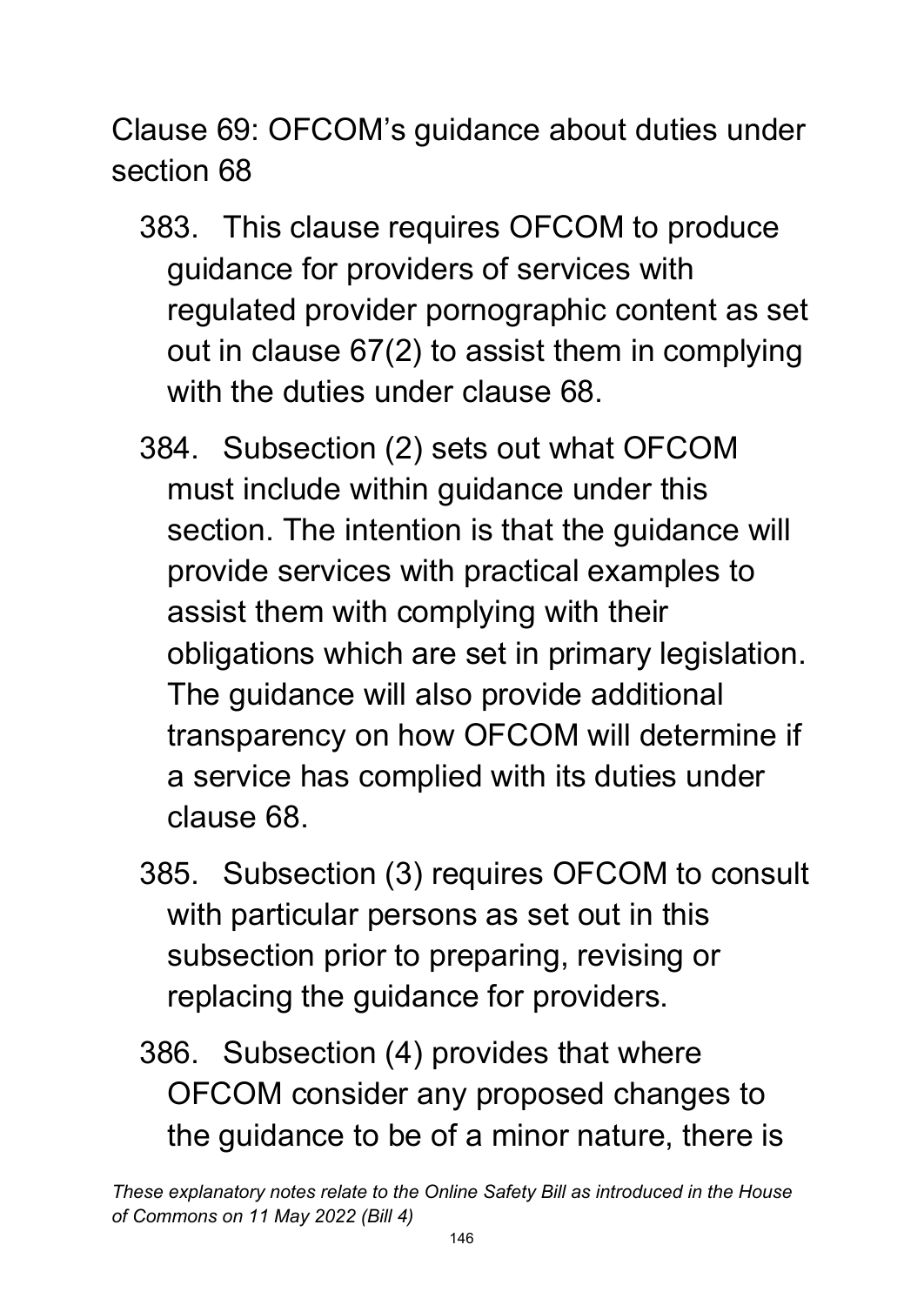no requirement on OFCOM to consult as set out subsection (3) providing the Secretary of State is notified of the proposed changes and agrees that the amendments are minor and consultation is unnecessary.

387. Subsection (5) places a duty on OFCOM to keep the guidance under this section under review. Subsection (6) places a duty on OFCOM to publish the guidance and any revised or replacement guidance produced under this section.

# **Part 6: Duties of providers of regulated services: fees**

#### Clause 70: Duty to notify OFCOM

388. The cost to OFCOM of exercising their online safety functions will be met by fees charged to providers of regulated services. The regulated providers whose qualifying worldwide revenue is at or above a specified threshold must notify OFCOM for the relevant charging year as per the conditions set out in clause 70(1)(a) and (1)(b). A provider is not required to notify OFCOM should they fall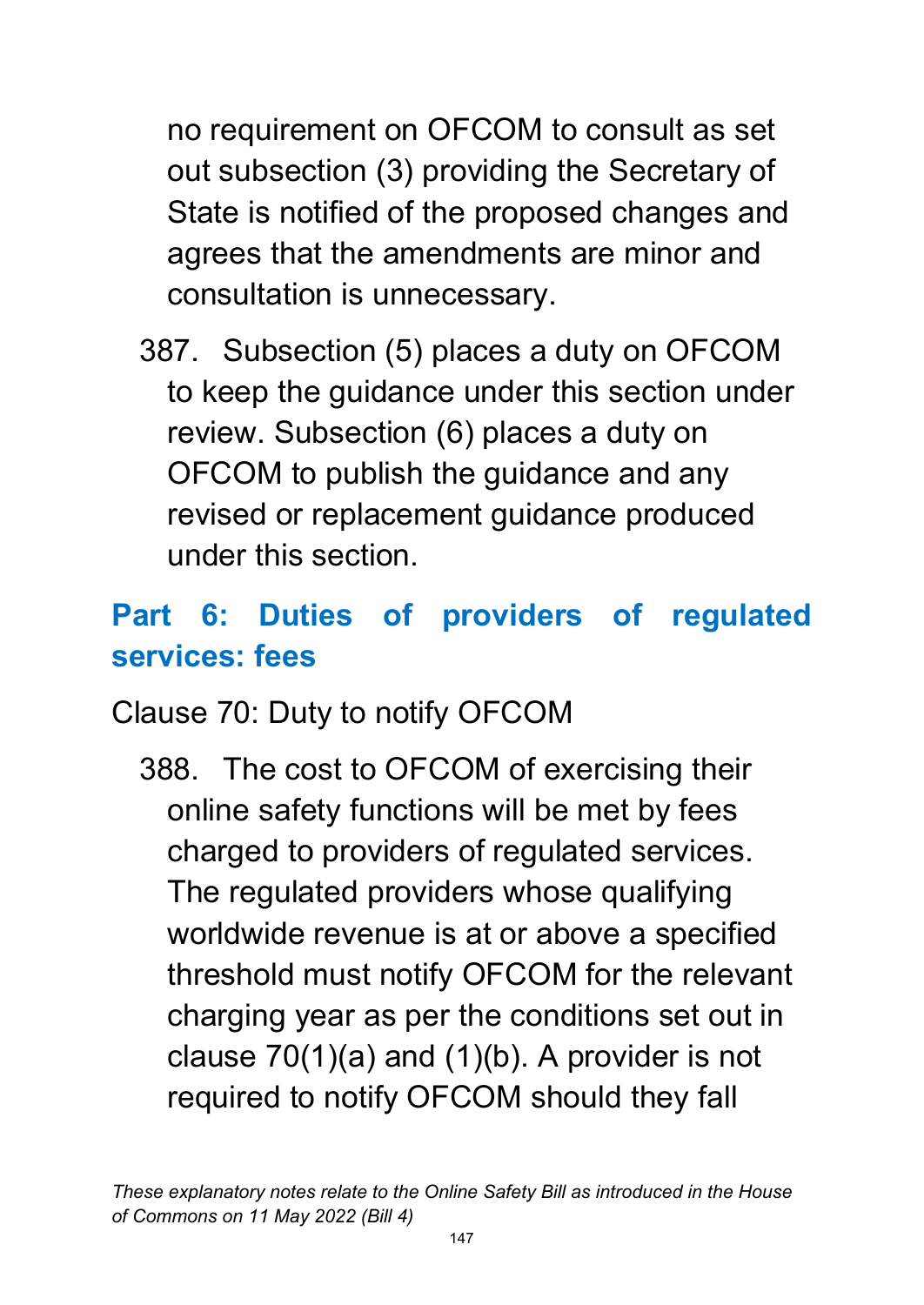within an exemption designated by OFCOM and approved by the Secretary of State.

- 389. When notifying OFCOM, regulated services must provide specific evidence within the timeframes stipulated in subsection (5).
- 390. The evidence which services must provide at the point of notification will be set out in regulations to be made by the Secretary of State. OFCOM will also issue a statement defining the terms "qualifying worldwide revenue" and "qualifying period".
- Clause 71: Duty to pay fees
	- 391. The cost to OFCOM of exercising their online safety functions will be met by fees charged to providers of regulated services. This clause empowers OFCOM to require a provider of a regulated service to pay the fee.
	- 392. The fee payable to OFCOM will be based on the provider's qualifying worldwide revenue for the qualifying period and any other factors that OFCOM consider appropriate.

Clause 72: OFCOM's statement about "qualifying worldwide revenue" etc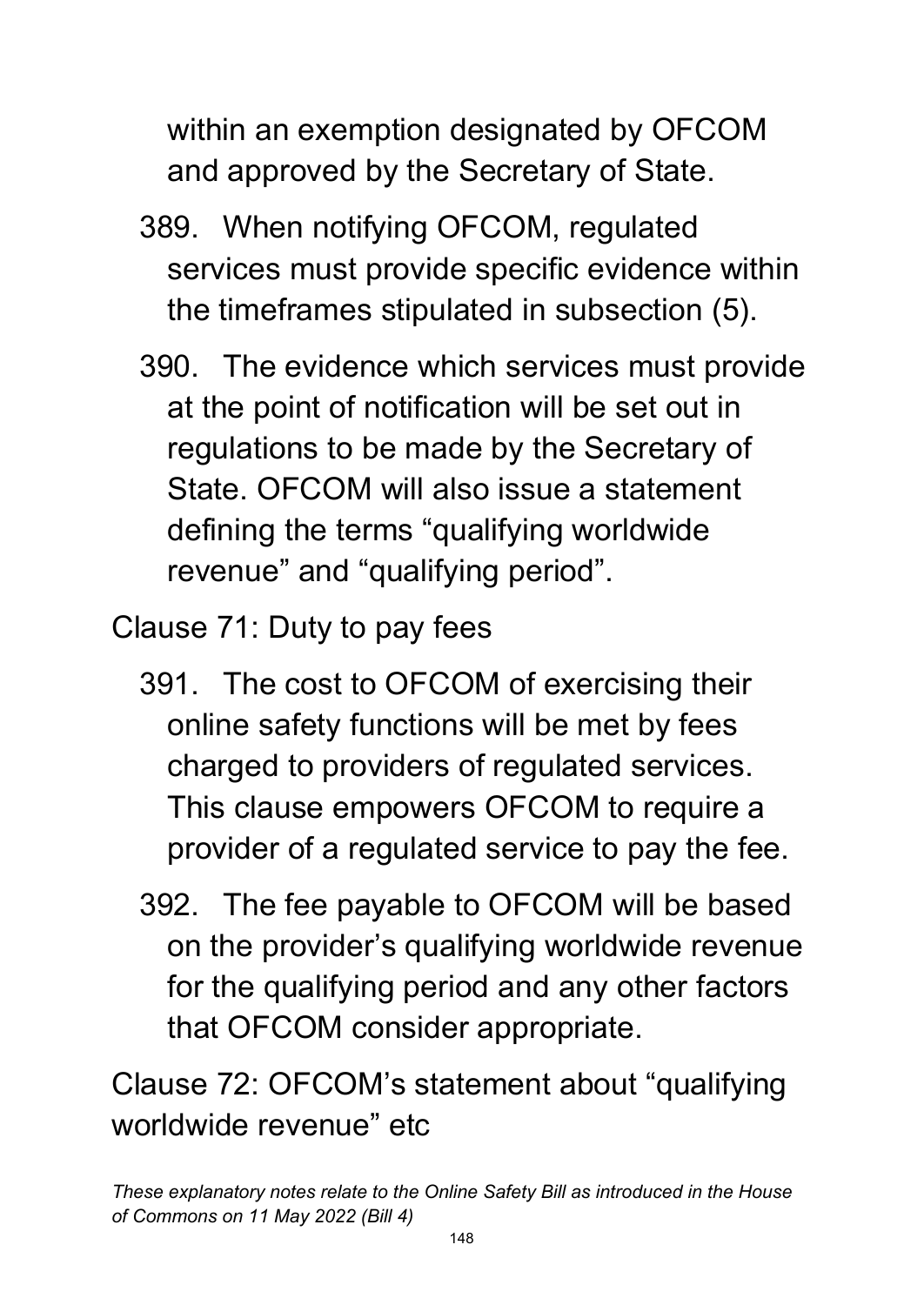- 393. This clause sets out the content of the statement, and the process to be followed, when OFCOM prepares the statement setting out the definition of "qualifying worldwide revenue" and "qualifying period".
- 394. Before publishing the statement, OFCOM must consult with the Secretary of State, the HM Treasury and any other persons who OFCOM consider may be affected by the content in the statement.
- 395. OFCOM will publish and send a copy of the statement to the Secretary of State who will lay it before Parliament.
- Clause 73: Threshold figure
	- 396. OFCOM will be funded via fees from providers of regulated services whose qualifying worldwide revenue is equal to or greater than the specified threshold as determined by clause 73.
	- 397. This clause sets out that OFCOM will consult persons affected by the threshold in order to inform the threshold figure for the purposes of clauses 70 and 71. The Secretary of State will then determine the figure for the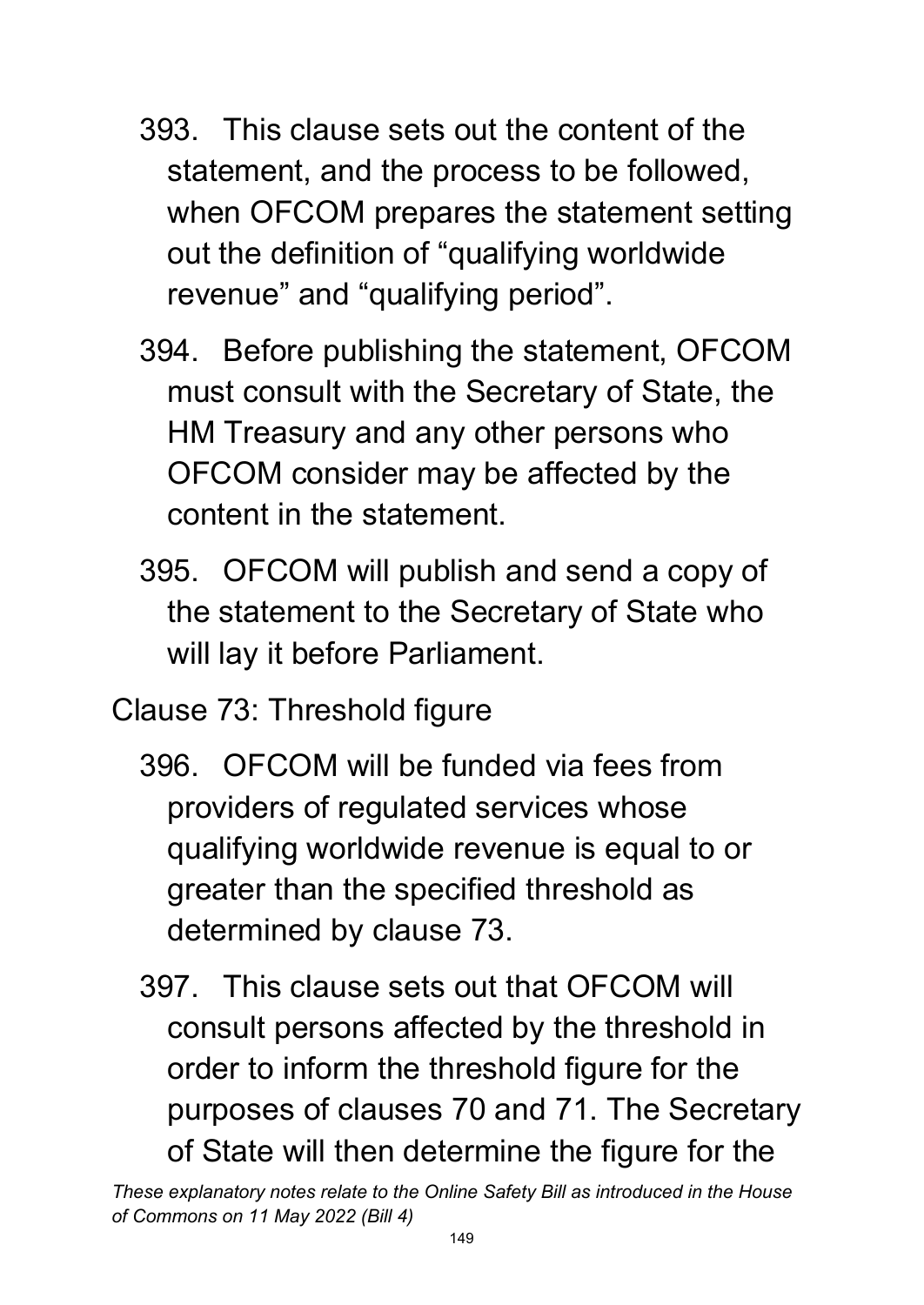threshold after having taken advice from OFCOM following the conclusion of the consultation.

398. Subsections (3)-(5) set out the process to be followed when the threshold is first set and each time it is revised.

Clause 74: Secretary of State's guidance about fees

- 399. This clause sets out the requirement for the Secretary of State to issue guidance to OFCOM regarding the principles to be included in their Statement of Principles (see clause 75).
- 400. The Secretary of State must consult with OFCOM before issuing or revising the guidance. The Secretary of State must also publish and lay the guidance (and any subsequent revisions) before Parliament. OFCOM are required to have regard to the fees guidance when exercising their funding functions.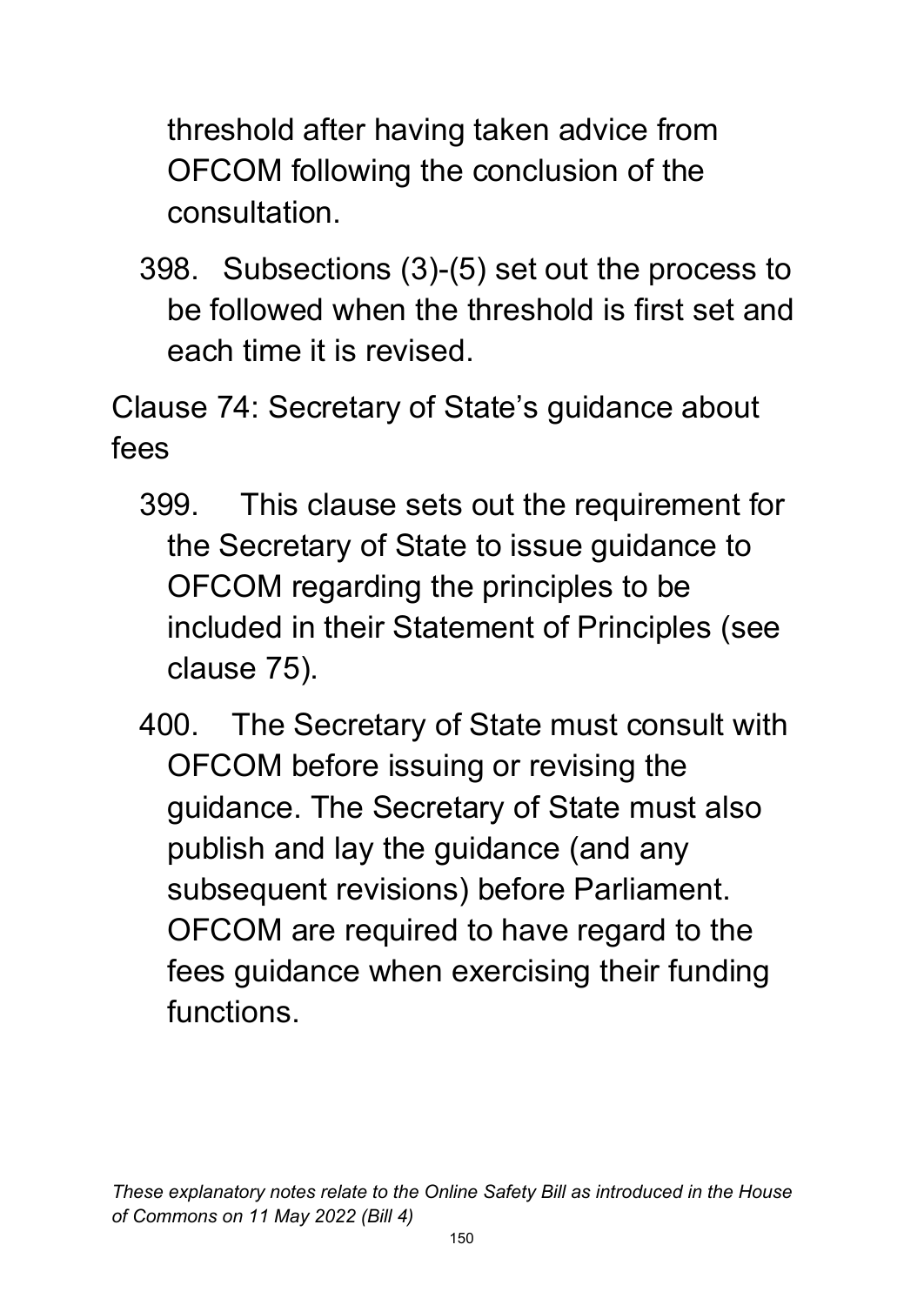Clause 75: OFCOM's fees statements

- 401. The cost to OFCOM of exercising their online safety functions will be met by fees charged to providers of regulated services. OFCOM are required to produce a Statement of Principles that it will apply when setting the fees payable by providers of regulated services. Without publication of this document, OFCOM is not permitted to require providers to pay a fee.
- 402. The principles included in the Statement of Principles should justify that the fees payable are sufficient to cover OFCOM's operating costs and are justifiable and proportionate.
- 403. The content within the Statement of Principles must include the following: (a) details of the computation model used to calculate the fees; (b) the definition of qualifying worldwide revenue and qualifying period; and (c) the details of the threshold figure.
- 404. Subsection 9 (a) and (b) of this clause clarify that "OFCOM's costs" include costs incurred by OFCOM in preparing to carry out

*These explanatory notes relate to the Online Safety Bill as introduced in the House of Commons on 11 May 2022 (Bill 4)*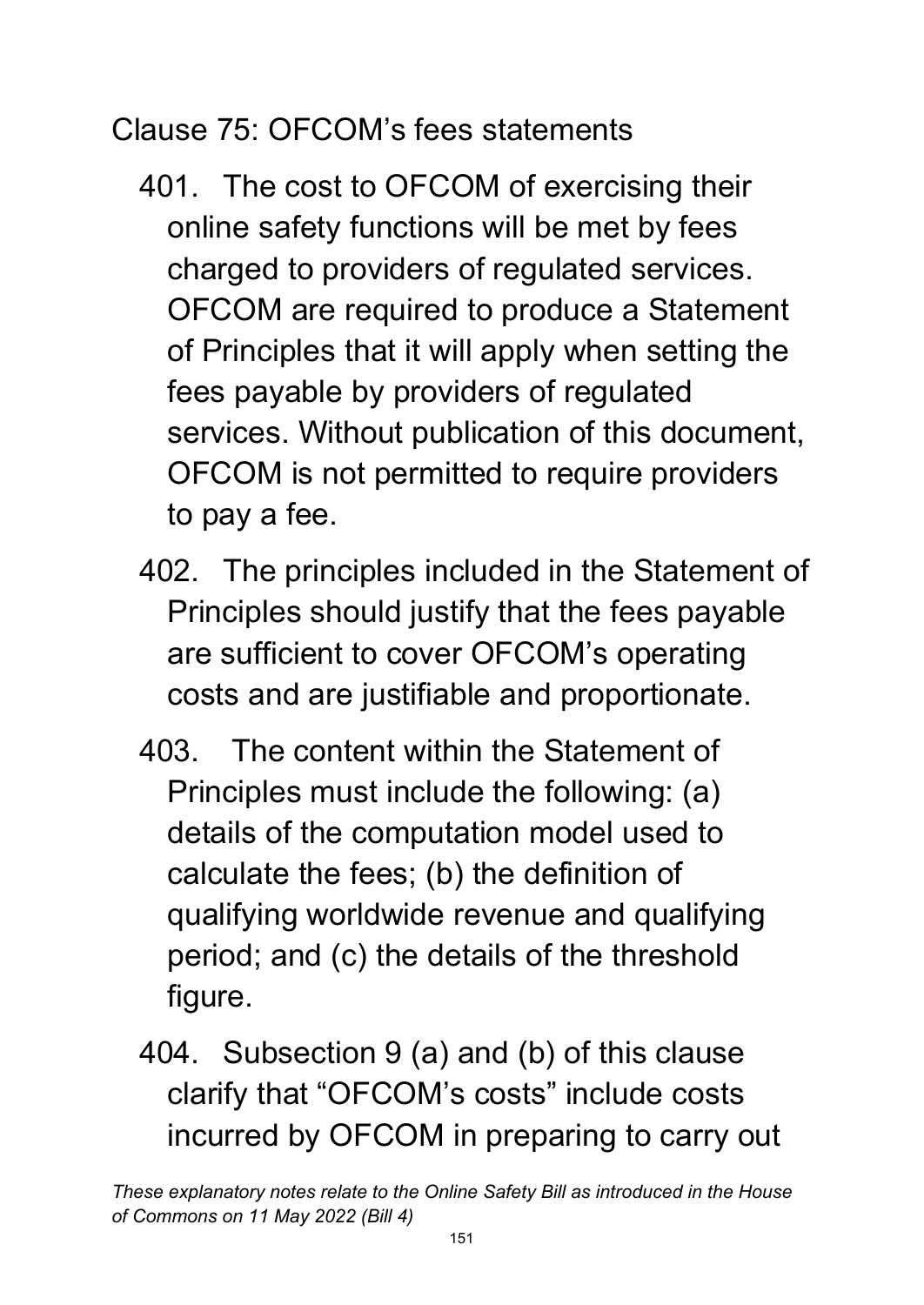their online safety functions during a charging year and also include preparatory costs incurred after Part 6 of the Bill comes into force.

Clause 76: Meaning of "charging year" and "initial charging year"

405. This clause sets out the definitions of ''charging year'' and ''initial charging year''. The charging year will run for 12 months beginning on 1st April.

# **Part 7: OFCOM's powers and duties in relation to regulated services**

#### **Chapter 1: General Duties**

Clause 77: General duties of OFCOM under section 3 of the Communications Act

- 406. This clause amends OFCOM's existing general duties under section 3 of the Communications Act 2003 (CA 2003), in order to set out duties applicable to OFCOM's new role as the online safety regulator.
- 407. This clause introduces a new general duty on OFCOM to secure, in the carrying out of their functions, the adequate protection of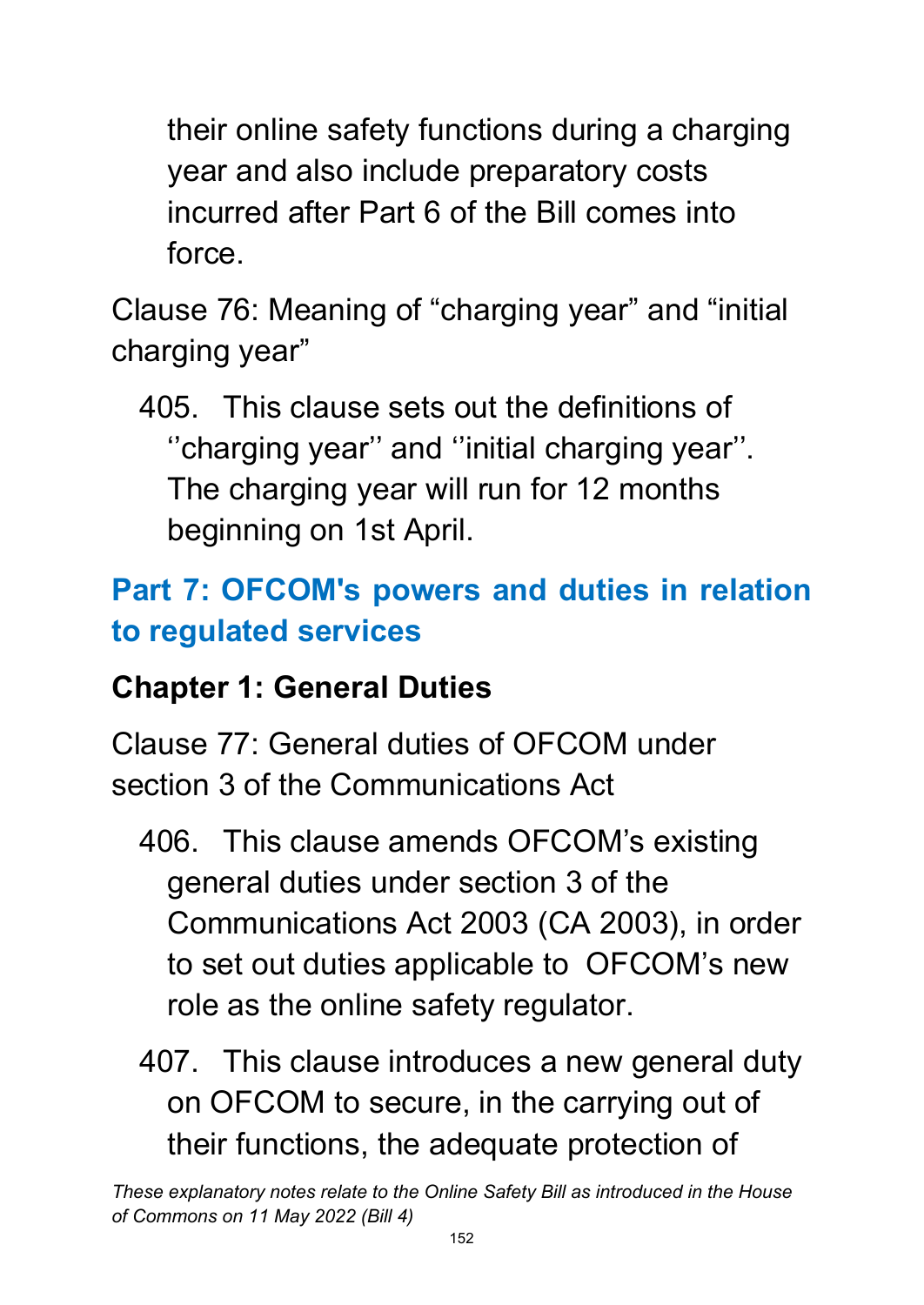citizens from harm arising from content on regulated services, through the appropriate use by providers of such services of systems and processes designed to reduce the risk of such harm.

- 408. The amendments include listing the factors that OFCOM must have regard to in performing the new general duty, and specifying that OFCOM do not need to have regard to the desirability of promoting and facilitating the development of self-regulation in carrying out their functions under this Bill.
- 409. This clause also provides that the terms 'content', 'harm', 'provider' and 'regulated service' have the same meaning in the CA 2003 as in this Bill.

Clause 78: Duties in relation to strategic priorities

- 410. This clause sets out OFCOM's duties in relation to statements of strategic priorities designated by the Secretary of State under clause 143(1).
- 411. In particular, OFCOM must have regard to any such statement in carrying out their online safety functions.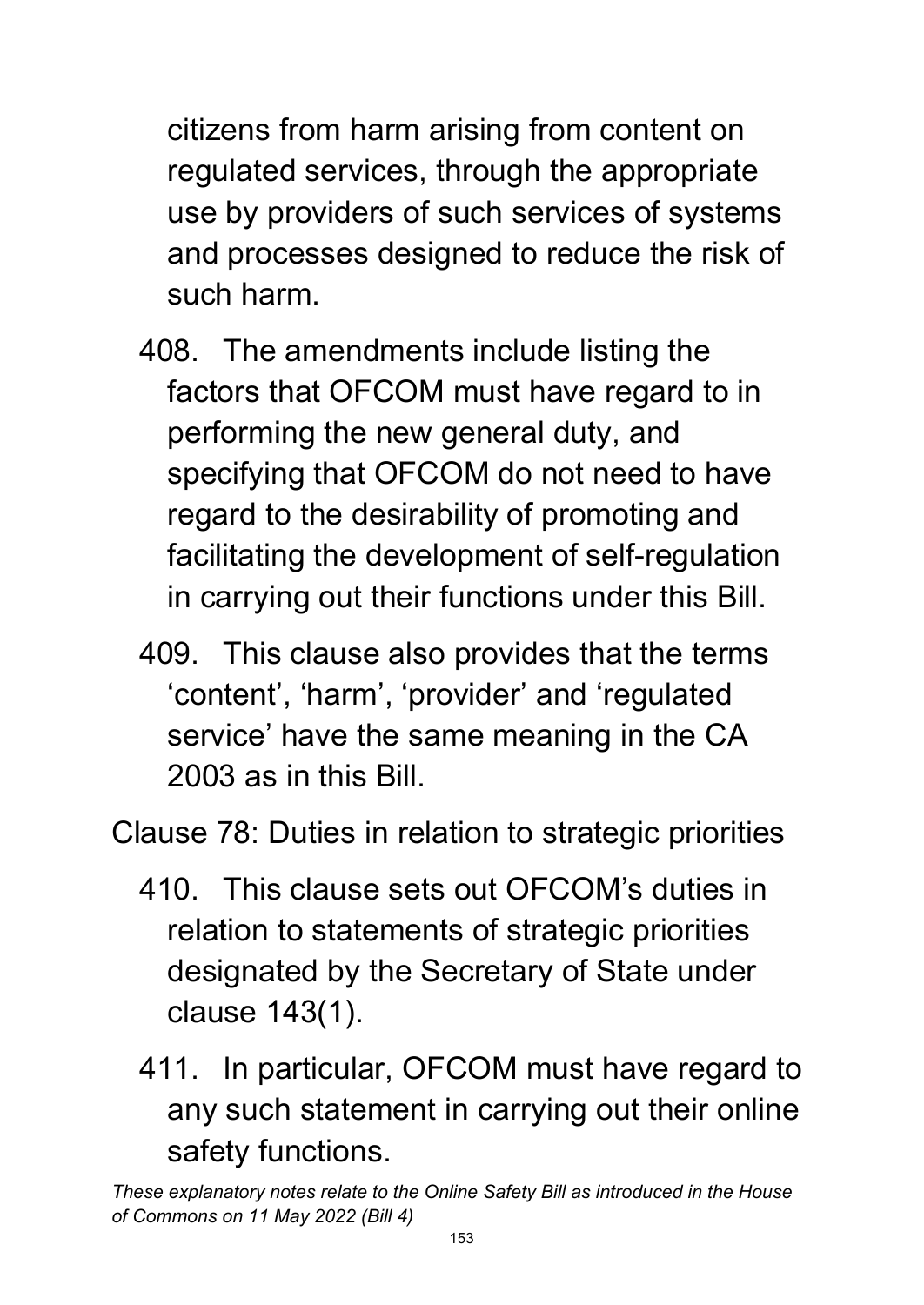Clause 79: Duty to carry out impact assessments

- 412. This clause extends OFCOM's duty to carry out impact assessments on important proposals under section 7 of the Communications Act 2003 (CA 2003) to their online safety functions.
- 413. Section 7(2A) of the CA 2003 will provide that all proposals to introduce, replace or amend codes of practice under this Bill are "important proposals" for the purposes of OFCOM's duty to carry out impact assessments. This means that OFCOM will either need to undertake and publish an impact assessment on these proposals, or to publish a statement detailing why they consider such an assessment unnecessary.
- 414. Section 7(4B) of the CA 2003 will provide that all assessments of proposals which relate to the carrying out of OFCOM's online safety functions must include an assessment of the likely impact of implementing the proposal on small and micro businesses. If only part of the proposal relates to OFCOM's online safety functions, then only that part must be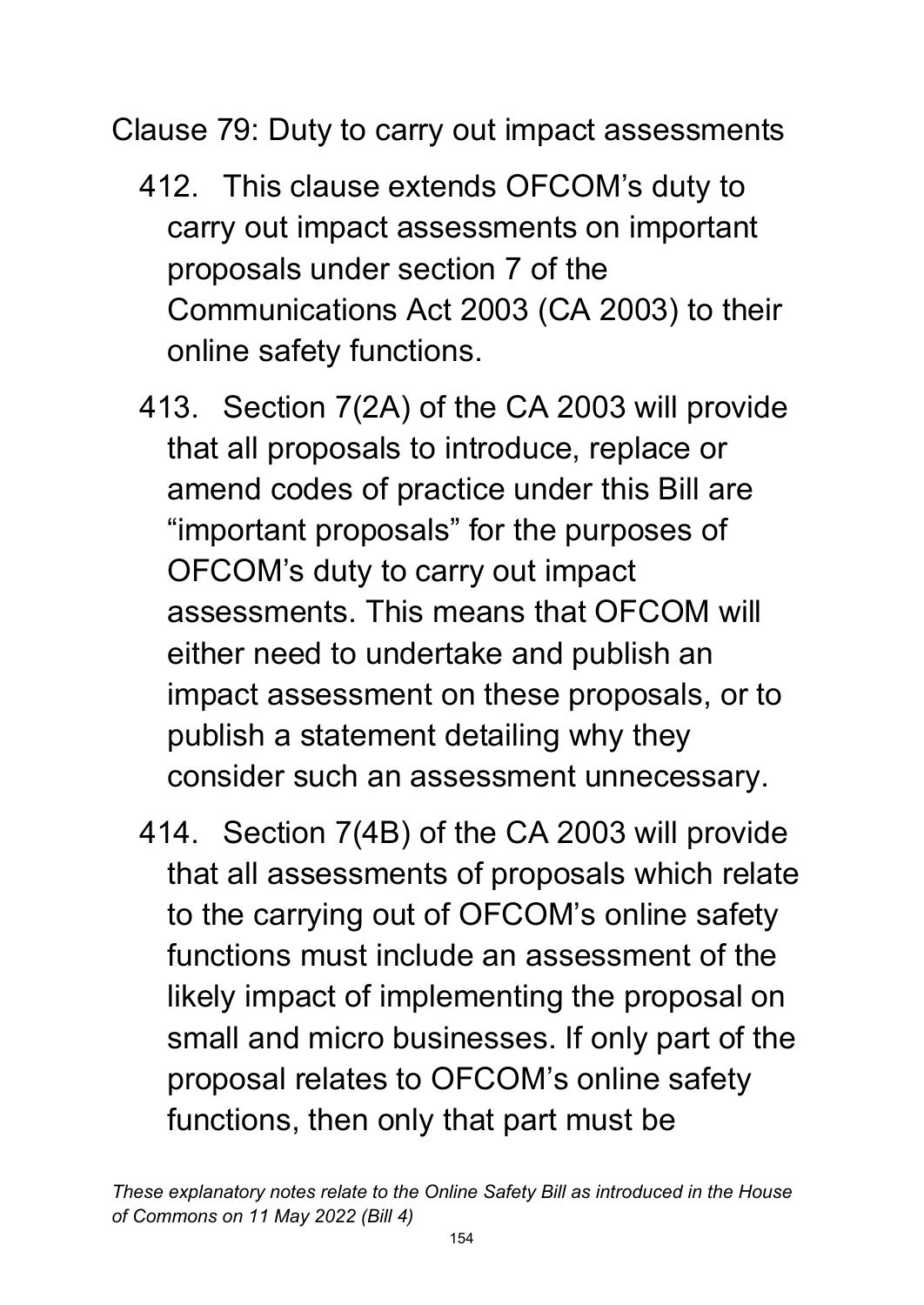assessed to determine its likely impact on small and micro businesses.

# **Chapter 2: Register of categories of regulated user-to-user services and regulated search services**

Clause 80: Meaning of threshold conditions etc

415. This clause sets out how Schedule 10, which provides details about the regulations for establishing threshold conditions, applies in relation to Part 3 Services.

*Schedule 10: Categories of regulated user-to-user services and regulated search services: regulations* 

- 416. This Schedule sets out the procedure for making and amending the regulations that establish the threshold conditions a relevant service must meet in order to be designated as a Category 1, Category 2A or Category 2B service.
- 417. Paragraph 1(4) provides that these regulations must specify how a service may meet the relevant threshold conditions. It makes clear that, in order to meet the threshold conditions to become a Category 1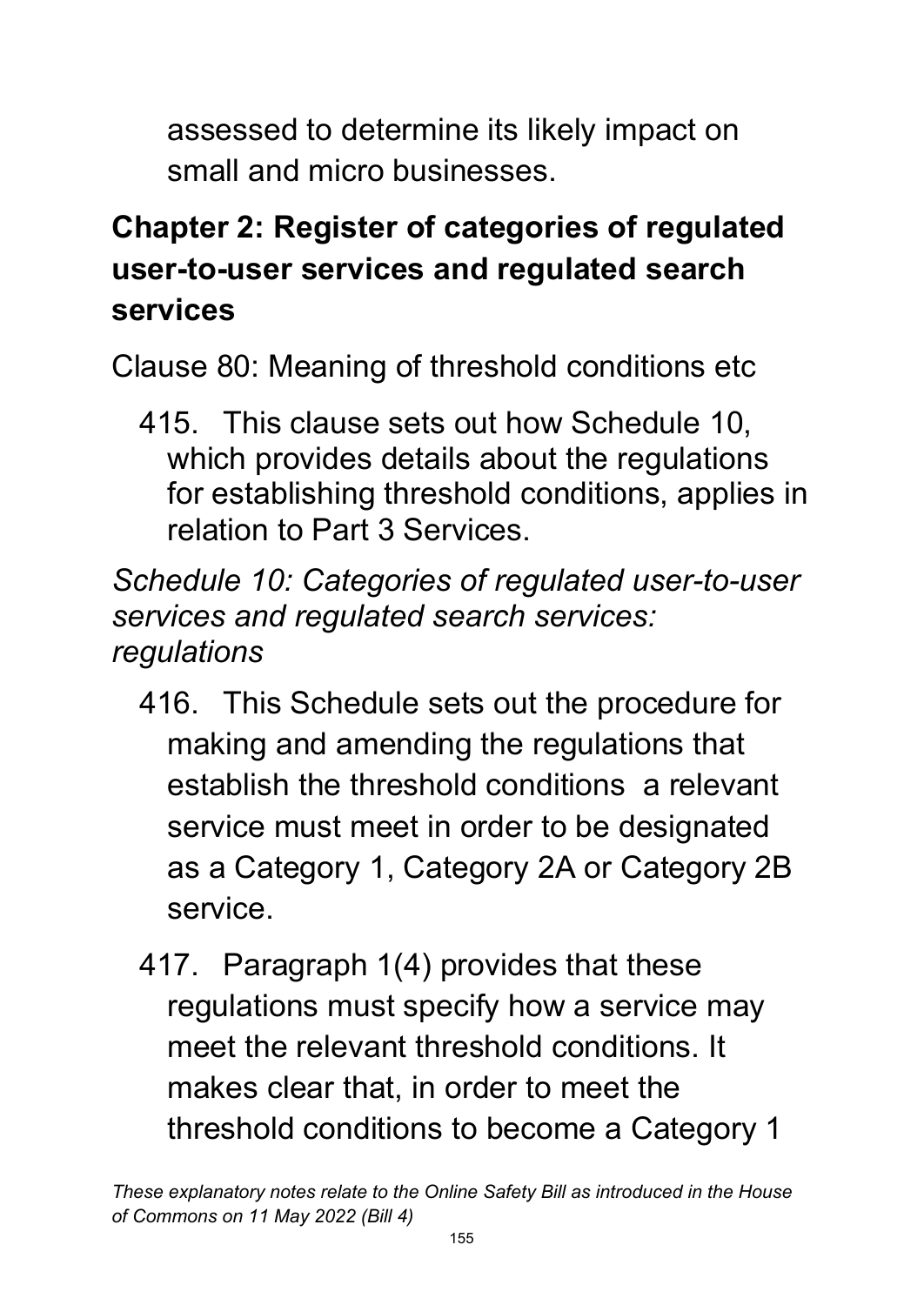or 2A Service, a service must meet at least one condition relating to the number of users and at least one condition relating to functionality. For Category 2A Services, a service must meet at least one condition relating to the number of users. This ensures that the factors which are set out on the face of the Bill as being most important in determining whether it is proportionate to place additional duties on the provider of a user-to-user service or a search service will be reflected in each designation decision.

- 418. Under sub-paragraphs (5) to (7) of paragraph 1, the Secretary of State, in making regulations under this Schedule, must consider the likely impact the factors set out in the previous sub-paragraphs will have on the level of risk of certain types of harm.
- 419. Paragraph 2 establishes the procedure for making the first set of regulations under paragraph 1. Sub-paragraphs (2), (3) and (4) of paragraph 2 set out that OFCOM must carry out research to inform the making of these regulations. This research must be carried out within six months of Royal Assent. However,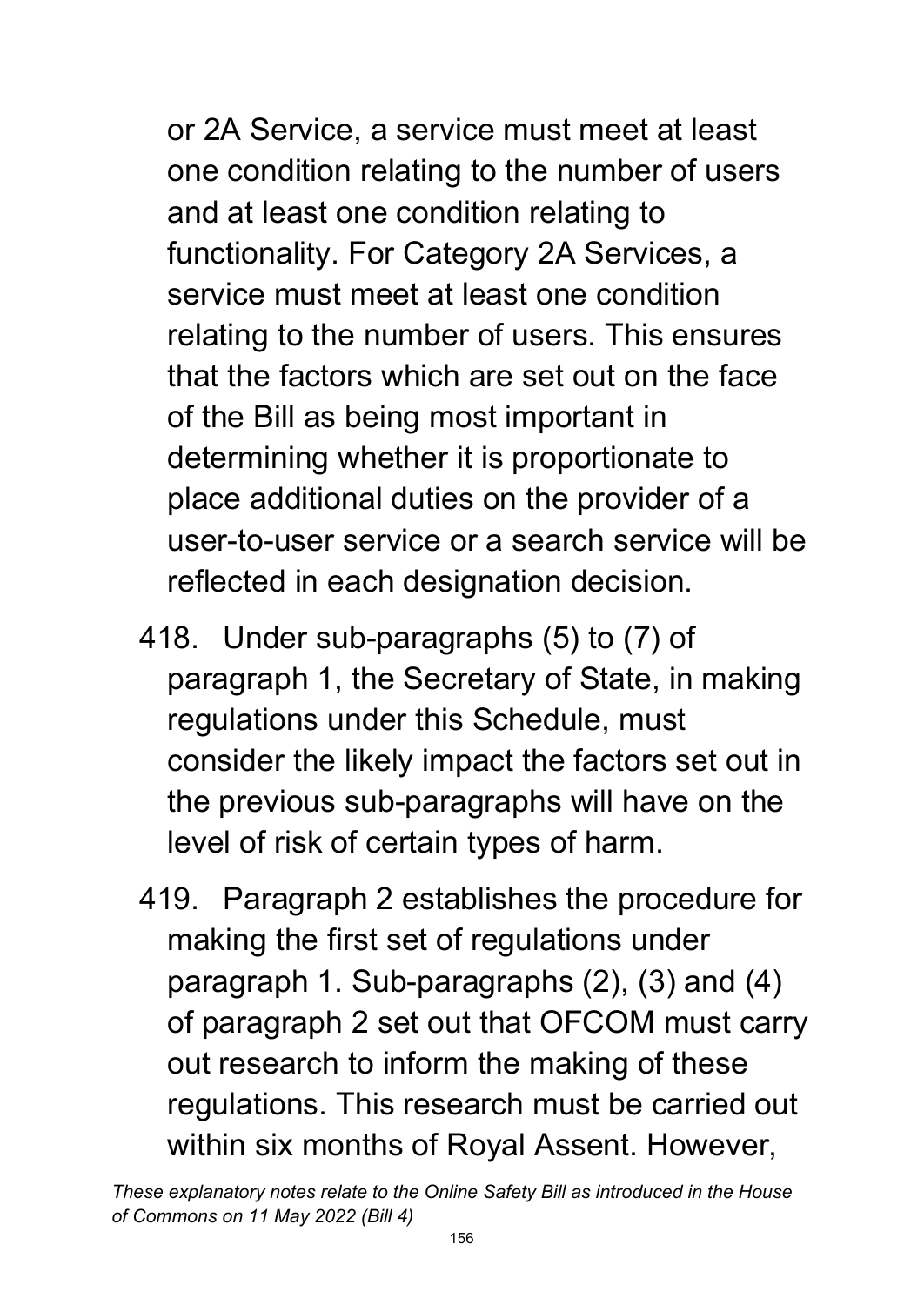for research in relation to Category 2A and 2B services, paragraph 2(10) allows for the Secretary of State to give OFCOM extra time to carry out the research, up to a limit of 18 months after Royal Assent. Extra time could be required if, for example, the Secretary of State determined that it were necessary to consider the effectiveness of the transparency reporting framework for Category 1 services before extending its scope.

- 420. OFCOM must then provide advice to the Secretary of State, based on their research, as to what they consider would be the appropriate threshold conditions (paragraph 2(5) of Schedule 10). In respect of Category 2A and 2B threshold conditions, OFCOM may advise that the regulations should include another factor in addition to number of users (and, for user-to-user services, functionalities), and what that other factor should be.
- 421. If the regulations include provisions which differ in any material respect from what was advised by OFCOM, the Secretary of State must publish a statement explaining why they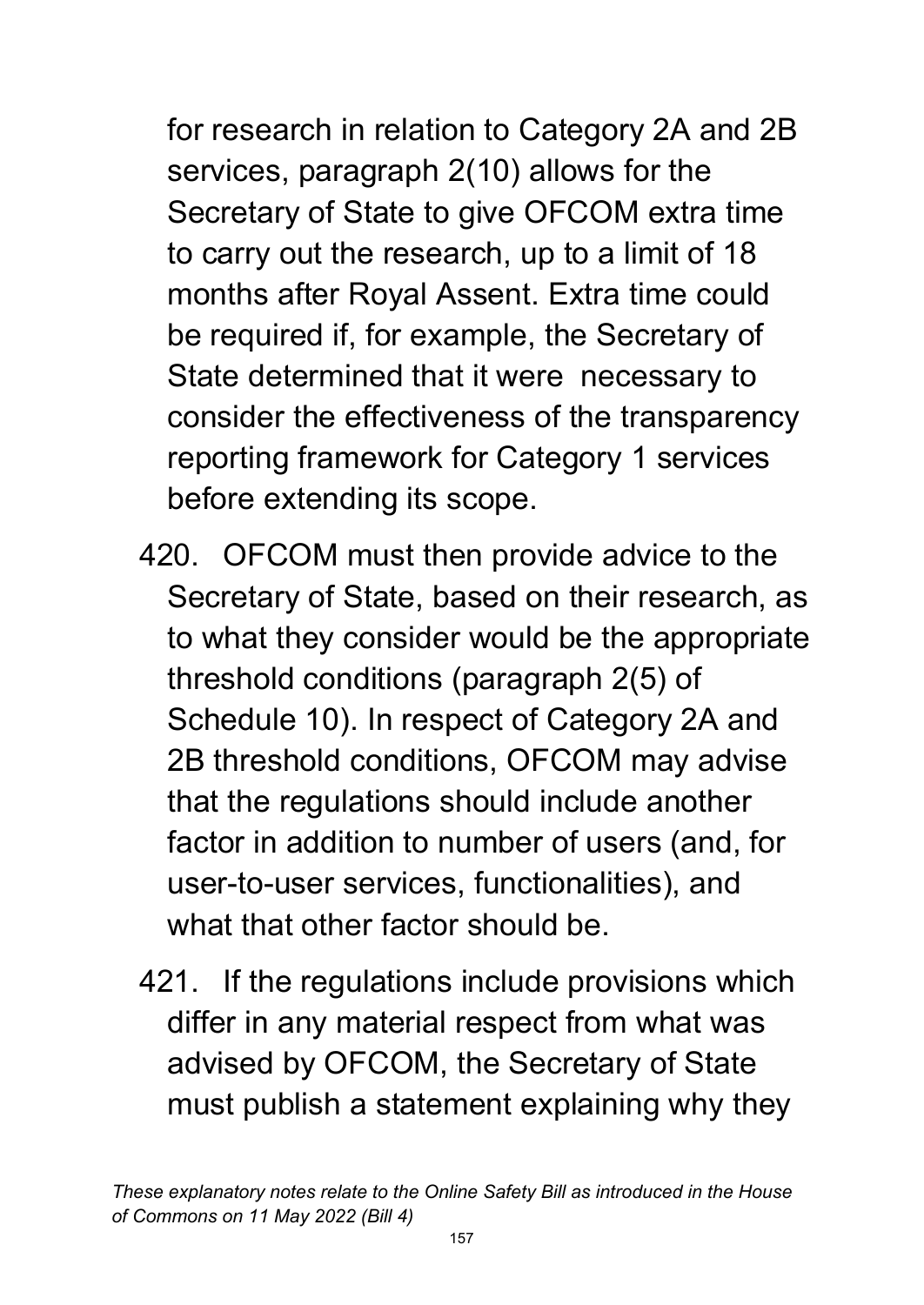have departed from that advice (paragraph 2(8) of Schedule 10).

- 422. After the regulations are made, OFCOM will be required to assess services which they consider are likely to meet the relevant threshold conditions against the threshold conditions set out in the regulations, and to establish a register of Category 1, Category 2A and Category 2B services (see clause 80(1)). Services become subject to Category 1, 2A or 2B duties by virtue of being added to the relevant part of the register.
- 423. Paragraph 3 establishes the procedure for updating the threshold conditions by amending or replacing regulations made under paragraph 1. Paragraphs 3(1), (2) and (3) state that regulations may only be amended or replaced by further regulations, once OFCOM have carried out further research.
- 424. Paragraph 3(4) states that either OFCOM or the Secretary of State may initiate the carrying out of this further research and the research should be carried out to the depth that OFCOM consider appropriate.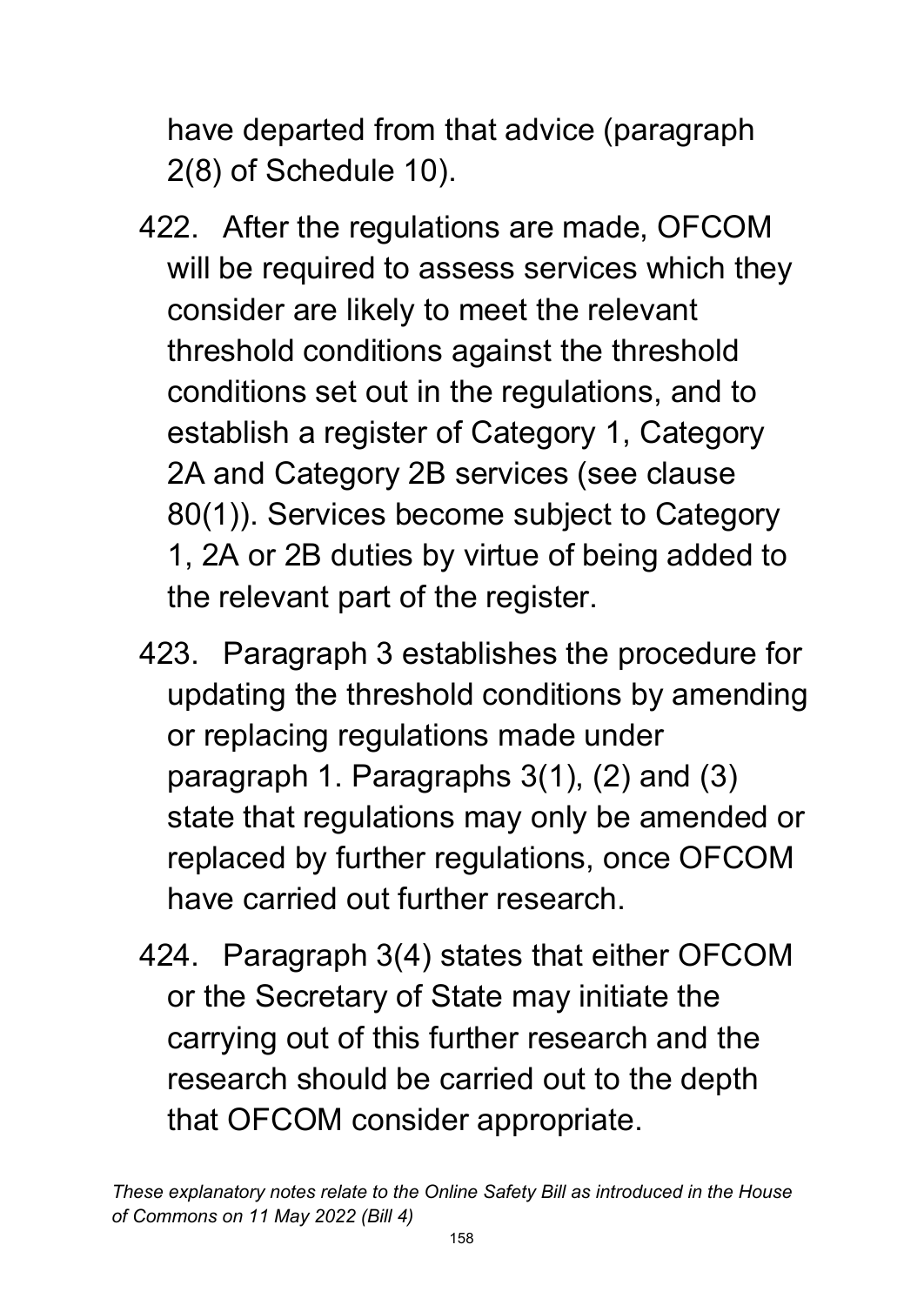- 425. Paragraph 3(6) states that following further research being carried out, OFCOM must advise the Secretary of State whether or not, in OFCOM's opinion, changes to the regulations are appropriate (and, if appropriate, what those changes should be). Paragraph 3(7) notes that OFCOM must publish this advice as soon as reasonably practicable after providing it.
- 426. To ensure oversight of the process, paragraphs 3(8) and (9) impose duties on the Secretary of State to publish a statement explaining their decision if they take action which departs from OFCOM's advice.

Clause 81: Register of categories of certain Part 3 services

427. This clause imposes a duty on OFCOM to establish and publish a register of each regulated service that meets the various threshold conditions set out in Schedule 10 and will therefore be designated as a Category 1, 2A or 2B Service.

428. Subsections (5) and (6) set out how services should be treated if they meet the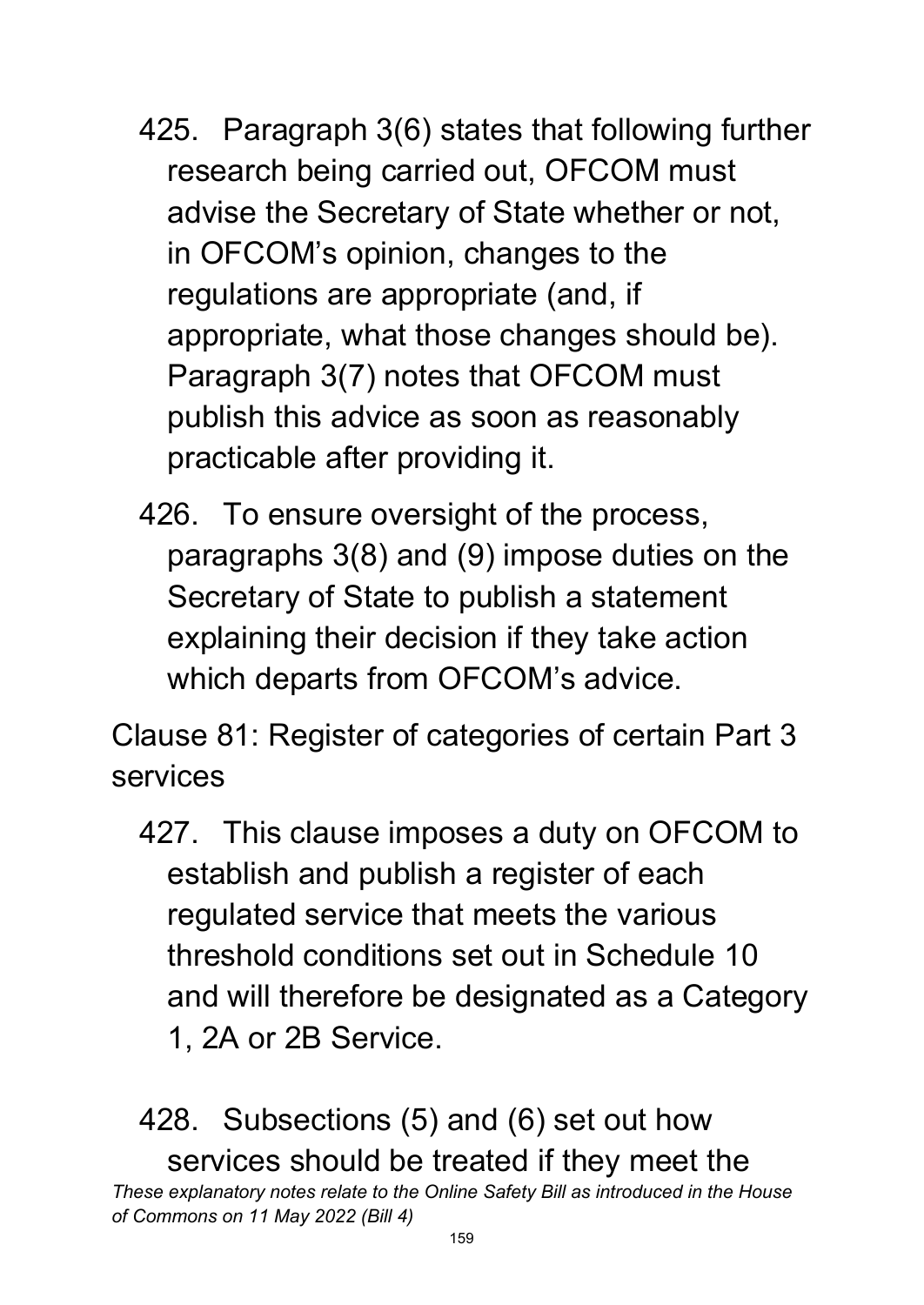threshold conditions for different categories of service. This can happen either where a userto-user service (with no search engine) meets both the Category 1 and Category 2B threshold conditions or in the case of a combined service. Where a user-to-user service meets both the Category 1 and Category 2B conditions, it is considered a Category 1 service, and added only to the Category 1 part of the register. As a combined service is a user-to-user service with a search engine part, it is possible that the user-to-user part of the service will meet the threshold conditions for Category 1 or Category 2B and, at the same time, the search engine will meet the threshold conditions for Category 2A. Where this happens, the service is considered both a Category 1 and Category 2A service or both a Category 2B and Category 2A service, and added to both relevant parts of the register. Where a service meets the threshold conditions for all three categories, it is considered both a Category 1 and a Category 2A service and added to these parts of the register.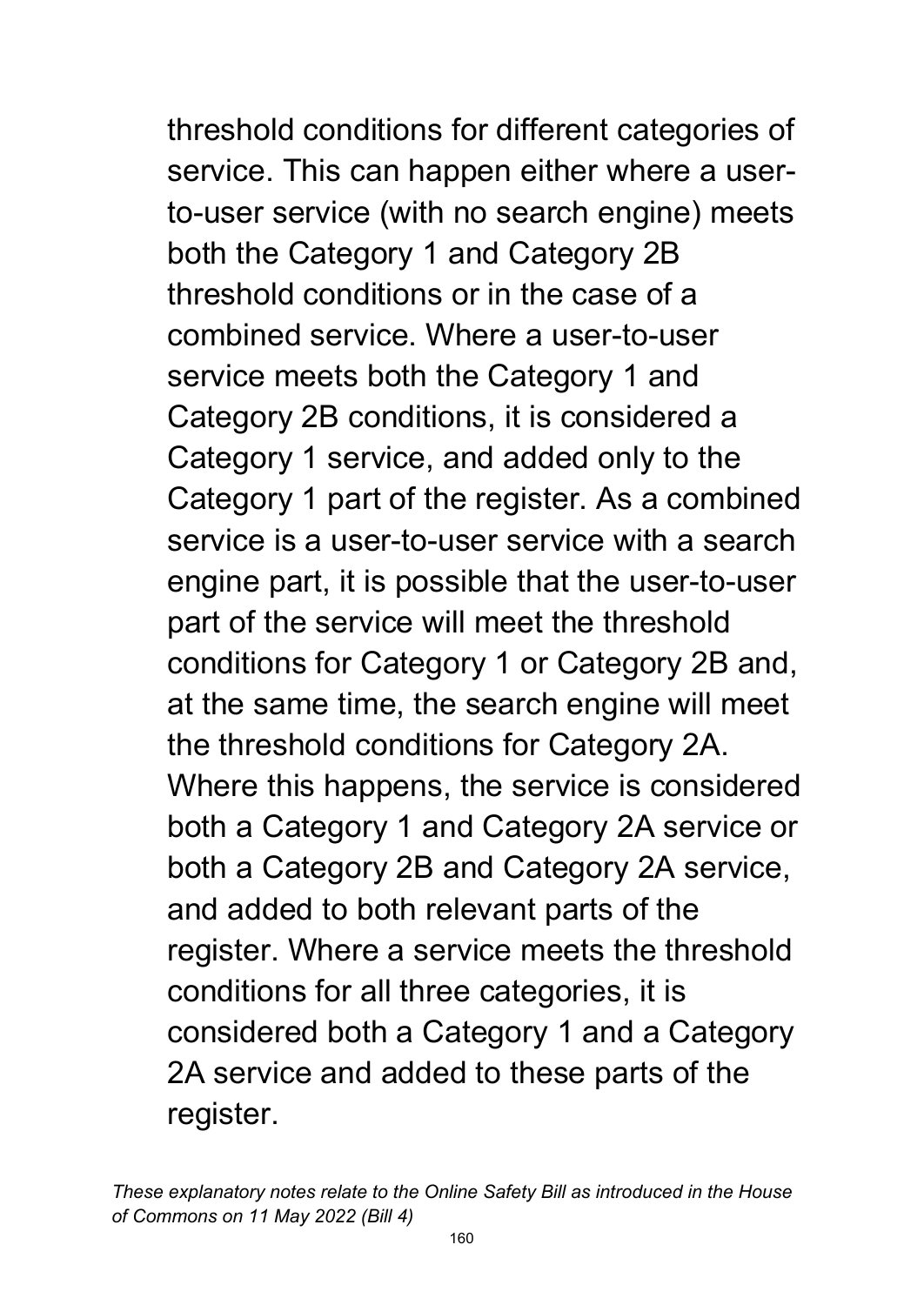429. Subsection (9) outlines that OFCOM must take steps to obtain or generate information in order to assess whether Part 3 services meet the threshold conditions.

Clause 82: Duty to maintain register

- 430. This clause sets out OFCOM's duties with regards to maintaining the register of regulated services that are designated as either Category 1, Category 2A or Category 2B. Further detail on the register is set out in clause 80.
- 431. Subsections (1), (2) and (3) state that, for Category 1, Category 2A and Category 2B services respectively, if regulations setting threshold conditions are amended or replaced, OFCOM must conduct a full reassessment of services which they consider are likely to meet the amended thresholds set in the relevant regulations. They must then update the register accordingly. OFCOM must do this as soon as is reasonably practicable after the date on which the amending or replacement regulations are made.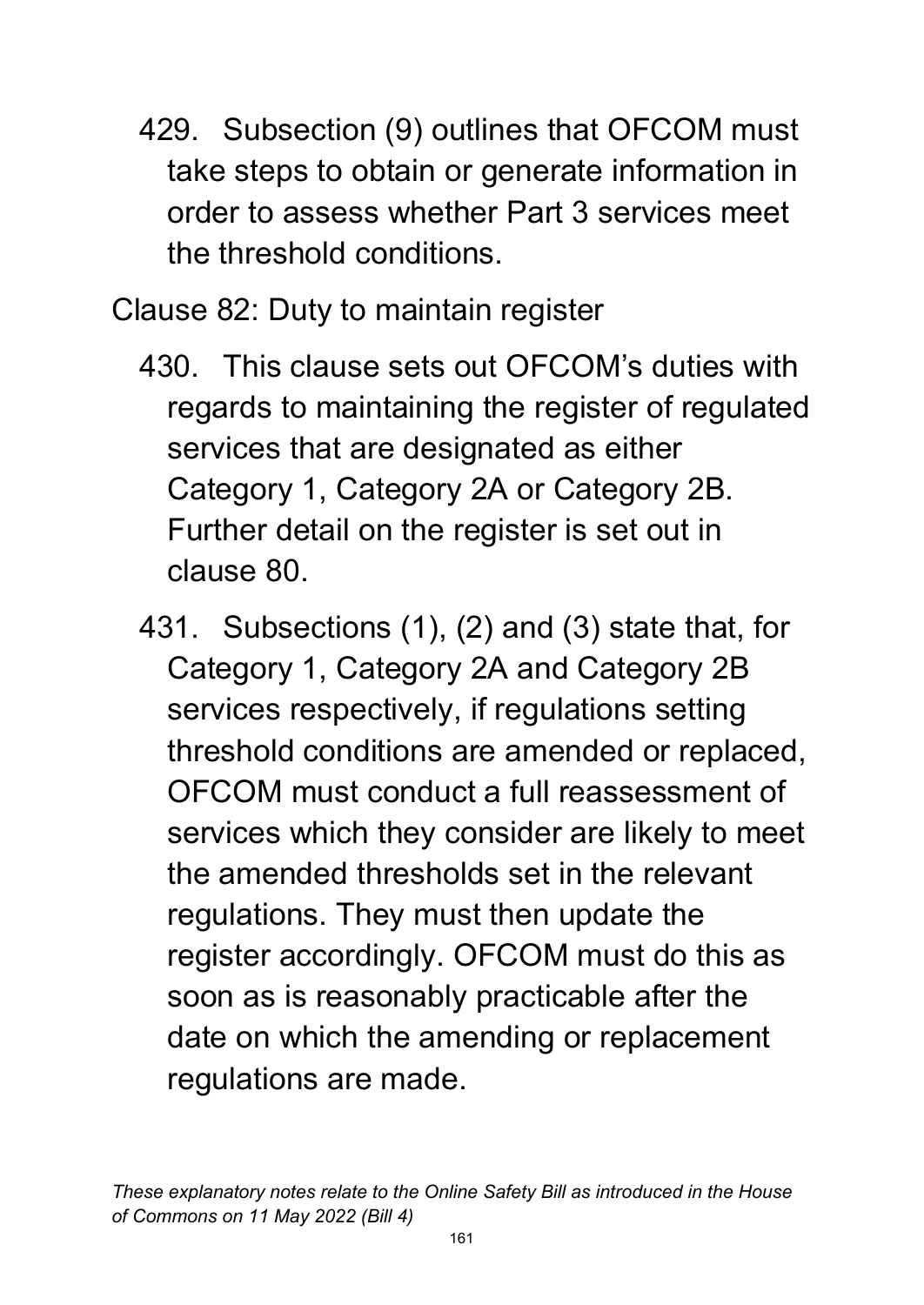- 432. Subsection (4) requires OFCOM, at any other time, to assess those services which are not on the register, but which they consider are likely to meet the threshold conditions for designation as a Category 1, Category 2A or Category 2B service, and to add them to the relevant part of the register accordingly if they are assessed to meet the threshold conditions. In practice, this allows OFCOM to respond to changes relating to a regulated service and to ensure that the register remains up-to-date.
- 433. Subsections (6) to (8) allow providers of a service listed in the register to request the service's removal from the register. If they make such a request, OFCOM must first determine whether they are satisfied, based on the evidence submitted by the provider in question, that there has been a change to the service or to regulations under paragraph 1 of Schedule 10 which appears likely to be relevant. Only if OFCOM are satisfied that this is the case are they obliged to assess the service and notify the provider of their decision. This ensures that OFCOM do not have to do a full assessment every time a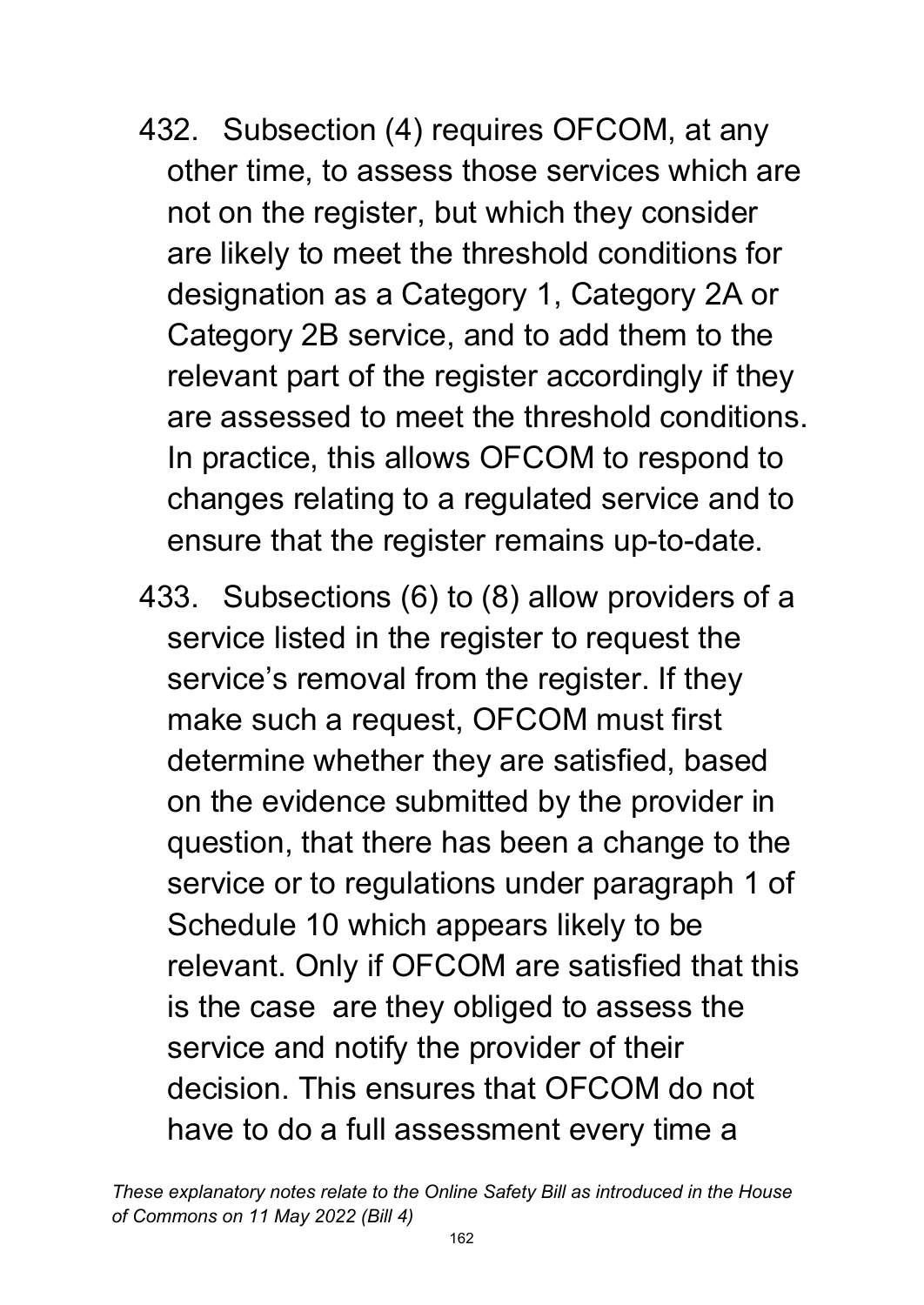request is made, which could create disproportionate burdens. If OFCOM assess the service and consider that they no longer meet the relevant threshold, OFCOM must remove them from the relevant part of the register.

- 434. Subsection (9) requires OFCOM to take reasonable steps to obtain or generate information or evidence to inform their assessments of services under this clause, in the same way as they are required to do for the original assessments undertaken when the register is first established.
- 435. Subsection (11) refers to the appeals section of the Bill, for provisions about appeals against a decision to either include a service in the register, or a decision not to remove a service from the register.

## **Chapter 3: Risk assessments of regulated user-to-user services and regulated search services**

Clause 83: OFCOM's register of risks, and risk profiles, of Part 3 services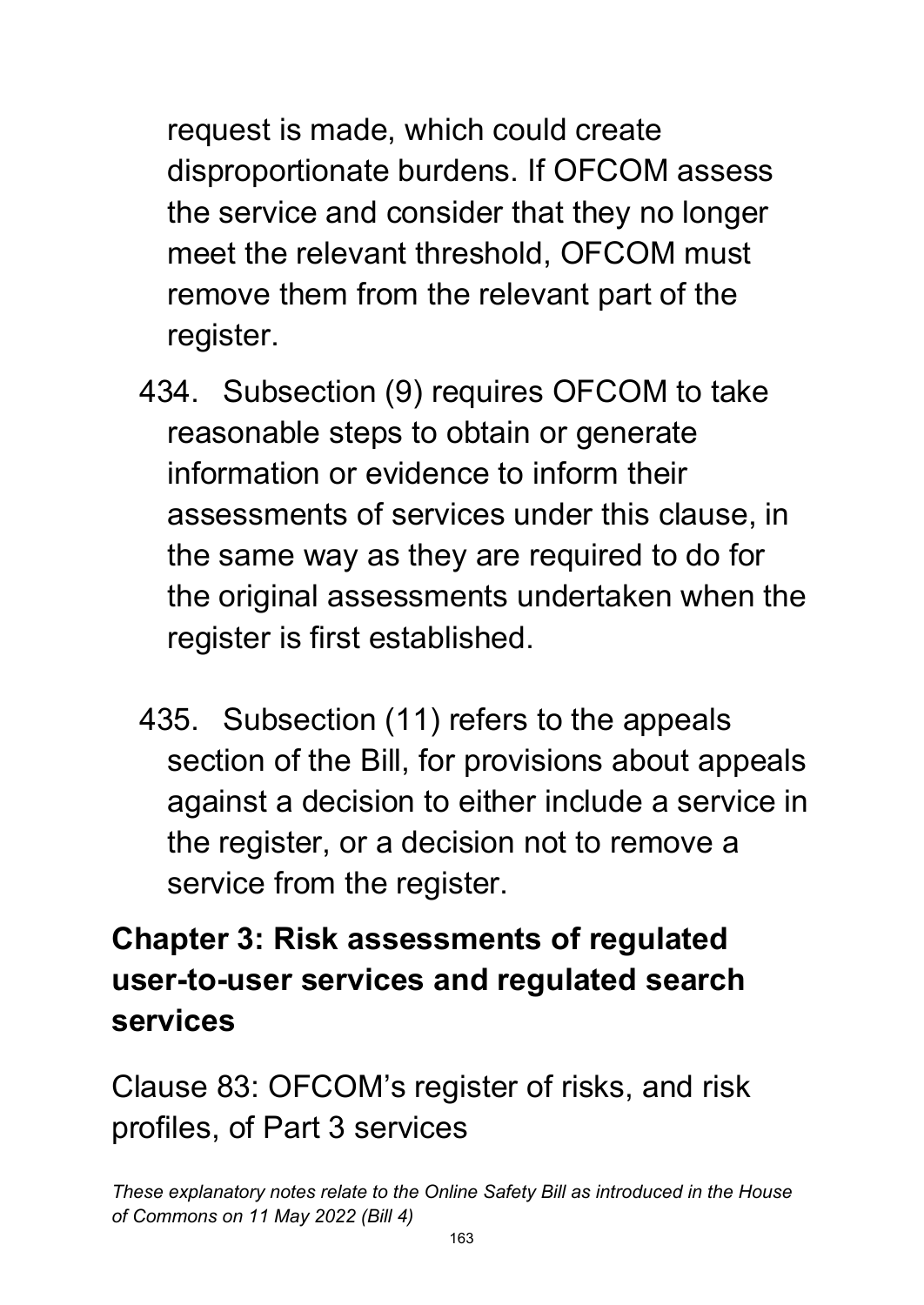- 436. This clause places a duty on OFCOM to carry out risk assessments to identify and assess the risks of harm to individuals in the United Kingdom presented by in-scope services. These risk assessments must cover illegal content, content that is harmful to children and content that is harmful to adults. OFCOM must publish a register of risks of Part 3 services which reflects the findings of the risk assessments carried out.
- 437. Subsection (5) sets out that OFCOM must develop risk profiles for different groupings of regulated services to assist them in complying with their risk assessment and safety duties. OFCOM should categorise these services as they consider appropriate. This must take into account the services' characteristics, which include user base, business model, governance and other systems and processes (see subsection (12)), the risk levels, and any other relevant matters identified in its risk assessment.
- 438. Subsection (6) specifies that OFCOM should disregard non-designated content that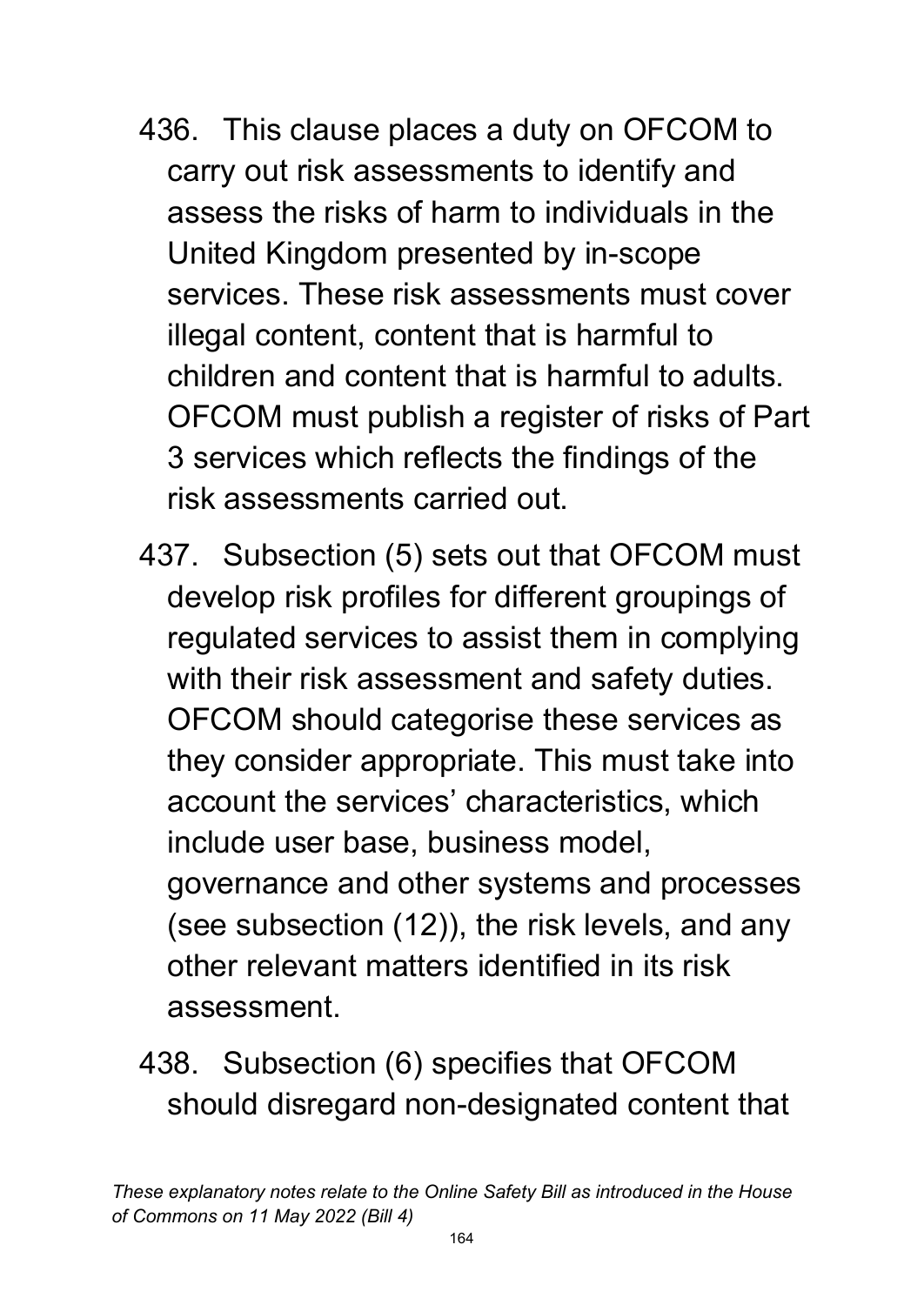is harmful to adults when developing risk profiles.

Clause 84: OFCOM's guidance about risk assessments

- 439. This clause sets out OFCOM's duties to provide guidance for providers of regulated services to assist them with complying with their risk assessment duties.
- 440. The clause sets out the types of guidance that must be prepared, when the guidance must be prepared and when it must be updated. The clause requires Ofcom to consult the Information Commissioner before producing any guidance.

#### **Chapter 4: Information** *Information power and information notices*

Clause 85: Power to require information

441. This clause gives OFCOM the power to require the provision of information they require in order to discharge their online safety functions. For instance, OFCOM could use this power to require a service provider to share its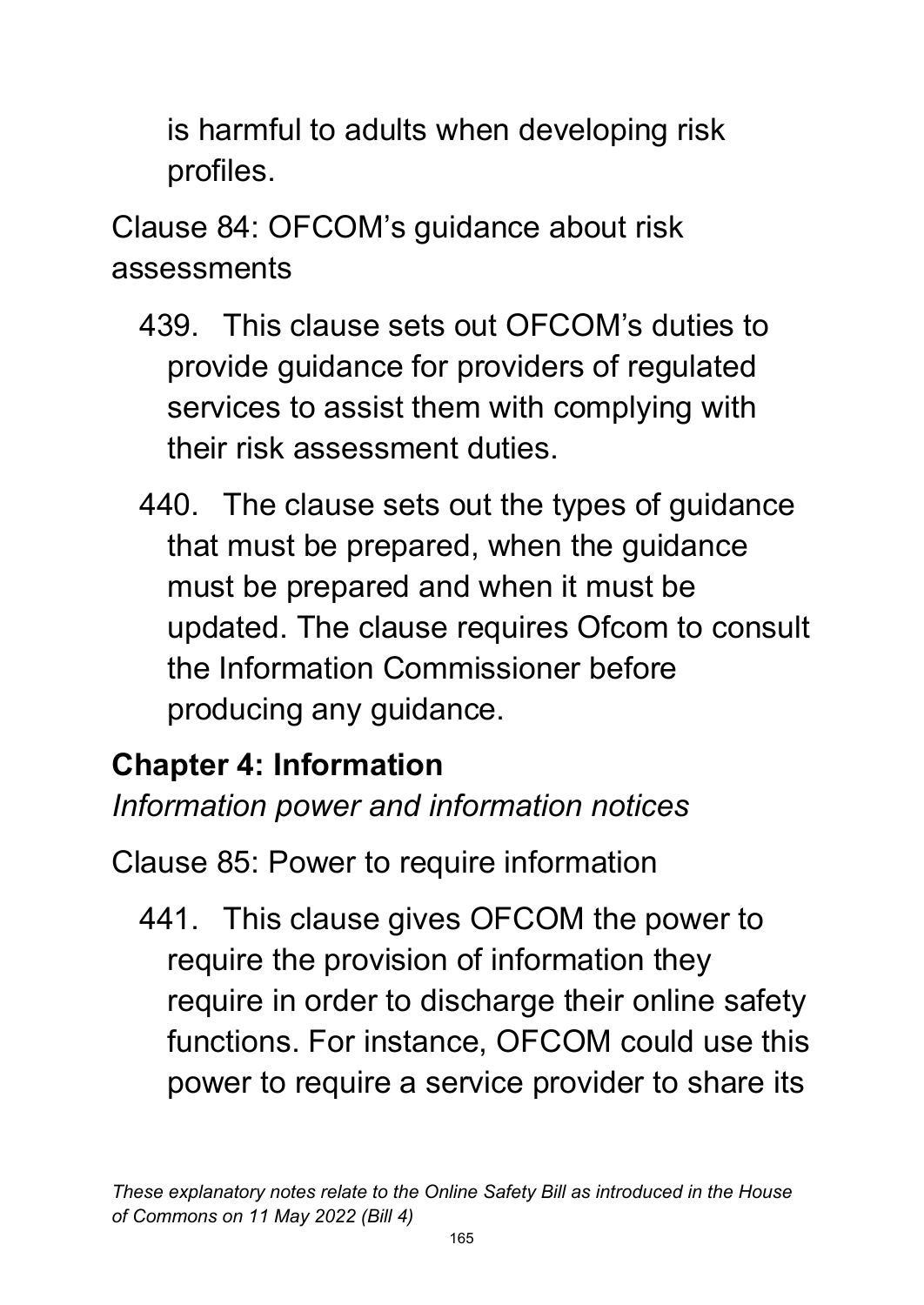risk assessment in order to understand how a service provider was identifying risks.

Clause 86: Information notices

- 442. This clause provides further information on OFCOM's information gathering powers. The clause sets out the information that can, and the information that must, be included in a notice requiring the provision of information and imposes a duty on the recipient of such a notice to comply with it.
- 443. The clause also clarifies that OFCOM may require the provision of information in any form; that OFCOM may cancel an information notice; and that a person to whom a document is produced, for example an OFCOM employee, can take copies of a document and require an explanation of it.

Clause 87: Requirement to name a senior manager

444. Criminal proceedings may be pursued against a named senior manager of a regulated service that fails to comply with an information notice (see clause 93). This clause provides OFCOM with the power to require, in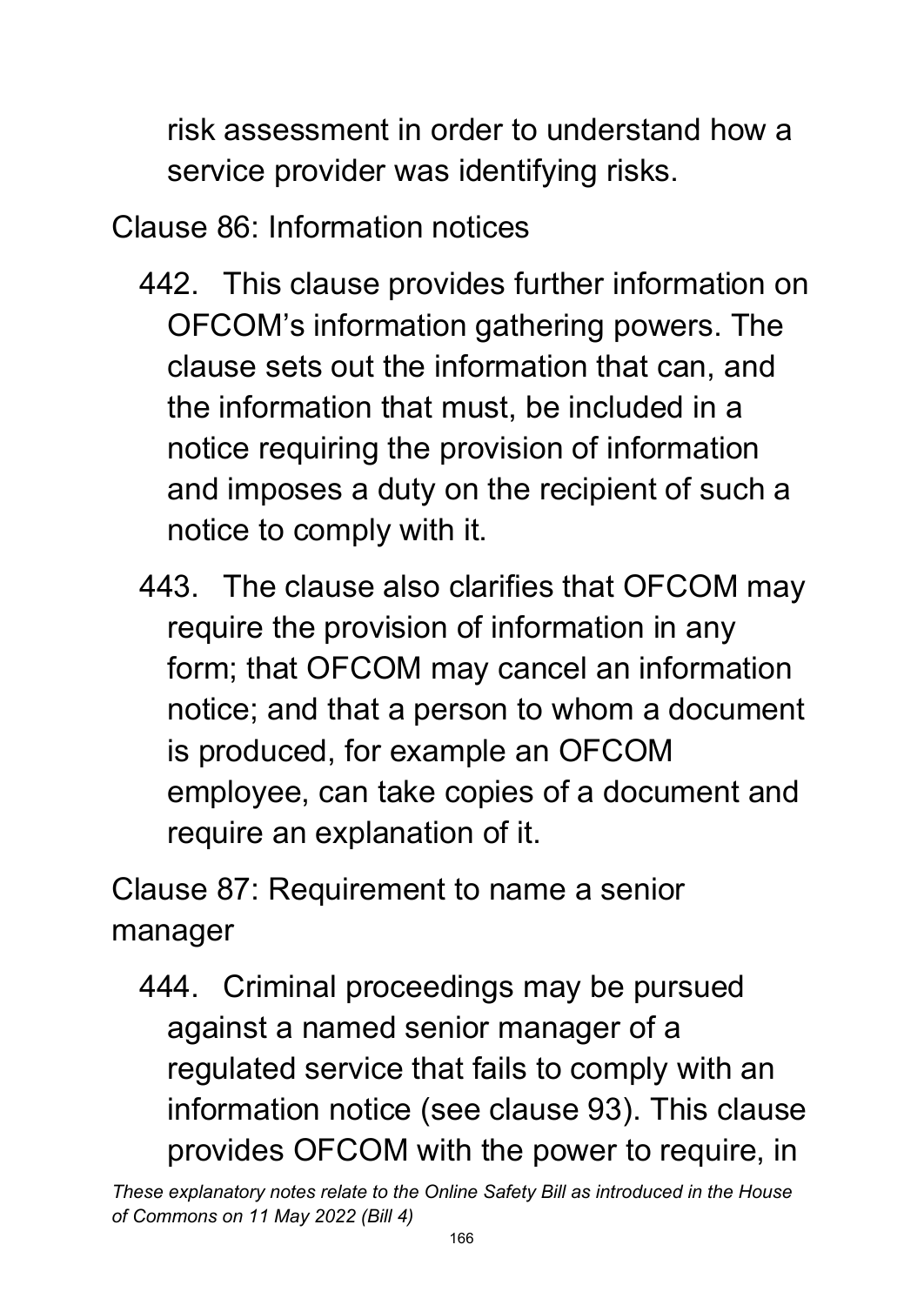an information notice, that an entity names a relevant senior manager who will then be responsible for ensuring the entity complies with the notice.

445. Subsection (4) defines a senior manager as an individual who plays a significant role in making decisions or the managing and organising of the entity's relevant activities, as defined in subsection (5).

## *Skilled persons' reports*

Clause 88: Reports by skilled persons

446. Subsection (1) sets out the circumstance under which OFCOM can require a report from a skilled person. The first scenario is for the purpose of identifying and assessing a failure or a possible failure, by a provider of a regulated service to comply with a relevant requirement (as listed in subsection (12)). The second scenario, which applies only where OFCOM consider that the provider may be at risk of failing to comply with a relevant requirement, is for the purpose of developing OFCOM's understanding of this risk and ways to mitigate it.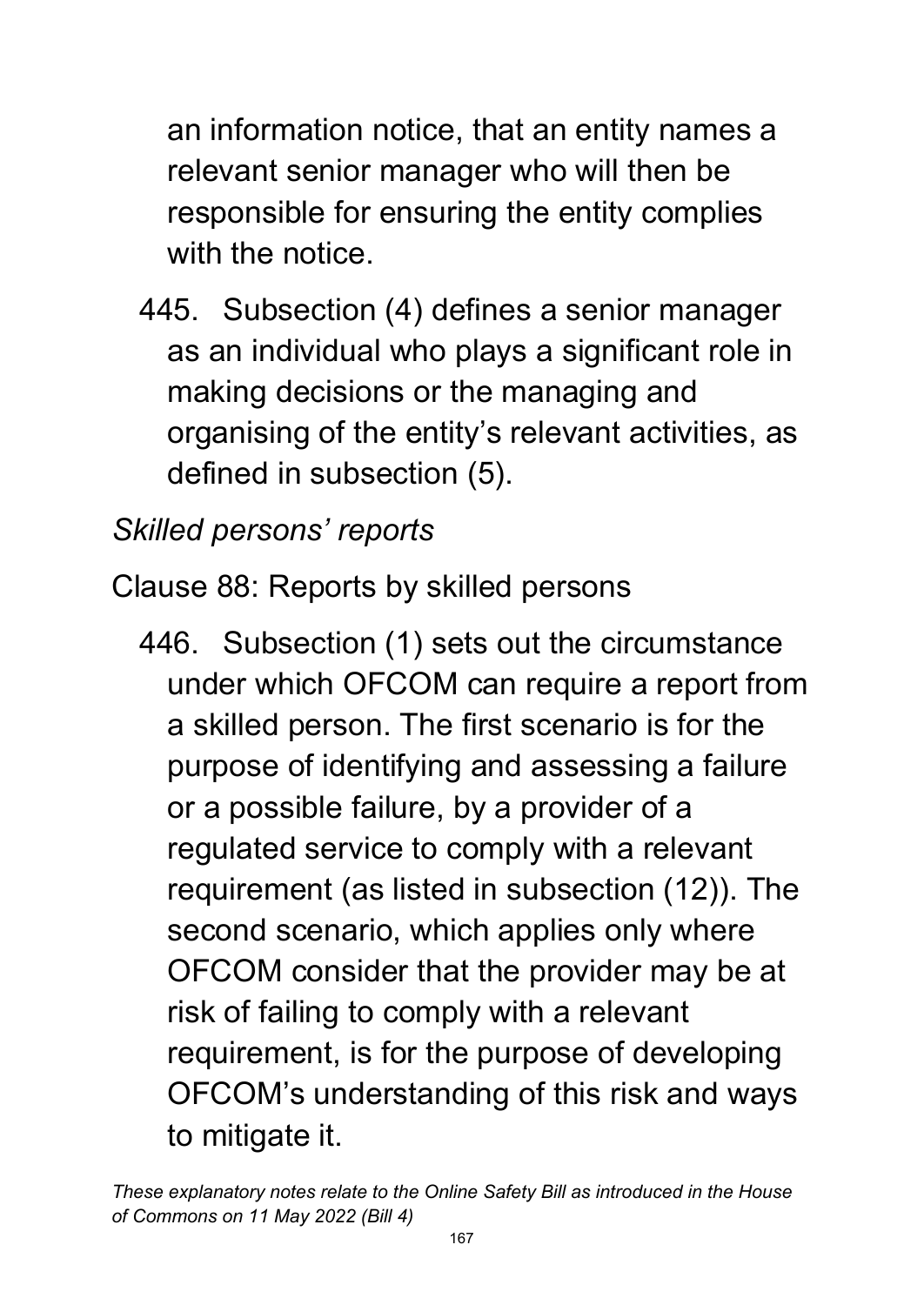- 447. Subsections (3) and (4) set out that OFCOM may appoint a skilled person (an external third party with relevant expertise) to carry out a report and notify the provider, or, alternatively, OFCOM can give a notice to a provider requiring them to appoint a skilled person to produce a report for OFCOM, in the form stipulated by OFCOM, and specifying the relevant matters that must be dealt with in the report.
- 448. Subsection (6) sets out that the service provider, their employees, their contractors and other providers have a duty to assist the skilled person in any way reasonably required to prepare the report. Subsection (7) states that the provider is liable to pay the skilled person directly for the production of the report, which can be recovered through the courts

### *Investigations and interviews*

Clause 89: Investigations

449. This clause relates to investigations by OFCOM into whether a provider of a regulated service has failed, or is failing, to comply with a requirement mentioned in subsection (2).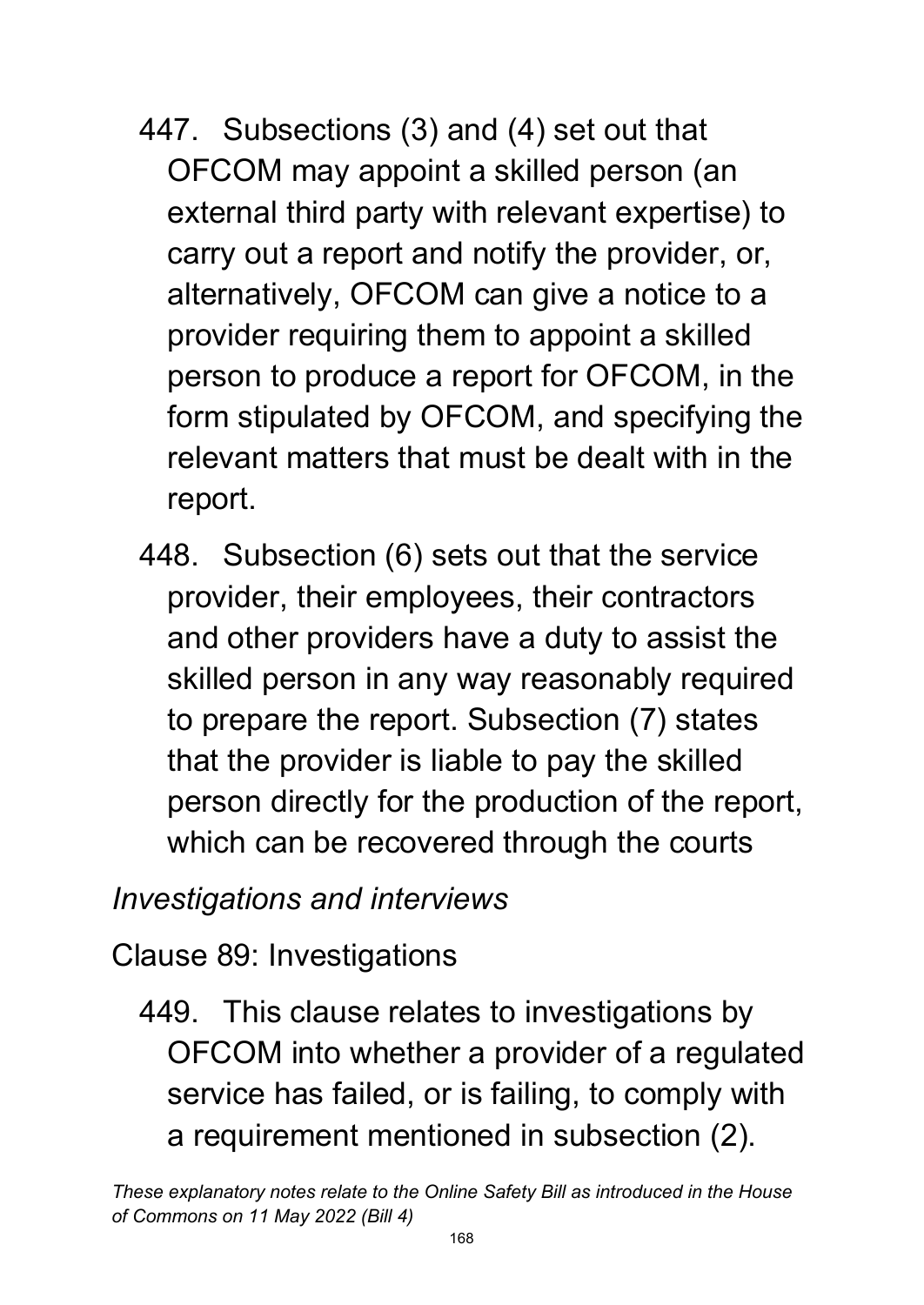Subsection (1) lays down that the provider must cooperate fully with the investigation.

450. Subsection (2) sets out that the requirements cover the list of duties and requirements in clause 111 (enforceable requirements) and any requirements imposed by a notice under clause 103(1) (notices to deal with terrorism content or CSEA content (or both)).

Clause 90: Power to require interviews

- 451. This clause gives OFCOM the power to require an individual to attend an interview. Subsection (1) states that this power can be used when OFCOM are carrying out an investigation into the failure, or possible failure, of a provider of a regulated service to comply with a relevant requirement.
- 452. Subsections (2) and (3) specify what information OFCOM must provide when giving an individual a notice to attend an interview and subsection (4) lists the individuals who can be required to attend an interview.
- 453. Subsection (5) states that OFCOM must give a copy of the notice to the provider of the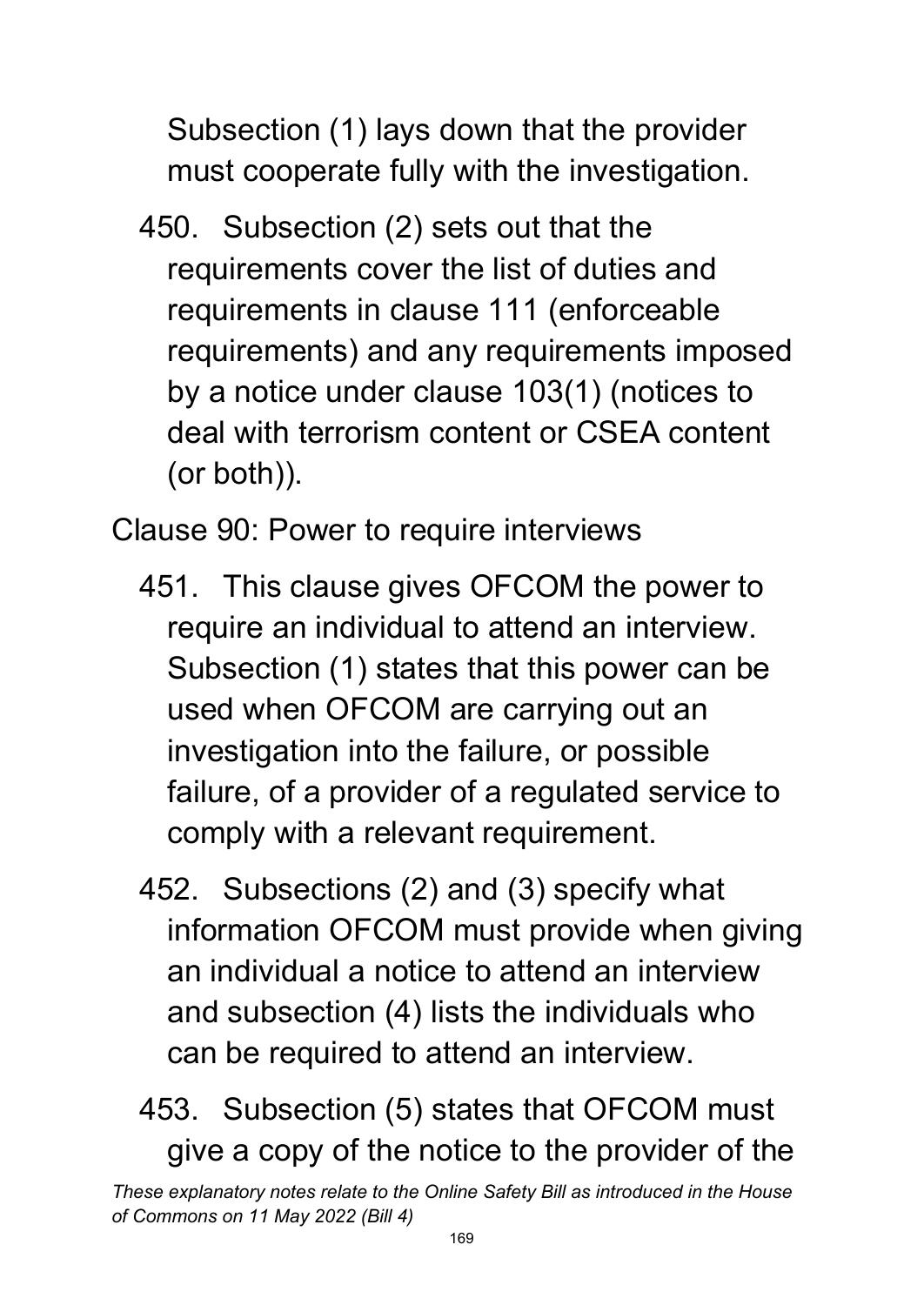service if they give a notice to an officer, a partner or an employee of the provider of the service.

454. Subsection (6) specifies that this clause does not require a person to disclose information that would be protected by legal professional privileges (or, in Scotland, to confidentiality of communications) in legal proceedings.

*Powers of entry, inspection and audit* 

Clause 91: Powers of entry, inspection and audit

455. This clause refers to Schedule 11 to the Bill, which makes provision about powers of entry, inspection and audit.

*Schedule 11: OFCOM's powers of entry, inspection and audit* 

*Authorised persons*

456. Schedule 11 sets out OFCOM's powers of entry, inspection and audit. Paragraph (1) states that OFCOM may authorise persons to exercise their powers of entry and inspection, carry out audits or apply for and execute a warrant.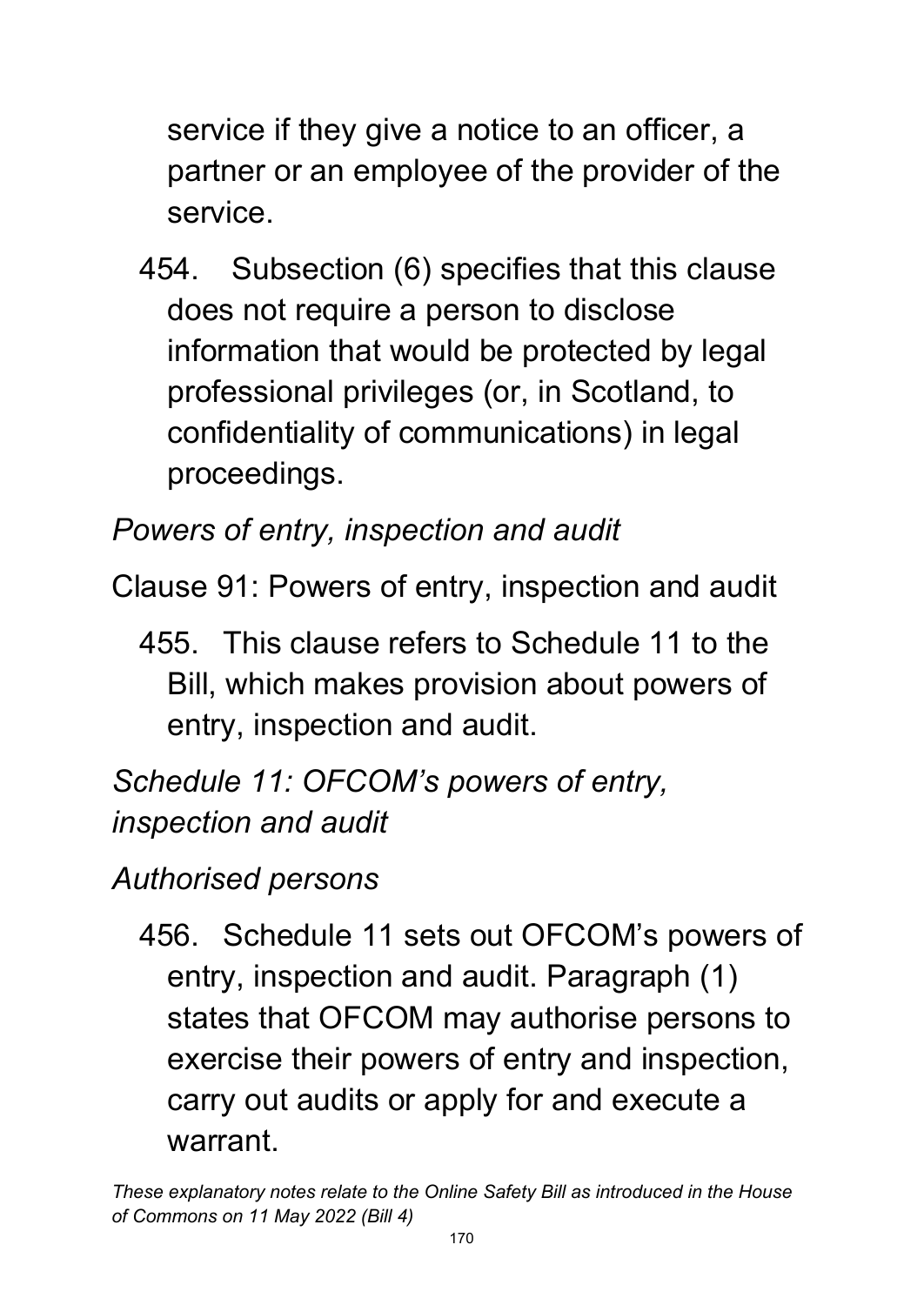*Power of entry and inspection without a warrant*

- 457. Paragraph 2, sub-paragraphs (1), (2) and (3) set out conditions on OFCOM's powers of entry without a warrant.
- 458. Sub-paragraphs (4),(5), and (6) list what an authorised person may do.

# *Notice requiring information or documents at inspection*

- 459. Paragraph (3) sets out information about the process associated with an inspection notice.
- *Audit*
	- 460. Paragraph (4) relates to the function of an audit notice. An audit notice may require a regulated provider to take actions mentioned in sub-paragraph (2) to assist OFCOM's audit.

*Conditions for issue of a warrant*

461. Paragraph (5) deals with the conditions for the issue of a warrant by a justice for the inspection of premises by OFCOM.

*Evidence of authority*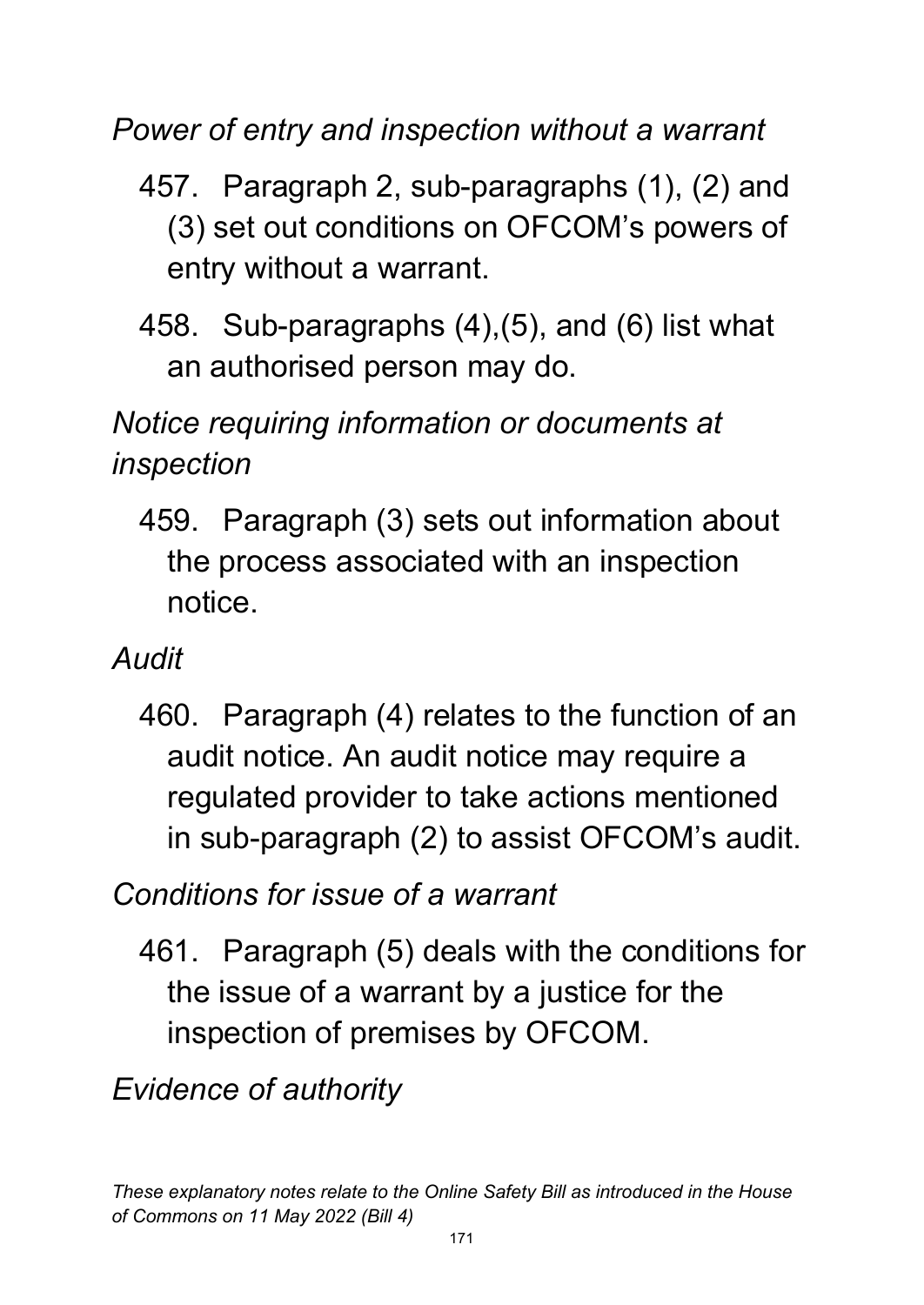- 462. Paragraph (6) states the requirements an authorised person must meet before exercising a power of entry under a warrant.
- *Powers exercisable by warrant*
	- 463. Paragraph (7) lists what a warrant may allow an authorised person to do.

### *Powers of seizure: supplementary*

464. Paragraph (8) deals with powers of seizure (i.e. when a person executing a warrant seizes a document, record or other thing).

### *Further provision about executing warrants*

465. Paragraphs (9) to (15) set out further provisions relating to the execution of a warrant.

### *Return of warrants*

466. Paragraph (16) sets out provisions relating to the return of warrants.

#### *Restrictions on powers*

467. Paragraph (17) applies limitations to the powers set out in paragraph (2), relating to entry and inspection of premises without a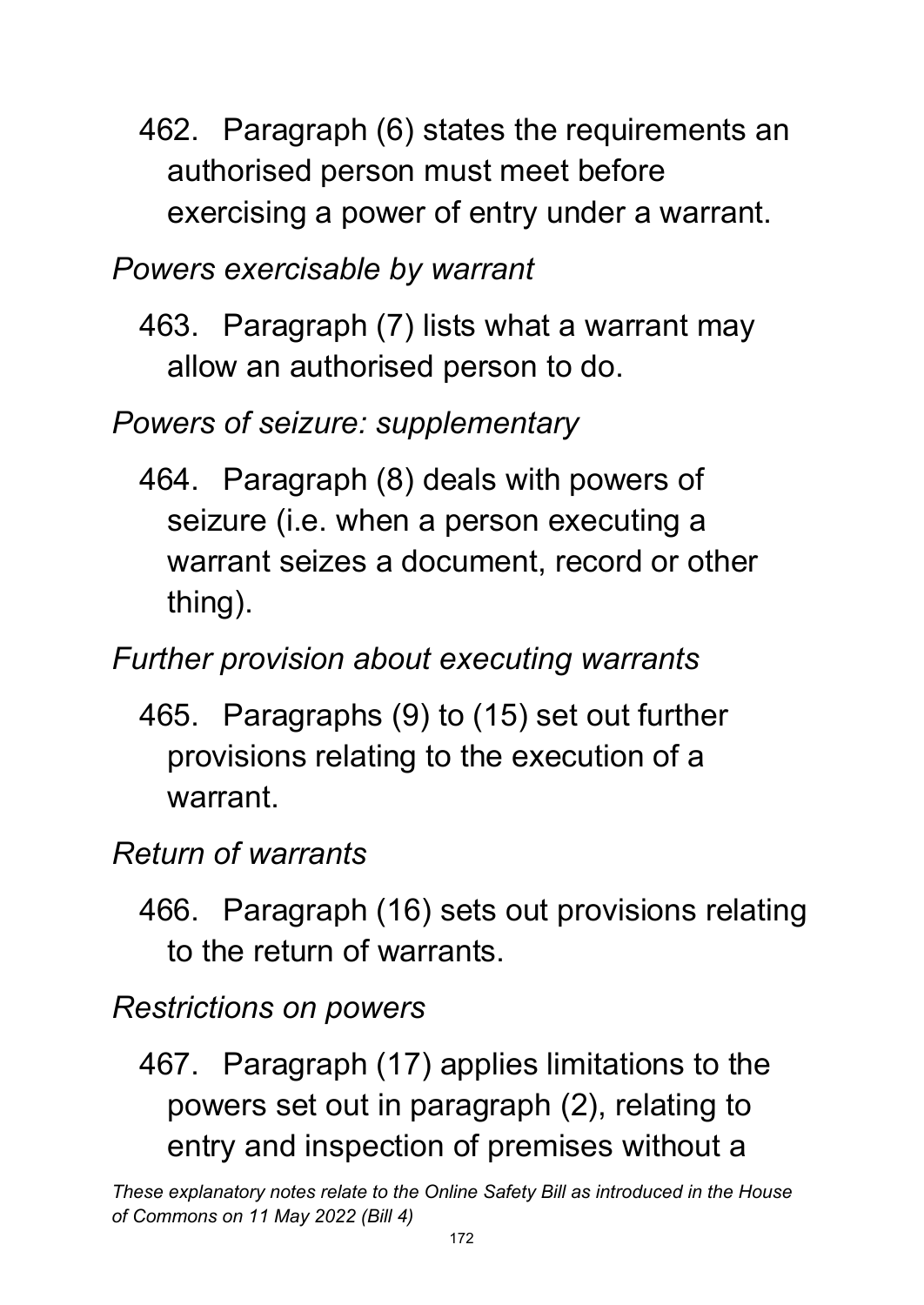warrant, and to powers exercisable under a warrant.

# *Offences*

- 468. Paragraph 18 lays down that a person commits an offence if the person intentionally obstructs a person acting under this Schedule or the person fails, without reasonable excuse, to comply with any requirement imposed under this Schedule or knowingly provides false information.
- 469. Sub-paragraph (2) sets out the penalty of fine and/or maximum sentences that can be imposed by the relevant criminal court on conviction.

# *Interpretation*

470. Paragraphs (19) to (23) define "domestic premises", "premises", person "acting under this Schedule", "enforceable requirement", "warrant" and "justice" for the purposes of this Schedule. Paragraphs (24) and (25) provide clarification around interpretation when paragraph (5)(1) is applied in Scotland or Northern Ireland.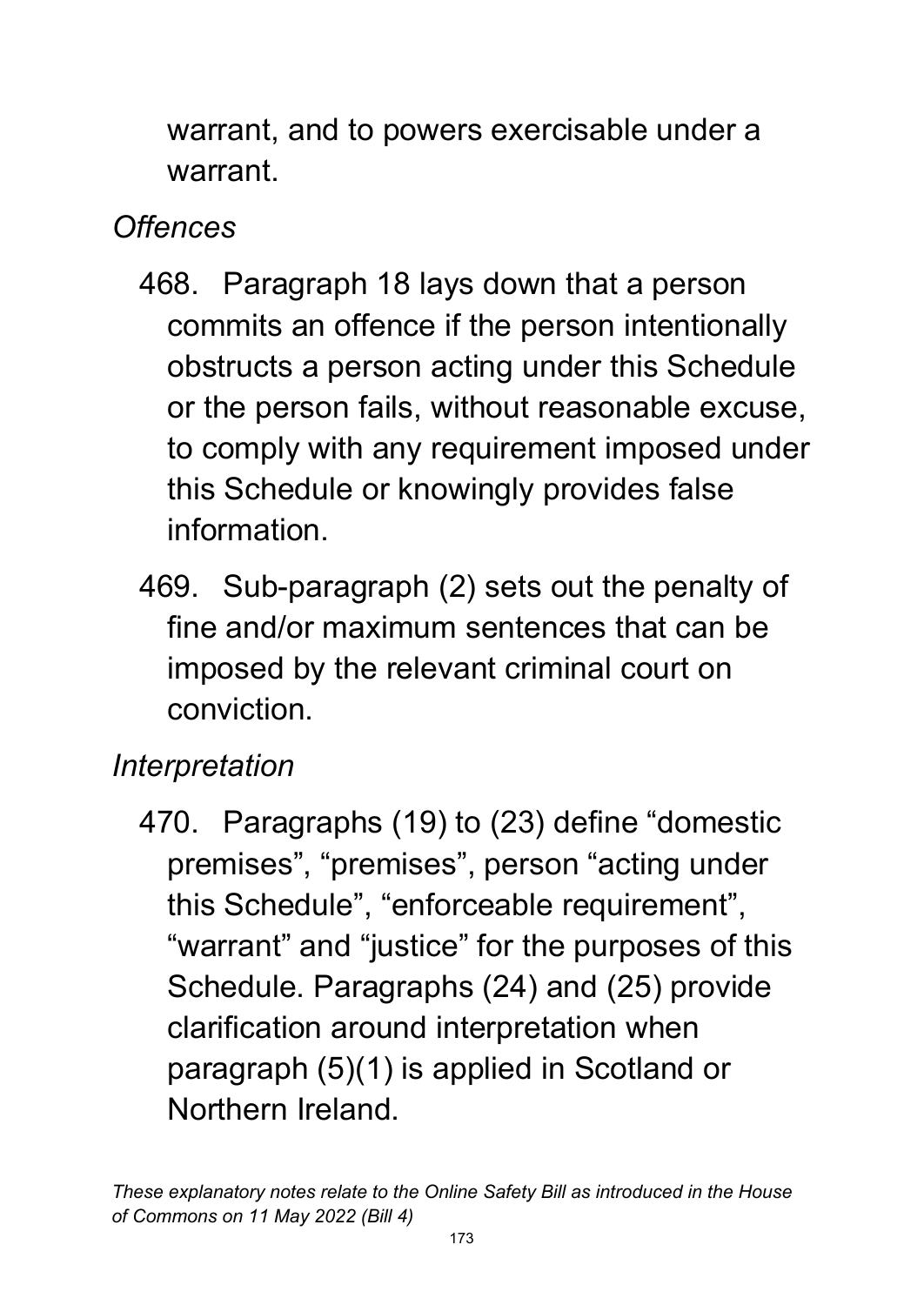*Information offences and penalties*

Clause 92: Offences in connection with information notices

- 471. This clause sets out the criminal offences that can be committed in relation to information notices issued by OFCOM. It is an offence for such persons to:
	- a.fail to comply with OFCOM's information request;
	- b.provide false information to OFCOM in response to their information request;
	- c.provide encrypted information to OFCOM that it is not possible to understand in response to OFCOM's information request; and
	- d.suppress, destroy or alter information requested by OFCOM.
- 472. Subsection (8) provides for a subsequent court order requiring compliance with an information notice, where a person has been convicted of an offence.

Clause 93: Senior managers' liability: information offences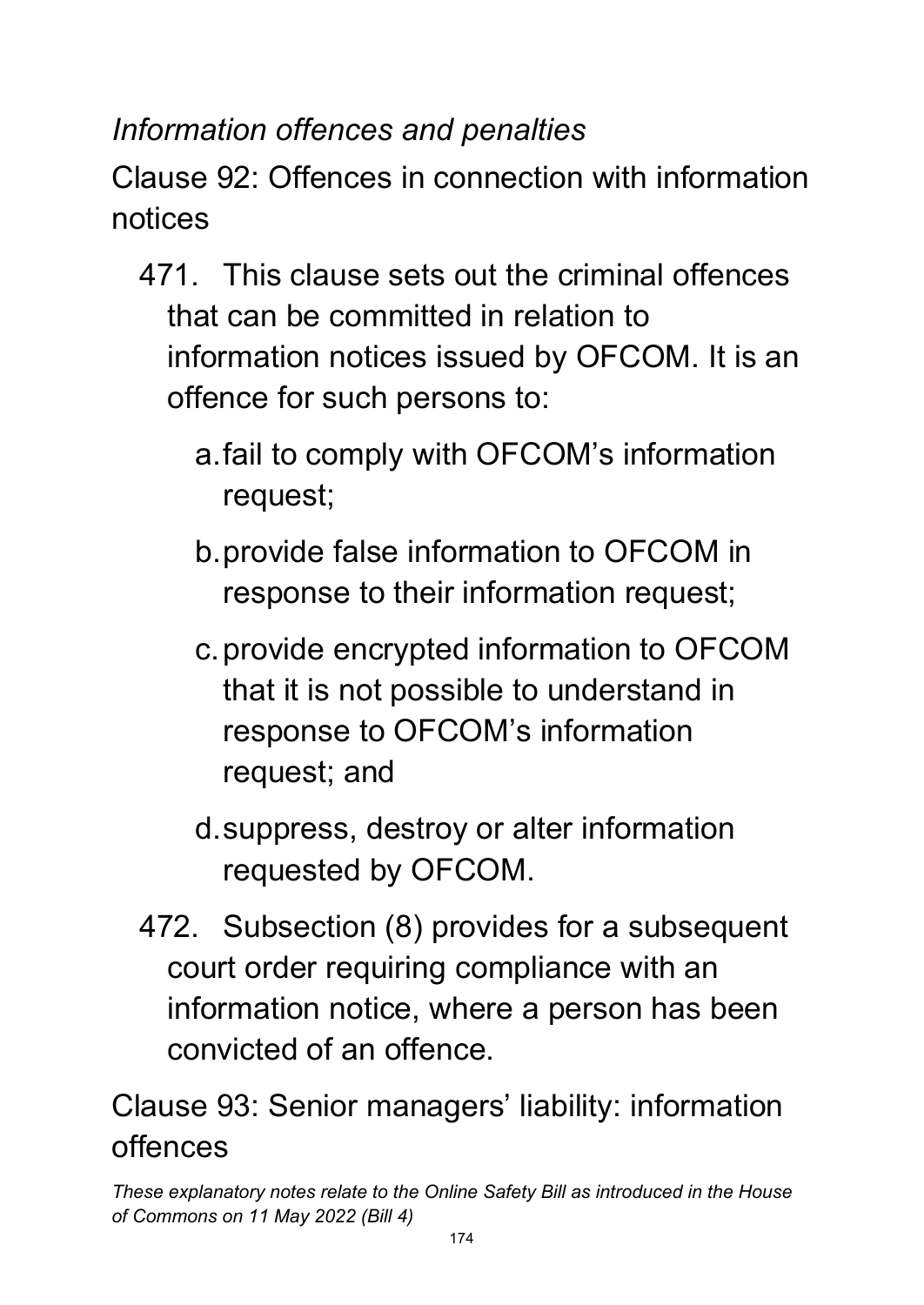- 473. This clause sets out the criminal offences that can be committed by named senior managers in relation to their entity's information obligations. Senior managers who are named in a response to an information notice can be held criminally liable for failing to prevent the relevant service provider from committing an information offence.
- 474. Senior managers can only be prosecuted under this clause where the regulated provider has already been found liable for failing to comply with OFCOM's information request.

Clause 94: Offences in connection with notices under Schedule 11

- 475. This clause establishes offences in connection with notices under Schedule 11. It is an offence, in connection with audit notices, for persons to fail to comply with a requirement of an audit notice without reasonable excuse. It is also an offence to knowingly provide false information in response to an audit notice.
- 476. It is an offence in connection with inspection or audit notices for a person to intentionally suppress, destroy or alter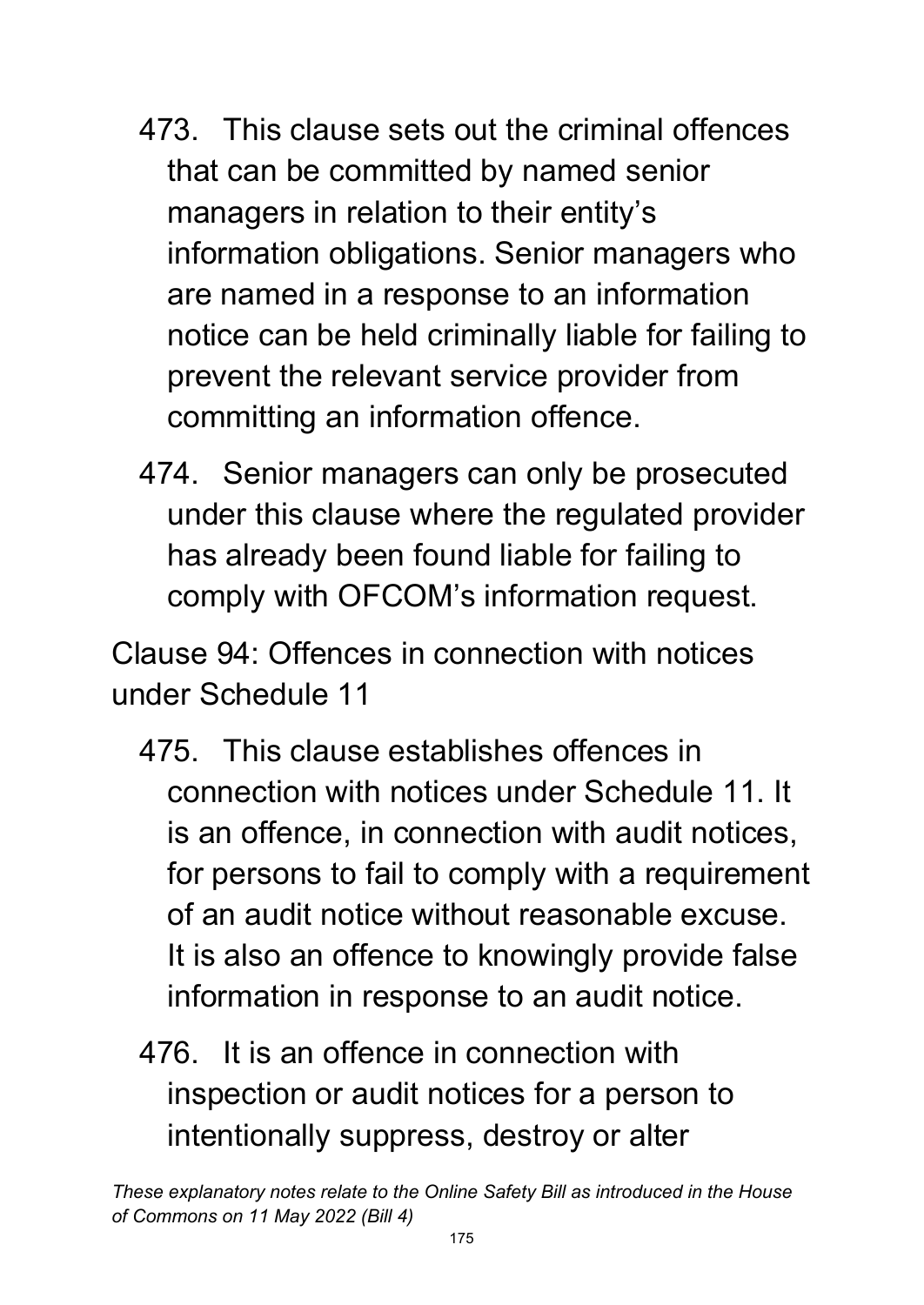information required to be provided to OFCOM.

477. Upon conviction of an offence under this clause, the court may, on the prosecutor's application, make an order requiring the convicted person to comply with a requirement of a notice under paragraph 3 of Schedule 11 or an audit notice.

Clause 95: Other information offences

- 478. This clause establishes additional information-related offences. It is a criminal offence for persons to:
	- a.intentionally obstruct or delay a person copying a document;
	- b.fail to attend or participate in an interview with OFCOM; and
	- c.knowingly or recklessly provide false information when being interviewed by OFCOM.
- 479. Upon conviction under this clause, the court may require the convicted person to comply with making a copy of a document or a requirement under section 90 within a specified period.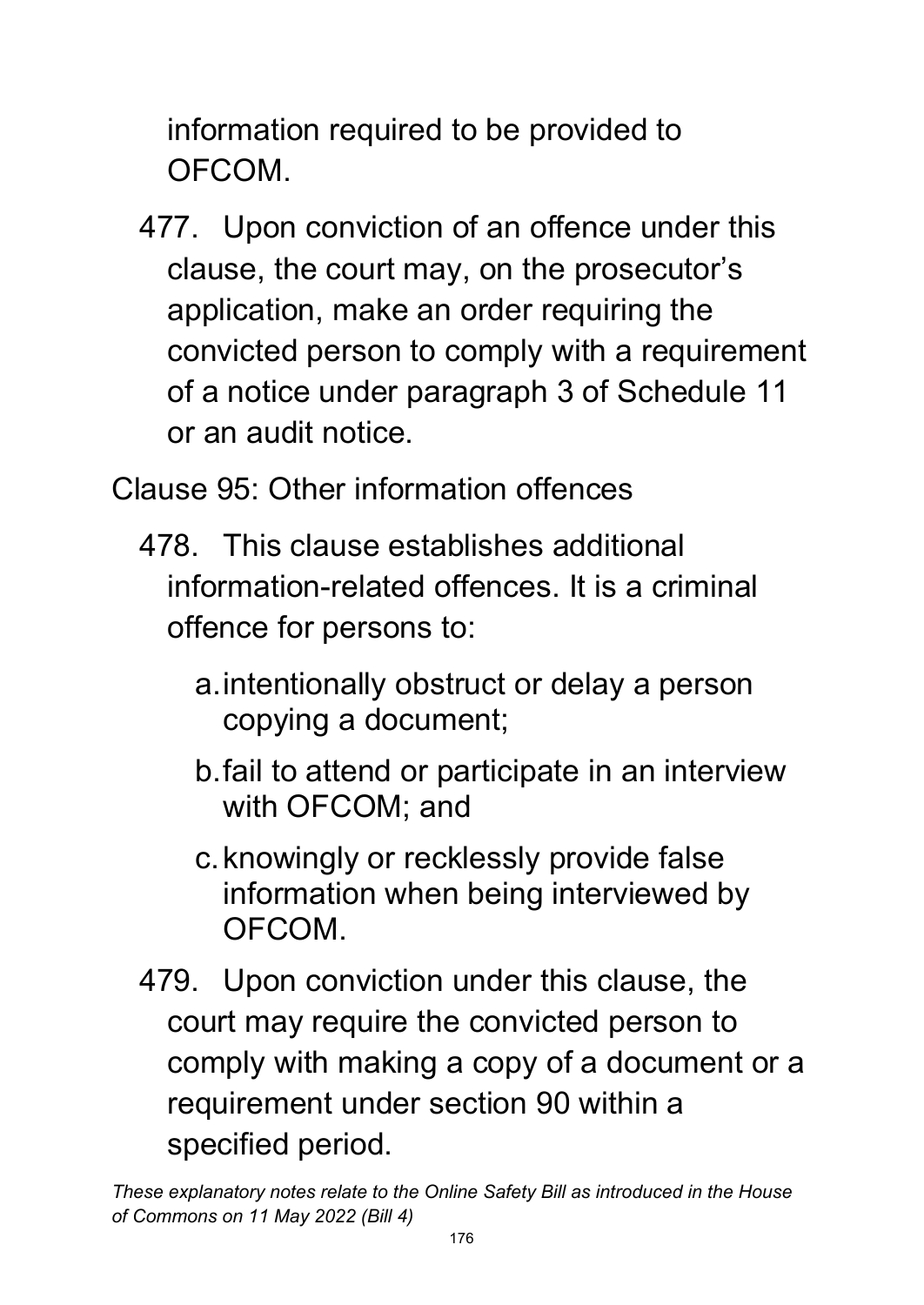Clause 96: Penalties for information offences

480. This clause establishes penalties for various information offences contained in clauses 92, 93, 94 and 95.

## *Disclosure of information*

Clause 97: Co-operation and disclosure of information: overseas regulators

- 481. This clause grants OFCOM an express power for collaboration and information sharing with an overseas regulator, including by disclosing online safety information in order to facilitate an overseas regulator exercising their online safety functions, or to cooperate with any related criminal investigations or proceedings. An overseas regulator is a person in a country outside the United Kingdom which exercises functions corresponding to OFCOM's online safety functions and the power only applies in relation to an overseas regulator specified in regulations made by the Secretary of State.
- 482. Under subsection (3), unless an overseas regulator has OFCOM's consent or is acting in accordance with an order of a court or tribunal,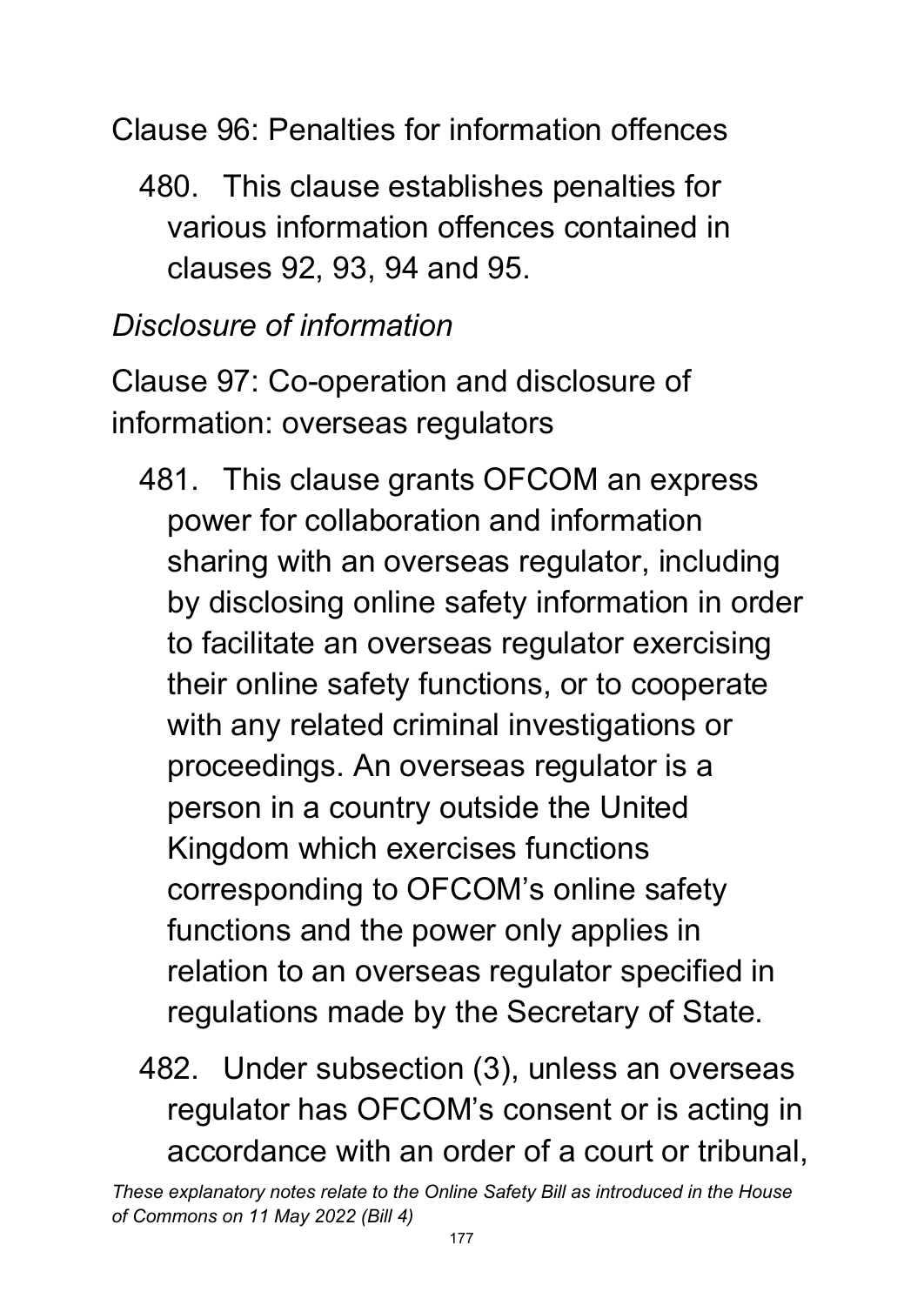they cannot use the information disclosed under this power for another purpose, or disclose it further.

- 483. Subsection (4) provides that disclosure under this power does not breach any obligation of confidence owed by the person making the disclosure, or any other restriction on such disclosure, other than the exceptions specified in subsection (5).
- 484. Subsection (6) allows the Secretary of State to give a direction prohibiting the disclosure of information under this power for the purposes of overseas proceedings or overseas proceedings of any description specified in that direction.

Clause 98: Disclosure of information

485. This clause amends section 393 of the Communications Act 2003 (CA 2003) (general restrictions on disclosure of information) to include new provisions under this Bill. Section 393 provides that, subject to specific exceptions, information obtained by OFCOM in the exercise of their functions under the CA 2003, Broadcasting Act 1990 and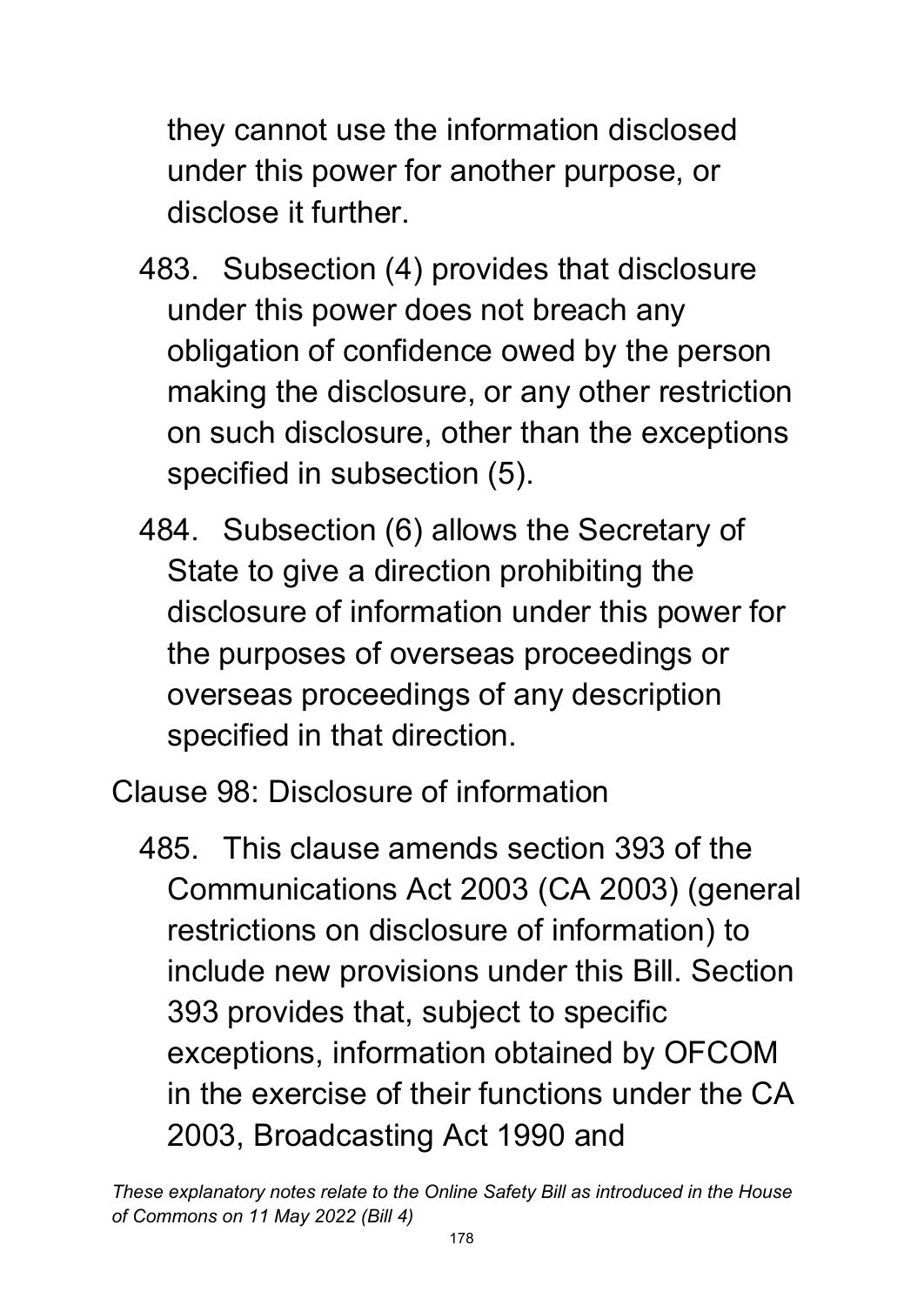Broadcasting Act 1996 cannot be disclosed without the consent of the business in question.

- 486. Subsection (2) has the effect that, subject to the specific exceptions in section 393 of the CA 2003, OFCOM cannot disclose information with respect to a business which they have obtained by exercising their powers under the Online Safety Bill without the consent of the business in question.
- 487. Subsection (3) amends the list of exceptions in section 393 (2) of the CA 2003 so OFCOM can disclose information about a business, without its consent, for the purposes of any civil proceedings brought under this Bill.
- 488. Subsection (4) has the effect that the section 393 CA 2003 restriction on disclosure does not apply to details of enforcement action under clause 127 or research or other information published under Schedule 8.
- 489. Similarly, subsection (5) ensures that section 393 of the CA 2003 does not limit the matters that may be included in, or made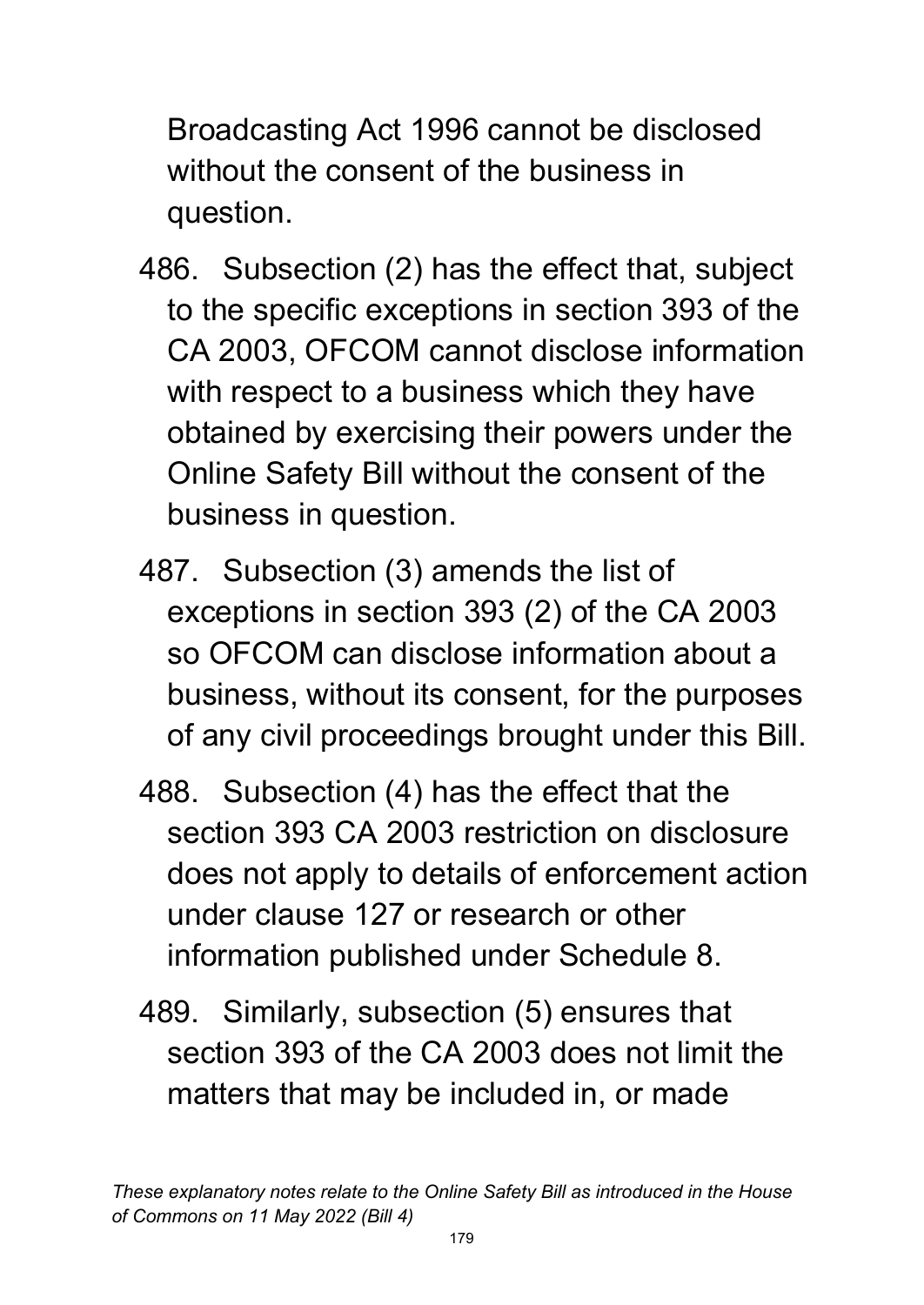public as part of, a report made by OFCOM under this Bill.

Clause 99: Intelligence service information

- 490. This clause places a duty on OFCOM to consult the relevant intelligence service before OFCOM discloses or publishes any information they have received from that intelligence service.
- 491. Subsection (1) sets out that OFCOM cannot disclose any information that they have received from an intelligence service, or information about an intelligence service, unless OFCOM have received consent from the intelligence service to disclose the information.
- 492. Subsection (2) states that if OFCOM discloses information as set out in subsection (1) to a person, then that person must not further disclose the information unless they have received consent from the intelligence service to do so.
- 493. Subsection (3) states that if OFCOM were to publish the documents set out in (a) and (b) which contain information set out in subsection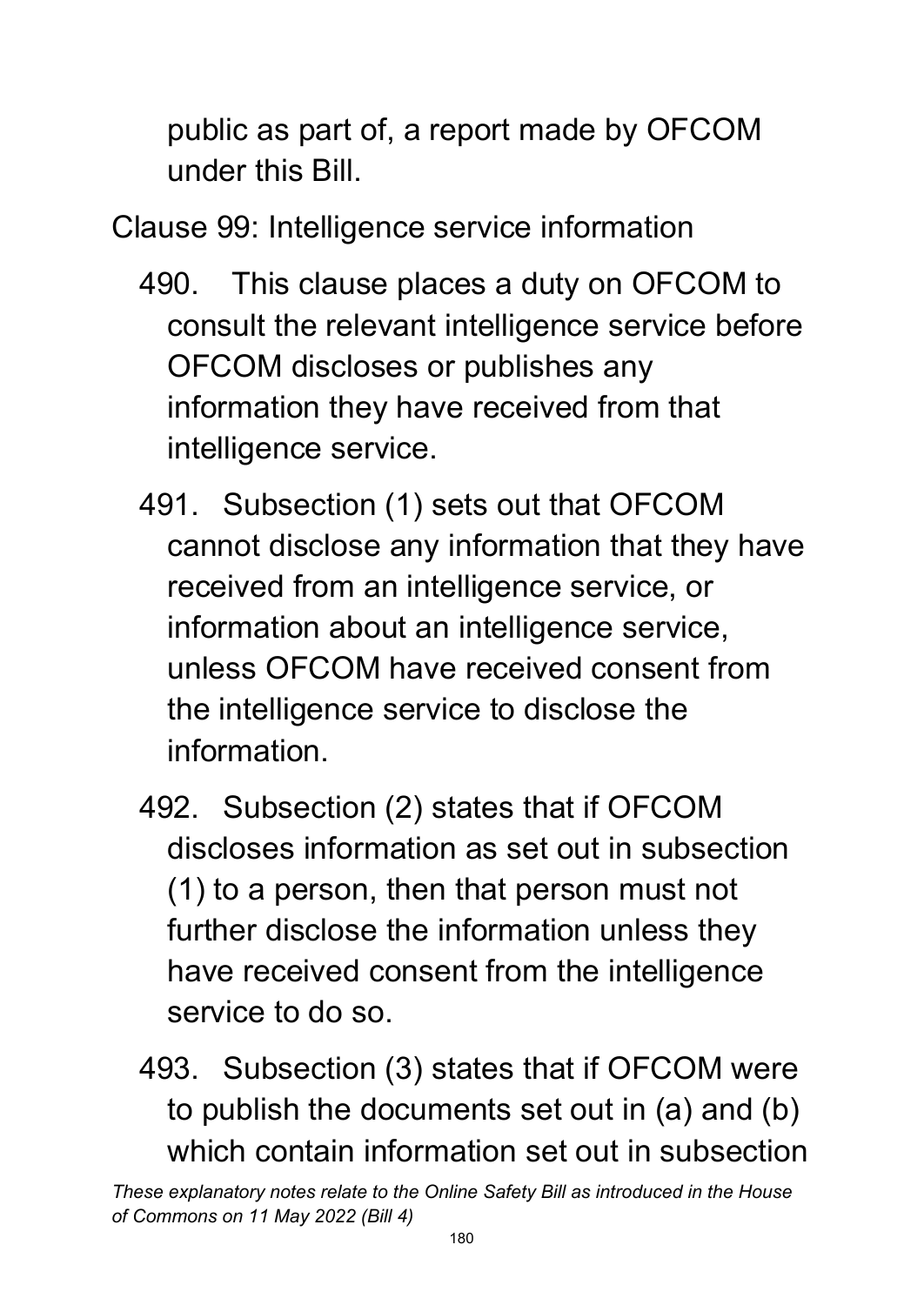(1), then OFCOM must remove or obscure the information that cannot be disclosed due to subsection (1) before the documents are published.

Clause 100: Provision of information to the Secretary of State

- 494. The clause makes amendments to Section 24B of the Communications Act 2003 (CA 2003), which allows OFCOM to provide information to the Secretary of State that OFCOM considers may assist the Secretary of State in the formulation of policy.
- *These explanatory notes relate to the Online Safety Bill as introduced in the House*  495. Subsection (2) of this clause amends section 24B(2) of the CA 2003 so that, where information relating to a particular business has been obtained using a power under the Online Safety Bill, OFCOM may not provide this information to the Secretary of State without the consent of the person carrying on that business whilst the business is carried on. This does not affect the fact that consent must still also be obtained for OFCOM to share information that has been acquired using powers in the CA 2003, the Broadcasting Act 1990, the Broadcasting Act 1996, the Wireless

*of Commons on 11 May 2022 (Bill 4)*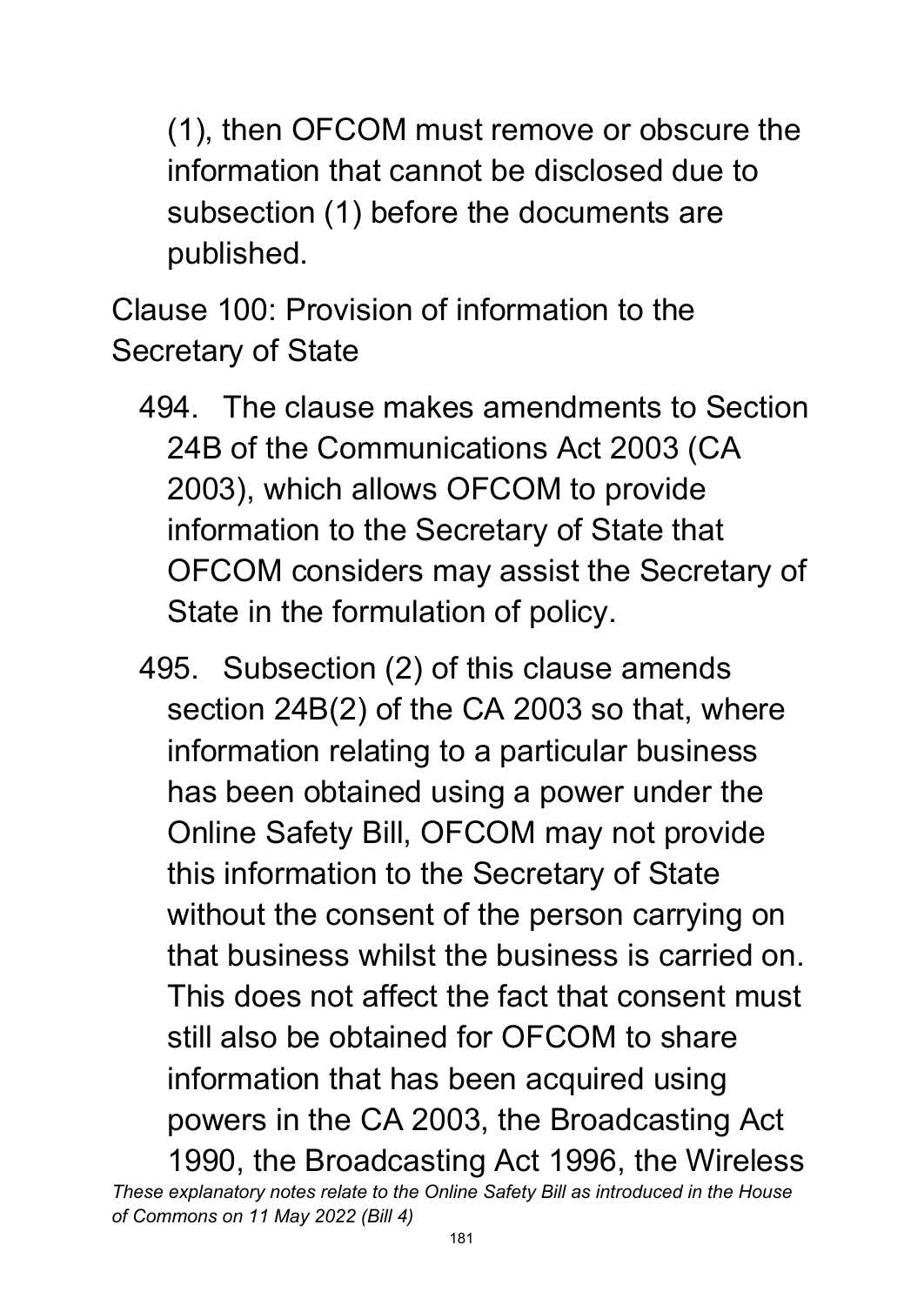Telegraphy Act 2006 or Part 3 of the Postal Services Act 2011 (which were already listed in section 24B(2) of CA 2003).

- 496. Subsection (3) inserts a new subsection (3) into section 24B of the CA 2003. This new subsection provides that section 24B(2) does not apply, and therefore the consent of the person carrying on the relevant business is not required, for OFCOM to share information which is reasonably required by the Secretary of State and:
	- a.Was obtained by OFCOM using the power under clause 84 in order to determine a proposed threshold figure, which if met or exceeded by providers renders them liable to pay fees to OFCOM (the purpose under subsection (5)(c) of that clause); or
	- b.Was obtained by OFCOM using the power under clause 145(5) to require information from a provider of a regulated service in response to potential threats to national security, or to the health or safety of the public.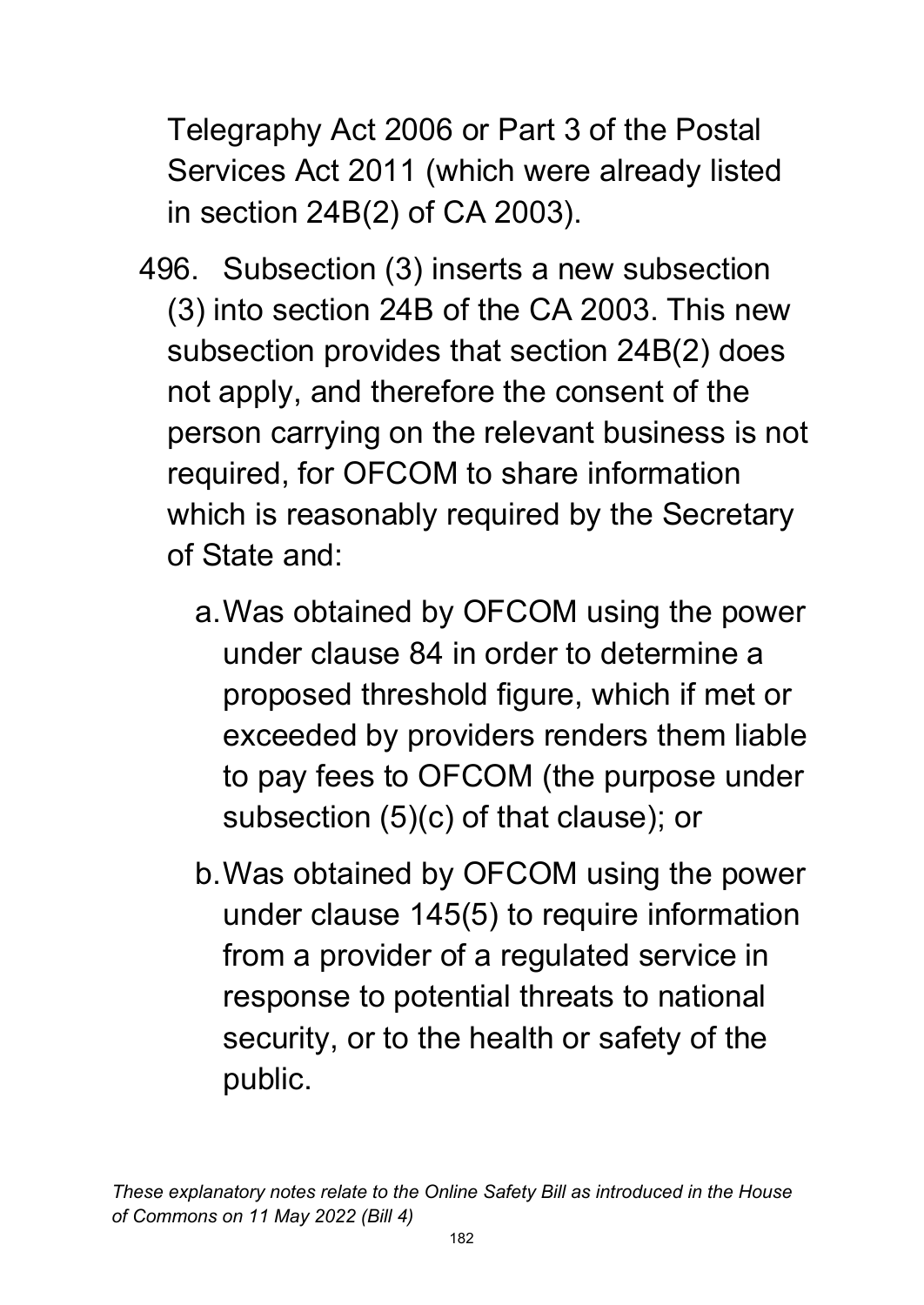Clause 101: Information for users of regulated services

497. The clause makes amendments to Section 26 of the Communications Act 2003 (CA 2003) which provides for publication of information and advice for various persons, such as consumers.

Clause 102: Admissibility of statements

498. Subsection (1) sets out the circumstances in which a statement given to OFCOM, in connection with OFCOM's power to require information under clause 85, OFCOM's power to require interviews under clause 90 or required under OFCOM's powers of entry and inspection under Schedule 11, may be used in evidence against the person who gave the statement.

# **Chapter 5: Regulated user-to-user services and regulated search services: notices to deal with terrorism content and CSEA content**

Clause 103: Notices to deal with terrorism content or CSEA content (or both)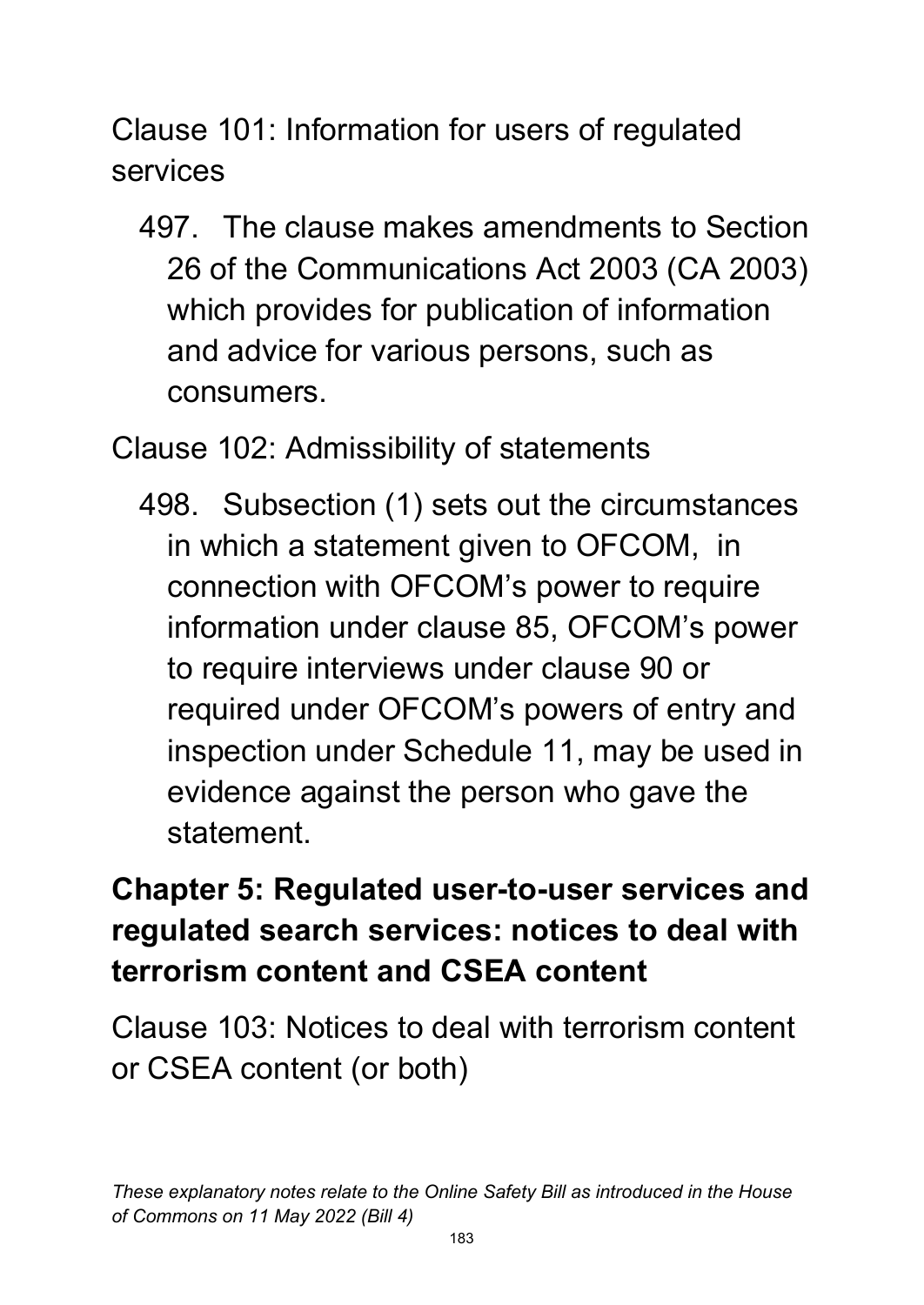- 499. Chapter 5 provides the statutory basis for OFCOM's power to require a service provider to use accredited technology to identify and remove terrorism content on public channels and child sexual exploitation and abuse (CSEA) content on private and public channels.
- 500. Subsection (1) sets out that OFCOM may issue a notice to a service provider of a regulated user-to-user service or a regulated search service, when doing so is necessary and proportionate.
- 501. Subsections (2) and (3) state that OFCOM may require a service provider of a regulated user-to-user service or regulated search services to use accredited technology to identify terrorism content on public parts of the service (as defined in subsection (10)) and/or child sexual exploitation and abuse (CSEA) content on any part of the service. The service must take down that content without delay.
- 502. Subsection (4) states that OFCOM may require a provider of a service that has both user-to-user functions and search functions to use accredited technology as described in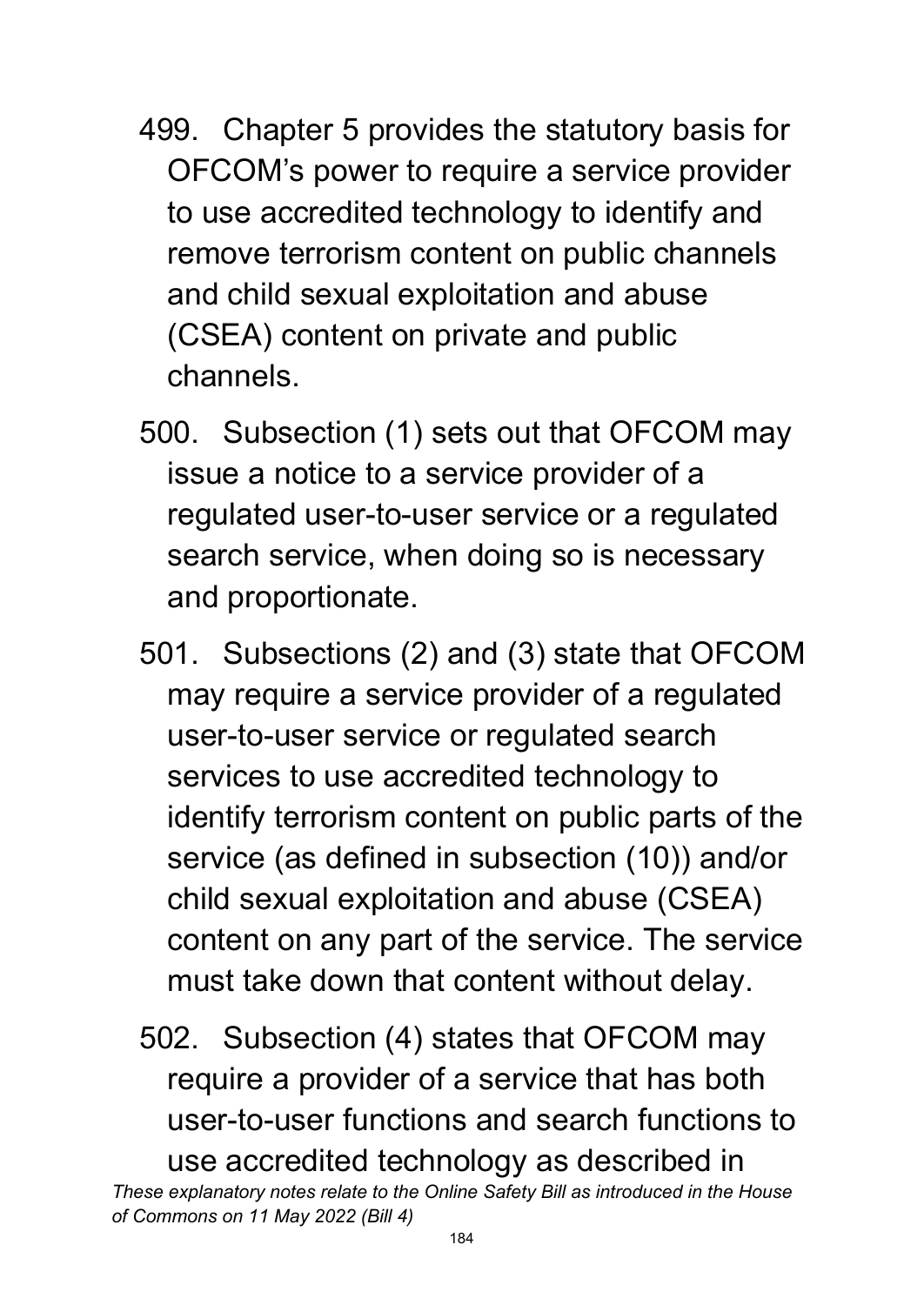subsection (2) and/or subsection (3).

- 503. Subsection (5) states that in removing terrorism or CESA content under subsections (2) and (3), providers may solely deploy accredited technology, or a combination of accredited technology and human moderators.
- 504. Subsection (6) refers to section 104, which provides criteria that OFCOM must consider before issuing a notice to a service provider as set out in subsection (1).
- 505. Subsection (7) states that OFCOM may only issue a notice under subsections (1) to a service provider once they have given a warning notice. This warning notice will tell the service provider that OFCOM are considering requiring it to use the technology that is specified in the notice for that service, or for part of that service.
- 506. Subsection (8) sets out the information contained within the warning notice. These include OFCOM's reasons for issuing the notice and the type of technology the service provider would be required to use, and how they must use it.

*These explanatory notes relate to the Online Safety Bill as introduced in the House of Commons on 11 May 2022 (Bill 4)*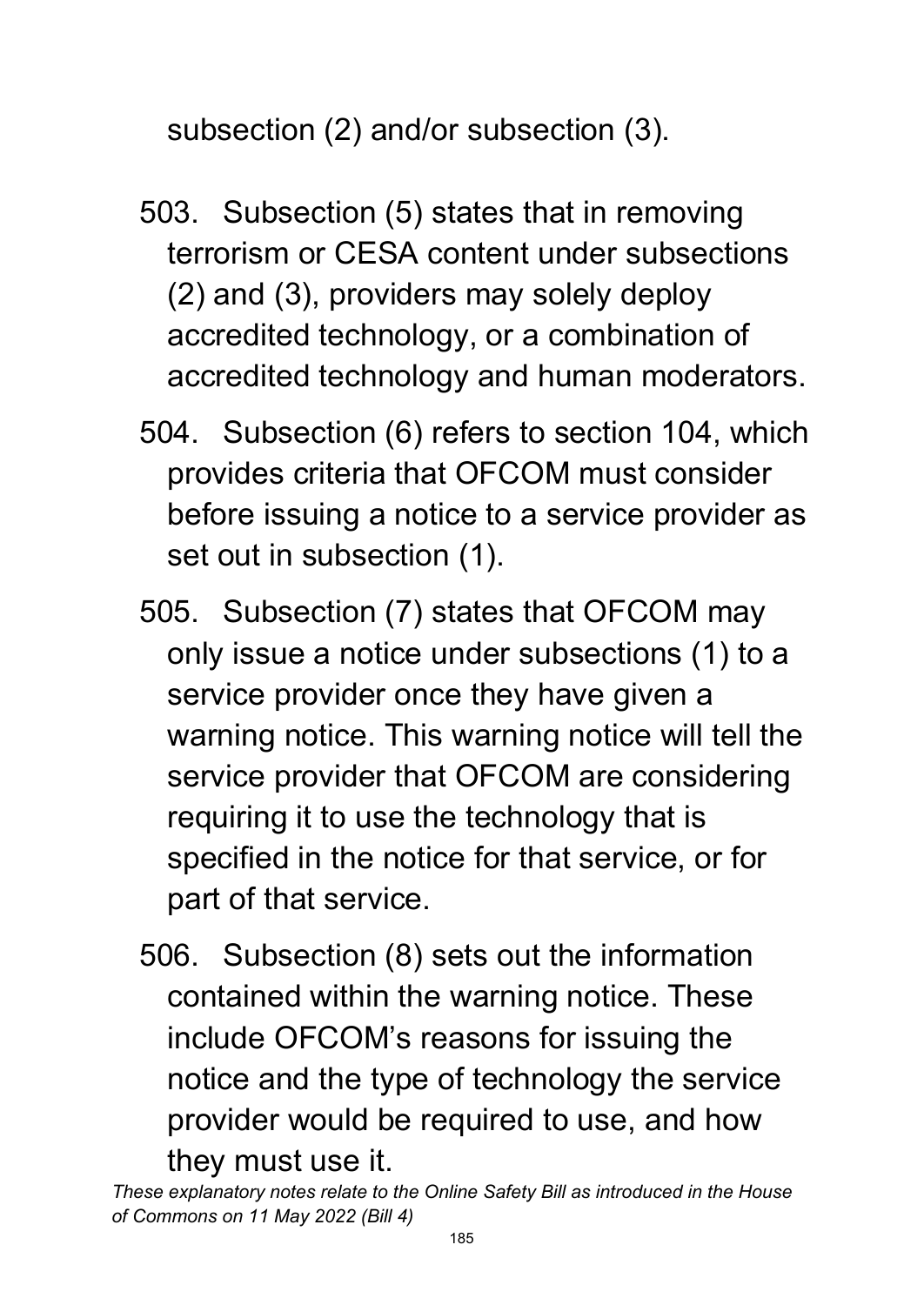- 507. Subsection (9) sets out how OFCOM must give a warning notice to providers of services that have both user-to-user functions and search functions.
- 508. Subsection (10) states that after OFCOM have issued a warning notice, they must wait until the end of the period in which the service provider is able to give evidence before issuing a notice.
- 509. Subsection (11) defines public terrorism content.
- 510. Subsection (12) refers to sections 105(9) and (10) which provide the definition of "accredited" technology.

Clause 104: Matters relevant to a decision to give a notice under section 103(1)

- 511. This clause sets out the circumstances under which OFCOM may issue a notice to a service provider, and the conditions that must be met before the power can be used.
- 512. Subsection (1) states that OFCOM may only issue a notice, as set out in 103(1), when it is necessary and proportionate, and this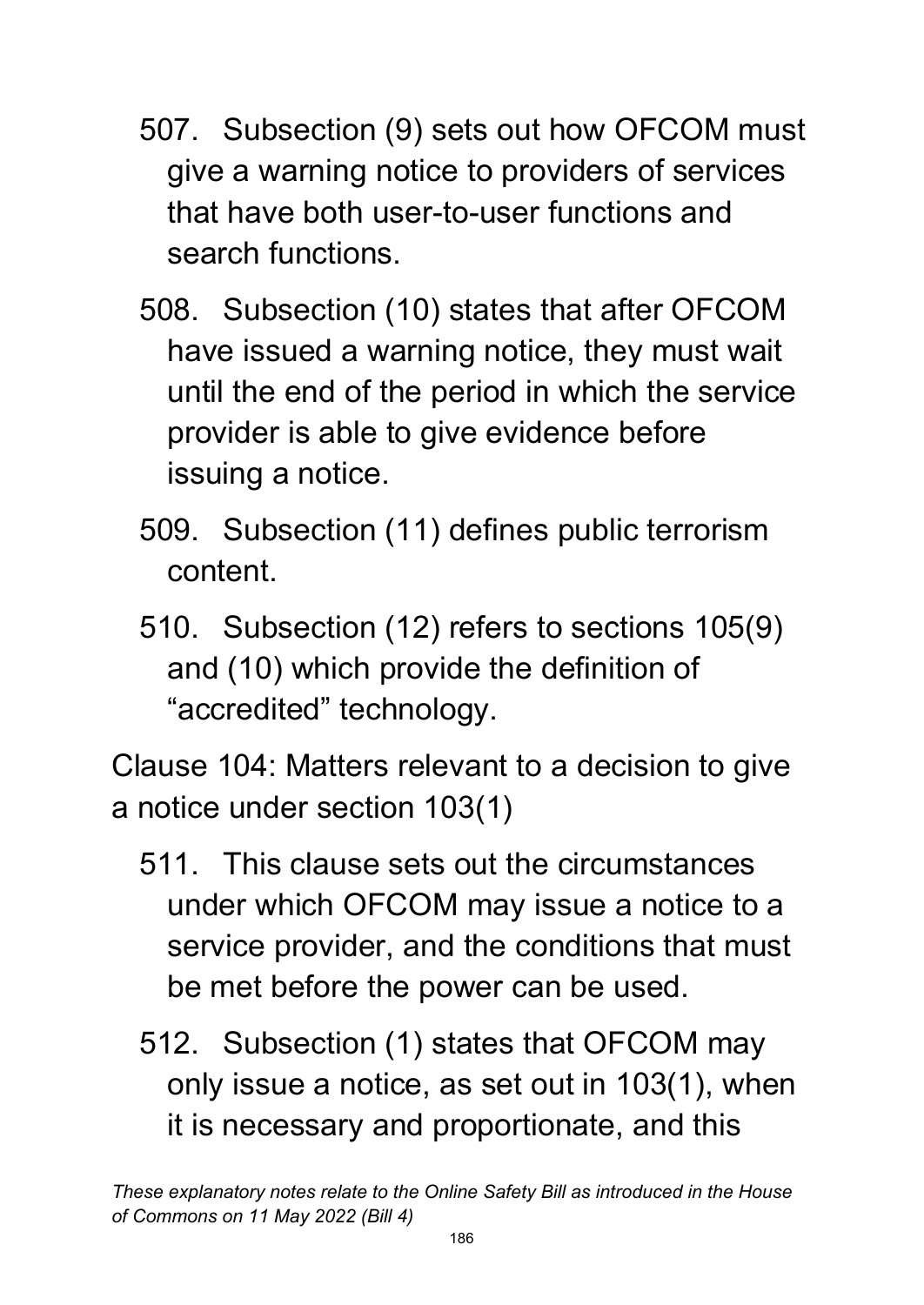section provides information to aid this decision making.

- 513. Subsection (2) provides a list of criteria for OFCOM to use when deciding whether issuing a notice is necessary and proportionate.
- 514. Subsection (3) sets out the significance of the term "relevant content" as used in subsection (2) (f) and (j) for a user-to-user service, search service or combined service.
- 515. Subsection (4) provides the definitions of "illegal content risk assessment", "relevant content", and "specified technology" as used in section 103(1).

Clause 105: Notices under section 103(1): supplementary

516. Subsection (2) provides that where a service provider is already using technology on a voluntary basis, but this is ineffective, OFCOM can still intervene and require a service provider to use a more effective technology, or the same technology in a more effective way.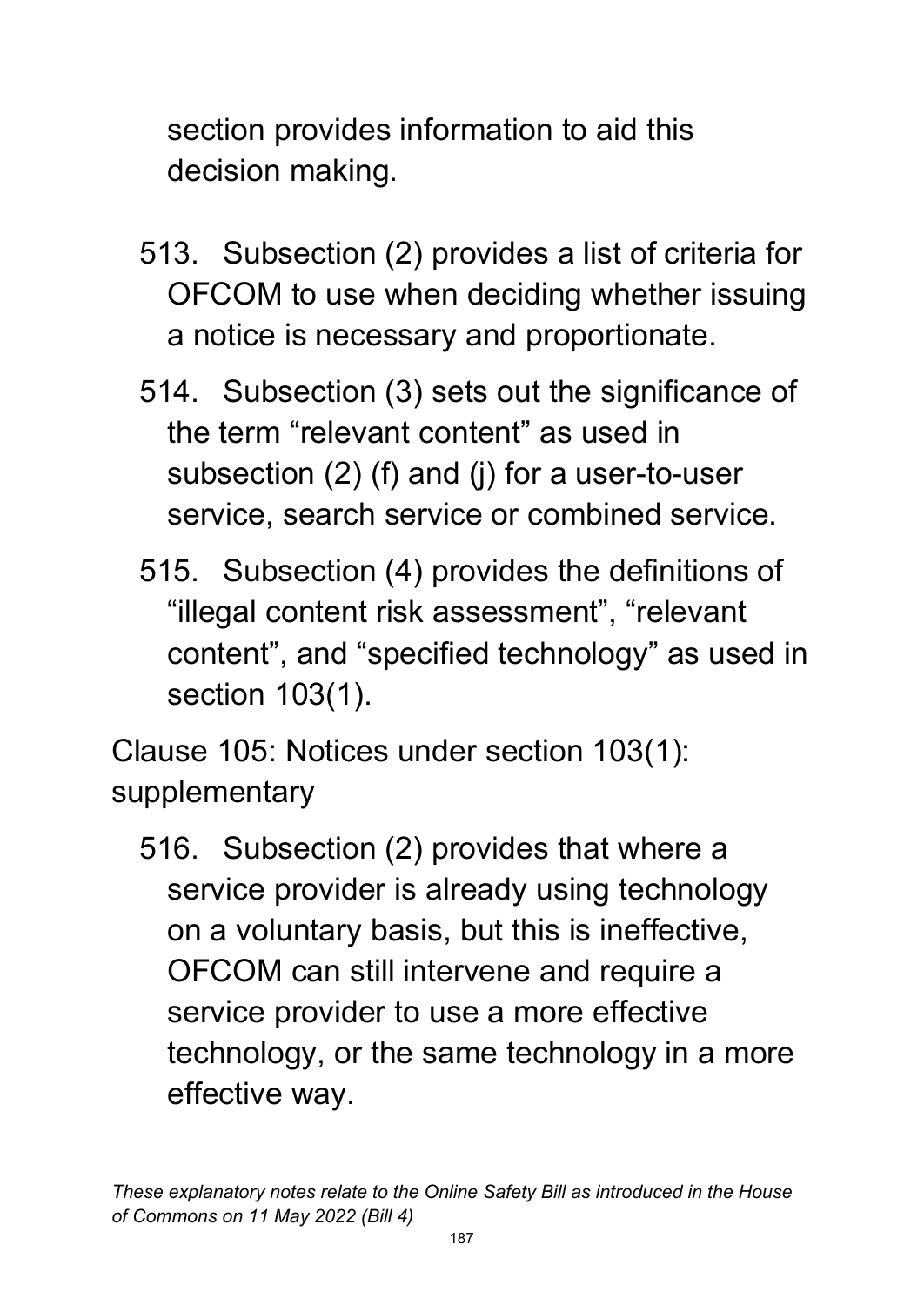- 517. Subsections (3) and (4) specify that OFCOM can include in the notice to the service provider of a user-to-user service, search service or combined service a requirement to operate an effective procedure for users to challenge the removal of their content from the service.
- 518. Subsections (5) and (6) set out the information that must be contained within a notice and the period of time that it may last for.
- 519. Subsection (7) states that a notice may only require a regulated provider to use accredited technology in relation to regulated services in the United Kingdom or regulated services that affect UK users.
- 520. Subsections (9) and (10) explain that OFCOM will only be able to require the use of tools that meet the minimum standards for accuracy for detecting terrorism and/or CSEA content as set out by the Secretary of State. Any tools that OFCOM require the use of must have been accredited by either OFCOM or a delegated third party as meeting these minimum standards.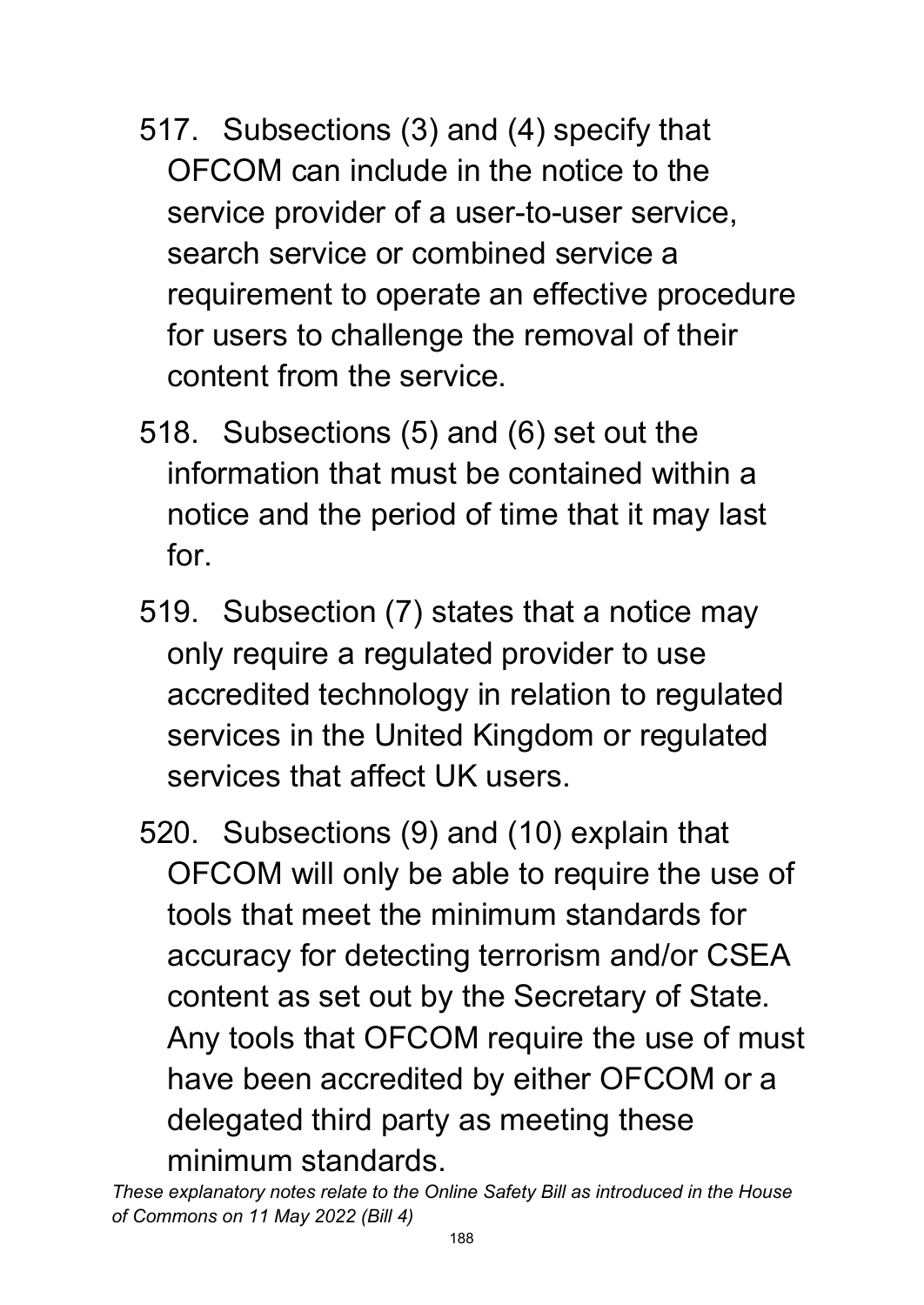Clause 106: Review and further notice under section 103(1)

- 521. Subsection (2) sets out that under clause 105(8), OFCOM also have the power to revoke the notice if there are reasonable grounds to believe that the provider is not complying with it.
- 522. Subsection (3) sets out that if a notice is revoked under subsection (2) and the matters as set out in clause 103 are considered, OFCOM can issue the provider a further notice.
- 523. Subsection (4) requires OFCOM to review the use of the specified technology before the end of the period set by OFCOM in the original notice. Subsection (5) specifies what OFCOM must consider in its review.
- 524. Subsection (6) specifies that following the review, and after consultation with the provider, OFCOM may give the provider a further notice if OFCOM consider that it is necessary and proportionate to do so, taking into account the criteria set out in section 103.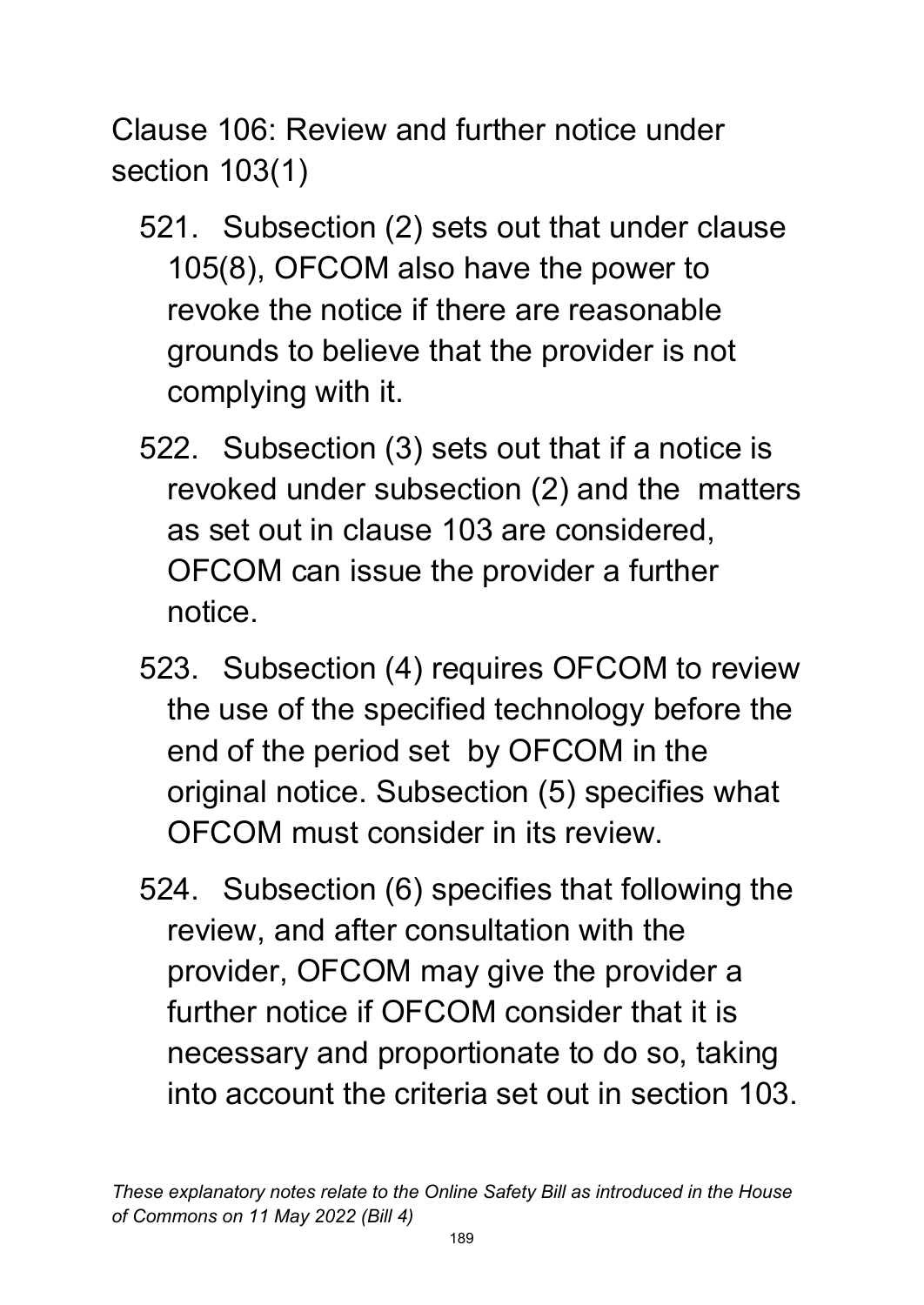Under subsection (7), the conditions set out in subsections (3)-(6) apply again.

525. Subsection (9) provides that a warning notice is not required under section 103) (7)- (10) if OFCOM issue a further notice.

Clause 107: OFCOM'S guidance about functions under this Chapter

- 526. This clause requires OFCOM to issue guidance setting out the circumstances under which they could require a service provider in scope of the power to use technology to identify CSEA and/or terrorism content.
- 527. OFCOM will have the discretion to decide on the exact content of the guidance and must keep it under review and publish it. OFCOM must also have regard to their guidance when exercising these powers. Before preparing the guidance, OFCOM must consult the Information Commissioner.

Clause 108: OFCOM's annual report

528. This clause requires OFCOM to report annually to the Secretary of State on the exercise of their power during the last year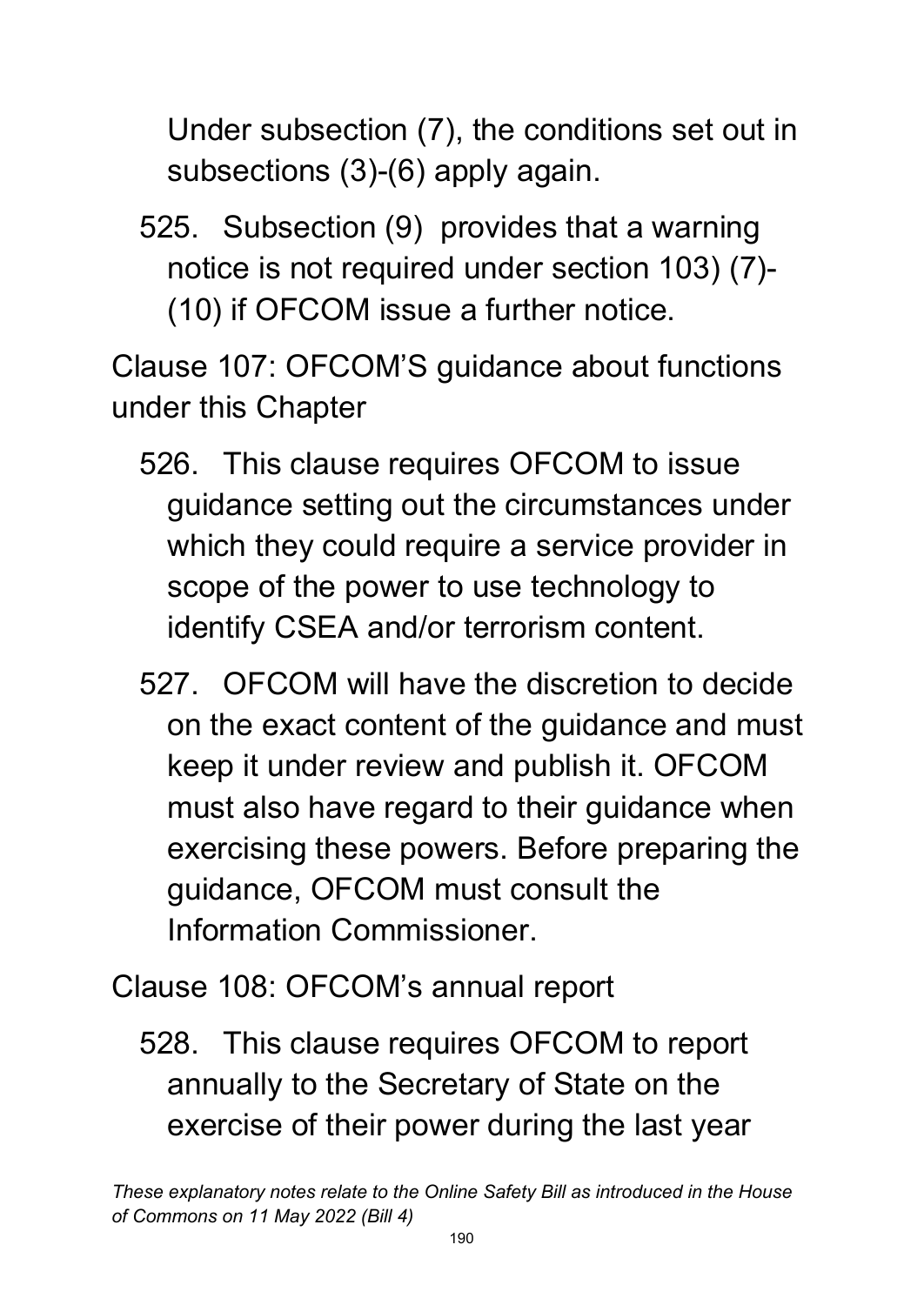and on current technology and technology indevelopment that is likely to meet the required minimum standards of accuracy.

- 529. Subsection (2) says that the Secretary of State must lay this report before Parliament.
- 530. Subsection (3) cross-refers to section 137 which sets out provisions for OFCOM excluding confidential information from its published reports.

Clause 109: Interpretation of the Chapter

531. This clause sets out that the definitions of "terrorism content" and "CSEA content" used in chapter 5 are the same as those used in Part 3.

# **Chapter 6: Enforcement Powers**

*Provisional notices and confirmation decisions*

Clause 110: Provisional notice of contravention

532. This clause addresses the process of starting enforcement. OFCOM must first issue a "provisional notice of contravention" to an entity before they reach their final decision. This is required before OFCOM can reach a final decision that a regulated service has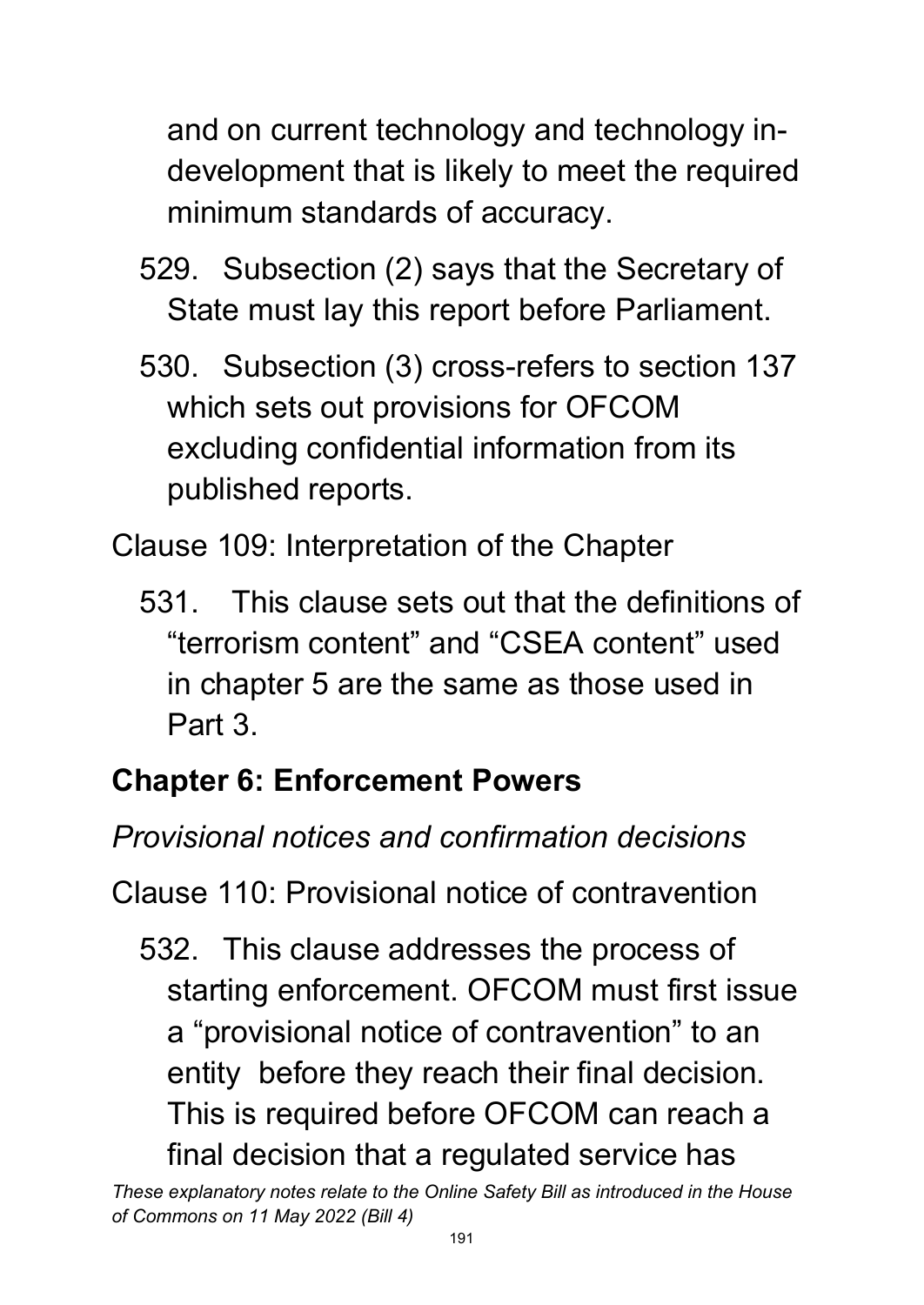breached an enforceable requirement, and before OFCOM makes the final decision regarding any specific steps the service will be required to take and/or any financial penalty that will be imposed as a result.

- 533. The provisional notice of contravention must be sent to the relevant entity or person. This notice sets out OFCOM's provisional decision that an entity has breached its duties, sets out how it has failed, or is failing, and the evidence OFCOM have of this. The notification must detail any proposed requirements that the person must take to comply with the duty or requirement, or remedy the contravention and/or the financial penalties OFCOM intend to impose.
- 534. Subsection (8) establishes a process for recipients of provisional notices to make representations to OFCOM, and provide evidence in response to the provisional findings set out in the notice. OFCOM's notice has to explain this process, and give a deadline for providing representations. This process means that OFCOM can only reach a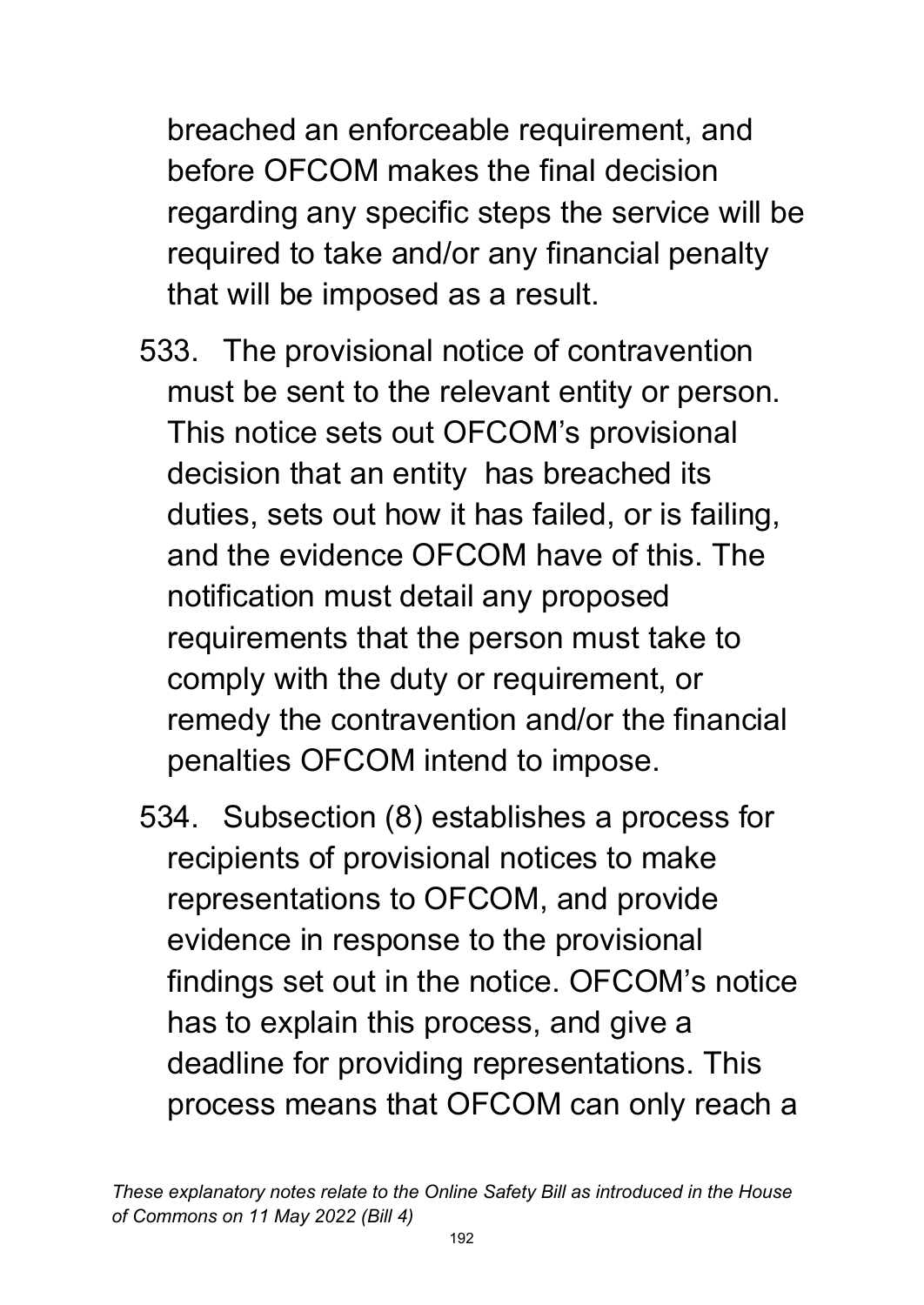final decision after allowing the recipient the chance to make representations.

Clause 111: Requirements enforceable by OFCOM against providers of regulated services

- 535. This clause lists the "enforceable requirements". Failure to comply with these enforceable requirements can trigger enforcement action.
- 536. The enforceable requirements include, for example, duties to carry out and report on risk assessments, safety duties (including specific duties relating to children) and duties related to users' rights (freedom of expression and privacy).

Clause 112: Confirmation decisions

537. If, having followed the required process (see clause 110), OFCOM's final decision is that a regulated service has breached an enforceable requirement, OFCOM will issue a confirmation decision. This will set out OFCOM's final decision and will explain whether OFCOM requires the recipient of the notice to take any specific steps and/or pay a financial penalty.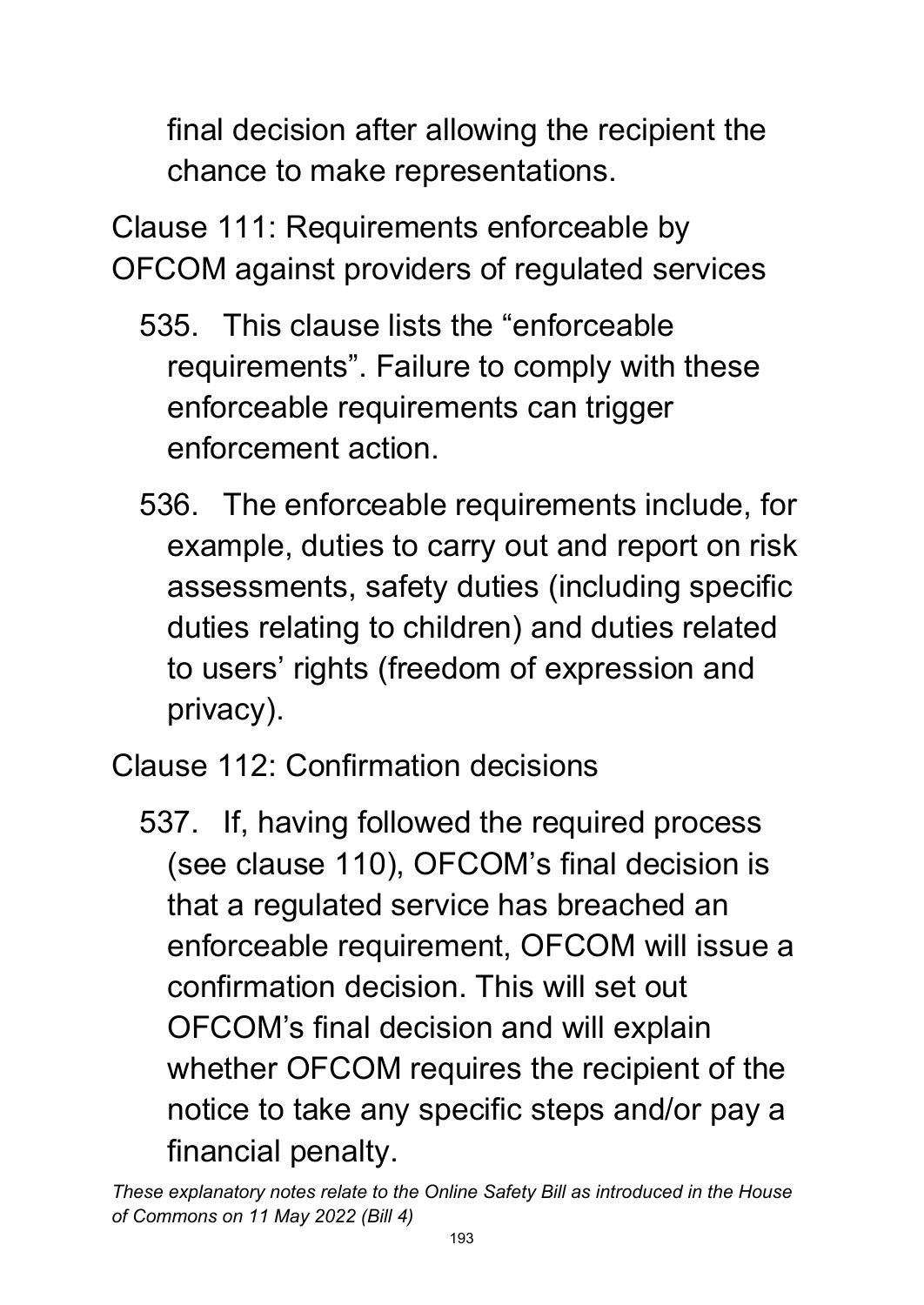Clause 113: Confirmation decisions: requirements to take steps

- 538. A confirmation decision may require a person to take specific steps to either come into compliance with their duties or remedy the breach that they have committed.
- 539. OFCOM must allow a reasonable period for the recipient to complete the required steps. However, subsection (5) provides that OFCOM can require immediate action when the recipient has breached its information duties (because it will already be on notice as to what is required).
- 540. Clause 116 allows OFCOM to require services to use a particular kind of "proactive technology" in their confirmation decisions, with certain constraints and safeguards. Proactive technology is defined in clause 184.
- 541. Subsection (3) says that these requirements can only relate to the operation of a regulated service within the UK, or in so far as it affects UK users of the service.
- 542. Subsection (4) sets out certain details that must be included in a confirmation decision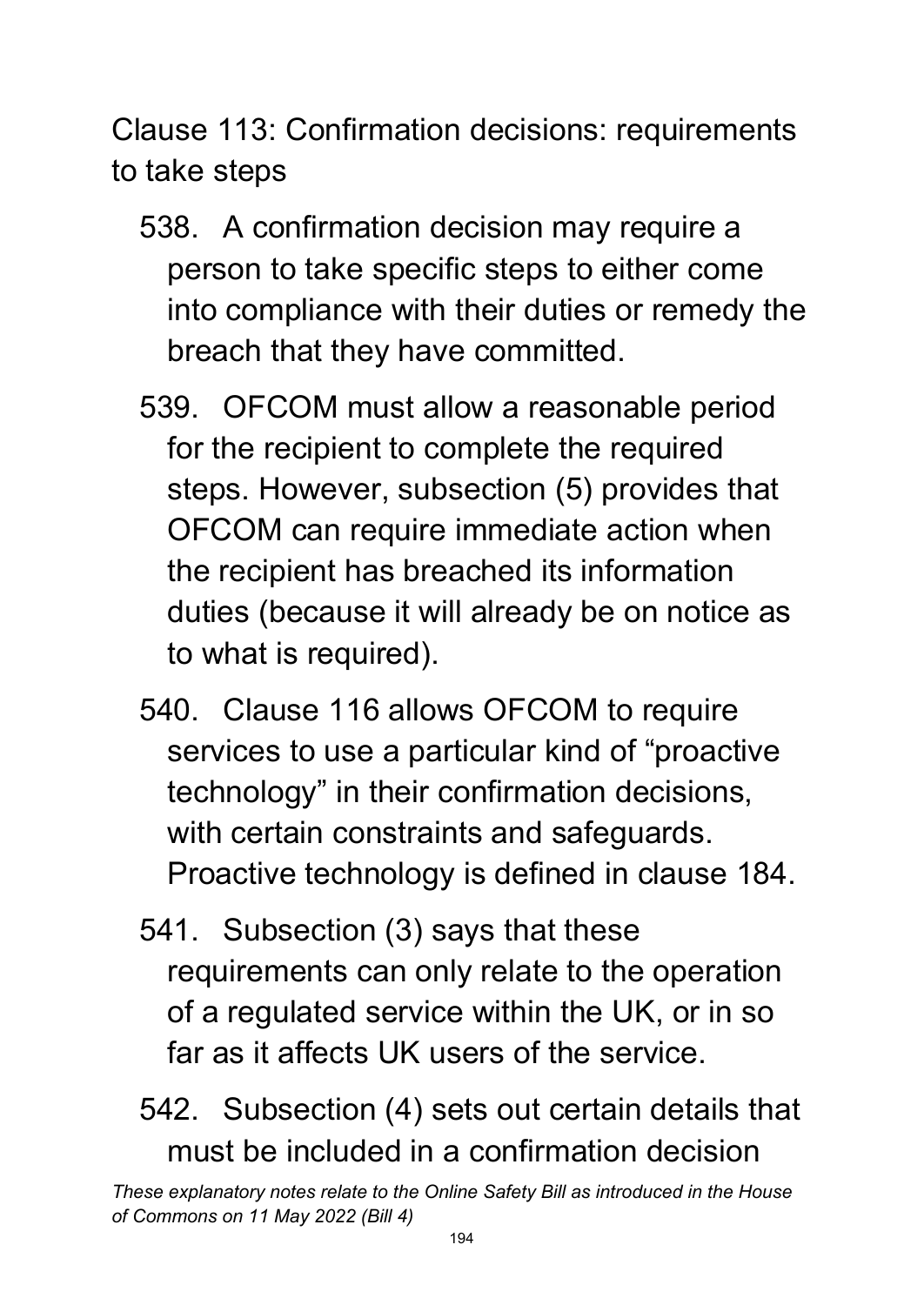which requires specific steps to be taken. This includes the steps that are required, OFCOM's reasoning and the recipient's appeal rights.

Clause 114: Confirmation decisions: risk assessments

- 543. This clause applies where OFCOM have found that a regulated provider has failed to carry out an illegal content or children's risk assessment properly or at all; and identified a risk of serious harm which the regulated provider is not effectively mitigating or managing.
- *These explanatory notes relate to the Online Safety Bill as introduced in the House*  544. In such cases OFCOM can require the regulated provider to comply with the parts of its illegal content safety duties or children's safety duties that require the provider to mitigate and manage that risk of harm as if it had been identified in the relevant risk assessment. The intention is that the provider will be required to mitigate the risk that OFCOM have identified despite the provider not having identified the risk in its risk assessment. OFCOM will specify the date by which the regulated provider must take or use measures to comply with the duty in question.

*of Commons on 11 May 2022 (Bill 4)*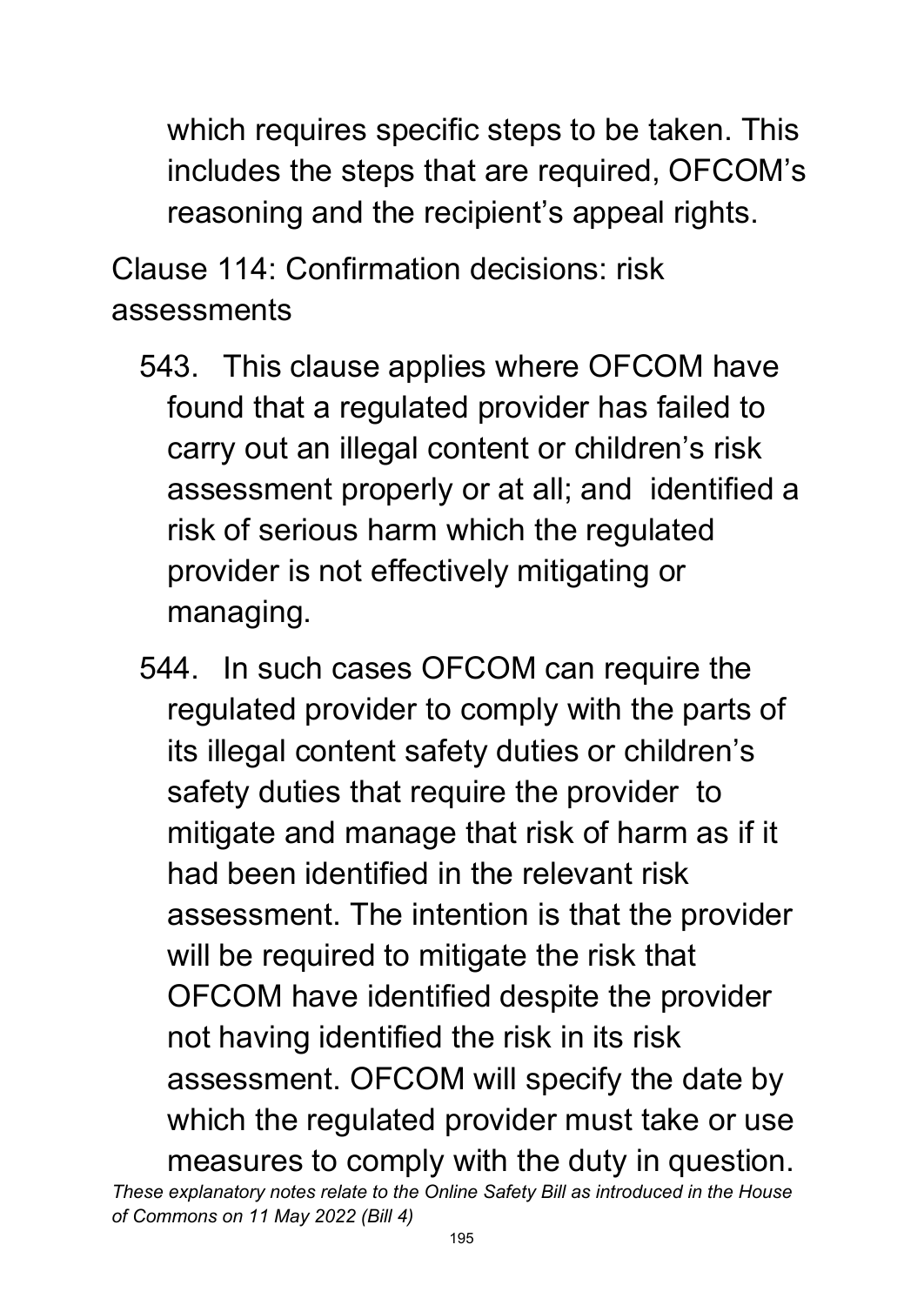545. The requirement to take these measures will apply until the regulated provider has fully complied with the relevant risk assessment duties.

Clause 115: Confirmation decisions: children's access assessments

- 546. This clause applies where OFCOM have found that a regulated provider has failed to properly carry out a children's access assessment.
- 547. In such cases, OFCOM can require a regulated provider to carry out or re-do the children's access assessment and would set a deadline for the completion of the assessment in the confirmation decision. The maximum period of time OFCOM can allow the service to complete the assessment is three months from the date of the confirmation decision (although this can subsequently be extended at OFCOM's discretion).
- 548. This clause also gives OFCOM the power to determine that a service is likely to be accessed by children where there is evidence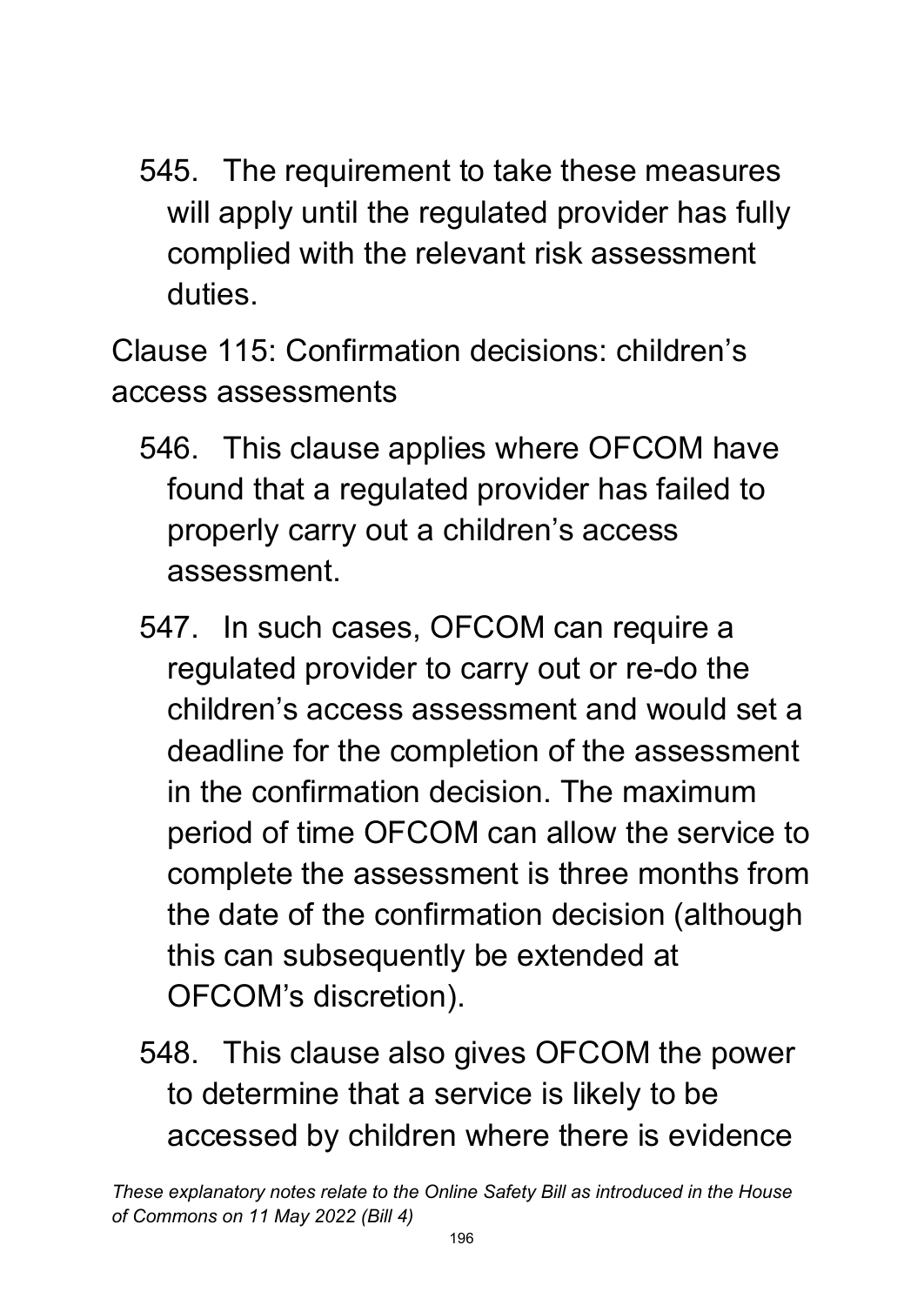that it is possible for children to access all or part of the service and the child user condition in clause 31(3) is met. (The child user condition is met if either: (a) a significant number of children are users of the service, or part of the service; or (b) the service, or part of it, is likely to attract a significant number of child users). If OFCOM determine that a service is likely to be accessed by children, the children's risk assessment duties in clause 25 and the children's safety duties in clause 26 will apply to the service. OFCOM will specify the date from which the duties would apply in their confirmation decision. OFCOM can also set out the circumstances in which their determination will cease to apply in their confirmation decision.

Clause 116: Confirmation decisions: proactive technology

549. This clause sets out when OFCOM may, in a confirmation decision, require a service to use a kind of "proactive technology" specified in the confirmation decision. The clause also sets out the matters OFCOM must consider before deciding to impose such a requirement.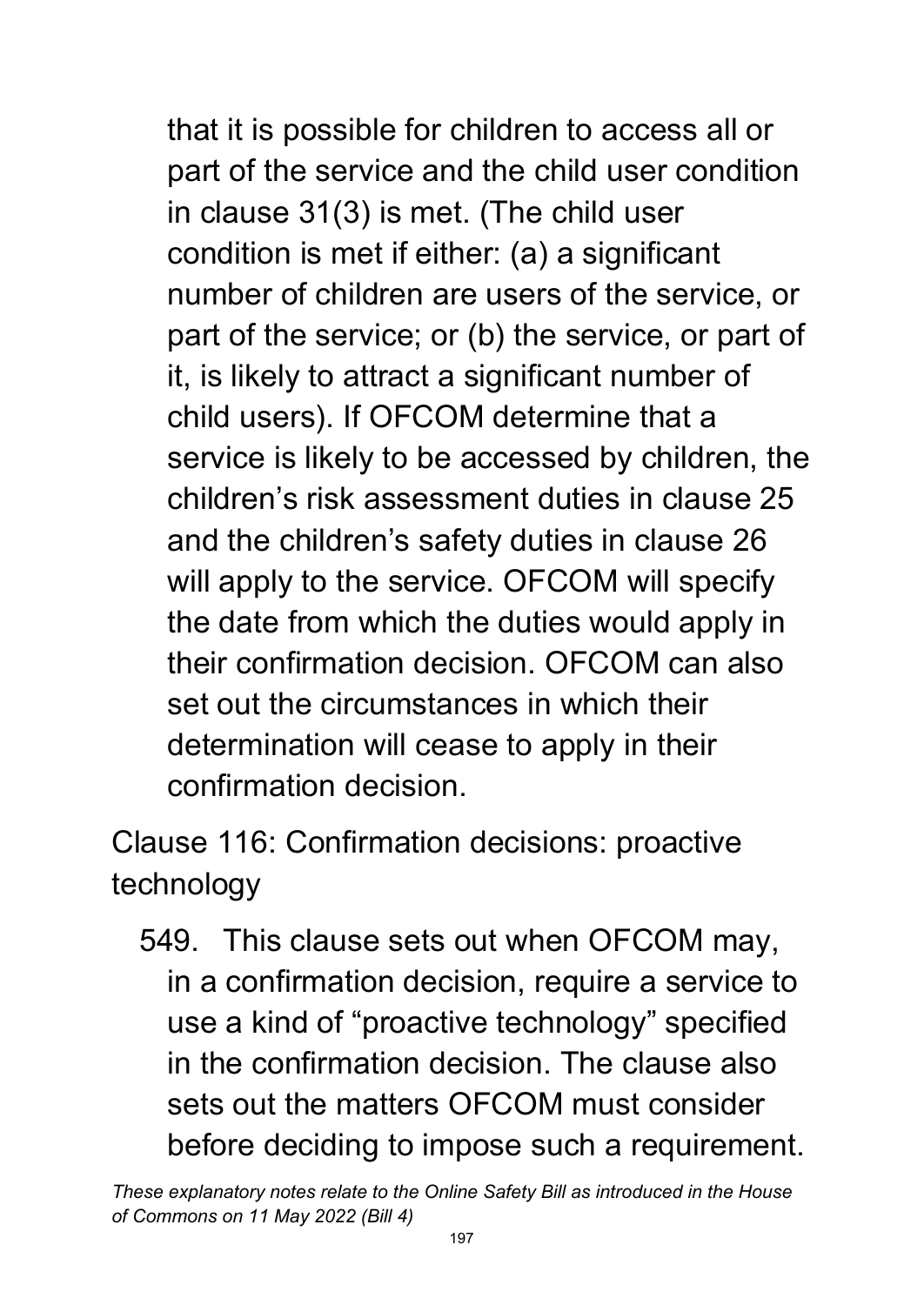- 550. OFCOM may only require the use of proactive technology on content which is communicated publicly. Therefore, subsection (8) provides that a confirmation decision which requires the use of such technology must identify the content, or parts of the service that include content, which OFCOM considers meets that description of communicated publicly.
- 551. Subsection (7) provides that OFCOM may set the requirement for the regulated service to review their use of any technology imposed in response to a confirmation decision.
- 552. "Proactive technology" is defined in clause 184.

Clause 117: Confirmation decisions: penalties

553. This clause allows OFCOM to impose financial penalties in their confirmation decision. These can be a single amount or a daily rate penalty if the failure is ongoing. Before imposing any financial penalty in their confirmation decision, OFCOM must set out the proposed amount(s) to the recipient in their provisional notice of contravention and allow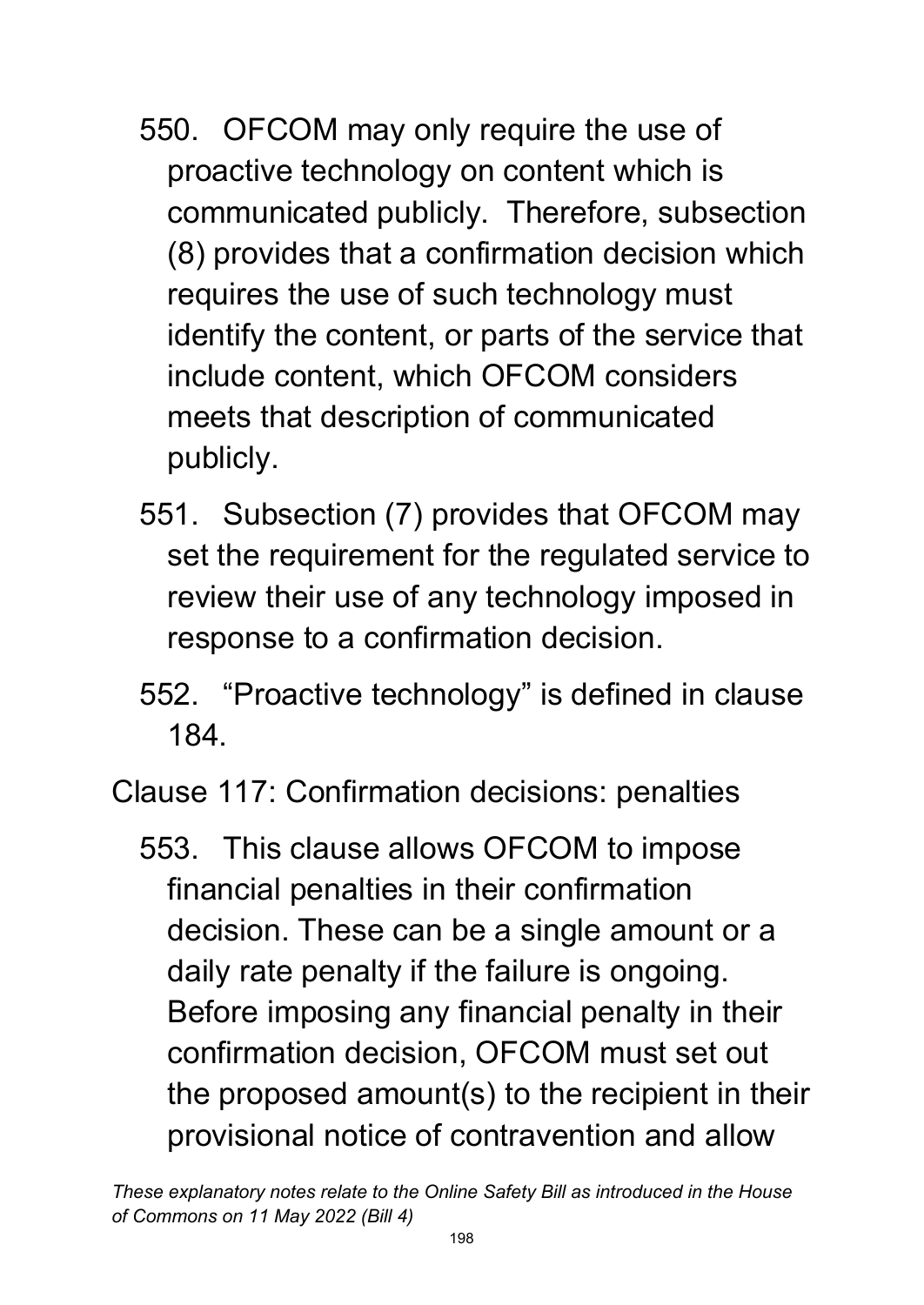the recipient the chance to make representations.

554. Certain details must be included in a confirmation decision which imposes a penalty. This includes OFCOM's reasons for imposing a penalty, the breaches that have attracted the penalty, a deadline for payment and the consequences of non-payment.

## *Penalty notices etc*

Clause 118: Penalty for failure to comply with confirmation decision

555. This clause allows OFCOM to impose a financial penalty on a person who fails to complete steps that have been required by OFCOM in their confirmation decision. OFCOM can only impose a penalty under this clause if they have not imposed a daily rate penalty in respect of the same failure in its confirmation decision (to prevent the person being penalised twice for the same delay).

Clause 119: Penalty for failure to comply with notice under section 103(1)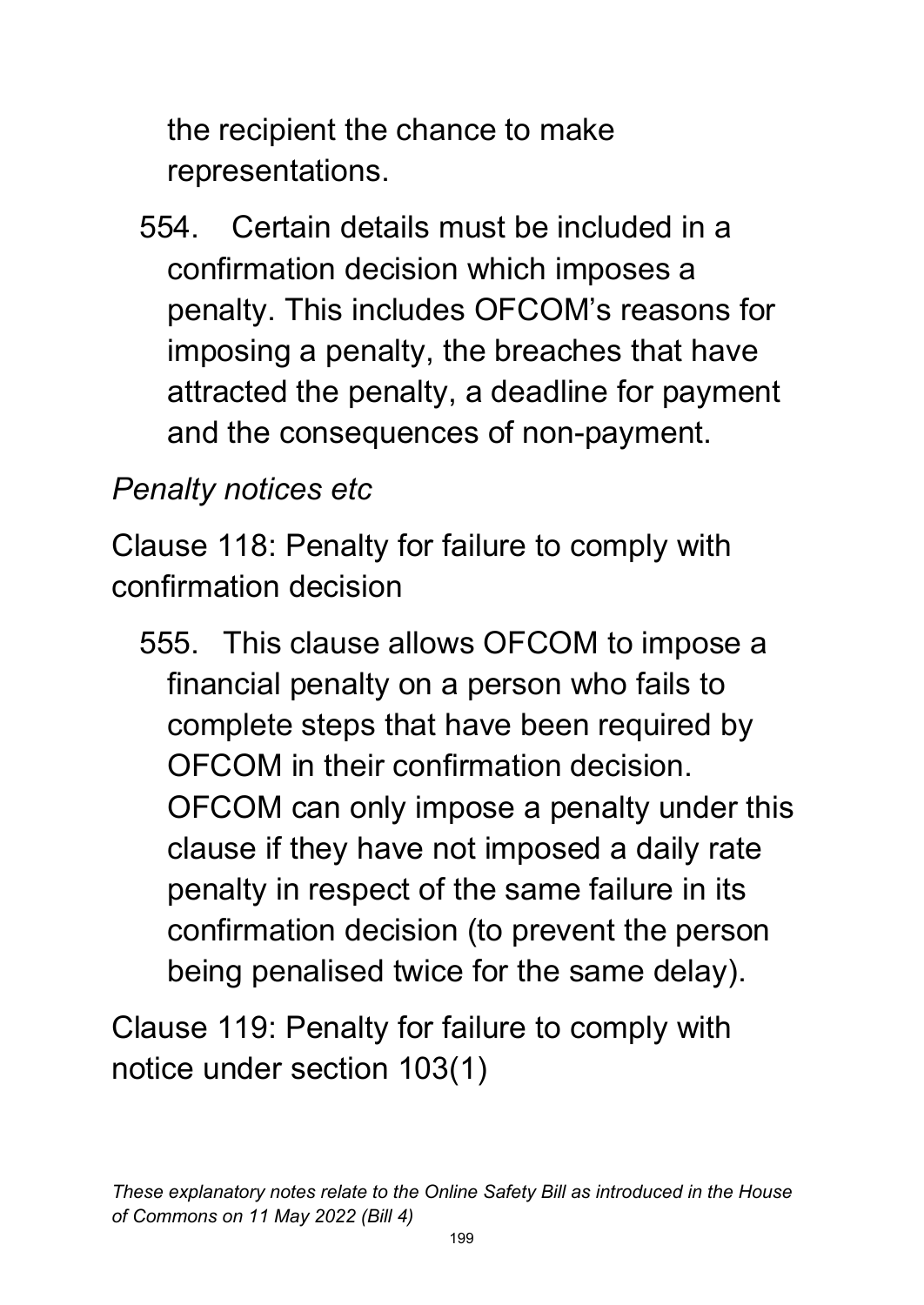556. This clause allows OFCOM to impose a financial penalty on a person who fails to comply with a notice issued under section 103(1), which is a notice that requires technology to be implemented to identify and deal with terrorism content and/or CSEA content on a service.

Clause 120: Non-payment of fee

- 557. Clause 71 explains where OFCOM may require a provider of a regulated service to pay a fee. If a provider of a regulated service does not pay its fee to OFCOM in full, OFCOM may give that provider a notice specifying the outstanding sum and the date by which it must be paid.
- 558. Clause 120 allows OFCOM to give a penalty notice to a provider of a regulated service who does not pay the fee due to OFCOM in full. OFCOM may only impose such a penalty where it has first notified the provider that it proposes to do so in a notice issued under this clause and given the provider the opportunity to make representations in relation to the same.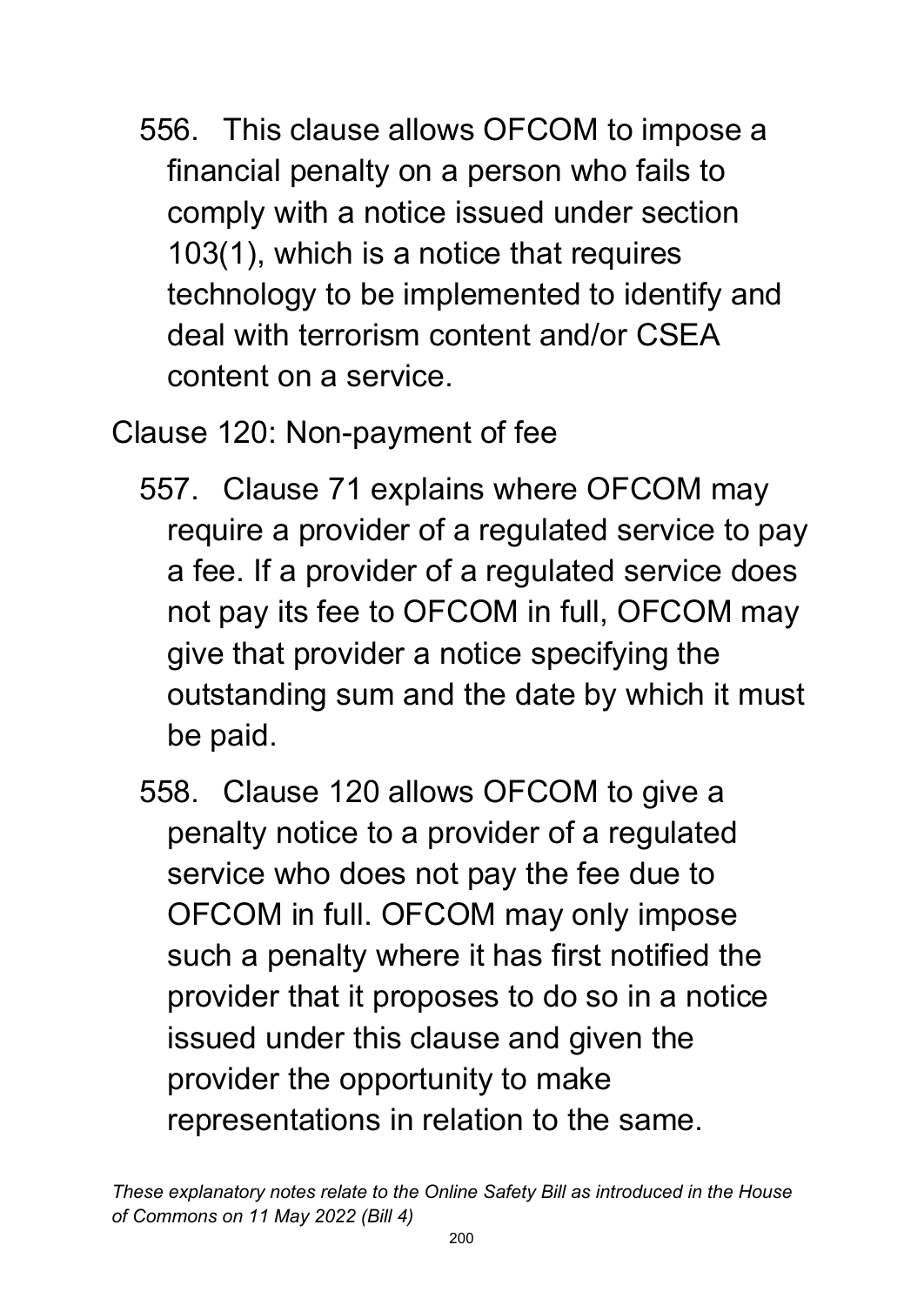OFCOM must also be satisfied that the unpaid fee is outstanding.

Clause 121: Information to be included in notices under sections 119 and 120

559. This clause requires OFCOM to include certain information in penalty notices issued under clauses 119 and 120. For example, OFCOM must state the reasons why it is imposing a penalty, the amount of the penalty and any aggravating or mitigating factors. OFCOM must also state when the penalty must be paid.

## *Amount of penalties etc*

#### Clause 122: Amount of penalties etc

560. This clause cross-refers to Schedule 12 which sets out details on the financial penalties that OFCOM may impose under this Bill, including the maximum amount that may be imposed. OFCOM are required to produce guidelines setting out how they determine penalty amounts.

*Schedule 12: Penalties imposed by OFCOM under Chapter 6 of Part 7*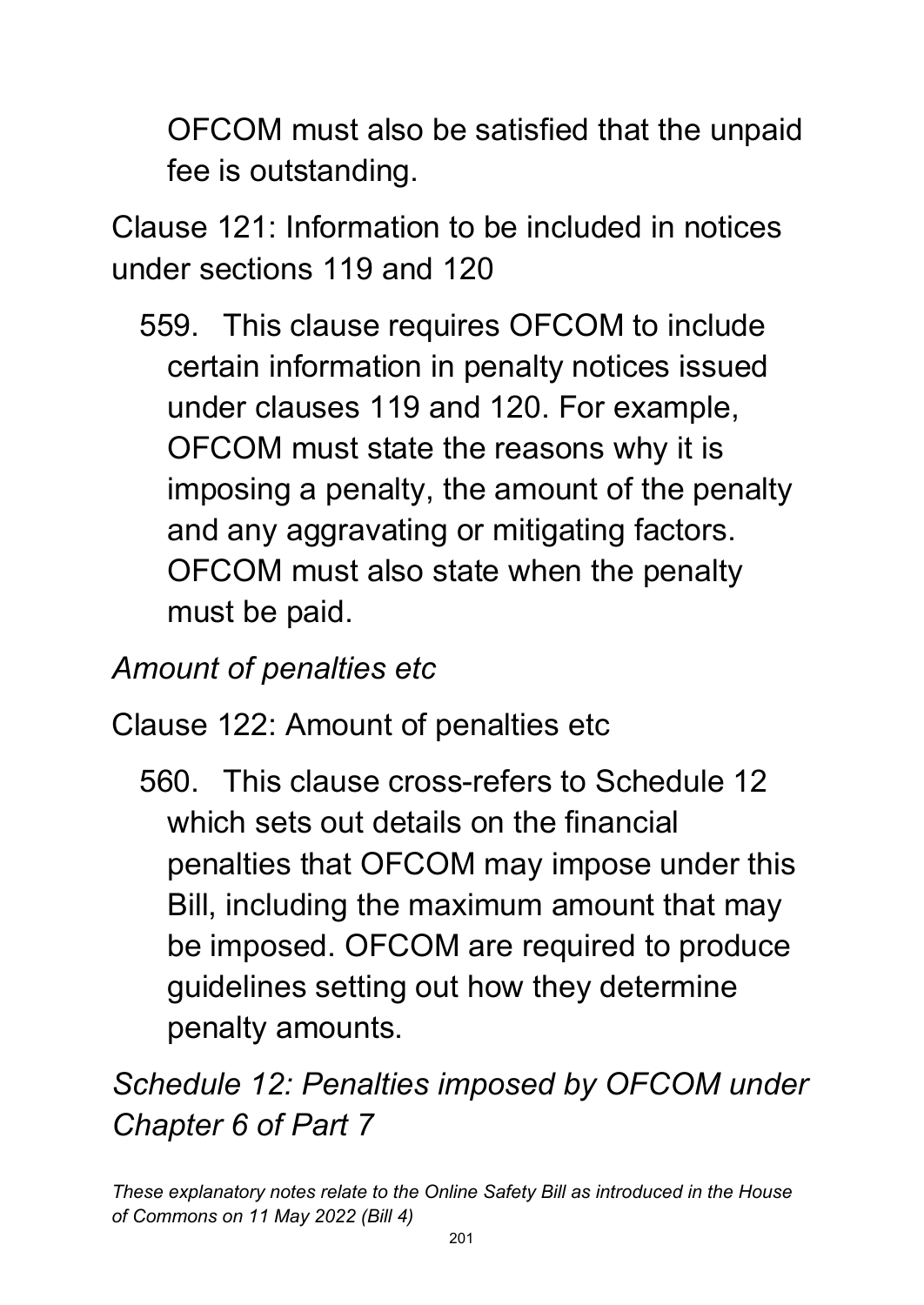### *Amount of penalties: principles*

561. Paragraph 2 of Schedule 12 sets out the things that OFCOM must take into account when determining the size of the penalty. This includes any representations made by the person or evidence provided by the person and the effects of the failure. OFCOM must also consider any steps taken by the person to comply with the requirements set out in the provisional notice or confirmation decision and any steps taken to remedy the failure. OFCOM must impose a penalty that they consider to be appropriate and proportionate to the failure (or failures) in respect of which the penalty is imposed.

# *Limitation to type and amount of penalties previously proposed*

562. Paragraph 3 of Schedule 12 confirms that a penalty imposed by a confirmation decision or penalty notice may not exceed the amount of the penalty, or (if relevant) be payable over a longer period, than was proposed in the earlier notice about the same breach(es).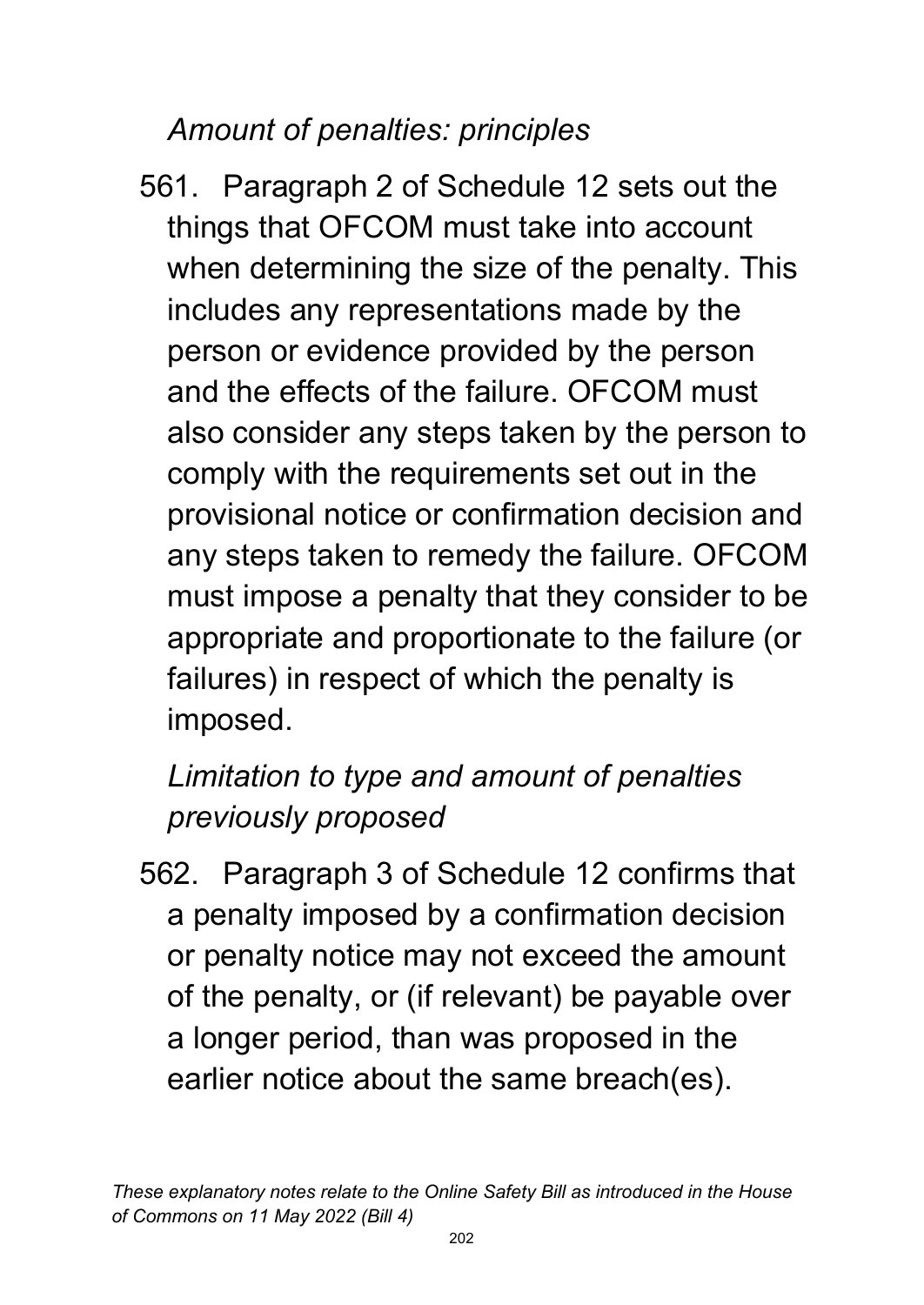563. However, OFCOM may impose a higher penalty in a confirmation decision or penalty notice if, after issuing the provisional notice, they decide to hold an additional legal person jointly liable for the breach: see paragraph 3(2).

# *Maximum amount of penalties*

- 564. Paragraph 4(1) of Schedule 12 says that the maximum penalty that OFCOM can impose on the provider of a regulated service is the greater of £18 million and 10% of the person's "qualifying worldwide revenue" for the person's most recent complete accounting period.
- 565. Paragraph 4(4)-(6) also includes further detail on how "qualifying worldwide revenue" will be calculated. The term "qualifying worldwide revenue" will be defined in regulations made by the Secretary of State following consultation with OFCOM.

*Maximum amount of penalties: group of entities*

566. Schedule 12 sets out the circumstances when OFCOM may hold two or more entities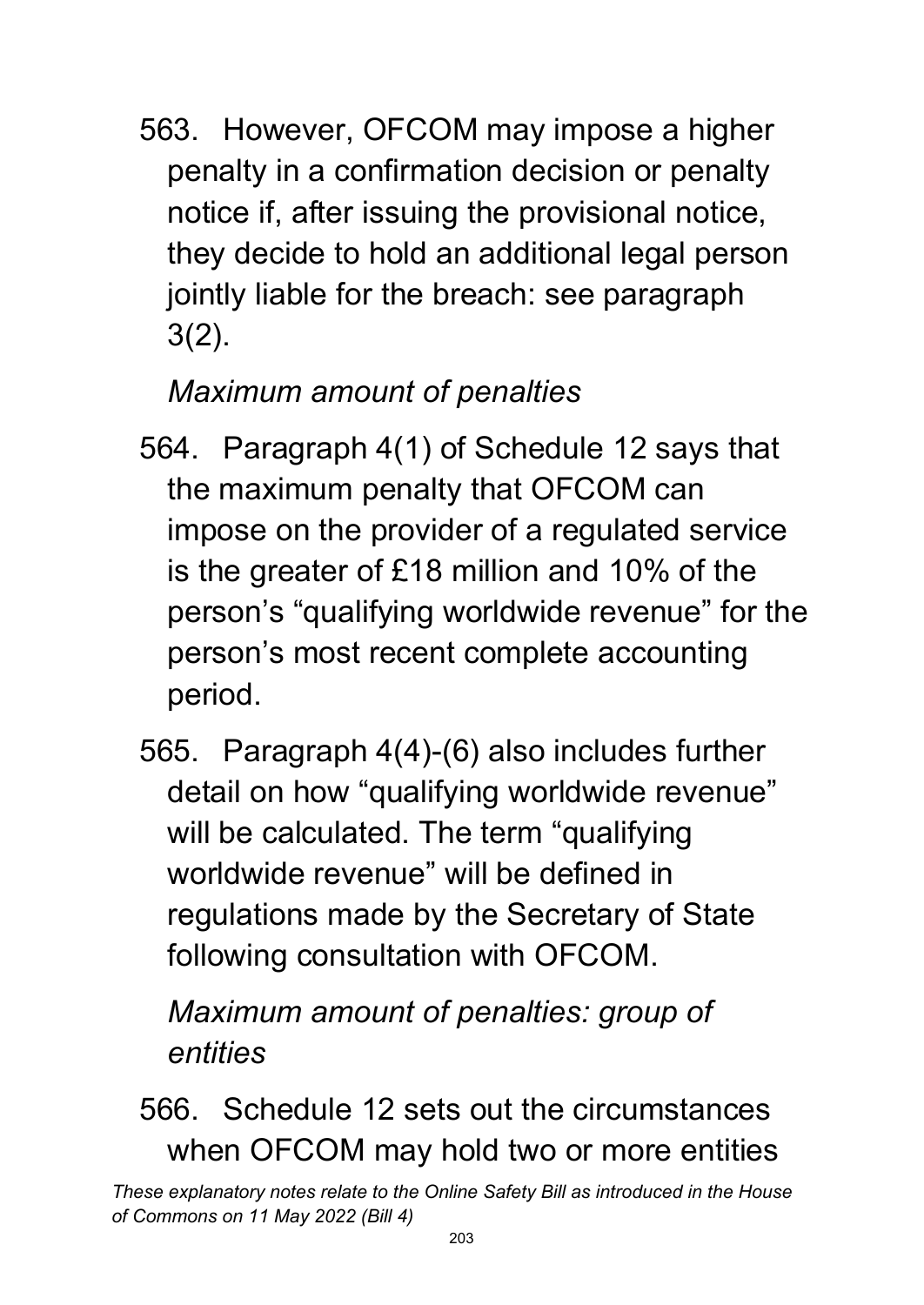jointly and severally liable for a breach. This may occur where OFCOM deem a parent company jointly liable for the breach of their subsidiary, or where OFCOM deem a subsidiary company to be jointly liable for the breach of their fellow subsidiary or parent company. Paragraph 5 of Schedule 12 sets out how penalties are to be calculated in such a scenario.

- 567. Paragraph 5(3) states that the maximum penalty that OFCOM can impose in such cases is the greater of £18 million and 10% of the "qualifying worldwide revenue" of the group of entities of which the two entities are members.
- 568. Paragraph 5(4) defines the "qualifying worldwide revenue" for a group of entities.
- 569. "Qualifying worldwide revenue" will be defined in regulations made by the Secretary of State following consultation with OFCOM. The regulations may include details for applying this term to a group of entities.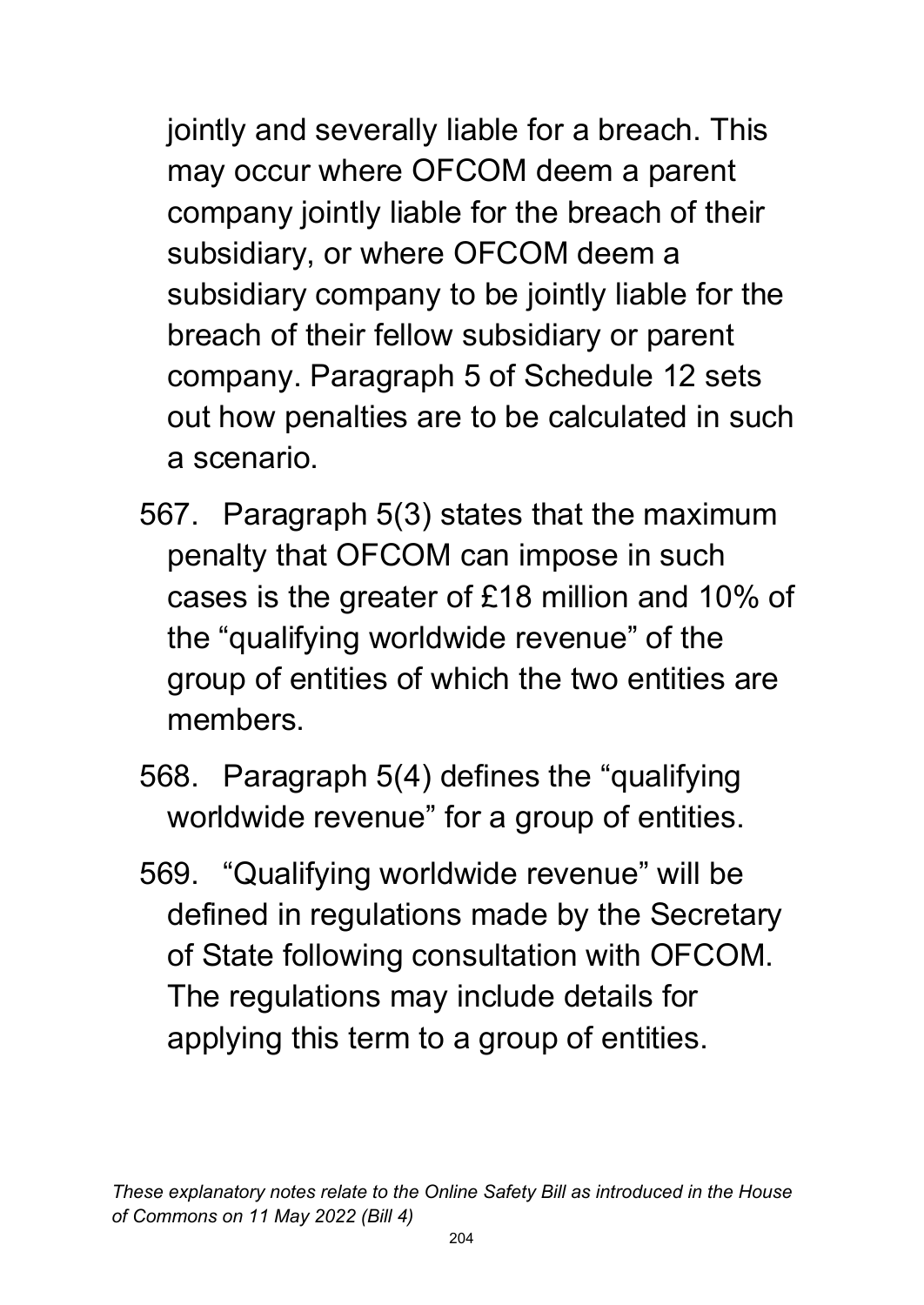*Providers of regulated services*

570. Paragraph 6 of Schedule 12 allows OFCOM to impose penalties to persons who have at any time been a provider of a regulated service, even if they have stopped being the provider of such a service by the time OFCOM issue a notice.

## *Recovery of penalties*

571. Paragraph 7 of Schedule 12 sets out how payment of penalties can be recovered and enforced.

### *Paying penalties into the Consolidated Fund*

572. Paragraph 8 of Schedule 12 amends section 400 of the Communications Act 2003 so that it applies to amounts paid to OFCOM in respect of penalties imposed under this Bill. This clause requires OFCOM to pay any penalty sums they receive into the Consolidated Fund of the United Kingdom.

#### *Business disruption measures*

#### Clause 123: Service restriction orders

### 573. The Bill gives OFCOM the power to apply to the courts for "business disruption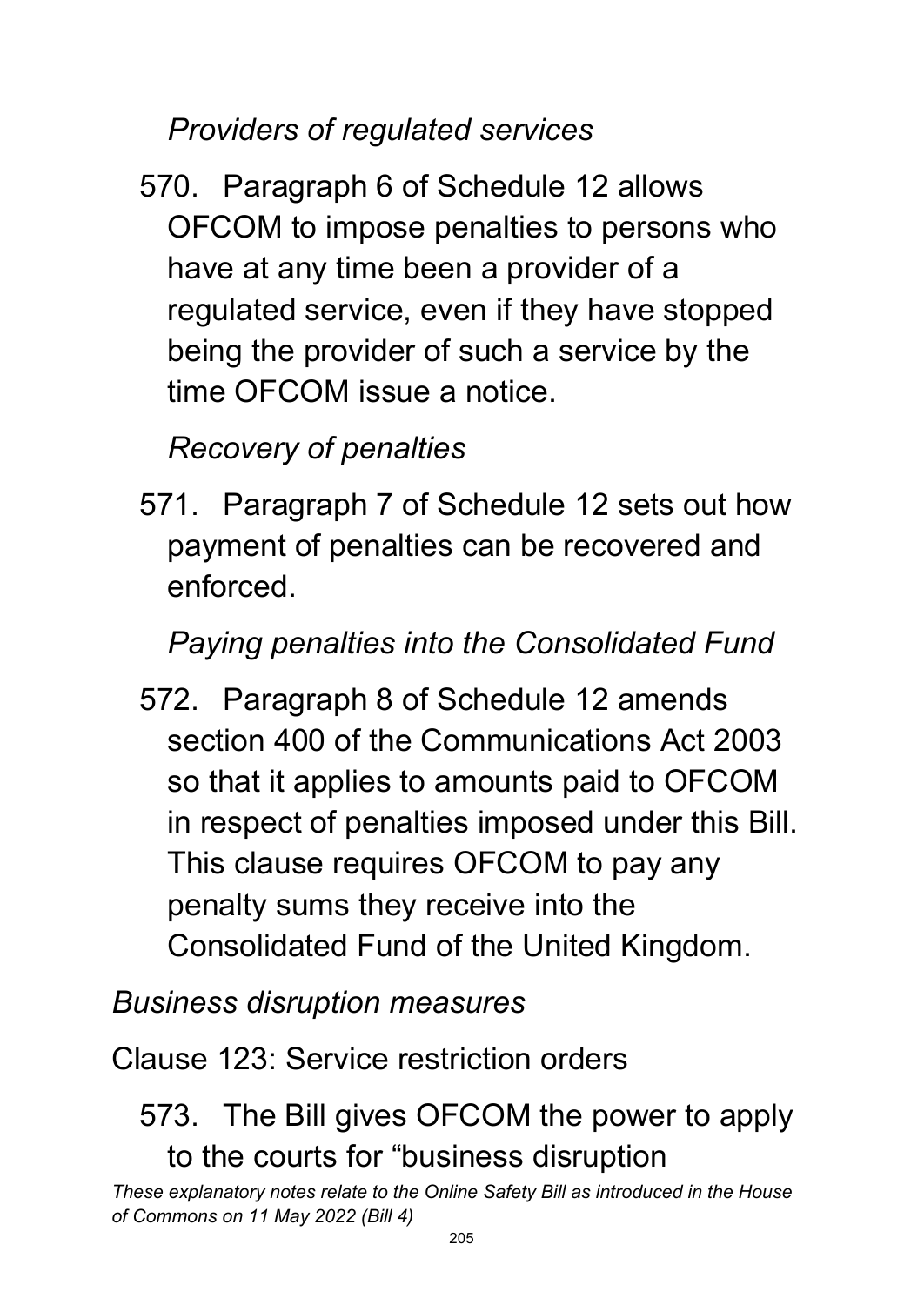measures". Business disruption measures are court orders that require third parties to withdraw services or block access to noncompliant regulated services. They are designed to only be used for the most serious instances of user harm. There are two types of business disruption measures - "service restriction orders" and "access restriction orders". The details and grounds for both are covered in the following clauses.

574. This clause sets out the circumstances in which OFCOM may apply to the court for a "service restriction order". Service restriction orders are orders that require providers of "ancillary services" (persons providing, for example, payment or advertising services) to take steps aimed at disrupting the business or revenue of a non-compliant provider's operations in the United Kingdom. For example, an order could require an advertising service to cease the provision of its service to a non-compliant provider's service.

Clause 124: Interim service restriction orders

*These explanatory notes relate to the Online Safety Bill as introduced in the House of Commons on 11 May 2022 (Bill 4)* 575. This clause sets out the circumstances in which OFCOM may apply to the courts for an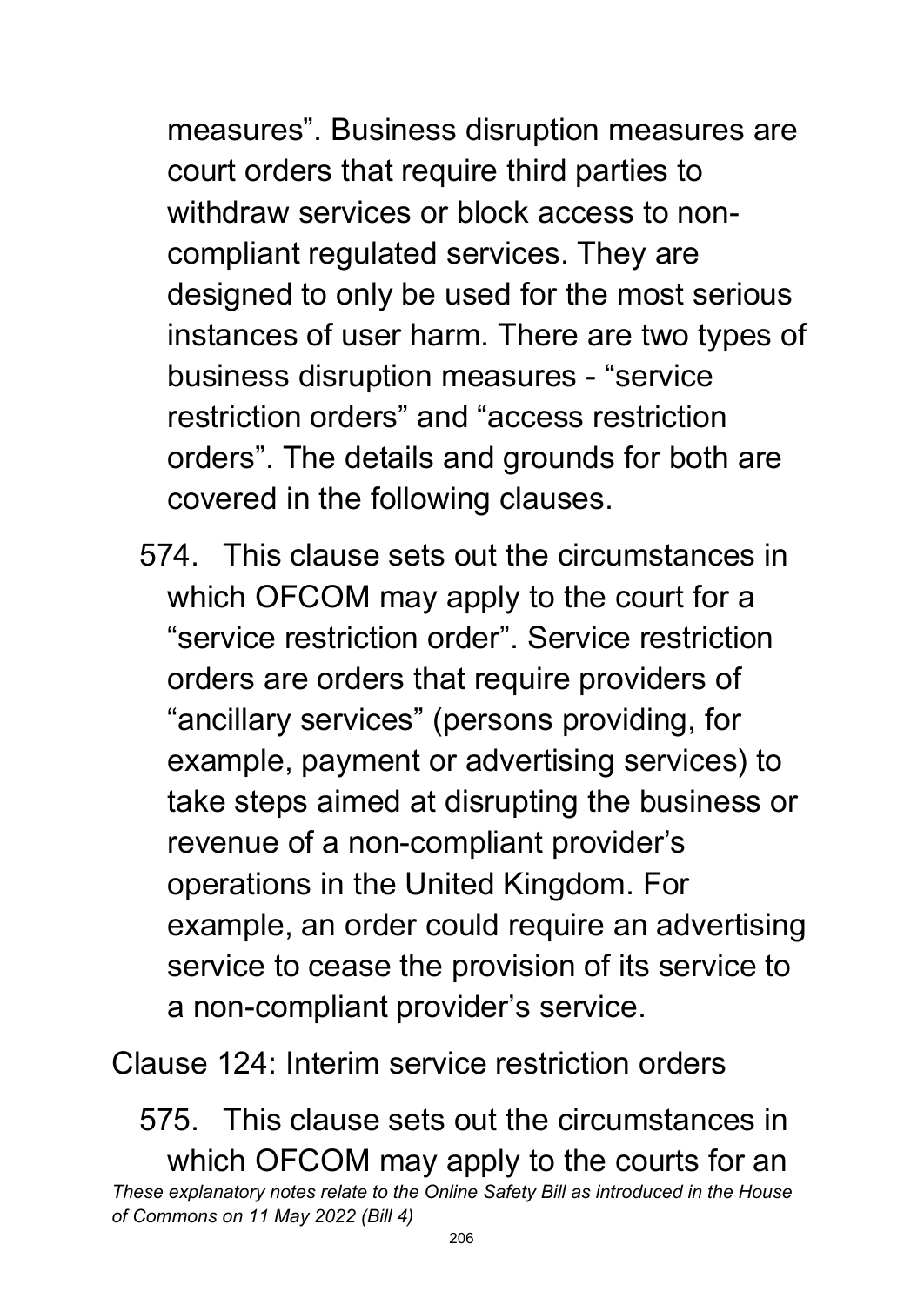"interim service restriction order". OFCOM can pursue an interim service restriction order in circumstances where it is not appropriate to wait for the failure to be established before making the order. OFCOM are not required to demonstrate to the court that a failure has been established (something which can take a long time), but must demonstrate that it is likely that the provider is failing to comply with a requirement under the Bill and that the nature and severity of that harm, mean that it would not be appropriate to wait to establish the failure before applying for the order.

576. An interim service restriction order will cease to have effect on the earlier of either the date specified in the order, or the date on which the court makes a service restriction order under clause 123 that imposes requirements on the persons who are subject to the interim service restriction order (or dismisses the application for such an order).

Clause 125: Access restriction orders

577. This clause sets out the circumstances in which OFCOM may apply to the courts for an "access restriction order". An access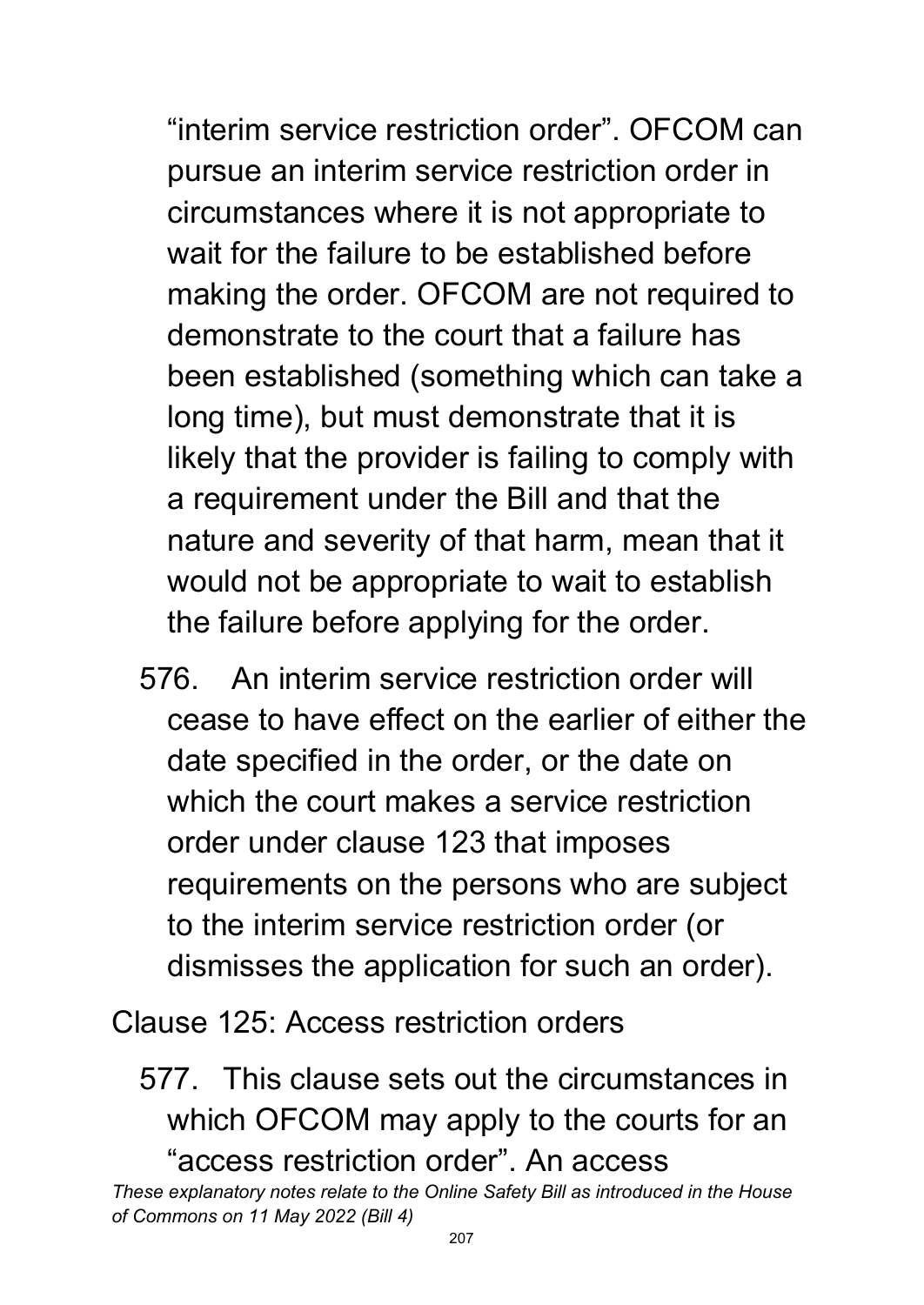restriction order can require third parties who provide an "access facility" to take steps to impede access to a non-compliant regulated service, by preventing, restricting or deterring individuals in the United Kingdom from accessing that service. Examples of access facilities are internet service providers and app stores which may be required to restrict access to a service provider's website or app via their service.

578. In order to apply for an access restriction order, OFCOM must consider that a service restriction order under clause 123 or 124 would not be sufficient to prevent significant harm to individuals in the United Kingdom.

Clause 126: Interim access restriction orders

579. This clause sets out the circumstances in which OFCOM may apply to the courts for an interim access restriction order. OFCOM can seek to pursue an interim access restriction order in those circumstances where it is not appropriate to wait for the failure to be established before making the order (for example, if there is serious user harm that requires quick action to impede access).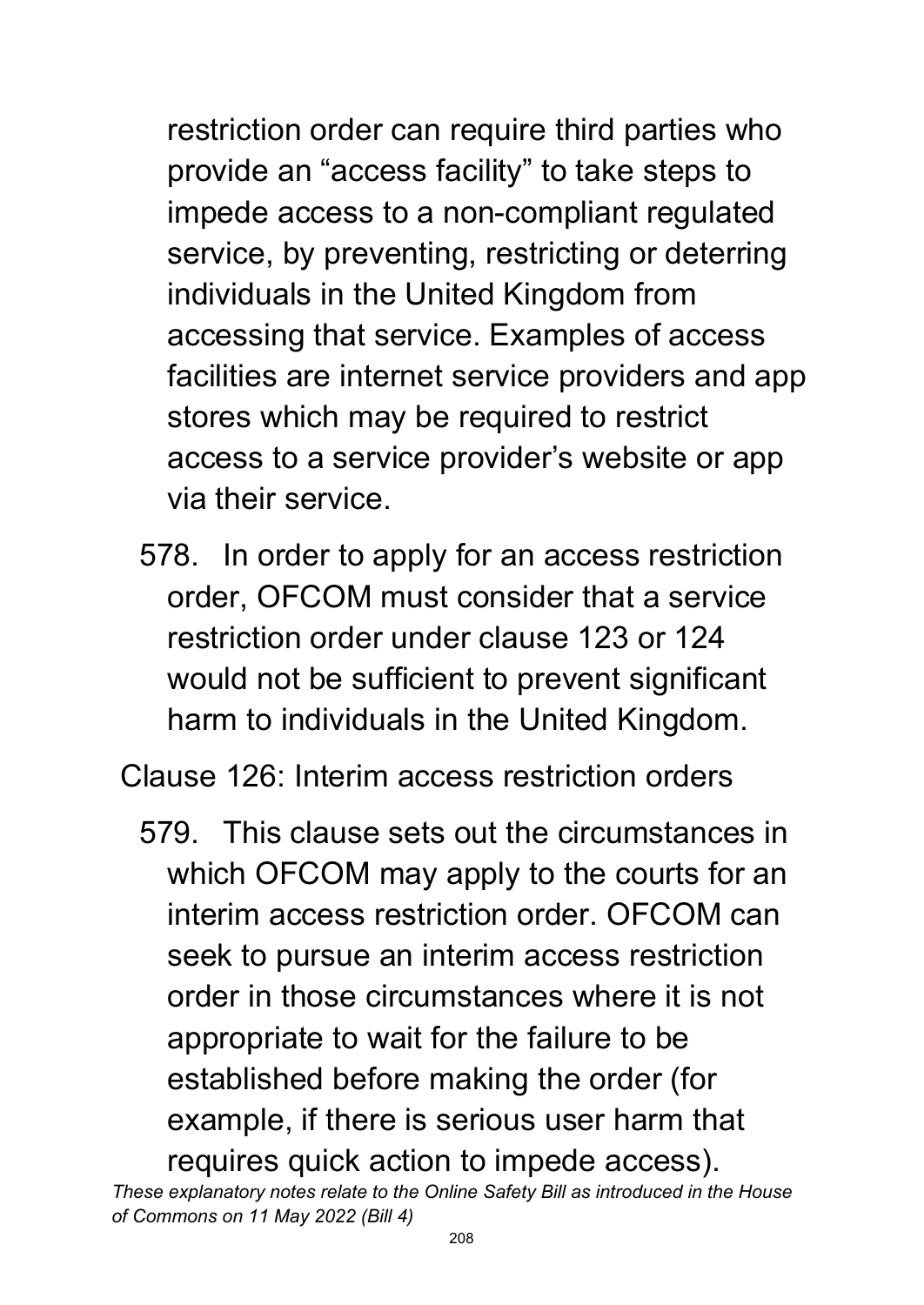OFCOM are not required to demonstrate to the court that a failure has been established (something which can take a long time), but must demonstrate that certain conditions exist which mean that it would not be appropriate to wait to establish the failure before applying for the order.

Clause 127: Interaction with other action by OFCOM

580. This clause explains how business disruption orders interact with OFCOM's other enforcement powers. Where OFCOM exercise their powers to apply to the courts for business disruption orders under clauses 123 to 126, they are not precluded from taking action under their other enforcement powers.

# *Publication of enforcement action*

Clause 128: Publication of details of enforcement action

581. If, having followed the required process (see clause 110), OFCOM's final decision is that a regulated service has breached an enforceable requirement, OFCOM will issue a confirmation decision under clause 112. This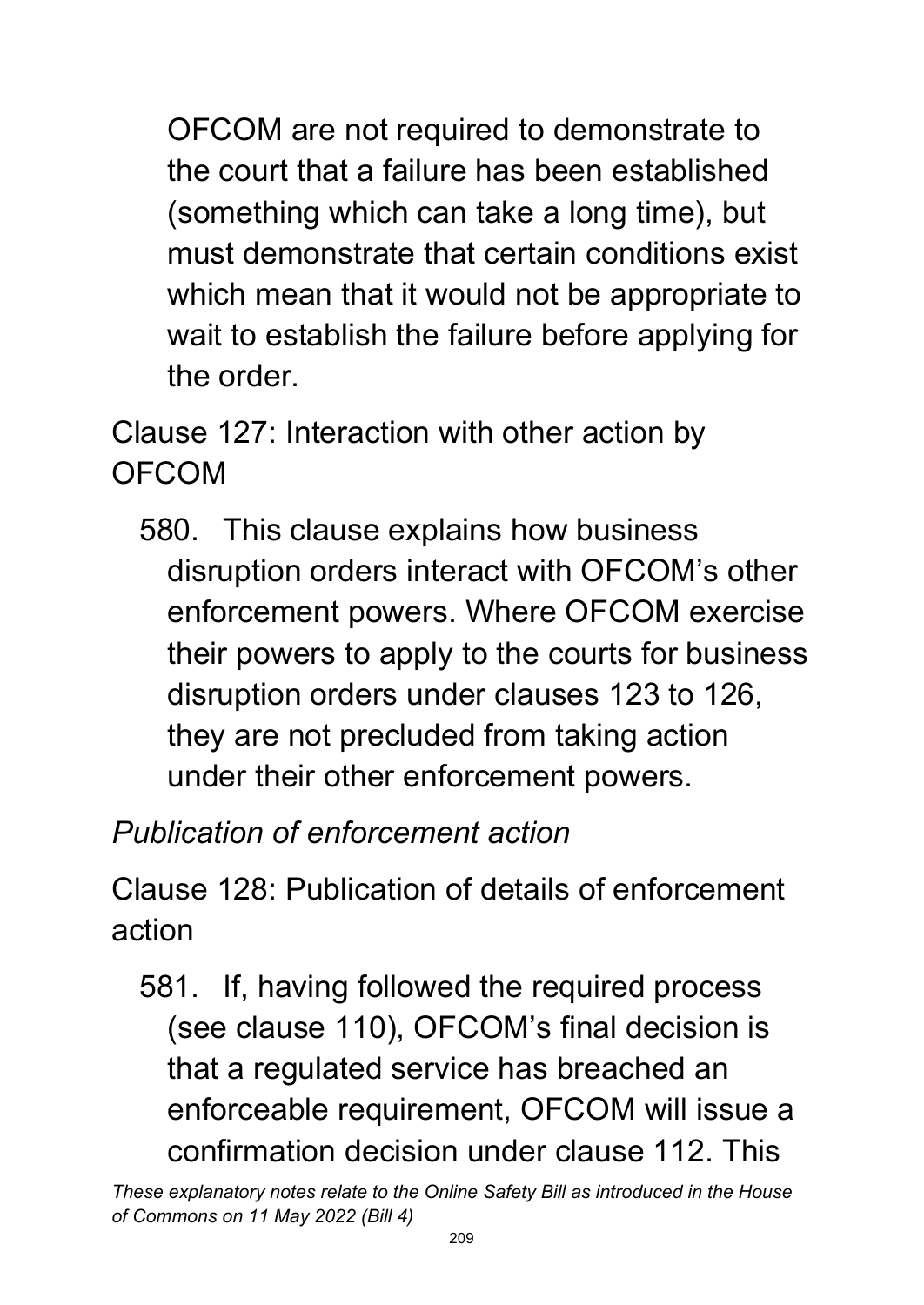will set out OFCOM's final decision and will explain whether OFCOM require the recipient of the notice to take any specific steps and/or pay a financial penalty.

- 582. Where OFCOM issue a confirmation decision, they are obliged to publish the identity of the person to whom the confirmation decision was sent, details of the failure to which the confirmation decision relates and details relating to OFCOM's response.
- 583. OFCOM are also obliged to publish these details when they give a person a penalty notice for: failing to comply with a confirmation decision (under clause 118); failing to comply with a notice to deal with terrorism content or CSEA content (or both) (under clause 119); and failing to pay a fee in full (under clause 120).
- 584. This is intended to provide transparency in relation to OFCOM's enforcement activities.

*Guidance* 

Clause 129: OFCOM's guidance about enforcement action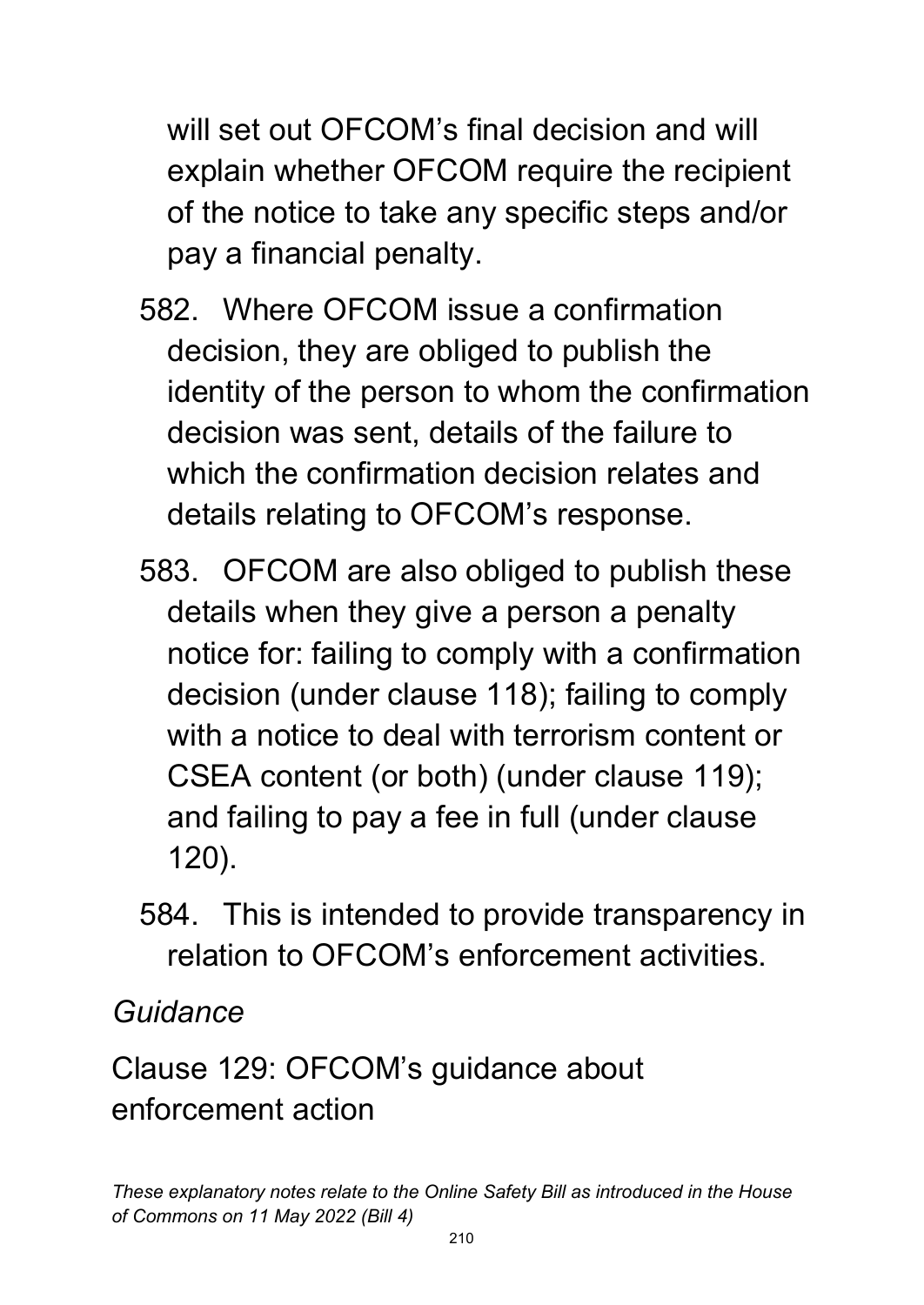585. This clause requires OFCOM to publish guidance about how they will use their enforcement powers. This is intended to help regulated providers and other stakeholders understand how OFCOM will exercise their suite of enforcement powers.

## **Chapter 7: Committees, research and reports**

Clause 130: Advisory committee on disinformation and misinformation

586. This clause places an obligation on OFCOM to form an advisory committee on disinformation and misinformation. This is because the spread of inaccurate information, regardless of intent, is particularly concerning. The clause sets out what OFCOM should consider when appointing committee members, what the functions of the committee are, and what the committee's reporting obligations are.

Clause 131: Functions of the Content Board

587. The Content Board is a committee of the main OFCOM Board, with delegated and advisory responsibilities. This clause amends Section 13 of the Communications Act 2003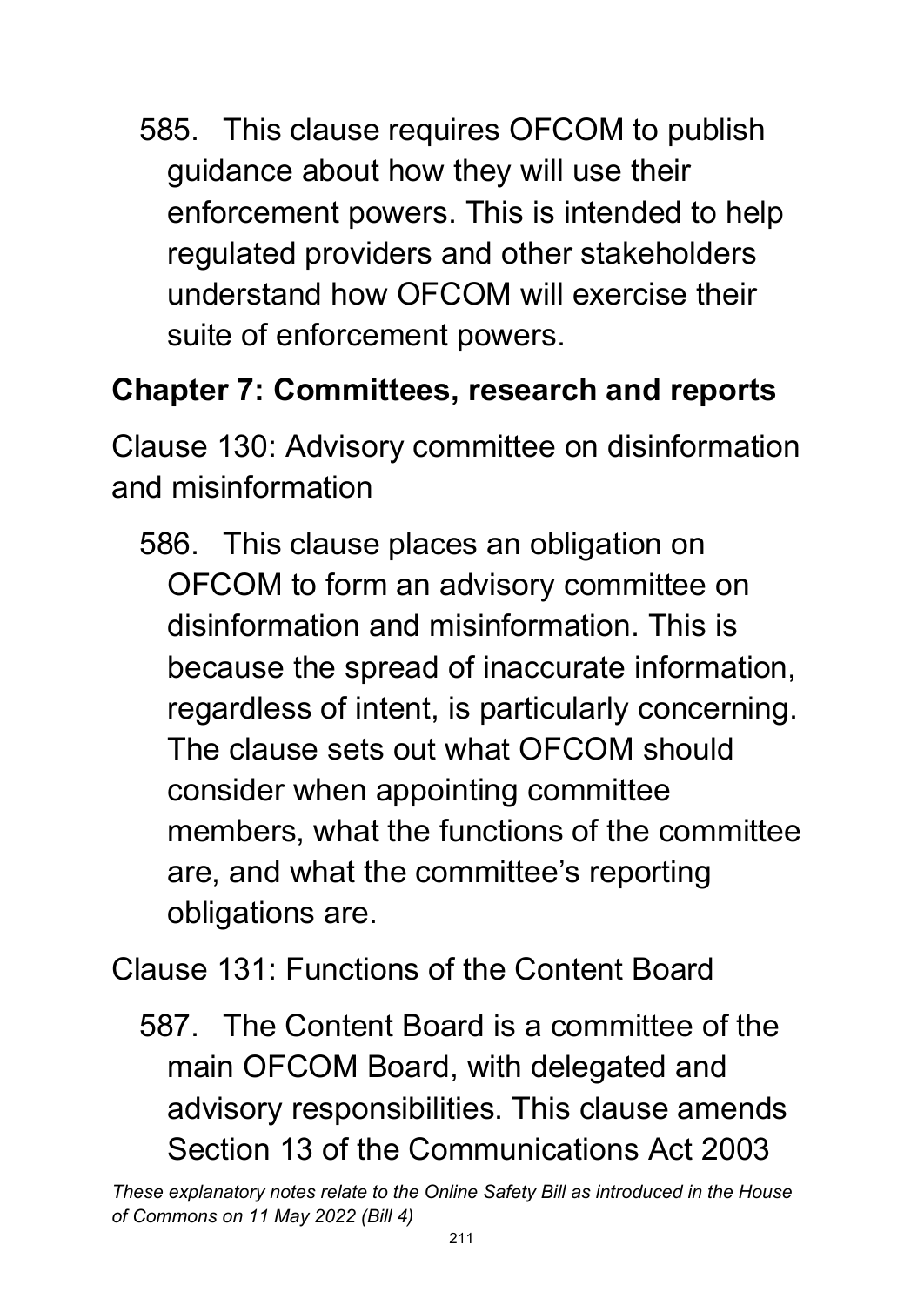(functions of the Content Board) to clarify that it allows, but does not require, OFCOM to confer functions on the Content Board in relation to OFCOM's content related functions under the Online Safety Act.

Clause 132: Research about users' experiences of regulated services

- 588. This clause amends Section 14 of the Communications Act 2003 (consumer research) to require OFCOM to arrange research into United Kingdom users' opinions and experiences relating to regulated services.
- 589. Subsection (2) provides that OFCOM must make arrangements to understand a number of factors - including public opinion concerning providers of regulated services and the experiences and interests of those using regulated services. The intention is to provide OFCOM with the flexibility to choose the most appropriate methods for such research. This subsection also provides that OFCOM must include a statement of the research carried out in their annual report to the Secretary of State and the devolved administrations, under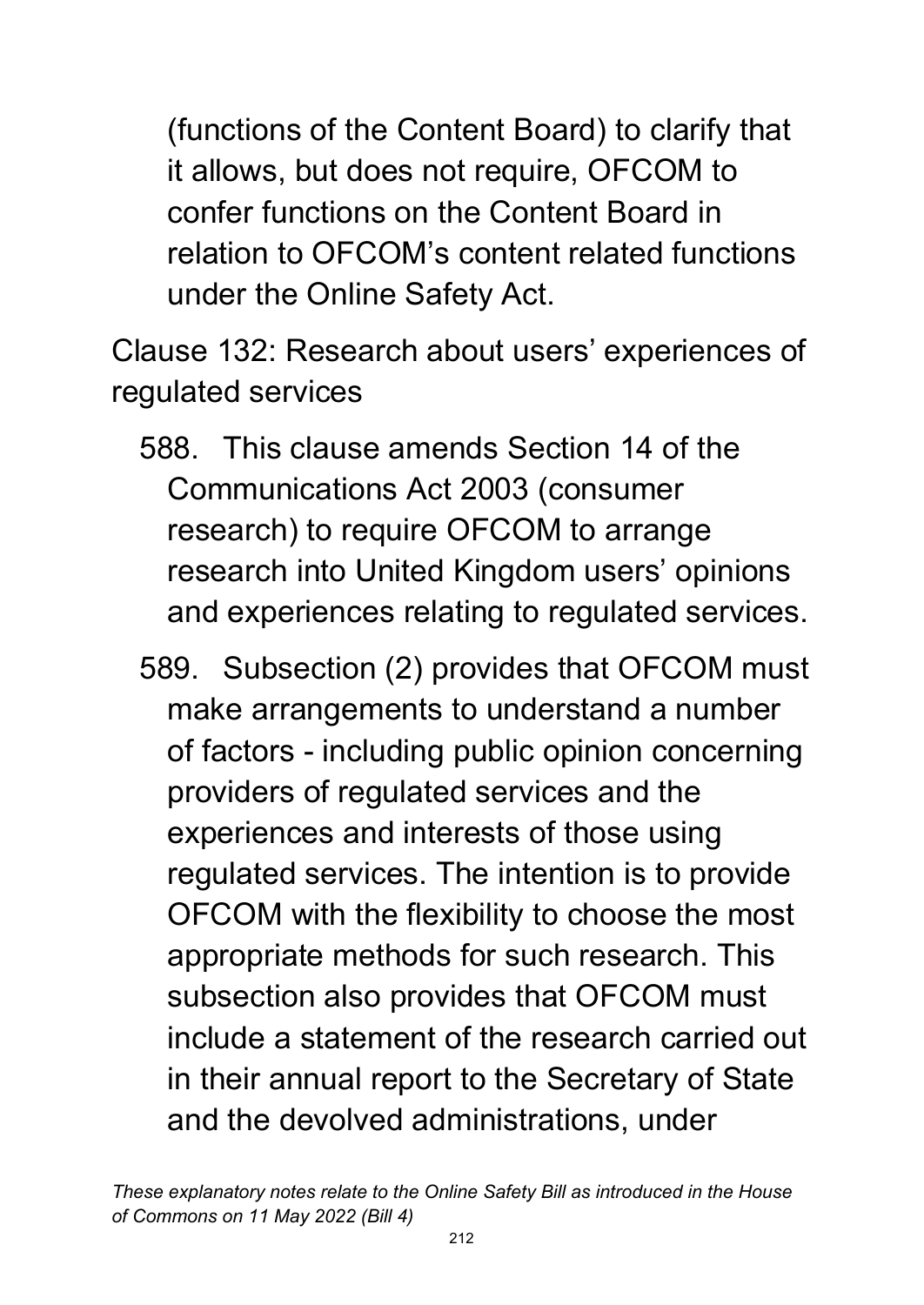paragraph 12 of the Schedule to the Office of Communications Act 2002.

Clause 133: Consumer consultation

590. This clause extends the Communications Panel's remit to include online safety by amending Section 16 of the Communications Act 2003 (consumer consultation). It ensures that the Communications Panel is able to give advice on matters relating to different types of online content (under this Act) and the impacts of online content on UK users of regulated services.

Clause 134: OFCOM's statement about freedom of expression and privacy

591. This clause requires OFCOM to publish annual reports on the steps they have taken when carrying out online safety functions to uphold users' rights under Articles 8 and 10 of the Convention, as required by section 6 of the Human Rights Act 1998.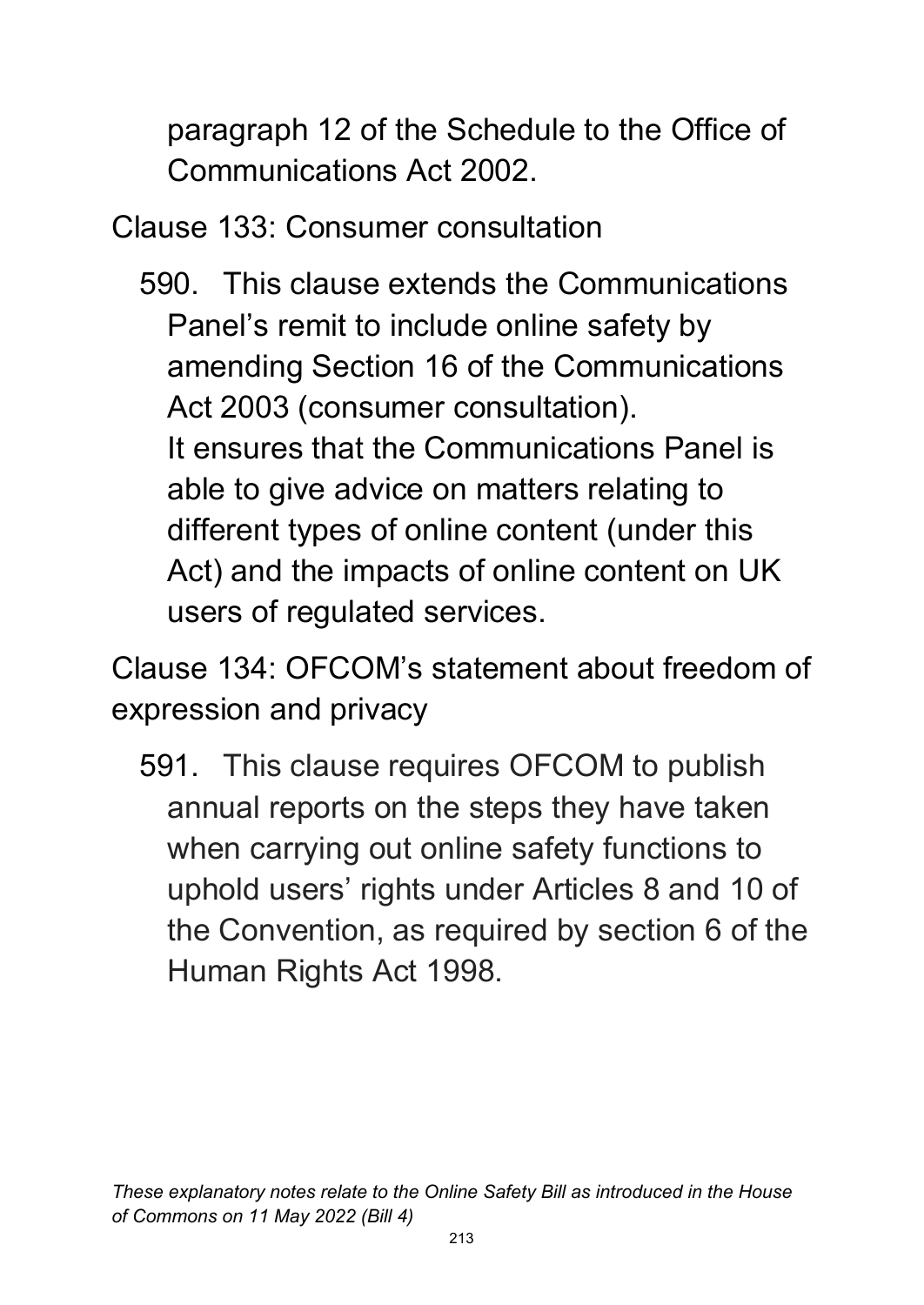Clause 135: OFCOM's transparency reports

592. This clause creates a duty on OFCOM to produce their own reports based on information from the transparency reports that providers are required to publish. The intention is for the report to highlight key insights from the providers' reports, giving users a better understanding of the steps service providers are taking. The report must be published annually.

Clause 136: OFCOM's report about researchers' access to information

593. This clause requires OFCOM to publish a report about the access independent researchers have, or could have, into matters relating to the online safety of regulated services. The clause sets out what OFCOM's report must cover and requirements around consultation, parliamentary procedure and publication. OFCOM may also publish guidance relating to the content of the report

Clause 137: OFCOM's reports

# 594. This clause gives OFCOM a discretionary power to publish reports about certain online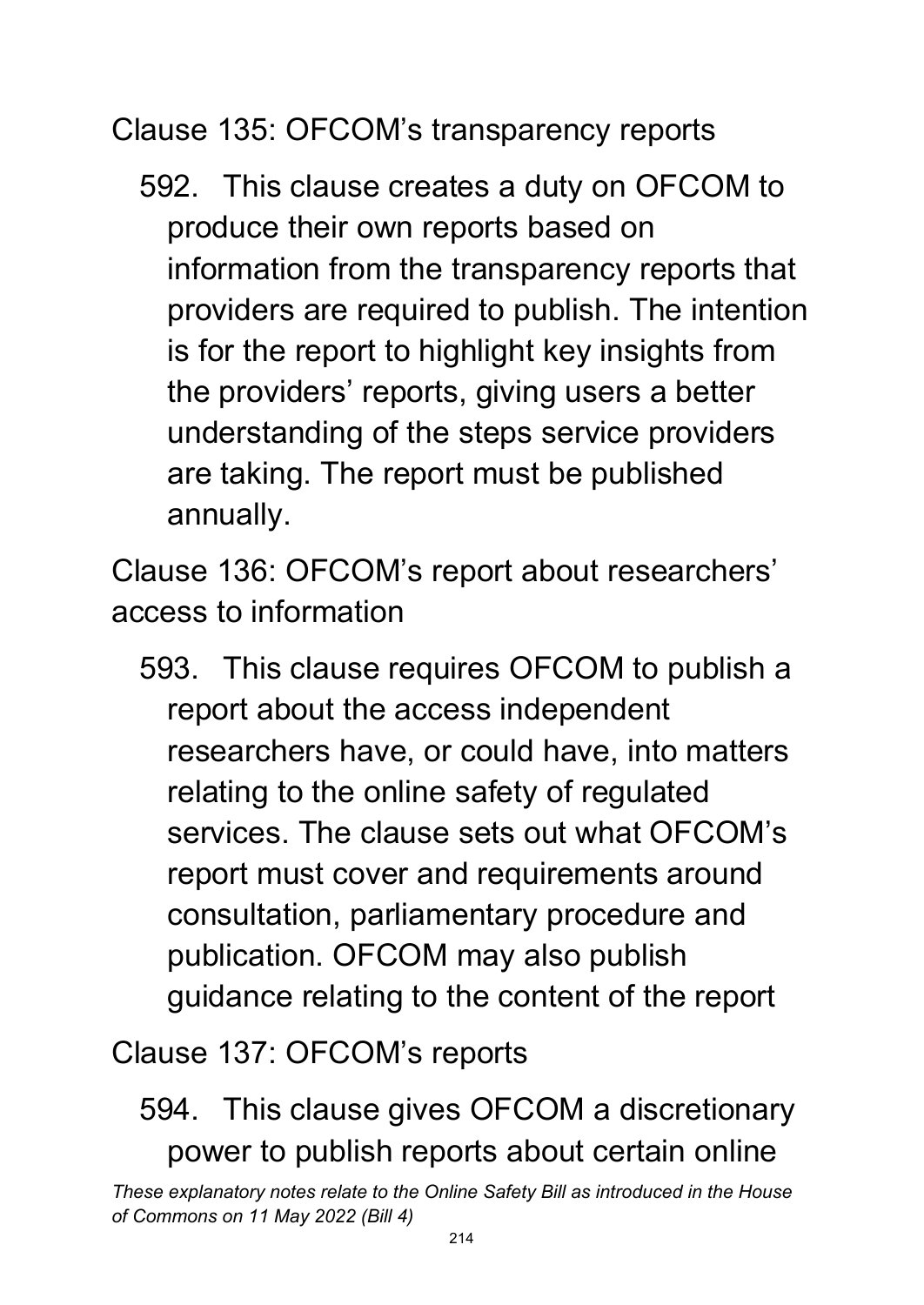safety matters. OFCOM will need to consider excluding confidential matters from their reports to the extent it is practicable. An example of this would be information that could be considered commercially sensitive.

## **Part 8: Appeals and super-complaints**

## **Chapter 1: Appeals**

Clause 138: Appeals against OFCOM decisions relating to the register under section 81

- 595. This clause allows for appeals against OFCOM's decisions to include or not to remove services from OFCOM's register of Category 1, Category 2A, and Category 2B services. Service providers who are registered by OFCOM as Category 1, Category 2A, and Category 2B services become subject to additional duties under the Bill.
- 596. Appeals may be made by regulated providers to the Upper Tribunal. The Tribunal must apply the same principles as a court would when hearing an application for judicial review. The clause also lays down that where a regulated provider has filed an appeal, any additional duties or requirements applying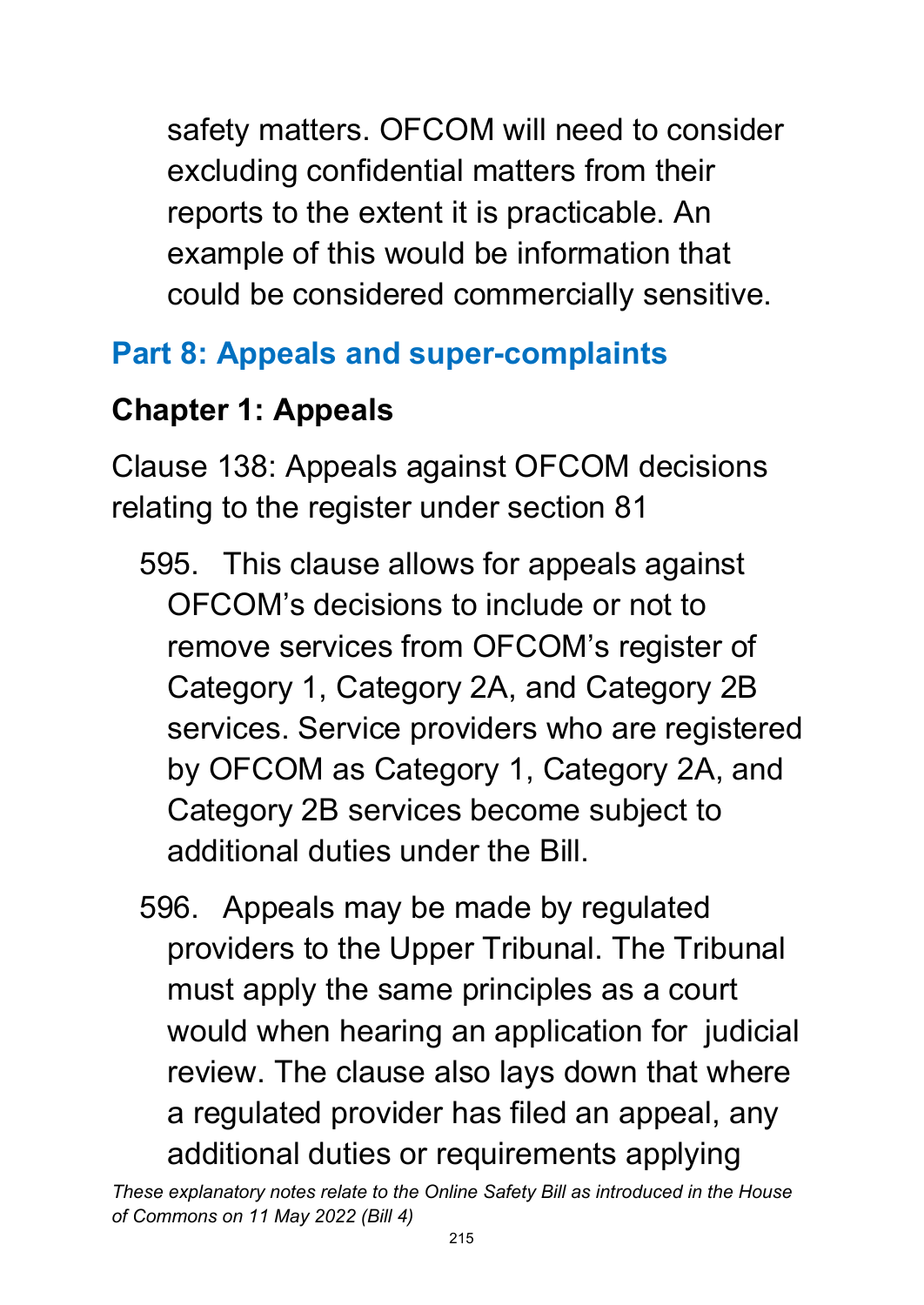under the Act associated with that provider being designated as a Category 1, 2A or 2B operator need not be complied with until the determination or withdrawal of the appeal.

597. The Upper Tribunal may either dismiss the provider's appeal or quash OFCOM's decision. Should the Tribunal quash the decision then the Tribunal must remit the decision back to OFCOM.

Clause 139: Appeals against OFCOM notices

- 598. This clause allows for appeals against decisions by OFCOM to issue a confirmation decision, a notice under section 103(1) or a penalty notice. An appeal may be brought to the Upper Tribunal by any person with 'sufficient interest' in the decision, although anyone other than the recipient requires permission from the Upper Tribunal to appeal.
- 599. The Tribunal will apply the same principles as a court would when hearing an application for judicial review .
- 600. The Upper Tribunal may either dismiss the appeal or quash OFCOM's decision. Should the Tribunal quash the decision then the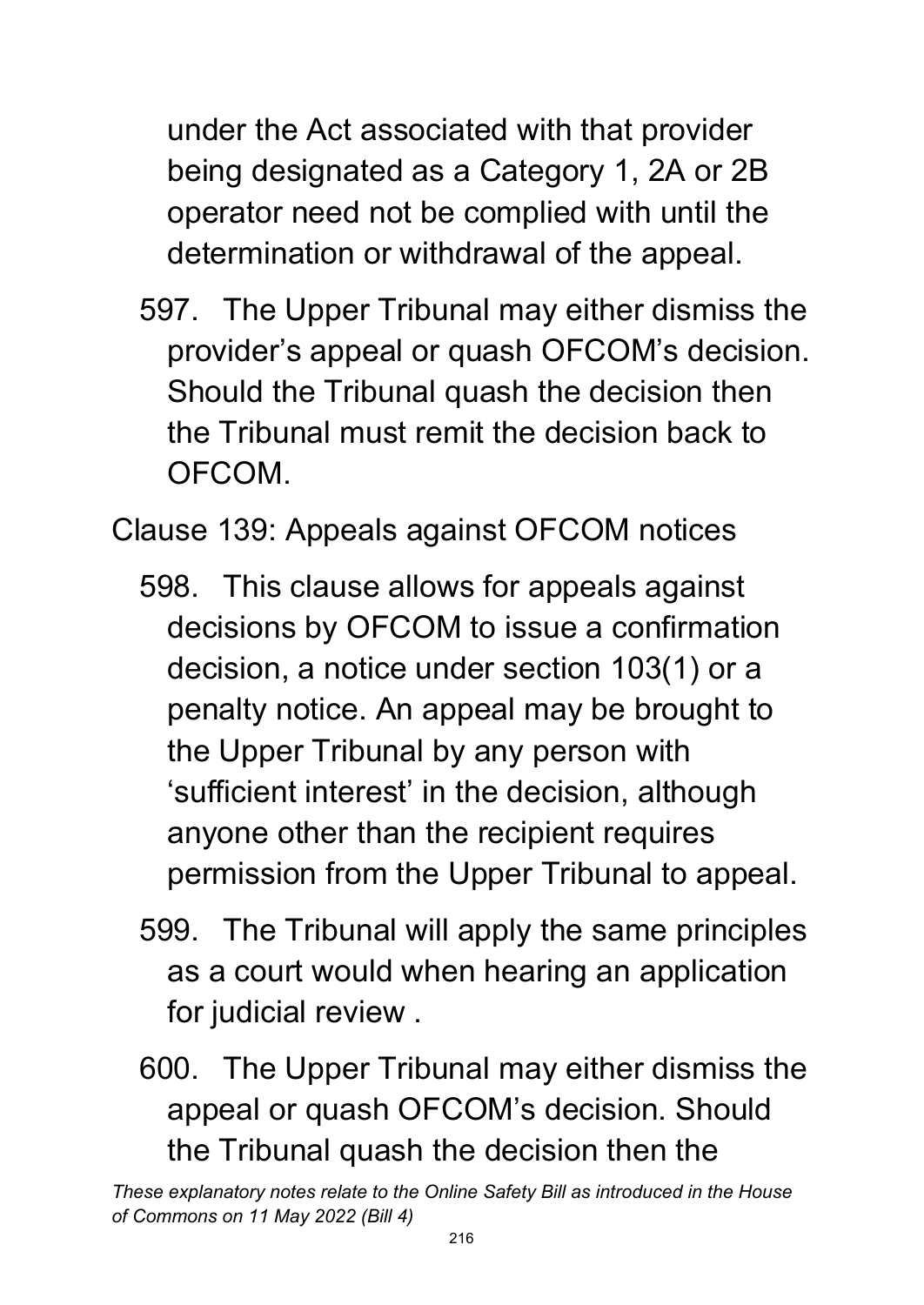Tribunal must remit the decision back to OFCOM for reconsideration, with any directions that the Tribunal thinks are appropriate.

### **Chapter 2: Super-complaints**

Clause 140: Power to make super-complaints

- 601. This clause establishes a supercomplaints mechanism which enables any organisation or other entity that meets the relevant eligibility criteria to bring systemic issues to OFCOM in specific circumstances.
- 602. A super-complaint can be about any feature of a regulated service or conduct of the provider of such a service. It may relate to one or more regulated services or providers and may be about any combination of features and conduct. Where this feature, conduct or combination of the two is causing, appears to be causing or is at material risk of causing users or members of the public significant harm, significantly adversely affecting their right to freedom of expression, or having a significant adverse impact on them, an eligible entity may make a super-complaint.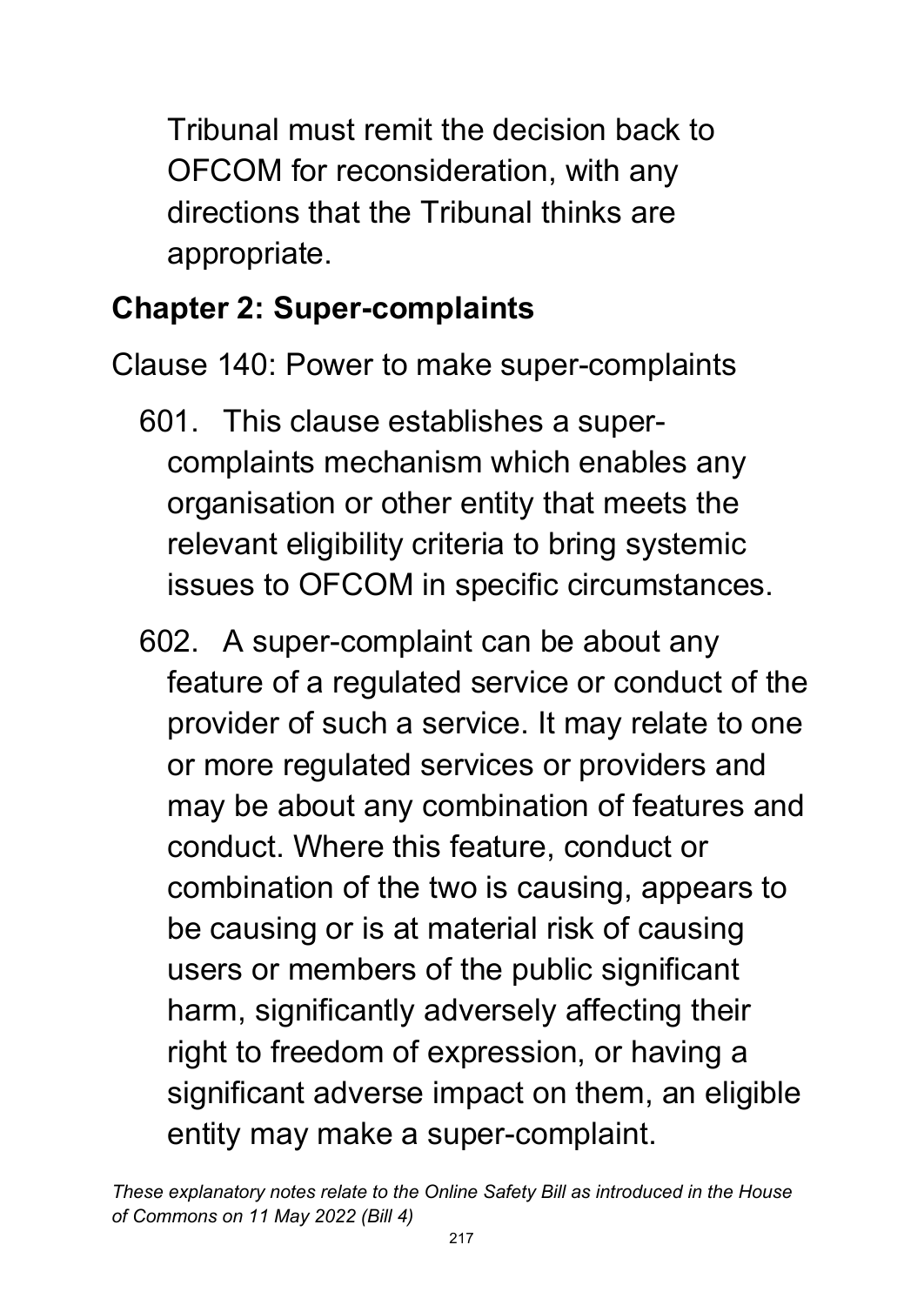603. Where a super-complaint that relates to the conduct of a single regulated service or single provider of one or more regulated services, OFCOM may only consider it if they believe that the complaint is of particular importance or it relates to impacts on a particularly large number of people.

Clause 141: Procedure about super complaints

- 604. This clause requires the Secretary of State to make regulations which set out the procedural aspects of complaints made under clause 140. It provides examples of the matters that these regulations may include provision for; for example, pre-notifying OFCOM of an organisation's intention to make a super-complaint.
- 605. The Secretary of State must consult OFCOM and anyone else they consider to be appropriate before making these regulations.

Clause 142: OFCOM's guidance about supercomplaints

606. This clause puts a requirement on OFCOM to produce and publish guidance on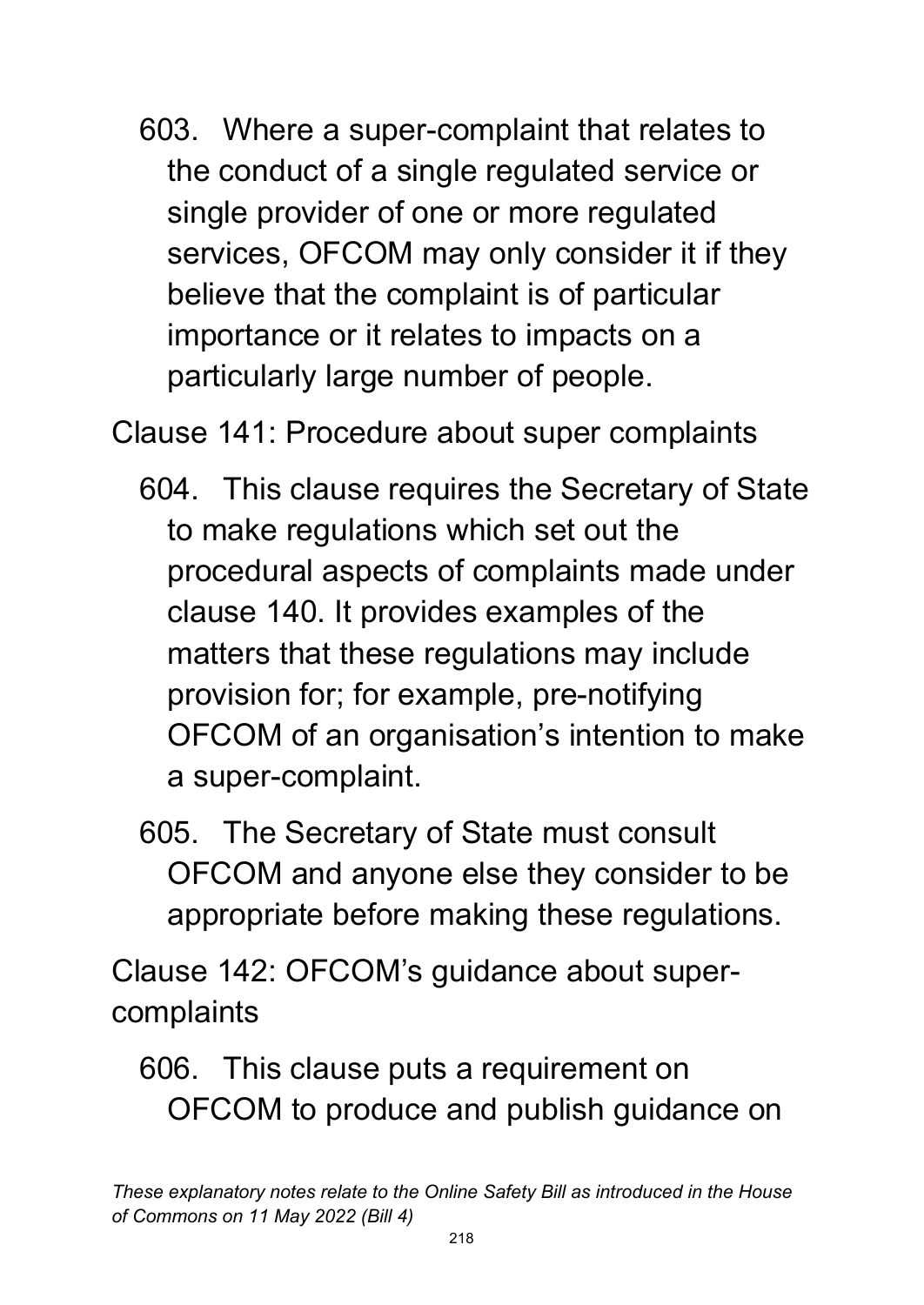super-complaints and sets out what the guidance must include.

## **Part 9: Secretary of State's functions in relation to regulated services**

#### *Strategic Priorities*

- Clause 143: Statement of strategic priorities
	- 607. This clause introduces a power for the Secretary of State to set out a statement of the Government's strategic priorities in relation to online safety matters. This power is similar to the existing power the Secretary of State has in the Communications Act 2003 in relation to telecommunications, management of radio spectrum and postal services.
	- 608. Before designating the statement, the Secretary of State must first consult and follow the parliamentary procedure set out in clause 144.
	- 609. The statement may specify particular outcomes to be achieved with a view to delivering the strategic priorities. For example, the Secretary of State may set a target eradication rate for child sexual exploitation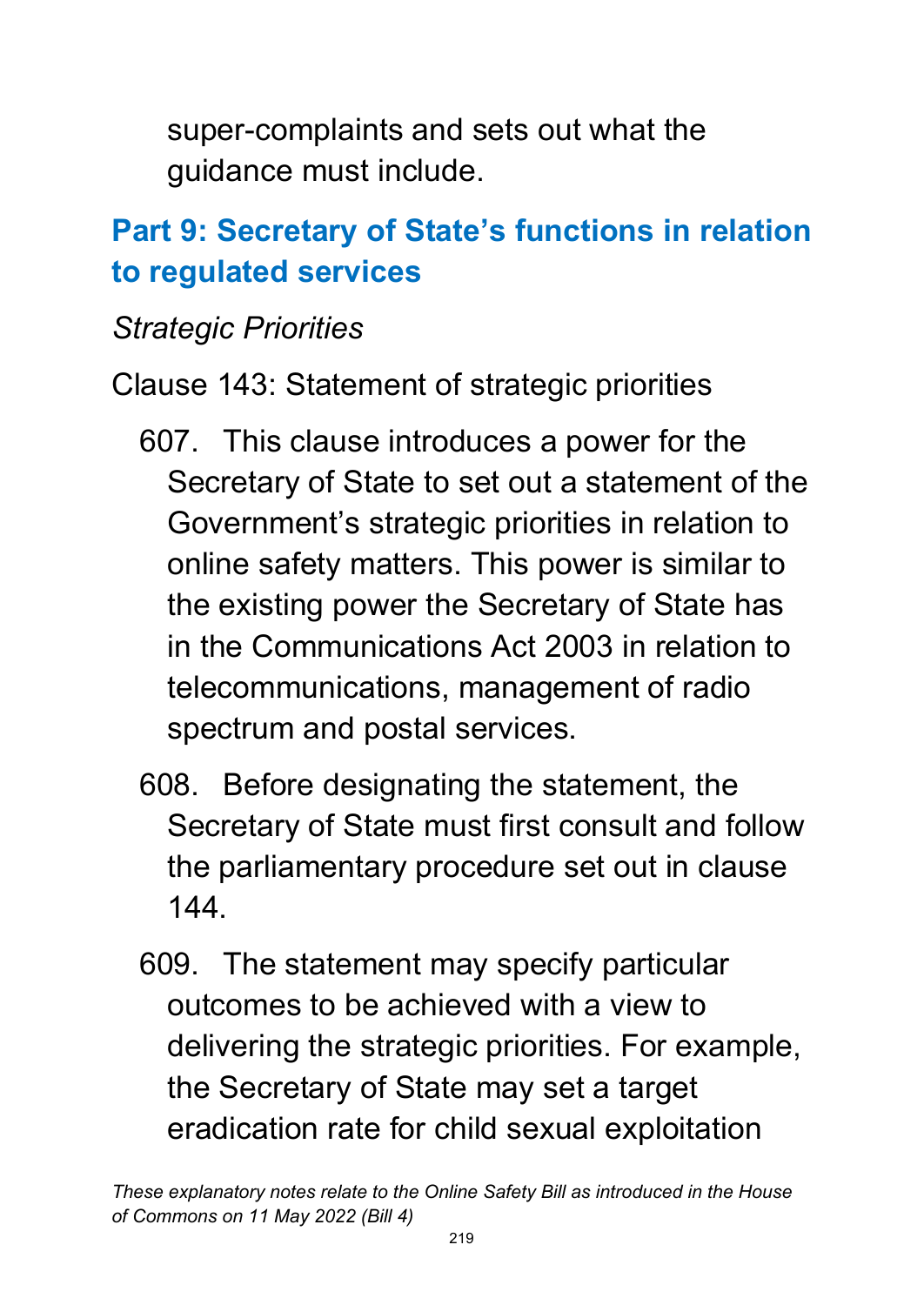and abuse (CSEA) images online or look to reduce regulatory burdens on service providers.

610. If a statement of strategic priorities is to be amended in whole or in part, this must be done by issuing a subsequent statement following the procedure in clause 144. There are limited circumstances in which amendments may be made within a five year period, for example where there has been a significant change in government policy affecting online safety matters.

Clause 144: Consultation and parliamentary procedure

- 611. This clause sets out the consultation and parliamentary procedure requirements that must be satisfied before the Secretary of State can designate a statement of strategic priorities under clause 143.
- 612. The Secretary of State must consult OFCOM and other persons the Secretary of State considers appropriate on a draft of the statement. For example, the Secretary of State may wish to consult other government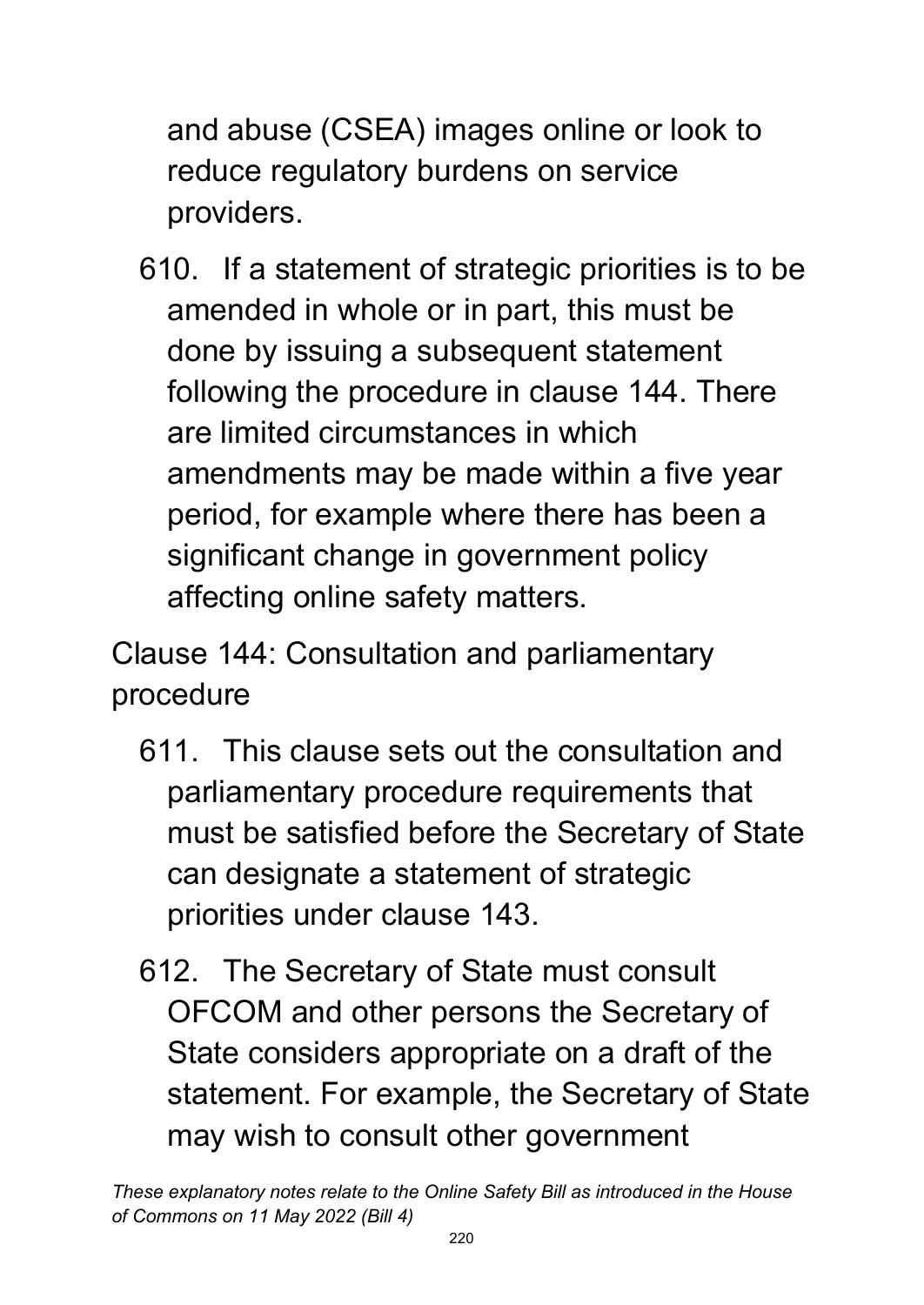departments, industry bodies, academics, policy institutes/think-tanks, or other regulators.

613. Subsection (3) provides for a period of at least 40 days for such consultation with OFCOM, following which the Secretary of State must make any changes to the draft statement that appear necessary to the Secretary of State. They must then lay the draft statement before Parliament (subsection (4)) where it is subject to the negative resolution procedure as set out in subsections (5) - (7). After that procedure the Secretary of State may designate the statement.

# *Directions to OFCOM*

Clause 145: Directions about advisory committees

614. This clause enables the Secretary of State to give OFCOM a direction to establish an expert committee to advise OFCOM on a specific online safety matter. By way of example, a direction could be issued requiring OFCOM to establish a committee to provide advice on an emerging online safety issue. The committee could do this by facilitating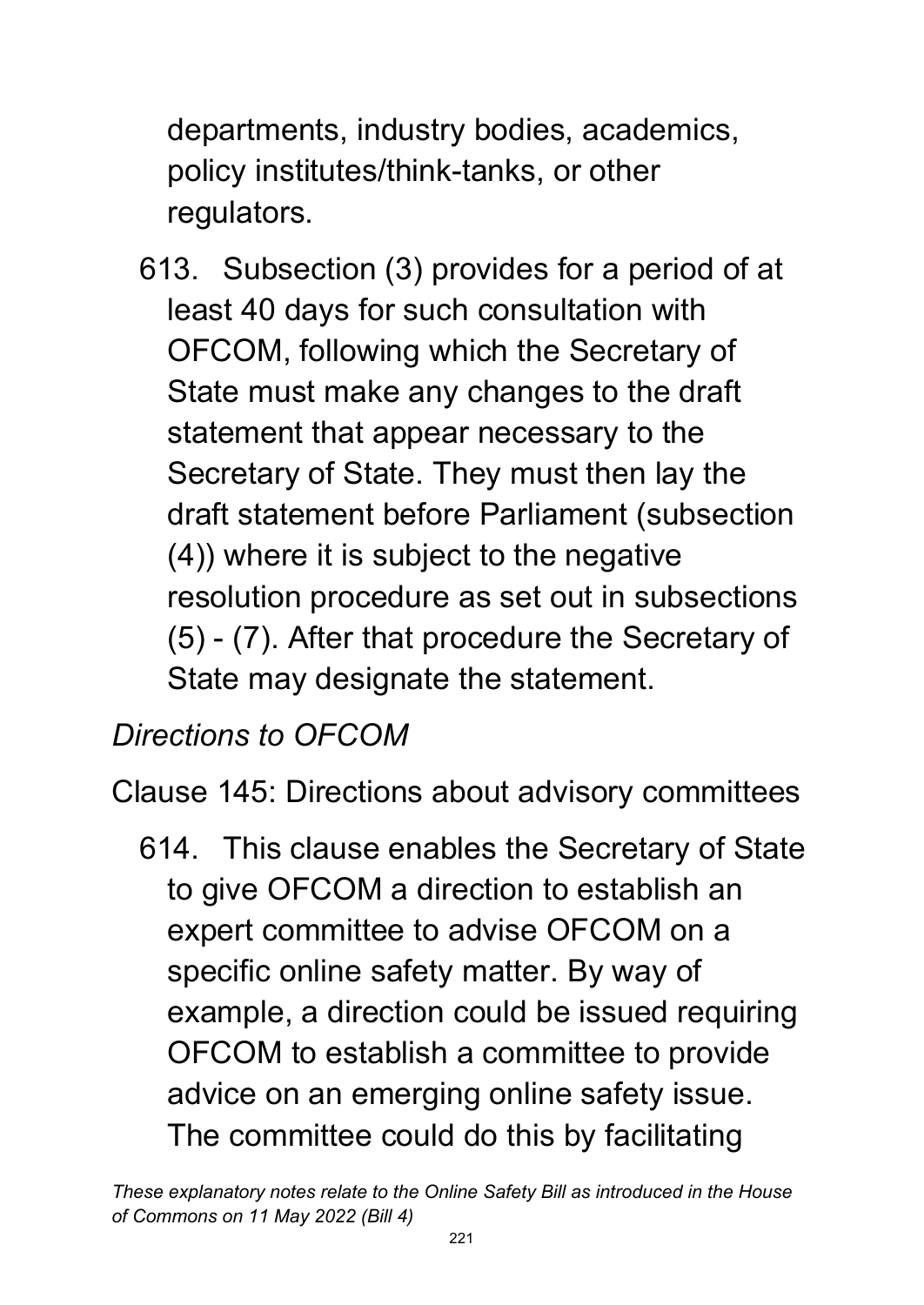multi-stakeholder dialogue and building a greater understanding of the respective issue.

- 615. Subsection (3) sets out that OFCOM must appoint a committee chair, and that the number of additional members is at OFCOM's discretion unless the direction specifies otherwise in either case.
- 616. Subsection (4) places a duty on an advisory committee established under this direction to publish a report within 18 months of it being established, unless the direction specifies otherwise. After the initial report, the committee are required to publish reports periodically at their own discretion.

Clause 146: Directions in special circumstances

617. This clause enables the Secretary of State to give OFCOM directions in circumstances where they consider there is a threat to the health or safety of the public, or to national security. This includes directing OFCOM to prioritise action to respond to a specific threat when exercising its media literacy functions and to require specified service providers, or providers of regulated services generally, to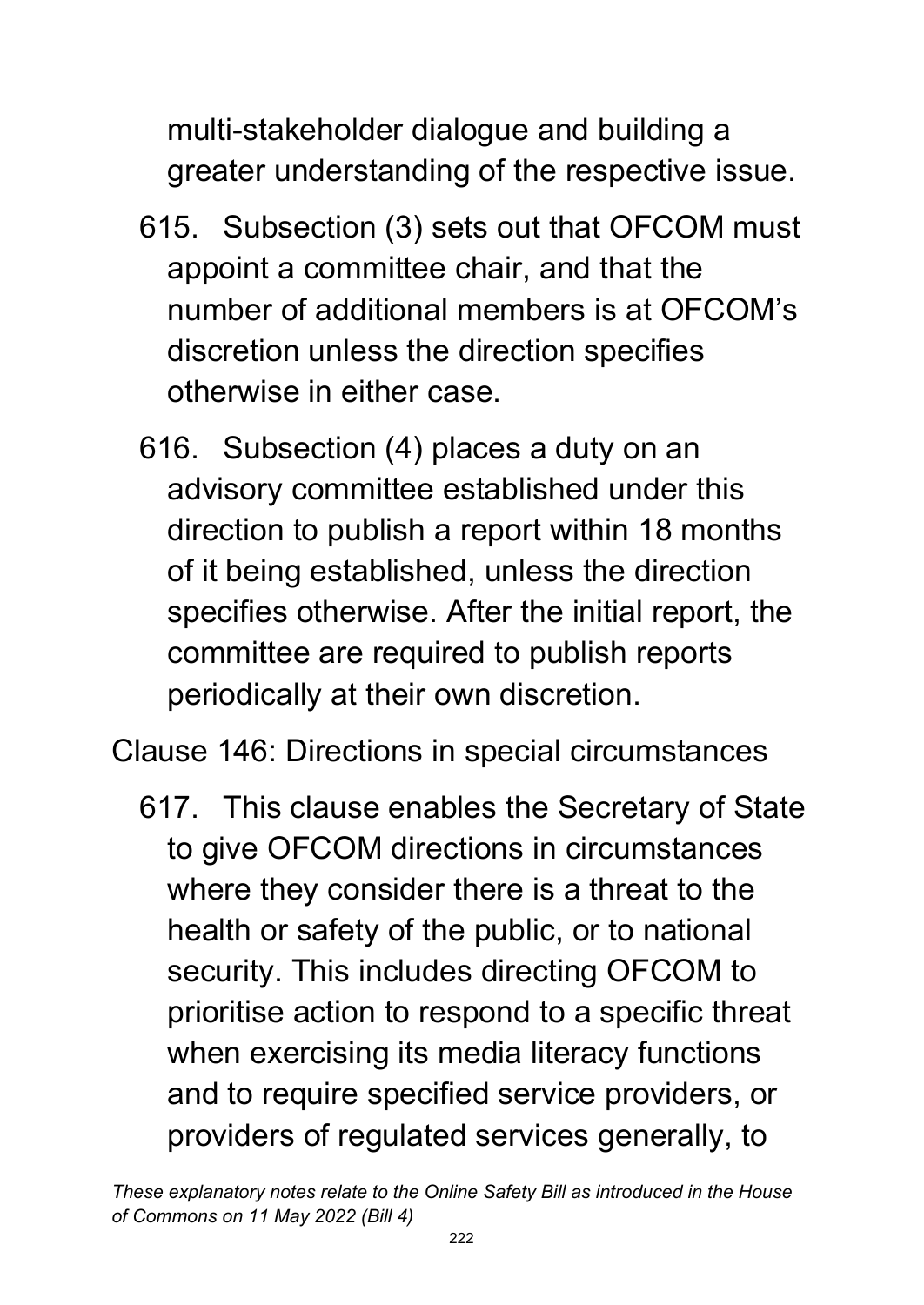publicly report on what steps it is taking to respond to that threat. For example, the Secretary of State could issue a direction during a pandemic to require OFCOM to; give priority to ensuring that health misinformation and disinformation is effectively tackled when exercising its media literacy function; and to require service providers to report on the action they are taking to address this issue.

- 618. Subsection (6) specifies that the Secretary of State must publish the reasons for giving a direction in circumstances where this is given in response to a threat to the health or safety of the public. There is no requirement to publish reasons for giving a direction where this is done in response to a threat to national security.
- 619. The Secretary of State can vary or revoke a direction at any time. If so, OFCOM can vary or revoke the public statement notice they have given pursuant to the Secretary of State's direction: see subsection (7) and (8).

### *Guidance*

### Clause 147: Secretary of State's guidance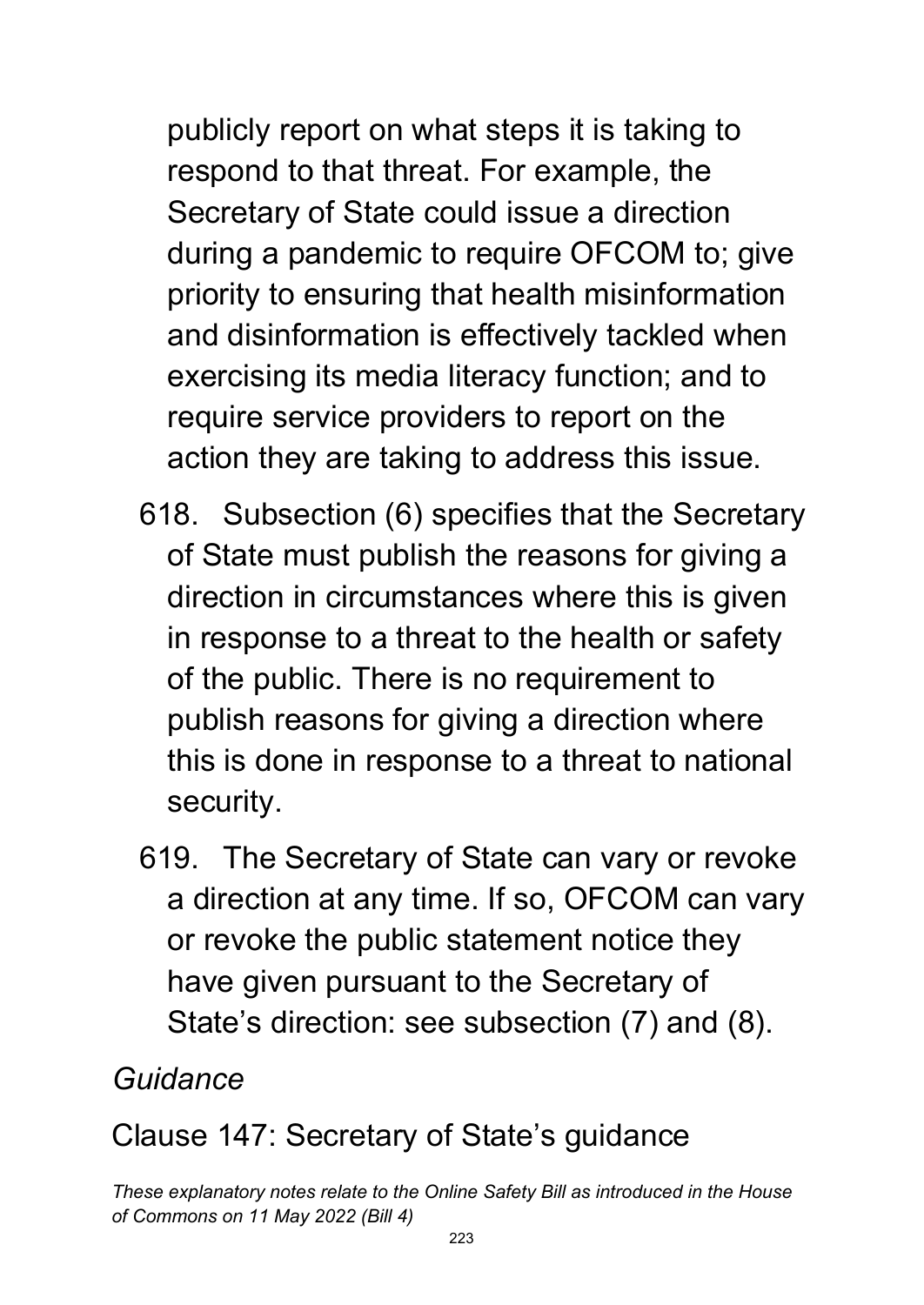- 620. This clause enables the Secretary of State to give guidance to OFCOM relating to OFCOM's exercise of their statutory powers and functions under the Online Safety Bill. The guidance will provide clarity to OFCOM and others about how the Secretary of State expects OFCOM to carry out their statutory functions.
- 621. Subsections (3) to (7) detail the requirements for producing guidance issued under this clause.
- 622. OFCOM must have regard to the guidance when exercising any functions to which the guidance relates or when considering whether or not to exercise such functions.

#### *Annual Report*

Clause 148: Annual report on the Secretary of State's functions

623. Section 390 of the Communications Act 2003 requires the Secretary of State to prepare and lay before Parliament annual reports about their performance of the Secretary of State's functions under specific legislation, including the Communications Act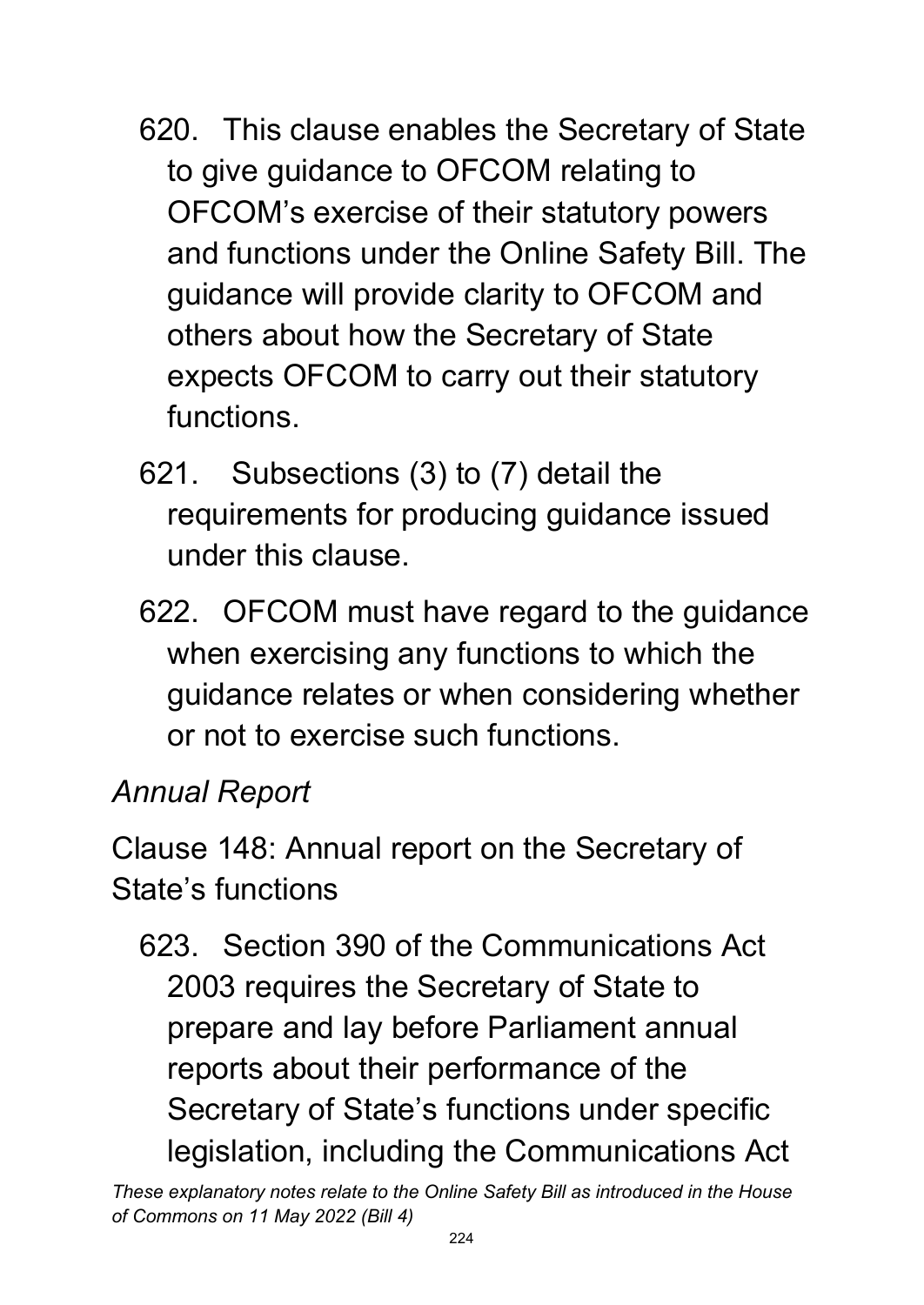2003, the Office of Communications Act 2002 and the Broadcasting Acts 1990 and 1996.

624. This clause amends the Communications Act 2003 by adding the functions under this Bill to the list of functions which the Secretary of State must include in their annual report to Parliament.

#### *Review*

- Clause 149: Review
	- 625. This clause provides for a review to be undertaken by the Secretary of State, published and laid before Parliament, between 2 and 5 years after the duties on services in Part 3 are commenced, in order to assess the effectiveness of the regulatory framework. The timing requirement is designed to ensure there is adequate time to allow the regime to be in operation before the review takes place, and that a review will take place in a timely manner.
	- 626. The review must consider a number of areas in assessing the effectiveness of the regulatory framework. These areas include how effective the regulatory regime has been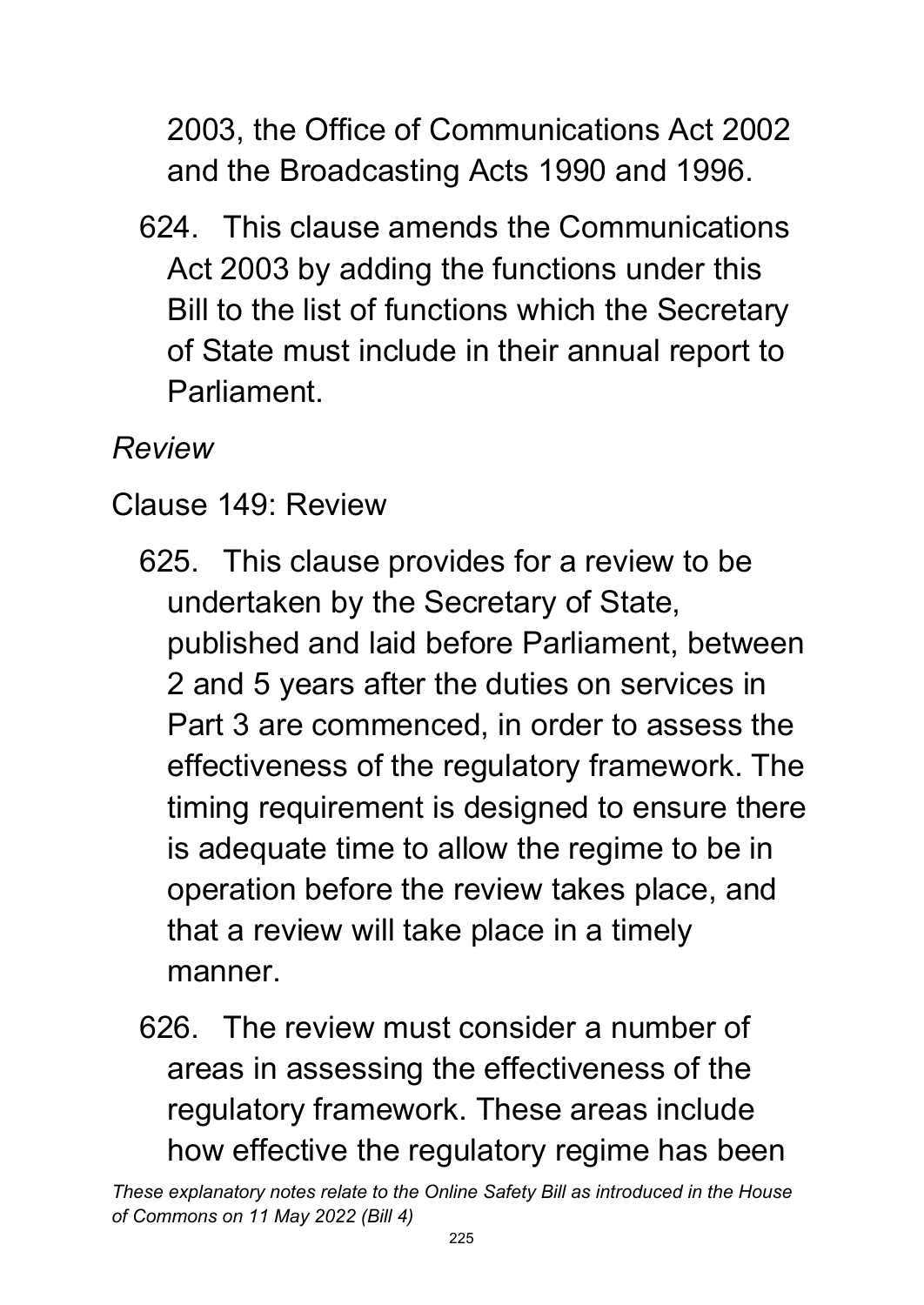at ensuring that regulated services are operating, using systems and processes that minimise the risk of harm to individuals in the United Kingdom, and in providing higher levels of protection for children than for adults.

627. The review must also consider the effectiveness of: OFCOM's information gathering, information sharing and enforcement powers; and the extent to which OFCOM have had regard to the desirability of encouraging innovation.

### **Part 10: Communications offences**

*Harmful, false and threatening communications offences*

Clause 150: Harmful communications offence

628. The three offences in the following three clauses replace the offences in the Malicious Communications Act 1988 and sections 127(1) and 127(2)(a)-(b) of the Communications Act 2003. Some aspects of the existing law are carried into the new offences, albeit with amendments, such as the offences relating to false communications and threats.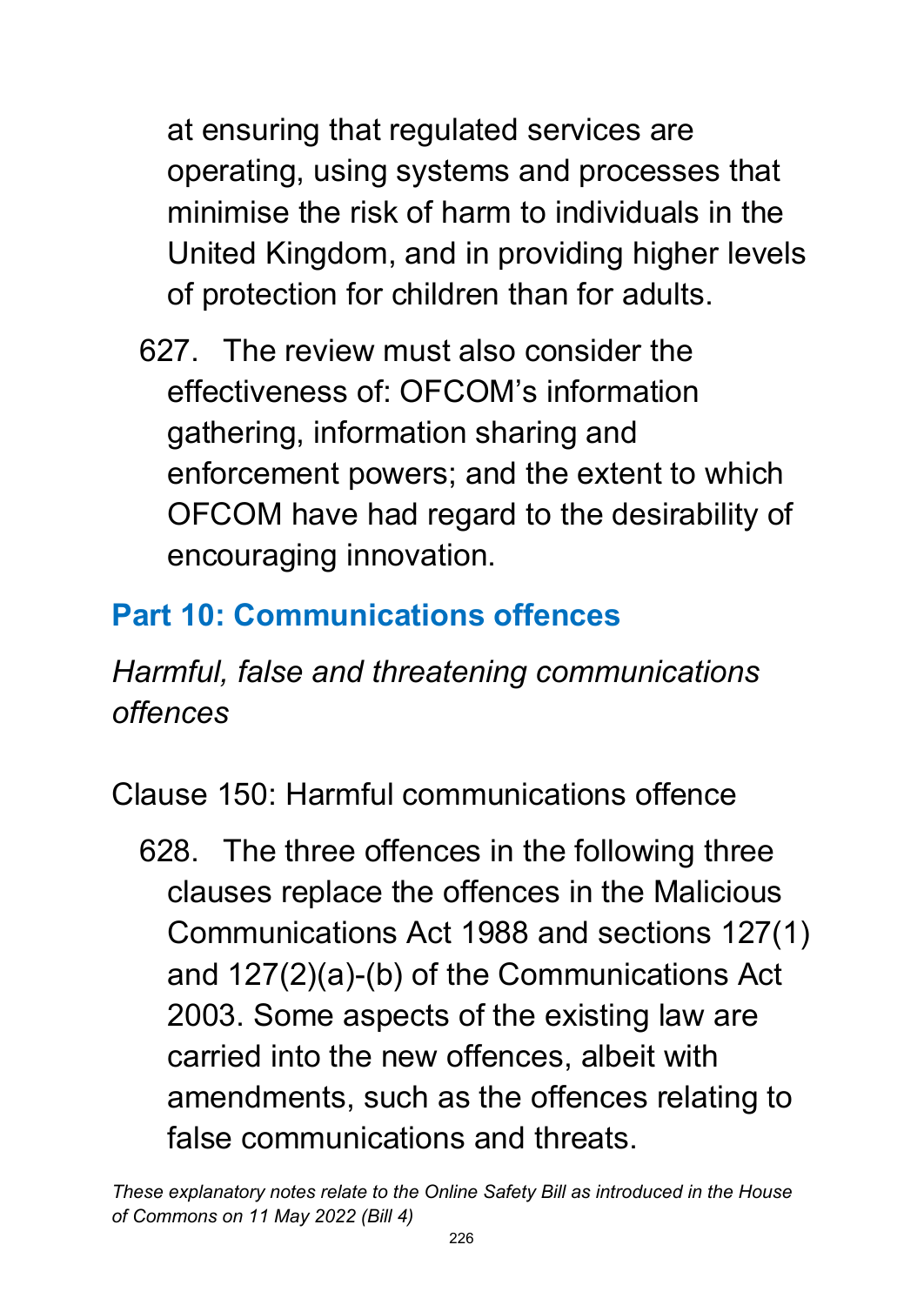- 629. As with the existing offences, particularly the Malicious Communications Act 1988, the offences are not limited to the internet or online environment. They cover electronic communications, but could also cover letters, for example (see clause 153(2)).
- 630. The three offences criminalise communications based on the potential for harm in a particular context (so the focus is no longer on whether the communication is "grossly offensive", for example), and also on the culpability of the sender: the person sending the message must intend a particular result.
- 631. This clause creates a criminal offence for sending of harmful communications. Any person who, intending to cause at least serious distress and without reasonable excuse, sends (or causes to be sent) a message that presents a real and substantial risk of causing at least serious distress to those likely to encounter it, is guilty of the offence.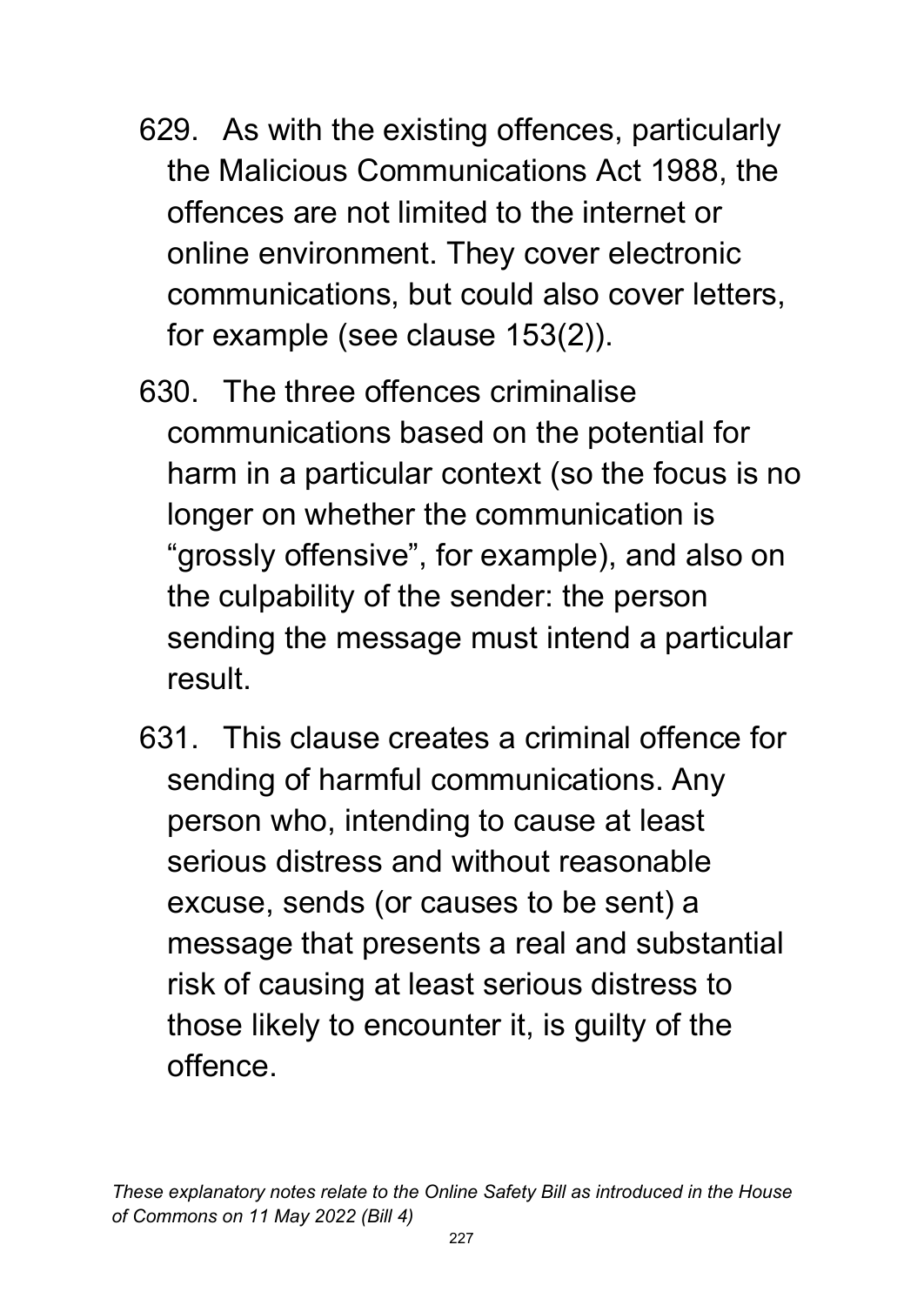- 632. The prosecution must prove beyond reasonable doubt that the sender lacked a reasonable excuse, and this assessment must include consideration of whether the message was or was intended as a contribution to a matter of public interest.
- 633. Subsection (6) provides, for the avoidance of doubt, that the offence cannot be committed by certain bodies. Those bodies are defined as recognised news publishers (as defined in clause 50), those with licences under the Broadcasting Act 1990 or 1996 or section 8 of the Wireless Telegraphy Act 2006, or the providers of on-demand programme services (as defined in section 368A of the Communications Act 2003). Further, an offence cannot be committed in connection with the showing to members of the public of a film that was made for cinema.
- 634. A person who commits an offence under this section is liable on summary conviction to imprisonment for a term not exceeding the maximum summary term for either-way offences or a fine (or both); or on conviction on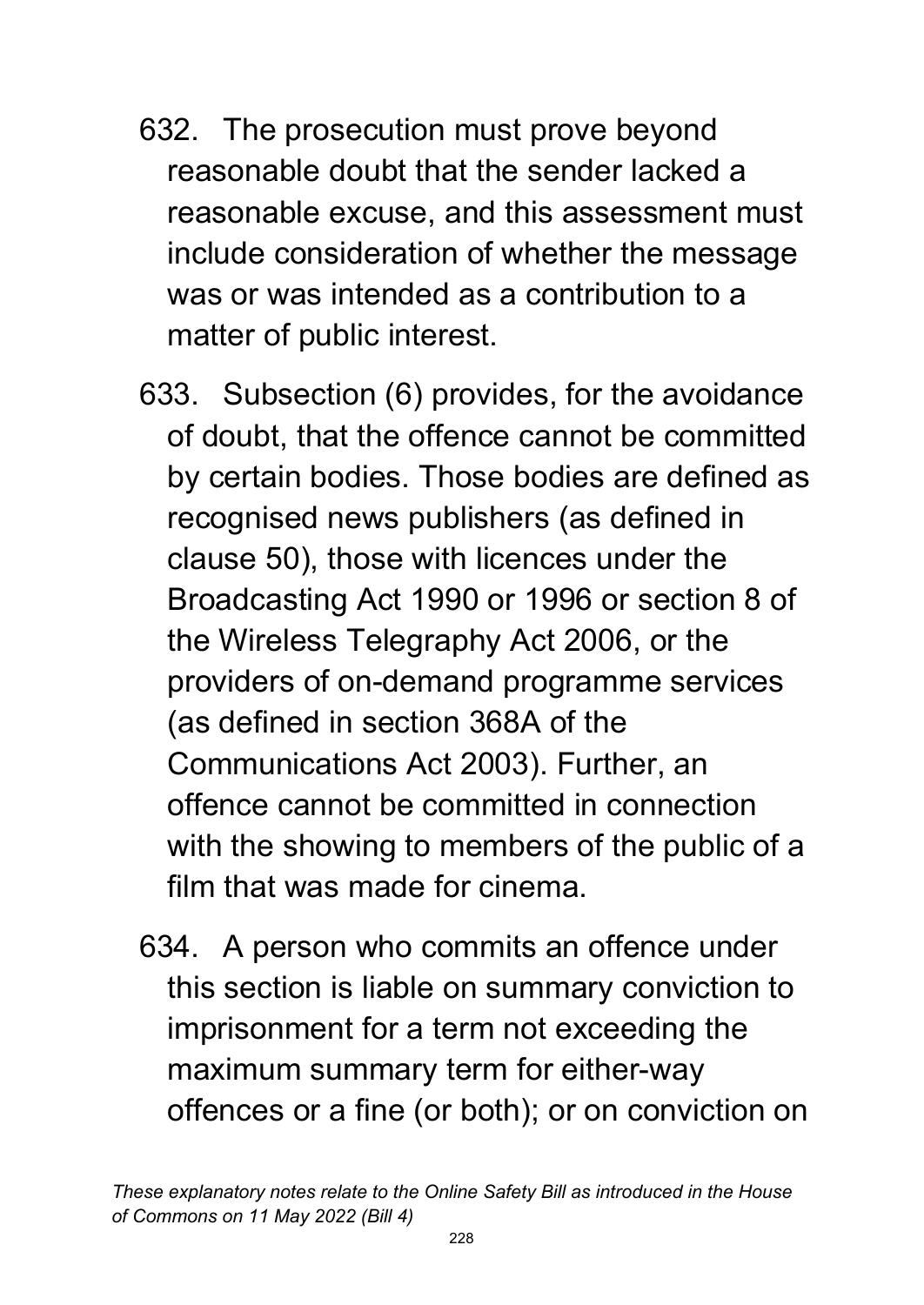indictment, to imprisonment for a term not exceeding two years or a fine (or both).

635. This offence replaces the offence in section 127(1) of the Communications Act 2003 and the offence in section 1 of the Malicious Communications Act 1988.

Clause 151: False communications offence

- 636. This clause creates a criminal offence for the sending of false communications. A person who, without reasonable excuse, sends a message conveying information the person knows to be false, and in sending the message intends to cause psychological or physical harm that is more than trivial to those likely to encounter the message, is guilty of an offence.
- 637. The prosecution must prove beyond reasonable doubt that the sender lacked a reasonable excuse, and this assessment must include consideration of whether the message was or was intended as a contribution to a matter of public interest.

*These explanatory notes relate to the Online Safety Bill as introduced in the House of Commons on 11 May 2022 (Bill 4)* 638. Subsection (4) provides, for the avoidance of doubt, that the offence cannot be committed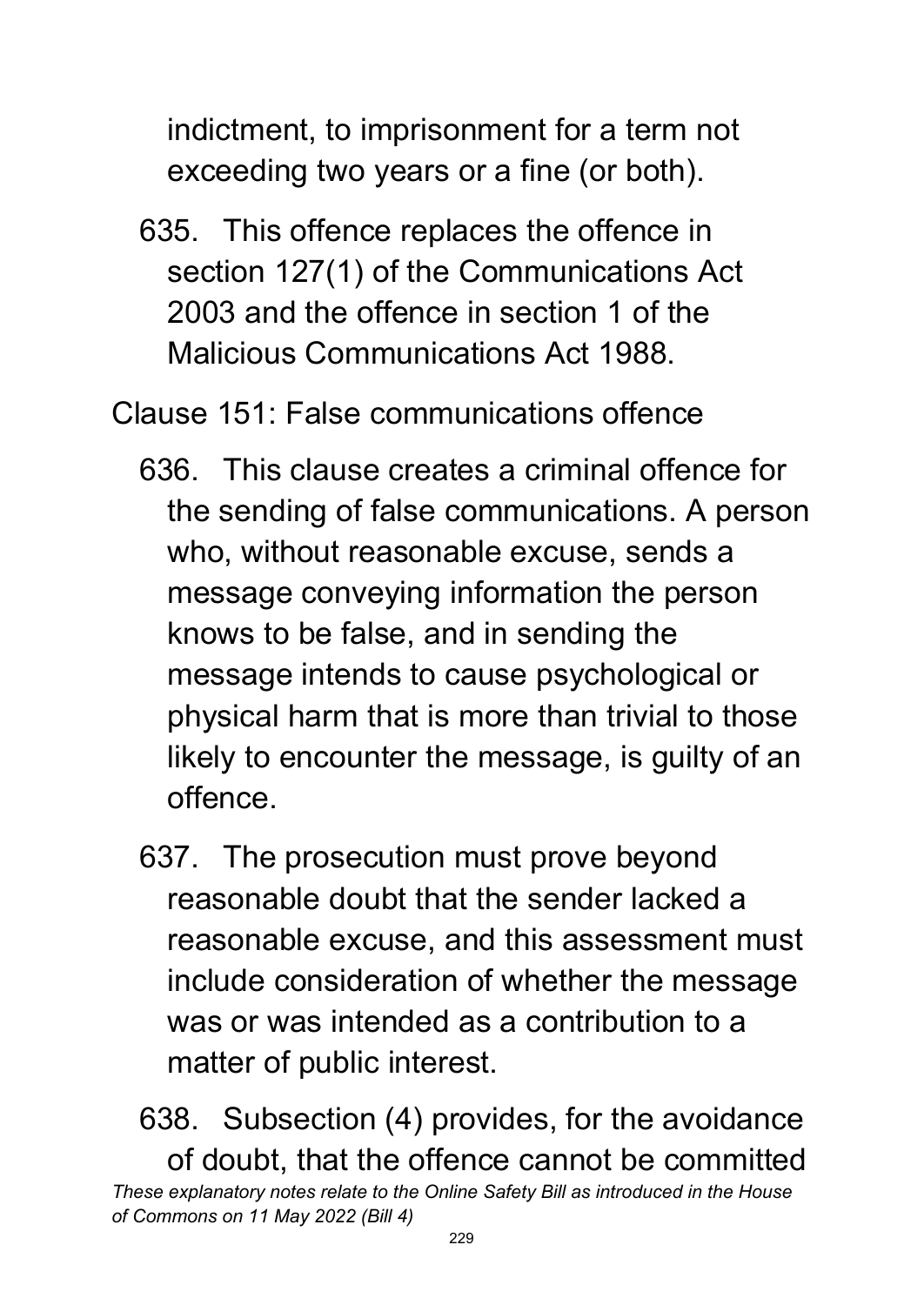by certain bodies. Those bodies are defined as recognised news publishers (as defined in clause 50), those with licences under the Broadcasting Act 1990 or 1996 or section 8 of the Wireless Telegraphy Act 2006, or the providers of on-demand programme services (as defined in section 368A of the Communications Act 2003). Further, an offence cannot be committed in connection with the showing to members of the public of a film that was made for cinema.

- 639. A person who commits an offence under this section is liable on summary conviction to imprisonment for a term not exceeding the maximum term for summary offences or a fine (or both). Subsection (7) set out the definition of 'maximum terms for summary offences.'
- 640. This offence replaces the offence in section 127(2)(a) and (b) of the Communications Act 2003 and the offence in section 1 of the Malicious Communications Act 1988.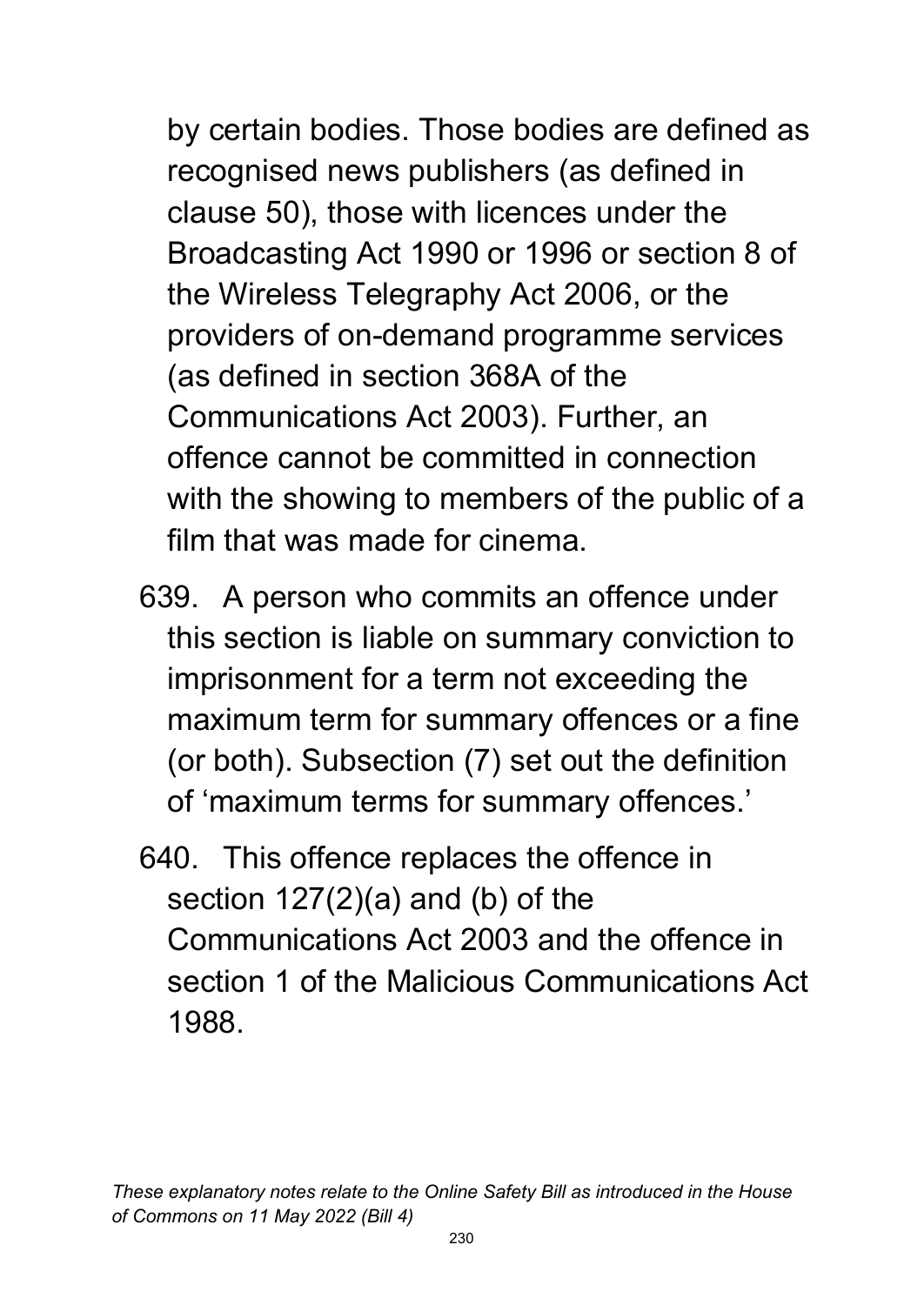Clause 152: Threatening communications offence

- 641. This clause creates a criminal offence for the sending of threatening communications. A person who sends a message conveying a threat of serious injury, rape, assault by penetration, or serious financial loss, intending that those who encounter the message will fear the threat will be carried out (or is reckless as to that fact), is guilty of an offence.
- 642. With respect to threats of serious financial loss, it is a defence for a person to show that, first, the threat was used to reinforce a reasonable demand and, second, that they reasonably believed the threat was a proper means of reinforcing the demand. This is similar to the defence contained in section 1(2) of the Malicious Communications Act 1988.
- 643. It is worth noting that threats to kill are already criminalised under section 16 of the Offences Against the Person Act 1861.
- 644. A person who commits an offence under this section is liable on summary conviction to imprisonment for a term not exceeding the maximum summary term for either-way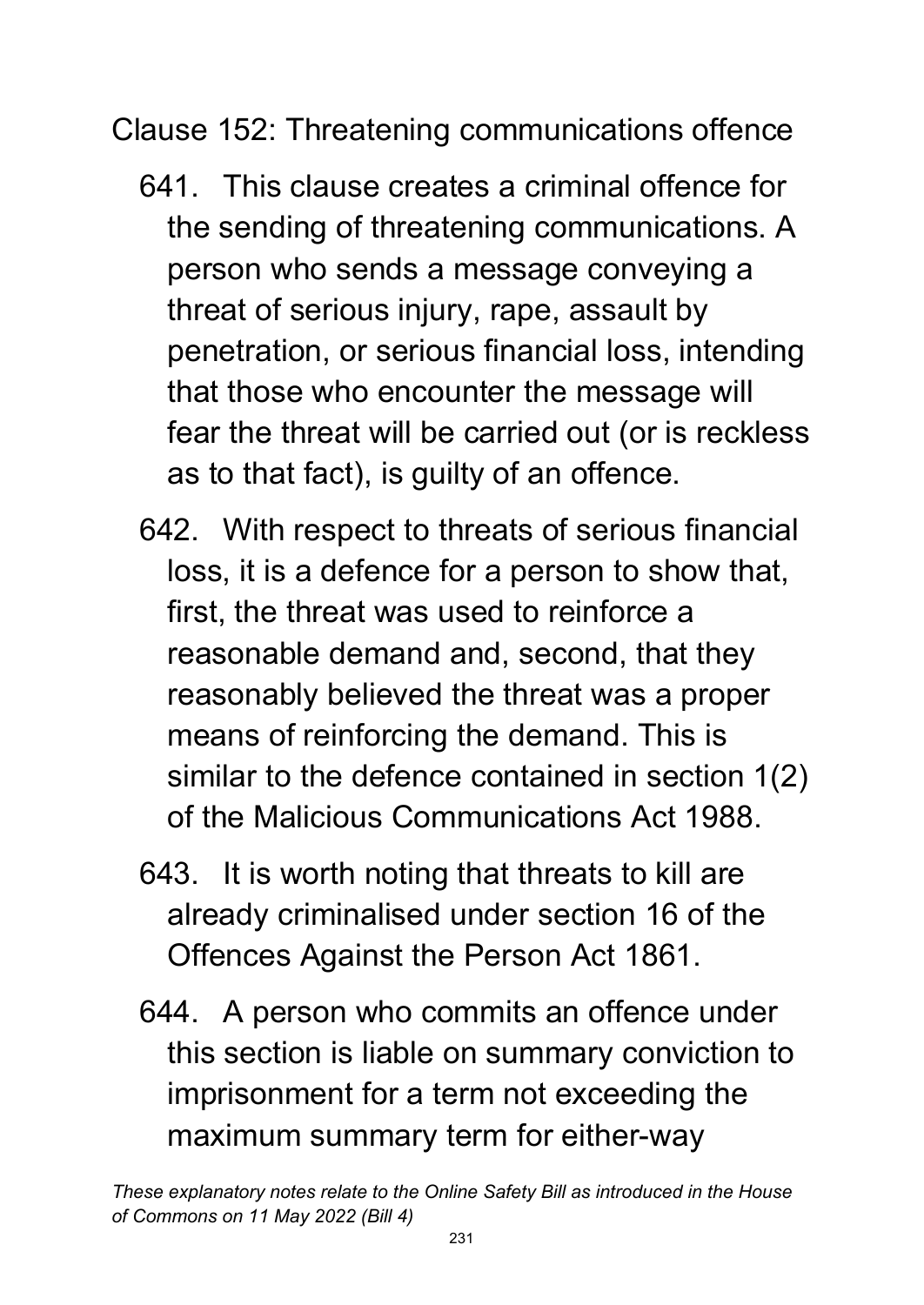offences or a fine (or both); on conviction on indictment, to imprisonment for a term not exceeding five years or a fine (or both).

645. This offence replaces the offences in section 127(1) of the Communications Act 2003 and section 1 of the Malicious Communications Act 1988.

Clause 153: Interpretations of sections 150 to 152

- 646. This clause sets out how different aspects of the offences in section 150, 151 and 152 should be interpreted.
- 647. Subsection (2) and (3) sets out the interpretations of the phrase "sends a message." Subsection (5) sets out the interpretation of the phrase "encounter" in relation to a message.
- 648. Subsection (4) sets out that a provider of an internet service is not regarded as a person who sends a message by virtue of providing that internet service.
- 649. Subsection (6) sets out that for the purposes of the offences it does not matter if the content of the message is created by the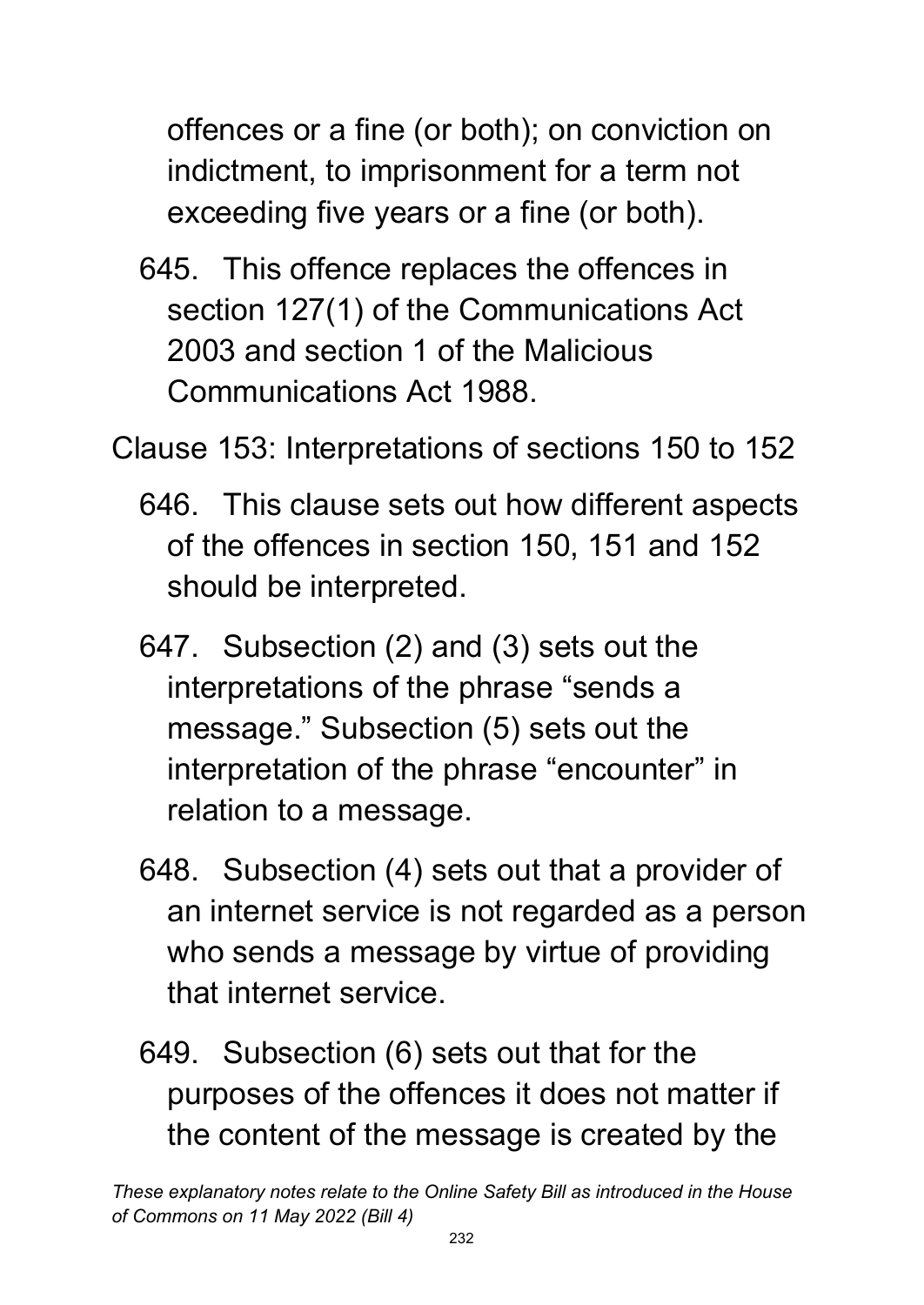person who sends it. Subsection (7) sets out that a message can consist of or include a hyperlink to other content.

Clause 154 and 155: Extra-territorial application and jurisdiction and Liability of corporate officers

650. Clause 154 and 155 set out that the offences outlined in section 150, 151 and 152 can be committed outside the United Kingdom, though, in that case, only by those habitually resident in England & Wales or by bodies incorporated under the law of England & Wales.

# *Offence of sending etc photograph or film of genitals*

Clause 156: Sending etc photograph or film of genitals

651. Clause 156 creates a new offence of sending etc a photograph or film of a person's genitals to another person, in England and Wales. It inserts a new section 66A into the Sexual Offences Act 2003 ("the 2003 Act"). New section 66A(1) provides that where a person (A) intentionally sends or gives a photograph or film of any person's genitals to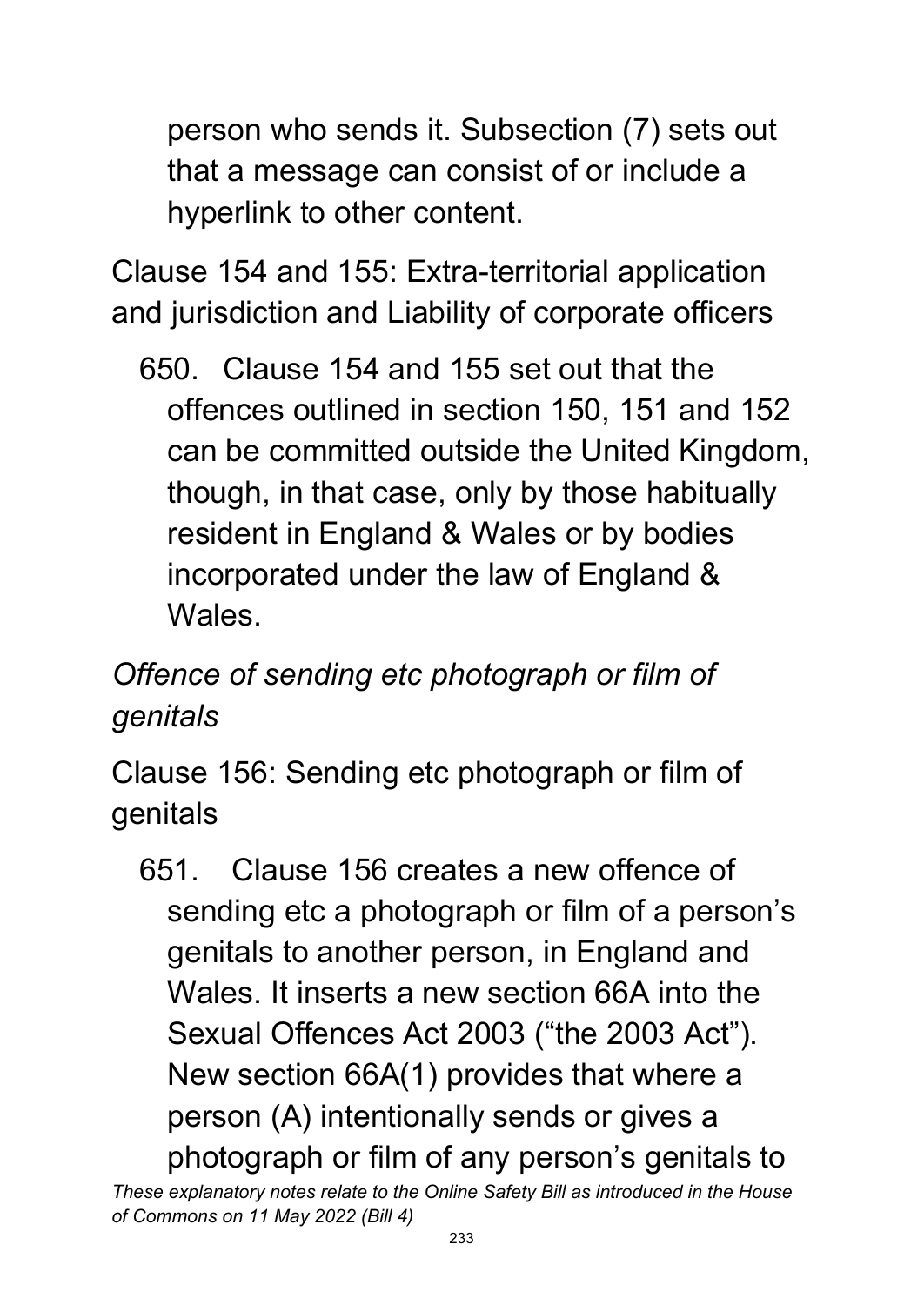another person (B), and either A intends that B will see the genitals and be caused alarm, distress or humiliation, or sends or gives the photograph or film for the purpose of obtaining sexual gratification and is reckless as to whether B will be caused alarm, distress or humiliation, A commits an offence.

- 652. Subsection (2) makes clear that "sending or giving" a photograph or film includes in particular sending it to another person by any means, electronically or otherwise, showing it to another person, and placing it for a particular person to find.
- 653. Subsections (3) to (5) set out what is meant by "photograph" and "film". In particular, subsection (5) makes clear that the terms include an image, whether made by computer graphics or in any other way, which appears to be a photograph or film; a copy of such an image, photograph, or film, and data stored by any means which is capable of conversion into such an image; photograph, or film.
- 654. Subsection (6) provides that the offence is triable either way, and is subject to a maximum penalty of 12 months' imprisonment,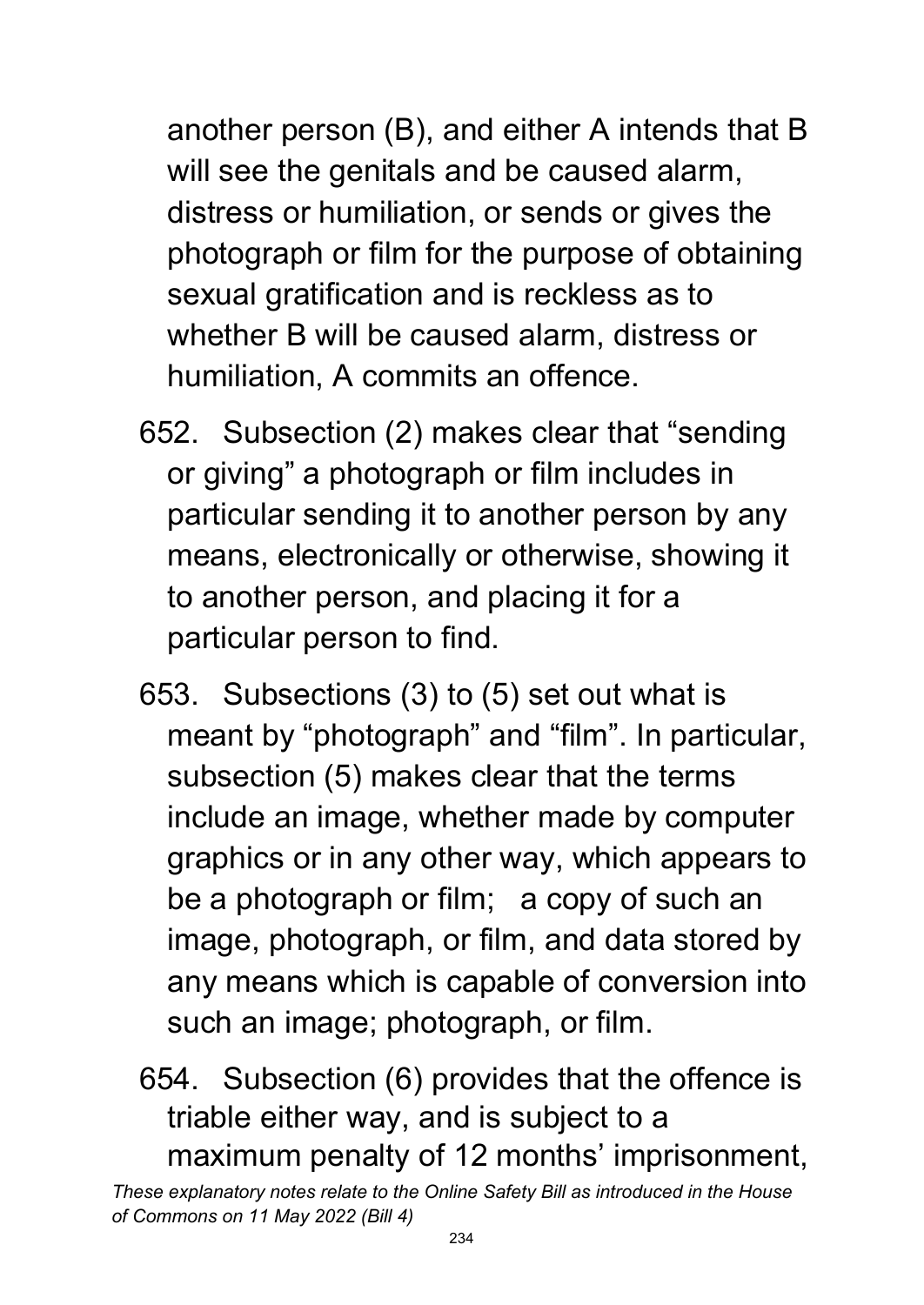a fine, or both, following summary conviction, and 2 years' imprisonment following conviction on indictment. The reference to twelve months' imprisonment is to be read as six months in relation to an offence committed before paragraph 24(2) of Schedule 22 to the Sentencing Act 2020 comes into force (new subsection (7)).

*Repeals and amendments in connection with offences*

Clause 157: Repeals in connection with offences under sections 150, 151 and 152

- 655. Clause 157 sets out that subsection (1), and (2)(a) and (b) of the Section 127 of the Communications Act 2003 will be repealed in so far as they extend to England and Wales. The Malicious Communication Act 1988 will also be repealed.
- Clause 158: Consequential amendments
	- 656. Clause 158 sets out in which part of Schedule 13 the consequential amendments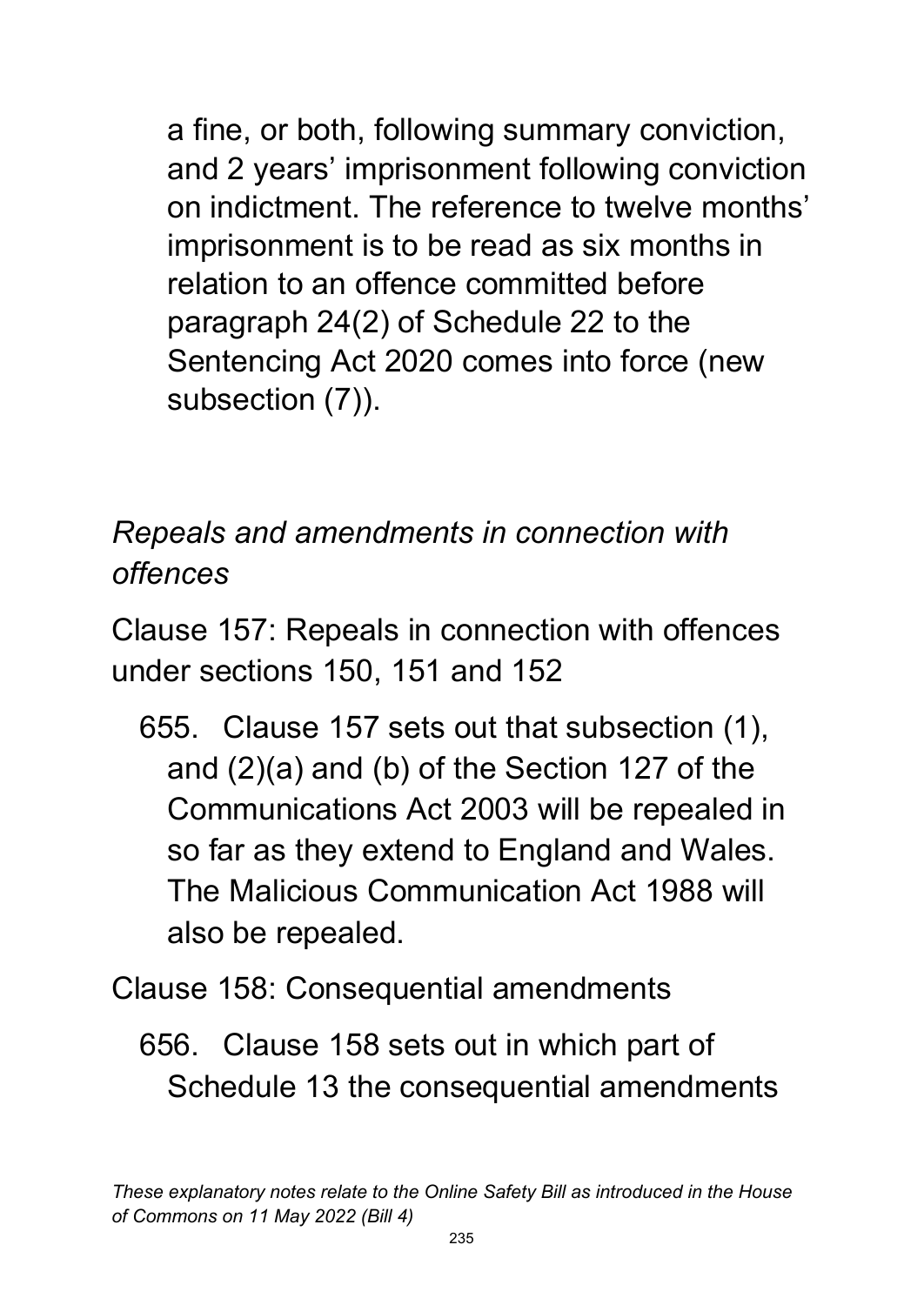in connection with the offences created in sections 150, 151, 152 and 156 are found.

*Schedule 13:* Amendments consequential on offences in Part 10 of this Act

*Part 1* 

*Amendments consequential on offences in sections 150, 151 and 152*

*Sexual Offences Act 2003*

657. Schedule 5 of the Sexual Offences Act 2003 lists offences in connection with which a sexual harm prevention order may be made. Paragraph 1 of Schedule 13 adds to this list an offence under section 150 of the Online Safety Act 2022 (harmful communications); an offence under section 151 of that Act (false communications); and an offence under section 152 of that Act (threatening communications).

*Regulatory Enforcement and Sanctions Act 2008*

658. Paragraph 2 removes the reference to the Malicious Communications Act 1988 in Schedule 3 of the Regulatory Enforcement and Sanctions Act 2008, replacing it with a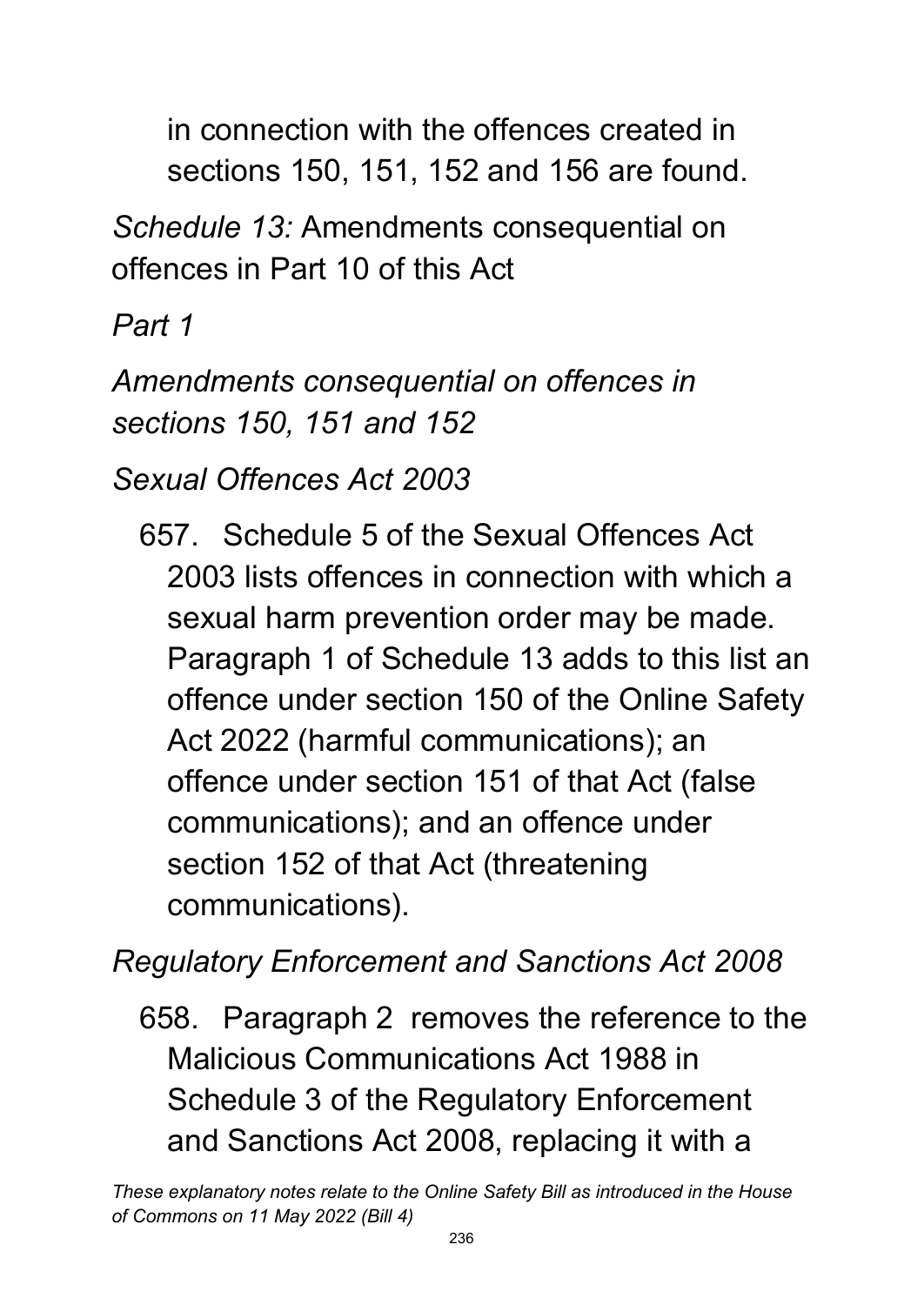reference to the Online Safety Act 2022, sections 150, 151 and 152 (harmful communications, false communications and threatening communications).

## *Part 2*

### *Amendments consequential on offence in section 156*

## *Children and Young Persons Act 1933*

659. Paragraph 3 amends Schedule 1 of the Children and Young Persons Act 1933 (offences against children and young persons with respect to which special provisions of Act apply) to refer to section 66a in the entry relating to the Sexual Offences Act 2003.

### *Sexual Offences Act 2003*

660. Paragraph 4 amends the Sexual Offences Act 2003. Subparagraph (2) amends section 136A(3A) (specified child sex offences), and inserts "66A" in paragraph (c).

*These explanatory notes relate to the Online Safety Bill as introduced in the House of Commons on 11 May 2022 (Bill 4)* 661. Sub-paragraph (3) inserts a clause into Schedule 3 (sexual offences for purposes of Part 2), paragraph 33A, referring to an offence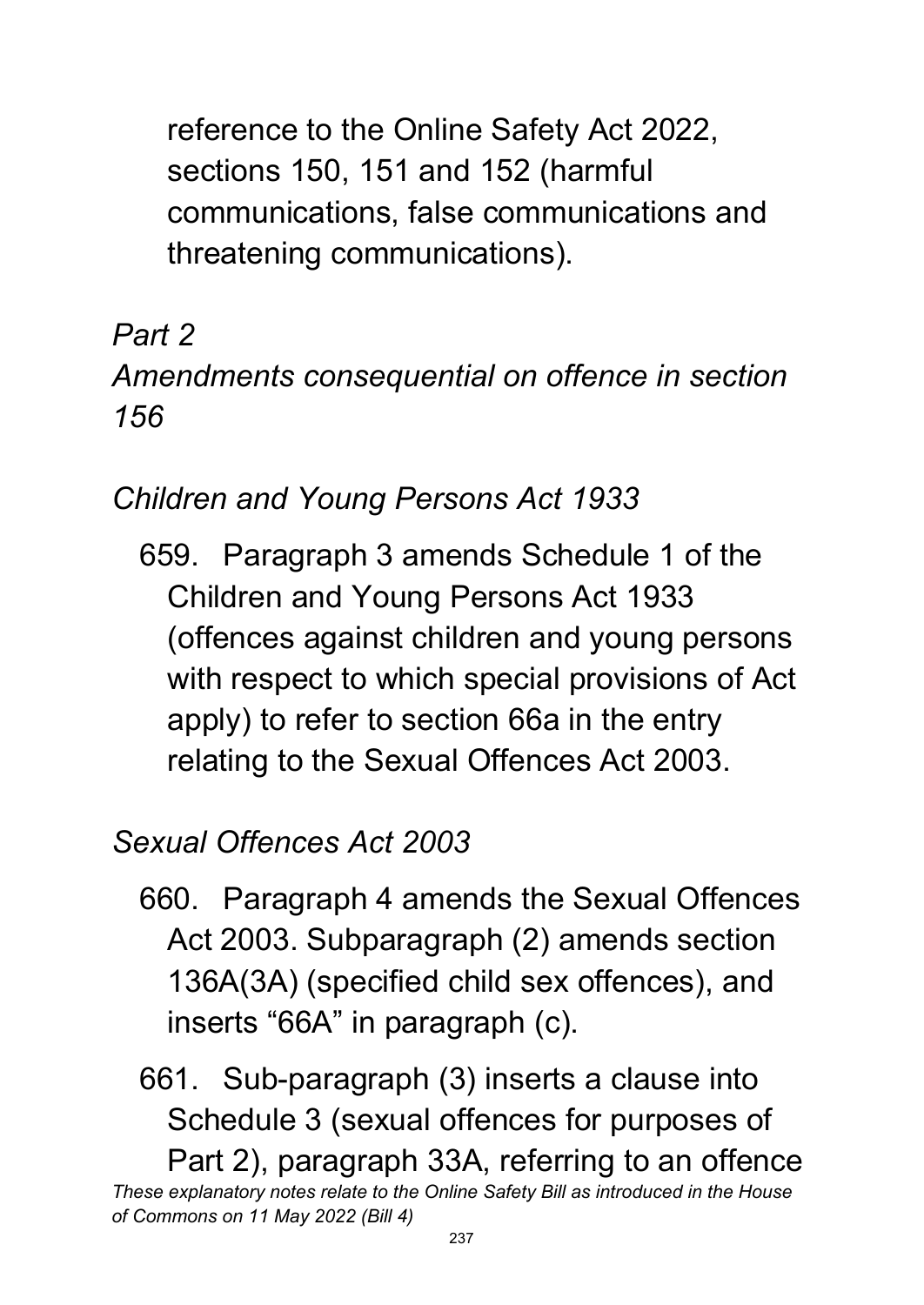under section 66A of that Act (sending etc photograph or film of genitals) in specific circumstances.

### *Criminal Justice Act 2003*

662. Paragraph 5 amends the Criminal Justice Act 2003 to refer to an offence under section 66A of the Sexual Offences Act 2003 (sending etc photograph or film of genitals) in Part 2 of Schedule 15 (specified sexual offences for puroposes of section 325) and Schedule 34A (child sex offences for purposes of section 327A).

#### *Anti-social Behaviour, Crime and Policing Act 2014*

663. Paragraph 6 amends section 116 of the Anti-social Behaviour, Crime and Policing Act 2014 (information about guests at hotels believed to be used for child sexual exploitation) to add a reference to section 66A in the entry that relating to exposure and voyeurism offences in the Sexual Offences Act 2003.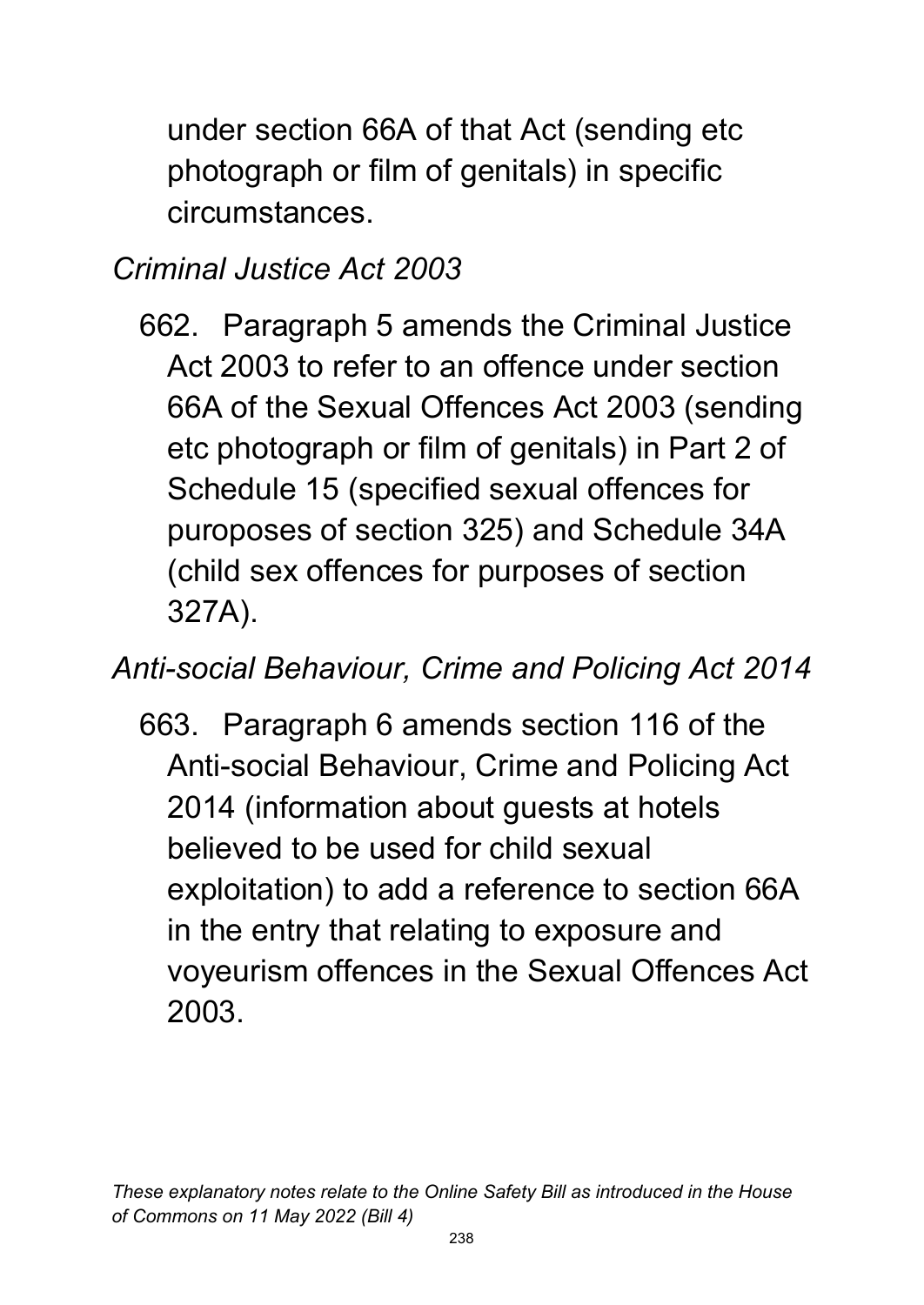#### *Modern Slavery Act 2015*

664. Paragraph 7 amends Schedule 4 of the Modern Slavery Act 2015 (offences to which defence in section 45 does not apply) to refer to section 66A under paragraph 33 (offences under Sexual Offences Act 2003).

#### *Sentencing Act 2020*

665. Paragraph 8 amends Part 2 of Schedule 18 to the Sentencing Act 2020 (specified sexual offences for purposes of section 306) to refer to section 66A under paragraph 38 (offences under Sexual Offences Act 2003).

#### *Schedule 14: Liability of parent entities etc*

#### *Joint provisional notices of contravention*

- 666. Schedule 14 establishes that decisions or notices can be given jointly to both a regulated provider and its parent company (or controlling individual(s)), its subsidiary company or a fellow subsidiary.
- 667. All relevant entities must be given the opportunity to make representations when OFCOM are seeking to establish joint liability, including on the matters contained in the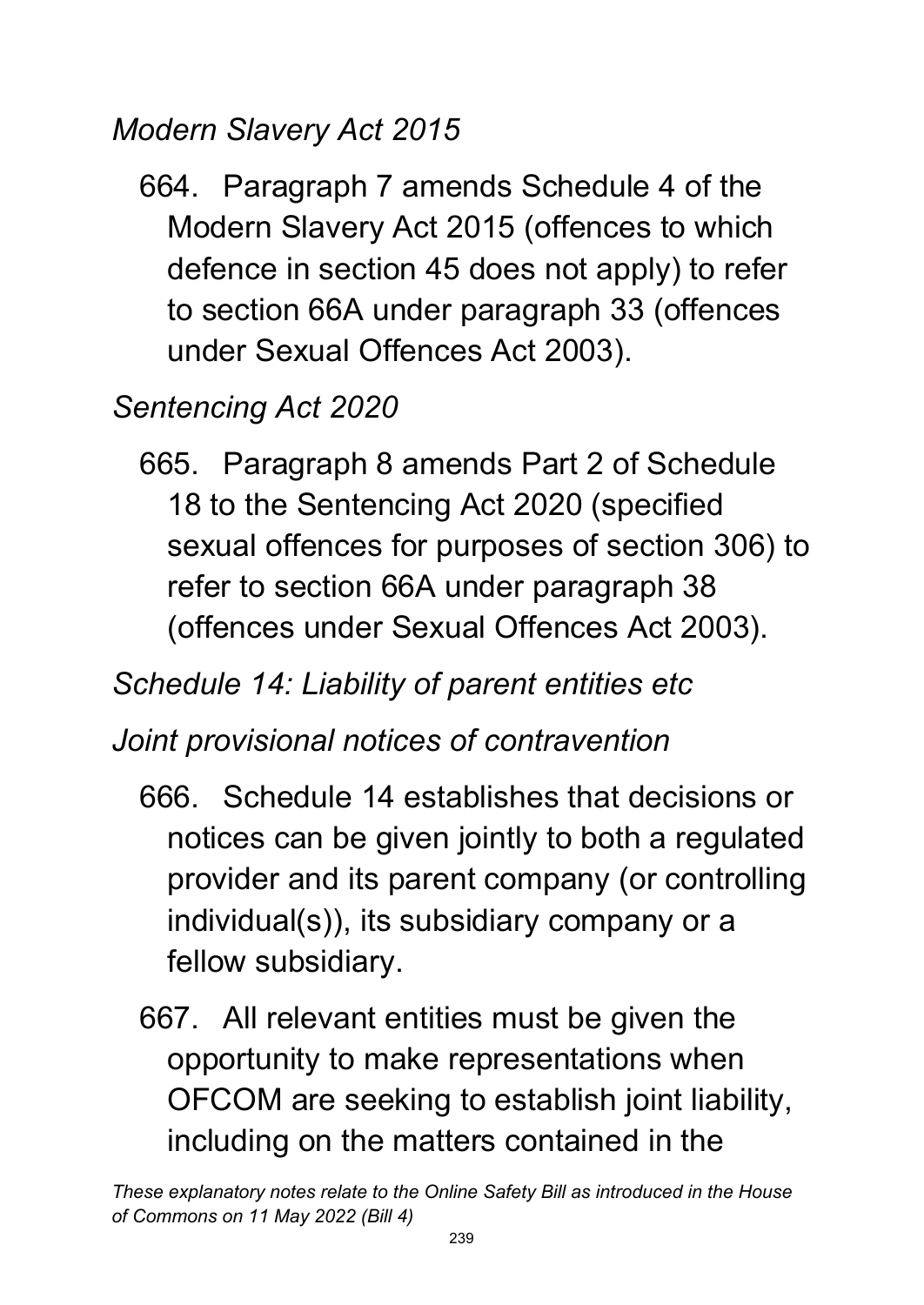decision or notice and whether joint liability would be appropriate.

668. When OFCOM issue decisions or notices to multiple parties, they are all jointly liable to comply with any requirements or penalties imposed.

# **Part 11: Supplementary and General**

# *Liability of providers etc*

Clause 159: Providers that are not legal persons

669. This clause provides for the situation in which a penalty notice or confirmation decision needs to be given to a provider of a regulated service that is not a legal person. This may occur, for example, where a partnership or an unincorporated association (an organisation set up through an agreement between a group of people who come together for a reason other than to make a profit, such as a voluntary group or a sports club) provides a regulated service.

Clause 160: Individuals providing regulated services: liability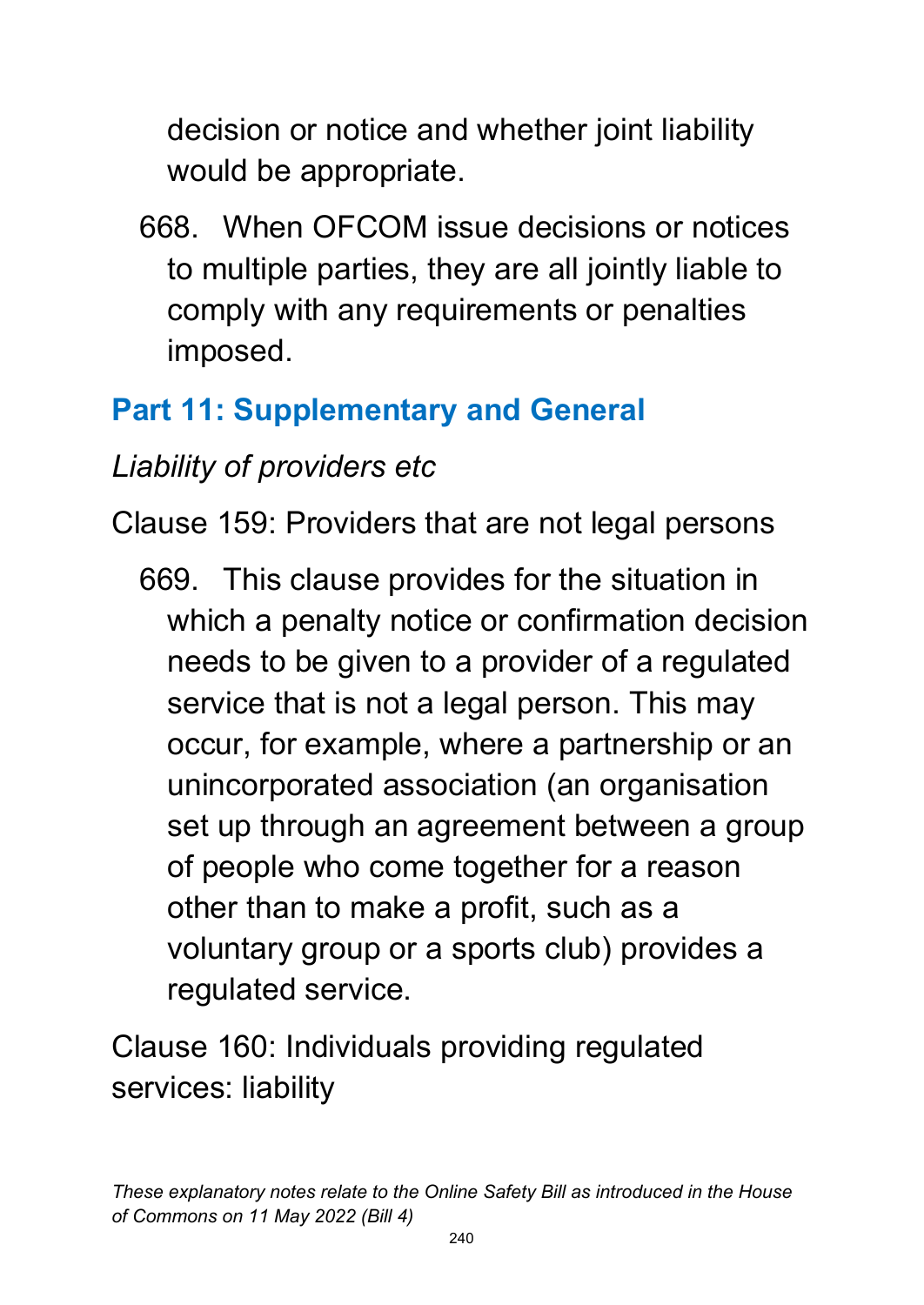- 670. This clause sets out how various provisions of the Bill may apply to a group of two or more individuals who together are providers of a regulated service. Where two or more individuals together are providers of a regulated service, they will be jointly and severally liable for any duty, requirement or liability to pay a fee. Two or more individuals jointly given a penalty notice or confirmation decision will also be jointly and severally liable to pay the penalty or meet the requirements.
- 671. The clause also provides for how penalty notices or confirmation decisions may be given to individuals who are together providers.
- Clause 161: Liability of parent entities etc
	- 672. This clause cross-refers to Schedule 14, which contains provisions about how joint liability operates under the Bill.

*Offences*

Clause 162: Information offences: supplementary

673. This clause sets out further detail on how the information offences in clause 92(1) and paragraph 18(1)(b) of Schedule 11 operate.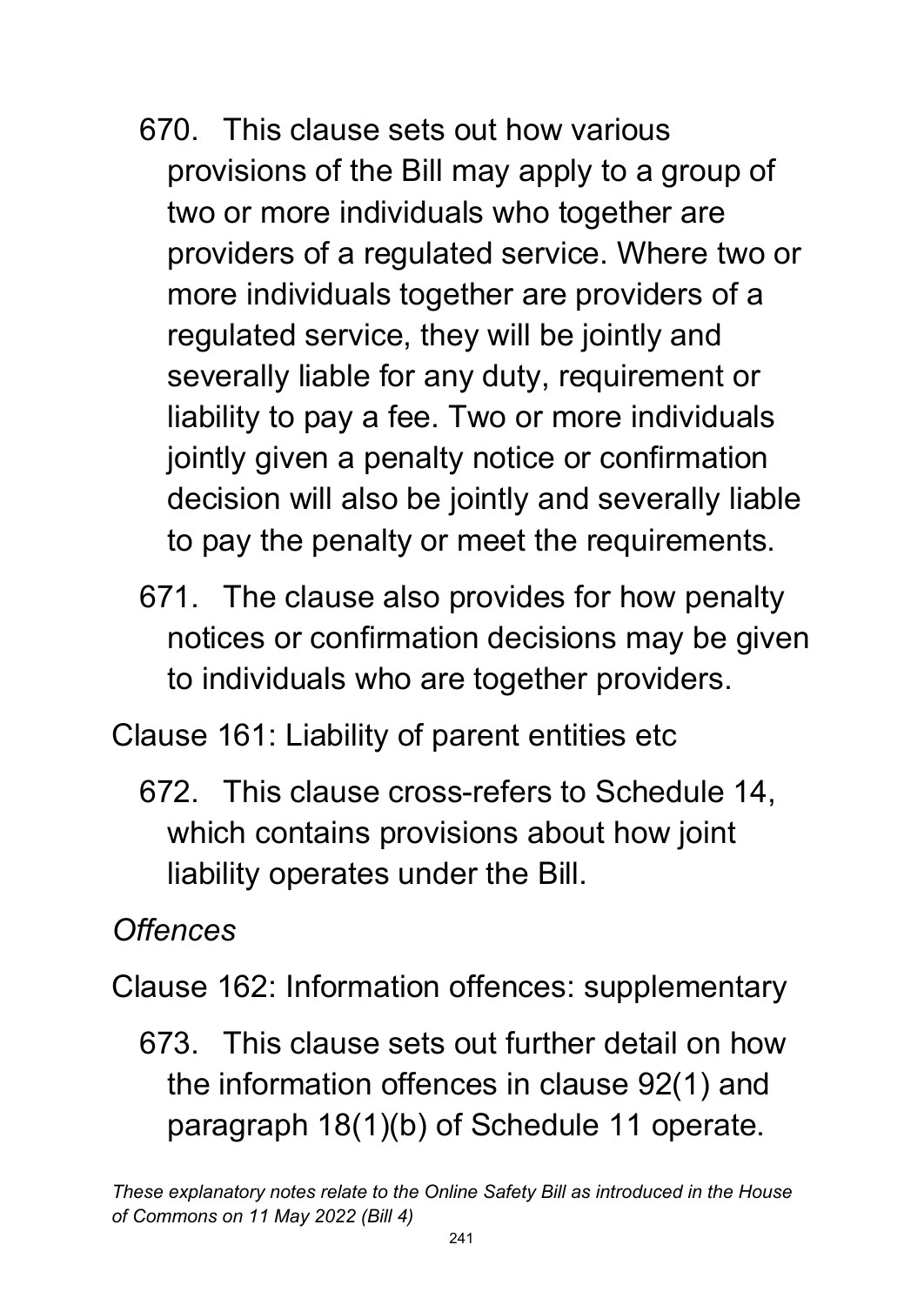- 674. Proceedings against a person for an offence of failing to comply with requirements in an information notice or failing to comply with any requirement imposed by a person authorised by OFCOM to exercise powers of entry and inspection may be brought only if:
	- a.the person has been given a provisional notice of contravention;
	- b.they have received a confirmation decision in respect of that failure (requiring them to comply with the original requirement or remedy their failure to comply with it) and they have not complied with its requirements by the deadline it sets;
	- c.a penalty has not been imposed on them by OFCOM in respect of that failure; and
	- d.neither a service restriction order nor an access restriction order has been made in relation to a regulated service provided by them in respect of that failure.
- 675. Subsection (2) confirms that, if any proceedings are to be brought against a senior manager for the offence of failing to prevent an offence of failing to comply with an information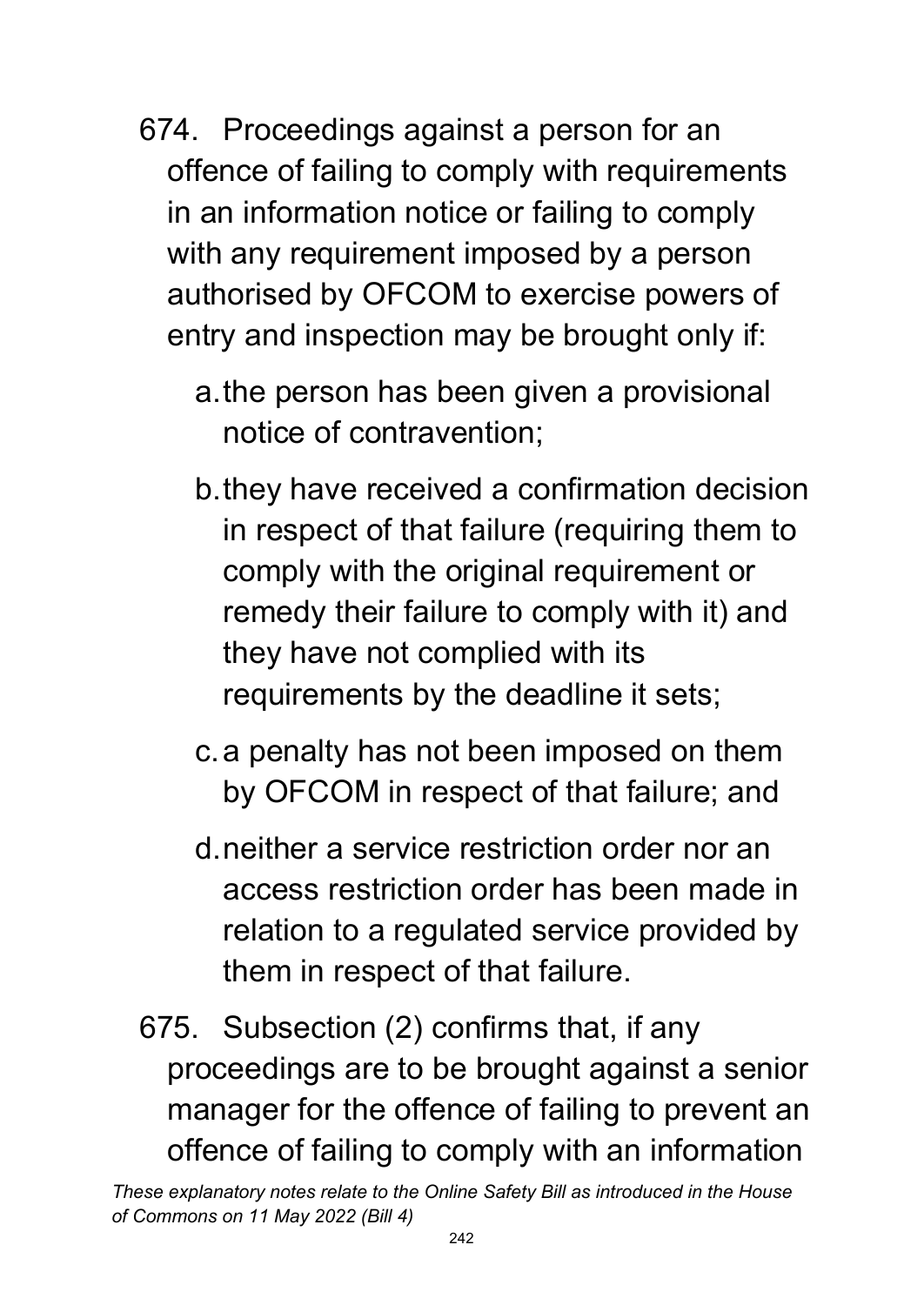notice, these conditions must also be met in relation to the failure to comply with an information notice.

Clause 163: Defences

- 676. This clause applies where a person relies on a defence under clause 92 or 93.
- 677. Where a defendant adduces evidence which raises an issue with respect to the defence, the burden is on the prosecution to prove beyond reasonable doubt that the defence is not satisfied.

Clause 164: Liability of corporate officers for offences

- 678. This clause means that in certain circumstances 'corporate officers' of regulated providers may be found liable for information offences committed by that entity. Corporate officers are generally directors, managers or similarly senior employees.
- 679. If an offence is found to be committed by an entity, and that offence is proved to have been committed with the consent, connivance or neglect of a corporate officer, both the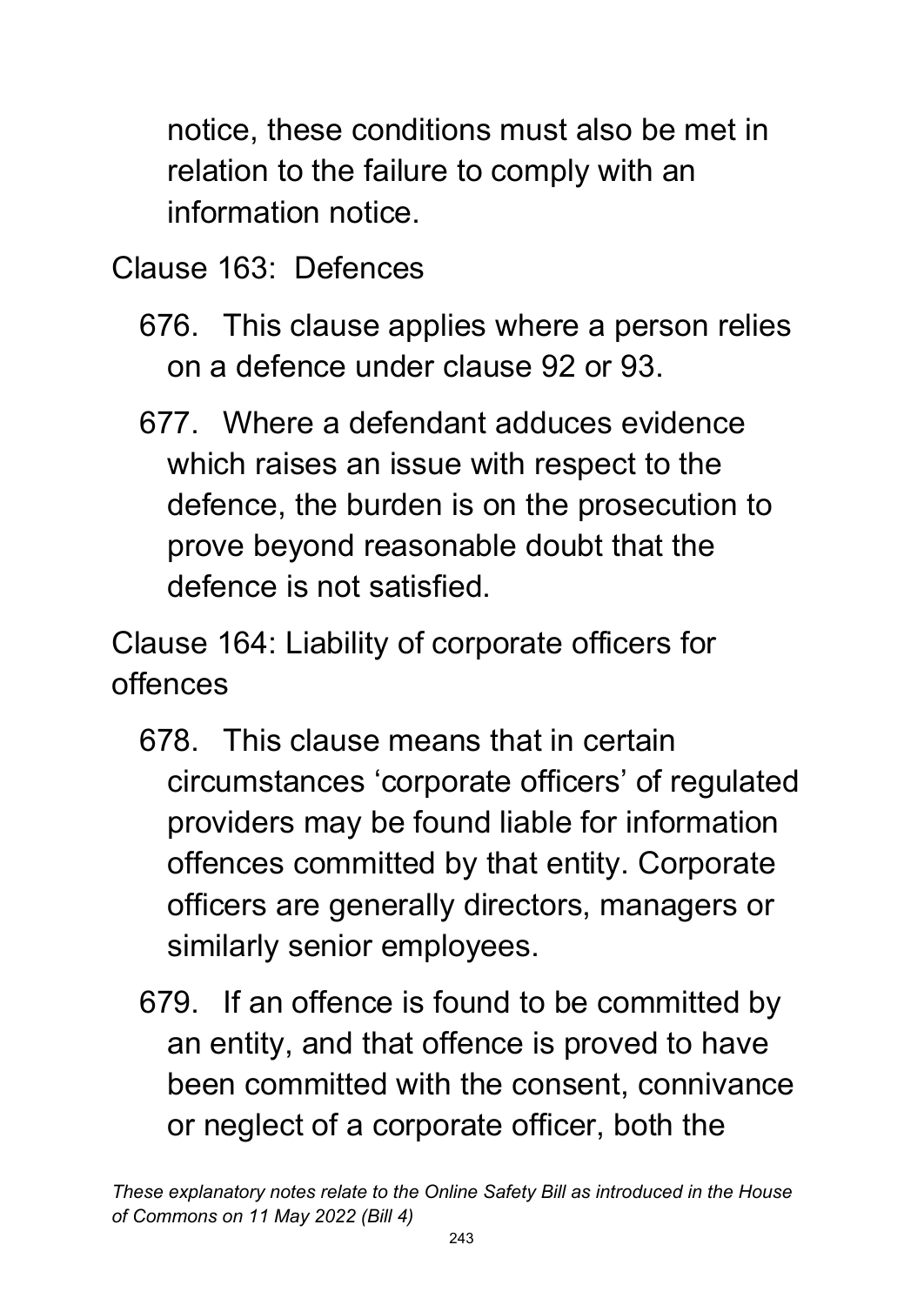officer and the relevant entity can be found guilty of the offence.

Clause 165: Application of offences to providers that are not legal persons

- 680. This clause sets how information offences apply to providers that are not legal persons under the law under which they are formed. Under English and Welsh law, a partnership and an unincorporated association would both be examples of such entities.
- 681. Subsection (2) specifies that proceedings for an offence under this Act alleged to have been committed by a relevant entity must be brought against the entity in its own name. It must not be brought in the name of any of its officers, members or partners. For such proceedings, the rules of court relating to service of documents have the same effect as if the entity were a body corporate (e.g. a company), and that the listed provisions in subsection (3)(b) also apply as they would apply in relation to a body corporate. A fine imposed on a relevant entity on its conviction of an offence under this Act is to be paid out of the entity's funds.

*These explanatory notes relate to the Online Safety Bill as introduced in the House of Commons on 11 May 2022 (Bill 4)*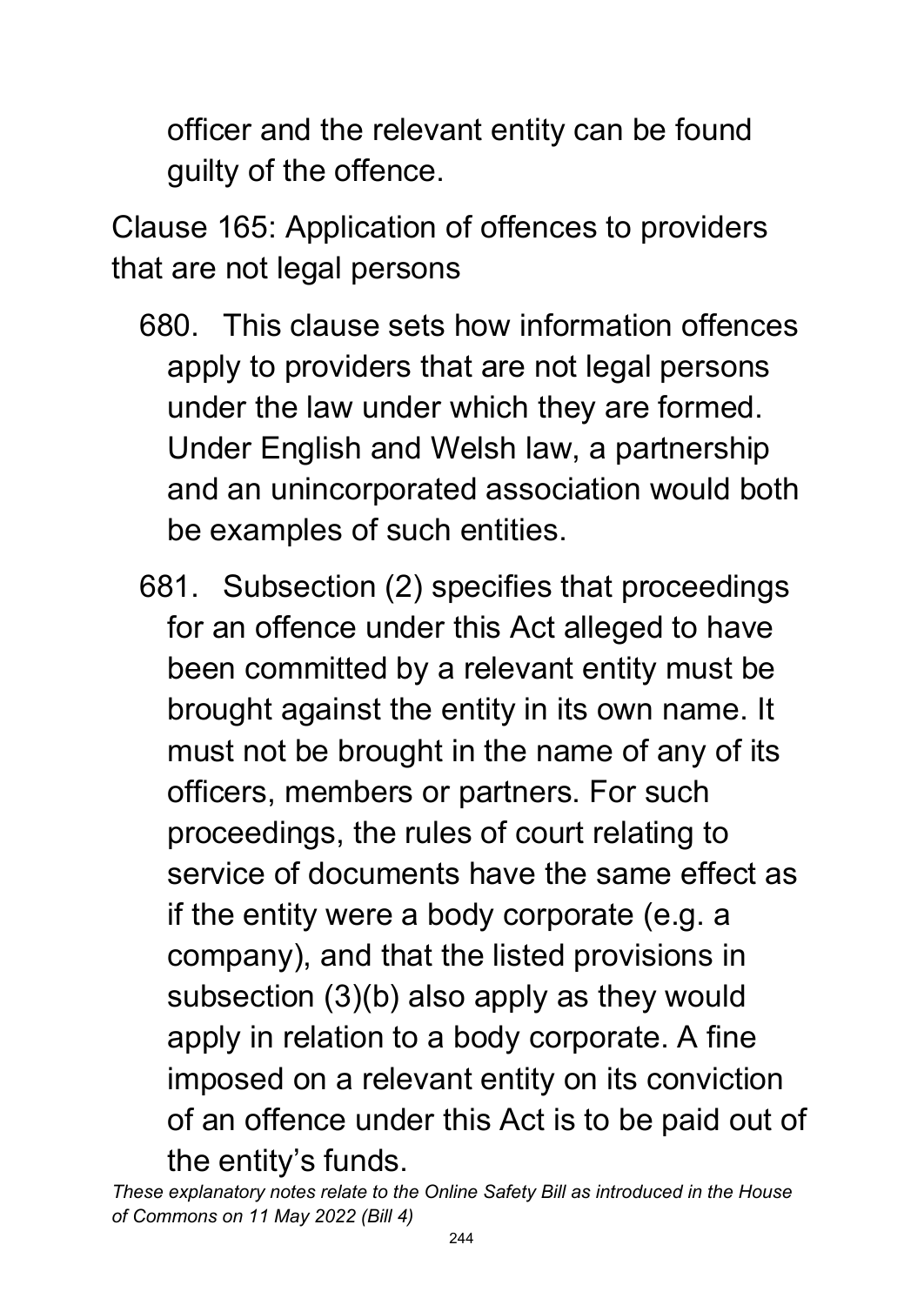682. Subsection (5) provides that, if the relevant entity commits an offence, and this offence was committed with the consent or connivance of, or can be attributed to the neglect of, an officer, then the officer also commits the offence. Proceedings may thus be brought against the officer (subject to clause 162(1))and they may be punished accordingly. The liability of an officer under this subsection is not prejudiced by subsection (2).

*Extra territorial application*

Clause 166: Extra-territorial application

683. This clause specifies that references to regulated services and OFCOM's informationgathering powers apply to services provided from outside the United Kingdom (as well as to services provided from within the United Kingdom).

Clause 167: Information offences: extra-territorial application and jurisdiction

684. This clause outlines that the information offences in the Bill apply to acts done in the United Kingdom and outside of the United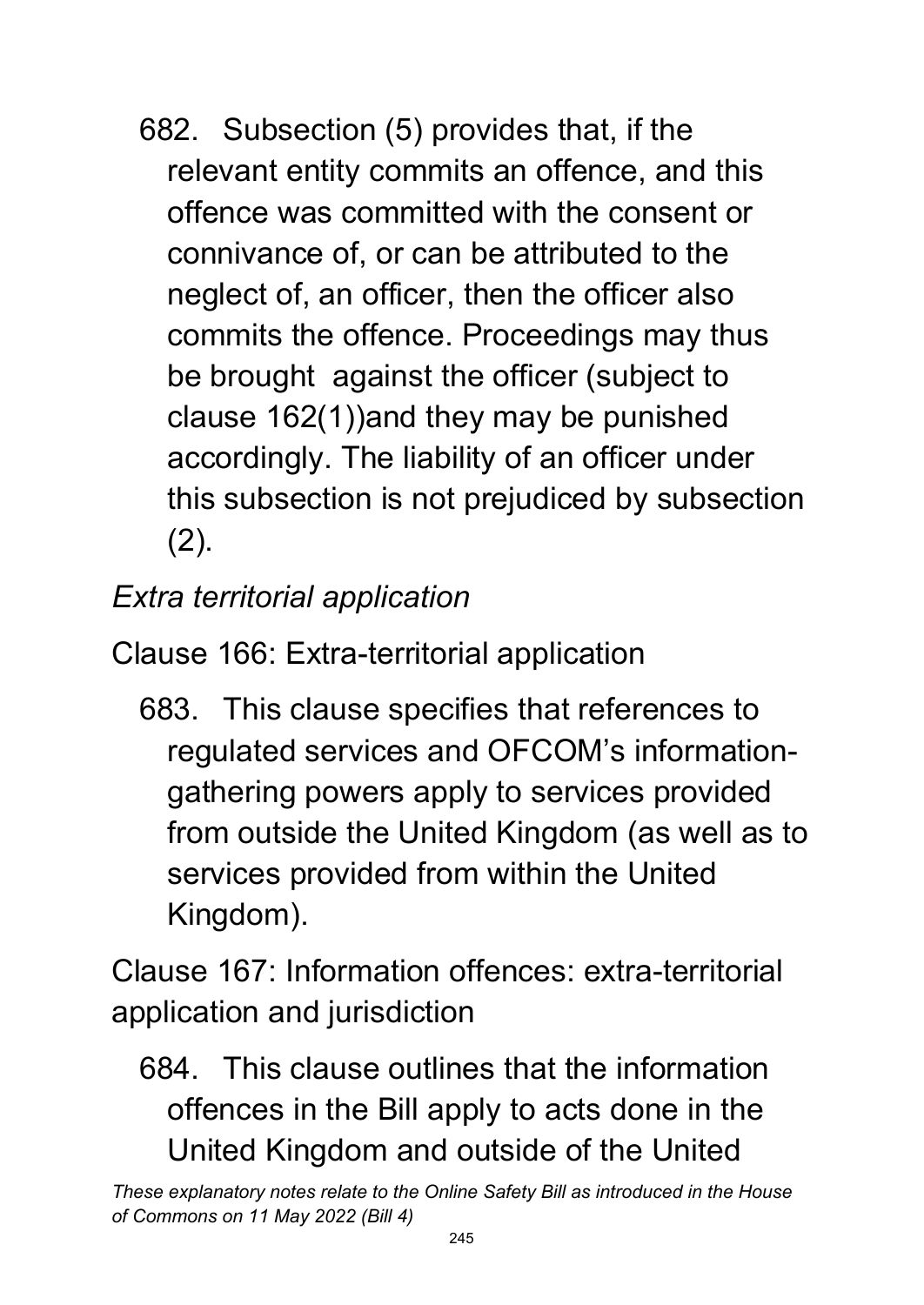Kingdom. All offences can be prosecuted in any part of the United Kingdom as if they occurred in that part of the United Kingdom.

### *Publication by OFCOM*

Clause 168: Publication by OFCOM

685. This clause requires OFCOM to publish anything they must publish under the Bill in a way which is appropriate to bring it to the attention of any audience likely to be affected by it.

# *Service of notices*

Clause 169: Service of notices

686. This clause sets out the process for issuing any notices or decisions under the Act, including notices to deal with CSEA or terrorism content, information notices, enforcement notices, penalty notices and public statement notices to providers of regulated services both within and outside of the United Kingdom.

*Repeals and amendments*

#### Clause 170: Repeal of Part 4B of the Communications Act 2003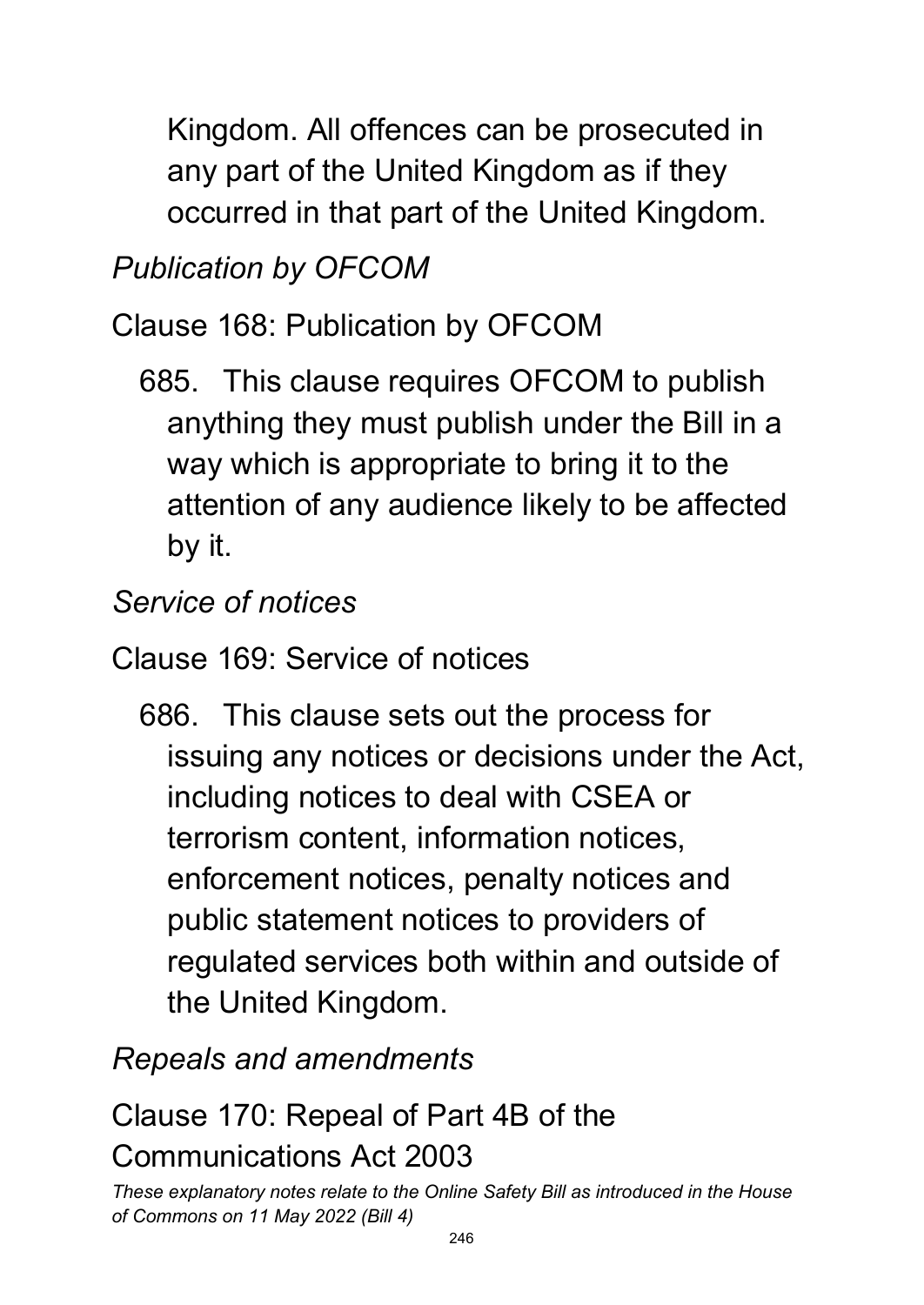687. This deletes clauses pertaining to the regulation of video sharing platform services from the Communications Act 2003 and the Audiovisual Media Services Regulations 2020.

Clause 171: Repeals: Digital Economy Act 2017

688. This clause repeals Part 3 of the Digital Economy Act 2017 (which makes provision in relation to online pornography and an age verification system) and removes the obligation for the Secretary of State to issue a code of practice for online service providers by repealing section 103 of that Act. As a consequence of the repeal of Part 3, the power to extend it to the Channel Islands or the Isle of Man is also repealed.

Clause 172: Offences regarding indecent photographs of children: OFCOM defence

689. This clause makes amendment to Section 1B of the Protection of Children Act 1978 (defence to offence relating to indecent photographs of children) to create a defence for OFCOM when exercising their online safety functions.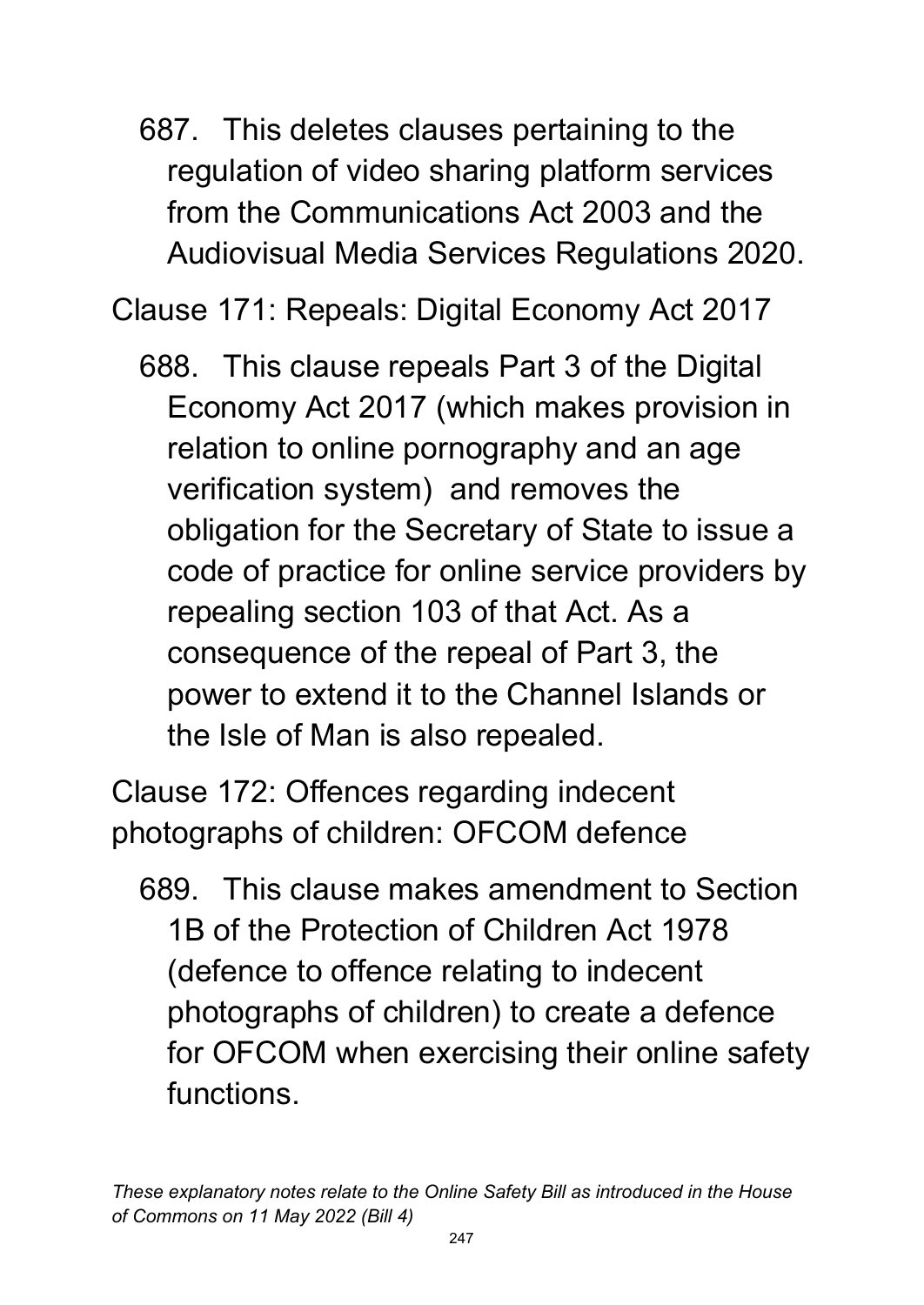- 690. It inserts an additional clause into the 1978 Act to create a defence for the offence of making an indecent photograph or pseudophotograph of a child in circumstances where the defendant is a member of OFCOM, employed or engaged by OFCOM or assisting OFCOM in the exercise of their online safety functions and the photograph or pseudophotograph is made for the purpose of any of OFCOM's online safety functions, as defined in Section 188. We expect that the handling of this material may be necessary in the course of OFCOM's delivery of its online safety functions, as services will be required by duties in the legislation to proactively identify and remove this content. An example of a scenario in which OFCOM may be required to handle this material would be if OFCOM is assessing a services' systems and processes to assess how they handle illegal content or needs to show that a service is not handling complaints about illegal content correctly.
- 691. The clause provides for amendment to the equivalent legislation in Scotland (Section 52 of the Civic Government (Scotland) Act 1982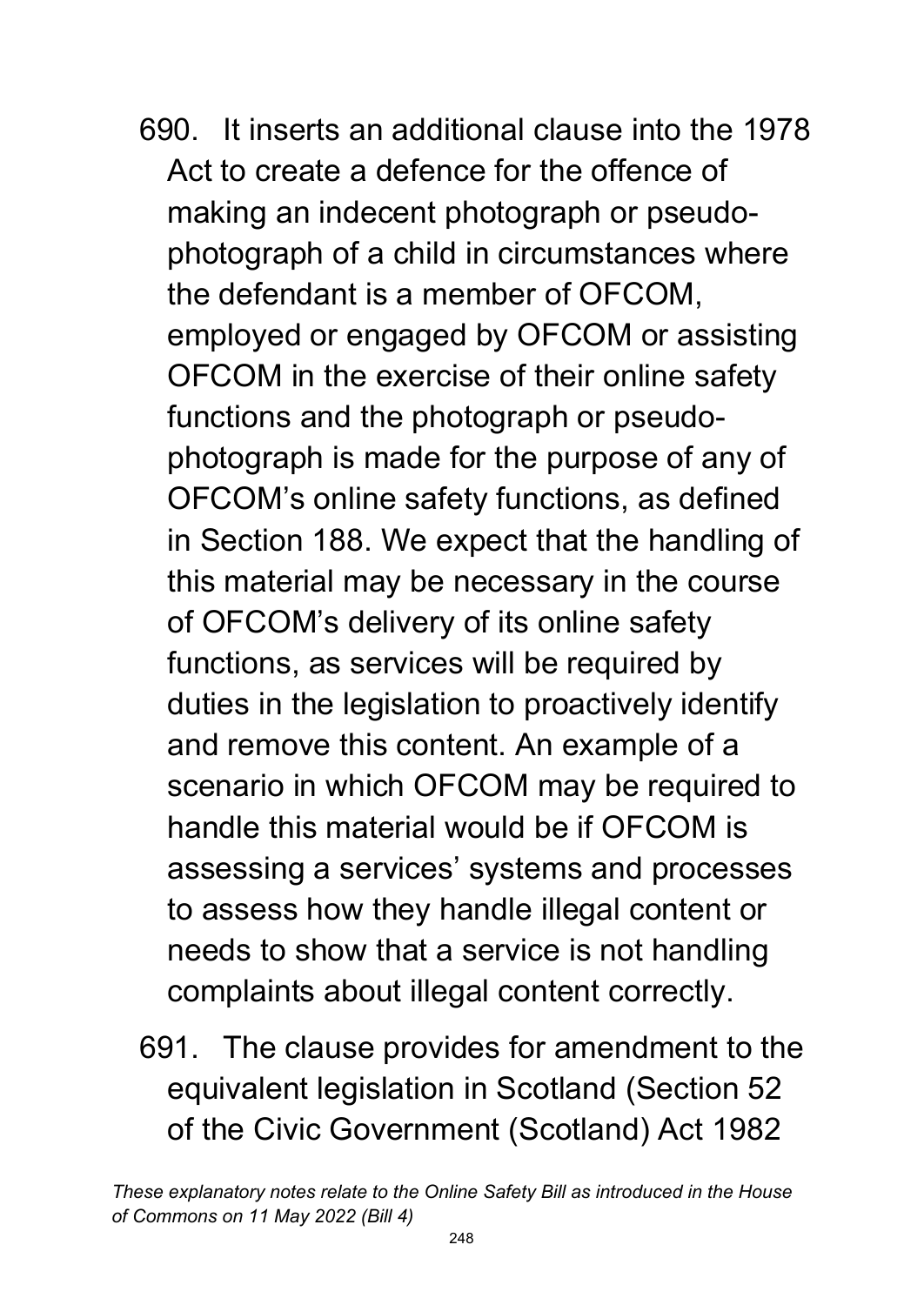(indecent photographs of children)) and in Northern Ireland (Article 3A of the Protection of Children (Northern Ireland) Order 1978 (defence to offence relating to indecent photographs of children)).

*Powers to amend Act*

Clause 173: Powers to amend Section 36

- 692. This clause gives the Secretary of State the power to amend the list of fraudulent offences in section 36 in relation to the duties about fraudulent advertising. This power is subject to some constraints.
- 693. Subsection (2) lists the criteria any new offences must meet before the Secretary of State may include it in the list of fraudulent offences in clause 36. Subsection (3) further limits the Secretary of State's power to include new fraud offences, listing types of offences which may not be added to clause 36. This is to avoid regulatory duplication.

Clause 174: Powers to amend or repeal provisions relating to exempt content or services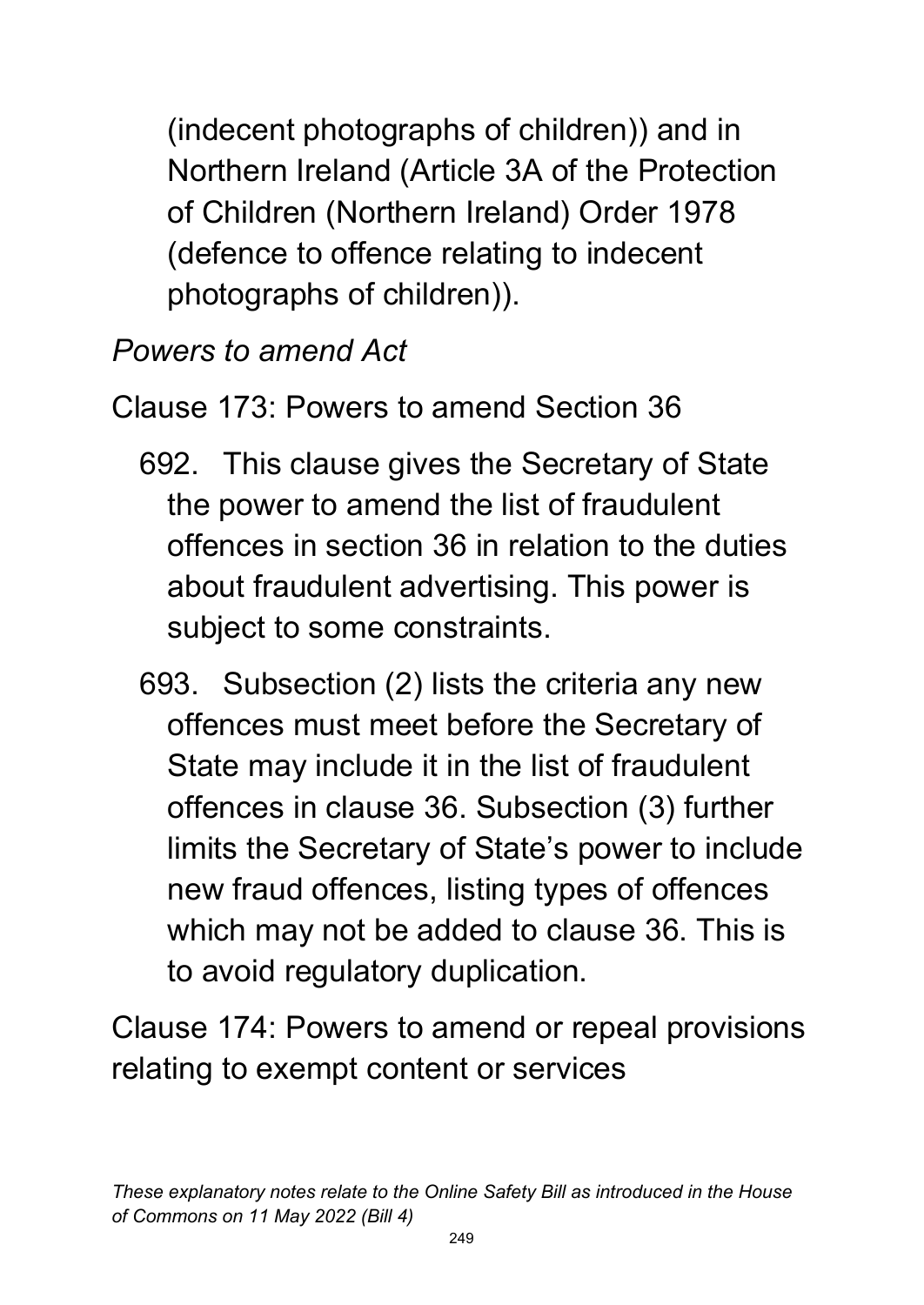694. This clause allows the Secretary of State to make regulations to amend or repeal provisions relating to exempt content or services. Regulations made under this clause can be used to exempt certain content or services from the scope of the regulatory regime or to bring them into scope.

Clause 175: Powers to amend Part 2 of Schedule 1

695. Schedule 1, paragraph 10 exempts userto-user or search services that are provided by education or childcare providers as described in Schedule 1, Part 2, from regulatory duties where those services are provided for the purpose of education and childcare. Clause 174 provides a set of powers to amend the list of exempt education and childcare providers listed in Schedule 1 Part 2. This includes powers for the Secretary of State to amend the list in Part 2 Schedule 1 which relates to England (Clause 175, subsection 1) and for the relevant Devolved Ministers to amend the list in their respective areas. This clause also sets out the criteria that must be met in order for an amendment to be made.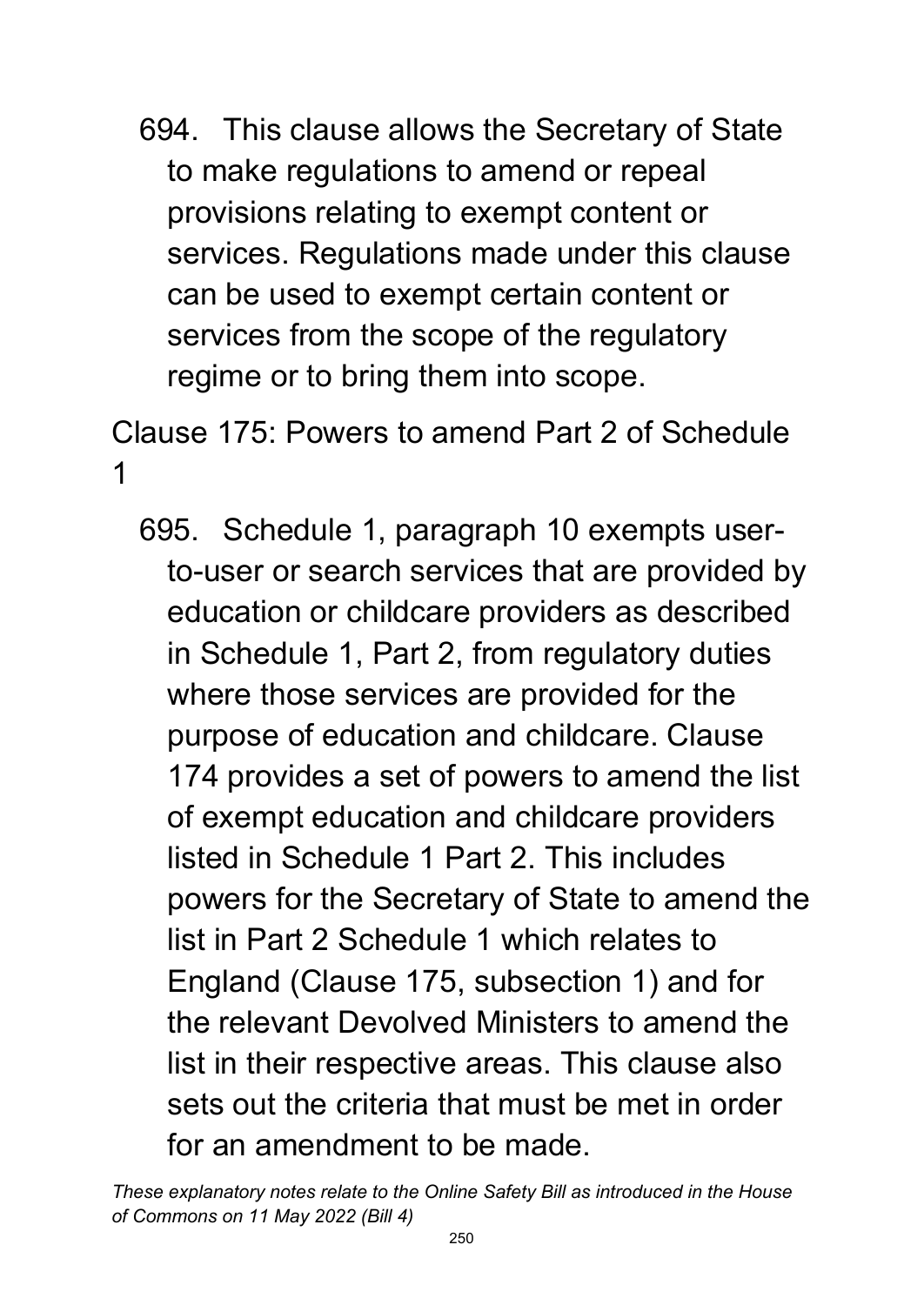Clause 176: Powers to amend Schedules 5, 6 and 7

- 696. This clause gives the Secretary of State power to amend three related schedules of the Bill. Together, the three schedules list the criminal offences that content must amount to to be priority illegal content, as defined in clause 52(7).
- 697. The Secretary of State may amend the list of terrorism offences and the list of CSEA offences other than those CSEA offences which extend only to Scotland, which may be amended by the Scottish Ministers. The Secretary of State may also amend Schedule 7 (priority offences), but only if they consider it appropriate for the reasons set out in subsection (4) and the amendment would not add an offence of a type listed in subsection (5).
- 698. Each of the three schedules also covers inchoate offences, meaning that where content relates to attempting or conspiring to commit any of the offences listed in the three schedules it will also be considered priority illegal content, and will need to be proactively

*These explanatory notes relate to the Online Safety Bill as introduced in the House of Commons on 11 May 2022 (Bill 4)*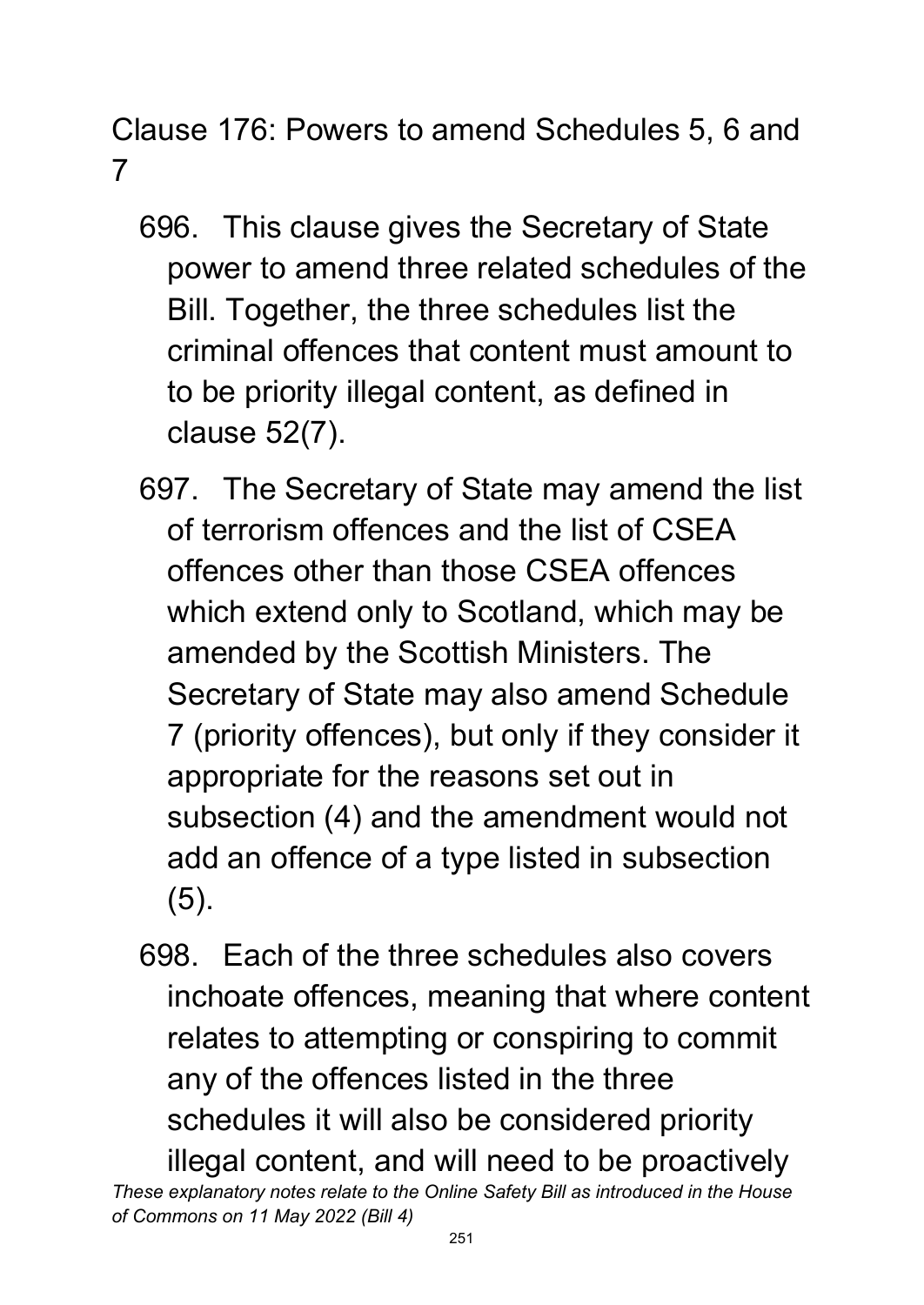sought out and removed by providers in the same way that content amounting to the offences themselves will need to be.

# *Regulations*

Clause 177: Power to make consequential provision

699. This clause gives the Secretary of State a power to make consequential provisions relating to this Bill or to regulations under this Bill. The power is exercised by regulations and includes the power to amend the Communications Act 2003.

Clause 178: Regulations: general

700. This clause sets out how the powers to make regulations conferred on the Secretary of State can be used. Regulations made under this Act can make different provisions for different purposes, in particular relating to different types of services.

Clause 179: Parliamentary procedure for regulations

## 701. This clause sets out the Parliamentary procedure that must be followed when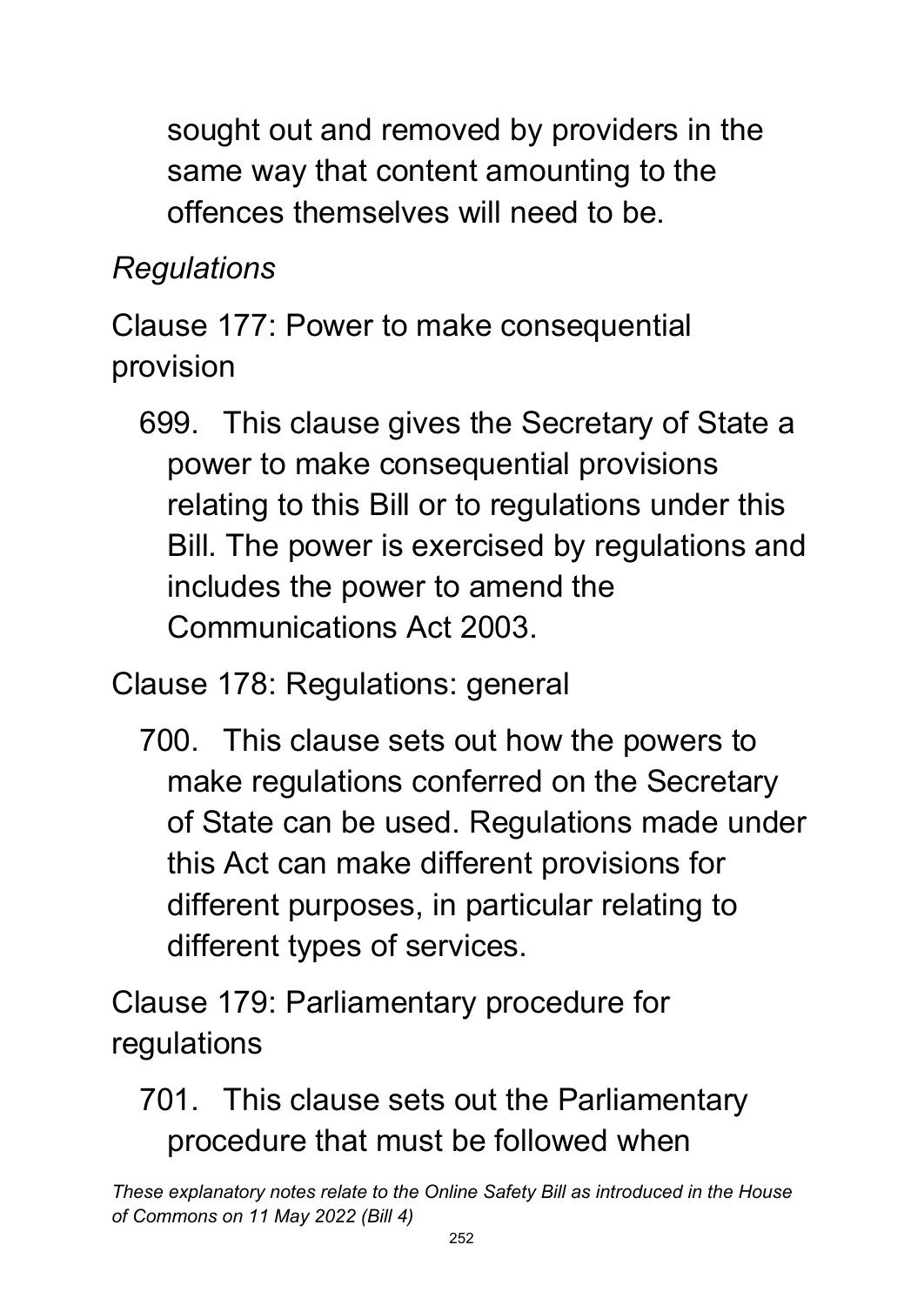regulations made using powers conferred by the Bill are made.

## **Part 12: Interpretation and final provisions**

#### *Interpretation*

Clause 180: "Provider" of internet service

- 702. This clause determines who is the 'provider' of an internet service, and therefore who is subject to the duties imposed on providers. For user-to-user services, subsections (2) and (3) set out that the provider is the entity (or individual(s)) which controls who can use the user-to-user elements of a service. The intention is for the duties to apply to the entity or person that directly controls users' access to functionality that enables users to interact or share usergenerated content, rather than on any other entity that may embed that service or control other aspects of it. It also makes clear which entity within a broader corporate structure the duties apply to.
- 703. Subsections (4) and (5) set out that a provider of a search service is the entity (or individual(s)) that has direct control over the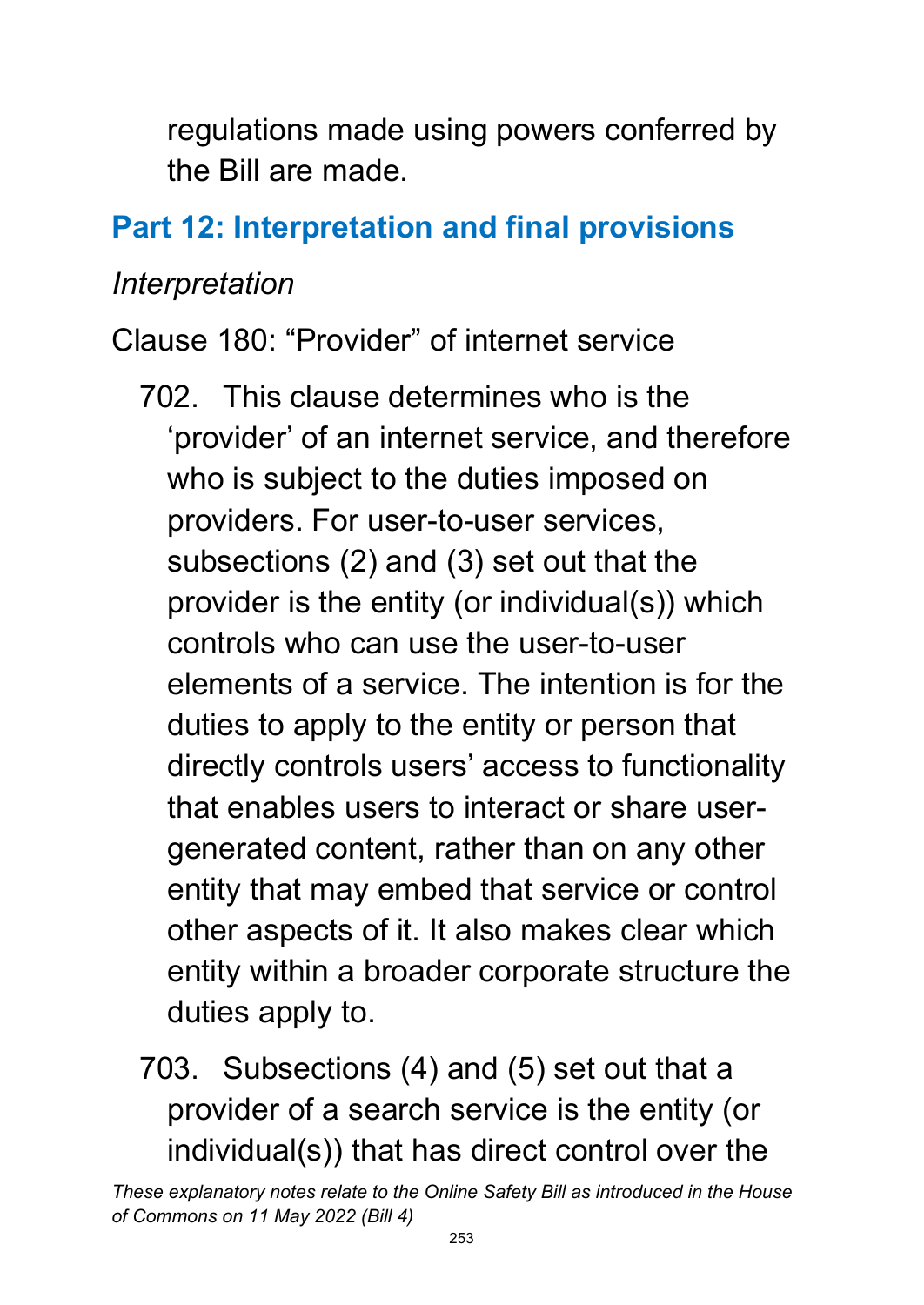operations of the search engine. As set out in subsection (13), the operations of the search service are taken to mean operations which enable users to make search requests, and which subsequently generate responses to those requests. The intention is for duties to fall on the person or entity that controls which search results appear to users and how they appear, rather than on any other entity that may embed or otherwise use a search engine. It also makes clear which entity within a broader corporate structure the duties apply to.

- 704. Subsections (6) and (7) provide that the provider of a combined service is the entity which meets both definitions in the preceding four subsections. If the entity (or individual(s)) which controls who can use the user-to-user part of the service is different from the entity (or individual(s)) which controls the search engine, there is not a combined service (see clause 180(2)).
- 705. Subsections (8) and (9) provide that the provider of an internet service which is neither a user-to-user service nor a search service is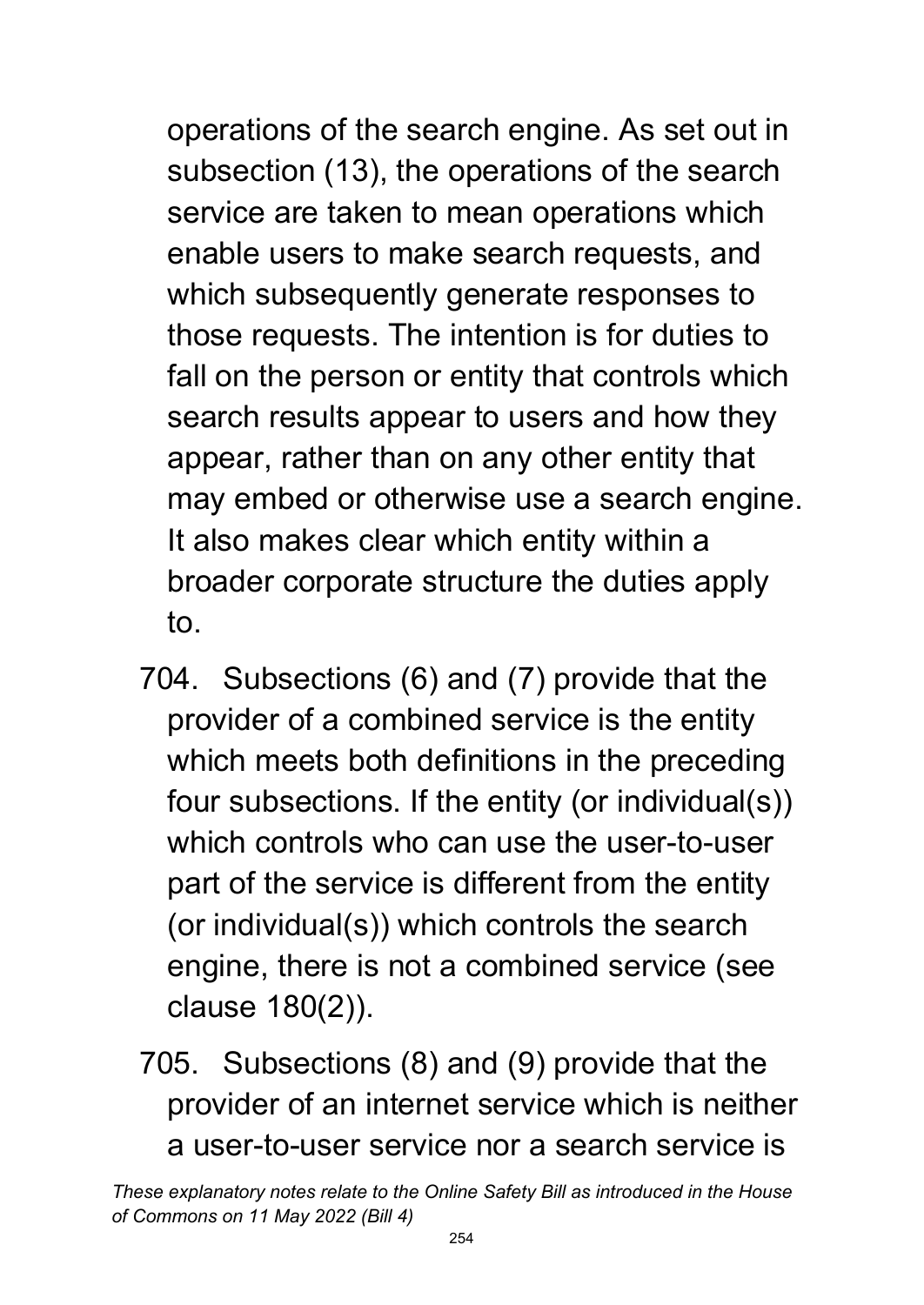the entity (or individual(s)) which has control over which content is published or displayed on the service. This is particularly relevant for determining which entities in relation to services other than Part 3 services have duties under Part 5.

706. Subsection (12) clarifies that someone who provides an access facility in relation to a user-to-user service, which is a facility that can be withdrawn, adapted or manipulated in order to impede access to the user-to-user service (see clause 125), is not a provider of that service. Examples of "access facilities" would include internet access services, web hosting services, domain name services, security software, content delivery network services, app stores, payment service providers and enterprise software.

Clause 181: "User", "United Kingdom user" and "interested person"

707. This clause defines the terms "user", "United Kingdom user", and "interested person", in relation to regulated services.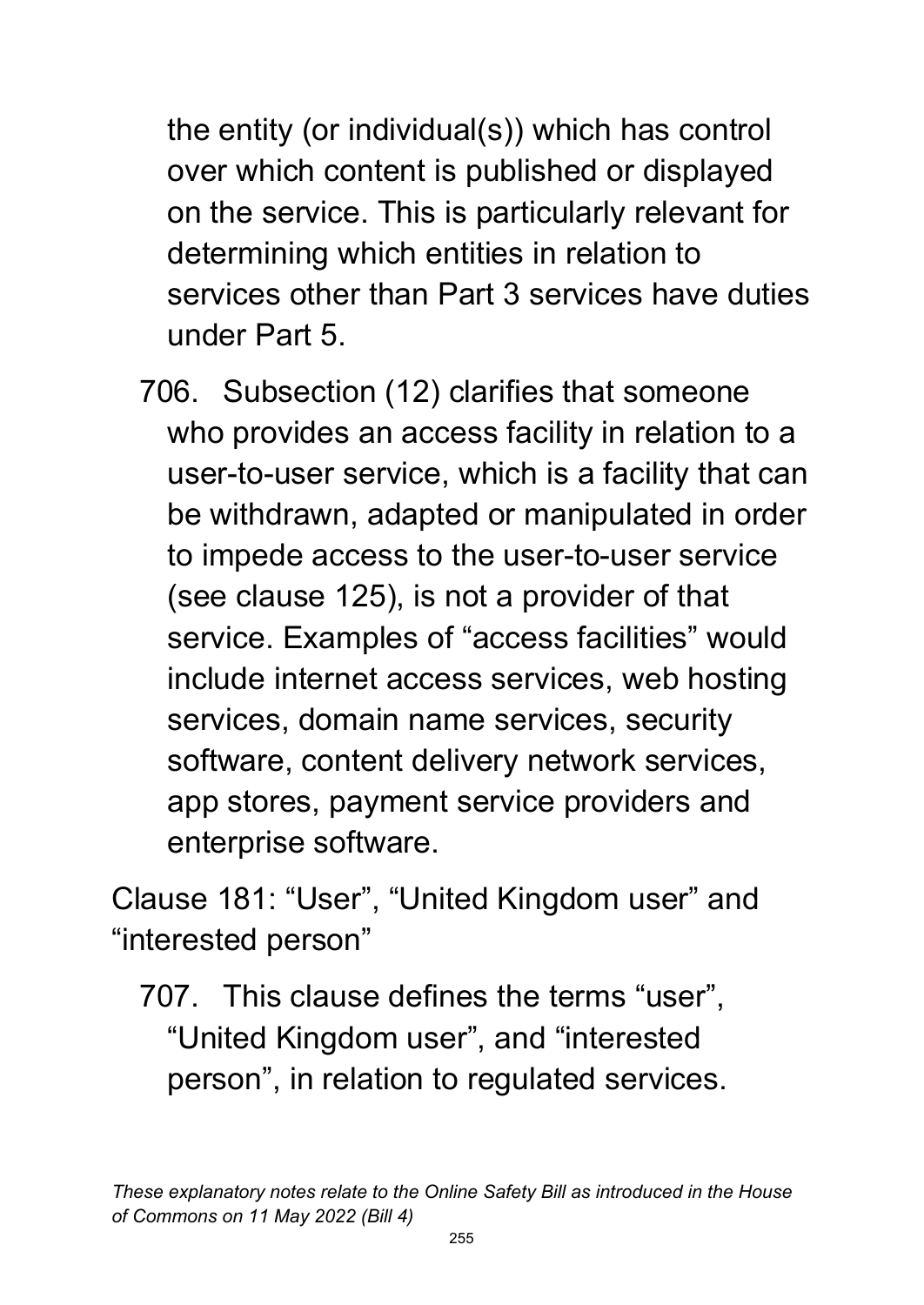- 708. Subsection (1) makes clear that a "United Kingdom user" can be either an individual who is in the United Kingdom, or an entity which is incorporated or formed under the law in any part of the United Kingdom.
- 709. Subsections (3) and (4) outline the circumstances where someone would not be counted as a user because they are using the service in the course of the service provider's business. For example, the intention is that an employee of a social media company would not count as a user if uploading content to the service in the course of their employment, for example a company blog. However, they would count as a user of the service if uploading content to that service in a personal capacity.
- 710. Subsection (7) defines an "interested person" in relation to search services and combined services. This is intended to recognise that these services' actions may affect people and entities who do not directly use search engines where search engines index their website or database.

#### Clause 182: "Internet service"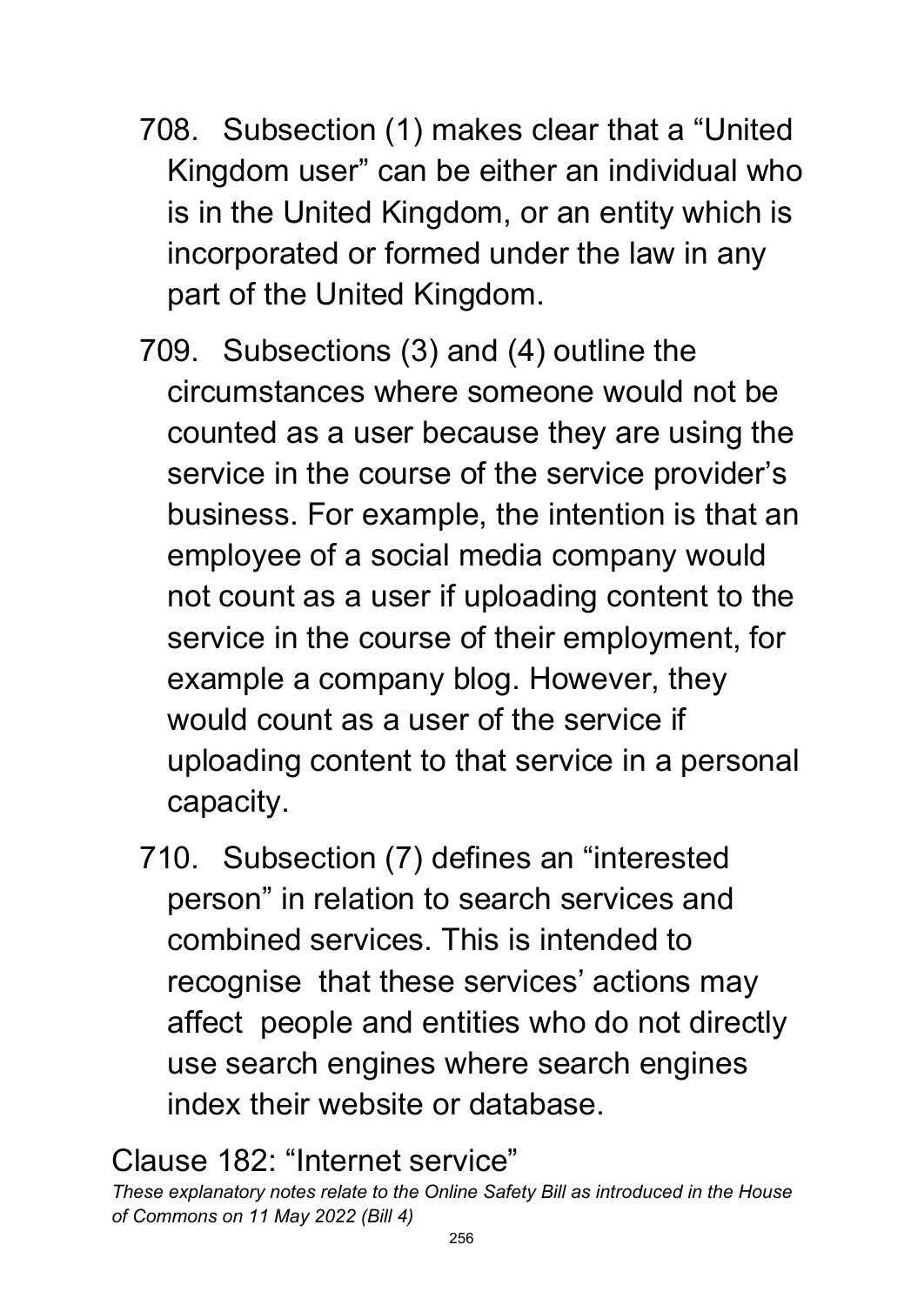711. This clause sets out the meaning of the term "internet service", which includes services made available by the internet, or by a combination of the internet and an electronic communications service (as defined in section 32(2) of the Communications Act 2003). For example, a service which is partly made available over the internet and partly by routing through the public switched telephone network would count as an internet service. This captures services accessed by a mobile phone application as well as those accessed via an internet web browser.

Clause 183: "Search engine"

- 712. This clause sets out the meaning of "search engine". This is relevant to the definition of "search service" in clause 2(4), which is an internet service that is, or includes, a search engine.
- 713. Subsection (1)(a) defines a search engine as including services or functionalities which allow a user to search some websites or databases, as well as services which allow a user to hypothetically search *all* websites or databases. This differentiation ensures that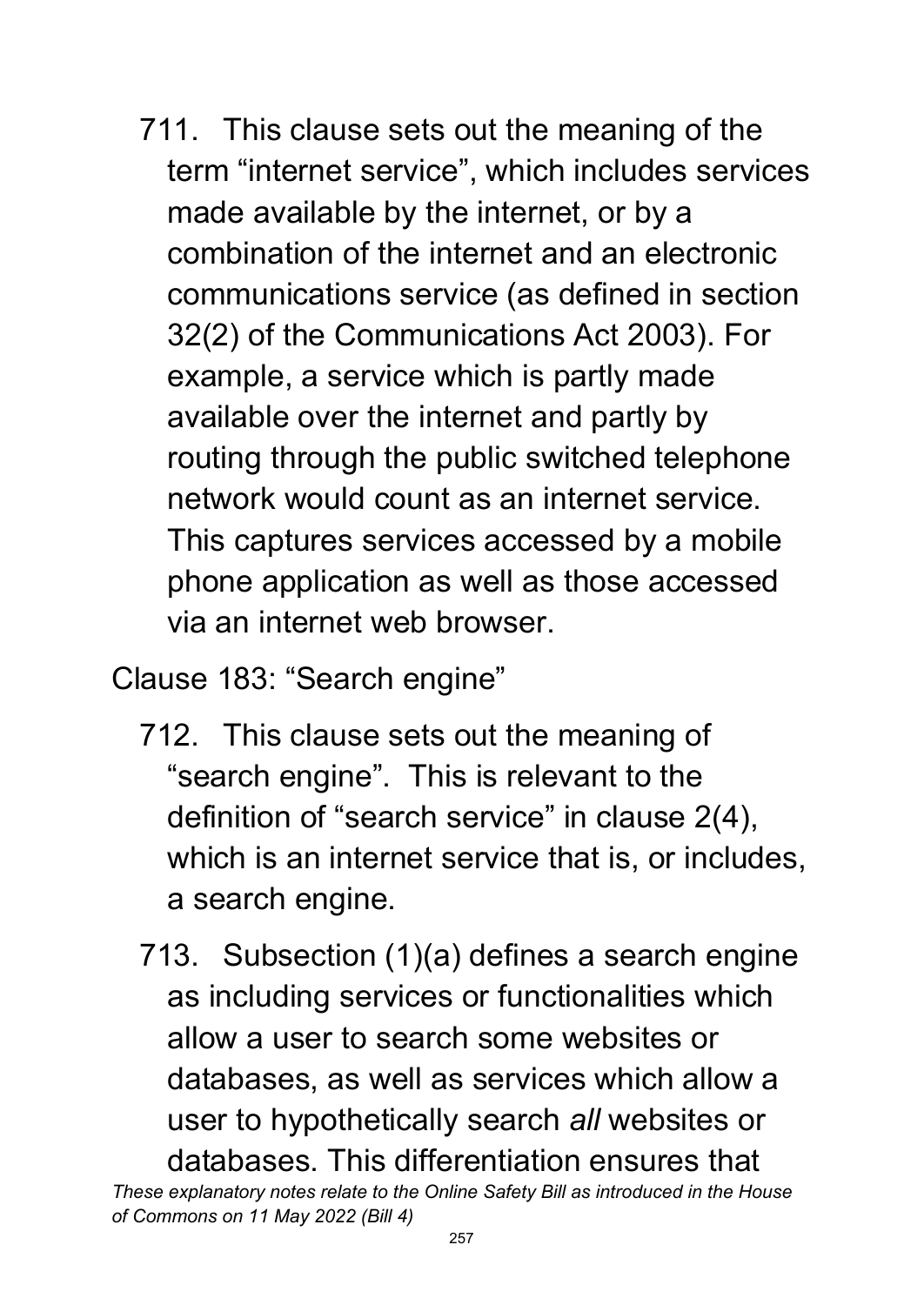search engines and vertical search engines are both included. A vertical search engine is a search engine that is only focused on a specific topic or a genre of content, such as a search engine that only indexes academic articles. Subsection (1)(b) clarifies that the definition does not include services where a user can only search one website or database, thereby ensuring that websites which only have a search tool internal to the website are not considered search services.

714. Subsection (2) makes clear that for a service to be a combined service it is necessary for the entity which would be defined as the provider in relation to the userto-user part of the service to be the same as the entity which would be defined as the provider in relation to the search engine (although a single entity may be the provider of more than one service).

Clause 184: "Proactive technology"

715. Proactive technology may be used by regulated service providers to comply with their duties about illegal content, content which is harmful to children and fraudulent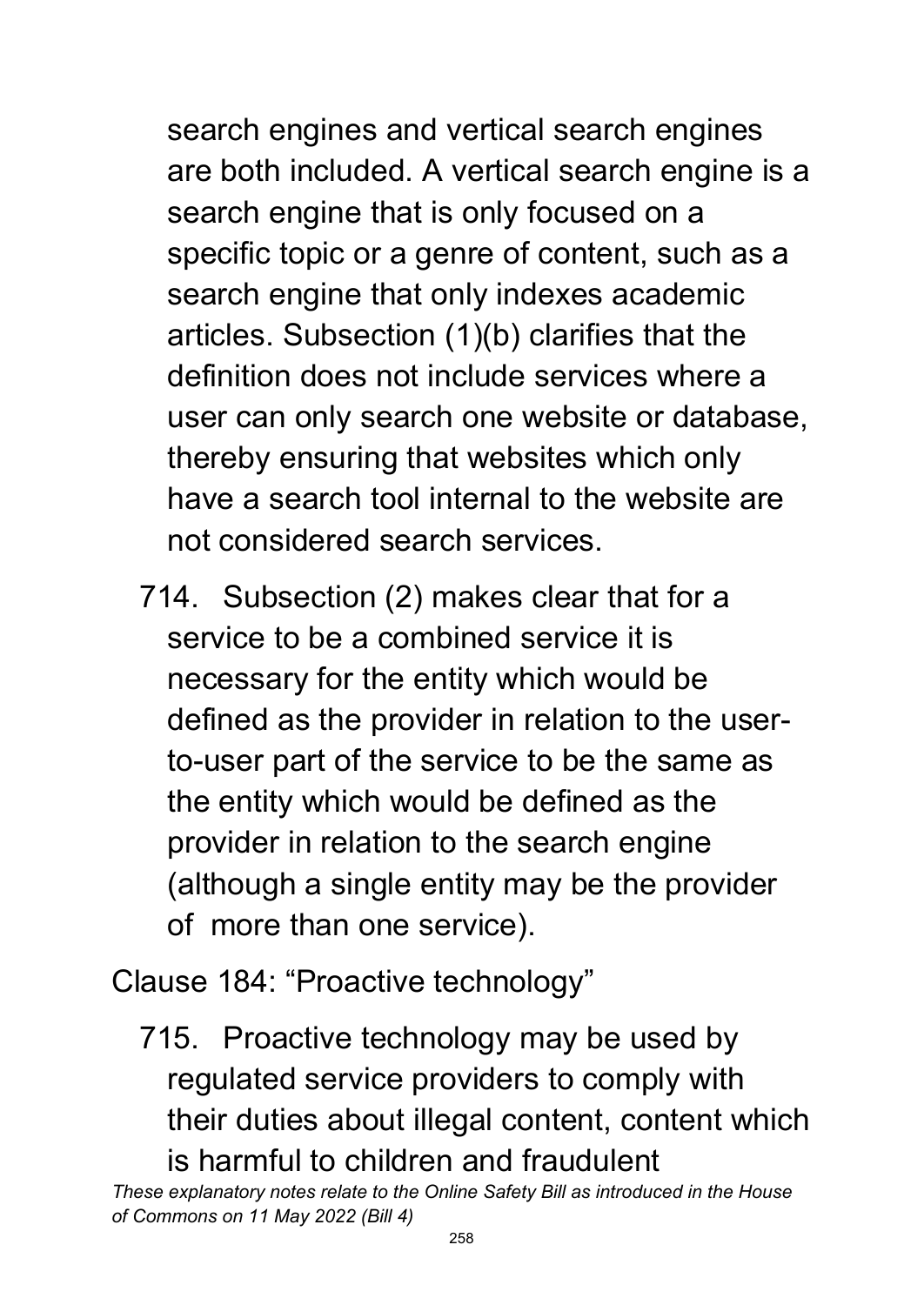advertising. As explained in relation to those duties, the service provider must specify in their terms of service or publicly available statement if they use proactive technology. OFCOM may recommend the use of proactive technology in the codes of practice related to these duties (see Schedule 4, paragraph 12), and may also impose confirmation decisions requiring the use of proactive technology (see clause 116). Both actions by OFCOM are subject to certain constraints included in Schedule 4 and clause 116.

716. This clause provides a definition of proactive technology. Proactive technology consists of three types of technology for the purposes of this legislation, content moderation, user profiling and behaviour identification. The clause gives limited examples of the types of technologies that regulated services will use, and makes clear that this will in some cases include artificial intelligence and machine learning technologies.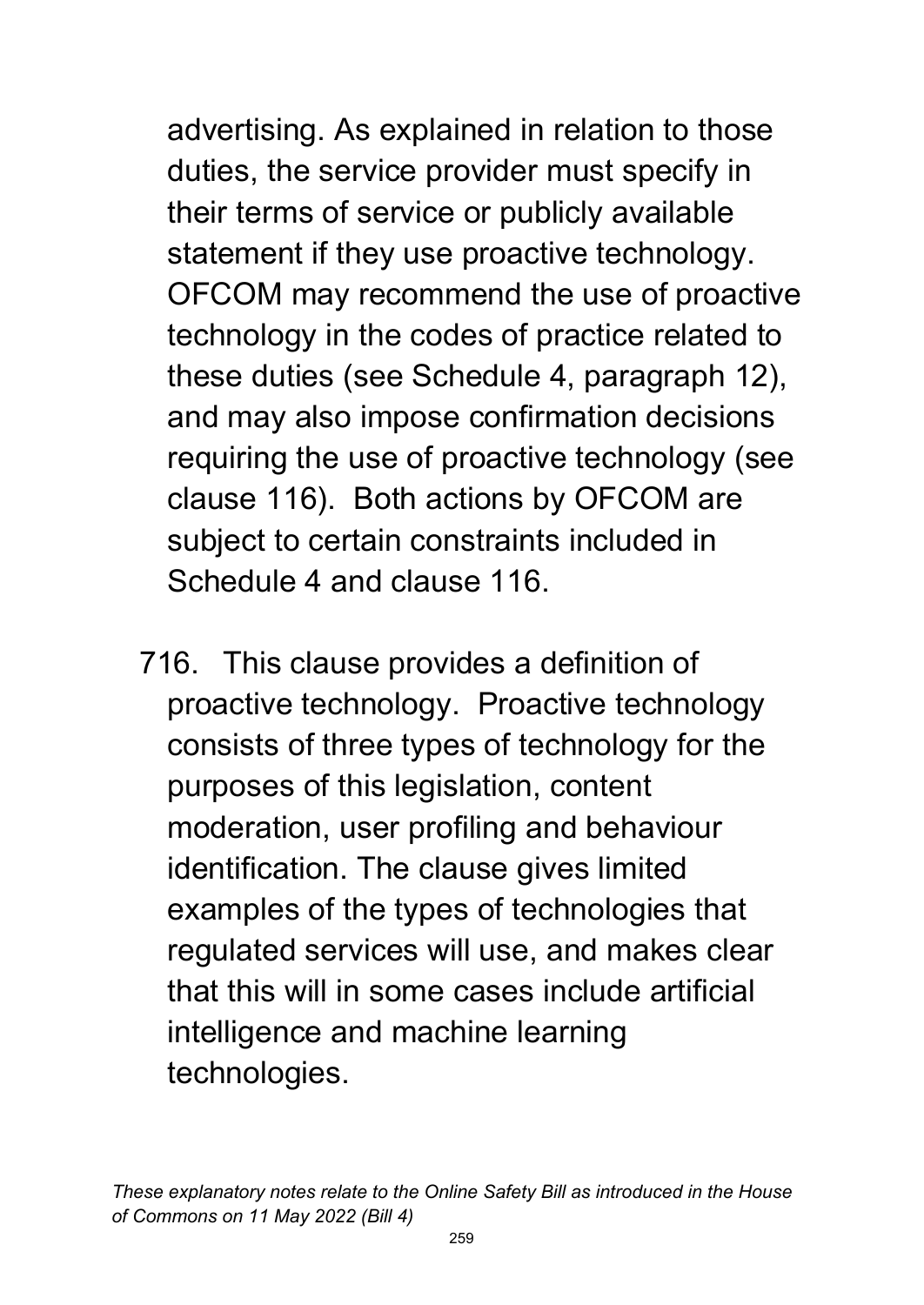- 717. Content moderation technology includes technology such as keyword matching or image classification, which will involve, for instance, automatically analysing usergenerated content across a user-to-user service for the purposes of assessing if this is illegal content. The service provider can then decide what action is required in respect of that content to comply with its safety duties about illegal content (clause 9). Accredited technology required in relation to the detection of terrorism content or CSEA content (see clause 103) is also an example of content moderation technology. Technology which reviews content which has been flagged by a user report does not fall within this category.
- 718. User profiling technology refers to tools which build a profile of the user, assessing characteristics, so that the service provider can limit their access to harmful content if necessary. The provision notes that this will involve the analysis of content and user data, or relevant metadata of content and user data, which means this includes looking at a number of factors, such as what they post and view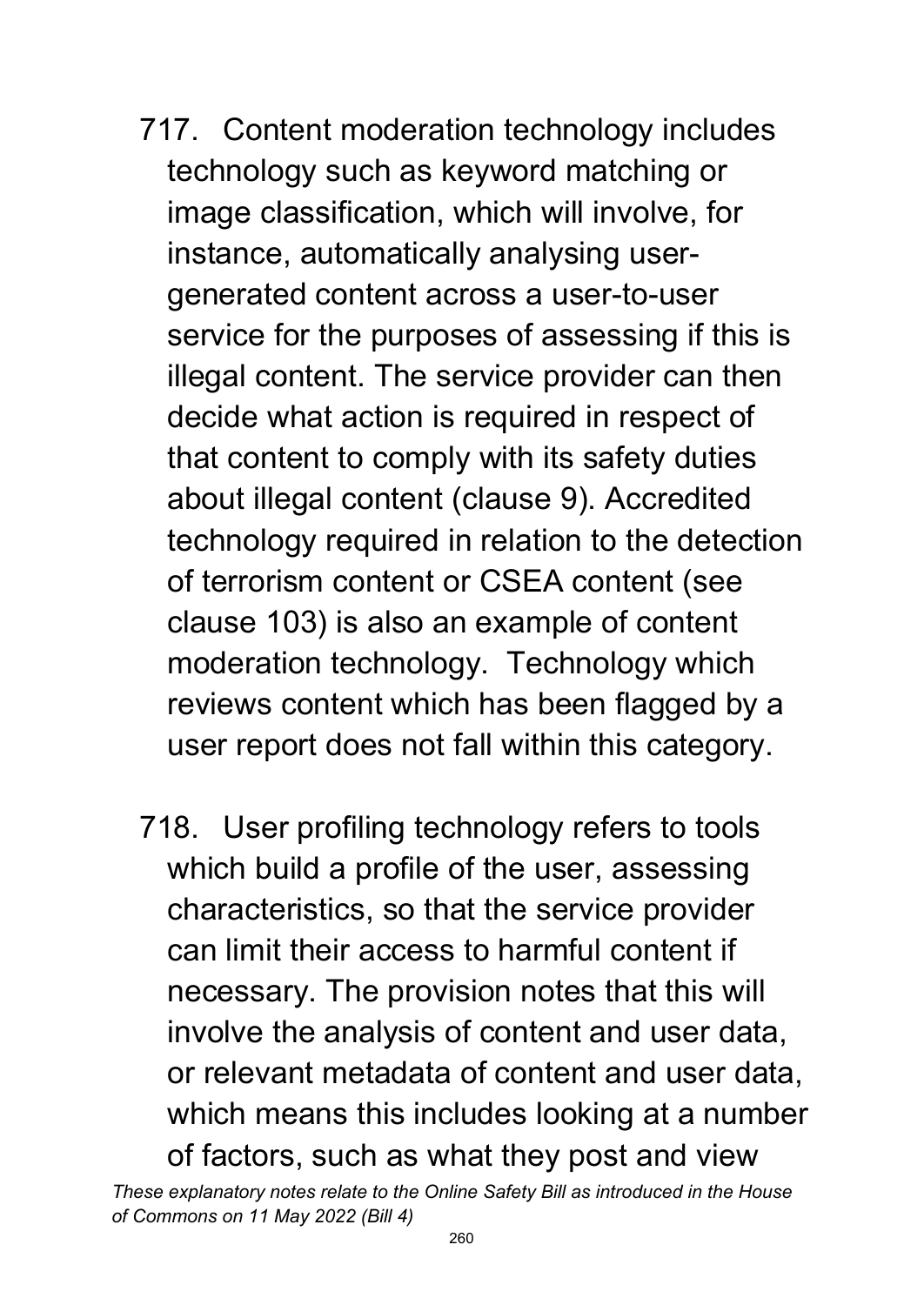online, and could include data the service provider has from a partner site, for example. This doesn't include technology that checks data (such as ID) provided by the user to verify age.

- 719. Behaviour identification technology is a category of technology which assesses harmful behaviour online, including criminal activity. This also concerns the analysis of content and user data, or relevant metadata of content and user data. The provision clarifies that this does not mean investigations conducted by service providers into specific users, where technology is used in response to concerns identified by another person (or another automated tool).
- 720. Subsection (9) defines user data, which is a category of data which these tools will analyse in addition to content and metadata. It specifies that this will include personal data, as well as data that the service provider will create about user activity, or obtain from partner services.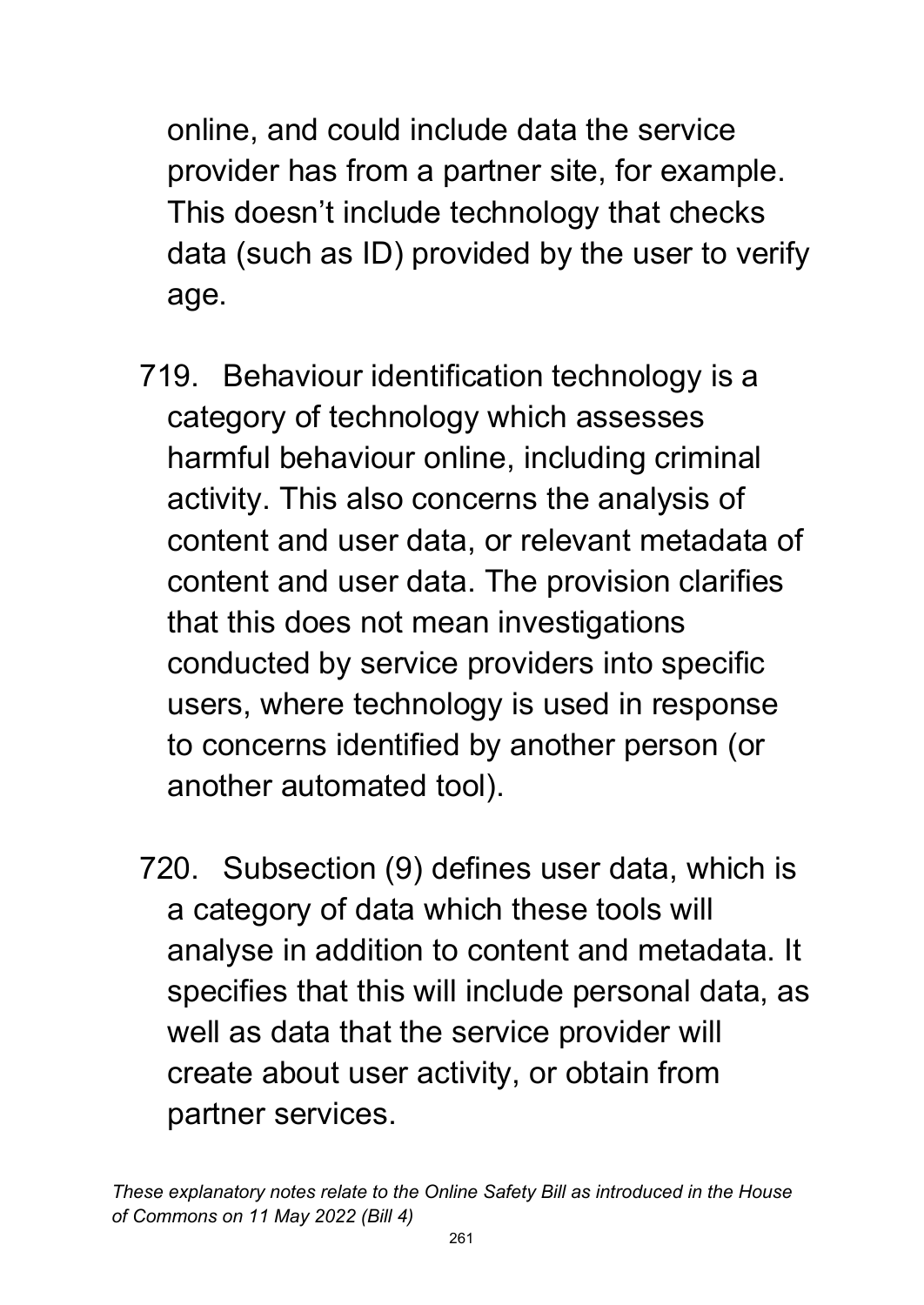Clause 185: Content communicated "publicly" or "privately"

- 721. This clause provides information to assist OFCOM in its decision making on whether content is communicated publicly or privately for the purposes of exercising its powers under the Bill.
- 722. Subsection (1) sets out that OFCOM must consider the factors listed in this clause when making decisions on whether content is communicated publicly or privately under clauses 103 and 116 and under schedule 4.
- 723. Subsection (2) sets out the factors that OFCOM must consider in their decision making.
- 724. Subsection (3) sets out the factors that OFCOM should not consider as being restrictions on users accessing a service.

Clause 186: "Functionality"

725. This clause sets out the meaning of the term 'functionality'.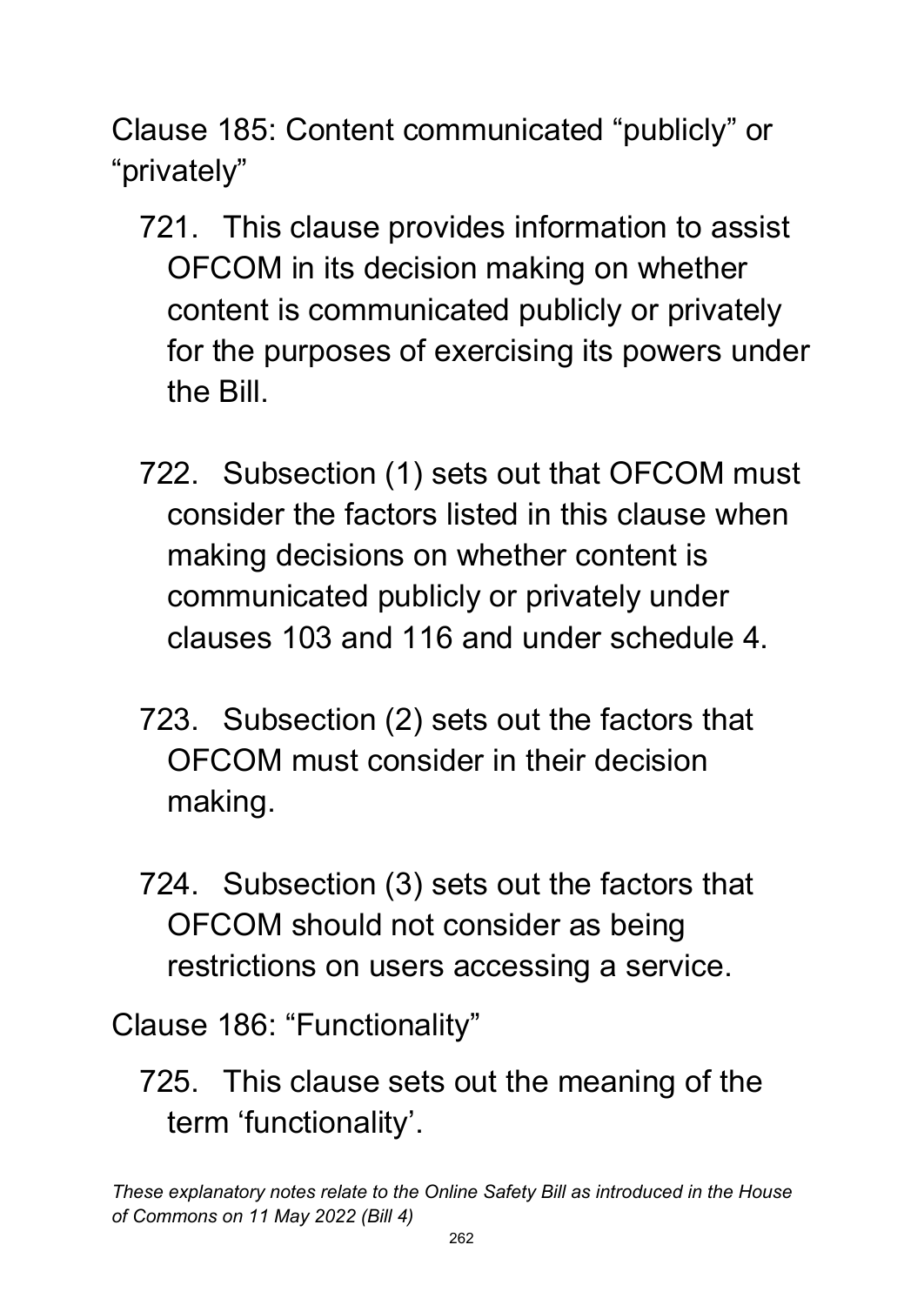Clause 187: "Harm" etc

- 726. This clause defines harm as physical or psychological harm. This could include physical injuries, serious anxiety and fear; longer-term conditions such as depression and stress; and medically recognised mental illnesses, both short-term and permanent.
- 727. It provides that harm can arise from the harmful nature of content, for example from grossly offensive, abusive or discriminatory content. It can also arise from the dissemination of content that is not by its nature harmful, for example the malicious sharing of personal information, or the way in which content is disseminated, for example one or many people repeatedly sending content to an individual.
- 728. It also makes provision to include indirect harm, where someone harms themself or another person as a result of content.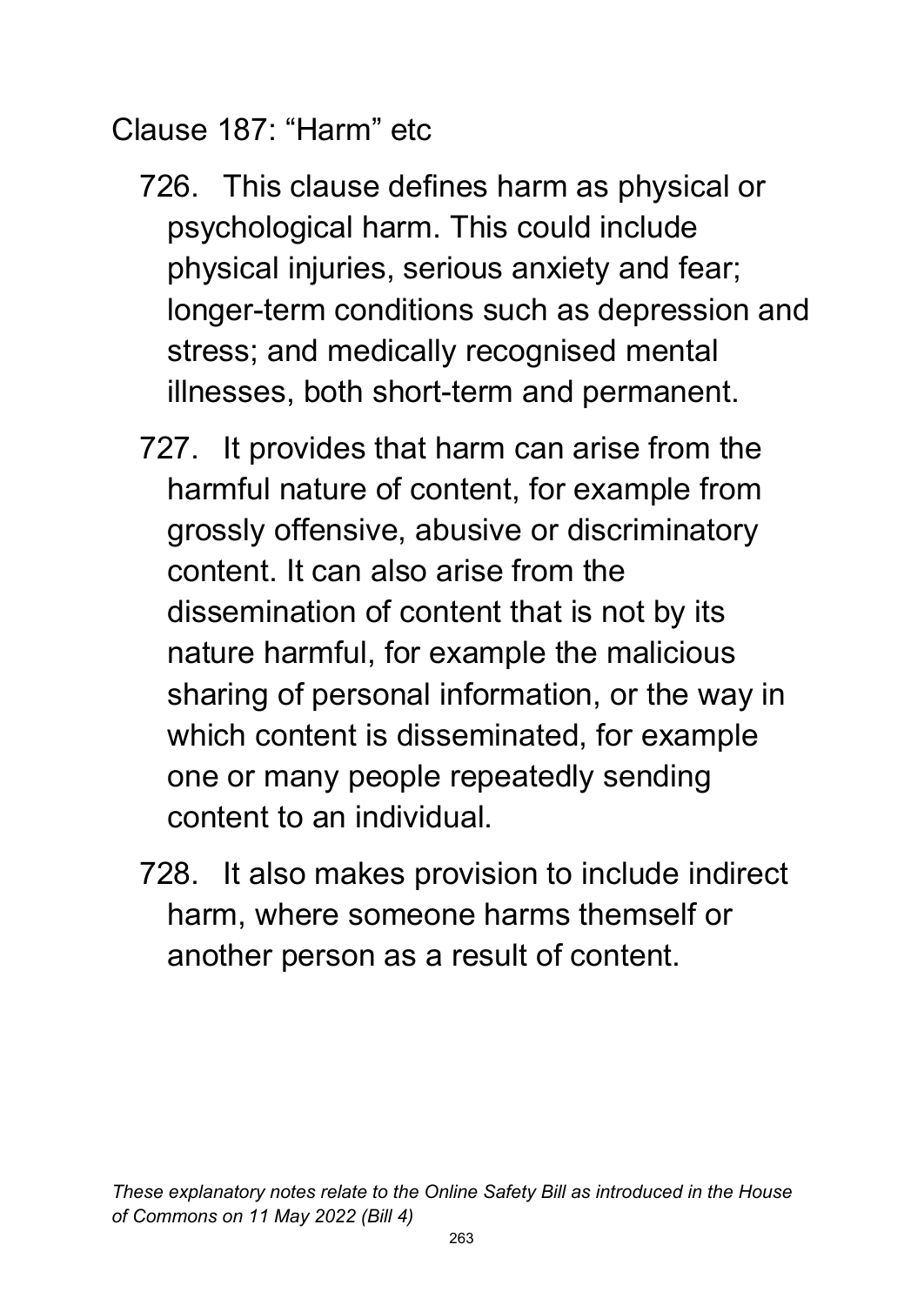Clause 188: "Online safety functions" and "online safety matters"

729. This clause sets out the meaning of "online safety functions" and "online safety matters".

Clause 189: Interpretation: general

730. This clause sets out the meanings of various terms used in the Bill.

Clause 190: Index of defined terms

731. This clause lists those provisions which define or explain terms used in the Bill.

*Final provisions*

Clause 191: Financial provisions

732. This clause sets out the financial provisions for the Bill .

Clause 192: Extent

733. This clause provides that the Bill extends to England and Wales, Scotland and Northern Ireland, subject to the subsections set out in sections 2-7. Further details are included in the extent section of these notes.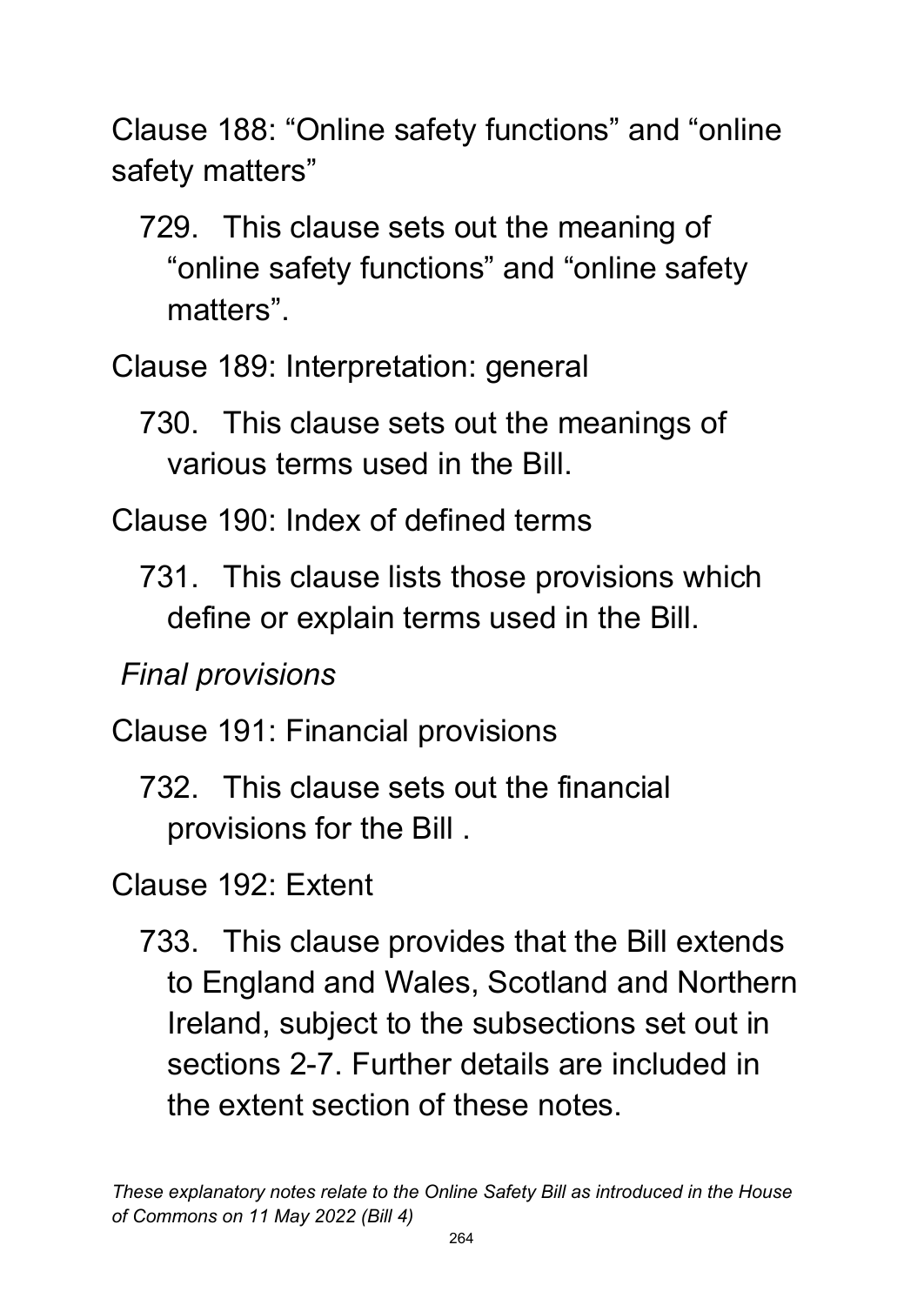Clause 193: Commencement and transitional provision

734. This clause explains when the different provisions of the Bill will come into force.

Clause 194: Short title

735. This clause establishes the short title of this legislation, when enacted, as the Online Safety Act [2022].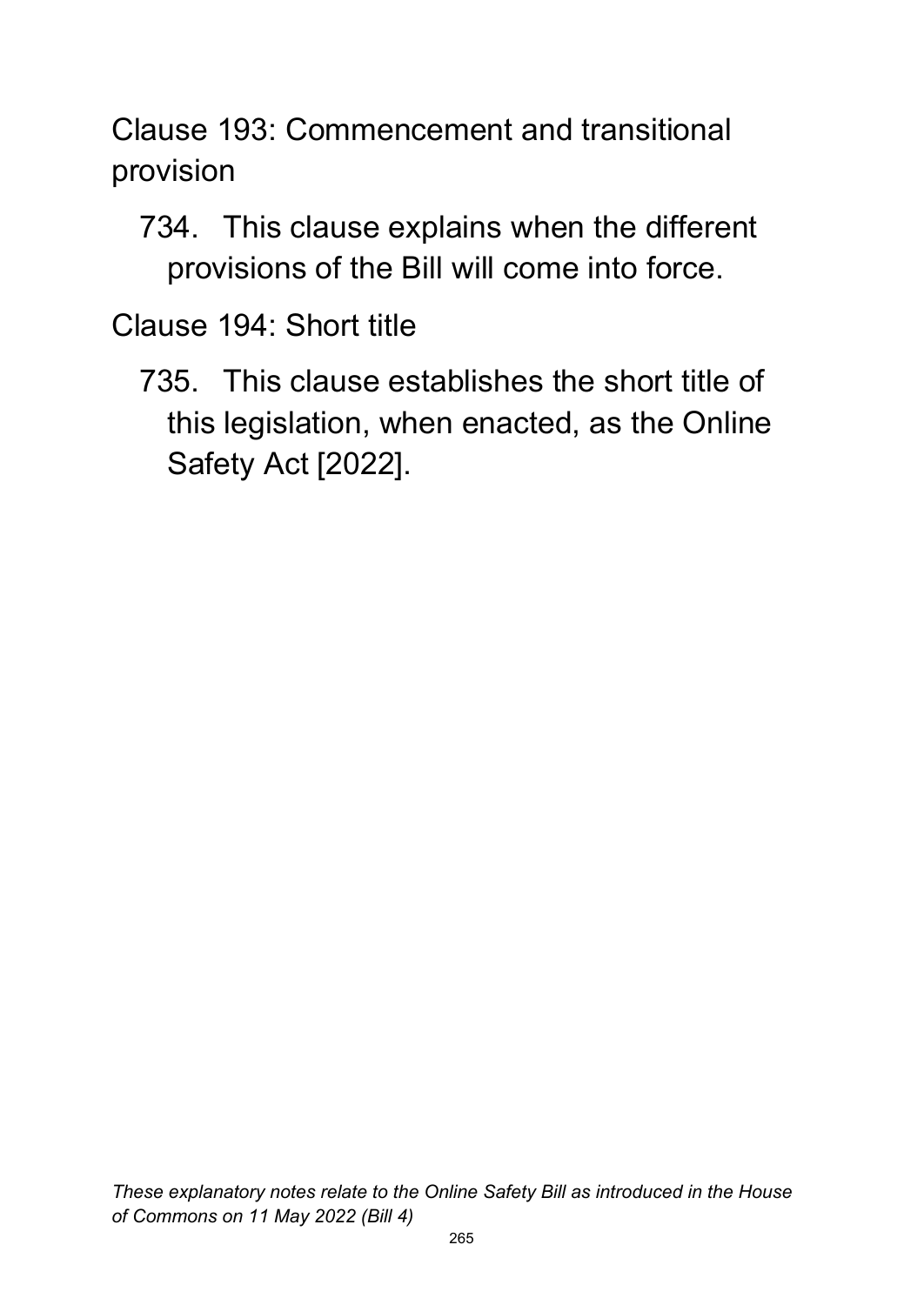### **Commencement**

- 736. Clause 193 provides for the commencement of the provisions in this Bill.
- 737. Subsection 1 sets out the provisions that will come into force on the day the Bill receives royal assent.
- 738. Subsection 2 sets out that the remaining provisions of the Bill will come into force on a day set out in regulations by the Secretary of State, and subsection 3 sets out that different days may be appointed for different purposes.
- 739. Subsection 4 sets out that the Secretary of State may by regulations make transitional or saving provisions in connection with the coming into force of any provision of this Bill.
- 740. Subsection 6 sets out that any power to make regulations under this section is exercisable by statutory instrument.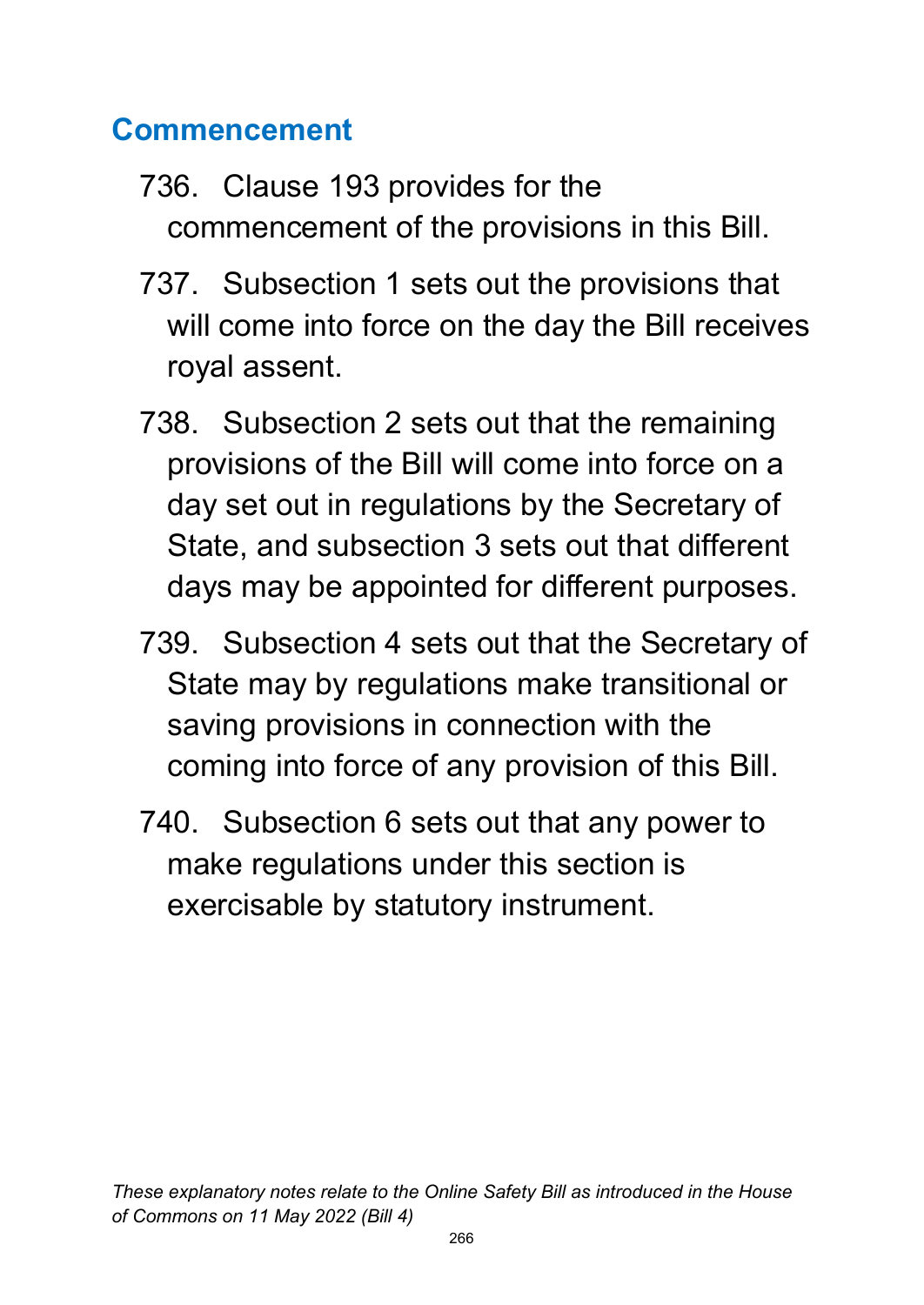### **Financial implications of the Bill**

741. The Bill includes powers to allow OFCOM to charge fees to industry in order to allow them to become cost neutral to the exchequer. Operating costs incurred by OFCOM in carrying out their functions as Online Harms regulator will be met by proportionate fees charged to industry. Further details of the costs and benefits of provisions are set out in the impact assessment published alongside the Bill.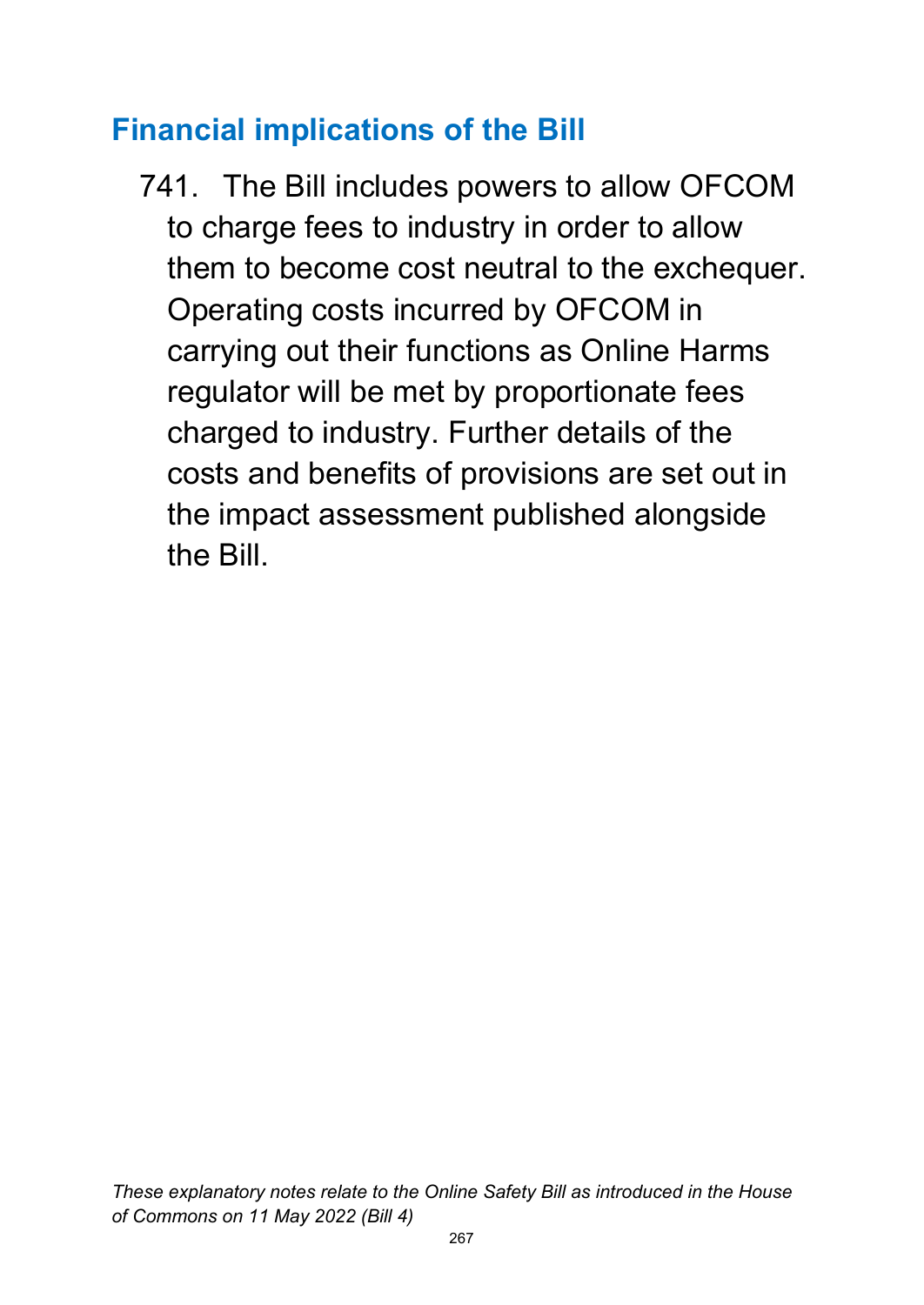# **Parliamentary approval for financial costs or for charges imposed**

- 742. A money resolution is required where a Bill gives rise to, or creates powers that could be used so as to give rise to, new charges on the public revenue (broadly speaking, new public expenditure). This Bill requires a money resolution because the Bill confers new functions on OFCOM (see, for example, OFCOM's duties to carry out risk assessments under clause 83, or OFCOM's enforcement functions in Chapter 6 of Part 7), which will entail a significant increase in OFCOM's costs (which could potentially lead to increased expenditure under the Office of Communications Act 2002), and the Secretary of State will incur significant costs in implementing the Bill. The Bill is also likely to lead to increased expenditure under the Crime and Courts Act 2013 in relation to the National Crime Agency's functions in relation to reports about child sexual exploitation and abuse content: see Chapter 2 of Part 4 of the Bill.
- 743. This Bill also requires a ways and means resolution. Generally, a ways and means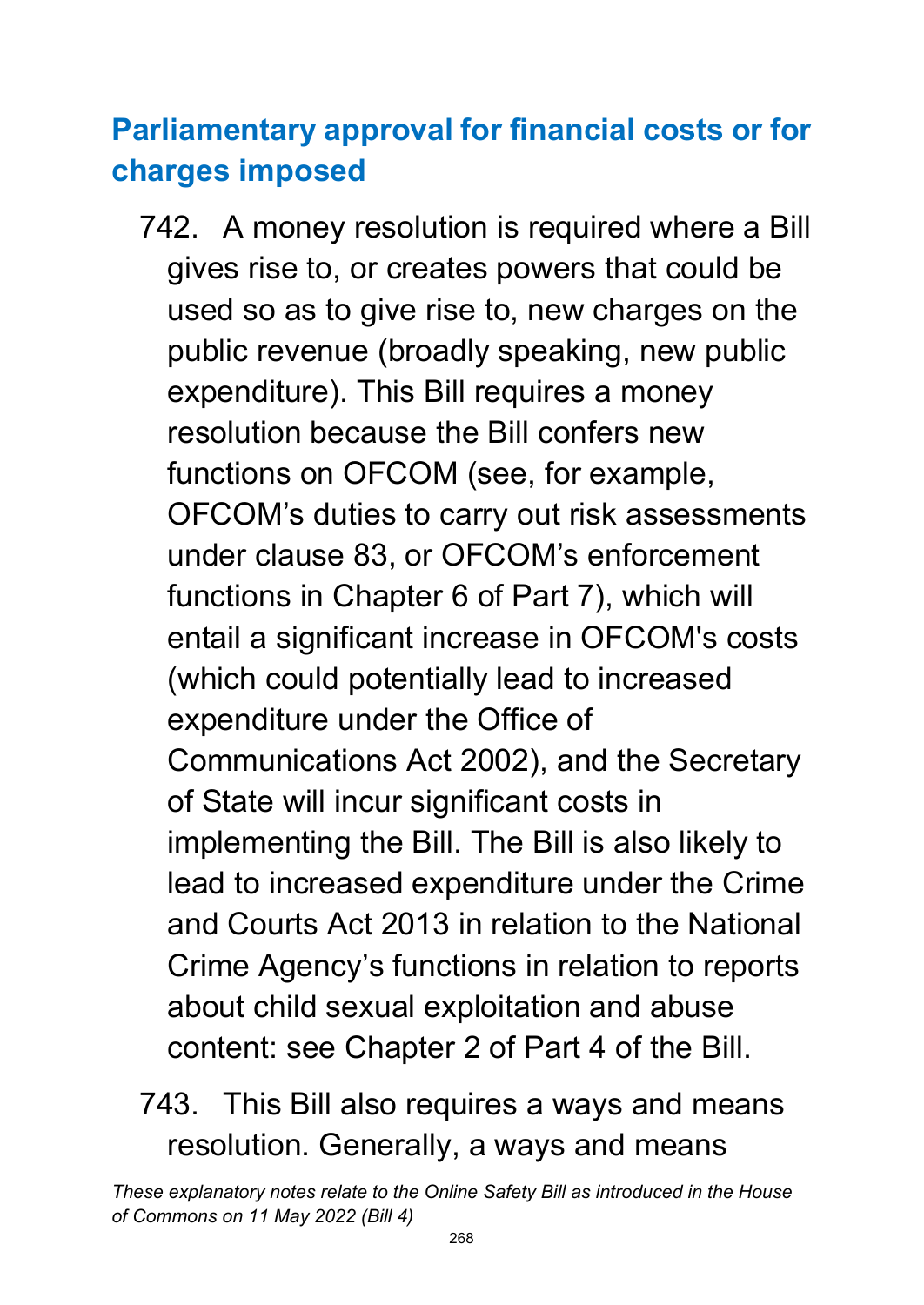resolution is required where a Bill creates or confers power to create new charges on the people (broadly speaking, new taxation or similar charges). The Bill requires a ways and means resolution because it contains a power to charge fees to certain providers of internet services to cover the costs of OFCOM's new regulatory functions (see Part 6 of the Bill), and because the way that the fees will be charged means that some providers will be paying more than the costs attributable to them. The Bill also requires a paying-in resolution (which is included as a limb of the ways and means resolution) because it provides for penalties to be paid into the Consolidated Fund of the United Kingdom (see paragraph 8 of Schedule 12 to the Bill).

744. These motions were passed on 19 April 2022.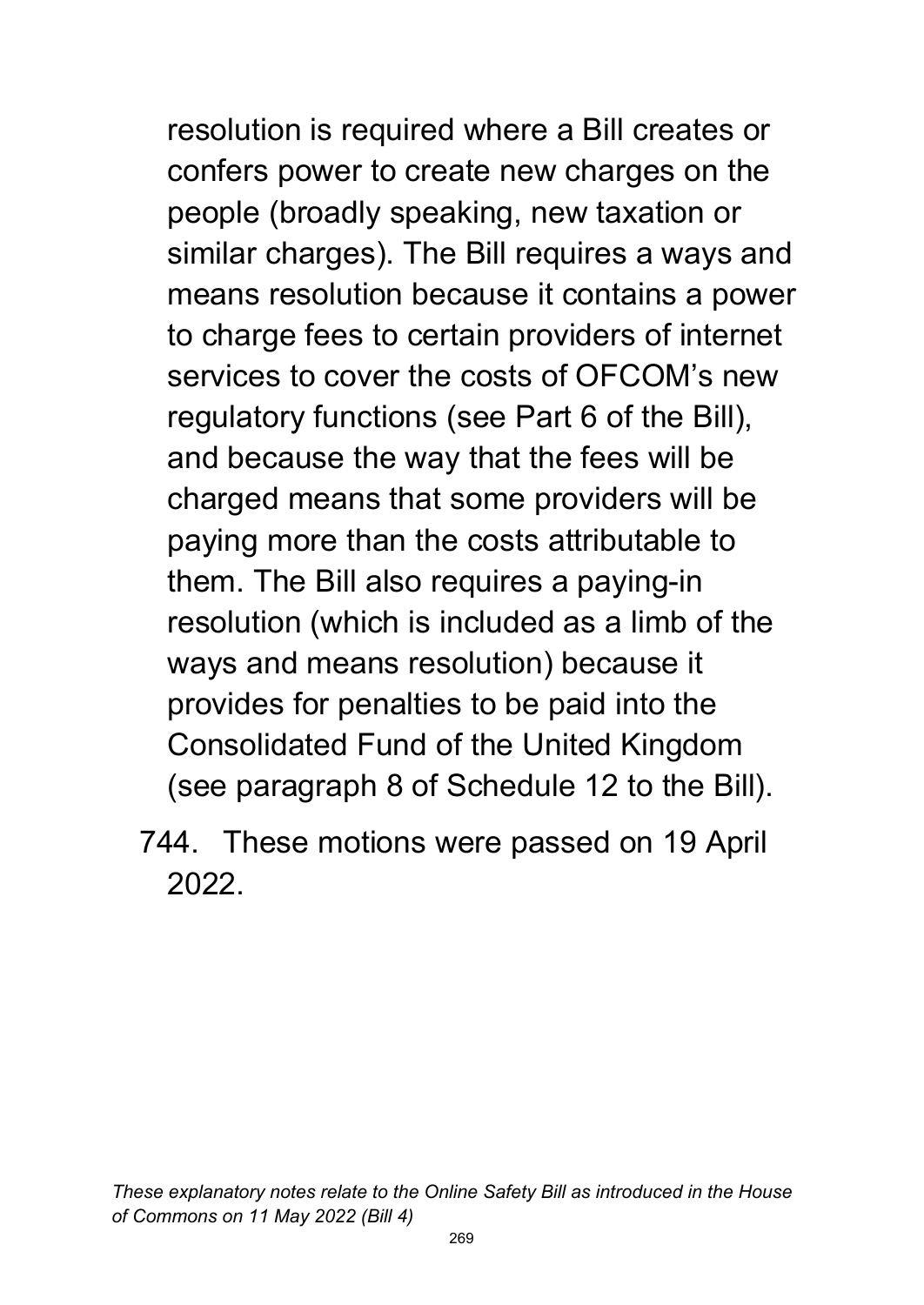# **Compatibility with the European Convention on Human Rights**

- 745. The government considers that the Bill is compatible with the European Convention on Human Rights. Accordingly, a statement under section 19(1)(a) of the Human Rights Act 1998 will be made to this effect.
- 746. Issues arising as to the compatibility of the Bill with the Convention rights are dealt with in a separate memorandum. This was published separately on gov.uk on 17 March 2022.

### **Compatibility with the Environment Act 2021**

747. Secretary Nadine Dorries is of the view that the Bill as introduced into the House of Commons does not contain provision which, if enacted, would be environmental law for the purposes of section 20 of the Environment Act 2021. Accordingly, no statement under that section has been made.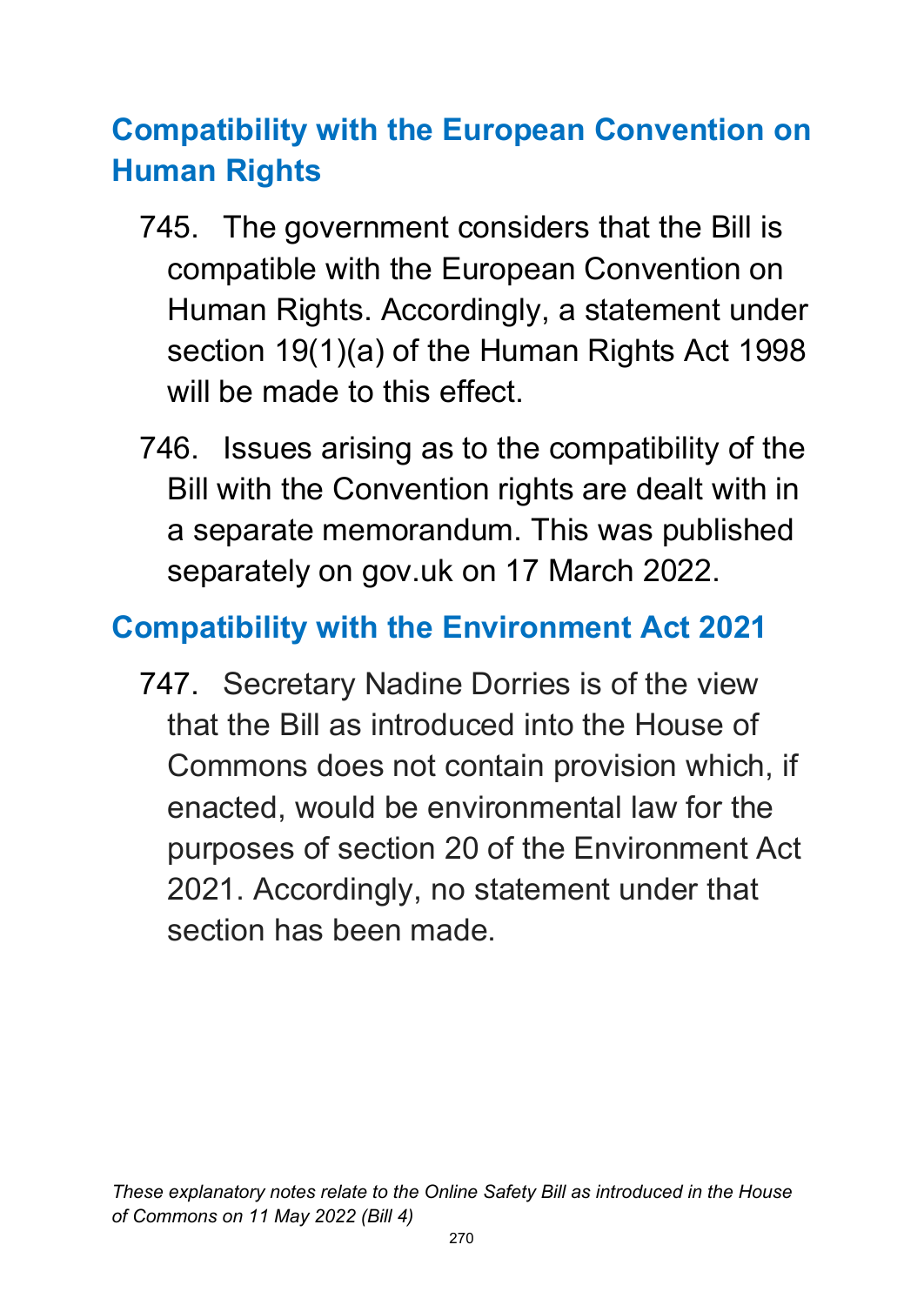### **Related documents**

- 748. The following documents are relevant to the Bill:
	- Online Harms White Paper and **[Consultation](https://assets.publishing.service.gov.uk/government/uploads/system/uploads/attachment_data/file/793360/Online_Harms_White_Paper.pdf)**
	- Online Harms White Paper Initial [Government Response](https://www.gov.uk/government/consultations/online-harms-white-paper/public-feedback/online-harms-white-paper-initial-consultation-response)
	- Online Harms White Paper Full [Government Response](https://www.gov.uk/government/consultations/online-harms-white-paper/outcome/online-harms-white-paper-full-government-response)
	- [Draft Online Safety Bill](https://assets.publishing.service.gov.uk/government/uploads/system/uploads/attachment_data/file/985033/Draft_Online_Safety_Bill_Bookmarked.pdf)
	- [Law Commission report](https://s3-eu-west-2.amazonaws.com/lawcom-prod-storage-11jsxou24uy7q/uploads/2021/07/Modernising-Communications-Offences-2021-Law-Com-No-399.pdf)
	- Joint Committee report on the Draft Online [Safety Bill](https://committees.parliament.uk/publications/8206/documents/84092/default/)
	- Digital, Culture, Media and Sport [Committee report](https://committees.parliament.uk/publications/8609/documents/86961/default/)
	- Petitions Committee report on Online [Abuse](https://committees.parliament.uk/publications/8669/documents/89002/default/)
	- Online Safety Bill
	- Impact assessment
	- Delegated powers memorandum
	- Government response to the Joint Committee report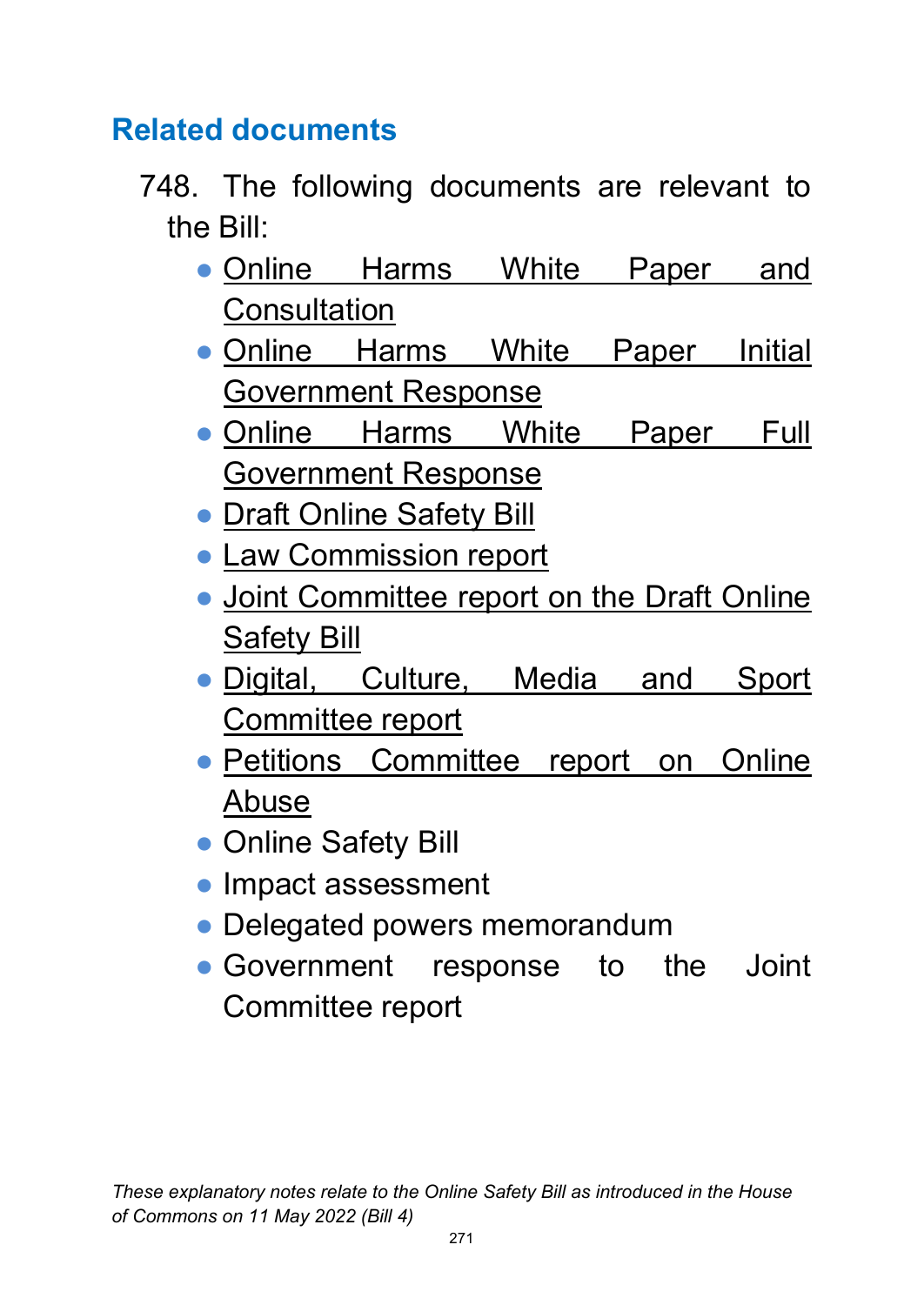#### **Annex A – Glossary**

| $1 \mid$<br>Category<br>services | User-to-user services which meet<br>the<br>Category 1 threshold conditions and are<br>included in the relevant OFCOM register. The<br>providers of these services are subject to<br>additional duties in relation to content that is<br>harmful to adults, content of democratic<br>importance and journalistic content; additional<br>reporting and redress duties; additional user<br>empowerment duties; and additional duties<br>with regard to protecting users' freedom of<br>expression and privacy rights. Providers of<br>Category 1 services are also under a duty to<br>produce annual transparency reports. |  |  |  |  |  |
|----------------------------------|-------------------------------------------------------------------------------------------------------------------------------------------------------------------------------------------------------------------------------------------------------------------------------------------------------------------------------------------------------------------------------------------------------------------------------------------------------------------------------------------------------------------------------------------------------------------------------------------------------------------------|--|--|--|--|--|
| Category<br>services             | 2A Search services which meet the Category 2A<br>threshold conditions and are included in the<br>relevant OFCOM register. The providers of<br>these services are under a duty to produce<br>annual transparency reports.                                                                                                                                                                                                                                                                                                                                                                                                |  |  |  |  |  |
| Category<br>services             | 2B User-to-user services which<br>the<br>meet<br>Category 2B threshold conditions and are<br>included in the relevant OFCOM register. The<br>providers of these services are under a duty<br>to produce annual transparency reports.                                                                                                                                                                                                                                                                                                                                                                                    |  |  |  |  |  |
|                                  | Code of Practice   A code of practice issued by OFCOM outlines<br>the recommended steps to be taken by                                                                                                                                                                                                                                                                                                                                                                                                                                                                                                                  |  |  |  |  |  |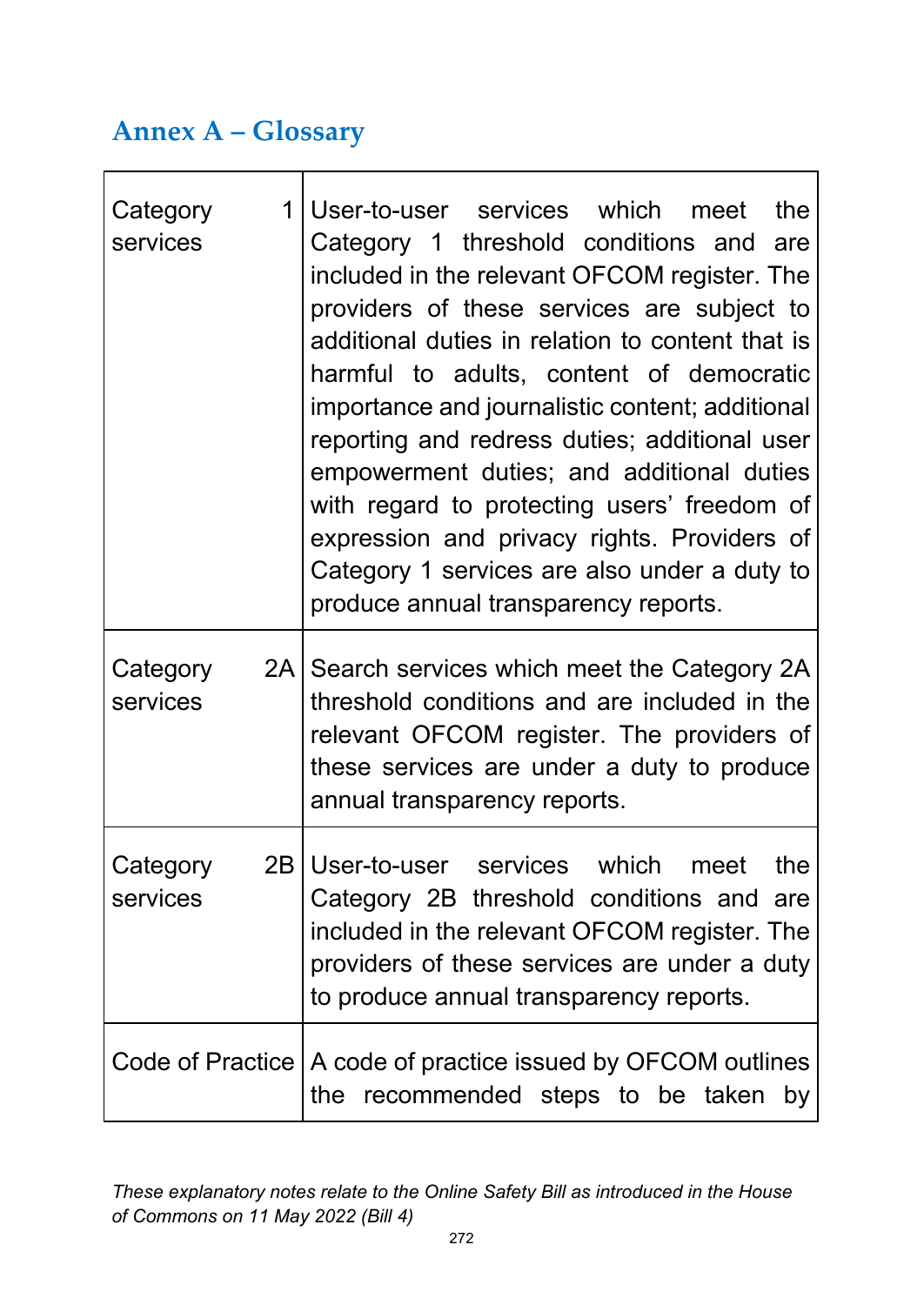|          | providers of services in complying with their<br>duties.                                                                                                                                                                                                                                                                                                     |
|----------|--------------------------------------------------------------------------------------------------------------------------------------------------------------------------------------------------------------------------------------------------------------------------------------------------------------------------------------------------------------|
| Provider | The entity which has control over who may<br>use a service.                                                                                                                                                                                                                                                                                                  |
| Service  | This may refer to a user-to-user service (an<br>internet service which allows user-generated<br>content to be uploaded or shared by a user),<br>a search service (an internet service which<br>includes a search engine which allows<br>multiple websites to be searched), or an<br>internet service (a service made available by<br>means of the internet). |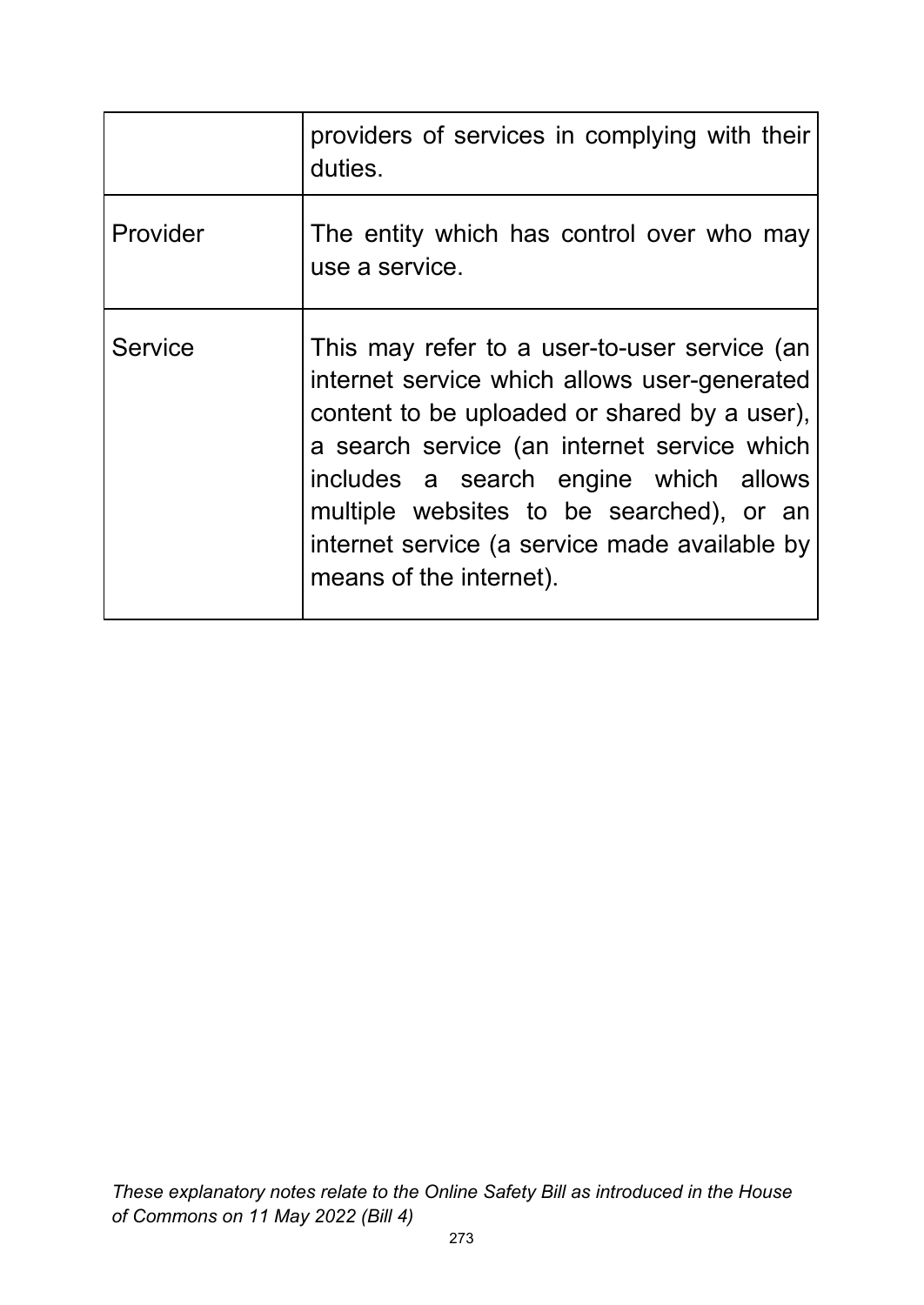# **Annex B - Territorial extent and application in the United Kingdom**

| Provision                                      | England                                                                                            | Wales                                                                           |                                                 | Scotland                                               |                                             | Northern Ireland                                                         |                                             |  |  |
|------------------------------------------------|----------------------------------------------------------------------------------------------------|---------------------------------------------------------------------------------|-------------------------------------------------|--------------------------------------------------------|---------------------------------------------|--------------------------------------------------------------------------|---------------------------------------------|--|--|
|                                                | W<br>&<br>applies<br>England?                                                                      | Extends to $E$ Extends to $E$ Legislative<br>and $\&$ W<br>to applies<br>Wales? | and Consent<br>to Motion<br>process<br>engaged? | <b>Extends and Legislative</b><br>applies<br>Scotland? | to Consent<br>Motion<br>process<br>engaged? | <b>Extends and Legislative</b><br>applies<br><b>Northern</b><br>Ireland? | to Consent<br>Motion<br>process<br>engaged? |  |  |
| <b>Part 1: Introduction</b>                    |                                                                                                    |                                                                                 |                                                 |                                                        |                                             |                                                                          |                                             |  |  |
| Clause 1                                       | Yes                                                                                                | Yes                                                                             | <b>No</b>                                       | Yes                                                    | N/A                                         | Yes                                                                      | N/A                                         |  |  |
| Part 2: Key Definitions                        |                                                                                                    |                                                                                 |                                                 |                                                        |                                             |                                                                          |                                             |  |  |
| Clause 2                                       | Yes                                                                                                | Yes                                                                             | <b>No</b>                                       | Yes                                                    | No                                          | Yes                                                                      | <b>No</b>                                   |  |  |
| Clause 3                                       | Yes                                                                                                | Yes                                                                             | No                                              | Yes                                                    | No                                          | Yes                                                                      | No                                          |  |  |
| Clause 4                                       | Yes                                                                                                | Yes                                                                             | No                                              | Yes                                                    | No                                          | Yes                                                                      | No                                          |  |  |
|                                                | Part 3: Providers of regulated user-to-user services and regulated search services: duties of care |                                                                                 |                                                 |                                                        |                                             |                                                                          |                                             |  |  |
| Chapter 1: Introduction                        |                                                                                                    |                                                                                 |                                                 |                                                        |                                             |                                                                          |                                             |  |  |
| Clause 5                                       | Yes                                                                                                | Yes                                                                             | <b>No</b>                                       | Yes                                                    | <b>No</b>                                   | Yes                                                                      | <b>No</b>                                   |  |  |
|                                                | Chapter 2: Providers of user-to-user services: duties of care                                      |                                                                                 |                                                 |                                                        |                                             |                                                                          |                                             |  |  |
| Clauses 6 – Yes<br>20                          |                                                                                                    | Yes                                                                             | <b>No</b>                                       | Yes                                                    | <b>No</b>                                   | Yes                                                                      | No                                          |  |  |
|                                                | Chapter 3: Providers of search services: duties of care                                            |                                                                                 |                                                 |                                                        |                                             |                                                                          |                                             |  |  |
| Clauses 21 Yes<br>$-30$                        |                                                                                                    | Yes                                                                             | <b>No</b>                                       | Yes                                                    | No                                          | Yes                                                                      | No                                          |  |  |
|                                                | Chapter 4: Children's access assessments                                                           |                                                                                 |                                                 |                                                        |                                             |                                                                          |                                             |  |  |
| Clauses 31 Yes<br>- 33                         |                                                                                                    | Yes                                                                             | <b>No</b>                                       | Yes                                                    | <b>No</b>                                   | Yes                                                                      | <b>No</b>                                   |  |  |
| Chapter 5: Duties about fraudulent advertising |                                                                                                    |                                                                                 |                                                 |                                                        |                                             |                                                                          |                                             |  |  |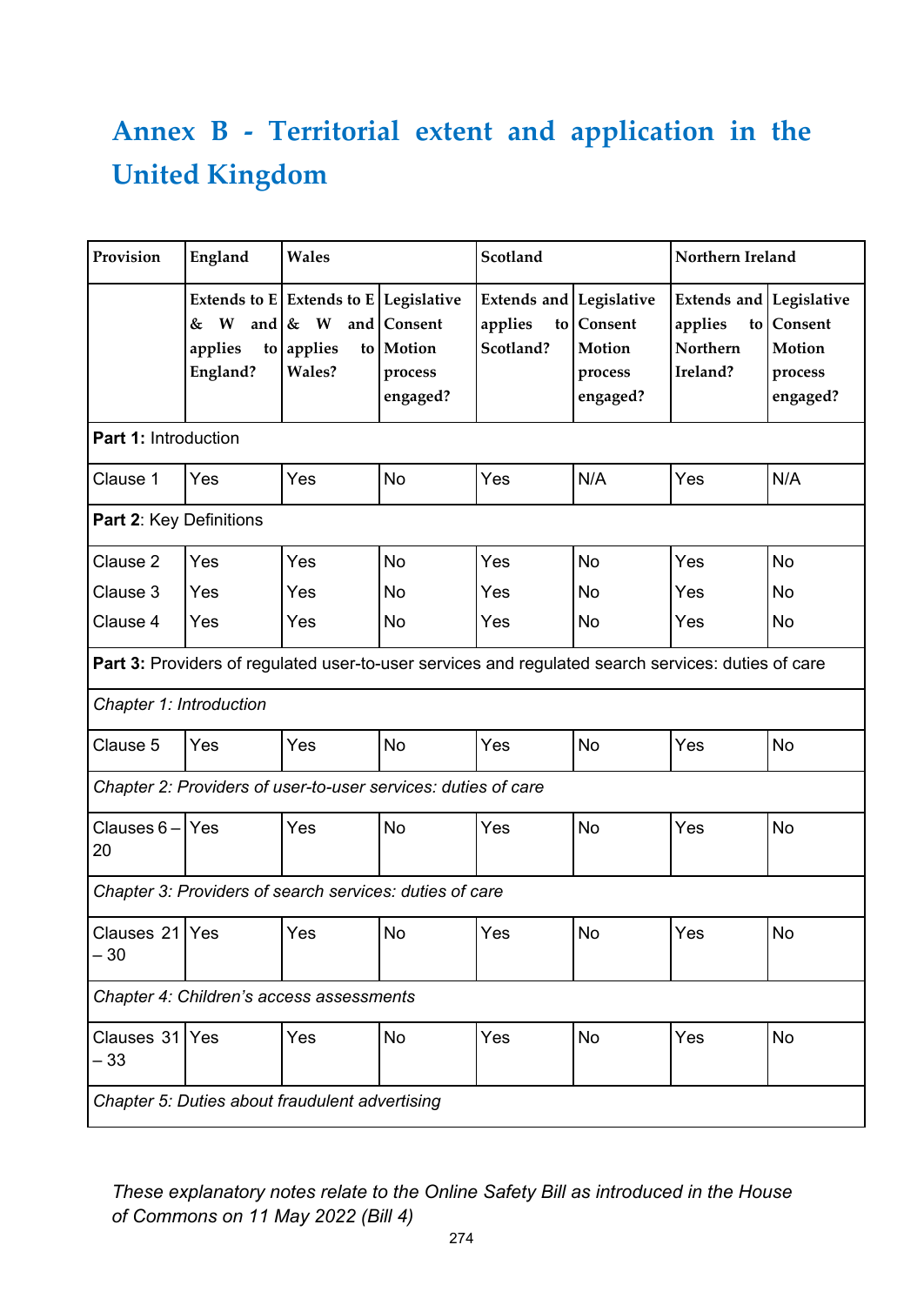| Clauses 34 Yes<br>- 36                                                                             |                                   | Yes | <b>No</b>                                                   | Yes                                                                                                | <b>No</b> | Yes | <b>No</b> |  |  |  |
|----------------------------------------------------------------------------------------------------|-----------------------------------|-----|-------------------------------------------------------------|----------------------------------------------------------------------------------------------------|-----------|-----|-----------|--|--|--|
| Chapter 6: Codes of practice and guidance                                                          |                                   |     |                                                             |                                                                                                    |           |     |           |  |  |  |
| Clauses 37 Yes<br>- 48                                                                             |                                   | Yes | <b>No</b>                                                   | Yes                                                                                                | No        | Yes | No        |  |  |  |
| Chapter 7: Interpretation of Part 3                                                                |                                   |     |                                                             |                                                                                                    |           |     |           |  |  |  |
| Clauses 49 Yes<br>- 56                                                                             |                                   | Yes | <b>No</b>                                                   | Yes                                                                                                | No        | Yes | <b>No</b> |  |  |  |
|                                                                                                    |                                   |     |                                                             | Part 4: Other duties of providers of regulated user-to-user services and regulated search serviced |           |     |           |  |  |  |
|                                                                                                    |                                   |     |                                                             | Chapter 1: Providers of category 1 services: user identity verification                            |           |     |           |  |  |  |
| Clauses 57 Yes<br>- 58                                                                             |                                   | Yes | <b>No</b>                                                   | Yes                                                                                                | <b>No</b> | Yes | No        |  |  |  |
|                                                                                                    |                                   |     |                                                             | Chapter 2: Reporting child sexual exploitation and abuse content                                   |           |     |           |  |  |  |
| Clauses 59 Yes<br>$-63$                                                                            |                                   | Yes | <b>No</b>                                                   | Yes                                                                                                | No        | Yes | No        |  |  |  |
|                                                                                                    | Chapter 3: Transparency reporting |     |                                                             |                                                                                                    |           |     |           |  |  |  |
| Clauses 64 Yes<br>$-65$                                                                            |                                   | Yes | <b>No</b>                                                   | Yes                                                                                                | No        | Yes | No        |  |  |  |
|                                                                                                    |                                   |     |                                                             | <b>Part 5:</b> Duties of providers of regulated services: certain pornographic content             |           |     |           |  |  |  |
| Clauses 66 Yes<br>$-69$                                                                            |                                   | Yes | No                                                          | Yes                                                                                                | No        | Yes | No        |  |  |  |
|                                                                                                    |                                   |     | Part 6: Duties of providers of all regulated services: fees |                                                                                                    |           |     |           |  |  |  |
| Clauses 70 Yes<br>- 76                                                                             |                                   | Yes | <b>No</b>                                                   | Yes                                                                                                | <b>No</b> | Yes | <b>No</b> |  |  |  |
| Part 7: OFCOM's powers and duties in relation to regulated services                                |                                   |     |                                                             |                                                                                                    |           |     |           |  |  |  |
|                                                                                                    | Chapter 1: General duties         |     |                                                             |                                                                                                    |           |     |           |  |  |  |
| Clauses 77<br>– 79                                                                                 | Yes                               | Yes | <b>No</b>                                                   | Yes                                                                                                | No        | Yes | <b>No</b> |  |  |  |
| Chapter 2: Register of categories of regulated user-to-user services and regulated search services |                                   |     |                                                             |                                                                                                    |           |     |           |  |  |  |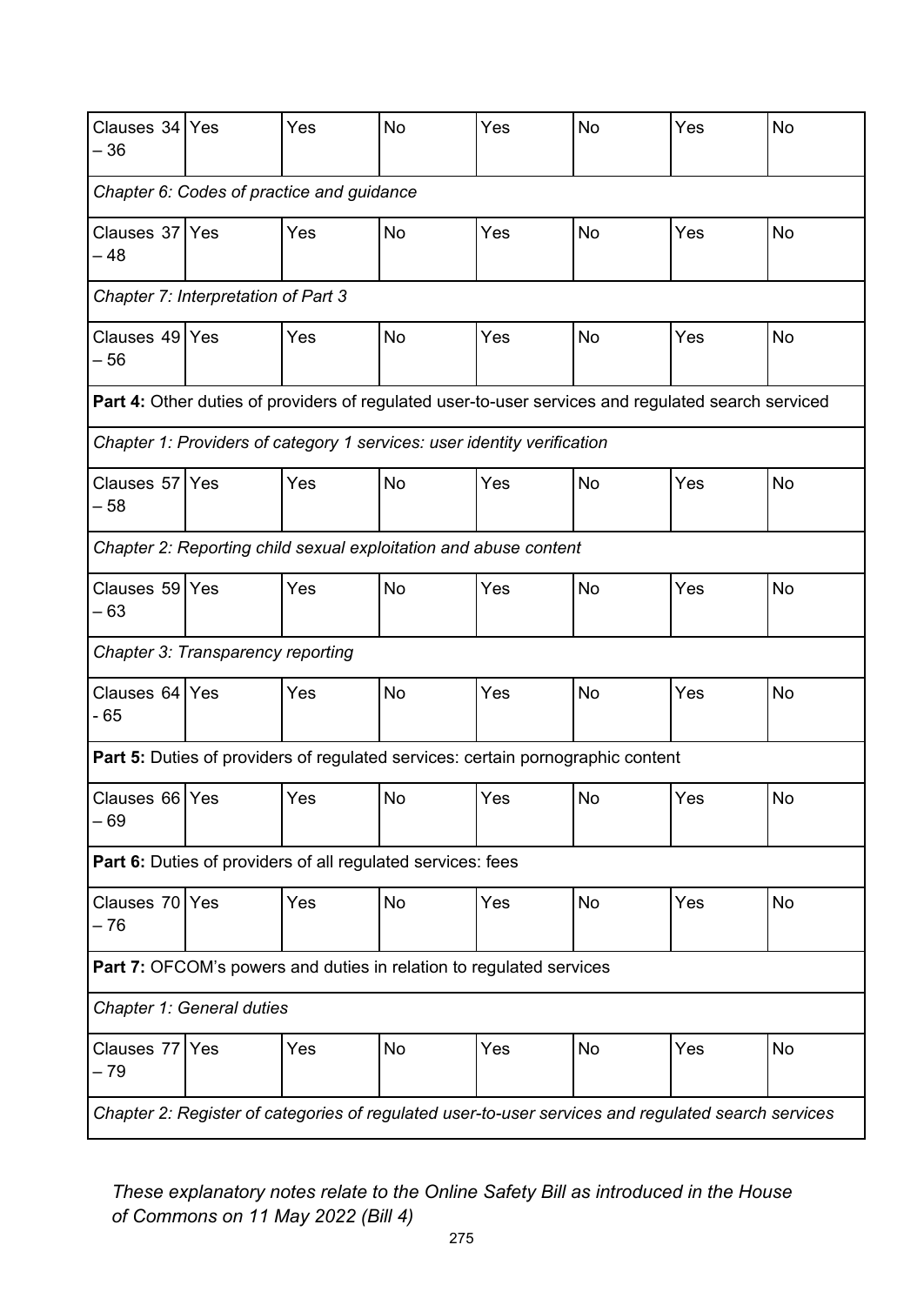| Clauses 80 Yes<br>- 82                                                                                                               |                                                                                              | Yes                                         | <b>No</b> | Yes                                                                      | <b>No</b> | Yes | <b>No</b> |  |  |  |  |
|--------------------------------------------------------------------------------------------------------------------------------------|----------------------------------------------------------------------------------------------|---------------------------------------------|-----------|--------------------------------------------------------------------------|-----------|-----|-----------|--|--|--|--|
|                                                                                                                                      | Chapter 3: Risk assessments of regulated user-to-user services and regulated search services |                                             |           |                                                                          |           |     |           |  |  |  |  |
| Clauses 83 Yes<br>$-84$                                                                                                              |                                                                                              | Yes                                         | No        | Yes                                                                      | <b>No</b> | Yes | No        |  |  |  |  |
|                                                                                                                                      | Chapter 4: Information                                                                       |                                             |           |                                                                          |           |     |           |  |  |  |  |
| Clauses 85 Yes<br>$-102$                                                                                                             |                                                                                              | Yes                                         | <b>No</b> | Yes                                                                      | <b>No</b> | Yes | <b>No</b> |  |  |  |  |
| Chapter 5: Regulated user-to-user services and regulated search services: notices to deal with<br>terrorism content and CSEA content |                                                                                              |                                             |           |                                                                          |           |     |           |  |  |  |  |
| <b>Clauses</b><br>$103 - 109$                                                                                                        | Yes                                                                                          | Yes                                         | <b>No</b> | Yes                                                                      | <b>No</b> | Yes | <b>No</b> |  |  |  |  |
|                                                                                                                                      | Chapter 6: Enforcement powers                                                                |                                             |           |                                                                          |           |     |           |  |  |  |  |
| <b>Clauses</b><br>$110 - 129$                                                                                                        | Yes                                                                                          | Yes                                         | <b>No</b> | Yes                                                                      | <b>No</b> | Yes | <b>No</b> |  |  |  |  |
|                                                                                                                                      |                                                                                              | Chapter 7: Committees, research and reports |           |                                                                          |           |     |           |  |  |  |  |
| Clauses<br>130 - 137                                                                                                                 | Yes                                                                                          | Yes                                         | <b>No</b> | Yes                                                                      | <b>No</b> | Yes | No        |  |  |  |  |
|                                                                                                                                      |                                                                                              | Part 8: Appeals and super-complaints        |           |                                                                          |           |     |           |  |  |  |  |
| Chapter 1: Appeals                                                                                                                   |                                                                                              |                                             |           |                                                                          |           |     |           |  |  |  |  |
| Clauses<br>138 - 139                                                                                                                 | Yes                                                                                          | Yes                                         | No        | Yes                                                                      | No        | Yes | No        |  |  |  |  |
|                                                                                                                                      | Chapter 2: Super-complaints                                                                  |                                             |           |                                                                          |           |     |           |  |  |  |  |
| Clauses<br>140 - 142                                                                                                                 | Yes                                                                                          | Yes                                         | No        | Yes                                                                      | <b>No</b> | Yes | <b>No</b> |  |  |  |  |
|                                                                                                                                      |                                                                                              |                                             |           | Part 9: Secretary of State's functions in relation to regulated services |           |     |           |  |  |  |  |
| Clauses<br>143 - 149                                                                                                                 | Yes                                                                                          | Yes                                         | <b>No</b> | Yes                                                                      | <b>No</b> | Yes | <b>No</b> |  |  |  |  |
| Part 10: Communications offences                                                                                                     |                                                                                              |                                             |           |                                                                          |           |     |           |  |  |  |  |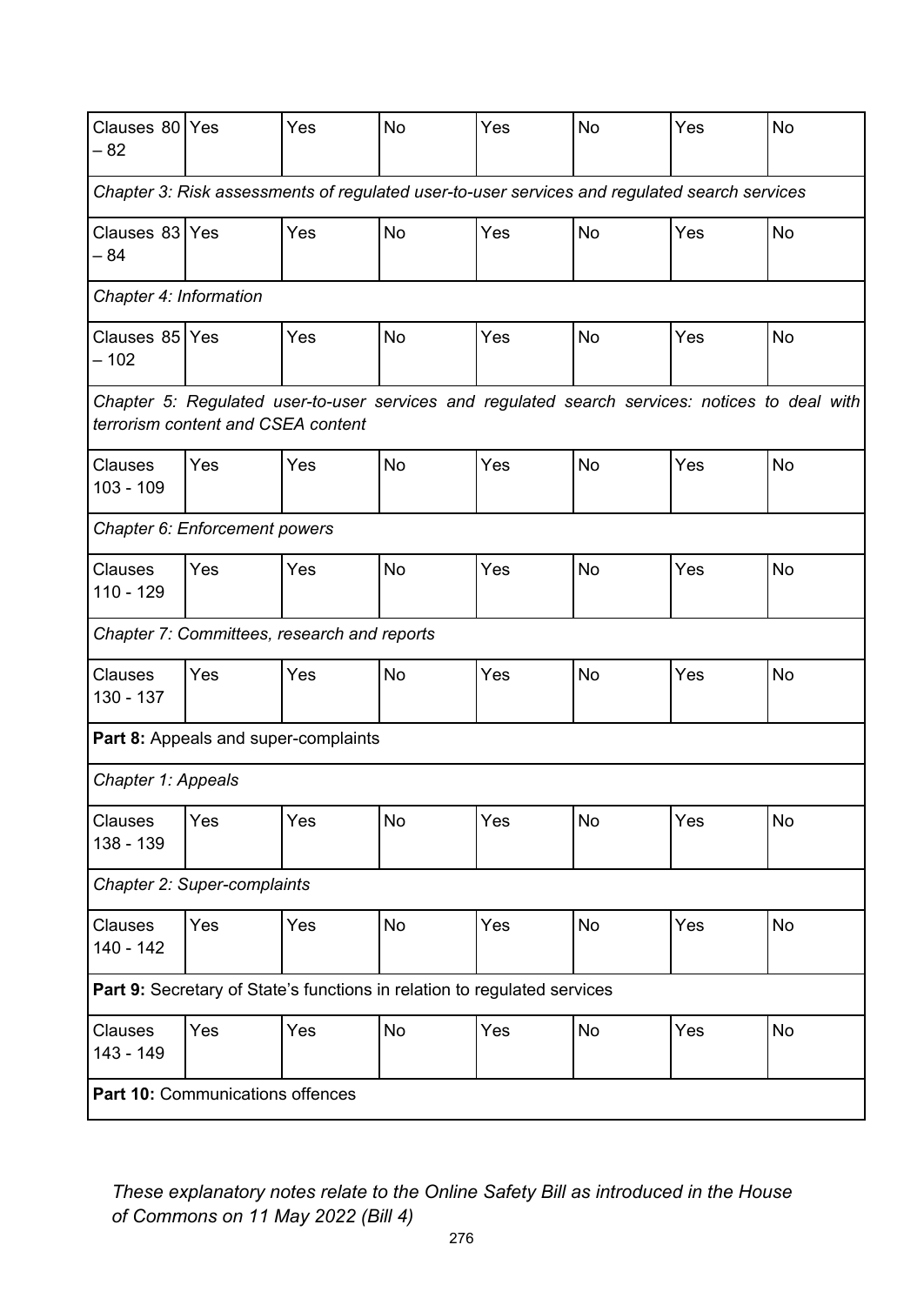| Clauses<br>150 - 155          | Yes                                | Yes                          | <b>No</b>     | <b>No</b> | <b>No</b>                    | No  | <b>No</b> |
|-------------------------------|------------------------------------|------------------------------|---------------|-----------|------------------------------|-----|-----------|
| Clause 156                    | Yes                                | Yes                          | No            | No        | No                           | No  | No        |
| Clause<br>157(1)              | Yes                                | Yes                          | No            | No        | <b>No</b>                    | No  | No        |
| Clause<br>157(2)              | Yes                                | Yes                          | No            | No        | No                           | Yes | No        |
| Clause 158                    | Yes                                | Yes                          | <b>No</b>     | Yes       | No                           | Yes | No        |
|                               | Part 11: Supplementary and general |                              |               |           |                              |     |           |
| Clauses<br>$159 - 171$        | Yes                                | Yes                          | <b>No</b>     | Yes       | <b>No</b>                    | Yes | <b>No</b> |
| Clause<br>172(1)<br>to<br>(3) | Yes                                | Yes                          | <b>No</b>     | No        | No                           | No  | No        |
| Clause<br>172(4)<br>to        | <b>No</b>                          | $\operatorname{\mathsf{No}}$ | No            | Yes       | No                           | No  | No        |
| (6)                           | No                                 | No                           | $\mathsf{No}$ | No        | $\operatorname{\mathsf{No}}$ | Yes | No        |
| Clause<br>172(7)<br>to        |                                    |                              |               |           |                              |     |           |
| (9)                           | Yes                                | Yes                          | No            | Yes       | No                           | Yes | No        |
| Clause 173<br>$-174$          | Yes                                | Yes                          | No            | Yes       | No                           | Yes | No        |
| Clause 175<br>$-179$          |                                    |                              |               |           |                              |     |           |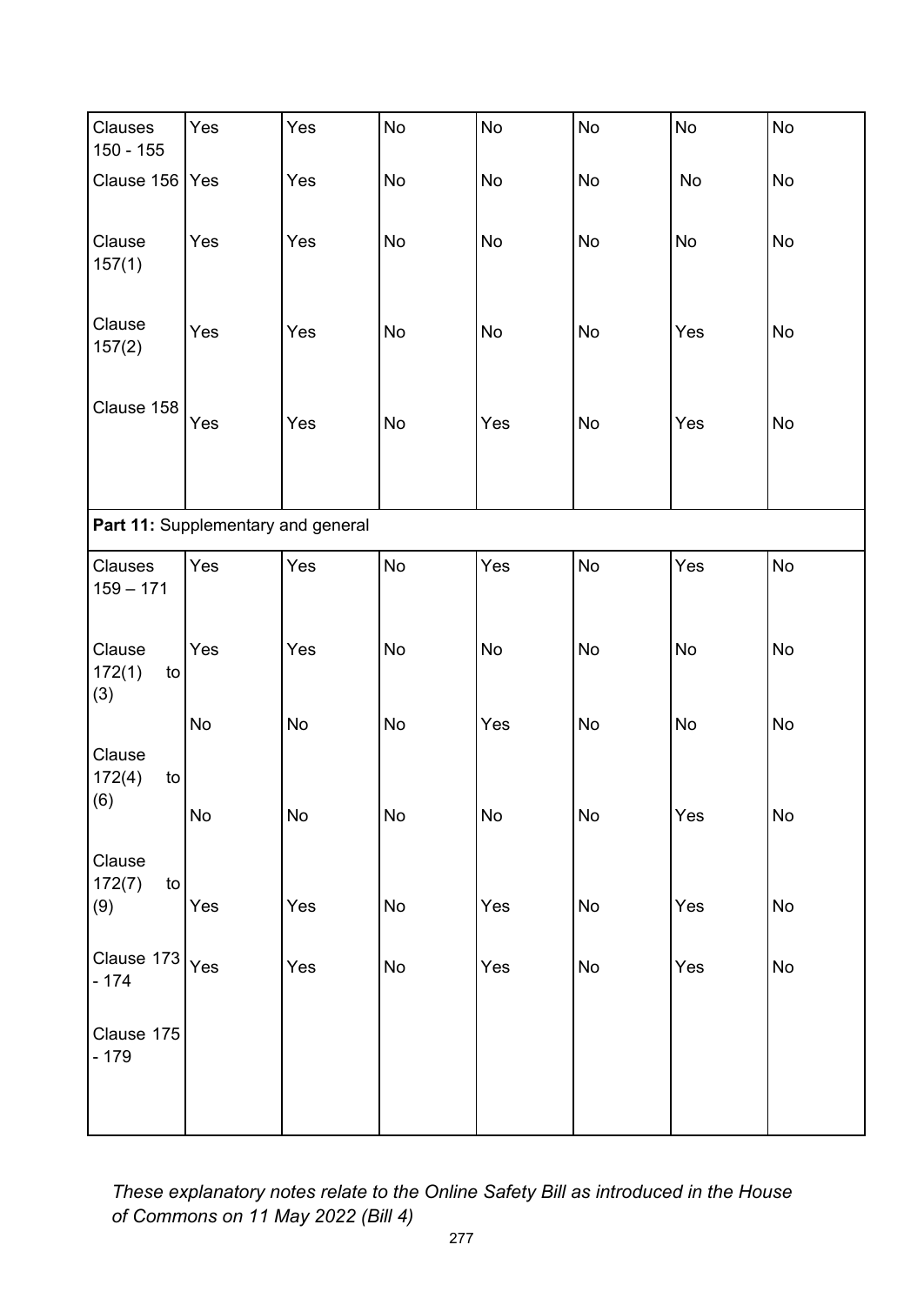| Part 12: Interpretation and final provisions                                                                           |                                                          |     |           |                                                                                    |           |     |                                                                                                    |  |  |  |  |
|------------------------------------------------------------------------------------------------------------------------|----------------------------------------------------------|-----|-----------|------------------------------------------------------------------------------------|-----------|-----|----------------------------------------------------------------------------------------------------|--|--|--|--|
| Clause 180 Yes<br>$-194$                                                                                               |                                                          | Yes | <b>No</b> | Yes                                                                                | <b>No</b> | Yes | <b>No</b>                                                                                          |  |  |  |  |
| <b>Schedules</b>                                                                                                       |                                                          |     |           |                                                                                    |           |     |                                                                                                    |  |  |  |  |
| Schedule 1: Exempt user-to-user and search services                                                                    |                                                          |     |           |                                                                                    |           |     |                                                                                                    |  |  |  |  |
| Part 1                                                                                                                 | Yes                                                      | Yes | <b>No</b> | Yes                                                                                | No        | Yes | <b>No</b>                                                                                          |  |  |  |  |
| Part 2                                                                                                                 | Yes                                                      | Yes | No        | Yes                                                                                | Yes       | Yes | Yes                                                                                                |  |  |  |  |
| Part 3                                                                                                                 | Yes                                                      | Yes | No        | Yes                                                                                | Yes       | Yes | Yes                                                                                                |  |  |  |  |
| content                                                                                                                |                                                          |     |           |                                                                                    |           |     | Schedule 2: User-to-user services and search services that include regulated provider pornographic |  |  |  |  |
|                                                                                                                        | Yes                                                      | Yes | <b>No</b> | Yes                                                                                | No        | Yes | No                                                                                                 |  |  |  |  |
|                                                                                                                        | Schedule 3: Timing of providers' assessments             |     |           |                                                                                    |           |     |                                                                                                    |  |  |  |  |
| Parts 1-3                                                                                                              | Yes                                                      | Yes | <b>No</b> | Yes                                                                                | <b>No</b> | Yes | No                                                                                                 |  |  |  |  |
|                                                                                                                        |                                                          |     |           | Schedule 4: Codes of practice under section 37: principles, objectives and content |           |     |                                                                                                    |  |  |  |  |
|                                                                                                                        | Yes                                                      | Yes | <b>No</b> | Yes                                                                                | No        | Yes | <b>No</b>                                                                                          |  |  |  |  |
|                                                                                                                        | Schedule 5: Terrorism offences                           |     |           |                                                                                    |           |     |                                                                                                    |  |  |  |  |
|                                                                                                                        | Yes                                                      | Yes | <b>No</b> | Yes                                                                                | No        | Yes | No                                                                                                 |  |  |  |  |
|                                                                                                                        | Schedule 6: Child sexual exploitation and abuse offences |     |           |                                                                                    |           |     |                                                                                                    |  |  |  |  |
| Part 1                                                                                                                 | Yes                                                      | Yes | No        | No                                                                                 | No        | Yes | No                                                                                                 |  |  |  |  |
| Part 2                                                                                                                 | No                                                       | No  | No        | Yes                                                                                | No        | No  | N/A                                                                                                |  |  |  |  |
|                                                                                                                        | Schedule 7: Priority offences                            |     |           |                                                                                    |           |     |                                                                                                    |  |  |  |  |
|                                                                                                                        | Yes                                                      | Yes | No        | Yes                                                                                | No        | Yes | No                                                                                                 |  |  |  |  |
| Schedule 8: Transparency reports by providers of Category 1 services, Category 2A services and<br>Category 2B services |                                                          |     |           |                                                                                    |           |     |                                                                                                    |  |  |  |  |
| Parts 1-3                                                                                                              | Yes                                                      | Yes | <b>No</b> | Yes                                                                                | No        | Yes | <b>No</b>                                                                                          |  |  |  |  |
| Schedule 9: Certain internet services not subject to duties relating to regulated provider pornographic<br>content     |                                                          |     |           |                                                                                    |           |     |                                                                                                    |  |  |  |  |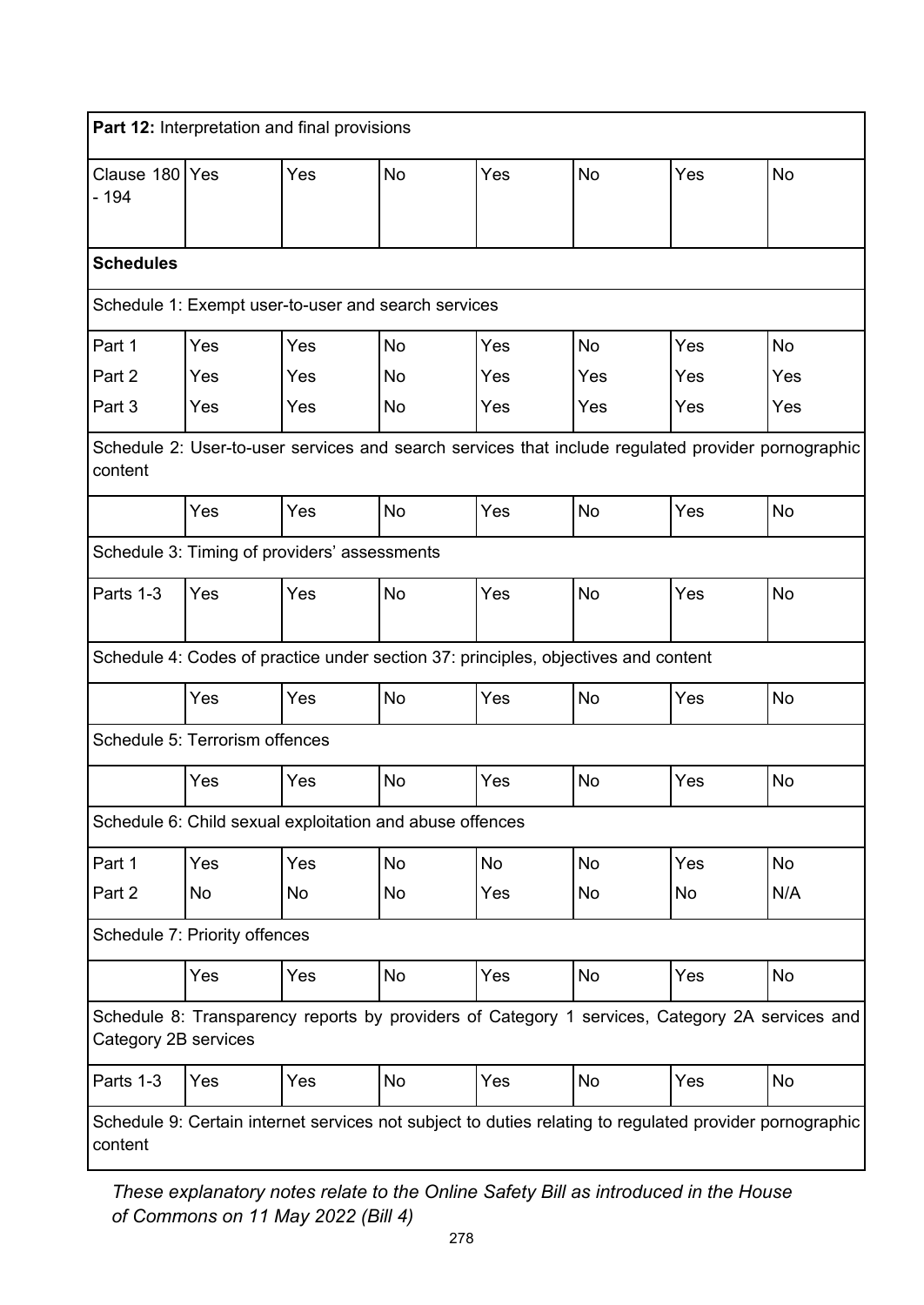|                                                                                                       | Yes                                                                      | Yes | <b>No</b> | Yes        | <b>No</b> | Yes | <b>No</b> |  |  |
|-------------------------------------------------------------------------------------------------------|--------------------------------------------------------------------------|-----|-----------|------------|-----------|-----|-----------|--|--|
| Schedule 10: Categories of regulated user-to-user services and regulated search services: regulations |                                                                          |     |           |            |           |     |           |  |  |
|                                                                                                       | Yes                                                                      | Yes | <b>No</b> | Yes        | <b>No</b> | Yes | <b>No</b> |  |  |
|                                                                                                       | Schedule 11: OFCOM's powers of entry, inspection and audit               |     |           |            |           |     |           |  |  |
|                                                                                                       | Yes                                                                      | Yes | <b>No</b> | <b>Yes</b> | <b>No</b> | Yes | <b>No</b> |  |  |
|                                                                                                       | Schedule 12: Penalties imposed by OFCOM under Chapter 6 of Part 7        |     |           |            |           |     |           |  |  |
|                                                                                                       | Yes                                                                      | Yes | <b>No</b> | Yes        | <b>No</b> | Yes | <b>No</b> |  |  |
|                                                                                                       | Schedule 13: Amendments consequential on offences in Part 10 of this Act |     |           |            |           |     |           |  |  |
| Parts 1-2                                                                                             | Yes                                                                      | Yes | No        | Yes        | No        | Yes | No        |  |  |
| Schedule 14: Liability of parent entities etc                                                         |                                                                          |     |           |            |           |     |           |  |  |
|                                                                                                       | Yes                                                                      | Yes | No        | Yes        | No        | Yes | No        |  |  |

## *Subject matter and legislative competence of devolved legislatures*

- 749. Most of the provisions of the Bill extend to the whole of the United Kingdom and are reserved under the internet services reservation. The offences under Part 10 (communications offences) extend to England and Wales only. Clauses 184(3) - (7) set out other exceptions as to the extent of the Bill.
- 750. There is a convention that Westminster will not normally legislate with regard to matters that are within the legislative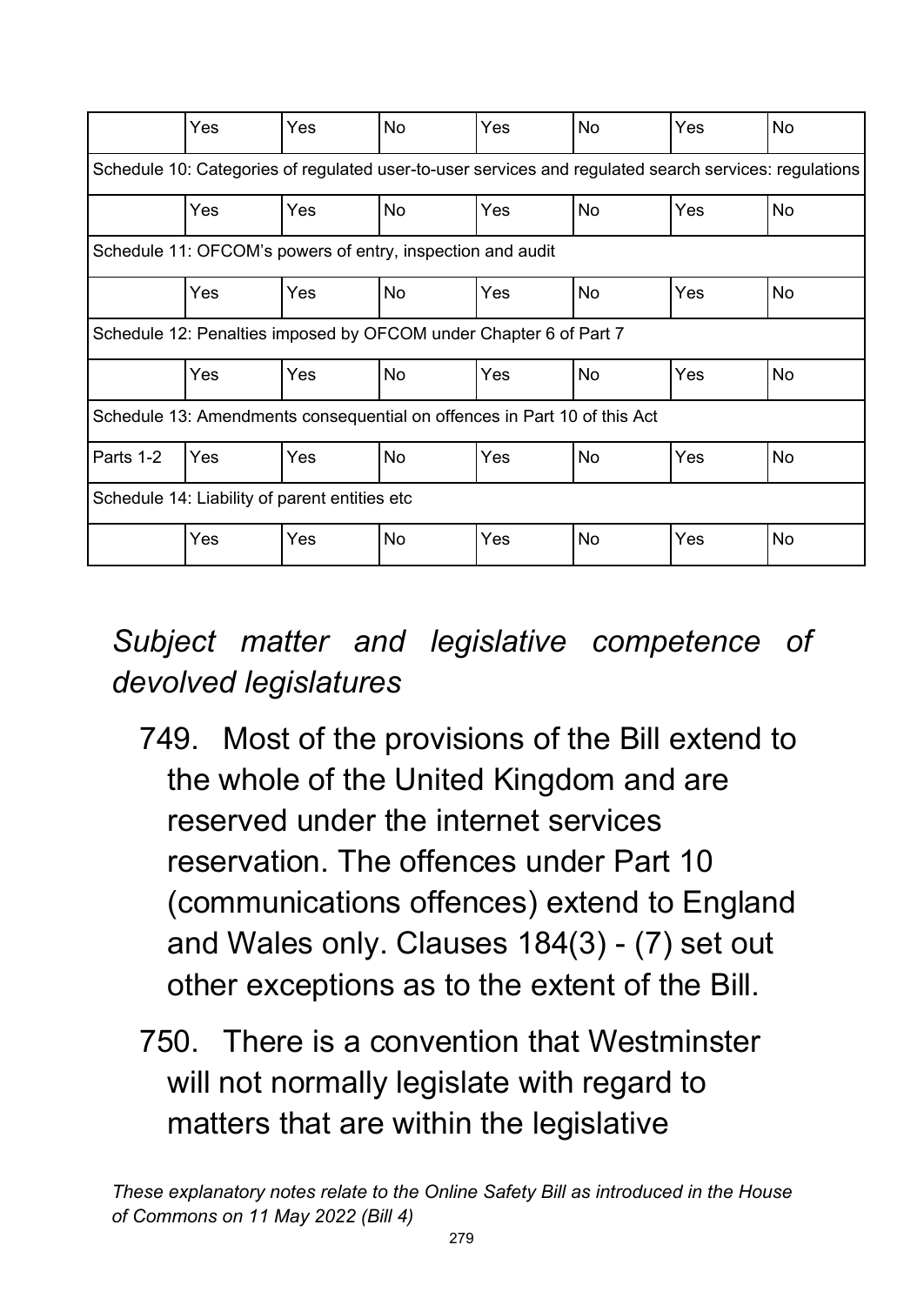competence of the Scottish Parliament, Senedd Cymru or the Northern Ireland Assembly without the consent of the legislature concerned. There are several provisions that extend to the whole of the United Kingdom and require legislative consent from the Devolved Administrations. These provisions are:

- a.The list of educational institutions exempted from the Bill: Clause 170(3) gives the devolved administrations the power to amend the list of exempt educational institutions in their relevant nations (Schedule 1). As this involves the conferral of a power on Devolved Administration Ministers, this is subject to the granting of legislative consent motions in each nation.
- b.The list of child sexual exploitation and abuse (CSEA) offences: Clause 171(2) under the Bill, the Scottish Government will have the power to amend the list of CSEA offences in Scotland named in the legislation (Schedule 5). As this involves the conferral of a power on Devolved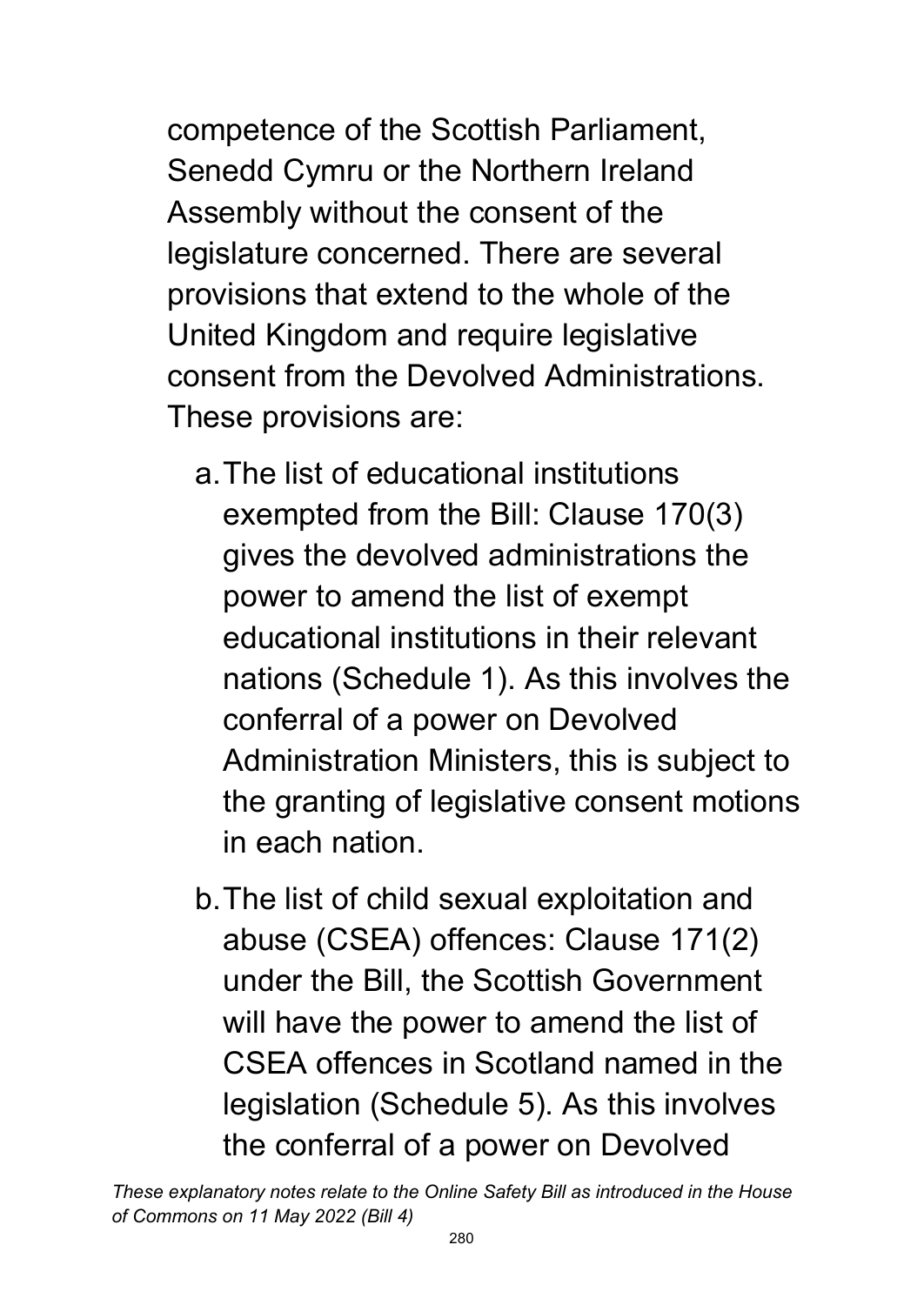Administration Ministers, this is subject to the granting of a legislative consent motion in Scotland.